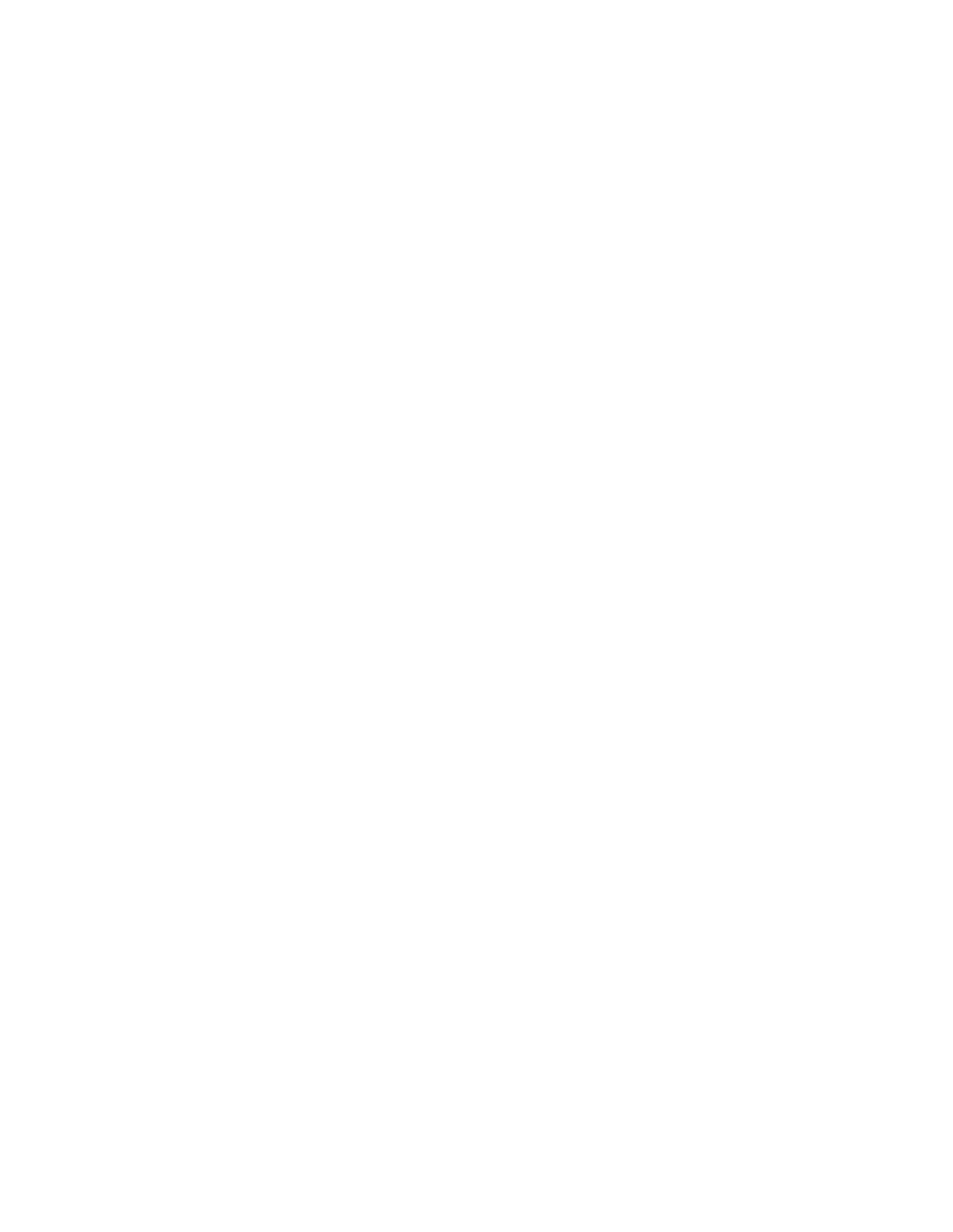# **Contents**

# **1**

| Logic   |                                                                                      |  |
|---------|--------------------------------------------------------------------------------------|--|
| 1.1     |                                                                                      |  |
|         | George Boole $\ldots \ldots \ldots \ldots \ldots \ldots \ldots \ldots \ldots \ldots$ |  |
| 1.2     |                                                                                      |  |
| 1.3     |                                                                                      |  |
|         |                                                                                      |  |
| 1.4     |                                                                                      |  |
| $1.5\,$ |                                                                                      |  |
|         |                                                                                      |  |
| 1.6     |                                                                                      |  |
|         |                                                                                      |  |

# **2**

### **Proofs [29](#page-32-0)**

| 2.1<br>2.2<br>2.3<br>2.4<br>2.5<br>-2.6<br>2.7 | Existence proofs $\ldots \ldots \ldots \ldots \ldots \ldots \ldots \ldots \ldots \ldots \ldots 37$                                                                                                                             |  |
|------------------------------------------------|--------------------------------------------------------------------------------------------------------------------------------------------------------------------------------------------------------------------------------|--|
|                                                |                                                                                                                                                                                                                                |  |
| 2.8                                            |                                                                                                                                                                                                                                |  |
|                                                | Euclid of Alexandria entering entering to the contract of the Euclidean Solution of the Euclidean Solution of the Euclidean Solution of the Euclidean Solution of the Euclidean Solution of the Euclidean Solution of the Eucl |  |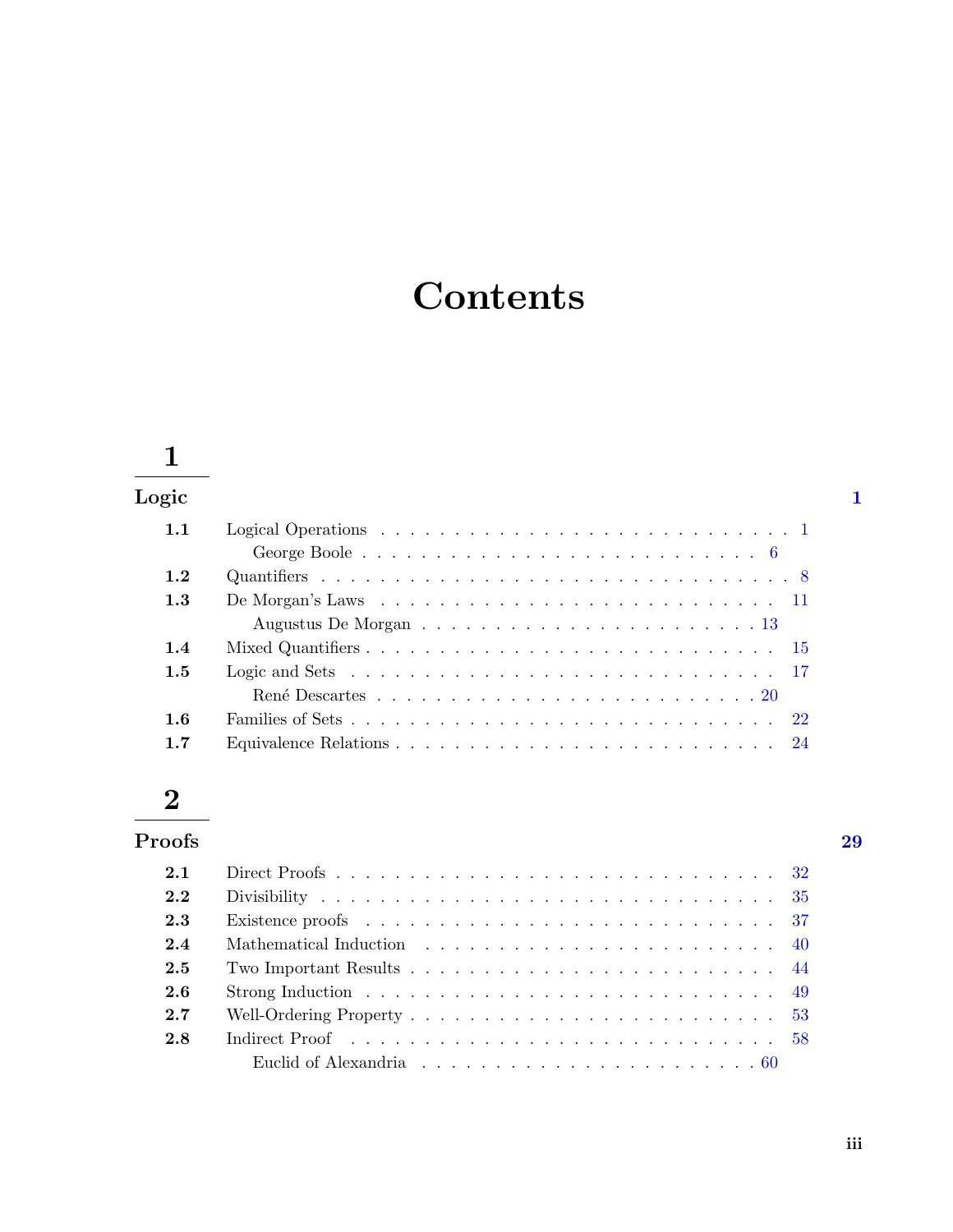# **3**

# **Number Theory [63](#page-66-0)**

| 3.1 |                                                                                      |  |
|-----|--------------------------------------------------------------------------------------|--|
|     |                                                                                      |  |
| 3.2 |                                                                                      |  |
| 3.3 | The Euclidean Algorithm $\ldots \ldots \ldots \ldots \ldots \ldots \ldots \ldots$ 71 |  |
| 3.4 |                                                                                      |  |
| 3.5 |                                                                                      |  |
| 3.6 | The Fundamental Theorem of Arithmetic 81                                             |  |
| 3.7 | Wilson's Theorem and Euler's Theorem 84                                              |  |
|     |                                                                                      |  |
| 3.8 |                                                                                      |  |
|     |                                                                                      |  |
| 3.9 |                                                                                      |  |

# **4**

# **Functions [103](#page-106-0) 4.1** Definition and Examples . . . . . . . . . . . . . . . . . . . . . . . . [103](#page-106-0) **4.2** Induced Set Functions . . . . . . . . . . . . . . . . . . . . . . . . . [107](#page-110-0) **4.3** Injections and Surjections . . . . . . . . . . . . . . . . . . . . . . . . [110](#page-113-0) **4.4** More Properties of Injections and Surjections . . . . . . . . . . . . . . [113](#page-116-0) **4.5** Pseudo-Inverses . . . . . . . . . . . . . . . . . . . . . . . . . . . . . [115](#page-118-0) **4.6** Bijections and Inverse Functions . . . . . . . . . . . . . . . . . . . . [117](#page-120-0) **4.7** Cardinality and Countability . . . . . . . . . . . . . . . . . . . . . . [119](#page-122-0) **4.8** Uncountability of the Reals . . . . . . . . . . . . . . . . . . . . . . . [126](#page-129-0) Georg Cantor . . . . . . . . . . . . . . . . . . . . . . . . . . [130](#page-133-0)

# **Bibliography [133](#page-136-0)**

## **Index [135](#page-138-0)**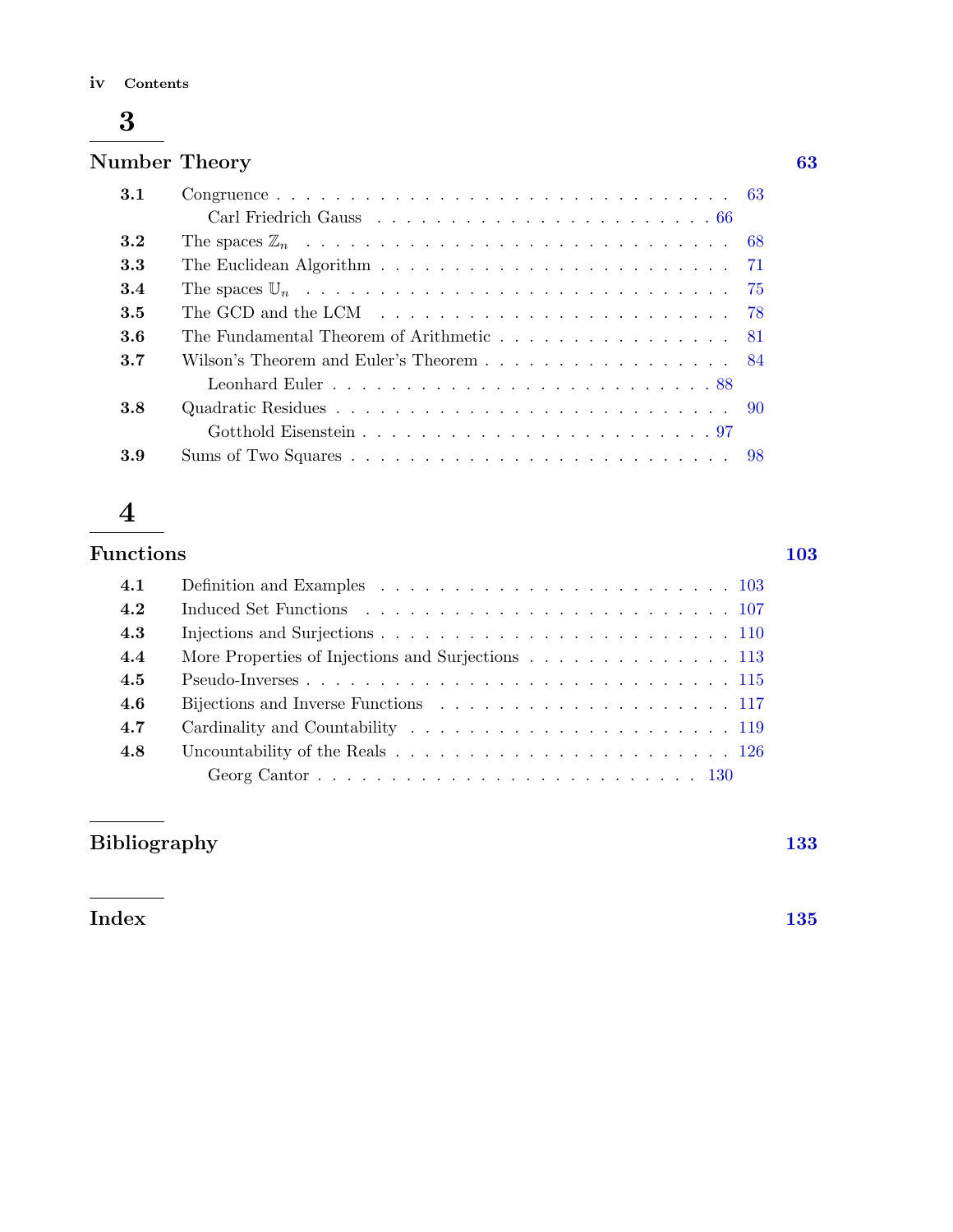# <span id="page-4-0"></span>**1**

# **Logic**

Although mathematical ability and opinions about mathematics vary widely, even among educated people, there is certainly widespread agreement that mathematics is *logical*. Indeed, properly conceived, this may be one of the most important defining properties of mathematics.

Logical thought and logical arguments are not easy to come by (ponder some of the discussions you encounter on current topics such as abortion, climate change, evolution, gun control, or same sex marriage to appreciate this statement), nor is it always clear whether a given argument is logical (that is, logically correct). Logic itself deserves study; the right tools and concepts can make logical arguments easier to discover and to discern. In fact, logic is a major and active area of mathematics; for our purposes, a brief introduction will give us the means to investigate more traditional mathematics with confidence.

## 1.1 Logical Operations

Mathematics typically involves combining true (or hypothetically true) statements in various ways to produce (or prove) new true statements. We begin by clarifying some of these fundamental ideas.

By a **sentence**, we mean a statement that has a definite **truth value** of either true (T) or false (F). For example,

"In terms of area, Pennsylvania is larger than Iowa." (F)

"The integer 289 is a perfect square."  $(T)$ 

Because we insist that our sentences have a truth value, we are not allowing sentences such as

"Chocolate ice cream is the best."

"This statement is false."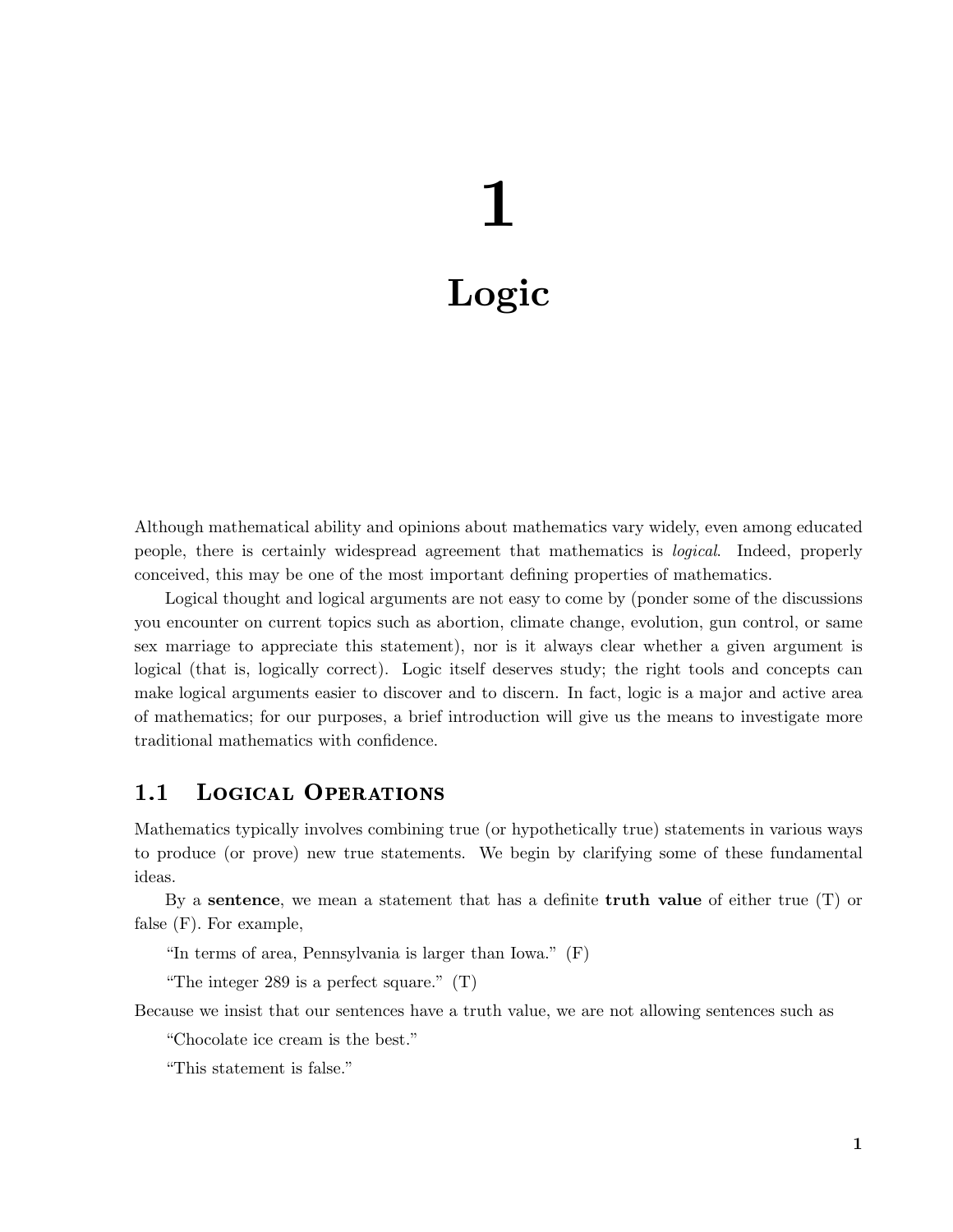since the first is a matter of opinion and the second leads to a logical dilemma. More generally, by a **formula** we mean a statement, possibly involving some variables, which is either true or false whenever we assign particular values to each of the variables. (Formulas are sometimes referred to as **open sentences**.) We typically use capital letters such as *P*, *Q*, and *R* to designate formulas. If the truth of a formula P depends on the values of, say, x, y, and z, we use notation like  $P(x, y, z)$ to denote the formula.

**EXAMPLE 1.1** If  $P(x, y)$  is " $x^2 + y = 12$ ", then  $P(2, 8)$  and  $P(3, 3)$  are true, while  $P(1, 4)$ and  $P(0,6)$  are false. If  $Q(x,y,z)$  is " $x + y < z$ ", then  $Q(1,2,4)$  is true and  $Q(2,3,4)$  is false. If *R*(*f*(*x*)) is "*f*(*x*) is differentiable at 0", then  $R(x^2 + 2x)$  is true and  $R(|x|)$  is false.

Whether a sentence is true or false usually depends on what we are talking about—exactly the same sentence may be true or false depending on the context. As an example, consider the statement "the equation  $x^2 + 1 = 0$  has no solutions." In the context of the real numbers, this statement is true; there is no real number *x* with the property that  $x^2 + 1 = 0$ . However, if we allow complex numbers, then both *i* and *−i* are solutions to the equation. In this case, the statement "the equation  $x^2 + 1 = 0$  has no solutions" is false. Examples such as this one emphasize how important it is to be perfectly clear about the context in which a statement is made.

The **universe of discourse** for a particular branch of mathematics is a set that contains all of the elements that are of interest for that subject. When we are studying mathematical formulas such as '*x* divides *y*' or '*f* is differentiable at each point', the variables are assumed to take values in whatever universe of discourse is appropriate for the particular subject (the set of integers for the first example and the set of continuous functions for the second). The universe of discourse is frequently clear from the discussion, but occasionally we need to identify it explicitly for clarity. For general purposes, the universe of discourse is usually denoted by *U*.

Complicated sentences and formulas are put together from simpler ones using a small number of **logical operations**. Just a handful of these operations allow us to represent everything we need to say in mathematics. These operations and their notation are presented below.

The **denial** (or **negation**) of a formula *P* is the formula "not *P*", which is written symbolically as  $\neg P$ . The statement  $\neg P$  is false if *P* is true and vice versa. (This fact follows from the types of statements we are willing to accept as sentences.) For example, the denial of the false sentence "6 is a prime number" is the true sentence "6 is not a prime number" and the denial of the true sentence "343 is a perfect cube" is the false sentence "343 is not a perfect cube."

The **conjunction** of the formulas  $P$  and  $Q$  is the formula " $P$  and  $Q$ ", which is written symbolically as  $P \wedge Q$ . For  $P \wedge Q$  to be true both P and Q must be true, otherwise it is false. For example (the reader can easily identify *P* and *Q*),

" $5 > 6$  and  $7 = 8$ ." (F)

"17 is prime and  $324$  is a perfect square." (T)

$$
^u \left\{ \frac{1}{\sqrt{k}} \right\}
$$
 converges to 0 and  $\left\{ \left( 1 + \frac{1}{k} \right)^k \right\}$  converges to 1." (F)

The **disjunction** of the formulas *P* and *Q* is the formula "*P* or *Q*", which is written symbolically as  $P \vee Q$ . It is important to note that this is an *inclusive* or, that is, "either or both". In other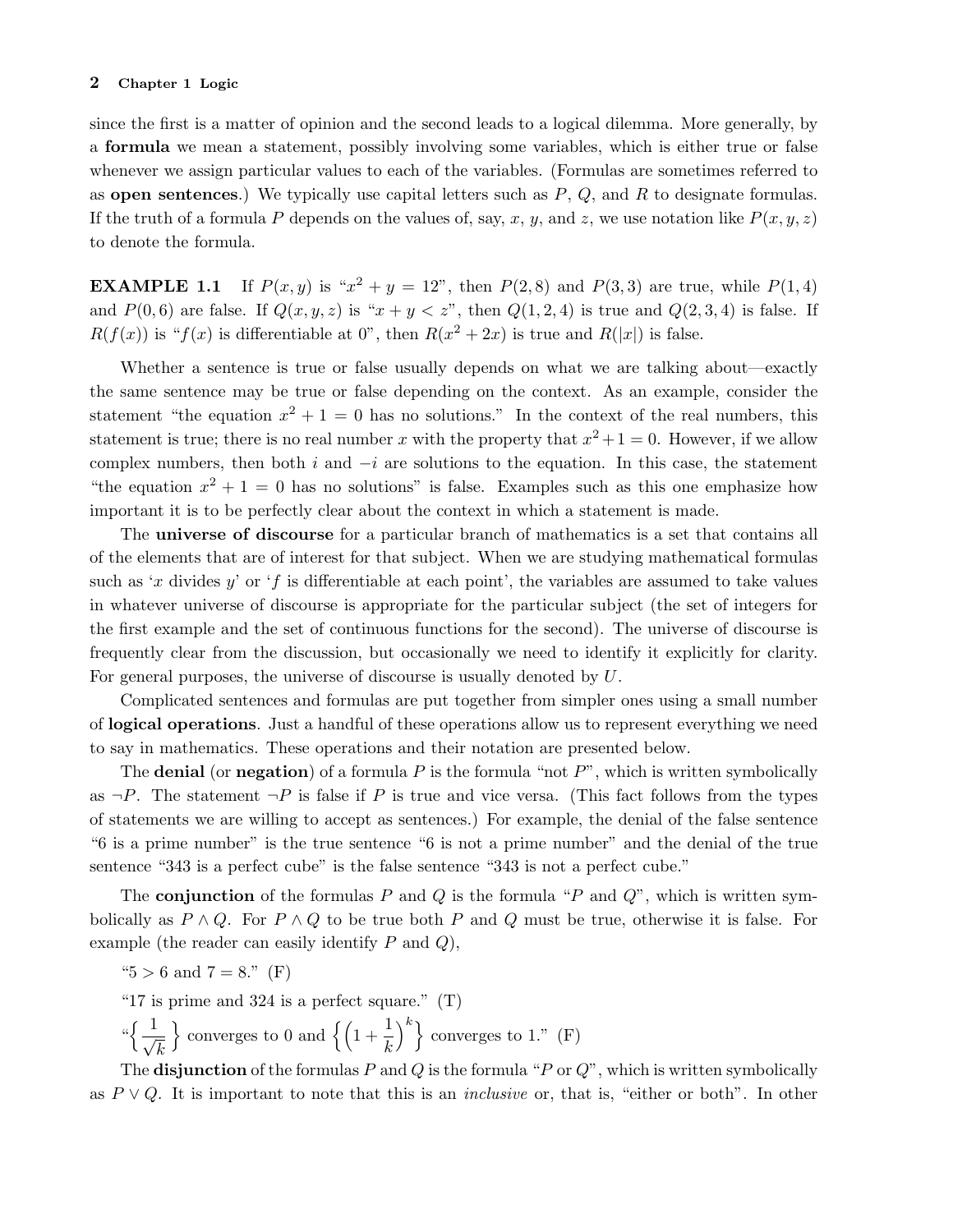words, if *P*, *Q*, or *both P* and *Q* are true, then so is  $P \vee Q$ . The only way  $P \vee Q$  can be false is if both *P* and *Q* are false. For example (once again, the reader can easily identify *P* and *Q*),

\n
$$
45 < 7
$$
 or  $8 < 10$ .\n

\n\n The image shows a function  $4$  divides  $15$ .\n

\n\n The equation  $4 \times 19 = 10$ .\n

\n\n The equation  $4 \times 19 = 10$ .\n

\n\n The equation  $4 \times 19 = 10$ .\n

\n\n The equation  $4 \times 19 = 10$ .\n

\n\n The equation  $4 \times 19 = 10$ .\n

\n\n The equation  $4 \times 19 = 10$ .\n

\n\n The equation  $4 \times 19 = 10$ .\n

\n\n The equation  $4 \times 19 = 10$ .\n

\n\n The equation  $4 \times 19 = 10$ .\n

\n\n The equation  $4 \times 19 = 10$ .\n

\n\n The equation  $4 \times 19 = 10$ .\n

\n\n The equation  $4 \times 19 = 10$ .\n

\n\n The equation  $4 \times 19 = 10$ .\n

\n\n The equation  $4 \times 19 = 10$ .\n

\n\n The equation  $4 \times 19 = 10$ .\n

\n\n The equation  $4 \times 19 = 10$ .\n

\n\n The equation  $4 \times 19 = 10$ .\n

\n\n The equation  $4 \times 19 = 10$ .\n

\n\n The equation  $4 \times 19 = 10$ .\n

\n\n The equation  $4 \times 19 = 10$ .\n

\n\n The equation  $4 \times 19 = 10$ .\n

\n\n The equation  $4 \times 19 = 10$ .\n

\n\n

Suppose that *P* and *Q* are formulas. The sentence "if *P*, then  $Q$ " or "*P* implies  $Q$ " is written  $P \Rightarrow Q$ , using the **conditional** symbol,  $\Rightarrow$ . It is not obvious (at least not to most people) under what circumstances  $P \Rightarrow Q$  should be true. In part this is because "if ..., then ..." is used in more than one way in ordinary English, yet we need to fix a rule that will let us know precisely when  $P \Rightarrow Q$  is true. Certainly, if *P* is true and *Q* is false, *P* cannot imply *Q*, so  $P \Rightarrow Q$  is false in this case. To help us with the other cases, consider the following statement:

"If  $x$  is less than 2, then  $x$  is less than 4."

This statement should be true regardless of the value of *x* (assuming that the universe of discourse is something familiar, like the integers). If *x* is 1, it evaluates to  $T \Rightarrow T$ , if *x* is 3, it becomes  $F \Rightarrow T$ , and if *x* is 5, it becomes  $F \Rightarrow F$ . So it appears that  $P \Rightarrow Q$  is true unless P is true and Q is false. This is the rule that we adopt.

Finally, the **biconditional** involving the formulas *P* and *Q* is the sentence "*P* if and only if  $Q$ ", written as  $P \Leftrightarrow Q$ . Sometimes the phrase "if and only if" is abbreviated as "iff", but we will not use this shorthand here. It should be clear that  $P \Leftrightarrow Q$  is true when *P* and *Q* have the same truth value, otherwise it is false.

**EXAMPLE 1.2** Suppose  $P(x, y)$  is " $x + y = 2$ " and  $Q(x, y)$  is " $xy > 1$ ." Then when  $x = 1$  and  $y = 1$ , the sentences

$$
\neg P(x,y), P(x,y) \land Q(x,y), P(x,y) \lor Q(x,y), P(x,y) \Rightarrow Q(x,y), P(x,y) \Leftrightarrow Q(x,y)
$$

have truth values F, F, T, F, F, respectively, and when  $x = 2$  and  $y = 3$ , they have truth values T, F, T, T, F, respectively.

Using the operations  $\neg$ ,  $\wedge$ ,  $\vee$ ,  $\Rightarrow$ , and  $\Leftrightarrow$ , we can construct **compound** expressions such as

$$
(P \land (\neg Q)) \Rightarrow ((\neg R) \lor ((\neg P) \land Q)).
$$

As this example illustrates, it is sometimes necessary to include many parentheses to make the grouping of terms in a formula clear. Just as in algebra, where multiplication takes precedence over addition, we can eliminate some parentheses by agreeing on a particular order in which logical operations are performed. We will apply the operations in this order, from first to last: *¬*, *∧*, *∨*, *⇒* and *⇔*. Thus

$$
A \Rightarrow B \lor C \land \neg D
$$
 is short for  $A \Rightarrow (B \lor (C \land (\neg D))).$ 

It is generally a good idea to include some extra parentheses to make certain the intended meaning is clear.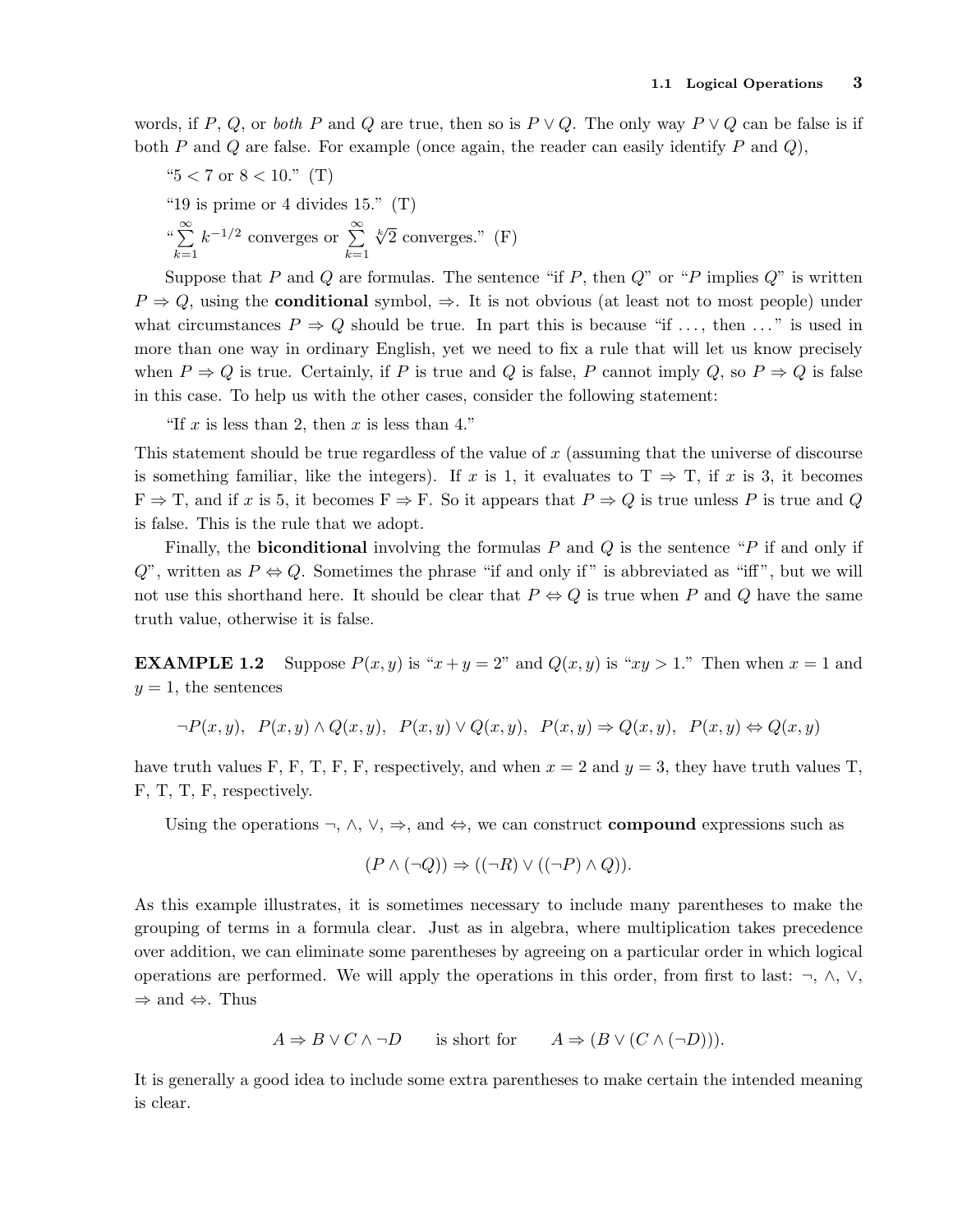Much of the information we have discussed can be summarized in **truth tables**. For example, the truth table for  $\neg P$  is:

$$
\begin{array}{c|c}\nP & \neg P \\
\hline\nT & F \\
F & T\n\end{array}
$$

This table has two rows because there are only two possibilities for the truth value of *P*. The other logical operations involve two formulas, so they require four rows in their truth tables.

|                                                         | $\begin{array}{c c c} P & Q & P \wedge Q \\ \hline \hline \mbox{T} & \mbox{T} & \mbox{T} \\ \mbox{T} & \mbox{F} & \mbox{F} \end{array}$ |     | $P \mid Q \mid P \vee Q$ |              |                             | $P \mid Q \mid P \Rightarrow Q$ |                    |                                                            | $P \mid Q \mid P \Leftrightarrow Q$ |
|---------------------------------------------------------|-----------------------------------------------------------------------------------------------------------------------------------------|-----|--------------------------|--------------|-----------------------------|---------------------------------|--------------------|------------------------------------------------------------|-------------------------------------|
|                                                         |                                                                                                                                         |     | $T$ $T$ $T$              |              |                             | $T$ $T$ $T$                     |                    |                                                            | $T$ $T$ $T$                         |
|                                                         |                                                                                                                                         |     | T F T                    |              |                             | T F F                           | $\mathbf T$        |                                                            | $ F $ F                             |
|                                                         | $\begin{bmatrix} F & T & F \end{bmatrix}$                                                                                               |     | F T T                    | $\mathbf{F}$ | T                           | $\mathbf{T}$                    |                    | $\frac{1}{\mathrm{F}} \left  \frac{1}{\mathrm{T}} \right $ | $\Gamma$                            |
| $\begin{bmatrix} \mathbf{F} & \mathbf{F} \end{bmatrix}$ | $\mathbf{F}$                                                                                                                            | F F | $\mathbf{F}$             |              | $\frac{1}{F}$ $\frac{1}{F}$ | T                               | $\bar{\mathrm{F}}$ |                                                            | $ F $ T                             |

Any compound expression has a truth table. If there are *n* simple (that is, not compound) formulas in the expression, then there will be  $2^n$  rows in the table because there are this many different ways to assign T's and F's to the *n* simple formulas in the compound expression. The truth table for (*P ∧ Q*) *∨ ¬R* is

| $\boldsymbol{P}$        | Į              | $\, R \,$               | $P \wedge Q$              | $\neg R$                  | $(P \wedge Q) \vee \neg R$ |
|-------------------------|----------------|-------------------------|---------------------------|---------------------------|----------------------------|
| $\mathbf T$             | Т              | Т                       | $\mathbf T$               | $\mathbf{F}$              | Ͳ                          |
| $\mathbf T$             | T              | $\overline{F}$          | $\overline{T}$            | $\overline{T}$            | T                          |
| $\mathbf T$             | $\overline{F}$ | T                       | $\overline{\mathrm{F}}$   | $\mathbf{F}$              | F                          |
| $\mathbf T$             | $\mathbf{F}$   | $\overline{F}$          | $\overline{\mathrm{F}}$   | $\overline{T}$            | T                          |
| $\frac{F}{F}$           | T              | $\overline{T}$          | $\overline{\mathrm{F}}$   | $\mathbf{F}$              | F                          |
|                         | $\overline{T}$ | $\overline{F}$          | $\boldsymbol{\mathrm{F}}$ | T                         | T                          |
|                         | $\mathbf{F}$   | $\overline{T}$          | ${\bf F}$                 | $\boldsymbol{\mathrm{F}}$ | F                          |
| $\overline{\mathrm{F}}$ | $\mathbf{F}$   | $\overline{\mathrm{F}}$ | F                         | T                         | Ͳ                          |
|                         |                |                         |                           |                           |                            |

Observe how the inclusion of intermediate steps makes the table easier to calculate and read.

A **tautology** is a logical expression that always evaluates to T, that is, the last column of its truth table consists of nothing but T's. A tautology is sometimes said to be **valid**. (Although "valid" is used in other contexts as well, this should cause no confusion.) For example, the statement  $(P \land Q) \lor P \Leftrightarrow P$  is a tautology, since its truth table is:

|              |  | $P   Q   P \wedge Q   (P \wedge Q) \vee P   (P \wedge Q) \vee P \Leftrightarrow P$ |
|--------------|--|------------------------------------------------------------------------------------|
| T   T        |  |                                                                                    |
| $T +$        |  |                                                                                    |
| $\mathbf{F}$ |  |                                                                                    |
| $\mathbf F$  |  |                                                                                    |

We list a few important tautologies in the following theorem, including the names by which some of the tautologies are referred to in the literature.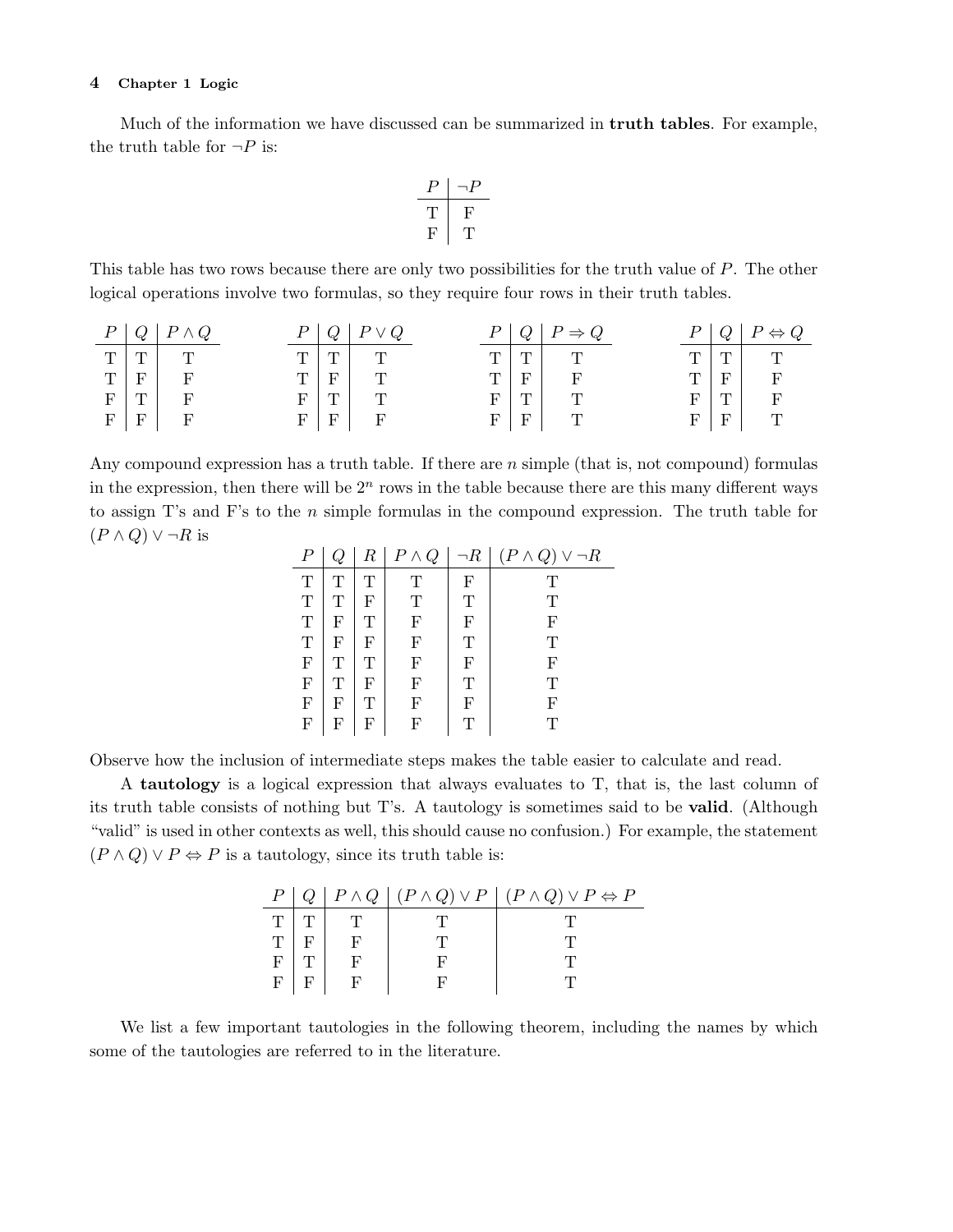<span id="page-8-0"></span>**THEOREM 1.3** The following logical statements are tautologies:

- **a)**  $P \vee \neg P$  (excluded middle)
- **b)**  $P \Leftrightarrow \neg(\neg P)$  (double negation)
- **c**)  $P \lor Q \Leftrightarrow Q \lor P$
- **d**)  $P \land Q \Leftrightarrow Q \land P$
- **e**)  $(P \land Q) \land R$  ⇔  $P \land (Q \land R)$
- **f**)  $(P \vee Q) \vee R \Leftrightarrow P \vee (Q \vee R)$
- **g**)  $P \wedge (Q \vee R) \Leftrightarrow (P \wedge Q) \vee (P \wedge R)$
- **h)**  $P \vee (Q \wedge R) \Leftrightarrow (P \vee Q) \wedge (P \vee R)$
- **i**)  $(P \Rightarrow Q) \Leftrightarrow (\neg P \lor Q)$  (conditional disjunction)
- **j**)  $(P \Rightarrow Q) \Leftrightarrow (\neg Q \Rightarrow \neg P)$  (contraposition)
- **k**)  $(P \land (P \Rightarrow Q)) \Rightarrow Q \text{ (modus ponens)}$
- **l)**  $P$  ⇒  $(P ∨ Q)$
- **m**)  $(P \land Q) ⇒ P$
- **n**)  $((P \lor Q) \land \neg P) \Rightarrow Q$  (disjunctive syllogism)
- **o**)  $(P \Leftrightarrow Q) \Leftrightarrow ((P \Rightarrow Q) \land (Q \Rightarrow P))$  (logical biconditional)

*Proof.* The proofs are left as exercises. However, we note in passing that it is not always necessary to use a truth table to verify a tautology. For example, a proof of (j) can be written as

$$
(P \Rightarrow Q) \Leftrightarrow (\neg P \lor Q) \qquad \qquad \text{by part (i)}
$$

$$
\Leftrightarrow (Q \lor \neg P) \qquad \qquad \text{by part (c)}
$$

$$
\Leftrightarrow (\neg(\neg Q) \lor \neg P) \qquad \qquad \text{by part (b)}
$$

$$
\Leftrightarrow (\neg Q \Rightarrow \neg P) \qquad \text{by part (i)}
$$

п

In other words, previous results can sometimes be used to prove other results.

In reading through Theorem 1.3, you may have noticed that *∧* and *∨* satisfy many similar properties. These are called "dual" notions—for any property of one, there is a nearly identical property that the other satisfies, with the instances of the two operations interchanged. This often means that when we prove a result involving one notion, we get the corresponding result for its dual with no additional work.

Observe that (c) and (d) are commutative laws, (e) and (f) are associative laws, and (g) and (h) show that *∧* and *∨* distribute over each other. This suggests that there is a form of algebra for logical expressions similar to the algebra for numerical expressions. This subject is called **Boolean Algebra** and has many uses, particularly in computer science.

If two formulas always take on the same truth value no matter what elements from the universe of discourse we substitute for the various variables, then we say they are **equivalent**. The advantage of equivalent formulas is that they say the same thing but in a different way. For example, algebraic manipulations such as replacing  $x^2 - 2x = 12$  with  $(x - 1)^2 = 13$  fit into this category. It is always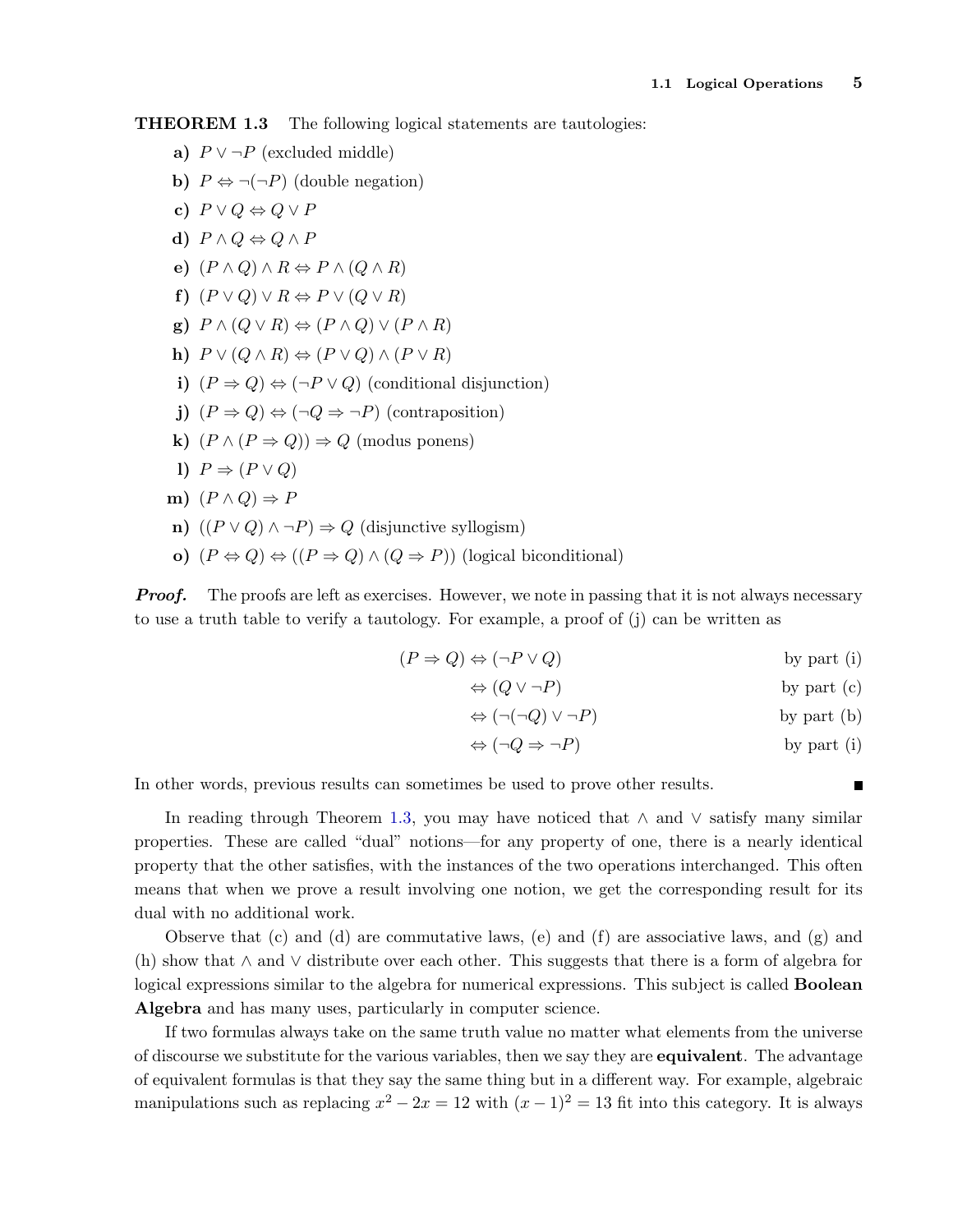<span id="page-9-0"></span>a valid step in a proof to replace some formula by an equivalent one. In addition, many tautologies contain important ideas for constructing proofs. For example, (o) says that if you wish to show that  $P \Leftrightarrow Q$ , it is possible (and often advisable) to break the proof into two parts, one proving the implication  $P \Rightarrow Q$  and the second proving the converse,  $Q \Rightarrow P$ .

Since we just mentioned the term "converse," this is probably a good place to refresh your memory of some familiar terminology. In the conditional sentence  $P \Rightarrow Q$ , the sentence P is usually referred to as the **hypothesis** and the sentence *Q* is called the **conclusion**. By rearranging and/or negating *P* and *Q*, we can form various other conditionals related to  $P \Rightarrow Q$ ; you may remember doing this in a high school geometry class. Beginning with the conditional  $P \Rightarrow Q$ , the **converse** is  $Q \Rightarrow P$ , the **contrapositive** is  $\neg Q \Rightarrow \neg P$ , and the **inverse** is  $\neg P \Rightarrow \neg Q$ . As an illustration, consider the following important theorem from differential calculus.

| conditional:    | If f is differentiable at c, then f is continuous at c.                   |
|-----------------|---------------------------------------------------------------------------|
| converse:       | If f is continuous at c, then f is differentiable at c.                   |
| contrapositive: | If f is not continuous at c, then f is not differentiable at c.           |
| inverse:        | If $f$ is not differentiable at $c$ , then $f$ is not continuous at $c$ . |

As indicated in part (j) of Theorem [1.3,](#page-8-0) a conditional and its contrapositive always have the same truth value. It is very important to note that the converse may or may not have the same truth value as the given conditional; the previous illustration provides one example where the truth values of a statement and its converse are not the same. (Be certain that you can give an example to show that the converse in this case is false.) It is a common mistake for students to turn theorems around without thinking much about it. Be aware of this potential pitfall and think carefully before drawing conclusions. The inverse, which is the contrapositive of the converse, is not referred to very often in mathematics.

**George Boole.** Boole (1815–1864) had only a common school education, though he learned Greek and Latin on his own. He began his career as an elementary school teacher, but decided that he needed to know more about mathematics, so he began studying mathematics, as well as the languages he needed to read contemporary literature in mathematics. In 1847, he published a short book, *The Mathematical Analysis of Logic*, which may fairly be said to have founded the study of mathematical logic. The key contribution of the work was in redefining 'mathematics' to mean not simply the 'study of number and magnitude,' but the study of symbols and their manipulation according to certain rules. The importance of this level of abstraction for the future of mathematics would be difficult to overstate. Probably on the strength of this work, he moved into a position at Queens College in Cork.

In *Investigation of the Laws of Thought*, published in 1854, Boole established a real formal logic, developing what today is called Boolean Algebra, or sometimes the **algebra of sets**. He used the symbols for addition and multiplication as operators, but in a wholly abstract sense. Today these symbols are still sometimes used in Boolean algebra, though the symbols '*∧*' and '*∨*',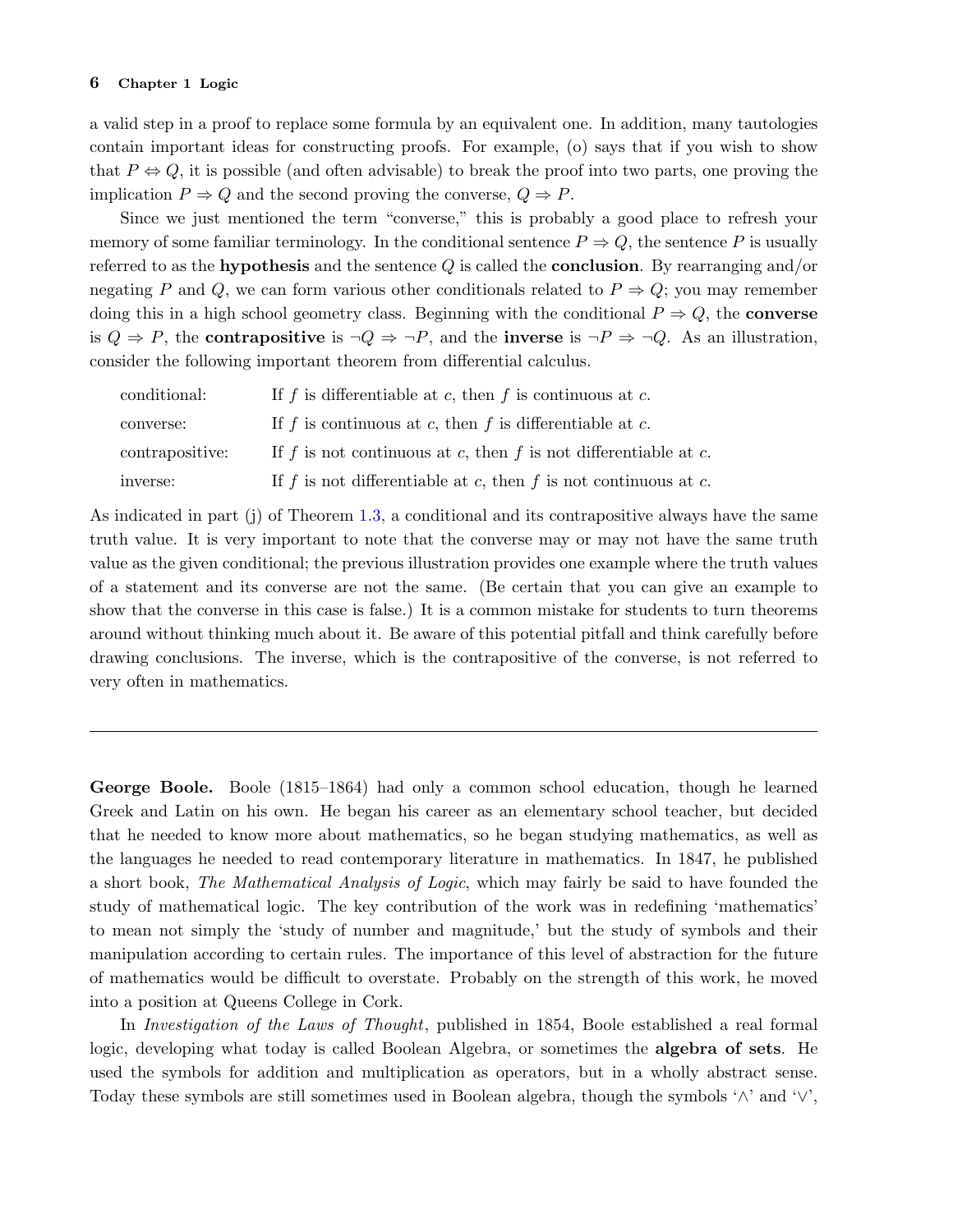and '*∩*' and '*∪*', are also used. Boole applied algebraic manipulation to the process of reasoning. Here's a simple example of the sort of manipulation he did. The equation  $xy = x$  (which today might be written  $x \wedge y = x$  or  $x \cap y = x$ ) means that 'all things that satisfy *x* satisfy *y*,' or in our terms,  $x \Rightarrow y$ . If also  $yz = y$  (that is,  $y \Rightarrow z$ ), then substituting  $y = yz$  into  $xy = x$  gives  $x(yz) = x$  or  $(xy)z = x$ . Replacing *xy* by *x*, we get  $xz = x$ , or  $x \Rightarrow z$ . This simple example of logical reasoning (essentially the transitive property) is used over and over in mathematics.

In 1859, Boole wrote *Treatise on Differential Equations*, in which he introduced the algebra of differential operators. Using *D* to stand for 'the derivative of,' the second order differential equation  $ay'' + by' + cy = 0$  may be written as  $aD^2(y) + bD(y) + cy = 0$ , or in the more compact form  $(aD^2 + bD + c)y = 0$ . Remarkably, the solutions to  $aD^2 + bD + c = 0$ , treating *D* as a *number*, provide information about the solutions to the differential equation. (If you have taken differential equations, you should be familiar with this approach to solving linear differential equations.)

The information here is taken from *A History of Mathematics,* by Carl B. Boyer, New York: John Wiley and Sons, 1968. For more information, see *Lectures on Ten British Mathematicians*, by Alexander Macfarlane, New York: John Wiley & Sons, 1916.

#### *Exercises 1.1.*

- **1.** Determine the truth value of each of the following statements.
	- **a)** 51 is a prime or 128 is a square.
	- **b)** 211 is a prime and 441 is a square.

\n- **c)** 
$$
\left\{ \left( 1 - \frac{1}{k} \right)^k \right\}
$$
 converges to 1 or  $\sum_{k=1}^{\infty} \frac{1}{2k-1}$  converges.
\n- **d)**  $e = \sum_{k=0}^{\infty} \frac{1}{k!}$  and  $\frac{1}{2} = \sum_{k=1}^{\infty} \frac{1}{3^k}$ .
\n- **e)**  $\sum_{k=1}^{\infty} \frac{1}{k^2}$  converges or  $\sum_{k=1}^{\infty} \frac{1}{2^k}$  converges.
\n- **f)** The graph of  $y = \frac{1}{1+x^2}$  is concave down on  $\mathbb{R}$  and  $\int_{-\infty}^{\infty} \frac{1}{1+x^2} \, dx = \pi$ .
\n- **g)** If  $f(x) = \arctan x$ , then  $f'(x) = 1/(1+x^2)$ .
\n

**h**)  $f''(x) = -f(x)$  if and only if  $f(x) = \sin x$ .

**2.** Construct truth tables for the following logical expressions.

- **a)**  $(P \land Q) \lor \neg P$  **b)**  $P \Rightarrow (Q \land P)$ **c**)  $(P \land Q) \Leftrightarrow (P \lor \neg R)$  **d**)  $\neg P \Rightarrow \neg(Q \lor R)$
- **3.** Verify the tautologies in Theorem [1.3.](#page-8-0)
- **4.** Suppose  $P(x, y)$  is the formula " $x + y = 4$ " and  $Q(x, y)$  is the formula " $x < y$ ". Find the truth values for the formulas

$$
P(x,y) \land Q(x,y), \quad \neg P(x,y) \lor Q(x,y), \quad P(x,y) \Rightarrow \neg Q(x,y), \quad \neg (P(x,y) \Leftrightarrow Q(x,y)),
$$

using the values:

- **a**)  $x = 1, y = 3$  **b**)  $x = 1, y = 2$
- **c**)  $x = 3, y = 1$  **d**)  $x = 2, y = 1$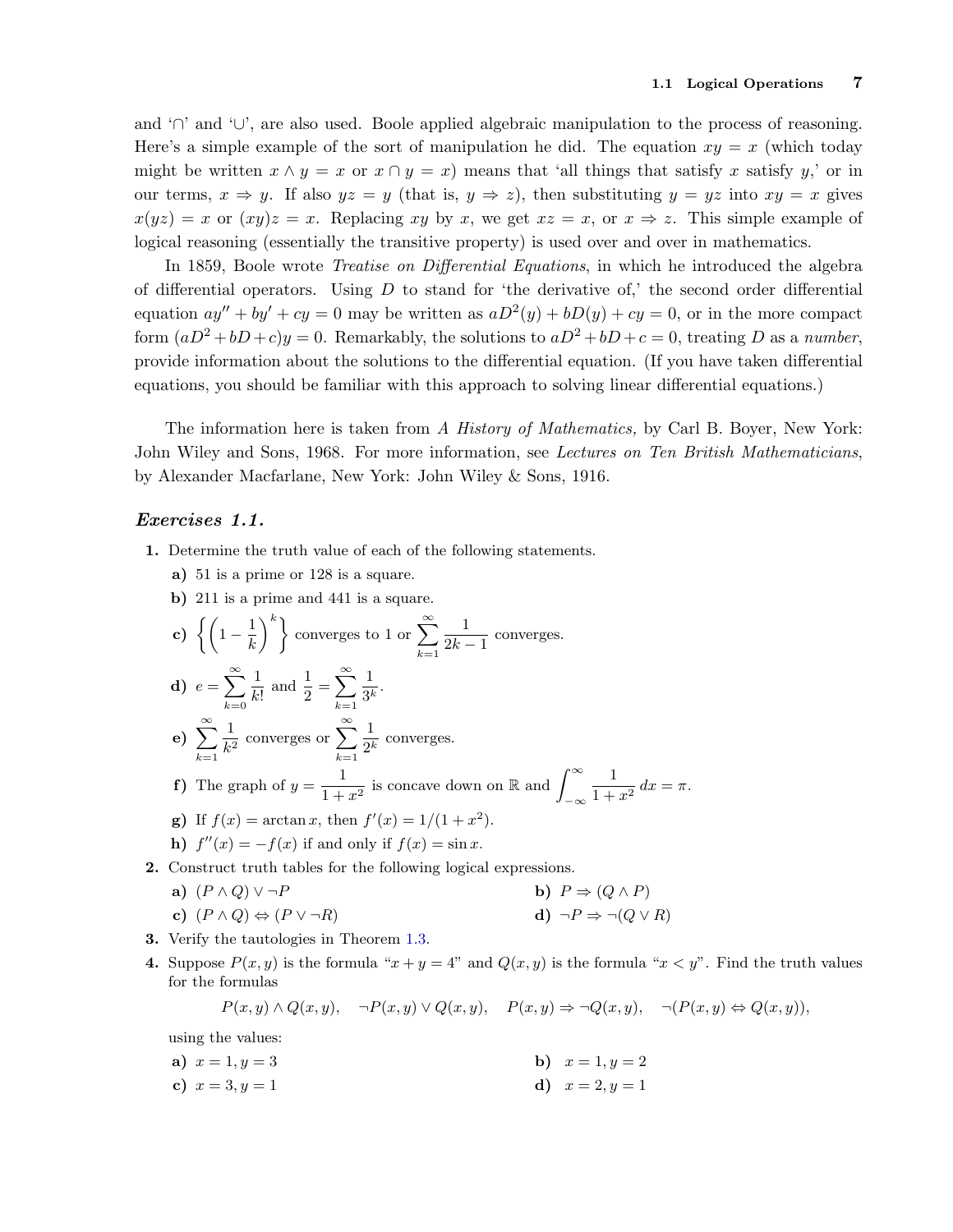- <span id="page-11-0"></span>**5.** Write the converse and contrapositive of each of the following conditionals. Use your knowledge of mathematics to determine if the statements are true or false. (Note that there are three statements to consider for each part; the original statement and the two new ones derived from it.) For parts (a) and (e), consider different universes and see if the truth values of the statements change.
	- **a**) If  $x = y$ , then  $x^3 = y^3$ .
	- **b)** If *f* and *g* are differentiable on  $\mathbb{R}$ , then  $f + g$  is differentiable on  $\mathbb{R}$ .
	- **c)** If  $\sum_{n=1}^{\infty} a_n$  converges, then  $\lim_{n \to \infty} a_n = 0$ .
	- **d)** A convergent sequence is bounded. (Begin by writing this as a conditional involving a variable.)
	- **e**) If  $a < b$ , then  $a^2 < b^2$ .

# 1.2 **QUANTIFIERS**

Recall that a formula (or open sentence) is a statement whose truth value may depend on the values of some variables. For example, the formula " $(x \leq 5) \wedge (x > 3)$ " is true for  $x = 4$  and false for  $x = 6$ . Compare this with the statement "For every  $x, (x \le 5) \wedge (x > 3)$ ," which is false and the statement "There exists an *x* such that  $(x \leq 5) \wedge (x > 3)$ ," which is true. The phrase "for every *x*" (sometimes "for all *x*") is called a **universal quantifier** and is denoted by *∀x*. The phrase "there exists an *x* such that" is called an **existential quantifier** and is denoted by *∃x*. A formula that contains variables is not simply true or false unless each of the variables is **bound** by a quantifier. If a variable is not bound, the truth of the formula is contingent on the value assigned to the variable from the universe of discourse.

We were careful in Section [1.1](#page-4-0) to define the truth values of compound statements precisely. We do the same for  $\forall x P(x)$  and  $\exists x P(x)$ , though the intended meanings of these are clear.

### **The Universal Quantifier**

A sentence  $\forall x P(x)$  is true if and only if  $P(x)$  is true no matter what value (from the universe of discourse) is substituted for x. To illustrate this notation, let  $\mathbb R$  (the set of all real numbers) be the universe of discourse. Then

- $\forall x \ (x^2 \geq 0)$  states that "the square of any real number is nonnegative";
- $\forall x \forall y \ (x + y = y + x)$  represents the commutative law of addition;
- $\forall x \forall y \forall z$  ((*xy*) $z = x(yz)$ ) represents the associative law of multiplication.

*The "all" form.* The universal quantifier is frequently encountered in the form  $\forall x \ (P(x) \Rightarrow Q(x))$ , which may be read, "All *x* satisfying  $P(x)$  also satisfy  $Q(x)$ ." The parentheses are crucial here so be sure to include them. For example (note how the universe changes in these examples),

- *∀x* (*x* is differentiable *⇒ x* is continuous) represents "all differentiable functions are continuous";
- $\forall x$  (*x* is a square  $\Rightarrow$  *x* is a rectangle) represents "all squares are rectangles";
- $\forall x$  (*x* is a perfect square  $\Rightarrow$  *x* is not prime) represents "every perfect square is not a prime."

This construction sometimes is used to express a mathematical sentence of the form "if this, then that," with an "understood" quantifier. (The last exercise in the previous section illustrates how quantifiers appear implicitly.)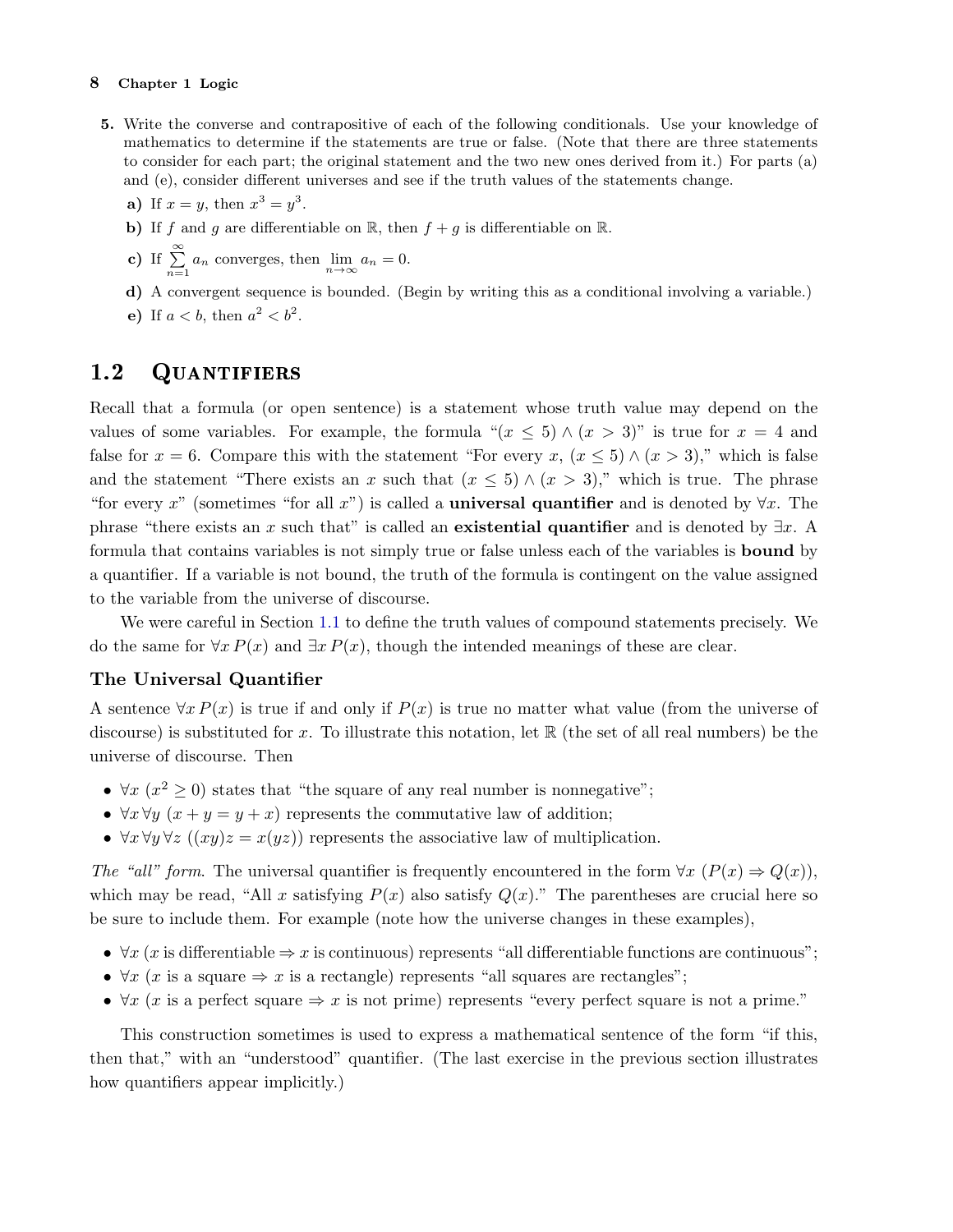**EXAMPLE 1.4** Let R be the universe of discourse.

- *•* If we say, "if *x* is negative, so is its cube," we usually mean "every negative *x* has a negative cube." This should be written symbolically as  $\forall x \ ((x < 0) \Rightarrow (x^3 < 0)).$
- "If two numbers have the same square, then they have the same absolute value" should be written as  $\forall x \forall y \ ((x^2 = y^2) \Rightarrow (|x| = |y|)).$
- "If  $x = y$ , then  $x + z = y + z$ " should be written as  $\forall x \forall y \forall z$   $((x = y) \Rightarrow (x + z = y + z))$ .

If *S* is a set, the sentence "every *x* in *S* satisfies  $P(x)$ " is written formally as

$$
\forall x \ ((x \in S) \Rightarrow P(x)).
$$

(We assume that the reader has some familiarity with sets; a set is a collection of objects and the notation  $x \in S$  means that the element x belongs to the set S. Sets will be discussed in Section [1.5](#page-20-0).) For clarity and brevity, this is usually written  $\forall x \in S(P(x))$  or  $(\forall x \in S)(P(x))$  if there is any chance of confusion. To understand and manipulate the formula  $\forall x \in S(P(x))$  properly, you will sometimes need to "unabbreviate" it, rewriting it as  $\forall x \ ((x \in S) \Rightarrow P(x))$ . With R as the universe of discourse, we use

- *•*  $\forall x \in [0,1]$  ( $\sqrt{x} \ge x$ ) to represent  $\forall x \ (x \in [0,1] \Rightarrow \sqrt{x} \ge x);$
- $\forall x < 0$  (|*x*| = −*x*) to represent  $\forall x$  (*x* < 0  $\Rightarrow$  |*x*| = −*x*).

#### **The Existential Quantifier**

A sentence *∃x P*(*x*) is true if and only if there is at least one value of *x* (from the universe of discourse) that makes  $P(x)$  true. To illustrate this notation, let  $\mathbb R$  be the universe of discourse. Then

- $\exists x \ (x > x^2)$  is true since  $x = 0.5$  is one of many solutions;
- $\exists x \exists y \ (x^2 + y^2 = 2xy)$  is true since  $x = y = 1$  is one of many solutions.

For the record, what happens to the truth value for the first of these statements if the universe of discourse is assumed to be the set of positive integers?

*The "some" form*. The existential quantifier is frequently encountered in the following context:

$$
\exists x \ (P(x) \land Q(x)),
$$

which may be read, "Some *x* satisfying  $P(x)$  also satisfies  $Q(x)$ ." For example (note how the assumed universe changes in these examples),

- $\exists x (x \text{ is a perfect square } \land x \text{ is a perfect cube, that is, "some perfect squares are perfect cubes";$
- $\exists x \ (x \text{ is a prime number } \land x \text{ is even}),$  that is, "some prime number is even";
- *∃x* (*x* is bounded *∧ x* is not integrable), that is, "some bounded function is not integrable".

It may, at first glance, seem that "Some *x* satisfying  $P(x)$  satisfies  $Q(x)$ " should be translated as

$$
\exists x \ (P(x) \Rightarrow Q(x)),
$$

just like the universal quantifier. To see why this does not work, consider the two sentences  $P(x) = x$  is a positive integer" and  $Q(x) = x$  is a rational number between  $-10$  and 0." The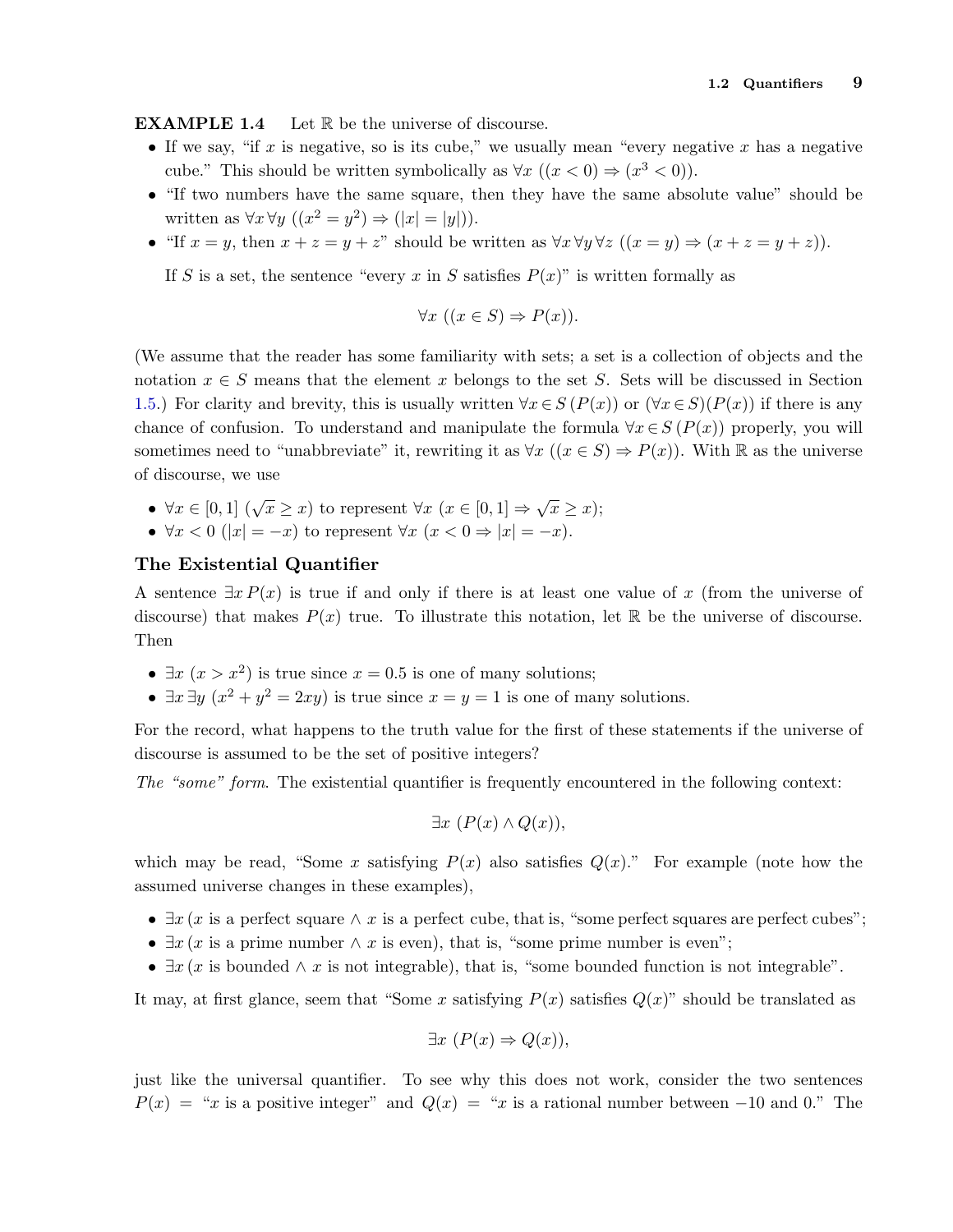sentence "some positive integers are rational numbers between *−*10 and 0" is certainly false, but

$$
\exists x \ (P(x) \Rightarrow Q(x))
$$

is true. To see this, suppose  $x_0 = -7$ . Then the implication  $P(x_0) \Rightarrow Q(x_0)$  is true (since the hypothesis is false) and the existential quantifier is satisfied.

We use abbreviations of the "some" form much like those for the "all" form.

**EXAMPLE 1.5** Let  $\mathbb R$  be the universe of discourse.

- *•* ∃*x* < 0 (*x*<sup>2</sup> = 1) stands for  $\exists x$  ((*x* < 0)  $\land$  (*x*<sup>2</sup> = 1)).
- *•* ∃*x* ∈ [0, 1] (2*x*<sup>2</sup> + *x* = 1) stands for ∃*x* ((*x* ∈ [0, 1])  $\wedge$  (2*x*<sup>2</sup> + *x* = 1)).

If *∀* corresponds to "all" and *∃* corresponds to "some", do we need a third quantifier to correspond to "none"? As the following examples show, this is not necessary:

- "No perfect squares are prime," can be written  $\forall x$  (*x* is a perfect square  $\Rightarrow$  *x* is not prime);
- "No triangles are rectangles," can be written  $\forall x$  (*x* is a triangle  $\Rightarrow$  *x* is not a rectangle);
- *•* "No unbounded sequences are convergent," can be written *∀x* (*x* is an unbounded sequence *⇒ x* is not convergent).

In general, the statement "no *x* satisfying  $P(x)$  satisfies  $Q(x)$ " can be written as

*∀x* ( $P(x)$   $\Rightarrow$  ¬ $Q(x)$ ) or, equivalently, as *∀x* ( $Q(x)$   $\Rightarrow$  ¬ $P(x)$ ).

(You may wonder why we do not use  $\neg \exists x (P(x) \land Q(x))$ ). In fact, we could—it is equivalent to *∀x*  $(P(x)$   $\Rightarrow$  ¬ $Q(x)$ ); such statements will be considered in the next section.)

#### *Exercises 1.2.*

Except for problems 2 and 3, assume that the universe of discourse is the set of real numbers.

**1.** Express the following as formulas involving quantifiers.

- **a)** Any number raised to the fourth power is nonnegative.
- **b)** Some number raised to the third power is negative.
- **c)** The sine of a number is always between *−*1 and 1, inclusive.
- **d)** 10 raised to any negative power is strictly between 0 and 1.
- **2.** Let *U* represent the set of all living people, let  $T(x)$  be the statement "*x* is tall", and let  $B(x)$  be the statement "*x* plays basketball". Express the following as formulas involving quantifiers.
	- **a)** All basketball players are tall. **b)** Some tall people play basketball.
	- **c)** Not all basketball players are tall. **d)** No tall person plays basketball.
- **3.** Suppose *X* and *Y* are sets. Express the following as formulas involving quantifiers.
	- **a)** Every element of *X* is an element of *Y* . **b)** Some element of *X* is an element of *Y* .
	- **c)** Some element of *X* is not an element of *Y* . **d)** No element of *X* is an element of *Y* .
- **4.** Recall (from calculus) that a function  $f$  is increasing on  $\mathbb R$  if

*∀a ∀b*  $(a < b \Rightarrow f(a) < f(b))$ 

Express the following related definitions as formulas involving quantifiers.

**a)** *f* is decreasing on R **b**) *f* is constant on R **c)** *f* has a zero  $(f(x) = 0$  has a solution)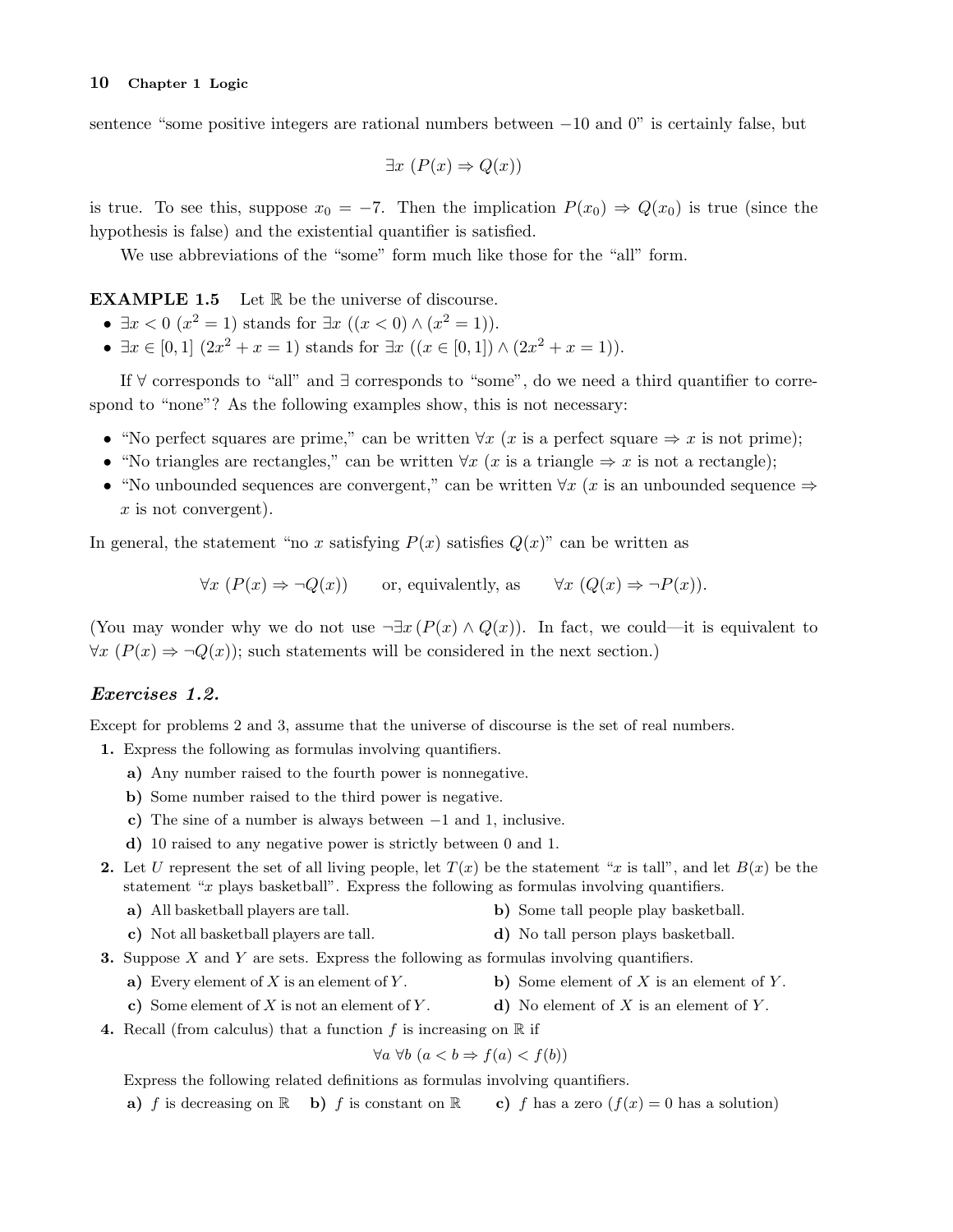- <span id="page-14-0"></span>**5.** Express the following algebraic laws symbolically:
	- **a)** the commutative law of multiplication
	- **b)** the associative law of addition
	- **c)** the distributive law
- **6.** Are the following sentences true or false? Explain your answers.
	- **a**)  $\forall x \forall y \ (x < y \Rightarrow x^2 < y^2)$
	- **b**)  $\forall x \forall y \forall z \neq 0 \ (xz = yz \Rightarrow x = y)$
	- **c)**  $\exists x < 0 \; \exists y < 0 \; (x^2 + xy + y^2 = 3)$
	- **d**)  $\exists x \exists y \exists z (x^2 + y^2 + z^2 = 2xy 2 + 2z)$

# 1.3 De Morgan's Laws

If *P* is some sentence or formula, then (as we have seen)  $\neg P$  is called the denial or negation of *P*. The ability to manipulate the denial of a formula accurately is critical to understanding mathematical arguments. The following tautologies are referred to as **De Morgan's Laws**:

$$
\neg (P \lor Q) \Leftrightarrow (\neg P \land \neg Q) \qquad \text{and} \qquad \neg (P \land Q) \Leftrightarrow (\neg P \lor \neg Q).
$$

These are easy to verify using truth tables, but with a little thought, they are not hard to understand directly. The first says that the only way that  $P \vee Q$  can fail to be true is if both *P* and *Q* fail to be true. For example, the statements "*x* is neither positive nor negative" and "*x* is not positive and  $x$  is not negative" clearly express the same thought. For an example of the second tautology, consider "*x* is not between 2 and 3." This can be written symbolically as  $\neg((2 \lt x) \land (x \lt 3))$ , and clearly is equivalent to  $\neg(2 < x) \lor \neg(x < 3)$ , that is,  $(x \leq 2) \lor (x \geq 3)$ .

We can also use De Morgan's Laws to simplify the denial of  $P \Rightarrow Q$ :

$$
\neg (P \Rightarrow Q) \Leftrightarrow \neg (\neg P \lor Q)
$$

$$
\Leftrightarrow (\neg \neg P) \land (\neg Q)
$$

$$
\Leftrightarrow P \land \neg Q
$$

so the denial of  $P \Rightarrow Q$  is  $P \land \neg Q$ . (What is the justification for the first step?) In other words, it is not the case that *P* implies *Q* if and only if *P* is true and *Q* is false. Of course, this agrees with the truth table for  $P \Rightarrow Q$  that we have already seen.

There are versions of De Morgan's Laws for quantifiers:

$$
\neg \forall x \, P(x) \Leftrightarrow \exists x \, \neg P(x);
$$
  

$$
\neg \exists x \, P(x) \Leftrightarrow \forall x \, \neg P(x).
$$

You may be able to see that these are true immediately. If not, here is an explanation for the statement  $\neg \forall x P(x) \Rightarrow \exists x \neg P(x)$  that should be convincing. If  $\neg \forall x P(x)$  is true, then  $P(x)$  is not true for every value of x, which is to say that for some value  $a, P(a)$  is not true. This means that  $\neg P(a)$  is true. Since  $\neg P(a)$  is true, it is certainly the case that there is some value of *x* that makes *¬P*(*x*) true and hence *∃x¬P*(*x*) is true. The other three implications may be explained similarly.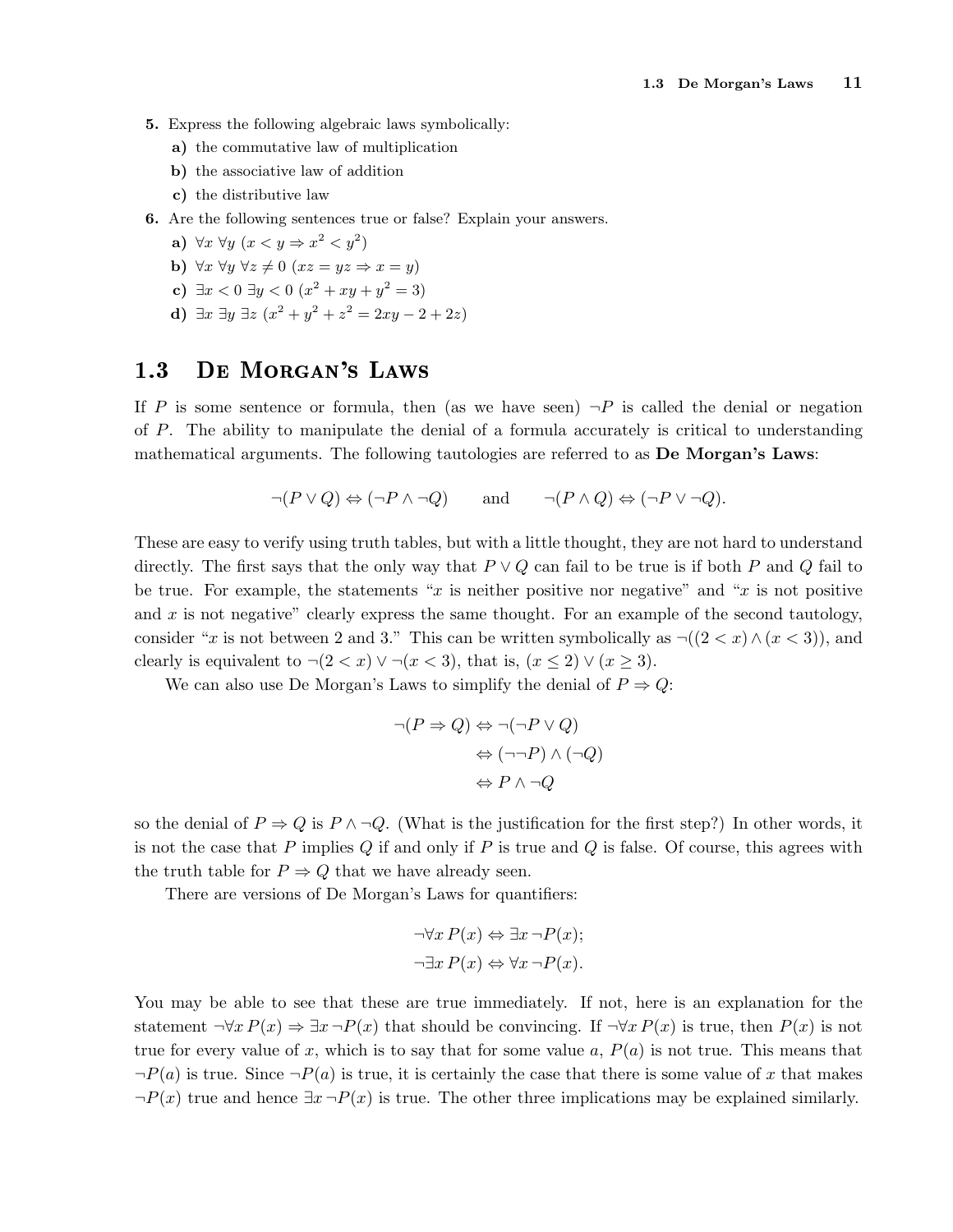Here is another way to think of the quantifier versions of De Morgan's Laws. The statement *∀x P*(*x*) is very much like a conjunction of many statements. If the universe of discourse is the set of positive integers, for example, then

$$
\forall x P(x) \Leftrightarrow P(1) \wedge P(2) \wedge P(3) \wedge \cdots
$$

and its negation would be

$$
\neg \forall x P(x) \Leftrightarrow \neg (P(1) \land P(2) \land P(3) \land \cdots)
$$

$$
\Leftrightarrow \neg P(1) \lor \neg P(2) \lor \neg P(3) \lor \cdots
$$

$$
\Leftrightarrow \exists x \neg P(x).
$$

Similar reasoning shows that the second quantifier law can also be interpreted this way.

Finally, general understanding is usually aided by specific examples. Suppose the universe is the set of cars. If  $P(x)$  is "x has four wheel drive," then the denial of "every car has four wheel drive" is "there exists a car which does not have four wheel drive." This is an example of the first law. If  $P(x)$  is "x has three wheels," then the denial of "there is a car with three wheels" is "every" car does not have three wheels." This fits the pattern of the second law. In a more mathematical vein, a denial of the sentence "for every  $x, x^2$  is positive" is "there is an  $x$  such that  $x^2$  fails to be positive." A denial of "there is an *x* such that  $x^2 = -1$ " is "for every  $x, x^2 \neq -1$ ."

It is easy to confuse the denial of a sentence with something stronger. If the universe is the set of all people, the denial of the sentence "All people are tall" is not the sentence "No people are tall." This might be called the **opposite** of the original sentence—it says more than simply " 'All people are tall' is untrue." The correct denial of this sentence is "there is someone who is not tall," which is a considerably weaker statement. In symbols, the denial of  $\forall x \ P(x)$  is  $\exists x \ \neg P(x)$ , whereas the opposite is  $\forall x \ \neg P(x)$ . ("Denial" is an "official" term in wide use; "opposite," as used here, is not widely used.)

De Morgan's Laws can be used to simplify negations of the "some" form and the "all" form; the negations themselves turn out to have the same forms, but "reversed," that is, the negation of an "all" form is a "some" form, and vice versa. Suppose  $P(x)$  and  $Q(x)$  are formulas. We then have

$$
\neg \forall x \ (P(x) \Rightarrow Q(x)) \Leftrightarrow \exists x \ (P(x) \land \neg Q(x));
$$
  

$$
\neg \exists x \ (P(x) \land Q(x)) \Leftrightarrow \forall x \ (P(x) \Rightarrow \neg Q(x)).
$$

To illustrate the first form, the denial of the sentence "all lawn mowers run on gasoline" is the sentence "some lawn mower does not run on gasoline" (not "no lawn mowers run on gasoline," the opposite). We will verify the first statement and leave a verification of the second as an exercise. We begin by noting that a formula is usually easier to understand when  $\neg$  does not appear in front of any compound expression, that is, it appears only in front of simple statements such as  $P(x)$ . Using this idea, we find that

$$
\neg \forall x \ (P(x) \Rightarrow Q(x)) \Leftrightarrow \exists x \ \neg (P(x) \Rightarrow Q(x)) \Leftrightarrow \exists x \ (P(x) \land \neg Q(x)),
$$

where the last step uses a tautology presented earlier in this section.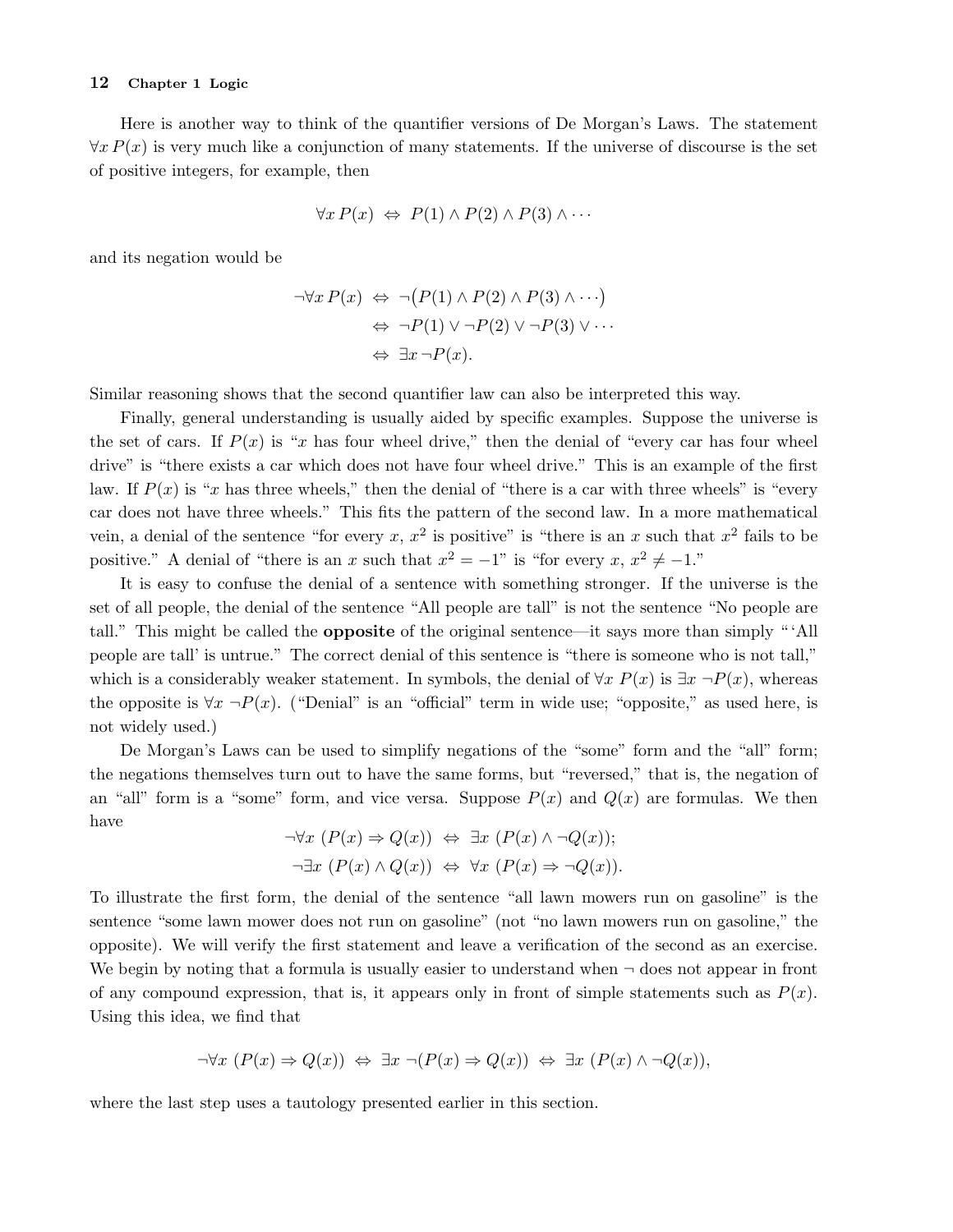<span id="page-16-0"></span>Denials of formulas are extremely useful. In a later section we will see that the techniques called proof by contradiction and proof by contraposition use them extensively. Denials can also be a helpful study device. When you read a theorem or a definition in mathematics, it is frequently helpful to form the denial of that sentence to see what it means for the condition to fail. The more ways you think about a concept in mathematics, the clearer it should become. To illustrate this point, we note that definitions in mathematics are biconditional in nature even though they are not always written in this form. In other words, definitions fit into the form  $P \Leftrightarrow Q$ . To negate a definition means to write out  $\neg P \Leftrightarrow \neg Q$ . (This is not the same as forming the denial of a biconditional!) Since definitions often involve quantifiers, some care must be taken when doing this. Consider the following definition:

A function *f* defined on R is even if  $f(-x) = f(x)$  for all  $x \in \mathbb{R}$ .

As just mentioned, this definition is actually a biconditional even though it is not written explicitly in that form. In symbols, we can express this definition as

$$
f
$$
 is even  $\Leftrightarrow \forall x \in \mathbb{R}(f(x) = f(-x)),$ 

which is equivalent to

f is not even 
$$
\Leftrightarrow \exists x \in \mathbb{R}(f(x) \neq f(-x)).
$$

In words, the negation of the definition is the following:

A function *f* defined on R is not even if there exists an  $x \in \mathbb{R}$  such that  $f(-x) \neq f(x)$ . To illustrate these ideas, note that the functions  $f(x) = x^2$  and  $g(x) = \cos x$  are even. To show that the function *h* defined by  $h(x) = 2x^4 - 3x$  is not even, it is sufficient to note that  $h(-1) = 5 \neq -1 = h(1).$ 

It takes some practice to learn how to express negated definitions in clear words; read your definitions several times to ensure that they represent the correct mathematical idea in a way that others will understand. For the record, it is not always necessary to run through all of the symbols to negate a definition, but it can be helpful in many cases.

**Augustus De Morgan.** (*y*–1871; De Morgan himself noted that he turned *x* years old in the year *x* 2 .) De Morgan's father died when he was ten, after which he was raised by his mother, a devout member of the Church of England, who wanted him to be a minister. Far from becoming a minister, De Morgan developed a pronounced antipathy toward the Church, which would profoundly influence the course of his career.

De Morgan's interest in and talent for mathematics did not become evident until he was fourteen, but already at sixteen he entered Trinity College at Cambridge, where he studied algebra under George Peacock and logic under William Whewell. He was also an excellent flute player, and became prominent in musical clubs at Cambridge.

On graduation, De Morgan was unable to secure a position at Oxford or Cambridge, as he refused to sign the required religious test (a test not abolished until 1875). Instead, at the age of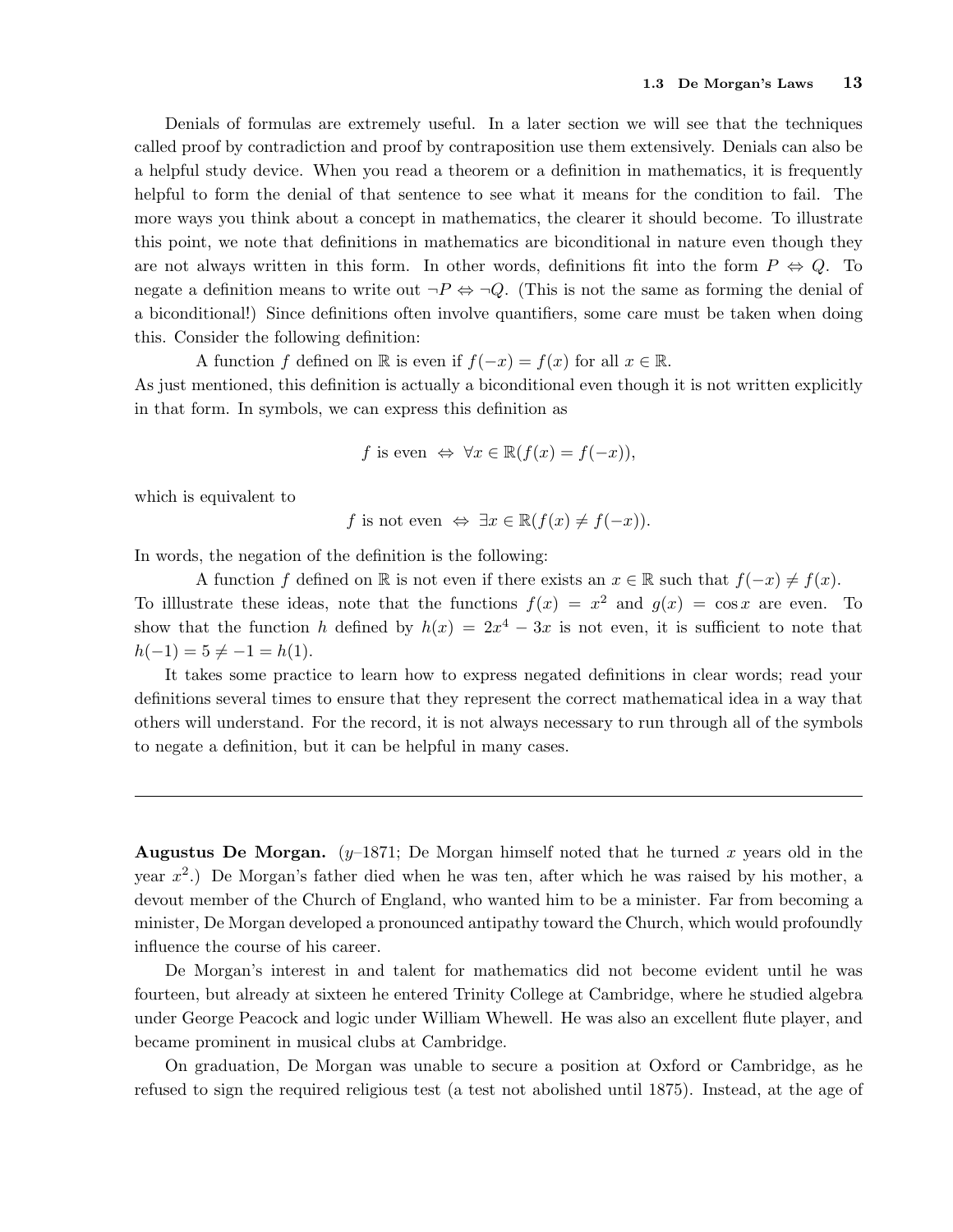22, he became Professor of Mathematics at London University, a new institution founded on the principle of religious neutrality.

De Morgan wrote prolifically on the subjects of algebra and logic. Peacock and Gregory had already focused attention on the fundamental importance to algebra of symbol manipulation—that is, they established that the fundamental operations of algebra need not depend on the interpretation of the variables. De Morgan went one (big) step further: he recognized that the operations  $(+,$ *−*, etc.) also need have no fixed meaning (though he made an exception for equality). Despite this view, De Morgan does seem to have thought that the only appropriate interpretations for algebra were familiar numerical domains, primarily the real and complex numbers. Indeed, he thought that the complex numbers formed the most general possible algebra, because he could not bring himself to abandon the familiar algebraic properties of the real and complex numbers, like commutativity.

One of De Morgan's most widely known books was *A Budget of Paradoxes*. He used the word 'paradox' to mean anything outside the accepted wisdom of a subject. Though this need not be interpreted pejoratively, his examples were in fact of the 'mathematical crank' variety mathematically näive people who insisted that they could trisect the angle or square the circle, for example.

De Morgan's son George was himself a distinguished mathematician. With a friend, George founded the London Mathematical Society and served as its first secretary; De Morgan was the first president.

In 1866, De Morgan resigned his position to protest an appointment that was made on religious grounds, which De Morgan thought abused the principle of religious neutrality on which London University was founded. Two years later his son George died, and shortly thereafter a daughter died. His own death perhaps hastened by these events, De Morgan died in 1871 of 'nervous prostration.'

The information for this biography is taken from *Lectures on Ten British Mathematicians*, by Alexander Macfarlane, New York: John Wiley & Sons, 1916.

#### *Exercises 1.3.*

- **1.** Use truth tables to verify De Morgan's Laws.
- **2.** Let *U* be the collection of all quadrilaterals. Suppose  $R(x)$  is the statement "*x* is a rectangle," and  $S(x)$  is the statement "*x* is a square." Write the following symbolically and decide which pairs of statements are denials of each other:
	- **a)** All rectangles are squares. **b)** Some rectangles are squares.
	- **c)** Some squares are not rectangles. **d)** No squares are rectangles.
	- **e**) No rectangles are squares. **f**) All squares are rectangles.
- 
- - **g)** Some squares are rectangles. **h)** Some rectangles are not squares.
- **3.** Find and simplify the denial of each of the following expressions:
	- **a**)  $\forall x > 0 \ (x^2 > x)$
	- **c**)  $\forall x \forall y (xy = y^2 \Rightarrow x = y)$
- **b)**  $\exists x \in [0,1]$   $(x^2 + x < 0)$ 
	- **d**)  $\exists x \exists y \ (x > y \land y > x)$
- **4.** Verify *¬∃x* (*P*(*x*) *∧ Q*(*x*)) *⇔ ∀x* (*P*(*x*) *⇒ ¬Q*(*x*)). Be certain to include all of the steps.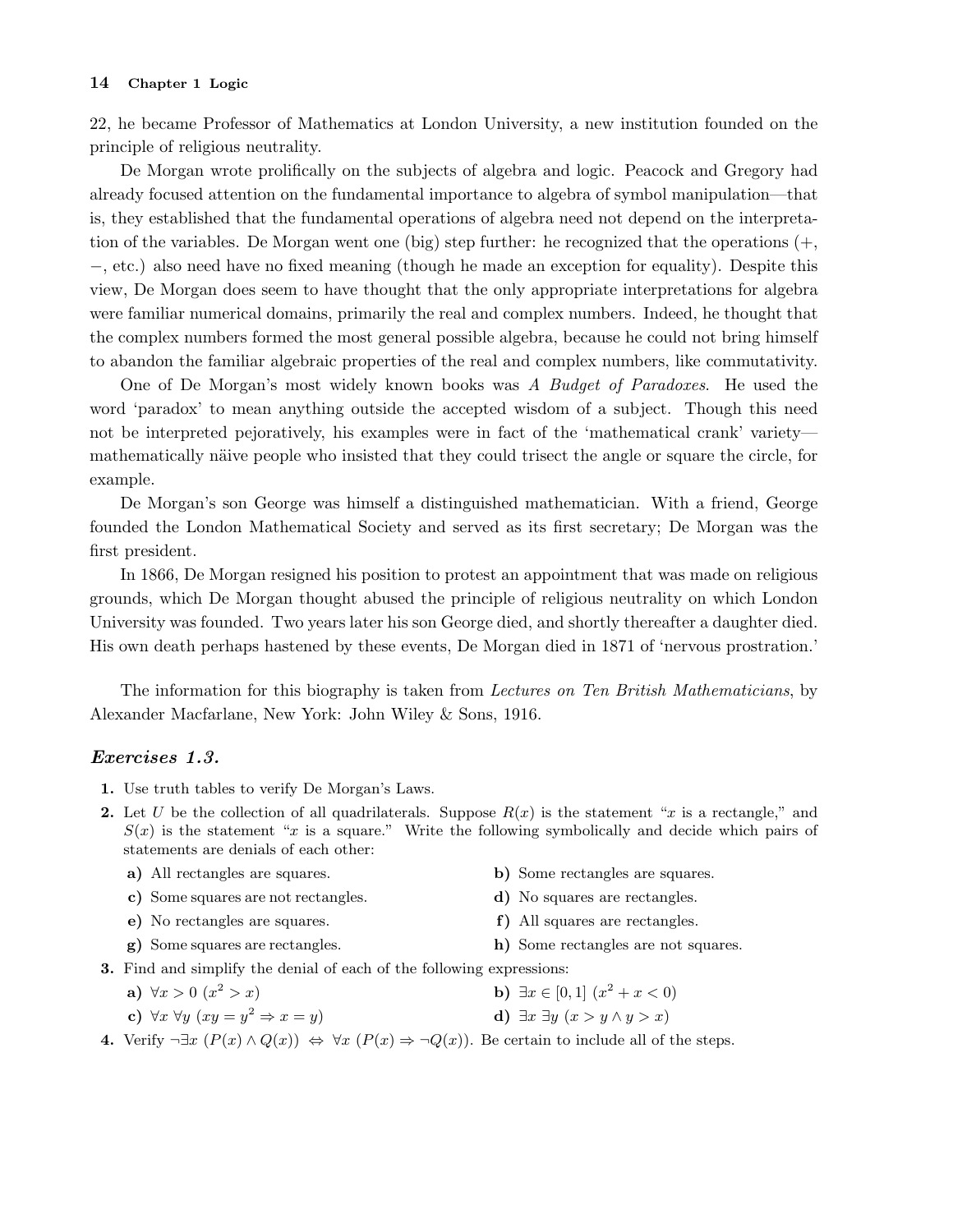<span id="page-18-0"></span>**5.** Observe that

$$
P \lor Q \Leftrightarrow \neg \neg (P \lor Q) \Leftrightarrow \neg (\neg P \land \neg Q),
$$

which shows that *∨* can be expressed in terms of *∧* and *¬*.

- **a**) Show how to express  $\Rightarrow$  in terms of  $\land$  and  $\neg$ .
- **b)** Show how to express *∧* in terms of *¬* and *∨*.
- **c**) Show how to express  $∨$  in terms of  $¬$  and  $⇒$ .
- **6.** Express the universal quantifier *∀* in terms of *∃* and *¬*. Express *∃* in terms of *∀* and *¬*.
- **7.** Write (in words) negations for each definition; be careful with your wording. With the exception of part (c), give examples to illustrate both the definition and the negated definition.
	- **a)** A function *f* has a zero if and only if there exists a real number *r* such that  $f(r) = 0$ .
	- **b)** A positive integer *n >* 1 is square-free if and only if it is not divisible by any perfect square greater than 1.
	- **c)** A metric space *X* is complete if and only if every Cauchy sequence in *X* converges.
	- **d**) Let *A* be a set of real numbers and let  $z \in R$ . The point *z* is a limit point of *A* if and only if for each positive number *r* the interval  $(z - r, z + r)$  contains a point of *A* other than *z*.
	- **e)** A function *f* is increasing on R if and only if  $f(x) < f(y)$  for all real numbers *x* and *y* that satisfy *x < y*.

# 1.4 Mixed Quantifiers

In many of the more interesting mathematical formulas, some variables are universally quantified and others are existentially quantified. You should be very careful when this is the case; in particular, the order of the quantifiers is extremely important. Except as noted, the universe in the following examples is the set of real numbers.

**EXAMPLE 1.6** Compare these two valid sentences:

$$
\exists x \forall y \, (x + y = y), \qquad \forall y \, \exists x \, (x + y = 0).
$$

In the first we require that *x* be a *fixed* value that satisfies the equation regardless of the value of *y*; clearly  $x = 0$  will do. In the second formula, however, *x* depends on *y*; if  $y = 3$ ,  $x = -3$ , if  $y = 0$ , *x* = 0. Note that for any given value of *y*, we must choose *x* to be *−y*; this shows the explicit dependence of *x* on *y*.

**EXAMPLE 1.7** Compare these two sentences:

$$
\forall x \exists y \left( y^3 = x \right), \qquad \exists y \forall x \left( xy^3 = -x \right).
$$

The first is valid because given any *x* we can set *y* equal to the cube root of *x*. (That is, every real number has a cube root.) So as *x* varies, *y* also varies, that is, *y* depends upon *x*. The second is valid because there is a single fixed value  $y = -1$  which makes the equation  $xy^3 = -x$  valid, regardless of the value of *x*.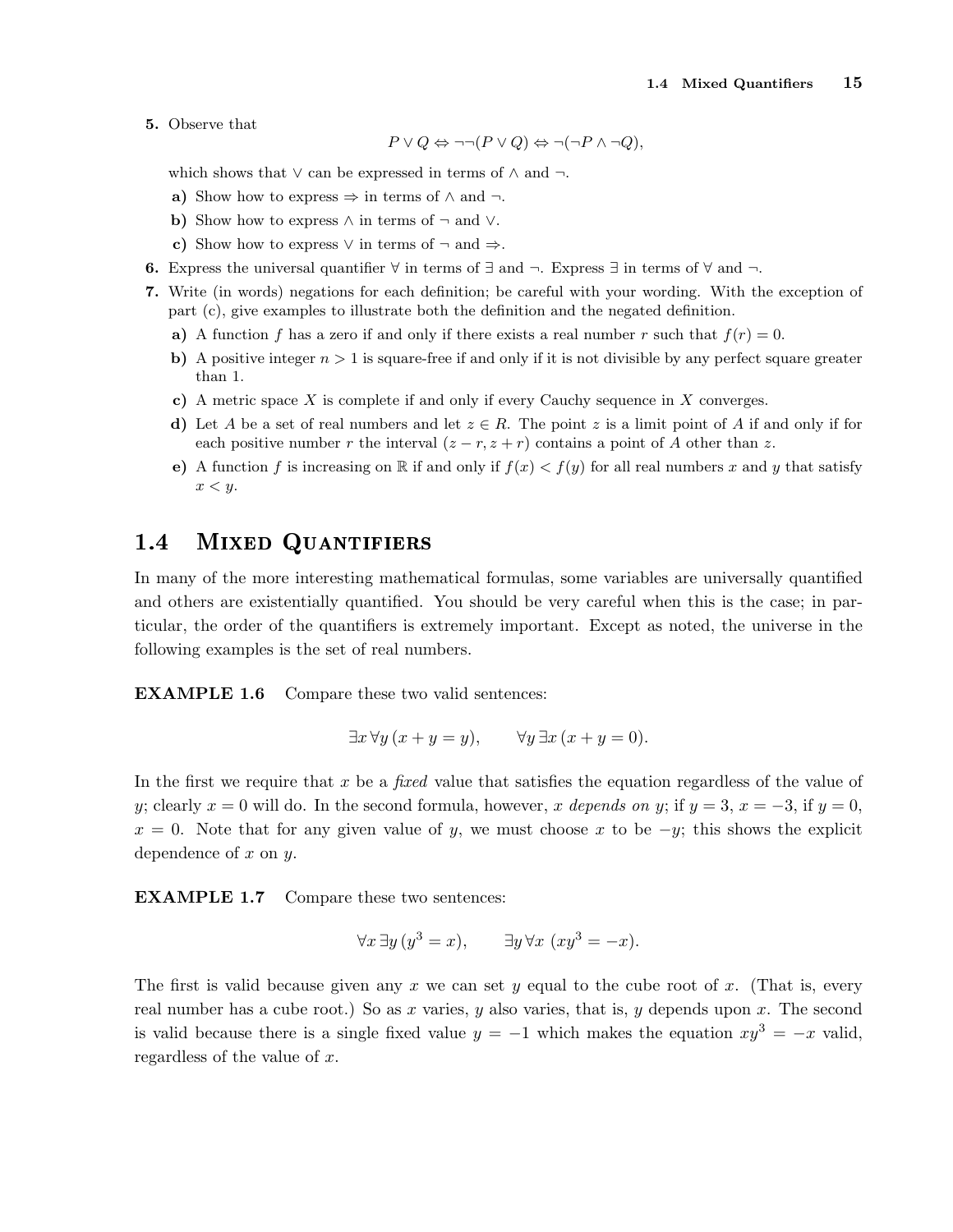#### **EXAMPLE 1.8** Compare these two sentences:

$$
\forall x \exists y \, (x < y), \qquad \exists y \, \forall x \, (x < y).
$$

The first sentence is true and states that given any number there is a strictly larger number, that is, there is no largest number. (A simple choice is  $y = x + 1$ .) The second sentence is false; it says that there is a single number that is strictly larger than all real numbers.

In general, if you compare  $\exists y \forall x P(x, y)$  with  $\forall x \exists y P(x, y)$ , it is clear that the first statement implies the second. If there is a fixed value  $y_0$  which makes  $P(x, y)$  true for all x, then no matter what *x* we are given, we can find a *y* (the fixed value  $y_0$ ) which makes  $P(x, y)$  true. So the first is a **stronger** statement because one value of *y* will work for all values of *x* rather than needing a different value of *y* for each *x*. As in Example 1.8, it is usually the case that this implication cannot be reversed.

We now consider some examples that use more than two variables. The sentence "between any two distinct real numbers is another real number" can be written as

$$
\forall x \,\forall y \,\exists z \,( (x < y) \Rightarrow (x < z < y)).
$$

Observe that *z* depends in an essential way on both variables "to its left," namely, *x* and *y*. (The most common choice is to use  $z = (x + y)/2$ .) Neither of the following is true:

$$
\forall x \exists z \forall y ((x < y) \Rightarrow (x < z < y)), \qquad \exists z \forall x \forall y ((x < y) \Rightarrow (x < z < y)).
$$

Be certain that you can explain why these statements are false.

Now suppose that the universe of discourse is the set of integers. The following two sentences are valid:

$$
\forall x \exists y \exists z (x = 7y + 5z), \qquad \forall x \exists y \forall z (z > x \Leftrightarrow z \ge y).
$$

Consider the first sentence. In words, this sentence says "for each integer *x*, there exist integers *y* and *z* such that  $x = 7y + 5z$ ." If we know the value of *x*, we can choose  $y = -2x$  and  $z = 3x$ , so  $7y + 5z = -14x + 15x = x$ . Notice that *y* and *z* depend on *x* in an essential way. Turning to the second, if we know x, we can choose y to be the next integer,  $x + 1$ . Any z is strictly larger than x if and only if it is at least as large as *y*.

We often need to form denials of sentences with mixed quantifiers. These are handled with De Morgan's Laws, just as in Section [1.3](#page-14-0). For example, using the set of real numbers as the universe, the sentence  $\exists x \forall y (x + y \neq \pi)$  is false because its denial, the sentence  $\forall x \exists y (x + y = \pi)$ , is valid. (For any number *x*, let  $y = \pi - x$ .) Similarly, with the universe being the set of integers, the sentence  $\forall x \exists y \exists z (x = 4y + 6z)$  is false because its denial  $\exists x \forall y \forall z (x \neq 4y + 6z)$  is valid. To see this, note that  $4y + 6z$  is even for any values of y and z so this expression cannot give any odd integer *x*.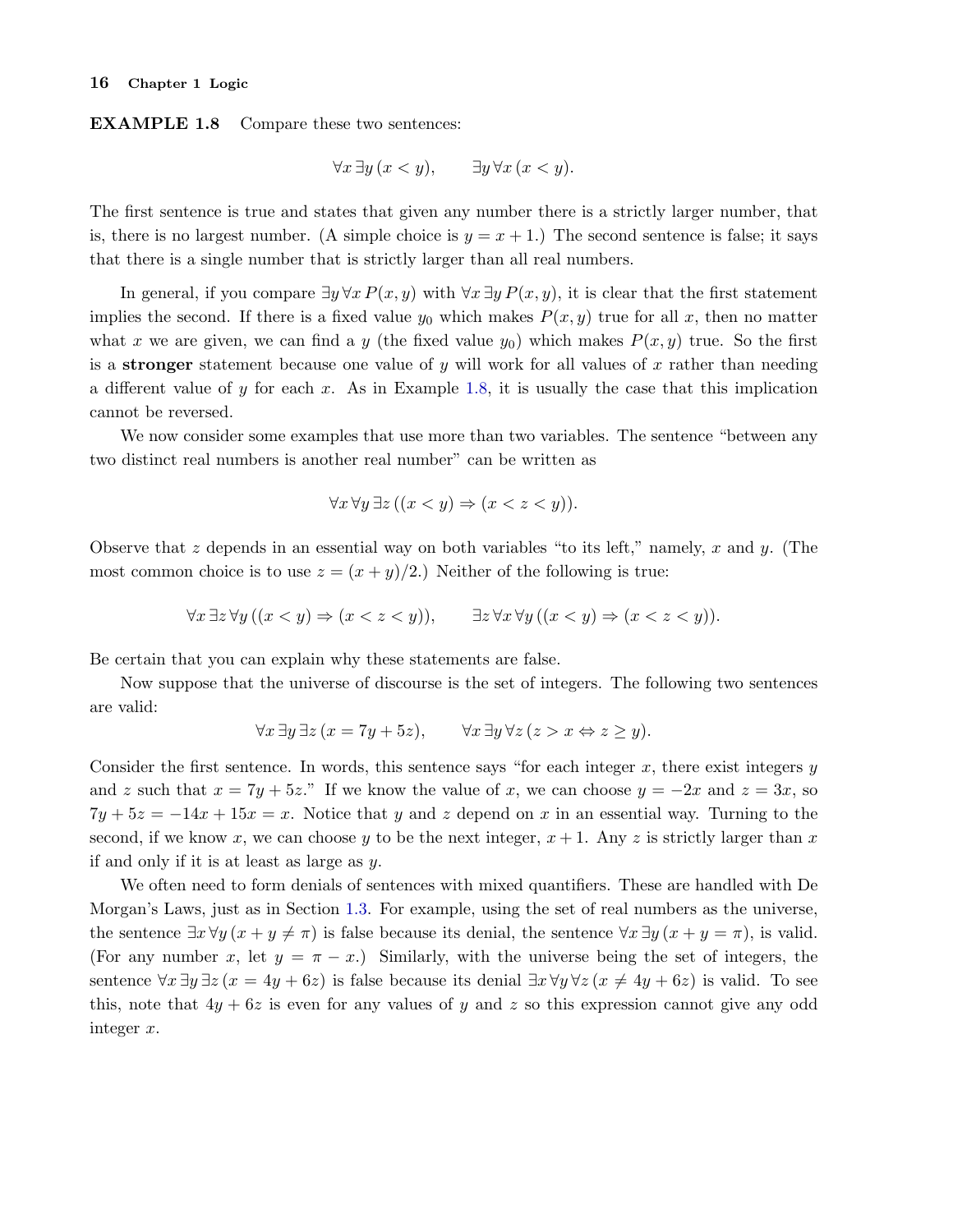### <span id="page-20-0"></span>*Exercises 1.4.*

- **1.** Using the set of real numbers as the universe of discourse, describe why the following are valid:
	- **a**)  $∃x ∀y (xy = x^2)$ **b)**  $\forall x \exists y (x^2 + 6xy + 9y^2 = 0)$ **c)**  $\exists y \forall x (x + y > xy)$  **d)**  $\forall y \exists x (y - x = xy^2 + 1)$
	- **e**)  $\forall x \exists y (y^2 x = xy + 2)$  $f) \exists x \forall y (2 \sin^2 y + \cos(2y) = x)$
- **2.** Using the integers as the universe of discourse, describe why the following are valid:
	- **a**)  $\forall x \exists y \forall z (z < x \Leftrightarrow z \leq y)$  **b)**  $\forall x \exists y \exists z (x = 8y + 3z)$
	- c)  $\exists x \forall y \forall z (x = yz \Rightarrow y = -z)$ <br>d)  $\exists x > 1 \forall y \exists z ((y = xz) \lor (y = xz + 1))$
- **3.** Form the denials of the following statements and simplify using De Morgan's Laws. Which of the statements are true?

**a**)  $\forall x \exists y ((x+y=1) \land (xy \neq 0))$ **b**)  $\exists y \forall x ((x^2 = y) \Rightarrow (x = y + 1))$ 

- **4.** Write (in words) negations for each definition; do pay attention to your wording. Except for part (a), try to find examples to illustrate the definitions.
	- **a**) A group *G* is abelian if and only if  $x * y = y * x$  for all *x* and *y* in *G*.
	- **b)** A sequence  $\{x_n\}$  is bounded if and only if there is a number *M* such that  $|x_n| \leq M$  for all *n*.
	- **c)** The sequence  $\{x_n\}$  converges to the number *L* if and only if for each  $\epsilon > 0$  there exists a positive integer *N* such that  $|x_n - L| < \epsilon$  for all  $n \geq N$ .
	- **d**) A sequence  $\{x_n\}$  is a Cauchy sequence if and only if for each  $\epsilon > 0$  there exists a positive integer *N* such that  $|x_m - x_n| < \epsilon$  for all  $m, n \geq N$ .
	- **e)** A function  $f: \mathbb{R} \to \mathbb{R}$  is continuous at *c* if and only if for each  $\epsilon > 0$  there exists  $\delta > 0$  such that  $|f(x) - f(c)| < \epsilon$  for all *x* that satisfy  $|x - c| < \delta$ .
	- **f)** A function *f* is Lipschitz on R if and only if there exists a positive constant *K* such that the inequality *|f*(*x*) *− f*(*y*)*| ≤ K|x − y|* is valid for all *x* and *y* in R.
	- **g)** A set *A* of real numbers is bounded if and only if there exists a positive number *M* such that  $|x| \leq M$  for all  $x \in A$ .
	- **h)** A set *A* of real numbers is open if and only if for each  $x \in A$  there exists a positive number *r* such that  $(x - r, x + r) \subseteq A$ .
- **5.** Using quantifiers, define what it means for a function *f* defined on R to be **periodic** (for example, recall that  $sin(x)$  is periodic). What does it mean for  $f$  to fail to be periodic?

## 1.5 LOGIC AND SETS

Like logic, the subject of **sets** is rich and interesting for its own sake. However, we will be content to list a few facts about sets and discuss some techniques for dealing with them. Further properties of sets are considered in Chapter [4](#page-106-0).

It is necessary for some terms in mathematics to be left undefined; the concept of "set" is one such term. When a term is left undefined, some attempt must be made to explain what is meant by the term. Since everyone has some experience with sets (a set of dishes, a collection of stamps, a herd of buffalo, a pocket full of change), it is not difficult to get across the basic idea of a set. Hence, we say that a **set** is a collection of objects. The objects in a set usually have some features in common, such as the set of real numbers or a set of continuous functions, but a set can also be any random collection of objects. (Actually, there are some restrictions on the types of objects that can be considered, but this restriction will not be important here.) Any one of the objects in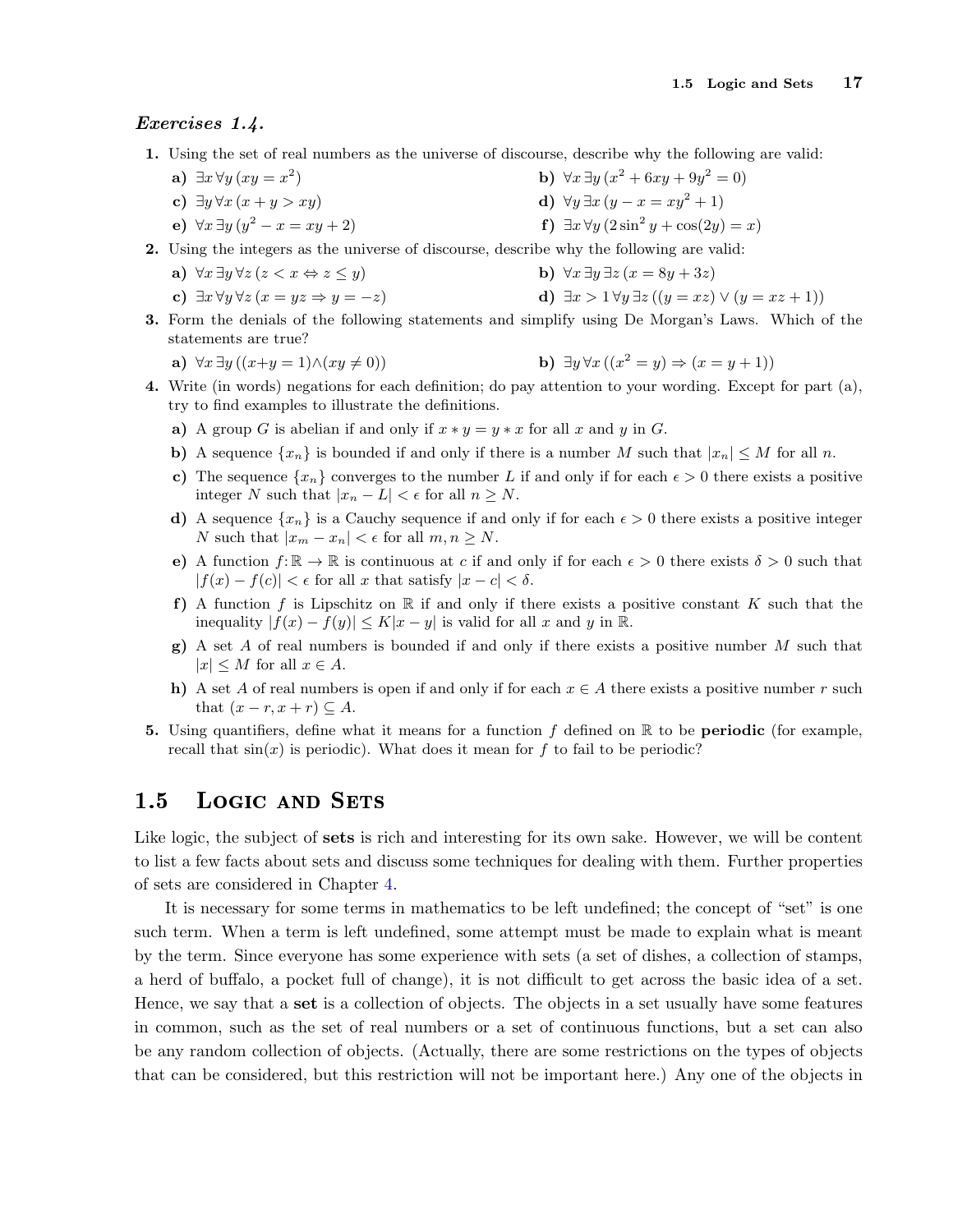a set is called a **member** or an **element** of the set. If *a* is an element of a set *A*, we write  $a \in A$ ; if *b* does not belong to the set *A*, we write  $b \notin A$ .

Some sets occur so frequently that there are standard names and symbols for them. We denote the set of real numbers by R, the set of rational numbers (numbers that can be expressed as the quotient of two integers) by  $\mathbb{Q}$ , the set of integers by  $\mathbb{Z}$ , and the set of natural numbers (that is, the set of positive integers) by  $\mathbb N$  or  $\mathbb Z^+$ . Although we make little or no mention of them in this text, the set of complex numbers is denoted by C.

There is a natural relationship between sets and logic. If *A* is a set, then the sentence  $P(x) = x \in A$ " is a formula. It is true for elements of *A* and false for elements outside of *A*. Conversely, if we are given a formula  $Q(x)$ , we can form the **truth set** consisting of all x that make  $Q(x)$  true. This is usually written  $\{x: Q(x)\}$  or  $\{x \mid Q(x)\}$ . For example, if the universe is Z, then  ${x : x > 0}$  represents the set of positive integers and  ${x : \exists n (x = 2n)}$  represents the set of even integers. Another common way to denote this last set is  $\{2n : n \in \mathbb{Z}\}.$ 

If there are a finite number of elements in a set, or if the elements can be arranged in a sequence, we often indicate the set simply by listing its elements. Each of the sets *{*1*,* 2*,* 3*}* and  $\{1,3,5,7,9,\ldots\}$  is a set of integers. The second is presumably the set of all positive odd numbers, but of course there are an infinite number of other possibilities. In all but the most obvious cases, it is usually wise to describe the set ("the set of positive odd numbers,  $\{1,3,5,7,9,\ldots\}$ "), to give a formula for the terms  $({}^{4}\{1,3,5,7,9,\ldots,2i+1,\ldots\}'$ , or to write an explicit formula within set notation  $({2n - 1 : n \in \mathbb{N}})$ .

We indicate the **empty set** by  $\emptyset$ , that is,  $\emptyset = \{\}$  is the set without any elements. Note well that  $\emptyset \neq {\emptyset}$ : the first set contains no elements while the second set contains a single element, namely the empty set. (This may seem a bit crazy at first, but it is an important distinction. You may find it helpful to think about an empty box versus a box that contains an empty box.)

The logical operations *¬*, *∧*, and *∨* translate into the theory of sets in a natural way using truth sets. Let *U* be the universe of discourse. If *A* is some set comprised of elements from *U*, then we define the **complement** of *A* by  $A^c = \{x : x \notin A\}$ . This set represents all of the elements in the universe  $U$  that do not belong to  $A$ . If  $B$  is a second set, define

$$
A \cap B = \{x : x \in A \land x \in B\} \qquad \text{and} \qquad A \cup B = \{x : x \in A \lor x \in B\},
$$

which are called the **intersection** of *A* and *B* and the **union** of *A* and *B*, respectively. It is sometimes useful to consider the complement of *B* relative to *A*. This set, which is denoted by  $A \setminus B$ , is the set of all elements that belong to *A* but do not belong to *B*. This operation is referred to as **set difference** since the elements of *B* are removed from *A*.

**EXAMPLE 1.9** Suppose the universe *U* of discourse consists of the set *{*1*,* 2*,* 3*, . . . ,* 10*}* and consider the sets  $A = \{1, 3, 4, 5, 7\}$  and  $B = \{1, 2, 4, 7, 8, 9\}$ . Then

$$
Ac = \{2, 6, 8, 9, 10\}, \qquad A \cap B = \{1, 4, 7\},
$$
  

$$
A \setminus B = \{3, 5\}, \qquad A \cup B = \{1, 2, 3, 4, 5, 7, 8, 9\}.
$$

Note that the complement of a set depends on the universe *U*, while the union, intersection, and set difference of two sets do not.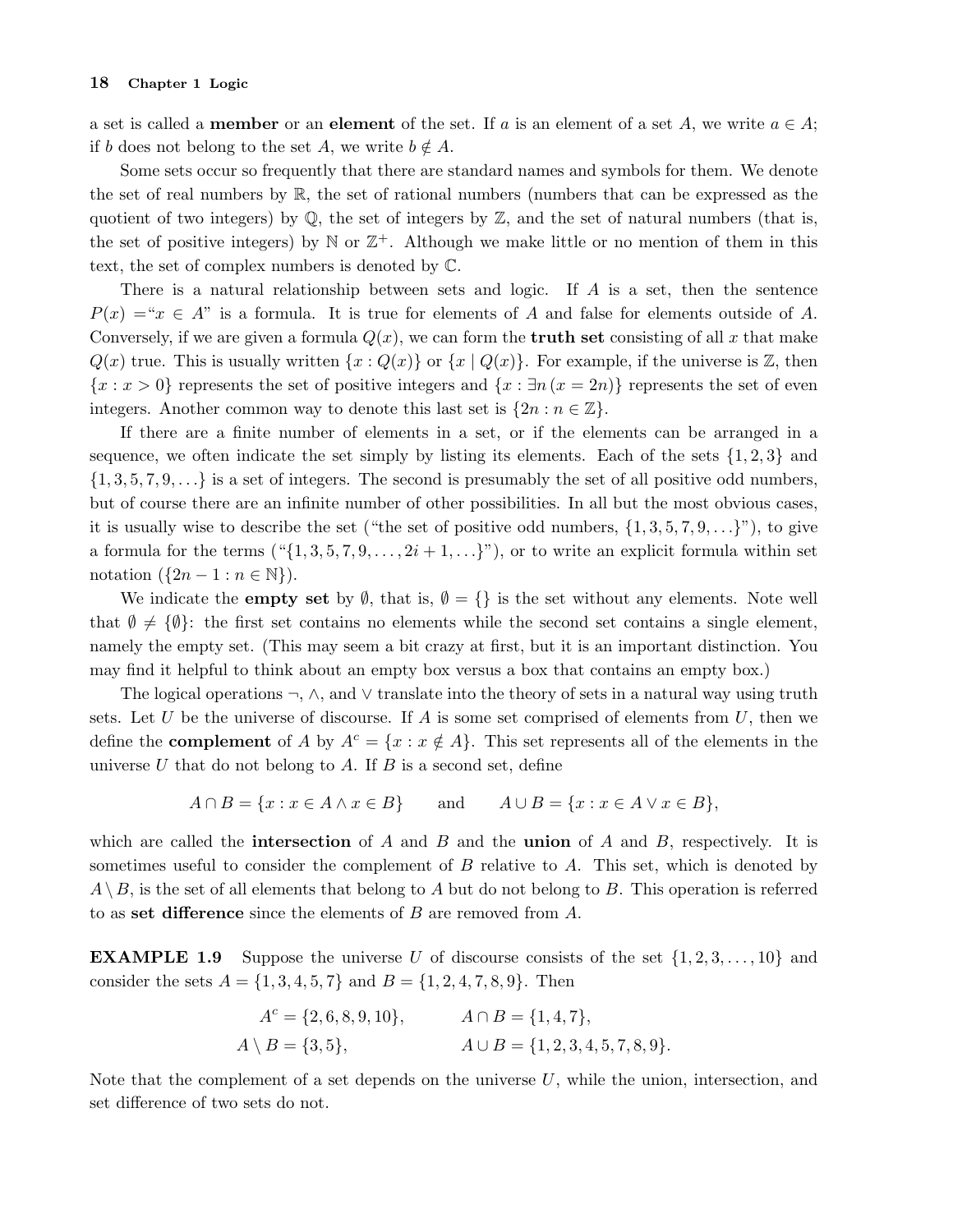<span id="page-22-0"></span>We often wish to compare two sets. We say that *A* is a **subset** of *B* if

$$
\forall x \ (x \in A \Rightarrow x \in B),
$$

and write  $A \subseteq B$ . This is not only a definition but a technique of proof. If we wish to show  $A \subseteq B$ we may start with an arbitrary element *x* of *A* and prove that it must be in *B*. A proof that uses this approach is sometimes referred to as "chasing points" since we follow a point from *A* to *B*. We say the sets *A* and *B* are **equal** (and write  $A = B$ ) if and only if  $A \subseteq B$  and  $B \subseteq A$ , that is,

$$
\forall x \ (x \in A \Leftrightarrow x \in B).
$$

Thus to show two sets are equal one must verify that a biconditional is satisfied, and this often needs to be done in two parts. In other words, a common way to show that  $A = B$  is to show that  $A \subseteq B$  and  $B \subseteq A$ . If  $A \subseteq B$  and  $A \neq B$ , we say *A* is a **proper** subset of *B* and write  $A \subset B$ . To illustrate this notation, note that  $N \subset \mathbb{Z} \subset \mathbb{Q} \subset \mathbb{R}$ . The first two inclusions are obvious; a proof of the third one will be given in Section [2.8](#page-61-0). Finally, we say that *A* and *B* are **disjoint** if  $A \cap B = \emptyset$ . For example, the set of odd integers and the set of even integers are disjoint.

In Section [1.1,](#page-4-0) we learned that logical operations are related by many tautologies, the study of which is called Boolean Algebra. These tautologies can be interpreted as statements about sets; here are some particularly useful examples.

**THEOREM 1.10** Suppose *A*, *B*, and *C* are sets. Then

- **a**)  $(A^c)^c = A$
- **b**)  $A ∩ B ⊆ A$
- **c**)  $A ⊂ A ∪ B$
- **d**)  $A \cap (B \cup C) = (A \cap B) \cup (A \cap C)$
- **e**)  $A \cup (B \cap C) = (A \cup B) \cap (A \cup C)$
- $f$ )  $(A \cap B)^c = A^c \cup B^c$
- **g**)  $(A \cup B)^c = A^c \cap B^c$

*Proof.* We first give a set theoretic proof (or a "chasing points" proof) of part (d). Suppose that  $x \in A \cap (B \cup C)$ . This means that *x* belongs to *A* and to either *B* or *C*. It follows that *x* belongs to either *A* and *B* or to *A* and *C*, that is,  $x \in (A \cap B) \cup (A \cap C)$ . We have thus shown that  $A \cap (B \cup C) \subseteq (A \cap B) \cup (A \cap C)$ . Now suppose that  $x \in (A \cap B) \cup (A \cap C)$ . This means that *x* belongs to either  $A \cap B$  or to  $A \cap C$ , which in turn implies that *x* belongs to *A* and to either *B* or C, that is,  $x \in A \cap (B \cup C)$ . Therefore,  $(A \cap B) \cup (A \cap C) \subseteq A \cap (B \cup C)$ . We conclude that  $A \cap (B \cup C) = (A \cap B) \cup (A \cap C)$ . The other parts of the theorem can be proved in a similar way.

However, it is important to also realize that all of these facts are consequences of logical statements considered earlier. To illustrate this, define statements  $P(x) = x \in A$ ",  $Q(x) = x \in B$ ", and  $R(x) = x \in \mathbb{C}^n$ . Then part (d) is simply the tautology (part (g) of Theorem [1.3\)](#page-8-0)

$$
P(x) \land (Q(x) \lor R(x)) \Leftrightarrow (P(x) \land Q(x)) \lor (P(x) \land R(x)).
$$

The other statements in the theorem are also related to tautologies.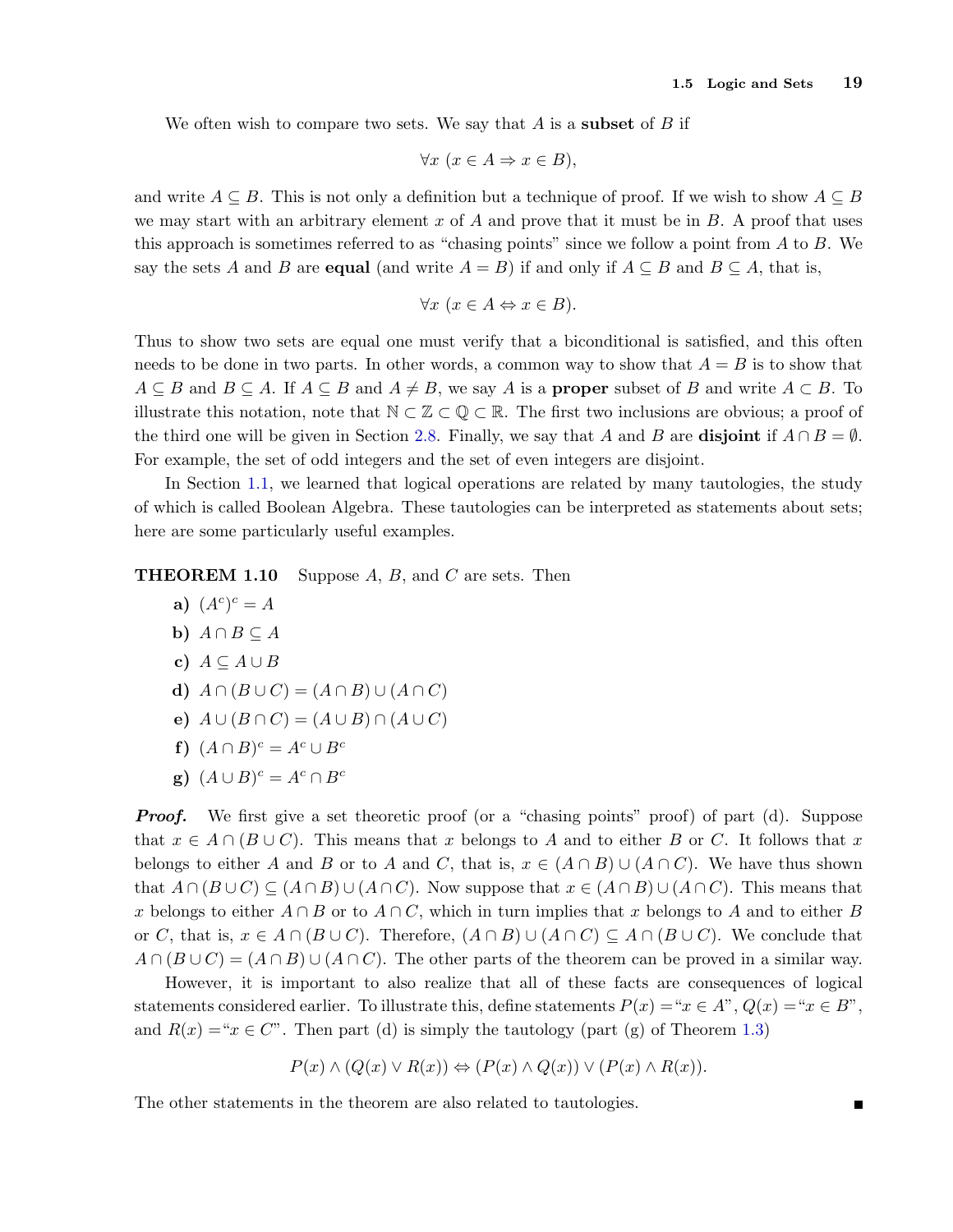<span id="page-23-0"></span>As in the case of logic, parts (f) and (g) of Theorem [1.10](#page-22-0) are called De Morgan's Laws. Theorem [1.10](#page-22-0) certainly is not an exhaustive list of set identities—note that obvious facts such as commutative and associative properties are not included—it merely illustrates a few of the more important ones.

Suppose that *A* and *B* are nonempty sets. If  $a \in A$  and  $b \in B$ , then we can form the **ordered pair** (*a, b*); the pair is said to be ordered since the first element must come from the set *A* and the second from the set *B*. The fundamental property of ordered pairs is that  $(a_1, b_1) = (a_2, b_2)$  if and only if  $a_1 = a_2$  and  $b_1 = b_2$ , that is, two ordered pairs are the same when both the first elements and the second elements are the same. If *A* and *B* are sets, the set

$$
A \times B = \{(a, b) : a \in A \land b \in B\}
$$

is called the **Cartesian product** of *A* and *B*. (Note carefully that a Cartesian product does not involve the multiplication of elements.) For example, if  $A = \{r, s, t\}$  and  $B = \{\$\%^\circ\},\$ then

$$
A \times B = \{ (r, \$), (r, \%), (s, \$), (s, \%), (t, \$), (t, \%) \}.
$$

The sets  $\mathbb{R} \times \mathbb{R}$  and  $\mathbb{R} \times \mathbb{R} \times \mathbb{R}$  are usually abbreviated as  $\mathbb{R}^2$  and  $\mathbb{R}^3$ , respectively, and represent the plane and 3-dimensional space. It is in this latter context that you are most familiar with ordered pairs. As a reminder (via a particular example), the graph of the equation  $y = x^2 + 2x + 2$  is the subset of  $\mathbb{R}^2$  defined by  $\{(x, y) : x \in \mathbb{R} \text{ and } y = x^2 + 2x + 2\}.$ 

**René Descartes.** Descartes (1596–1650) was perhaps the most able mathematician of his time (though he may have to share top billing with Pierre de Fermat, a busy lawyer who did mathematics on the side for fun). Despite his ability and his impact on mathematics, Descartes was really a scientist and philosopher at heart. He made one great contribution to mathematics, *La géométrie*, and then concentrated his energies elsewhere.

La géométrie did not even appear on its own, but as an appendix to his most famous work, Dis*cours de la méthode pour bien conduire sa raison et chercher la vérité dans les sciences* ("Discourse on the method of reasoning well and seeking truth in the sciences"). Descartes is remembered as the father of coordinate or analytic geometry, but his uses of the method were much closer in spirit to the great Greek geometers of antiquity than to modern usage. That is, his interest really lay in geometry; he viewed the introduction of algebra as a powerful tool for solving geometrical problems. Confirming his view that geometry is central, he went to some lengths to show how algebraic operations (for example, finding roots of quadratic equations) could be interpreted geometrically.

In contrast to modern practice, Descartes had no interest in graphing an arbitrary relation in two variables—in the whole of *La géométrie*, he did not plot any new curve from its equation. Further, ordered pairs do not play any role in the work; rectangular coordinates play no special role (Descartes used oblique coordinates freely—that is, his axes were not constrained to meet at a right angle); familiar formulas for distance, slope, angle between lines, and so on, make no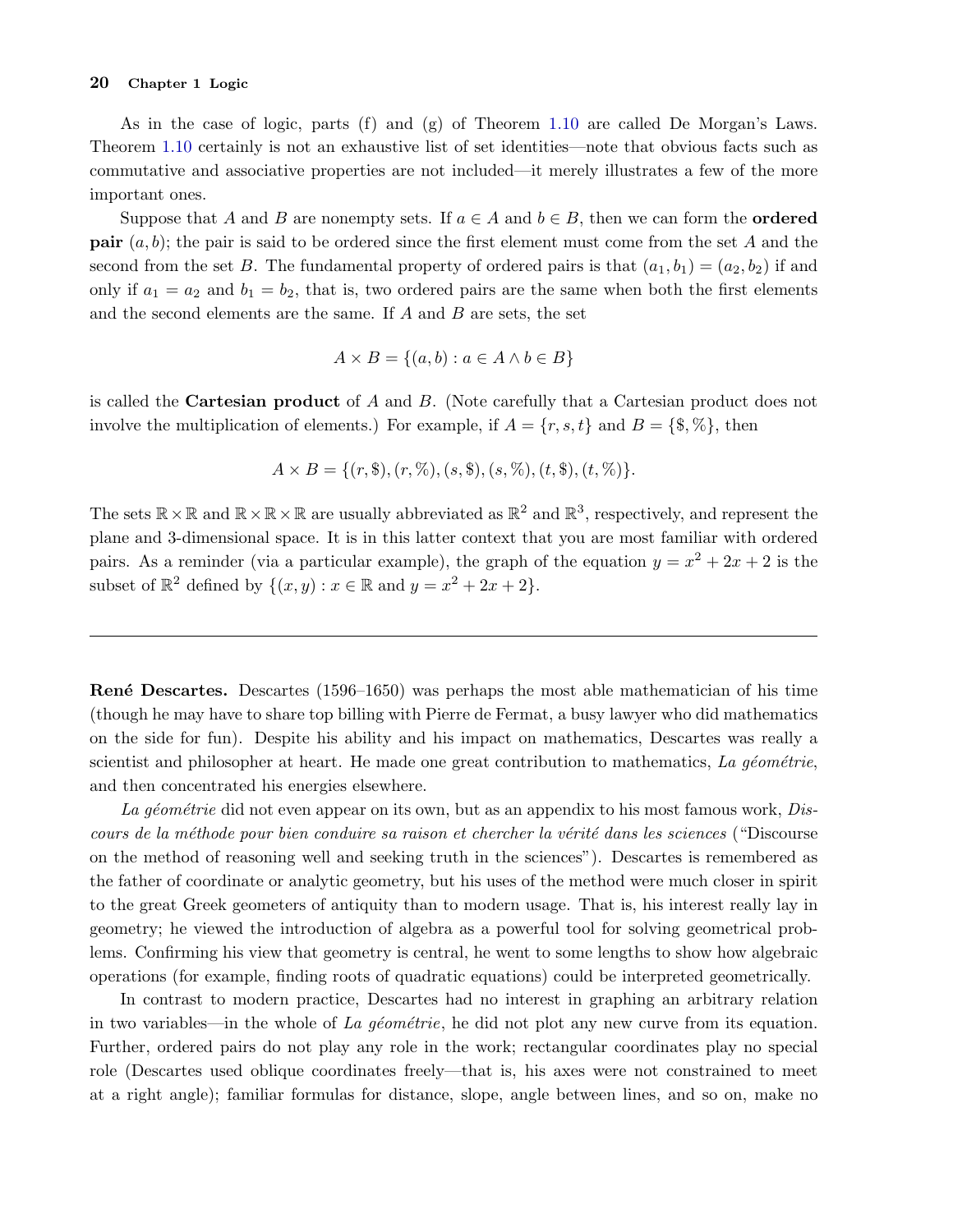appearance; and negative coordinates, especially negative abscissas, are little used and poorly understood. Ironically, then, there is little about the modern notion of Cartesian coordinates that Descartes would recognize.

Despite all these differences in emphasis and approach, Descartes' work ultimately made a great contribution to the theory of functions. The Cartesian product may be misnamed, but Descartes surely deserves the tribute.

#### *Exercises 1.5.*

- **1.** For the given universe *U* and the given sets *A* and *B*, find  $A^c$ ,  $A \cap B$ , and  $A \cup B$ .
	- a)  $U = \{1, 2, 3, 4, 5, 6, 7, 8\}, A = \{1, 3, 5, 8\}, B = \{2, 3, 5, 6\}$
	- **b**)  $U = \mathbb{R}, A = (-\infty, 2], B = (-1, \infty)$
	- **c)**  $U = \mathbb{Z}, A = \{n : n \text{ is even}\}, B = \{n : n \text{ is odd}\}\$
	- **d**)  $U = \mathbb{Q}, A = \emptyset, B = \{q : q > 0\}$
	- **e**)  $U = N$ ,  $A = N$ ,  $B = \{n : n \text{ is even}\}\$
	- **f**)  $U = \mathbb{R}, A = (-\infty, 0], B = [-2, 3)$
	- **g**)  $U = \mathbb{N}, A = \{n : n \leq 6\}, B = \{1, 2, 4, 5, 7, 8\}$
	- **h)**  $U = \mathbb{R} \times \mathbb{R}, A = \{(x, y) : x^2 + y^2 \le 1\}, B = \{(x, y) : x \ge 0, y \ge 0\}.$
- **2.** For the sets in Exercise 1a, 1b, and 1e, find  $A \setminus B$  and  $B \setminus A$ .
- **3.** Prove that  $A \setminus B = A \cap B^c$ .
- **4.** Prove the parts of Theorem [1.10](#page-22-0) not proved in the text. Be certain you understand both approaches to these proofs.
- **5.** Use Exercise 3 and Theorem [1.10](#page-22-0) to prove that  $(A \setminus B) \cup (B \setminus A) = (A \cup B) \setminus (A \cap B)$ .
- **6.** Suppose *U* is some universe of discourse. Find  $\{x : x = x\}$  and  $\{x : x \neq x\}$ .
- **7.** Prove carefully from the definition of " $\subseteq$ " that for any set  $A, \emptyset \subseteq A$ .
- **8. a)** For  $A = \{1, 2, 3, 4\}$  and  $B = \{x, y\}$ , write out  $A \times B$ ,  $A \times A$ , and  $B \times B$ .
	- **b**) If *A* has *m* elements and *B* has *n* elements, how many elements are in  $A \times B$ ?
	- **c**) Describe  $A \times \emptyset$ . Justify your answer.
	- **d**) What name do we give the set  $(0, \infty) \times (0, \infty)$  in the universe  $\mathbb{R}^2$ ?
	- **e**) What kind of geometric figure is  $[1, 2] \times [1, 2] \times [1, 2]$  in the universe  $\mathbb{R}^3$ ?
- **9.** If *A* and *B* are sets, show that  $A \subseteq B$ ,  $A \cap B^c = \emptyset$ , and  $A^c \cup B = U$  are equivalent statements, that is, each pair is related by the biconditional. What are the corresponding logical statements?
- **10.** Suppose *A*, *B*, *C*, and *D* are sets.
	- **a)** Prove that  $(A \times B) \cap (C \times D) = (A \cap C) \times (B \cap D)$ .
	- **b)** Does (a) hold with *∩* replaced by *∪*? Prove any set inclusion that is true and give an example of any result that fails.
	- **c)** Illustrate the results in parts (a) and (b) graphically in  $\mathbb{R}^2$ .
- **11.** Suppose we say a set *S* is **normal** if  $S \notin S$ . (You probably have encountered only normal sets. For example, the *set* of real numbers is not a real number. However, consider the set of all abstract ideas. Most people would agree that this set is not normal.) Consider  $N = \{S : S$  is a normal set}. Is *N* a normal set? (This is called Russell's Paradox. Examples like this helped make set theory a mathematical subject in its own right. Although the concept of a set at first seems straightforward, even trivial, it emphatically is not.)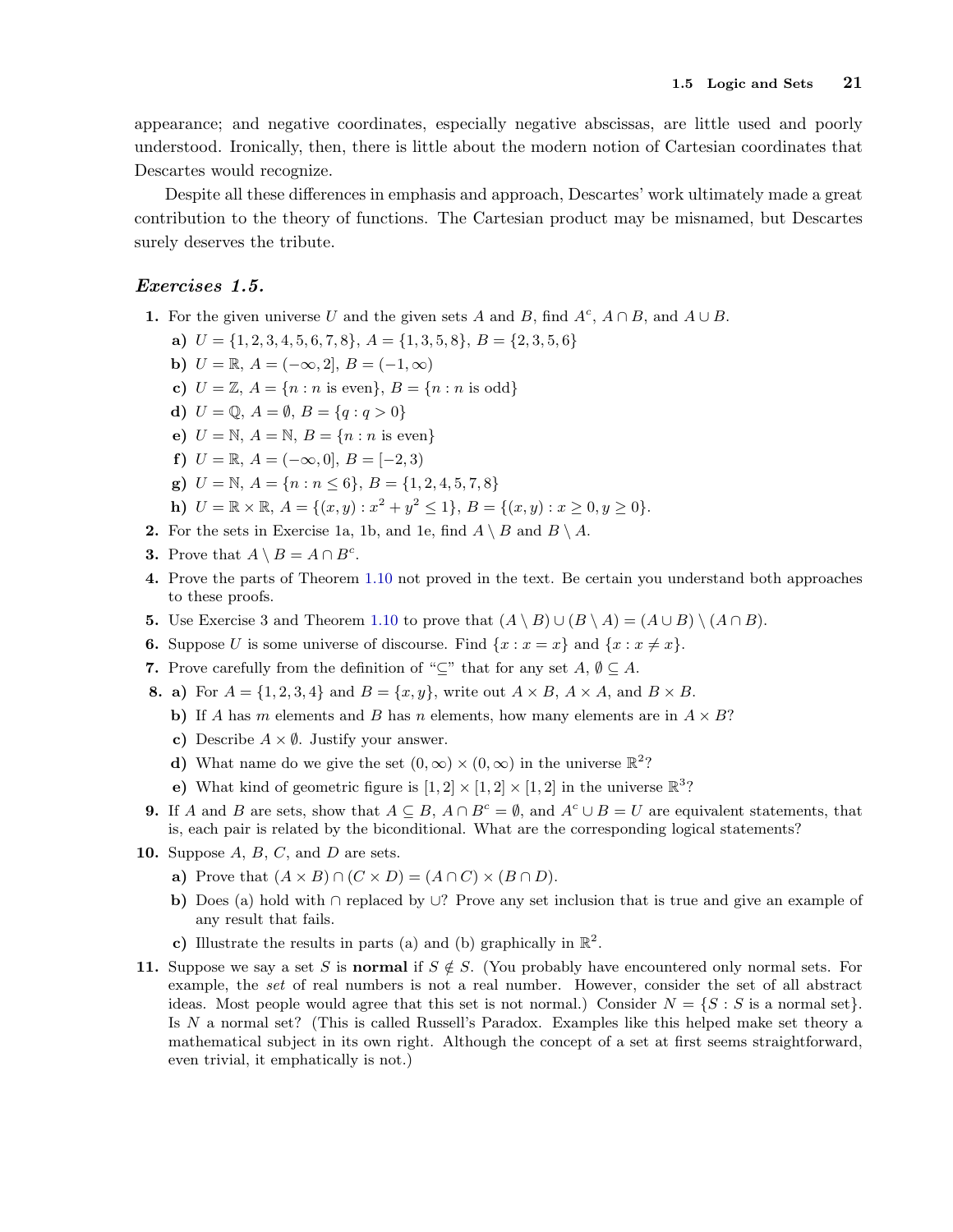# <span id="page-25-0"></span>1.6 FAMILIES OF SETS

Suppose *I* is a set and with each  $i \in I$ , associate a set  $A_i$ . The set *I* is referred to as the **index** set and we call  $\{A_i : i \in I\}$  an **indexed family of sets**. Sometimes this is denoted by  $\{A_i\}_{i \in I}$ . Consider the following examples of this concept.

- Suppose *I* is the days of the year, and for each  $i \in I$ , let  $B_i$  be the set of people whose birthday is *i*. So, for example, Beethoven  $\in B_{(\text{December 16})}$ .
- Suppose *I* is the set of integers and for each  $i \in I$ , let  $C_i$  be the set of multiples of *i*, that is,  $C_i = \{ni : n \in \mathbb{Z}\}\.$  For example,  $C_7 = \{\ldots, -21, -14, -7, 0, 7, 14, 21, \ldots\}\.$
- For each real number *x*, let  $D_x = \{x-1, x, x+1\}$ . In this case, the index set *I* is the set of real numbers. For example,  $D_{\pi} = {\pi - 1, \pi, \pi + 1}.$

Given an indexed family  $\{A_i : i \in I\}$ , we can define the intersection and union of the sets  $A_i$ using the universal and existential quantifiers:

$$
\bigcap_{i \in I} A_i = \{x : \forall i \in I \, (x \in A_i)\} \quad \text{and} \quad \bigcup_{i \in I} A_i = \{x : \exists i \in I \, (x \in A_i)\}.
$$

Referring to the examples given above,

- $\bigcap_{i \in I} B_i$  is the empty set and  $\bigcup_{i \in I} B_i$  is the set of all people;
- $\bigcap_{i \in I} C_i$  is  $\{0\}$  and  $\bigcup_{i \in I} C_i$  is the set of all integers;
- $\bigcap_{x \in \mathbb{R}} D_x = \emptyset$  and  $\bigcup_{x \in \mathbb{R}} D_x = \mathbb{R}$ .

Since the intersection and union of an indexed family are essentially "translations" of the universal and existential quantifiers, it should not be too surprising that there are De Morgan's Laws that apply to these unions and intersections.

**THEOREM 1.11** If  $\{A_i : i \in I\}$  is an indexed family of sets then

- **a**)  $(\bigcap_{i \in I} A_i)^c = \bigcup_{i \in I} A_i^c$ ,
- **b**)  $\left(\bigcup_{i \in I} A_i\right)^c = \bigcap_{i \in I} A_i^c$ .

*Proof.* We prove (a) and leave a proof of (b) as an exercise. In words, part (a) states that the complement of the intersection is the union of the complements and the equivalences

$$
x \in \left(\bigcap_{i \in I} A_i\right)^c \Leftrightarrow x \notin \bigcap_{i \in I} A_i
$$

$$
\Leftrightarrow \exists i \in I \ (x \notin A_i)
$$

$$
\Leftrightarrow \exists i \in I \ (x \in A_i^c)
$$

$$
\Leftrightarrow x \in \bigcup_{i \in I} A_i^c.
$$

show that the sets are equal. The reader should make certain each step is clear.

You may be puzzled by the inclusion of this theorem as it seems to be a simple consequence of the latter part of Theorem [1.10](#page-22-0). However, parts  $(f)$  and  $(g)$  of Theorem 1.10 concern the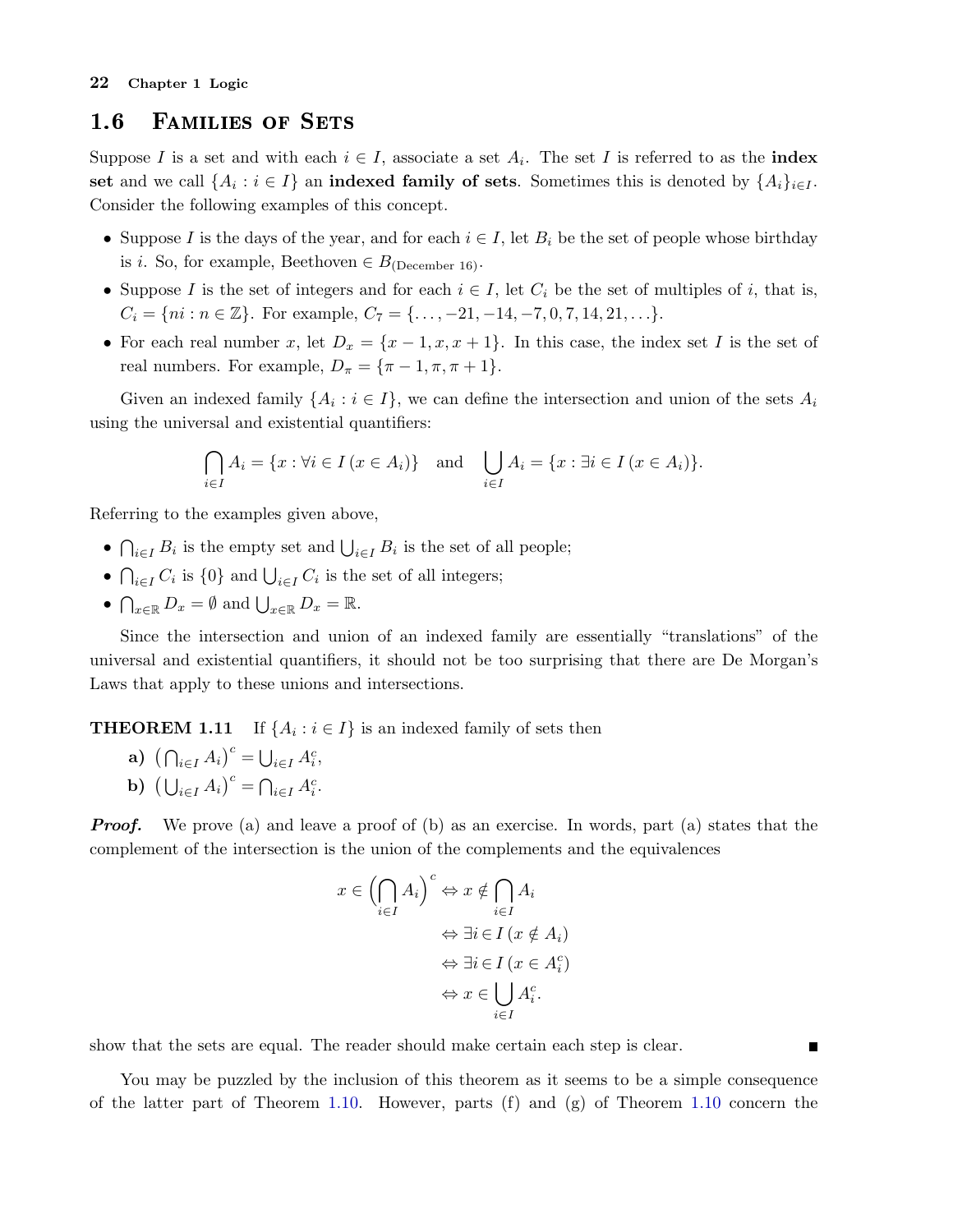<span id="page-26-0"></span>intersection or union of two sets only. This can be extended easily to the intersection or union of a finite number of sets, though even this modest extension does require separate proof (see Section [2.6](#page-52-0)). The real problem is with intersections or unions of an infinite number of sets. Though in this case the extension to infinite operations has an easy proof, it is not always the case that what is true for a finite number of operations is true for an infinite number of operations, and even when true, the proof in the infinite case may be more difficult. (For example, a finite sum of differentiable functions is differentiable, but an infinite sum of differentiable functions may not be differentiable.)

The relationships in the following theorem are simple but useful; they illustrate the dual nature of the union and intersection of families of sets.

**THEOREM 1.12** If  $\{A_i : i \in I\}$  is an indexed family of sets and *B* is any set, then

- **a**)  $\bigcap_{i \in I} A_i \subseteq A_j$  for each  $j \in I$ ;
- **b**)  $A_j \subseteq \bigcup_{i \in I} A_i$  for each  $j \in I$ ;
- **c**) if *B* ⊆ *A*<sup>*i*</sup> for all *i* ∈ *I*, then *B* ⊆  $\bigcap_{i \in I} A_i$ ;
- **d**) if  $A_i \subseteq B$  for all  $i \in I$ , then  $\bigcup_{i \in I} A_i \subseteq B$ .

*Proof.* Part (a) is a case of **specialization**. Suppose that  $x \in \bigcap_{i \in I} A_i$ . This means that  $x \in A_i$ for all  $i \in I$ . In particular,  $x \in A_j$  for any choice of  $j \in I$ . We have thus shown that  $\bigcap_{i \in I} A_i \subseteq A_j$ for each  $j \in I$ . Part (d) follows in much the same way. Suppose that  $x \in \bigcup_{i \in I} A_i$ . It follows that  $x \in A_i$  for some  $i \in I$ . Since  $A_i \subseteq B$ , we see that  $x \in B$ . We have thus shown that  $\bigcup_{i \in I} A_i \subseteq B$ . Proofs for parts (b) and (c) are left as exercises.

An indexed family  $\{A_i : i \in I\}$  is **pairwise disjoint** if  $A_i \cap A_j = \emptyset$  whenever *i* and *j* are distinct elements of *I*. For example, the indexed family  ${B<sub>i</sub>}$  involving birthdays is pairwise disjoint, but the family  ${C_i}$  involving multiples is not. If *S* is a set, then an indexed family  ${A_i : i \in I}$  of nonempty subsets of *S* is a **partition** of *S* if it is pairwise disjoint and  $S = \bigcup_{i \in I} A_i$ . Partitions appear frequently in mathematics; one important way to generate partitions appears in the next section. Two simple examples are the following.

- Let  $I = \{e, o\}$ , let  $A_e$  be the set of even integers, and let  $A_o$  be the set of odd integers. Then  ${A_i : i \in I}$  is a partition of  $S = \mathbb{Z}$ . (Technically, this fact requires proof; see the next chapter.)
- Let  $I = \mathbb{R}$ , let  $S = \mathbb{R}^2$ , and for each  $i \in I$ , let  $A_i = \{(x, i) : x \in \mathbb{R}\}$ . Each  $A_i$  is the graph of a horizontal line and the indexed family partitions the plane *S*.

Sometimes we want to discuss a collection of sets (that is, a set of sets) even though there is no natural index present. In this case we can use the collection itself as the index. For example, if *S* is  $\{\{1,3,4\},\{2,3,4,6\},\{3,4,5,7\}\}\,$  then we have  $\bigcap_{A\in\mathcal{S}}A=\{3,4\}$  and  $\bigcup_{A\in\mathcal{S}}A=\{1,2,3,4,5,6,7\}\.$ 

An especially useful collection of sets is the **power set** of a set. If *X* is any set, the power set  $P(X)$  of *X* is the set that contains all of the subsets of *X*, that is,  $P(X) = \{A : A \subseteq X\}$ . Note that each element of a power set is itself a set. If  $X = \{1, 2\}$ , then  $\mathcal{P}(X) = \{\emptyset, \{1\}, \{2\}, \{1, 2\}\}.$ For the record,  $\mathcal{P}(\emptyset) = {\emptyset}$ , that is, the power set of the empty set is nonempty.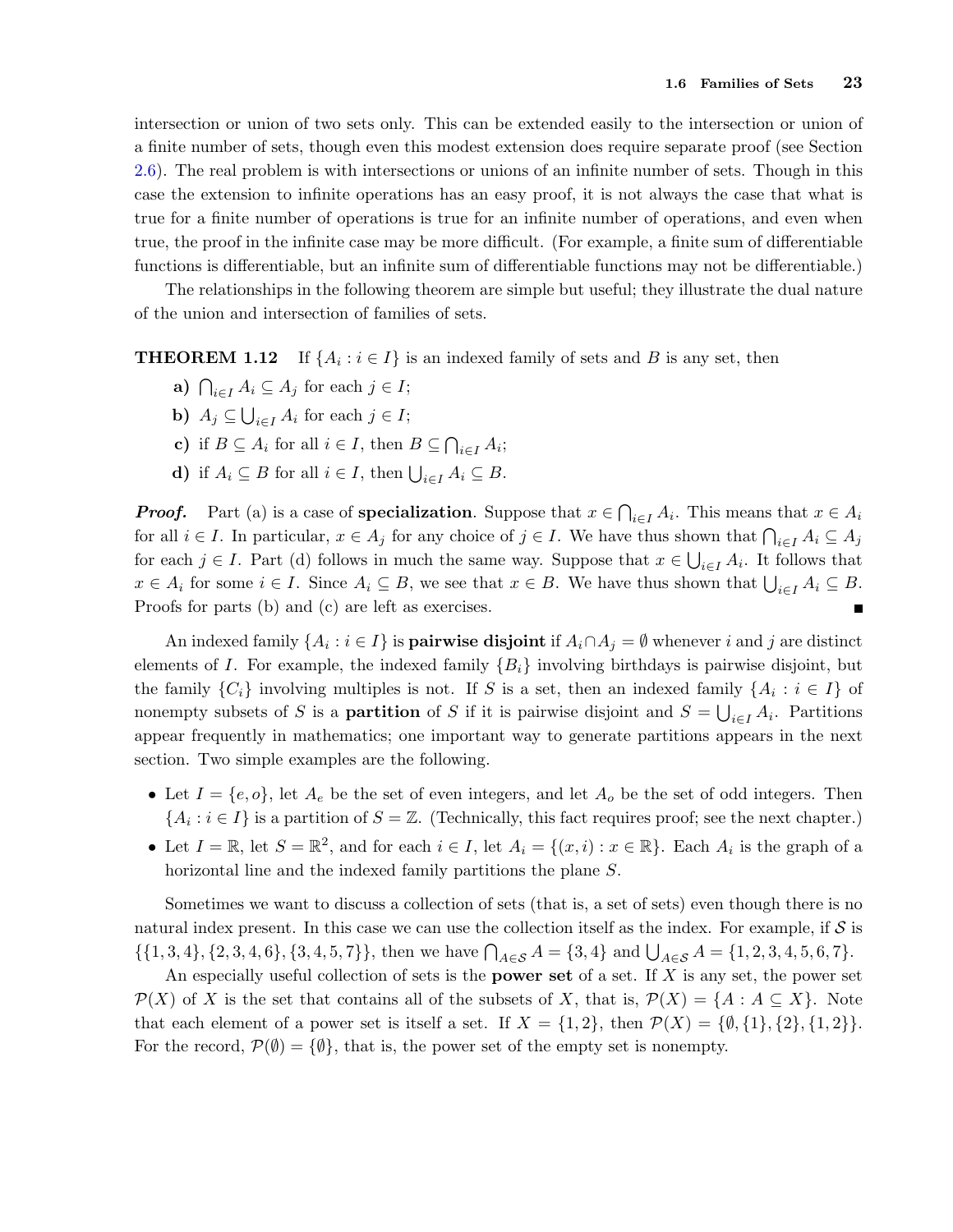#### <span id="page-27-0"></span>*Exercises 1.6.*

- 1. Let  $I = \{1, 2, 3\}, A_1 = \{1, 3, 4, 6, 7\}, A_2 = \{1, 4, 5, 7, 8, 9\}, \text{ and } A_3 = \{2, 4, 7, 10\}.$  Find  $\bigcap_{i \in I} A_i$  and  $\bigcup_{i \in I} A_i$ .
- **2.** Let  $I = \mathbb{N}$  and for each positive integer *i*, define the intervals  $A_i = [0, 1/i]$ ,  $B_i = (i, i + 1)$ , and  $C_i = [i, \infty)$ . Find each of the following.
	- **a**)  $\bigcap_{i\in I} A_i$  and  $\bigcup_{i\in I} A_i$  **b**)  $\bigcap_{i\in I} B_i$  and  $\bigcup_{i\in I} B_i$  **c**)  $\bigcap_{i\in I} C_i$  and  $\bigcup_{i\in I} C_i$
- **3.** For each  $x \in [0,1]$ , let  $A_x$  be the interval  $(x-1,x+1)$ . Find  $\bigcap_{x \in [0,1]} A_x$  and  $\bigcup_{x \in [0,1]} A_x$ .
- **4.** Use part (a) of Theorem [1.11](#page-25-0) (and some logic or set properties) to prove part (b) of the theorem.
- **5.** Prove parts (b) and (c) of Theorem [1.12.](#page-26-0)
- **6.** Let *P* be the set of prime numbers that are less than 20. Give an example of a partition of *P* that consists of four sets.
- 7. Let  $I = [0, \infty)$  and for each  $i \in I$ , let  $A_i = \{(x, y) : x^2 + y^2 = i^2\}$ . Show that  $\{A_i : i \in I\}$  is a partition of  $\mathbb{R}^2$ .
- **8.** Let  $\{A_i\}_{i\in I}$  be a partition of a set *S* and let  $T \subseteq S$ . Prove that the nonempty sets in the collection  ${A_i \cap T}_{i \in I}$  form a partition of *T*.
- **9.** Suppose *S* is a collection of sets and *B* is some other set. Show that if *B* is disjoint from every  $A \in S$ then *B* is disjoint from  $\bigcup_{A \in \mathcal{S}} A$ .
- **10.** Write out the power set for the set  $\{a, b, c\}$ .

## 1.7 Equivalence Relations

We might arguably say that mathematics is the study of how various entities are related; in any case, the relationships between mathematical objects are a large part of what we study. You are already familiar with many such relationships: If  $f(x) = y$ , then *x* and *y* are related in a special way by the function *f*; if we say  $x < y$  or  $x = y$  or  $x \geq y$ , we are highlighting a particular relationship between the numbers *x* and *y*; the symbols  $A \subseteq B$  also indicate a relationship, this time involving the sets *A* and *B*.

Certain kinds of relationships appear over and over in mathematics, and therefore deserve careful treatment and study. We use the notation  $x \sim y$  to mean that x and y are related in some special way; "*∼*" is called a **relation**. The meaning of *∼* changes with context—it is not a fixed relation. In some cases, of course, we can use other symbols that have come to be associated with particular relations, like "<", "⊆", or "=". A very important type of relation is given in the next definition.

**DEFINITION 1.13** A relation *∼* on a nonempty set *A* is an **equivalence relation** on *A* if it satisfies the following three properties:

- **a) reflexivity**: for all  $a \in A$ ,  $a \sim a$ .
- **b) symmetry**: for all  $a \in A$  and all  $b \in A$ , if  $a \sim b$ , then  $b \sim a$ .
- **c) transitivity**: for all  $a \in A$ , all  $b \in A$ , and all  $c \in A$ , if  $a \sim b$  and  $b \sim c$ , then  $a \sim c$ .

Equality  $(=)$  is certainly an equivalence relation. It is, of course, enormously important, but it is not a very interesting example of an equivalence relation since no two distinct objects are related by equality. Less than or equal to  $(\leq)$  is not an equivalence relation since if fails to be symmetric.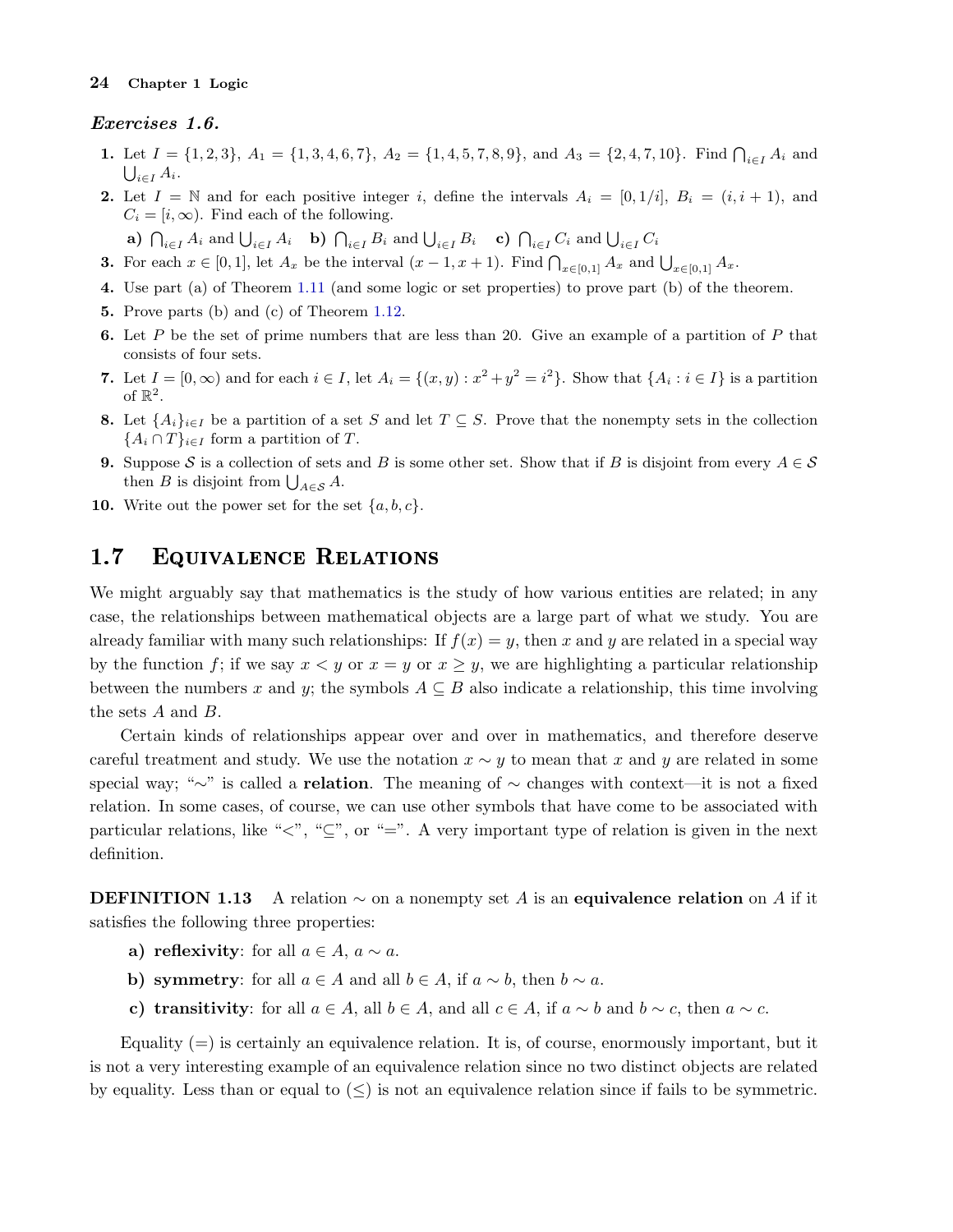<span id="page-28-0"></span>The following examples indicate that equivalence relations can be more interesting than equality. For the first example, recall that *a* is a multiple of *n* if there exists an integer *j* such that  $a = jn$ .

**EXAMPLE 1.14** Suppose  $A = \mathbb{Z}$  and let *n* be a fixed positive integer. Let  $a \sim b$  mean that  $a - b$  is a multiple of *n*. For each integer *a*, it is clear that  $a - a = 0$  is a multiple of *n*. This shows that  $\sim$  is reflexive. If *a* and *b* are any integers for which  $a - b$  is a multiple of *n*, it follows easily that  $b - a$  is also a multiple of *n*. In other words,  $a \sim b$  implies  $b \sim a$  for all *a* and *b* in the set Z, and we conclude that *∼* is symmetric. Finally, suppose that *a*, *b*, and *c* are any integers for which *a*  $\sim$  *b* and *b*  $\sim$  *c*. This means that there exist integers *j* and *k* such that  $a - b = jn$  and  $b - c = kn$ . Since

$$
a - c = (a - b) + (b - c) = jn + kn = (j + k)n,
$$

we see that  $a - c$  is a multiple of *n*. It follows that  $a \sim c$ , revealing that  $\sim$  is transitive. Since the relation *∼* is reflexive, symmetric, and transitive, it is an equivalence relation on Z.

**EXAMPLE 1.15** Let *A* be the set of all words. If  $a \in A$  and  $b \in A$ , define  $a \sim b$  to mean that *a* and *b* have the same number of letters. It is easy to verify that *∼* is an equivalence relation on *A*.

**EXAMPLE 1.16** Let *A* be the set  $\mathbb{R}^2$ . If  $a \in A$  and  $b \in A$ , with  $a = (x_1, y_1)$  and  $b = (x_2, y_2)$ , define  $a \sim b$  to mean that  $x_1^2 + y_1^2 = x_2^2 + y_2^2$ . We leave as an exercise a proof that  $\sim$  is an equivalence relation on  $\mathbb{R}^2$ .

If  $\sim$  is an equivalence relation defined on a set *A* and  $a \in A$ , let  $[a] = \{x \in A : x \sim a\}$ . This set is called the **equivalence class** corresponding to *a*. Observe that reflexivity implies that  $a \in [a]$ . Referring to our earlier examples, we obtain the following:

• Letting  $n = 6$  in Example 1.14, we find that

$$
[2] = \{6n + 2 : n \in \mathbb{Z}\} = \{\ldots, -10, -4, 2, 8, \ldots\};
$$
  

$$
[5] = \{6n + 5 : n \in \mathbb{Z}\} = \{\ldots, -7, -1, 5, 11, \ldots\}.
$$

Note that [2] and [5] are disjoint, that  $[2] = [8]$ , and that  $[5] = [29]$ .

- Using the relation of Example 1.15, [math] is the set consisting of all four letter words.
- Using the relation of Example 1.16,  $[(1,0)]$  is the boundary of the unit circle.

The words "the following are equivalent" followed by a list of statements such as *P*, *Q*, and *R* mean that each of the biconditionals  $P \Leftrightarrow Q, P \Leftrightarrow R$ , and  $Q \Leftrightarrow R$  are valid. Although there are six conditional statements here, the reader should verify that it is sufficient to prove the three conditionals  $P \Rightarrow Q$ ,  $Q \Rightarrow R$ , and  $R \Rightarrow P$ . This is the plan of action for the following proof.

**THEOREM 1.17** Suppose *∼* is an equivalence relation on a set *A*. Then for any two elements *a* and *b* in *A*, the following are equivalent:

- 1)  $a \sim b$ ;
- **2)**  $[a] \cap [b] \neq \emptyset;$
- **3)**  $[a] = [b]$ .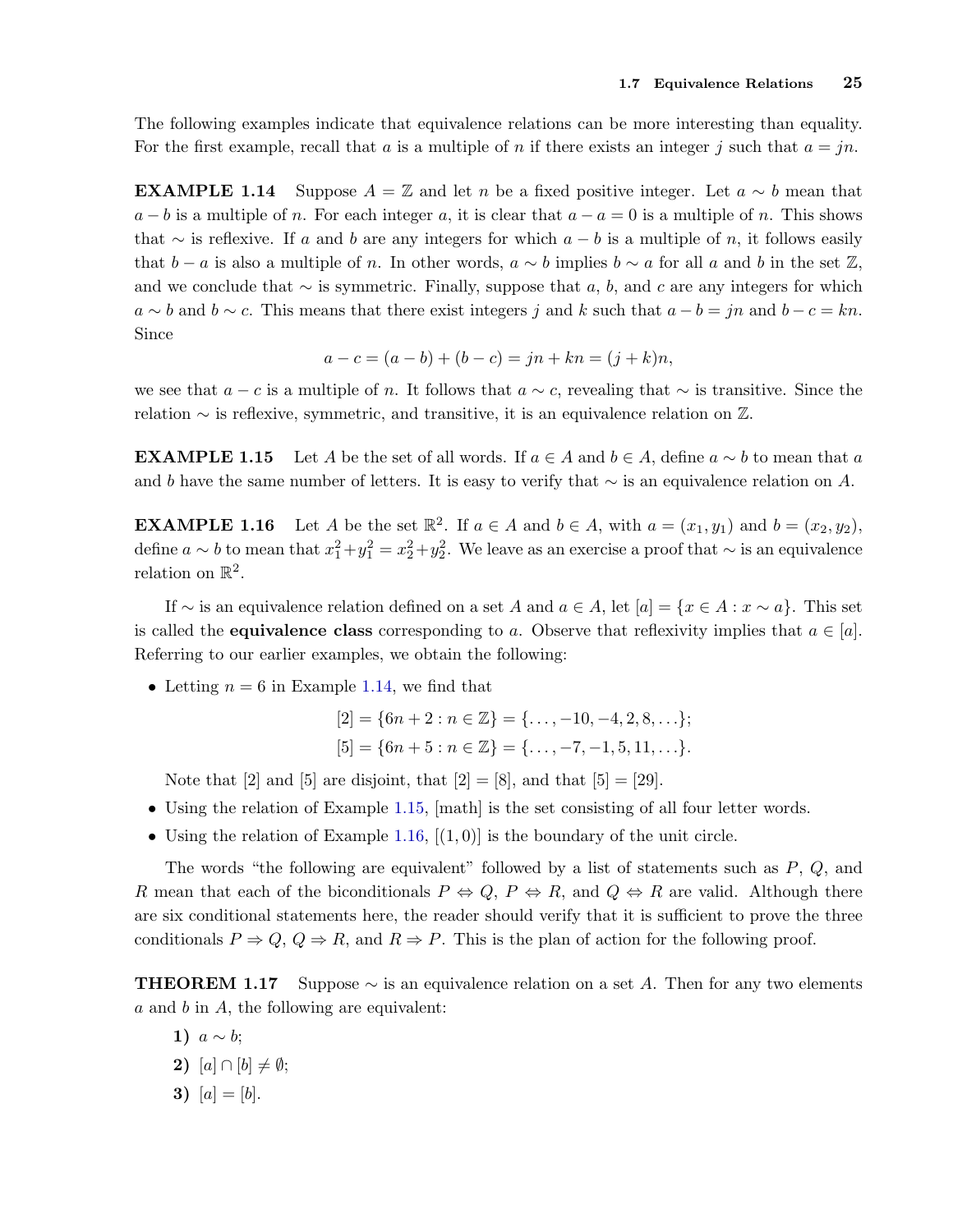*Proof.* We first prove that  $(1) \Rightarrow (2)$ . Suppose  $a \sim b$ . By definition, we find that *a* is an element of  $[b]$ . Since *a* is also in  $[a]$ , we know that  $a \in [a] \cap [b]$ . This shows that  $[a] \cap [b] \neq \emptyset$ .

We next prove that  $(2) \Rightarrow (3)$ . Suppose that  $[a] \cap [b] \neq \emptyset$ . Since  $[a] \cap [b]$  is not empty, we can choose  $y \in A$  such that *y* is in both [*a*] and [*b*]. This means that  $y \sim a$  and  $y \sim b$ . Using both the symmetric and transitive properties of *∼*, it follows that *a ∼ b*. We need to show that the two sets [*a*] and [*b*] are equal. To do so, note that (be certain you can verify each step)

$$
x \in [a] \Rightarrow x \sim a \Rightarrow x \sim b \Rightarrow x \in [b];
$$
  

$$
x \in [b] \Rightarrow x \sim b \Rightarrow x \sim a \Rightarrow x \in [a].
$$

The first line shows that  $[a] \subseteq [b]$  and the second line shows that  $[b] \subseteq [a]$ . We conclude that  $[a] = [b].$ 

To prove that  $(3) \Rightarrow (1)$ , assume that  $[a] = [b]$ . Since  $a \in [a]$  and  $[a] = [b]$ , we find that  $a \in [b]$ . It follows that  $a \sim b$ . This completes the proof. Ē

Suppose that *∼* is an equivalence relation on a set *A* and let *A/∼* denote the collection of all the corresponding equivalence classes. By the previous theorem, we see that  $A/\sim$  is a partition of *A*. The expression "*A/∼*" is usually pronounced "*A* mod twiddle."

**EXAMPLE 1.18** Using the relation of Example [1.14](#page-28-0) with  $n = 6$ ,

$$
\mathbb{Z}/\sim = \{[0], [1], [2], [3], [4], [5]\}.
$$

We could also write this as

$$
\mathbb{Z}/\sim = \{ [12], [-5], [8], [15], [64], [29] \},
$$

but most people find the first form much easier to understand. Note that these nonempty sets are pairwise disjoint and that

$$
\mathbb{Z} = [0] \cup [1] \cup [2] \cup [3] \cup [4] \cup [5],
$$

that is, we have a partition of  $\mathbb{Z}$ .

**EXAMPLE 1.19** Using the relation of Example [1.15](#page-28-0),

 $A/\sim$  = {{one letter words}, {two letter words}, {three letter words}, ...}

It is easy to see that the nonempty sets in this collection form a partition of the set of all words.

**EXAMPLE 1.20** Using the relation of Example [1.16,](#page-28-0)  $A/\sim$  =  $\{C_r : r \ge 0\}$ , where for each positive real number  $r$ ,  $C_r$  is the circle of radius  $r$  centered at the origin (just the circumference) and  $C_0 = \{(0,0)\}\.$  Note that the resulting partition of  $\mathbb{R}^2$  has a simple geometric description.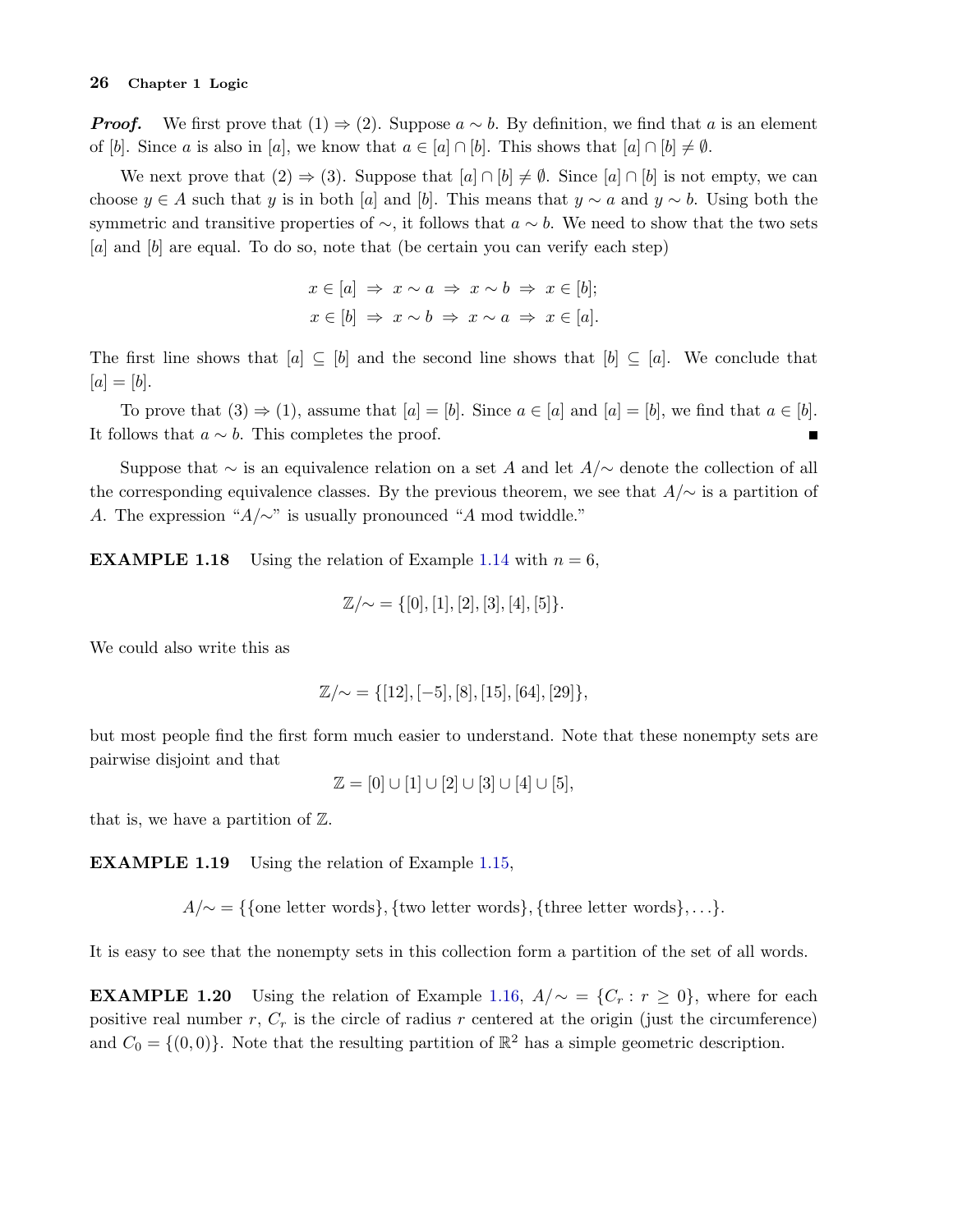### *Exercises 1.7.*

- **1.** Let  $A = \mathbb{R}^3$ . Let  $a \sim b$  mean that  $a$  and  $b$  have the same  $z$  coordinate. Show  $\sim$  is an equivalence relation and describe [*a*] geometrically.
- **2.** Show that the relation defined in Example [1.16](#page-28-0) is an equivalence relation.
- **3.** Find examples (more than one if possible) of relations with the given property; indicate the set and the relation clearly.
	- **a)** The relation is reflexive and symmetric but not transitive.
	- **b)** The relation is symmetric and transitive but not reflexive.
	- **c)** The relation is reflexive and transitive but not symmetric.
- **4.** Suppose *∼* is a relation on *A*. The following purports to prove that the reflexivity condition is unnecessary, that is, it can be derived from symmetry and transitivity:

Suppose  $a \sim b$ . By symmetry,  $b \sim a$ . Since  $a \sim b$  and  $b \sim a$ , by transitivity,  $a \sim a$ . Therefore, *∼* is reflexive.

What is wrong with this argument?

- **5.** Suppose *∼* is a relation on *A* that is reflexive and has the property that for all elements *a*, *b*, and *c* in *A*, if  $a \sim b$  and  $a \sim c$ , then  $b \sim c$ . Prove that  $\sim$  is an equivalence relation on *A*.
- **6.** Let  $f: \mathbb{R} \to \mathbb{R}$  be a function and define a relation  $\sim$  on  $\mathbb{R}$  by  $a \sim b$  if  $f(a) = f(b)$ .
	- **a)** Prove that *∼* is an equivalence relation on R.
	- **b**) For  $f(x) = x^2 + 2x$ , find [5].
	- **c)** For  $f(x) = \sin x$ , find  $[\pi/2]$  and  $[\pi/6]$ .
- **7.** Define a relation  $∼$  on ℝ by  $x \sim y$  if there exist integers *a*, *b*, *c*, and *d* with  $|ad bc| = 1$  such that

$$
y = \frac{ax+b}{cx+d}.
$$

Prove that  $\sim$  is an equivalence relation on R. Can you identify the equivalence class [0]?

- **8.** Let  $\mathbb{Z}^*$  be the set of all nonzero integers. Define a relation on  $\mathbb{Z} \times \mathbb{Z}^*$  by  $(a, b) \sim (c, d)$  if and only if *ad* = *bc*. Prove that *∼* is an equivalence relation on Z *×* Z *∗* . (Remember to use only integers in your proof; fractions should not appear.)
- **9.** Let *S* be the collection of all sequences of real numbers and define a relation on *S* by  $\{x_n\} \sim \{y_n\}$  if and only if  $\{x_n - y_n\}$  converges to 0.
	- **a)** Prove that *∼* is an equivalence relation on *S*.
	- **b)** What happens if  $\sim$  is defined by  $\{x_n\} \sim \{y_n\}$  if and only if  $\{x_n + y_n\}$  converges to 0?
- **10.** Let *C* be the collection of all continuous functions defined on R and define a relation on *C* by  $f \sim g$ if and only if *f − g* is differentiable on R. Prove that *∼* is an equivalence relation on *C*.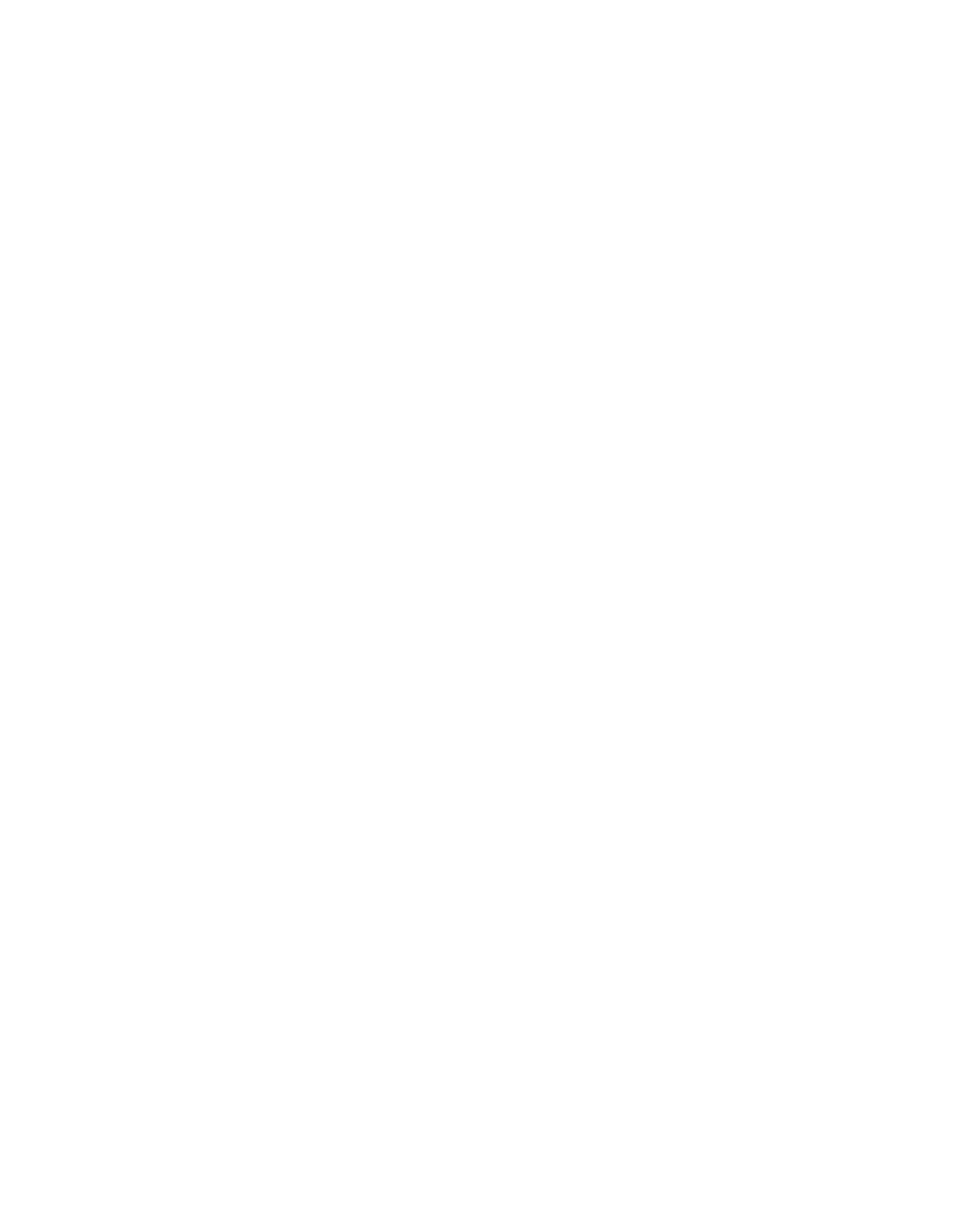# <span id="page-32-0"></span>**2**

# **Proofs**

Proof may be what best distinguishes mathematics from other disciplines. The notion of proof even distinguishes mathematics from the sciences, which (according to most people) are logical, rigorous, and to a greater or lesser degree (depending on the discipline) based on mathematics. By using rigorous, logically correct reasoning, we aim to prove mathematical theorems—that is, to demonstrate that something is true beyond all doubt (assuming, of course, that the axioms we choose to accept are valid).

It is impossible to give a formula or algorithm for proving any and all mathematical statements, yet certain approaches or strategies appear over and over in successful proofs, so studying proof itself is worthwhile. Of course, even if the subject is proof itself, we need to prove *something*, so in this chapter we begin our study of **number theory**, that is, the properties of the integers (often, but not always, the non-negative integers). A mathematical theory such as number theory or geometry is a collection of related statements that are known or accepted to be true. The theory consists of definitions, axioms, and derived results. The derived results are usually called theorems, but other names (such as propositions) are sometimes used as well. Before proceeding with our study of some aspects of elementary number theory, we present a general discussion of definitions, axioms, and theorems.

**Definitions** represent a mathematical shorthand. A word or short phrase is used to represent some concept. For example, a prime number is a positive integer  $p$  such that  $p > 1$  and the only positive divisors of *p* are *p* and 1. The term 'prime number' replaces the longer phrase. It is much easier to write or say 'prime number' than it is to write or say "a positive integer greater than 1 whose only positive divisors are itself and 1". The tradeoff, of course, is that you must learn what is meant by the term 'prime number'. Although the longer version is not written, it must be known. Notice that the definition of a prime number requires knowledge of positive integers and the notion of divisibility of integers. New terms are defined using previously defined terms and concepts. This process cannot go on indefinitely. In order to avoid circular definitions, some terms must remain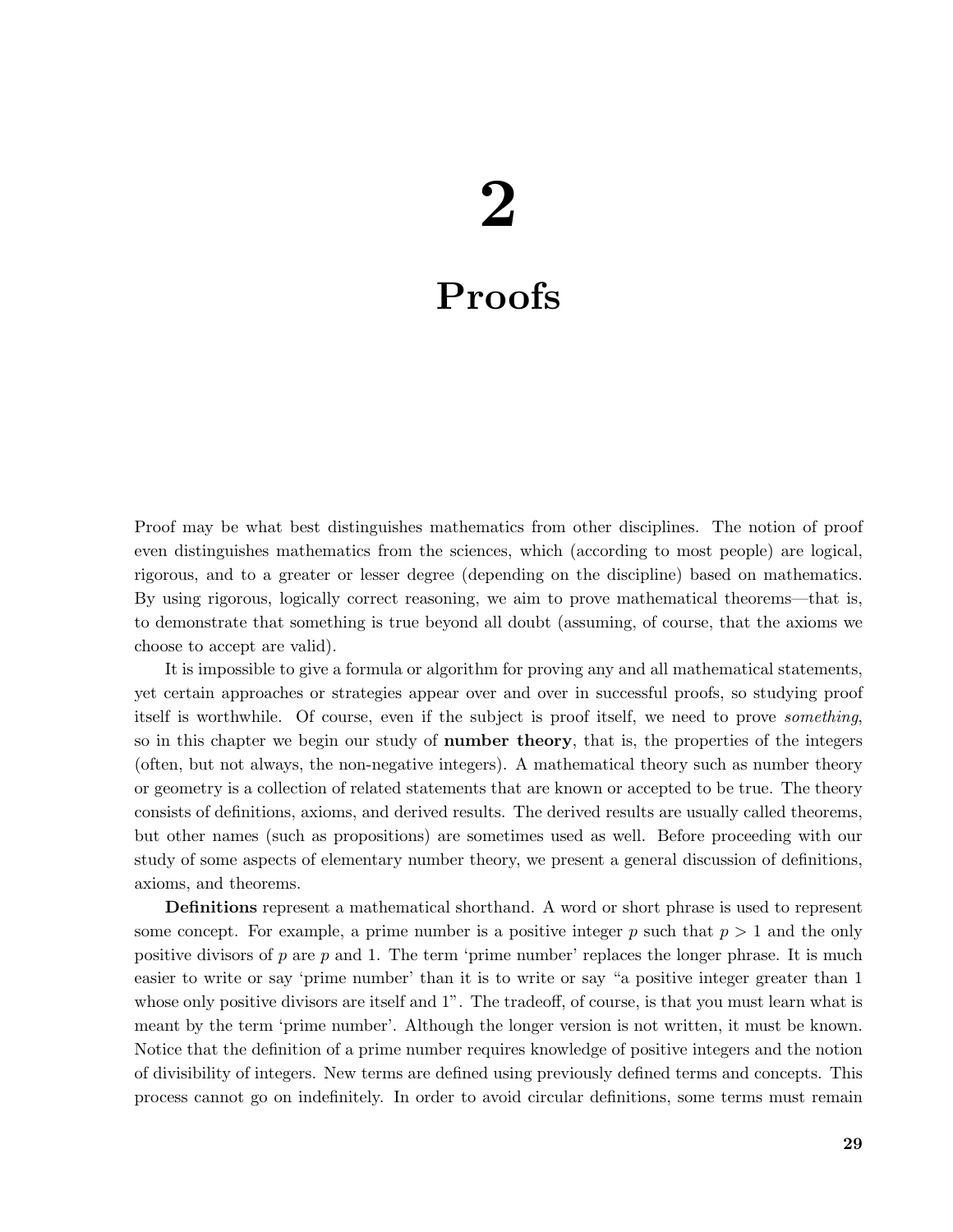undefined. In geometry, points and lines are undefined terms. Other objects, such as triangles and squares, are defined in terms of points and lines. Although most people are comfortable with the concepts of points and lines, it is not possible to give them a definition in terms of simpler concepts. As we have seen, another undefined term in mathematics is the term 'set'. Attempts to define a set result in a list of synonyms (such as collection, group, or aggregate) that do not define the term. In summary, certain terms in a mathematical theory must remain undefined. New terms may be defined using the undefined terms or previously defined terms.

A mathematical theory cannot get off the ground with definitions only. It is necessary to know something about the terms and/or how they are related to each other. Basic information about the terms and their relationships is provided by axioms. An **axiom** is a statement that is assumed to be true. Most axioms are statements that are easy to believe. Turning to geometry once again, one axiom states that two distinct points determine exactly one line. This statement certainly makes sense. The important point, however, is that this statement cannot be proved. It is simply a statement that is assumed to be true. Although the axioms are generally chosen by intuition, the only real requirement for a list of axioms is that they be consistent. This means that the axioms do not lead to contradictions.

For clarity, for aesthetics, and for ease of checking for consistency, the number of undefined terms and axioms is kept to a bare minimum. A short list of undefined terms and axioms lies at the foundation of every branch of mathematics. In fact, most branches of mathematics share a common foundation. This common base involves properties of sets and properties of positive integers. However, most mathematics courses do not start at this level. A typical mathematics course generally assumes knowledge of other aspects of mathematics. For instance, the set of positive integers can be used to define the set of real numbers. However, for a course in real analysis, it is assumed that the reader already has a working knowledge of the set of real numbers, that is, it is taken for granted that a rigorous definition of the set of real numbers using more basic concepts exists. At a different level, a graduate course in number theory would assume a working knowledge of the ideas presented in Chapter 3 of this book.

A **theorem** is a true statement that follows from the axioms, definitions, and previously derived results. An example from calculus is the following theorem:

If *f* is differentiable at *c*, then *f* is continuous at *c*.

This result follows from the definitions of continuity and differentiability, and from previous results on limits. The bulk of a mathematical theory is made up of theorems. Most of this book is made up of theorems and their corresponding proofs. Some authors refer to derived results as propositions, but the use of the word 'theorem' is much more common.

One other comment on terminology is worth mentioning. A common sequence of derived results is lemma, theorem, corollary. A **lemma** is a derived result whose primary purpose is as an aid in the proof of a theorem. The lemma is usually only referred to in the proof of the associated theorem—it is not of interest in and of itself. A lemma is often used to shorten a proof or to make a proof read more easily. If part of the proof of a theorem involves some technical details that divert the reader's attention from the main points, then this result is pulled out and called a lemma. The technical details in the proof of the theorem are replaced by a phrase such as "by the lemma."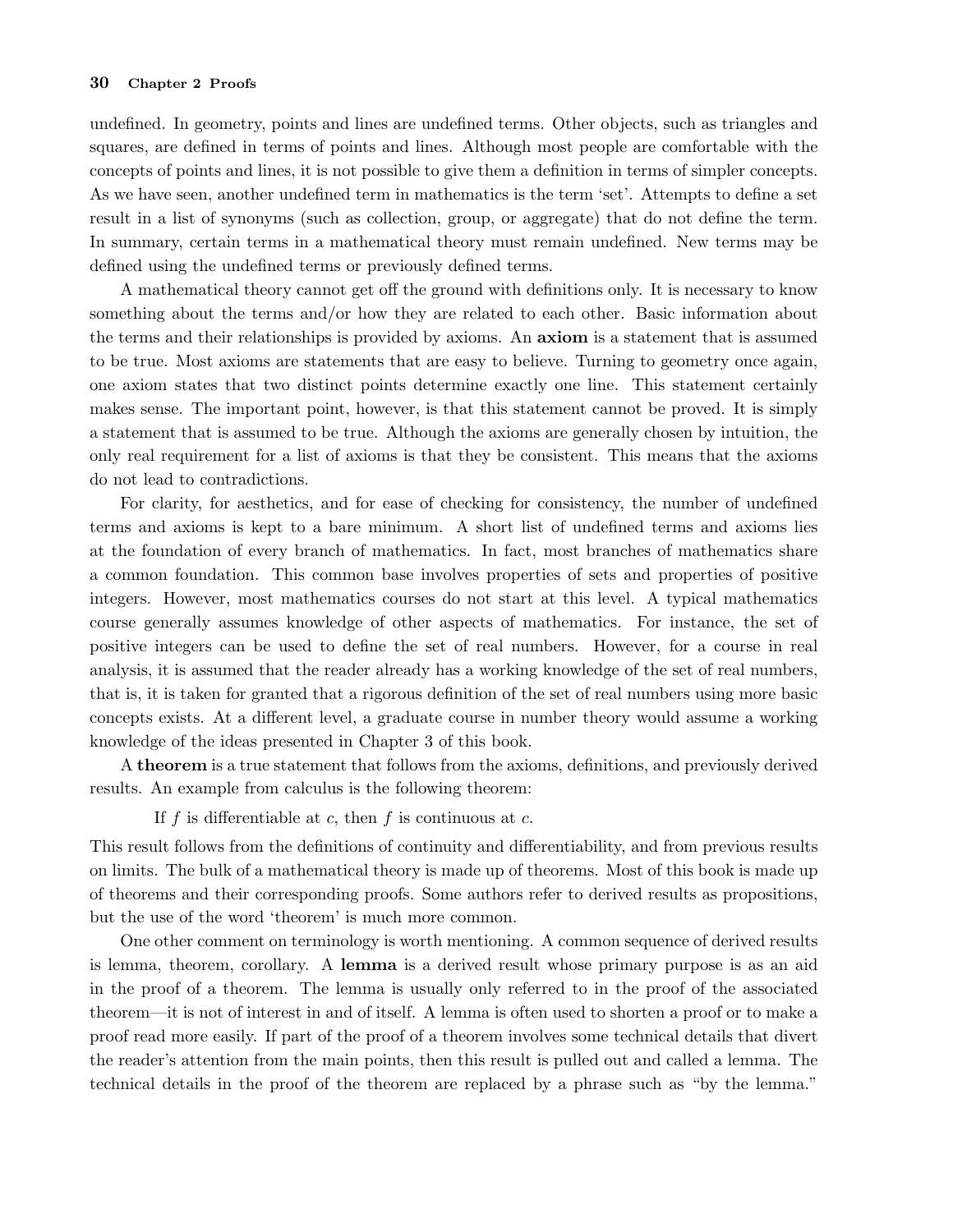A proof that requires a number of fairly long steps is sometimes split into parts, each of which becomes a lemma. A **corollary** is a result that follows almost immediately from a theorem. It is a simple consequence of the result recorded in the theorem. None of these labels (lemma, theorem, proposition, corollary) has an exact meaning and their use may vary from author to author. The common theme is that each represents a derived result.

Another important aspect of a mathematical theory are examples. **Examples** are objects that illustrate definitions and other concepts. Examples give the mind some specific content to ponder when thinking about a definition or a concept. For instance, after defining a prime number, it is helpful to note that 7 is prime and  $6 = 2 \cdot 3$  is not. Abstract mathematics is brought to life by examples. It is possible to create all kinds of definitions, but unless there are some examples that satisfy a given definition, the definition is not very useful. Consider the following "artificial" definition:

A positive integer *n* is called a **century prime** if both *n* and *n* + 100 are prime numbers and there are no prime numbers between  $n$  and  $n + 100$ .

Before proving theorems about century primes, an example of a century prime should be found. If there are no century primes, there is no need to study the concept. For the calculus theorem stated earlier in this chapter introduction, an example of a function *f* and a point *c* such that *f* is continuous at *c* but *f* is not differentiable at *c* would be interesting and enlightening. The study of and search for examples can lead to conjectures about possible theorems and/or indicate that proposed theorems are false. With every new definition and concept, you should always generate a number of specific examples.

After the axioms and definitions have been recorded, how are derived results generated? The discovery of a derived result involves hard work, intuition, and, on occasion, creative insight. The new result must then be proved. The validity of the axioms and previous results must be used to establish the validity of the new result. This is where logic enters the picture. The rules of logic make it possible to move from one true statement to another. To understand a mathematical theory, it is necessary to understand the logic that establishes the validity of derived results; this was the purpose of Chapter 1.

In this textbook, we will primarily focus on proofs involving the integers (number theory) for two reasons. First, it is a very good subject in which to learn to write proofs. The proofs in number theory are typically very clean and clear; there is little in the way of abstraction to cloud one's understanding of the essential points of an argument. Secondly, the integers have a central position in mathematics and are used extensively in other fields such as computer science. Although the great twentieth century mathematician G. H. Hardy boasted that he did number theory because there was no chance that it could be construed as applied mathematics, it has in fact become enormously useful and important in the study of computation and particularly in cryptography. Many people also find number theory intrinsically interesting, one of the most beautiful subjects in modern mathematics, and all the more interesting because of its roots in antiquity. Unless otherwise specified, then, the universe of discourse is the set of integers, Z.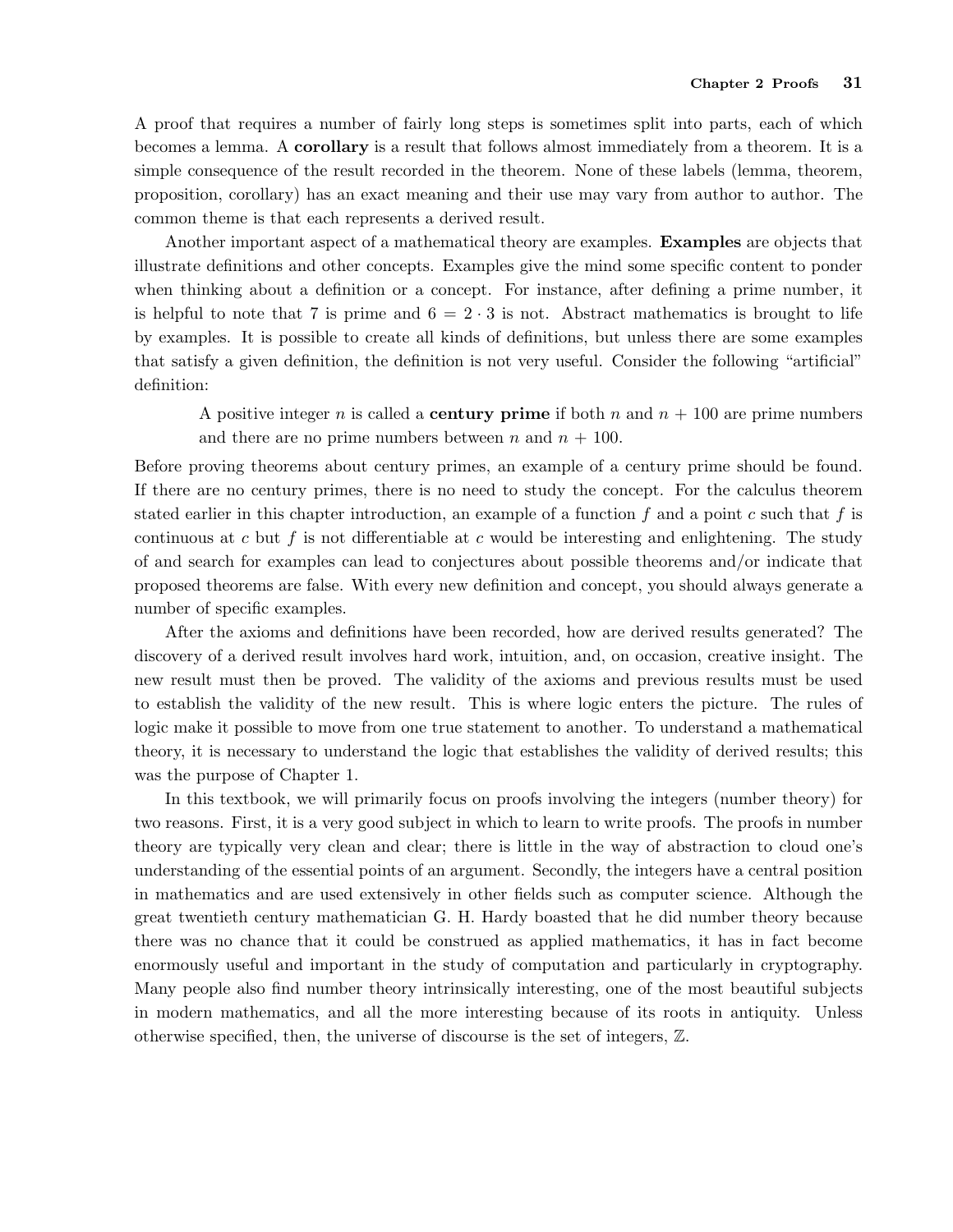## <span id="page-35-0"></span>2.1 DIRECT PROOFS

A **proof** is a sequence of statements. These statements come in two forms: **givens** and **deductions**. The following are the most important types of "givens."

**Hypotheses**: Usually the theorem we are trying to prove is of the form  $P_1 \wedge \cdots \wedge P_n \Rightarrow Q$ . The *Pi* 's are the hypotheses of the theorem. We can *assume* that the hypotheses are true, because if one of the  $P_i$ 's is false, then the implication is automatically true.

**Known results**: In addition to any stated hypotheses, it is always valid in a proof to write down a theorem that has already been established, or an unstated hypothesis (which is usually understood from context). In an introductory course such as this, it is sometimes difficult to decide what you can assume and what you must prove. This should become clearer as we go.

**Definitions**: If a term is defined by some formula, it is always legitimate in a proof to replace the term by the formula or the formula by the term.

We turn now to the most important ways a statement can appear as a consequence of (or deduction from) other statements:

**Tautology**: If *P* is a statement in a proof and *Q* is logically equivalent to *P*, we can then write down *Q*.

**Modus Ponens:** If *P* has occurred in a proof and  $P \Rightarrow Q$  is a theorem or an earlier statement in the proof, we can write down *Q*. Modus ponens is used frequently, though sometimes in a disguised form; for example, most algebraic manipulations are examples of modus ponens.

**Specialization**: If we know " $\forall x P(x)$ ," then we can write down " $P(x_0)$ " whenever  $x_0$  is a particular value. Similarly, if " $P(x_0)$ " has appeared in a proof, it is valid to continue with " $\exists x P(x)$ ". Frequently, choosing a useful special case of a general proposition is the key step in an argument.

When you read or write a proof you should always be very clear *exactly* why each statement is valid. You should always be able to identify how it follows from earlier statements.

A **direct proof** is a sequence of statements which are either givens or deductions from previous statements, and whose last statement is the conclusion to be proved. The statements generally come in three forms: premises, added assumptions, and deductions. The deductions follow from the rules of logic, primarily the tautologies discussed in the first chapter. We introduce the notion of proof with two-column logic proofs (a statement in the left column and its corresponding justification in the right column) of purely symbolic statements. The point of these proofs is to focus on the logic rather than on any particular content.

**EXAMPLE 2.1** Prove  $\neg S$ , given  $T \Rightarrow \neg Q$ ,  $R$ ,  $S \Rightarrow Q$ , and  $R \Leftrightarrow T$ .

| (1) | R                           | premise                               |
|-----|-----------------------------|---------------------------------------|
| (2) | $R \Leftrightarrow T$       | premise                               |
| (3) | T                           | biconditional replacement $(1)$ $(2)$ |
|     | (4) $T \Rightarrow \neg Q$  | premise                               |
| (5) | $\neg Q$                    | modus ponens $(3)$ $(4)$              |
|     | (6) $S \Rightarrow Q$       | premise                               |
| (7) | $\neg Q \Rightarrow \neg S$ | contraposition $(6)$                  |
| (8) | $\neg S$                    | modus ponens $(5)$ $(7)$              |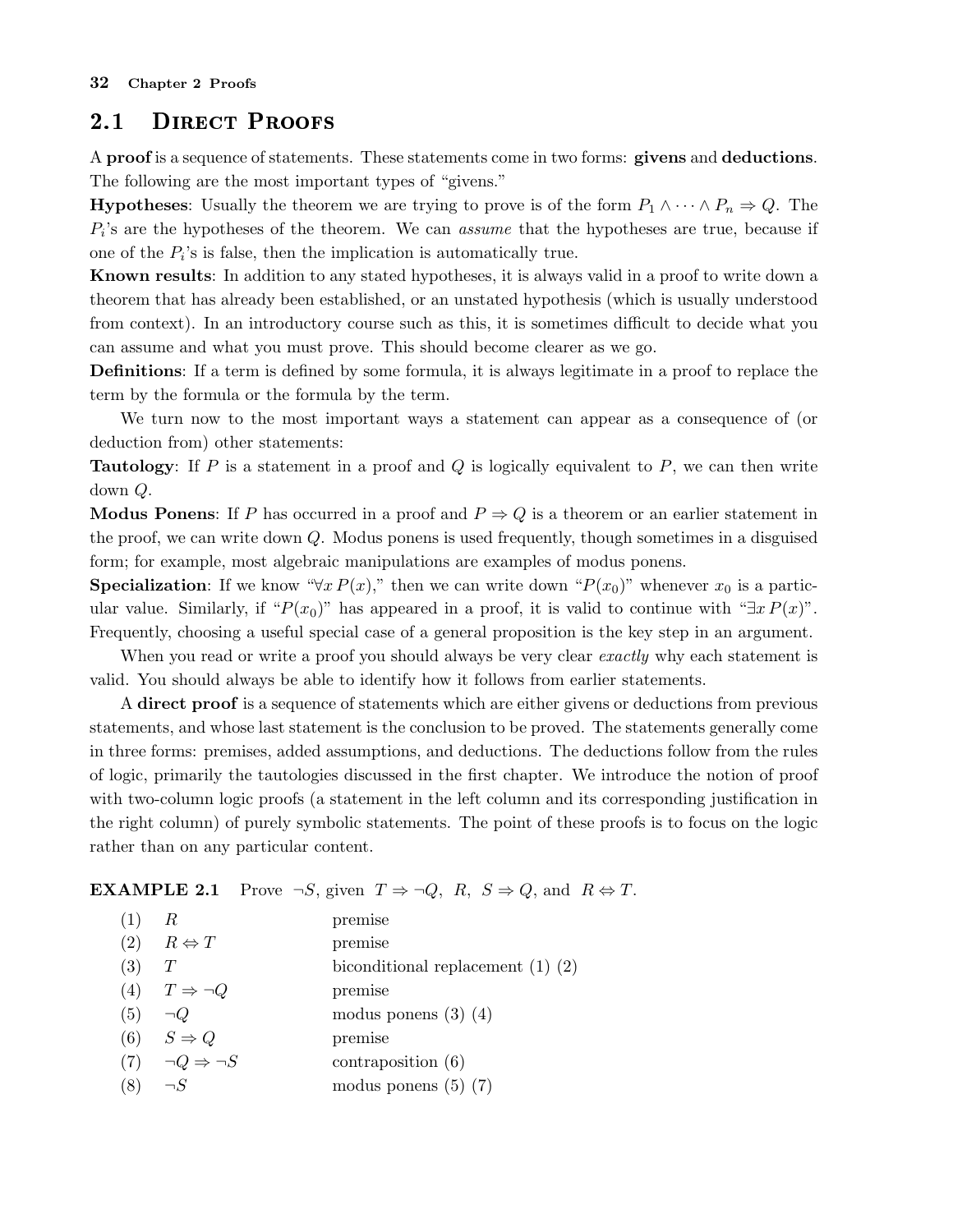<span id="page-36-0"></span>Each step requires justification. Here the steps are either premises or known tautologies. As in this example, it is helpful to give line numbers to indicate precisely which information is being used. This format should be followed in the exercises.

Why are we doing proofs of this type? In principle, every mathematical proof can be reduced to steps like this. For better or worse (depending upon your perspective), this is seldom done in practice. However, when one is trying to sort out a difficult proof it is sometimes necessary to do a partial breakdown of the proof to see what is going on. Although proofs found in the literature are most often in words, these words reflect the sort of steps written out above. The order, logic, and transitions should all be apparent in the proof. There is room within the framework of written proofs to develop a style of your own, but certain conventions must be followed and the logic must be valid.

The next example shows how to give a direct proof of a conditional statement of the form  $P \Rightarrow Q$ . Since  $P \Rightarrow Q$  is automatically true in the case in which *P* is false, all we need to prove is that *Q* is true when *P* is true. In a proof of this type, we can use *P* as an added premise. (You may find it helpful to look again at the list of tautologies given in Theorem [1.3](#page-8-0).)

### **EXAMPLE 2.2** Prove  $A \Rightarrow \neg D$ , given  $A \Rightarrow (B \lor C)$ ,  $B \Rightarrow \neg A$ , and  $D \Rightarrow \neg C$ .

| (1) | A                              | added premise                     |
|-----|--------------------------------|-----------------------------------|
| (2) | $B \Rightarrow \neg A$         | premise                           |
| (3) | $A \Rightarrow \neg B$         | contraposition (2)                |
| (4) | $\neg B$                       | modus ponens $(1)$ $(3)$          |
|     | (5) $A \Rightarrow (B \vee C)$ | premise                           |
| (6) | $B \vee C$                     | modus ponens $(1)$ $(5)$          |
| (7) | C                              | disjunctive syllogism $(4)$ $(6)$ |
|     | $(8)$ $D \Rightarrow \neg C$   | premise                           |
|     | (9) $C \Rightarrow \neg D$     | contraposition (8)                |
|     | $(10) \quad \neg D$            | modus ponens $(7)$ $(9)$          |
|     | $(11)$ $A \Rightarrow \neg D$  | conditional proof $(1)$ $(10)$    |

Although the previous examples strip a proof to its bare essentials, they are misleading in one important regard. When given a statement to prove, you are seldom given all of the information that you need to write the proof. Determining what other premises are known and useful can be difficult and may require some creative leaps. It is this aspect of mathematics that is both exciting and frustrating.

We continue now with our list of givens that appear (or need to be determined) in proofs. Many theorems in mathematics involve variables. For example, the familiar calculus theorem that says 'If *f* is differentiable at *c*, then *f* is continuous at *c*' involves two variables, a function *f* and a point *c*.

**Variables**: The proper use of variables in an argument is critical. Their improper use results in unclear and even incorrect arguments. Every variable in a proof has a quantifier associated with it, so there are two types of variables: those that are universally quantified and those that are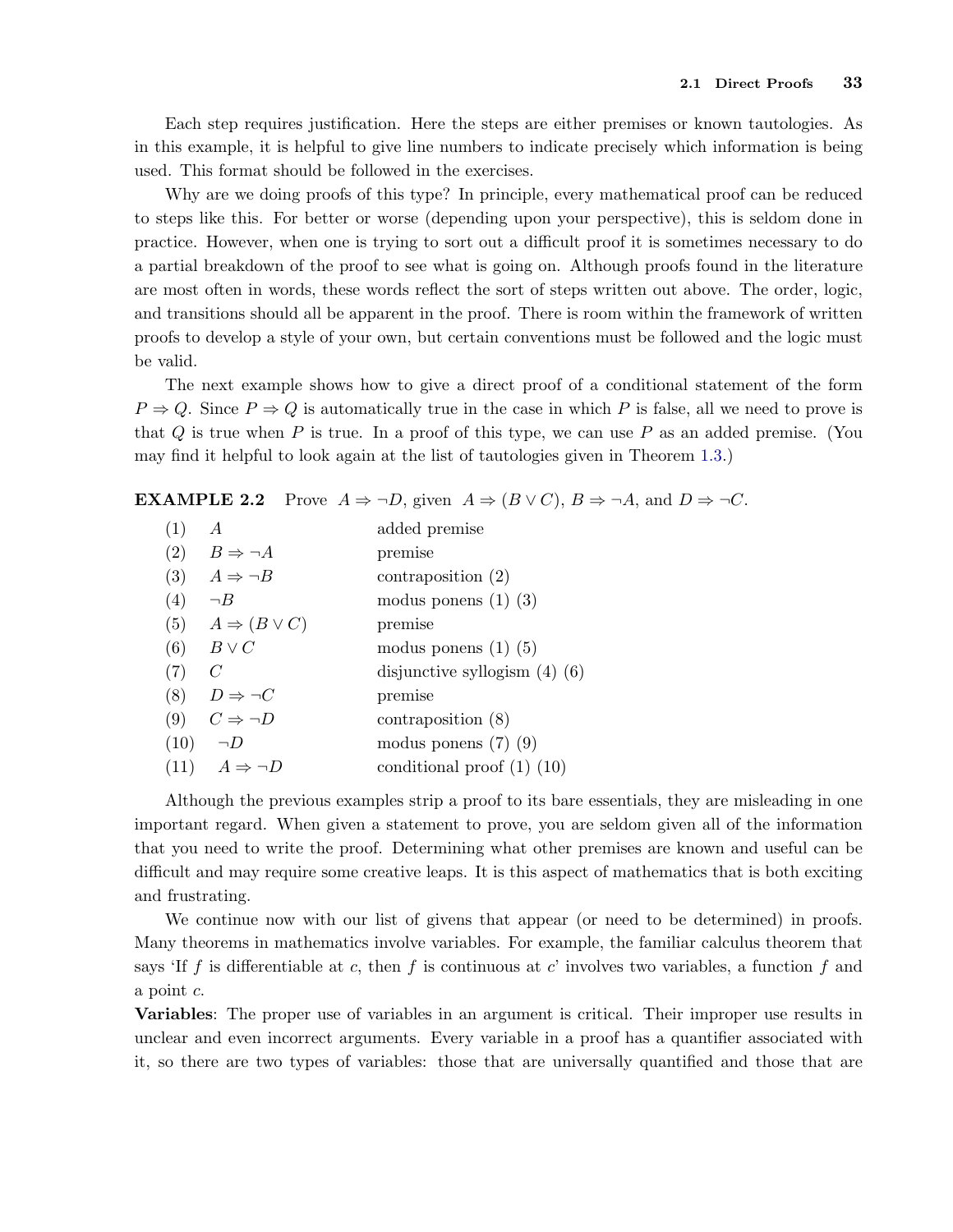<span id="page-37-0"></span>existentially quantified. We may fail to mention explicitly how a variable is quantified when this information is clear from the context, but every variable has an associated quantifier.

A universally quantified variable is introduced when trying to prove a statement of the form *∀x*( $P(x)$   $\Rightarrow$   $Q(x)$ ). The language typically employed is "Suppose *x* satisfies  $P(x)$ ", "Assume  $P(x)$ ", or "Let  $P(x)$ ". The variable x represents a fixed but arbitrary element chosen from some universe. It is important to be certain to not use any special properties of *x* that do not apply to the entire universe. For example, if *x* represents a positive real number, you cannot assume that  $x^2 \geq x$  in the proof because this statement is not true for all positive real numbers.

When we introduce an existentially quantified variable, it is usually defined in terms of other things that have been introduced earlier in the argument. In other words, it depends on previously mentioned quantities. Note how the integer *k* appears in the following familiar definition; it depends on the integer *n*.

**DEFINITION 2.3** An integer *n* is **even** if and only if there is an integer *k* such that  $n = 2k$ . An integer *n* is **odd** if and only if there is an integer *k* such that  $n = 2k + 1$ .

We assume that every integer is either even or odd. Although this seems like an obvious statement, it does require proof. We postpone the proof to a later section (see, for instance, the Division Algorithm in Section [2.7\)](#page-56-0).

**EXAMPLE 2.4** If *n* is an even integer, then  $n^2$  is an even integer.

*Proof.* Suppose that *n* is an even integer (*n* is a universally quantified variable which appears in the statement we are trying to prove). By definition, there exists an integer k such that  $n = 2k$  (k is existentially quantified, defined in terms of *n*, which appears previously). It follows easily that  $n^2 = 4k^2 = 2(2k^2)$ . Letting  $j = 2k^2$  (*j* is existentially quantified, defined in terms of *k*), we find that *j* is an integer and that  $n^2 = 2j$ . Therefore, the integer  $n^2$  is even (by definition).

The parenthetical remarks are not part of the actual proof; they are included at this stage to help explain what is going on. We will soon be omitting such remarks. Note how both directions of the biconditional definition have been used in the proof; one direction to obtain the integer *k* given a value for *n* and the other to verify that  $n^2$  is even. By the way, what is the contrapositive of the statement proved in this example? (You might find this fact useful in the exercises.)

The next example is not presented in the standard "if ..., then ..." form; the reader should write the theorem in this form before proceeding to read the proof.

**EXAMPLE 2.5** The sum of two odd integers is even.

*Proof.* Suppose that *m* and *n* are odd integers (introducing two universally quantified variables to stand for the quantities implicitly mentioned in the statement). By definition, there exist integers *j* and *k* such that  $m = 2j + 1$  and  $n = 2k + 1$  (introducing existentially quantified variables, defined in terms of quantities already mentioned). We then have  $m+n = (2j+1) + (2k+1) = 2(j+k+1)$ . Letting  $i = j + k + 1$  (existentially quantified), we find that *i* is an integer and that  $m + n = 2i$ . It follows that  $m + n$  is even (by definition).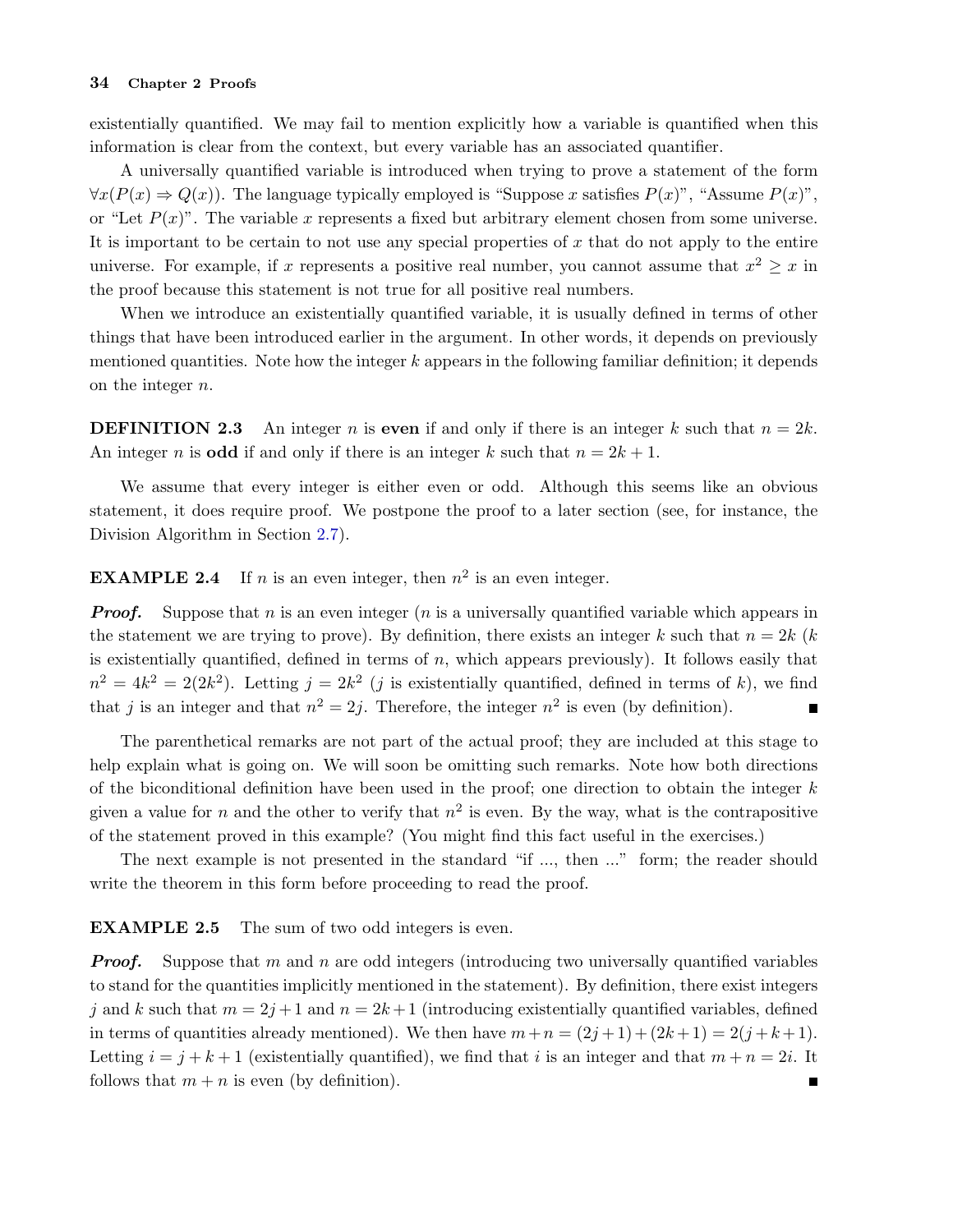#### *Exercises 2.1.*

For problems 1–5, give a two-column logic proof. Use the style of Examples [2.1](#page-35-0) and [2.2.](#page-36-0)

- **1.** Prove  $\neg T$ , given  $R \Rightarrow \neg T$ , *S*, and  $S \Rightarrow R$ .
- **2.** Prove *Q*, given *T*, *R*, and  $R \Rightarrow (\neg T \lor Q)$ .
- **3.** Prove  $\neg N$ , given  $R \Leftrightarrow \neg S$ ,  $R$ ,  $\neg S \Rightarrow Q$ , and  $N \Rightarrow \neg Q$ .
- **4.** Prove  $R \Rightarrow \neg P$ , given  $P \Rightarrow Q$ , and  $R \Rightarrow \neg Q$ .
- **5.** Prove  $D \Rightarrow C$ , given  $A \Rightarrow (B \Rightarrow C)$ ,  $\neg D \vee A$ , and *B*.

For problems 6–9, write proofs for the given statements, inserting parenthetic remarks to explain the rationale behind each step (as in Examples [2.4](#page-37-0) and [2.5\)](#page-37-0).

- **6.** The sum of two even numbers is even.
- **7.** The sum of an even number and an odd number is odd.
- **8.** The product of two odd numbers is odd (and thus the square of an odd number is odd).
- **9.** The product of an even number and any other number is even.

There are several options for proofs of the statements in problems 10–11. Try to find proofs that take advantage of results already proved in this section.

- **10.** Prove that *x* is odd if and only if  $|x|$  is odd.
- **11.** Suppose that *x* and *y* are integers and that  $x^2 + y^2$  is even. Prove that  $x + y$  is even.

## 2.2 DIVISIBILITY

We begin this section with a simple definition.

**DEFINITION 2.6** Let *a* and *n* be integers with  $n \neq 0$ . Then *n* **divides** *a*, denoted *n|a*, if and only if there exists an integer *m* such that  $a = nm$ . When  $n|a$ , we say *n* is a **divisor** of *a* and *a* is a **multiple** of *n*. (Whenever the notation *n*|*a* appears, it is implicitly assumed that  $n \neq 0$ .)

The concept of an integer dividing another integer (that is, going in evenly) is familiar to elementary school children. For example, the multiplication fact  $7 \cdot 12 = 84$  shows that 7 divides 84, that is, 7*|*84. The same equation shows that 12*|*84. We can also say that 84 is a multiple of both 7 and 12. A word of caution: The symbol  $n|a$  is not a fraction, but a formula. It means that there is a relationship between the two numbers which is either true or false (5 and 20 have this relationship, 5 and 21 do not). While we are studying number theory we will have little occasion to mention rational numbers—in fact, we avoid them except for a few exercises. There are several reasons for this. One is practical: a given fraction has more than one representation (for example  $4/12 = 5/15$ ). It is also possible that a number that doesn't look like an integer is, in fact, an integer (for example 51*/*17). These ambiguities can be a real source of confusion. A second reason is theoretical: the integers can be used to define other number systems (such as the rational numbers), so the integers should be studied as a self-contained subject before dealing with these other systems. A third reason is aesthetic: number theory is the study of the *integers*; it is somehow more elegant and satisfying to provide proofs that use only number theoretic results and techniques. (We do not mean to overstate this. Mathematics is a single discipline, and some of the most beautiful and elegant proofs bring apparently unrelated parts of mathematics together to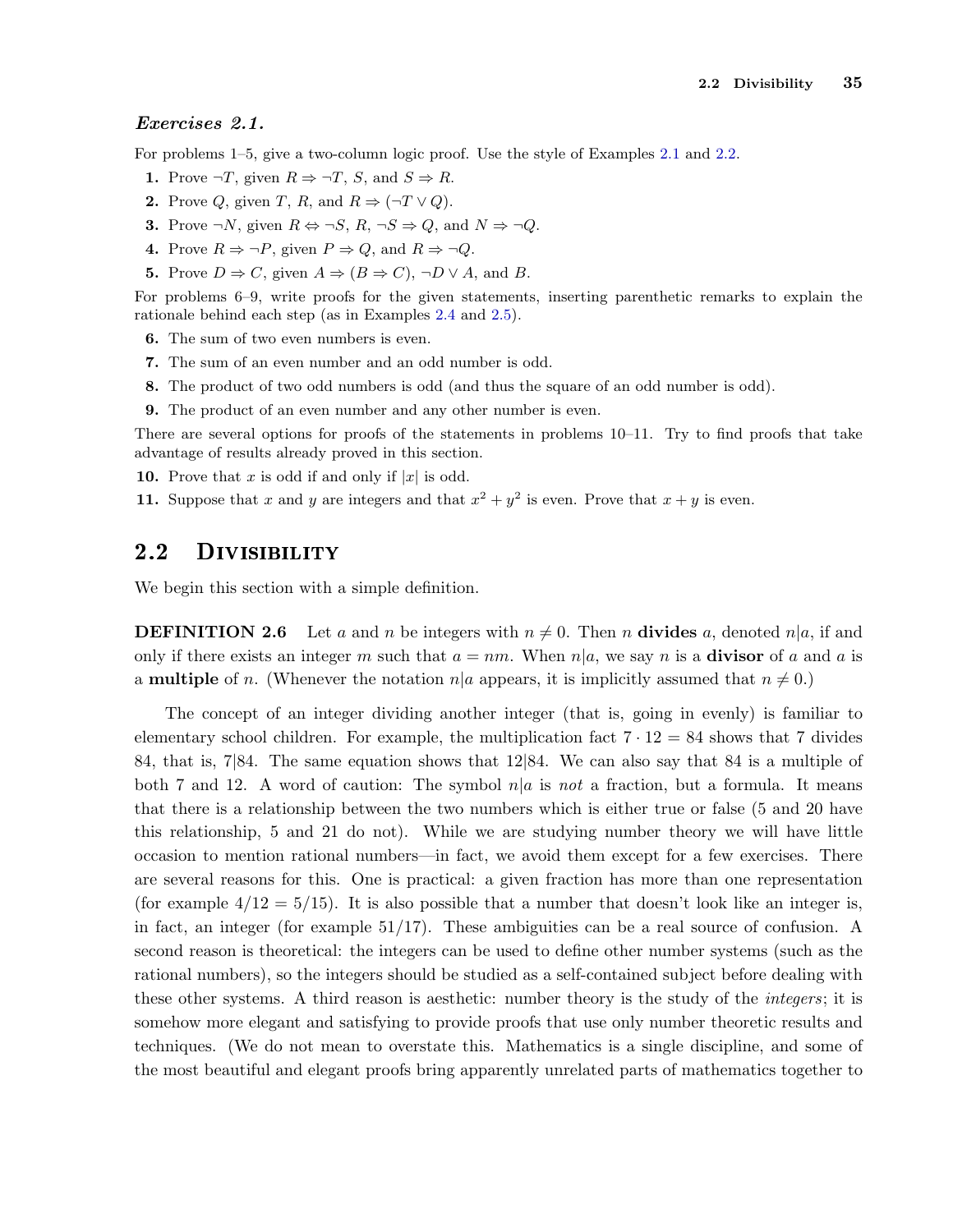<span id="page-39-0"></span>solve a problem. These surprising connections between different parts of mathematics enhance the whole mathematical enterprise.)

In spite of their simplicity, the following results will be very useful.

#### **THEOREM 2.7**

- **a**) If  $n \neq 0$ , then  $n|0$  and  $n|n$ .
- **b**)  $1|n$  for any integer *n*.
- c) If  $n|a$ , then  $n|ab$  for any integer *b*.
- **d**) If  $n|a$  and  $a|b$ , then  $n|b$ .
- **e**) If  $m|a$  and  $n|b$ , then  $mn|ab$ .
- **f**) If  $n|a$  and  $n|b$ , then  $n|(ax+by)$  for any  $x, y \in \mathbb{Z}$ .

*Proof.* The equations  $0 = n \cdot 0$  and  $n = n \cdot 1$  prove part (a), while the equation  $n = 1 \cdot n$  establishes part (b). To prove part (c), suppose that  $n|a$  and let b be any integer. By definition, there exists an integer k such that  $a = nk$ . It follows that  $ab = n(bk)$ , revealing that  $n|ab$ . Turning to part (f), suppose that *n*, *a*, and *b* are integers such that  $n|a$  and  $n|b$ . By definition, there exist integers *i* and *j* such that  $a = ni$  and  $b = nj$ . If *x* and *y* are any integers, then

$$
ax + by = (ni)x + (nj)y = n(ix + jy).
$$

Since  $ix + jy$  is an integer, this equation shows that  $n|(ax + by)$ . This proves part (f). Proofs for parts (d) and (e) will be left as exercises.

**THEOREM 2.8** If  $a|b$  and  $b \neq 0$ , then  $|a| \leq |b|$ .

*Proof.* Suppose that *a* and *b* are integers such that  $a|b$  and  $b \neq 0$ . Since  $a|b$ , there exists an integer *c* such that  $b = ac$ . Note that  $c \neq 0$  since  $b \neq 0$ . Since  $c \neq 0$  and *c* is an integer, we know that  $|c| \geq 1$ . It follows that  $|b| = |ac| = |a| \cdot |c| \geq |a|$ .

**COROLLARY 2.9** If *a* and *b* are positive integers such that  $a|b$  and  $b|a$ , then  $a = b$ .

*Proof.* The proof will be left as an exercise.

**DEFINITION 2.10** An integer  $p > 0$  is called **prime** if it has exactly two positive divisors, namely, 1 and *p*. If *a >* 0 has more than two positive divisors, we say it is **composite**.

It is important to remember that 1 is neither prime nor composite. A prime has exactly two positive divisors, but 1 has only one (1 itself). Observe that if  $a > 1$  is composite, then there exist integers *n* and *m* such that  $a = nm$ ,  $1 < n < a$ , and  $1 < m < a$  (just let *n* be any positive divisor of *a* other than 1 or *a*).

There are many theorems about primes that are truly amazing and some of these are amazingly difficult to prove. There are also many questions involving primes which, though they are easy to state, have resisted all attempts at proof. A simple question of this type concerns so-called **twin primes**, pairs of primes of the form  $p$  and  $p + 2$ . For example, 5 and 7 are twin primes as are 59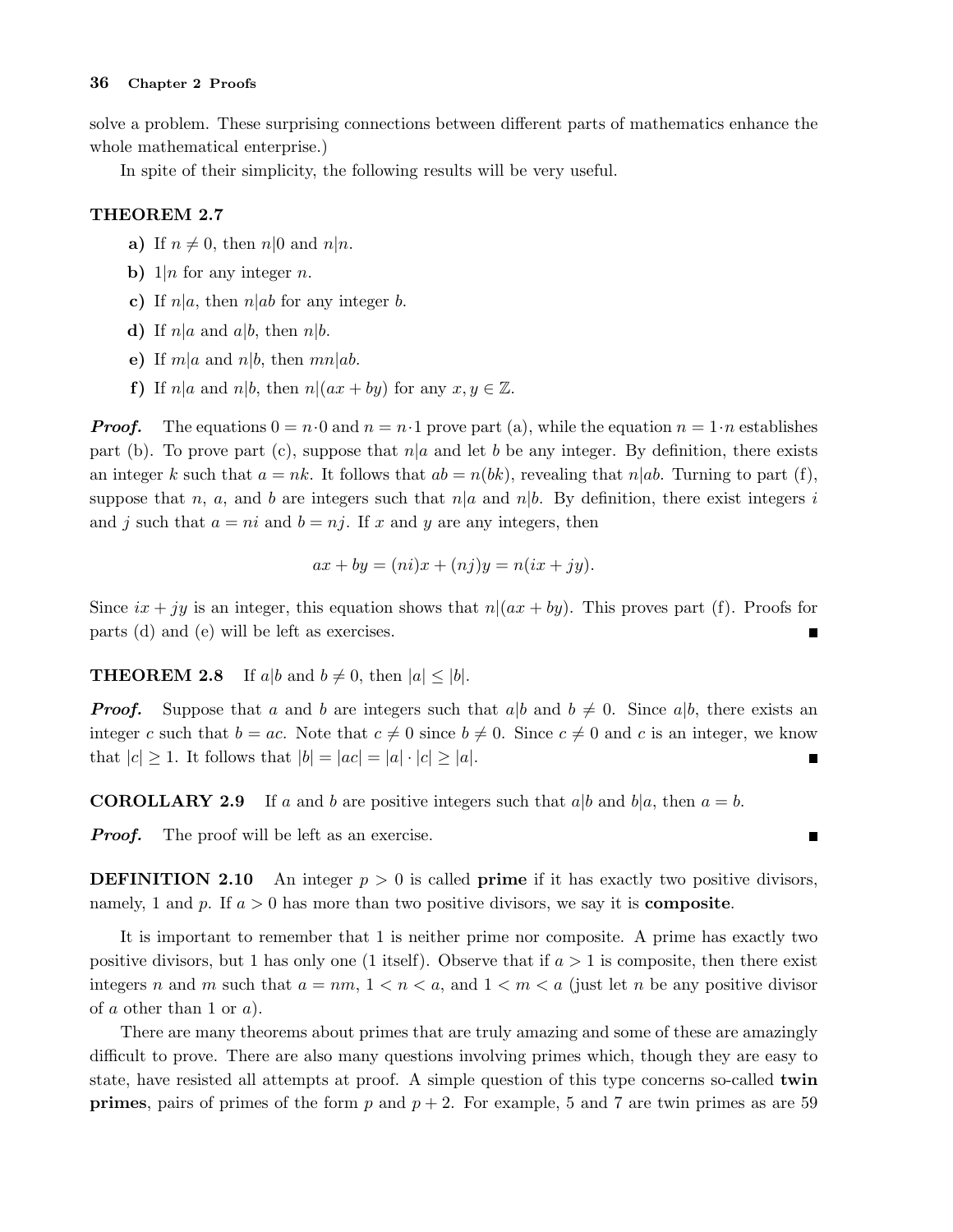and 61. No one knows whether there are an infinite number of such pairs, though they occur as far out as anyone has checked (by computer). There also are some arguments that make it appear likely that the number of twin primes is infinite. But the twin primes conjecture (as well as several other related questions) remains an unsolved mystery.

#### *Exercises 2.2.*

- **1.** For the given integers *n* and *a*, show *n*|*a* by finding an integer *m* with  $a = nm$ .
	- **a)** 7*|*119 **b)** 5*| −* 65 **c)** *−*3*|*51
	- **d)** *−*9*| −* 252 **e)** *−*1*|*12 **f)** 6*|*0
- **2.** Find, with proof, all integers *n* such that  $n|(2n+3)$ .
- **3.** Prove parts (d) and (e) of Theorem [2.7.](#page-39-0)
- **4.** Let  $n > 1$  be an integer. Suppose that there exists an integer a such that  $n|(5a+3)$  and  $n|(8a+11)$ . Prove that  $n = 31$ . Try to find a suitable value for  $a$ .
- **5.** Suppose that  $m \neq 0$ . Prove  $nm|am$  if and only if  $n|a$ . Give careful details for each part.
- **6.** Prove that if  $a|b$ , then  $|a||$  |b|. Is the converse true?
- **7.** Prove Corollary [2.9](#page-39-0).
- **8.** For each positive integer *n*, let (*n*) denote the set of all multiples of *n*, that is,  $(n) = \{an : a \in \mathbb{Z}\}$ .
	- **a)** List several of the elements of (3), (5), and (10).
		- **b)** Prove that  $(n) = \{a \in \mathbb{Z} : n | a\}$ .
		- **c**) Suppose that *a* and *b* are elements of (*n*) and that *x* and *y* are any integers. Prove that  $ax + by$ belongs to the set (*n*).
		- **d**) Suppose that *m* and *n* are positive integers. Prove that  $(n) \subseteq (m)$  if and only if  $m|n$ .
- **9.** Suppose that *a* and *b* are positive integers such that *ab* divides  $a + b$ . Prove that  $a = b$ , then prove that *a* is either 1 or 2.
- **10.** Define a relation on Z by *a ∼ b* if *a|b*. What properties of an equivalence relation does *∼* satisfy? Does the list of valid properties change if  $\mathbb Z$  is replaced with  $\mathbb Z^+$ ?
- **11.** Suppose we call primes of the form  $p$ ,  $p + 2$ ,  $p + 4$  triplet primes. Present a convincing argument to show that 3, 5, 7 is the only set of triplet primes. What can be said about primes of the form  $p$ ,  $p+2$ ,  $p + 6?$

# 2.3 EXISTENCE PROOFS

Many interesting and important theorems have the form  $\exists x P(x)$ , that is, that there exists an object *x* satisfying some formula *P*. In such **existence proofs**, try to be as specific as possible. The most satisfying and useful existence proofs often give a concrete example or describe explicitly how to produce the object *x*.

- *•* To prove the statement, *there is a prime number p such that p* + 2 *and p* + 6 *are also prime numbers*, note that  $p = 5$  works because  $5 + 2 = 7$  and  $5 + 6 = 11$  are also primes.
- *•* Suppose that *U* is the collection of all differentiable functions defined on R. To prove the statement, *there is a function f such that*  $f' = 2f$ , note that  $f(x) = e^{2x}$  works (as does any constant multiple of  $e^{2x}$ ).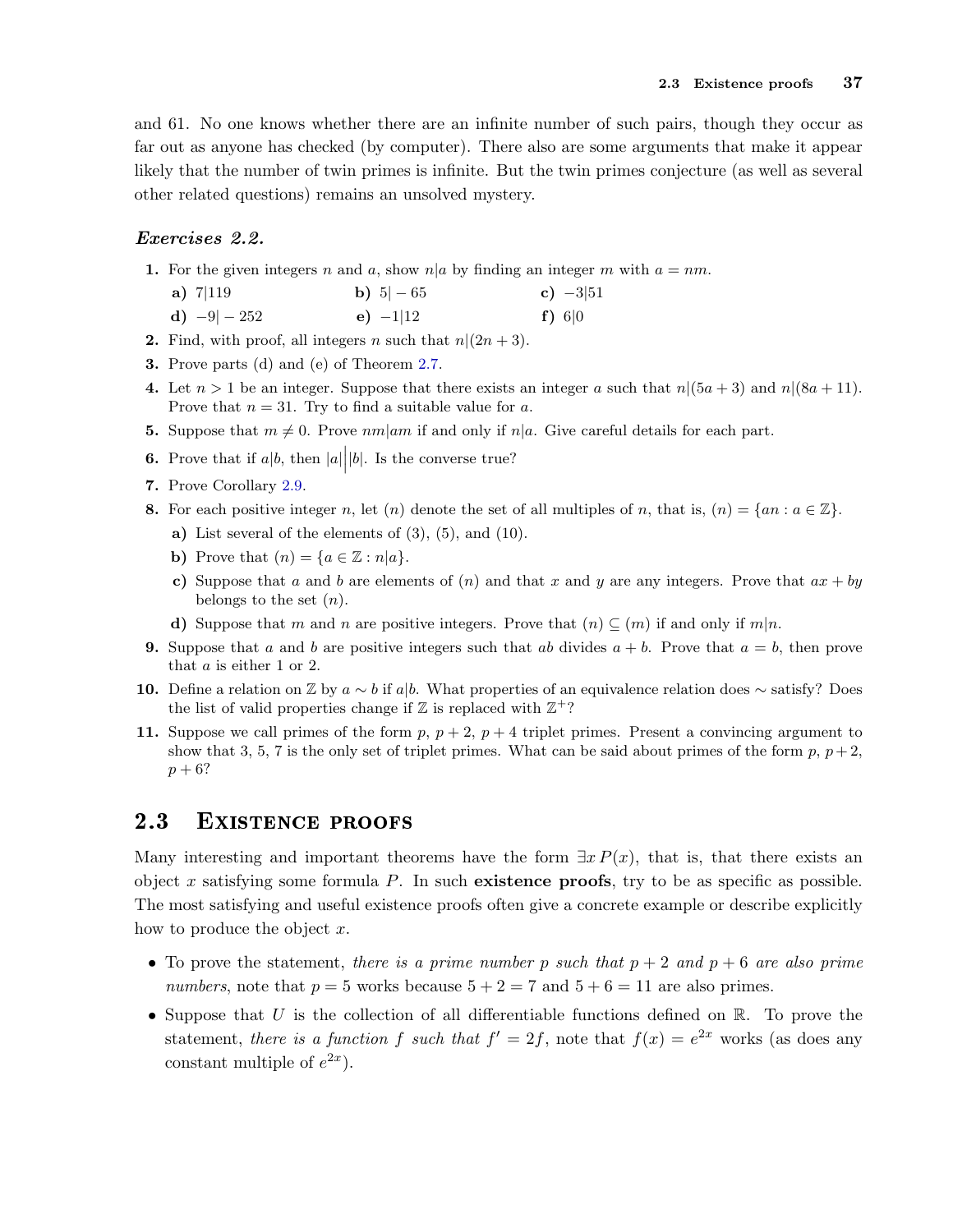In the first example, 5 is not the only number that works (for example, 11 works as well). In fact, it is a famous unsolved problem whether there are infinitely many primes that work. Proving that there are infinitely many primes with this property would be a more interesting result (and would give the author of the proof some notoriety), but the point remains: when doing an existence proof, be as concrete as possible. In each of the above examples, an explicit object satisfying the desired properties is produced.

A slight variation on the existence proof is the *counterexample*. Suppose you look at a sentence of the form  $\forall x P(x)$  and you come to the conclusion that it is false. To demonstrate this, you need to prove  $\neg \forall x P(x)$ , which by one of De Morgan's Laws is equivalent to  $\exists x \neg P(x)$ . A specific *x* satisfying  $\neg P(x)$  is called a counterexample to the assertion  $\forall x P(x)$ .

- To disprove the sentence *for every integer n*, the integer  $5n^2 + 1$  *is not a perfect square*, we need to find an integer *n* such that  $5n^2+1$  is a perfect square. Note that 4 provides a counterexample to the sentence, that is, 4 is an integer but  $5(4)^2 + 1 = 81$  is a perfect square.
- Suppose *U* is the collection of all continuous functions defined on R. To disprove the sentence *for every function f*, *if f is continuous at* 0 *then it is differentiable at* 0, note that  $f(x) = |x|$ is a counterexample.

Once again, the most satisfying way to prove something false is to come up with a specific counterexample. Note well that it is never sufficient simply to find an error in the proof of some sentence to conclude that it is false—it is easy to come up with erroneous proofs of correct facts. If you have trouble proving a statement of the form *∀x P*(*x*), try looking at some particular cases of the result. You may find a counterexample, or you may get a hint about why the statement really is true.

There are occasions when it is impossible, or very difficult, to find a specific example. An existence proof sometimes can be constructed by indirect means, or by using other existence results.

**EXAMPLE 2.11** To show *there is a real number x such that*  $x^7 + 3x - 2 = 0$ , let *f* be the function defined by  $f(x) = x^7 + 3x - 2$ . Then f is a continuous function (since it is a polynomial) such that  $f(0) = -2$  and  $f(1) = 2$ . By the Intermediate Value Theorem, there is a number *c* in the interval  $(0, 1)$  for which  $f(c) = 0$ .

In this example, notice that a formula or method to actually determine the point *c* is not given. There are various ways to approximate the point *c*, but the actual existence of this point depends on an axiom concerning the set of real numbers. However, even though we do not have a method for determining the exact value of *c*, we are guaranteed that such a point exists.

All calculus books include a proof of the Mean Value Theorem. However, if you trace the proof, you will find that the Mean Value Theorem (which is an existence result), is proved by referring to Rolle's Theorem (another existence result), which is proved by referring to the Extreme Value Theorem (yet a third existence result, sometimes called the Maximum Value Theorem), which is proved "indirectly," (if it is proved at all; you may need to consult a text in real analysis) without ever exhibiting the object that is claimed to exist. At no point are we given a formula for the quantity we seek, and the result is perhaps not as satisfying as we would like. In general, then, try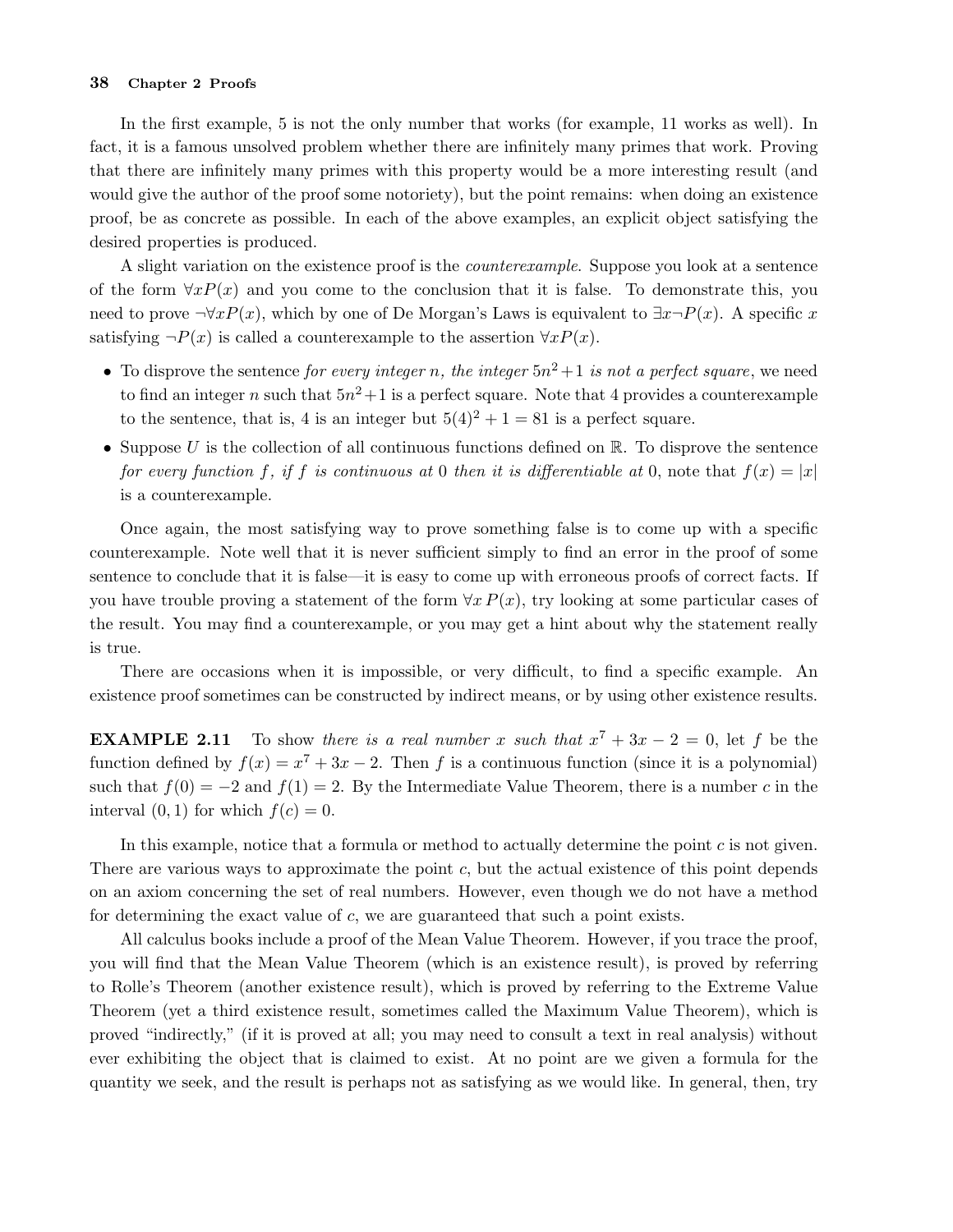to be specific when doing an existence proof, but if you cannot, it may still be possible to show that an example exists using some other existence result or another technique of proof.

Trying to prove a statement of the form  $\forall x \exists y P(x, y)$  is rather like trying to do many existence arguments at the same time. For any given value of *x*, we would like to construct or describe a value for *y* that makes  $P(x, y)$  true.

- Suppose we want to prove that there is no largest integer. This statement can be expressed as *∀n*<sup>∃</sup>*m*(*n* < *m*). To prove this well-known fact, suppose  $n \in \mathbb{Z}$  is given and let  $m = n + 1$ . Then *m* is an integer and  $n < n+1 = m$ .
- We claim that there are arbitrarily long gaps in the sequence of prime numbers. In other words, we are asserting that for every positive integer *n* there is a positive integer *m* such that  $m + 1$ ,  $m+2, \ldots, m+n$  are all composite. Given a positive integer *n*, let

$$
m = (n + 1)! + 1 = (n + 1)n(n - 1)\cdots 3 \cdot 2 \cdot 1 + 1.
$$

We note in passing that  $m \geq 3$ . If  $1 \leq k \leq n$ , then  $m + k = (n + 1)! + (k + 1)$ . Since both  $(n + 1)!$  and  $k + 1$  are divisible by  $k + 1$ , it follows that  $m + k$  is divisible by  $k + 1$ . Since  $1 < k+1 < k+m$ , the number  $m+k$  is composite. We have thus constructed *n* consecutive composite numbers. The size of the numbers that appear here is rather difficult to imagine. For instance, this result shows that there exist 10 billion consecutive composite numbers. However, the universe itself is not a large enough canvas on which to actually write out all of the digits in the number 10 billion factorial.

#### *Exercises 2.3.*

As you work through these exercises, don't simply find one example and move on to the next problem; try to find other examples, look for patterns, and make note of your thought process.

- **1.** Show that there is a prime number p such that  $p + 4$  and  $p + 6$  are also prime numbers.
- **2.** Show that there is a two-digit prime number  $p$  such that  $p + 8$  is a prime number and there are no prime numbers between  $p$  and  $p + 8$ .
- **3.** Show that there are prime numbers p and q such that  $p + q = 128$ . (This is a case of the famous **Goldbach Conjecture**, which says that every even integer  $n \geq 6$  can be written as the sum of two odd primes. It seems highly probable from work with computers that the Goldbach Conjecture is true, but no one has discovered a proof.)
- **4.** Show that there is a nonzero differentiable function f such that  $xf'(x) = 5f(x)$ .
- **5.** Show that there is a positive real number *x* such that  $x = 2 \sin x$ .
- **6.** Show that every odd integer is the sum of two consecutive integers.
- **7.** Show that every odd integer is the difference between two consecutive perfect squares.
- **8.** Show that for each positive integer  $n > 1$  there exists a positive integer q such that  $n^2 < 4q < (n+1)^2$ .
- **9.** Find counterexamples for each of the following statements; use N as the universe of discourse.
	- **a**) If  $12|n^2$ , then  $12|n$ .
	- **b)** If  $n|ab$ , then  $n|a$  or  $n|b$ .
	- c) If  $n^2 | m^3$ , then  $n | m$ .
	- **d**)  $n^2 n + 11$  is a prime number for every *n*. (Find the smallest counterexample.)
	- **e**)  $7n^2 + 4$  is not a perfect square for every *n*.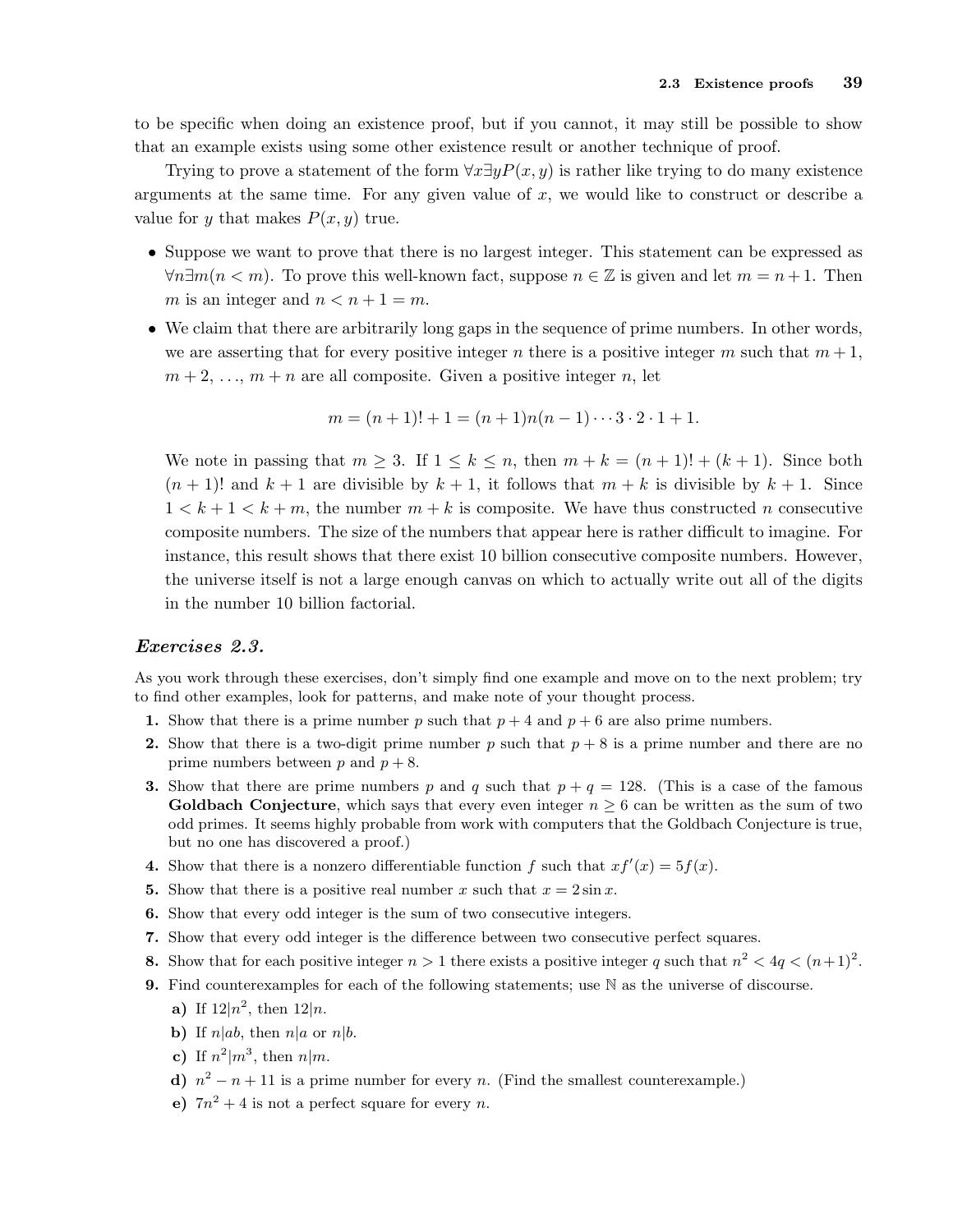- <span id="page-43-0"></span>**10.** Suppose *U* is the collection of all continuous functions defined on R. Disprove the following sentence: for every  $f \in U$ , either f is differentiable at 4 or f is differentiable at 7.
- **11.** Find a positive integer  $n > 25$  such that  $(n+1)^2 n^2$  is a perfect square.
- **12.** Find distinct positive integers *a*, *b*, and *c* such that  $a^2 ac + c^2 = b^2$ .

# 2.4 MATHEMATICAL INDUCTION

The set  $\mathbb Z$  of integers and its properties are at the root of all mathematical disciplines. The algebraic and order properties of the integers, whether used formally or informally, are the properties that are most relevant when doing mathematics. However, the set of integers has another property that is independent of its algebraic and order properties. This additional property of the integers is quite important and is the topic of discussion for the next few sections.

Statements of the form, "for each positive integer *n*, something is true," occur in all branches of mathematics. Three simple examples are

- **1.** For each positive integer *n*, the number  $92n^2 + 1$  is not a perfect square.
- **2.** For each positive integer *n*,  $1^2 + 2^2 + 3^2 + \cdots + n^2 = \frac{n(n+1)(2n+1)}{n}$  $\frac{5(2n+1)}{6}$ .
- **3.** For each positive integer *n*,  $(\cos x + i \sin x)^n = \cos(nx) + i \sin(nx)$ .

To prove that statements such as these are false, it is only necessary to find one positive integer  $n$  for which the statement is false. For instance, statement  $(1)$  is false; it is possible (but requires some patience) to find a positive integer *n* for which  $92n^2 + 1$  is a perfect square. However, it is not possible to prove such statements are true by showing that they are true for several values of *n* (or even a whole lot of values of *n*); the formulas or statements must somehow be verified for every positive integer *n*. Since it is not possible to actually prove individually an infinite number of statements, some other method of proof is needed. The Principle of Mathematical Induction is a useful tool for proving some statements of this type. This important property, which we accept as an axiom, is stated below.

**Principle of Mathematical Induction:** If *S* is a set of positive integers that contains 1 and satisfies the condition "if  $k \in S$ , then  $k + 1 \in S$ ," then  $S = \mathbb{Z}^+$ .

The Principle of Mathematical Induction can be compared to a chain reaction. If we know that each event (the quantifier *∀* is implicitly used here) will set off the next (the condition in quotes) and if the first event occurs  $(1 \in S)$ , then the entire chain reaction will occur. Perhaps you have seen one of those amazing domino exhibits where thousands of dominoes fall over in interesting patterns. The dominoes must be set up in such a way that each domino knocks over the next, and someone must begin the process by pushing over the first domino.

Given a statement of the form "for each positive integer *n*, something is true," let *S* be the set of all positive integers *n* for which the statement is true. In order to prove that the statement is true for all positive integers, we must show that  $S = \mathbb{Z}^+$ . By the Principle of Mathematical Induction, it is sufficient to prove that *S* contains 1 and satisfies the condition "if  $k \in S$ , then  $k+1 \in S$ ." In almost every situation of this type, it is easy to prove that  $1 \in S$ . However, a proof that  $k + 1 \in S$  under the assumption that  $k \in S$  requires more effort. (Make careful note of what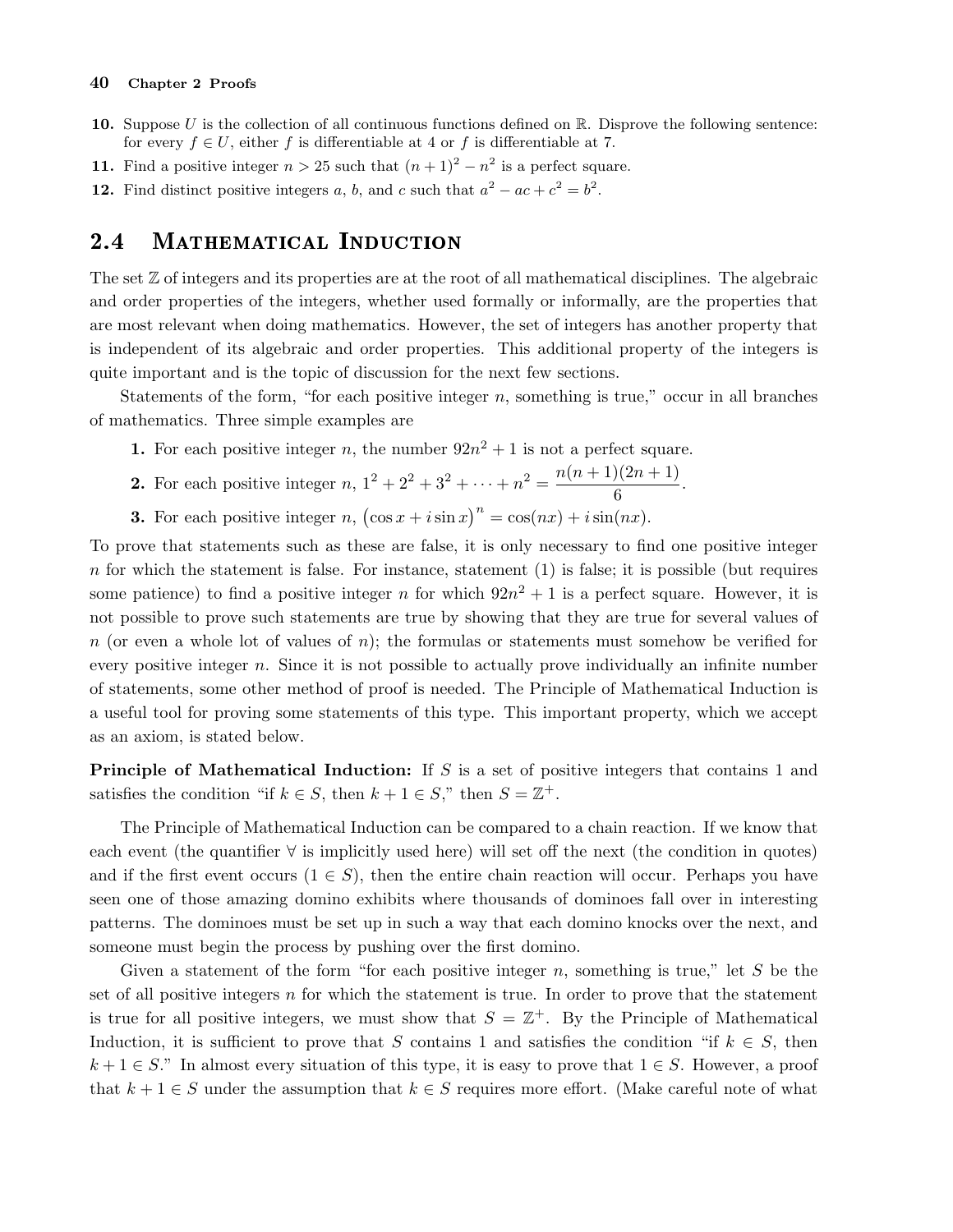is assumed and what is to be proved. We assume that the statement is true for some fixed value *k* and then try to use this fact to prove that it is true for the next value  $k + 1$ .) Two examples of such proofs are given below. We provide two proofs of the first result; one in the formal style indicated by the statement of the Principle of Mathematical Induction and a second in the more common informal style. You may use whichever style of proof you prefer, but it may be a good idea to use the longer form until you become proficient with this type of proof.

#### **THEOREM 2.12** The formula

$$
1^2 + 2^2 + 3^2 + \dots + n^2 = \frac{n(n+1)(2n+1)}{6}
$$

is valid for each positive integer *n*.

*Proof.* (first version) We will use the Principle of Mathematical Induction. Let *S* be the set of all positive integers *n* such that

$$
1^{2} + 2^{2} + 3^{2} + \dots + n^{2} = \frac{n(n+1)(2n+1)}{6}.
$$

When  $n = 1$ , the formula reduces to  $1^2 = (1 \cdot 2 \cdot 3)/6$ . Since this statement is true, it follows that 1  $∈$  *S*. Suppose that  $k ∈ S$  for some positive integer  $k$ . This means that

$$
1^{2} + 2^{2} + 3^{2} + \dots + k^{2} = \frac{k(k+1)(2k+1)}{6}.
$$

We want to show that this assumption implies that  $k + 1 \in S$ , that is,

$$
12 + 22 + 32 + \dots + (k + 1)2 = \frac{(k + 1)(k + 2)(2(k + 1) + 1)}{6}.
$$

To show that the two expressions are equal, we begin with one side of the equation and manipulate it using algebra and known results to obtain the other side. In this case, we have

$$
12 + 22 + 32 + \dots + k2 + (k + 1)2 = \frac{k(k + 1)(2k + 1)}{6} + (k + 1)2
$$
  
=  $\frac{k + 1}{6}(2k2 + k + 6k + 6)$   
=  $\frac{(k + 1)(k + 2)(2k + 3)}{6}$ ,

which indicates that  $k + 1 \in S$ . We have thus shown that "if  $k \in S$ , then  $k + 1 \in S$ ." By the Principle of Mathematical Induction,  $S = \mathbb{Z}^+$ . Hence,

$$
1^2 + 2^2 + 3^2 + \dots + n^2 = \frac{n(n+1)(2n+1)}{6}
$$

for all positive integers *n*. This completes the proof.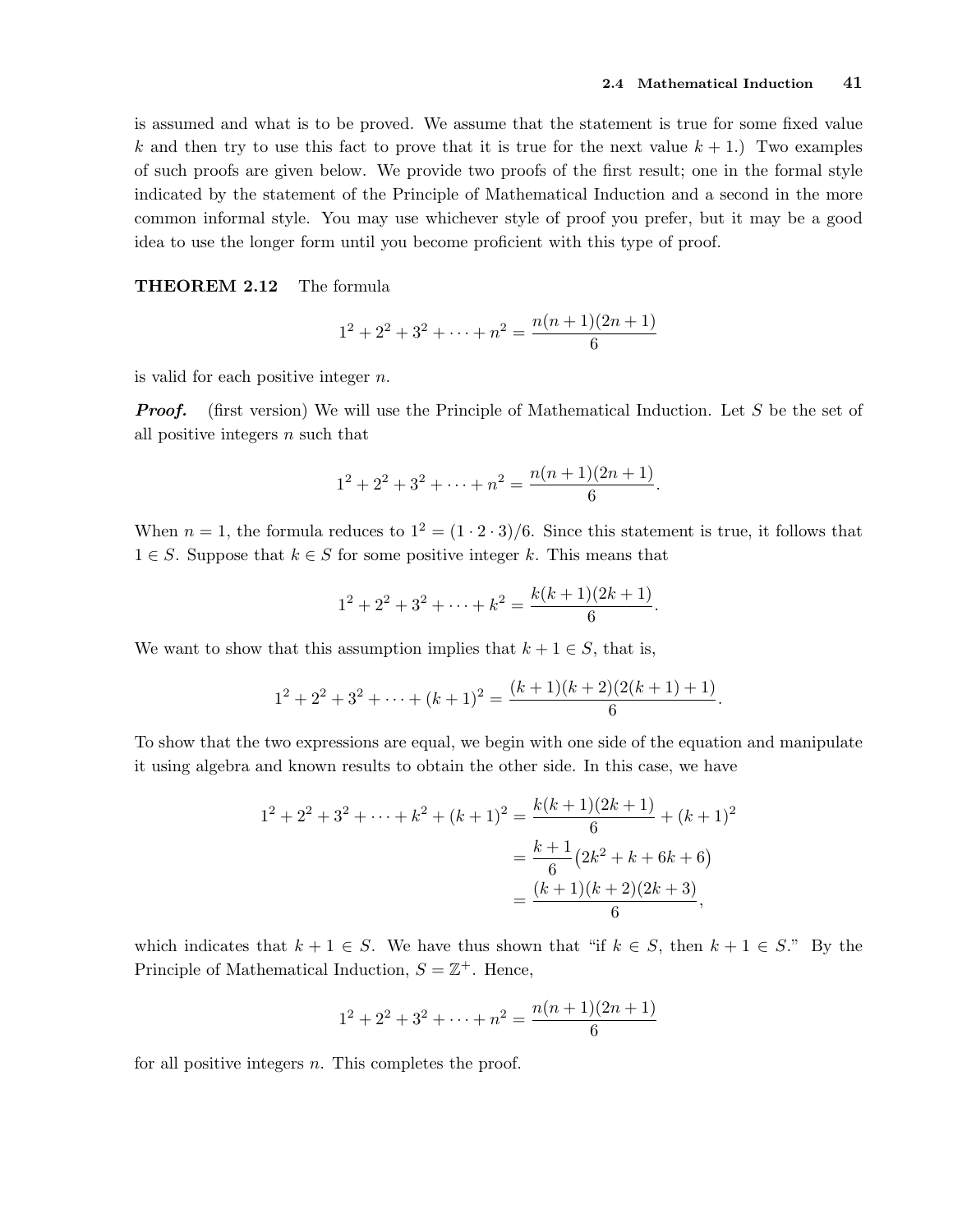<span id="page-45-0"></span>(second version) The formula is easily verified for  $n = 1$ . Suppose that the formula is valid for some positive integer *k*. Then

$$
1^2 + 2^2 + 3^2 + \dots + k^2 + (k+1)^2 = \frac{k(k+1)(2k+1)}{6} + (k+1)^2
$$
  
=  $\frac{k+1}{6}(2k^2 + k + 6k + 6)$   
=  $\frac{(k+1)(k+2)(2k+3)}{6}$ ,

showing that the formula is valid for  $k + 1$  as well. The result now follows by the Principle of Mathematical Induction.

**THEOREM 2.13** For each positive integer *n*, the integer  $9^n - 8n - 1$  is divisible by 64.

*Proof.* We will use the Principle of Mathematical Induction. Since 0 is divisible by 64, the statement is valid when  $n = 1$ . Suppose that  $9^k - 8k - 1$  is divisible by 64 for some positive integer *k*. By definition, there exists an integer *j* such that  $64j = 9k - 8k - 1$ . We then have

$$
9^{k+1} - 8(k+1) - 1 = 9(9^k - 1) - 8k
$$
  
= 9(64j + 8k) - 8k  
= 64(9j + k).

Since  $9j + k$  is an integer, we find that  $9^{k+1} - 8(k+1) - 1$  is divisible by 64. By the Principle of Mathematical Induction, for each positive integer  $n$ , the integer  $9^n - 8n - 1$  is divisible by 64.  $\blacksquare$ 

It is not necessary that 1 be the starting point in the Principle of Mathematical Induction; any integer *a* will do. If *S* is a set of integers that contains *a* and satisfies the condition "if  $k \ge a$  and  $k \in S$ , then  $k + 1 \in S$ ," then  $S = \{n \in \mathbb{Z} : n \ge a\}$ . The fact that this statement is equivalent to the Principle of Mathematical Induction follows by making a simple change of variables; the details will be left to the reader. There are situations for which this slight modification to the Principle of Mathematical Induction is helpful. An example appears below.

**THEOREM 2.14** For each positive integer  $n \geq 8$ , the inequality  $n < (1.3)^n$  is valid.

*Proof.* Using a calculator, it is easy to verify that  $8 < (1.3)^8$ . Suppose that  $k < (1.3)^k$  for some positive integer  $k \geq 8$ . Then

$$
k + 1 < k + 0.3k = 1.3k < 1.3(1.3)^k = (1.3)^{k+1},
$$

so the inequality is valid for  $k+1$  as well. By the Principle of Mathematical Induction, the inequality  $n < (1.3)^n$  is valid for all  $n \geq 8$ .

It will be helpful to make several comments concerning terminology. The hypothesis "if  $k \in S$ " or "suppose the result is valid when  $n = k$ " is known as the **induction hypothesis**. The part of the argument that uses this assumption (remember it is an assumption that something is true for this one particular value of *k*) to prove that  $k + 1 \in S$  or that the result holds for  $n = k + 1$  is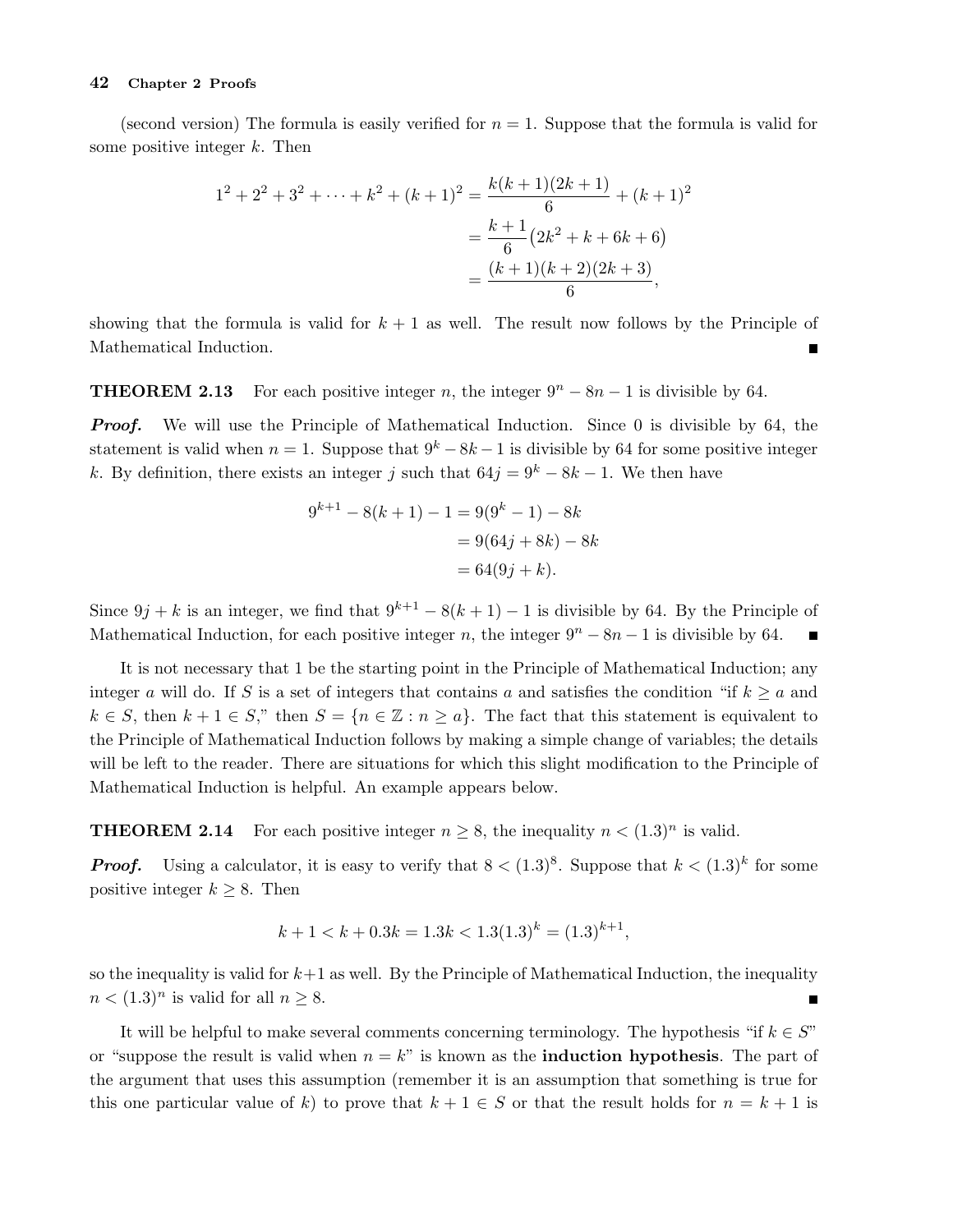called the **inductive step**. A proof that uses the Principle of Mathematical Induction is called a **proof by induction**. In those cases in which the inductive step is easy, the proof is usually left out. A phrase such as "the result follows by induction" means that the induction argument is easy and is left to the reader.

The Principle of Mathematical Induction requires the validation of two hypotheses. The first involves checking that the result is valid for some starting value of *n*. Even though this step is usually very easy, it is still necessary. Suppose that someone claims that  $n^2 + 7n - 3$  is an even number for each positive integer *n*. If  $k^2 + 7k - 3$  is even for some positive integer *k*, then

$$
(k+1)^2 + 7(k+1) - 3 = (k^2 + 7k - 3) + 2(k+4)
$$

is the sum of two even numbers and thus an even number. This establishes the condition "if  $k \in S$ , then  $k+1 \in S$ ," where *S* is the set of all positive integers *n* for which  $n^2 + 7n - 3$  is even. However, the result is false for  $n = 1$  (and also false for every other positive integer *n*). It is generally a good idea to check a formula for several values of *n* before trying to find a general proof. Not only does this give you more evidence of the validity of the statement, it can sometimes give you a good idea of the steps that are needed for a proof of the induction hypothesis.

As a final comment, it is important to realize that not every statement that involves positive integers requires the Principle of Mathematical Induction in its proof. There may be better or easier methods to prove the result; the following result provides one simple example.

**EXAMPLE 2.15** For each positive integer  $n > 1$ , the inequality  $n^3 + 1 > n^2 + 2n$  is valid.

*Proof.* Since  $n > 1$ , we know that

$$
n^2 > 3 \ge 1 + \frac{n}{n-1}.
$$

Multiplying this inequality by the positive number  $n-1$  yields

 $n^2(n-1) > (n-1) + n$  or  $n^3 - n^2 > 2n - 1$ .

Adding  $n^2 + 1$  to both sides gives the desired result.

### *Exercises 2.4.*

- **1.** Prove that  $1 + 3 + 5 + \cdots + (2n 1) = n^2$  for each positive integer *n*.
- **2.** Prove that  $1^3 + 2^3 + 3^3 + \cdots + n^3 = \frac{n^2(n+1)^2}{4}$  $\frac{1}{4}$  for each positive integer *n*.
- **3.** Prove that  $\frac{1}{1 \cdot 2} + \frac{1}{2}$ .  $\frac{1}{2 \cdot 3} + \frac{1}{3}$  $\frac{1}{3 \cdot 4} + \dots + \frac{1}{n \cdot (n+1)} = \frac{n}{n+1}$  $\frac{n}{n+1}$  for each positive integer *n*.
- **4.** Find and prove a formula for  $1^3 + 3^3 + 5^3 + \cdots + (2n 1)^3$ .
- **5.** Prove that for each positive integer *n*, the integer  $3^{2n+1} + 2^{n+2}$  is divisible by 7.
- **6.** Prove that for each positive integer *n*, the inequality  $\frac{1}{1!} + \frac{1}{2!} + \frac{1}{3!} + \cdots + \frac{1}{n}$  $\frac{1}{n!} \leq 2 - \frac{1}{n}$  $\frac{1}{n}$  is valid.
- **7.** Let  $a_1 = 1$  and  $a_{n+1} = 3 (1/a_n)$  for each integer  $n \geq 1$ . Prove that  $1 \leq a_n \leq 3$  for each positive integer *n*.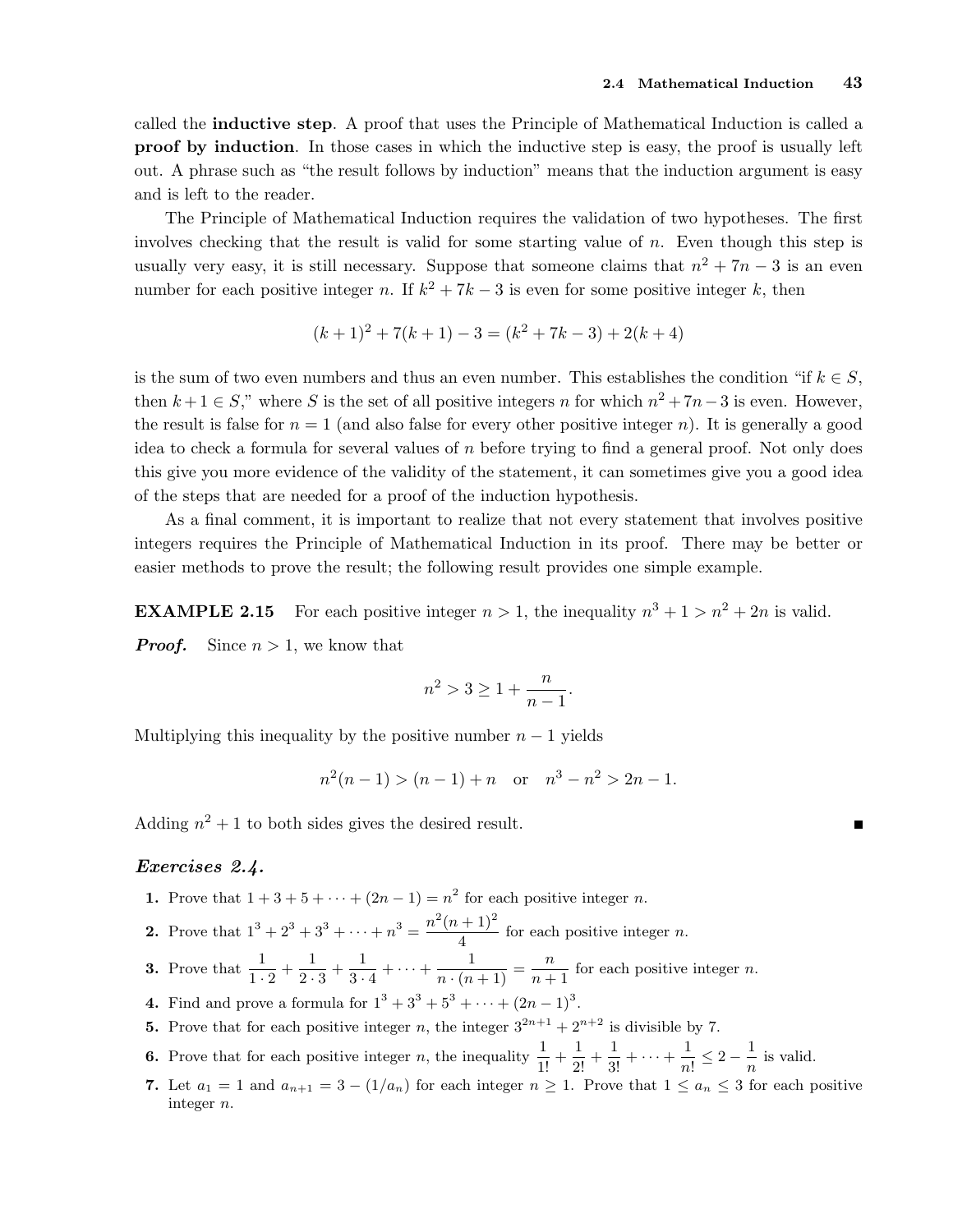- <span id="page-47-0"></span>**8.** Prove that the product of any four consecutive positive integers is one less than a perfect square.
- **9.** Prove that  $n + 1 < 2^{n-1}$  for all integers  $n > 3$ .
- **10.** Let *a* and *b* be real numbers. Prove that

$$
a^{n} - b^{n} = (a - b) \left( a^{n-1} + a^{n-2}b + a^{n-3}b^{2} + \dots + b^{n-1} \right)
$$

for each positive integer  $n > 1$ .

- **11.** Suppose that  $a_1 = -1/3$  and let  $a_{n+1} = (1 + 2a_n)/3$  for each  $n > 1$ . Find and prove a simple formula for  $a_n$ .
- **12.** Suppose that  $x > -1$  and that  $x \neq 0$ . Prove that  $(1 + x)^n > 1 + nx$  for each positive integer  $n \geq 2$ . This result is known as **Bernoulli's Inequality**.
- **13.** Let *A* be a set with *n* elements, where *n* is a positive integer. Prove that  $P(A)$  has  $2^n$  elements.
- **14.** A polygon in the plane is convex if the segment connecting any two vertices of the polygon is contained entirely inside the polygon. (Since you are most familiar with convex polygons, you might find it helpful to draw a polygon that is not convex.) Prove that the sum of the *n* angles of a convex polygon with *n* vertices is  $(n-2)\pi$ .

# 2.5 Two Important Results

In this section, we present two well-known and useful results. Although the results extend beyond the realm of the integers, the proofs of each of them involve mathematical induction. The results are included here because they provide practice in reading more elaborate induction proofs and they present some important mathematical ideas.

The first goal is to state and prove the Binomial Theorem, the familiar theorem that gives a formula for expanding  $(a + b)^n$ . We begin with some notation. For each positive integer *n*, define *n*! (read "*n* factorial") by  $n! = n(n-1)(n-2)\cdots 3\cdot 2\cdot 1$ . Even for small values of *n*, factorials can be very large; for example,  $70! > 10^{100}$ . For sound mathematical reasons (see Exercise [12](#page-52-0) below), 0! is defined to be 1. For a positive integer *n* and a nonnegative integer *k* such that  $0 \le k \le n$ , define the **binomial coefficient**  $\binom{n}{k}$  $\binom{n}{k}$  by

$$
\binom{n}{k} = \frac{n!}{k!(n-k)!} = \frac{n(n-1)\cdots(n-k+1)}{k!}.
$$

It is easy to verify that  $\binom{n}{k}$  $\binom{n}{k} = \binom{n}{n-1}$  $\binom{n}{n-k}$ . To illustrate binomial coefficients, note that

$$
\binom{3}{0} = \frac{3!}{0! \, 3!} = 1; \qquad \binom{3}{1} = \frac{3!}{1! \, 2!} = 3; \qquad \binom{3}{2} = \frac{3!}{2! \, 1!} = 3; \qquad \binom{3}{3} = \frac{3!}{3! \, 0!} = 1.
$$

The reader should recognize these numbers as the coefficients that appear in the expansion of  $(a + b)^3$ :

$$
(a+b)^3 = a^3 + 3a^2b + 3ab^2 + b^3.
$$

This is no coincidence and provides one example of a general formula for  $(a + b)^n$ , where *n* is a positive integer. Our next goal is to derive this formula, which is known as the Binomial Theorem. We begin with a simple lemma.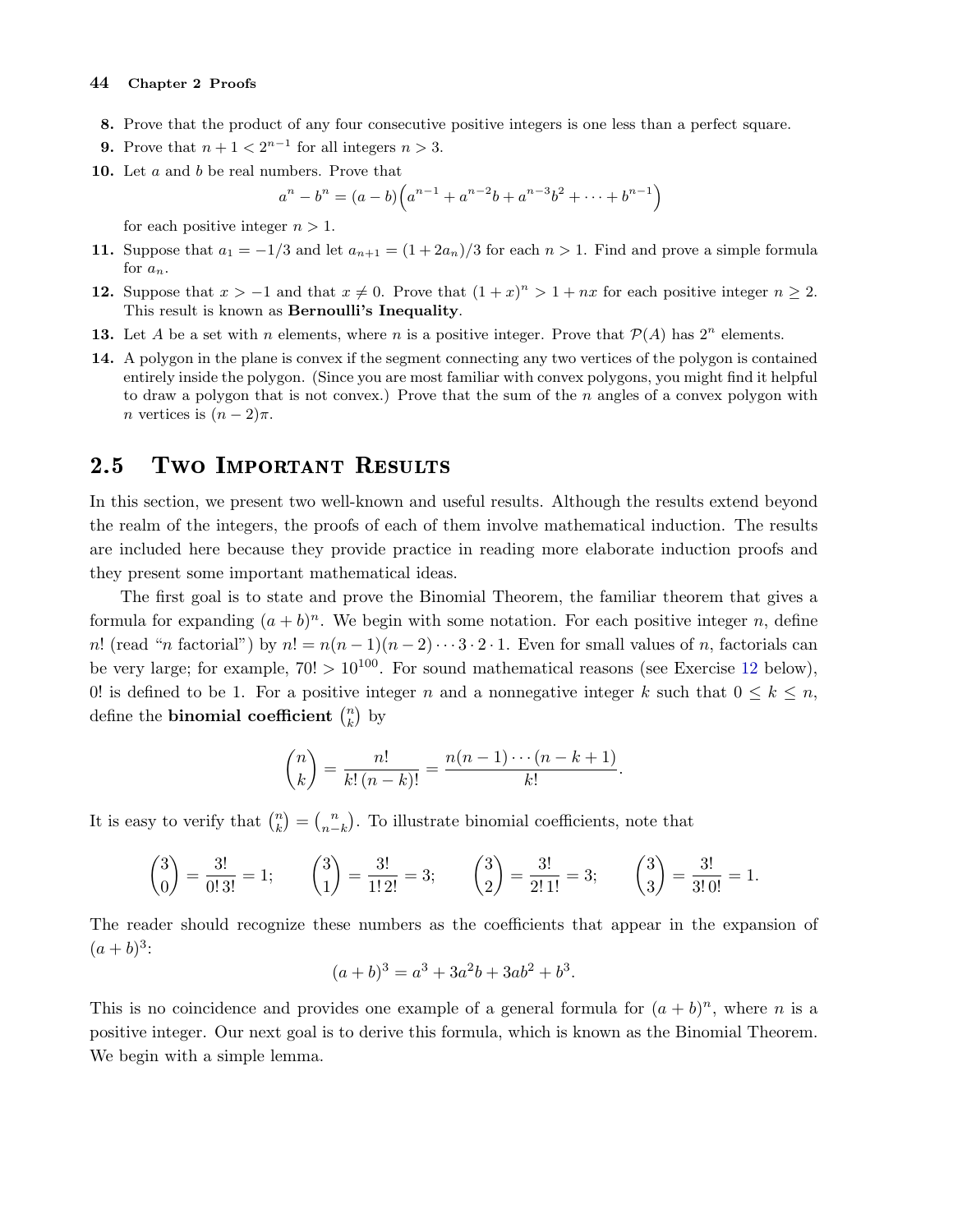<span id="page-48-0"></span>**LEMMA 2.16** If *n* and *k* are positive integers with  $1 \leq k \leq n$ , then

$$
\binom{n}{k} + \binom{n}{k-1} = \binom{n+1}{k}.
$$

*Proof.* Using the definition of binomial coefficients,

$$
\binom{n}{k} + \binom{n}{k-1} = \frac{n!}{k! (n-k)!} + \frac{n!}{(k-1)! (n-k+1)!}
$$

$$
= \frac{(n-k+1)n!}{k! (n-k+1)!} + \frac{k n!}{k! (n-k+1)!}
$$

$$
= \frac{(n+1)!}{k! (n+1-k)!} = \binom{n+1}{k}.
$$

This completes the proof.

The symbol  $\binom{n}{k}$  $\binom{n}{k}$  is often read as "*n* choose *k*." It can be interpreted as the number of ways to choose *k* objects from a group of *n* objects. For example, suppose there are ten kids in a classroom and the teacher needs to pick four of them to take an extra exam. There are

$$
\binom{10}{4} = \frac{10!}{4! \cdot 6!} = \frac{10 \cdot 9 \cdot 8 \cdot 7}{4 \cdot 3 \cdot 2 \cdot 1} = 10 \cdot 3 \cdot 7 = 210
$$

ways for the teacher to make the selection. Note that there are the same number of ways for her to choose six kids to not take the exam:  $\binom{10}{6}$  $\binom{10}{6} = \binom{10}{4}$  $\binom{10}{4}$ . The reader should be able to interpret the equation given in the lemma using this idea of *n* choose *k*.

**THEOREM 2.17 Binomial Theorem** If *a* and *b* are real numbers, then

$$
(a+b)^n = \sum_{k=0}^n \binom{n}{k} a^k b^{n-k}
$$

for each positive integer *n*.

*Proof.* We first use mathematical induction to prove the following special case of the binomial theorem: if *x* is a real number, then

$$
(1+x)^n = \sum_{k=0}^n \binom{n}{k} x^k
$$

for each positive integer *n*. When  $n = 1$ , the formula reads

$$
1 + x = \binom{1}{0}x^0 + \binom{1}{1}x^1 = 1 + x,
$$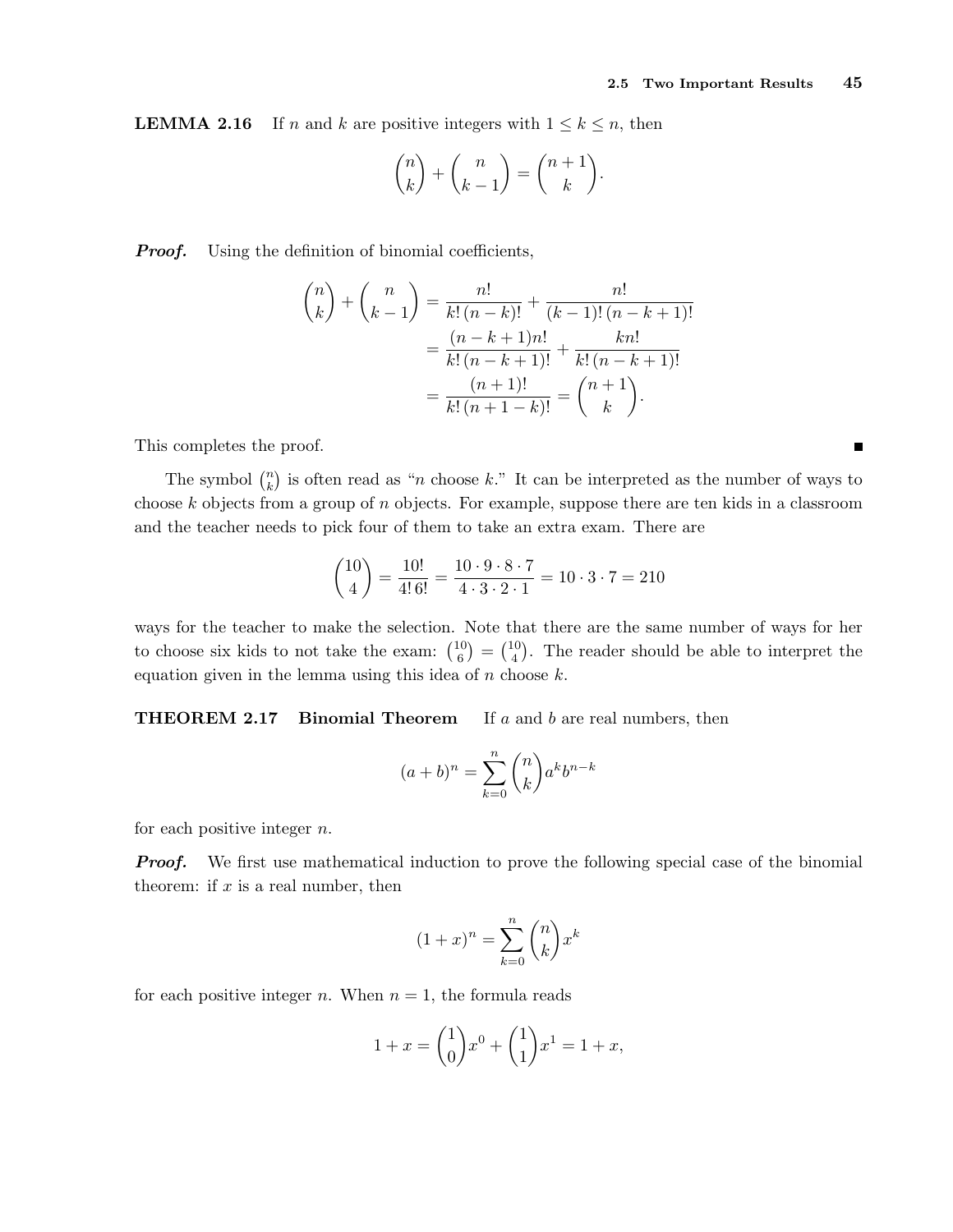<span id="page-49-0"></span>which is clearly a true statement. Suppose that the formula holds for some positive integer *n*. Using the previous lemma, we find that

$$
(1+x)^{n+1} = (1+x)(1+x)^n
$$
  
\n
$$
= (1+x)\sum_{k=0}^{n} {n \choose k} x^k
$$
  
\n
$$
= \sum_{k=0}^{n} {n \choose k} x^k + \sum_{k=0}^{n} {n \choose k} x^{k+1}
$$
  
\n
$$
= 1 + \sum_{k=1}^{n} {n \choose k} x^k + \sum_{k=1}^{n} {n \choose k-1} x^k + x^{n+1}
$$
  
\n
$$
= {n+1 \choose 0} + \sum_{k=1}^{n} {n+1 \choose k} x^k + {n+1 \choose n+1} x^{n+1}
$$
  
\n
$$
= \sum_{k=0}^{n+1} {n+1 \choose k} x^k.
$$

Hence, the formula is valid for  $n+1$  as well. The result now follows by the Principle of Mathematical Induction.

We now consider the general case. If  $b = 0$ , then the only nonzero term in the sum occurs when  $k = n$ ; this yields the equation  $a^n = a^n$ . Assume that  $b \neq 0$ . Using the special case proved above, we obtain

$$
(a+b)^n = b^n \left(1 + \frac{a}{b}\right)^n = b^n \sum_{k=0}^n \binom{n}{k} \left(\frac{a}{b}\right)^k = \sum_{k=0}^n \binom{n}{k} a^k b^{n-k}.
$$

This completes the proof.

**COROLLARY 2.18** For each positive integer *n*, 
$$
\sum_{k=0}^{n} {n \choose k} = 2^{n} \text{ and } \sum_{k=0}^{n} (-1)^{k} {n \choose k} = 0.
$$

*Proof.* The proof will be left as an exercise.

As in the proof of the Binomial Theorem, it is common in mathematics to prove a special case of a theorem first, then to show how the general case reduces to the special case. The reader familiar with Pascal's Triangle should recognize that the numbers that appear in the rows of this triangle are binomial coefficients and that the "rule" for generating one row from the previous row is simply Lemma [2.16](#page-48-0). By looking at the rows of Pascal's Triangle, it is easy to verify Corollary 2.18 for small values of *n*.

We next consider an important and useful inequality that concerns the relationship between the arithmetic mean and the geometric mean of a set of real numbers. Let *n* be a positive integer and let  $a_1, a_2, \ldots, a_n$  be nonnegative real numbers. Then the **arithmetic mean** and the **geometric mean** of this set of numbers are defined by

$$
\frac{a_1 + a_2 + \dots + a_n}{n} \quad \text{and} \quad \left(a_1 a_2 \cdots a_n\right)^{1/n},
$$

respectively. For the record, the arithmetic mean of a set of numbers, which is sometimes called the average of the numbers, can be defined even if the numbers are not nonnegative. The arithmetic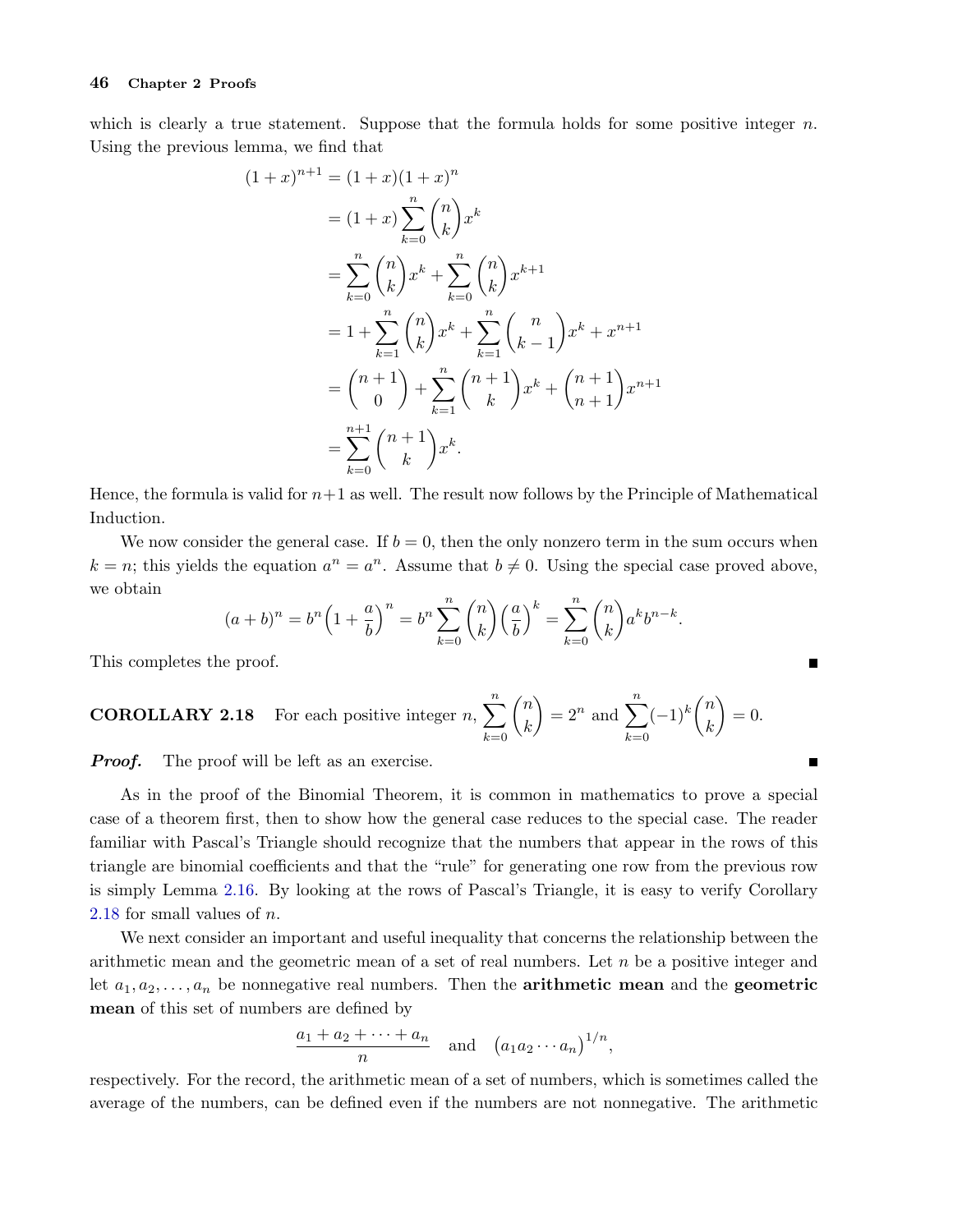mean of two numbers represents the number that is halfway between the two numbers. For two positive real numbers *x* and *y*, their geometric mean  $\sqrt{xy}$  represents the length of the side of a square whose area is the same as the area of a rectangle with sides of lengths *x* and *y*. It is easy to verify that the geometric mean of two positive numbers is less than or equal to the arithmetic mean of the numbers. It turns out that this result is true for every set of *n* nonnegative numbers, but a proof for values of  $n > 2$  is more difficult. As with the previous result, the proof presented here begins with a lemma.

**LEMMA 2.19** Let  $n \geq 2$  be an integer. Suppose that  $b_1, b_2, \ldots, b_n$  are positive real numbers that are not all equal. If  $b_1b_2 \cdots b_n = 1$ , then  $b_1 + b_2 + \cdots + b_n > n$ .

*Proof.* We will use the Principle of Mathematical Induction. For the case  $n = 2$ , we know that  $b_1 \neq b_2$  and  $b_1b_2 = 1$ . It follows that

$$
0 < \left(\sqrt{b_1} - \sqrt{b_2}\right)^2 = b_1 - 2\sqrt{b_1b_2} + b_2 = b_1 - 2 + b_2 \quad \text{and thus} \quad b_1 + b_2 > 2,
$$

showing that the result is true when  $n = 2$ . Now suppose the result is valid for some positive integer  $p \geq 2$ . Let  $b_1, b_2, \ldots, b_p, b_{p+1}$  be positive real numbers that are not all equal and satisfy  $b_1b_2 \cdots b_pb_{p+1} = 1$ . Without loss of generality, we may assume that the numbers are in increasing order, that is,  $b_1 \leq b_2 \leq \cdots \leq b_p \leq b_{p+1}$ . By the assumptions on these numbers, we must have  $b_1 < 1 < b_{p+1}$ . Since the conclusion of the lemma is assumed to be true when  $n = p$ , we consider the product  $(b_1b_{p+1})b_2\cdots b_p=1$ , which is a product of *p* numbers. If all of these numbers are equal (and thus all equal 1), then

$$
b_2 + b_3 + \dots + b_p = p - 1
$$
 and  $b_1 + b_{p+1} > 2$ 

(the inequality follows from the first part of the proof) and it follows that

$$
b_1 + b_2 + \cdots + b_p + b_{p+1} > p+1.
$$

If the numbers  $b_1b_{p+1}, b_2, \ldots, b_p$  are not all equal, then

$$
b_1b_{p+1} + b_2 + \cdots + b_p > p
$$

by the induction hypothesis. Since the quantity  $(b_{p+1} - 1)(1 - b_1)$  is positive, we find that

$$
b_1 + b_2 + \dots + b_{p+1} = (b_1b_{p+1} + b_2 + \dots + b_p) + 1 + (b_{p+1} - 1)(1 - b_1)
$$
  
> p + 1 + (b\_{p+1} - 1)(1 - b\_1)  
> p + 1.

This shows that the result holds when  $n = p + 1$ . By the Principle of Mathematical Induction, the conditional statement given in the lemma is valid for all integers  $n \geq 2$ .

**THEOREM 2.20 Arithmetic Mean/Geometric Mean Inequality** Let *n* be a positive integer. If  $a_1, a_2, \ldots, a_n$  are nonnegative real numbers, then

$$
(a_1a_2\cdots a_n)^{1/n} \le \frac{a_1+a_2+\cdots+a_n}{n}.
$$

Equality occurs if and only if  $a_1 = a_2 = \cdots = a_n$ .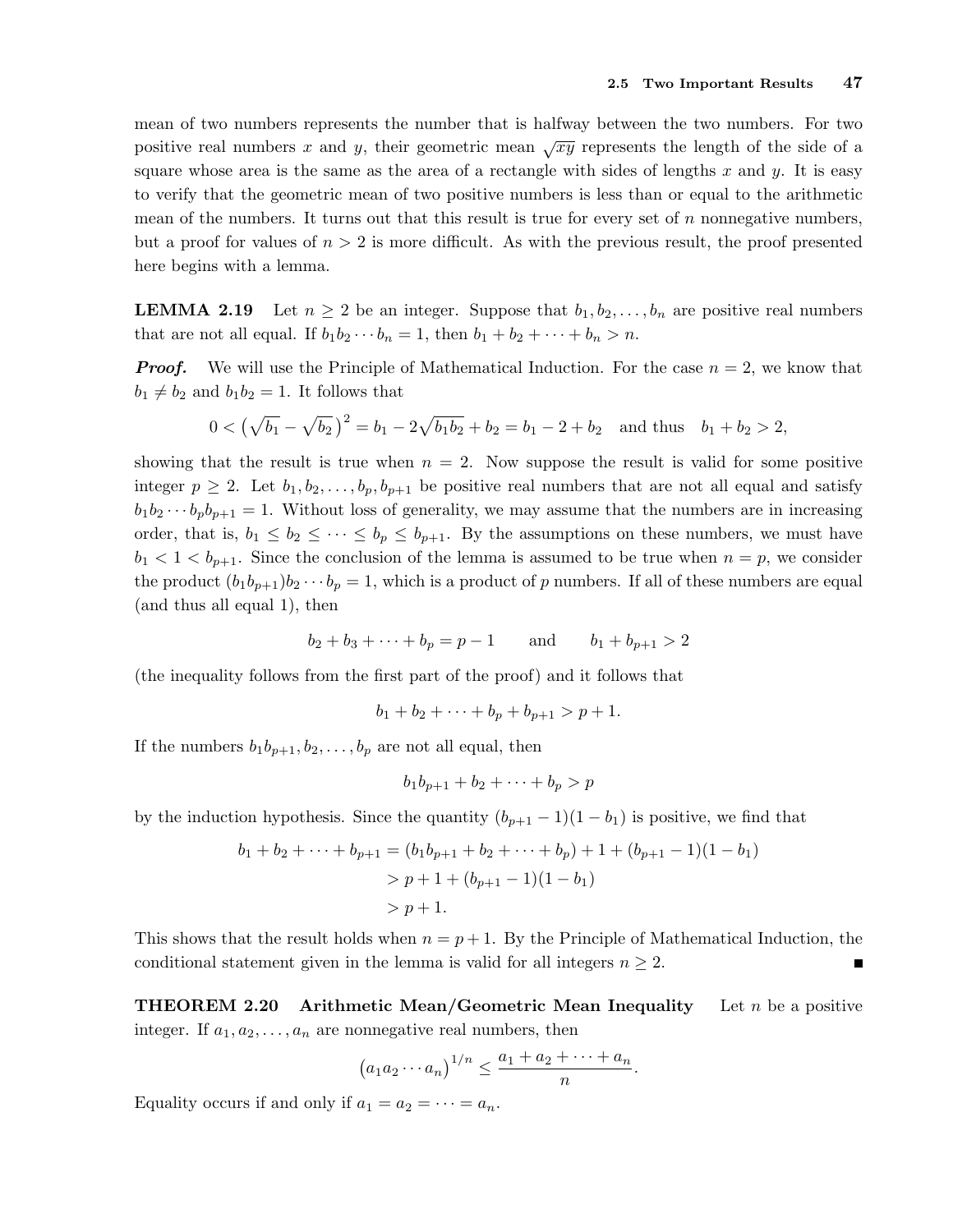*Proof.* Equality certainly occurs if  $a_1 = a_2 = \cdots = a_n$ . In addition, the result is trivial if  $n = 1$ or if one of the  $a_k$ 's is 0. Suppose that  $n \geq 2$ , that all of the  $a_k$ 's are positive, and that the  $a_k$ 's are not all equal. Let  $r = (a_1 a_2 \cdots a_n)^{1/n}$  and note that  $r \neq 0$ . Since

$$
\frac{a_1}{r} \cdot \frac{a_2}{r} \cdot \cdots \cdot \frac{a_n}{r} = \frac{a_1 a_2 \cdots a_n}{r^n} = 1,
$$

the previous lemma yields

$$
\frac{a_1}{r} + \frac{a_2}{r} + \dots + \frac{a_n}{r} > n,
$$

which is equivalent to

$$
\frac{a_1 + a_2 + \dots + a_n}{n} > r = (a_1 a_2 \cdots a_n)^{1/n}.
$$

(Note the reduction of the general case to a special case.) This completes the proof.

To see one application of this inequality, consider the following fairly traditional optimization problem from calculus: find the minimum surface area of an open top rectangular box having a square base and a fixed volume of 4000 cubic feet. To solve this problem, let *x* be the length and width (in feet) of the base of the box and let *h* be the height (in feet) of the box. Then the volume *V* and surface area *S* of the box are given by  $V = x^2h$  and  $S = x^2 + 4xh$ . The Arithmetic Mean/Geometric Mean Inequality, along with some simple algebra, yields

$$
S = x2 + 4xh
$$
  
= x<sup>2</sup> + 2xh + 2xh  

$$
\ge 3\sqrt[3]{x^{2} \cdot 2xh} \cdot 2xh
$$
  
= 3\sqrt[3]{4V^{2}} = 1200.

Hence, the surface area of the box is always at least as large as 1200 square feet. We know that this minimum is attainable when equality occurs in the AM/GM inequality, that is, when  $x^2 = 2xh = 2xh$ . Since the sum of these equal numbers must be 1200, we find that each of them must be 400. It follows that  $x = 20$  and  $h = 10$ . Note that the minimum surface area occurs when the area of the base of the box is the same as the area of two opposite sides of the box. The crucial step in this particular solution to the problem is writing the expression for *S* in such a way that the product of all the terms gives an expression for *V*. In practice, it may take some trial and error to find the right combination. By the way, make sure you see why writing  $S = x^2 + xh + 3xh$ , which does provide a lower bound for the surface area, is not useful for finding the minimum value of *S*.

#### *Exercises 2.5.*

**1.** Use the Binomial Theorem to expand each of the following. **a**)  $(1+x)^6$ 6 **b)**  $(a+b)^5$ **c**)  $(2x + y)^7$ 

- **2.** What is the coefficient of  $x^{13}$  in  $(1+x)^{17}$ ?
- **3.** A coach has 11 runners on his cross country team. For a given race, he must designate 6 runners whose times will count for the team scoring. How many different ways can he make the selection?
- **4.** Prove Corollary [2.18](#page-49-0).
- **5.** Prove that  $\sum_{k=0}^{n}$  ${n \choose k}^2 = {2n \choose n}.$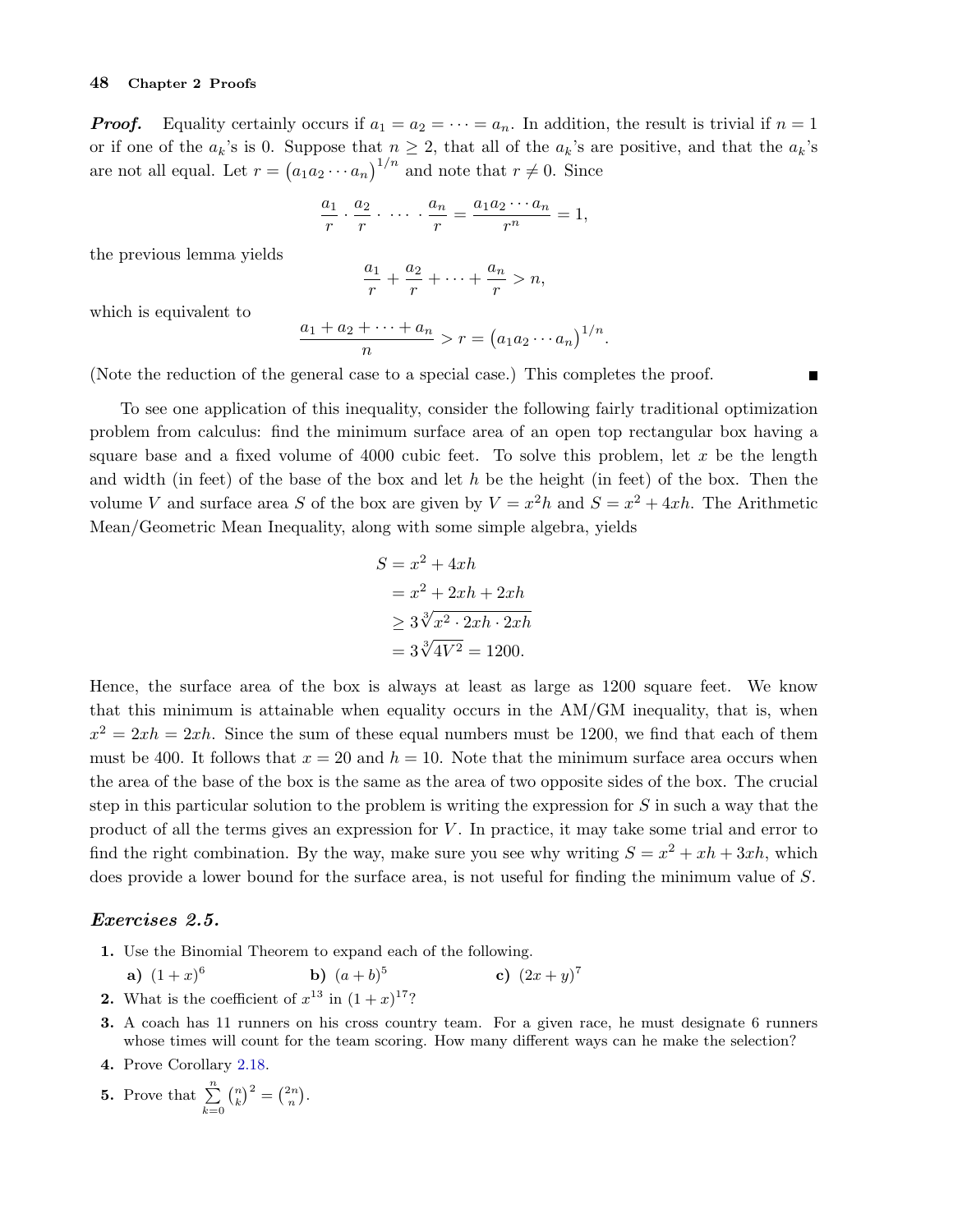- <span id="page-52-0"></span>**6.** Let *A* be a set with *n* elements, where *n* is a positive integer. Use the Binomial Theorem to prove that  $P(A)$  has  $2^n$  elements.
- **7.** Use the Binomial Theorem to give an alternate proof of Theorem [2.13.](#page-45-0)
- **8.** Let *n* be a positive integer and let  $a_1, a_2, \ldots, a_n$  be nonnegative real numbers. Prove that the arithmetic mean and the geometric mean of this set of numbers lie in the closed interval [*m, M*], where *m* and *M* are defined by  $m = \min\{a_1, a_2, \ldots, a_n\}$  and  $M = \max\{a_1, a_2, \ldots, a_n\}$ .
- **9.** Let *x* and *y* be positive numbers. For each of the following conditions on *x* and *y*, find the maximum value for the product *xy* and the values of *x* and *y* that generate this product.
	- **a**)  $4x + 9y = 36$ **b**)  $4x^2 + 9y^2 = 36$  $x^2 = 36$  **c**)  $4x^2 + 9y = 36$
- **10.** Find the minimum value for  $4x + 9y$ , subject to the conditions  $x > 0$ ,  $y > 0$ , and  $x^2y^3 = 100$ .
- **11.** Let *n* be a positive integer and let  $a_1, a_2, \ldots, a_n$  be positive numbers. The **harmonic mean** of these numbers is the reciprocal of the arithmetic mean of the reciprocals of the numbers. Prove that the harmonic mean of a set of positive numbers is less than or equal to the geometric mean. When does equality occur?
- **12.** The following set of results provides a different way to think of factorials.
	- **a**) Use mathematical induction and L'Hôpital's Rule to prove that  $\lim_{x \to \infty} x^n e^{-x} = 0$  for all  $n \in \mathbb{Z}^+$ .
	- **b)** Use part (a) and mathematical induction to prove that  $\int_0^\infty x^n e^{-x} dx = n!$  for all  $n \in \mathbb{Z}^+$ .
	- **c)** Use the result from part (b) to explain why 0! is defined to be 1.

# 2.6 STRONG INDUCTION

The Principle of Mathematical Induction is equivalent to the following statement; a proof of this fact will be given in the next section.

**Principle of Strong Induction:** If *S* is a set of positive integers that contains 1 and satisfies the condition "if  $1, 2, \ldots, k \in S$ , then  $k + 1 \in S$ ," then  $S = \mathbb{Z}^+$ .

This stronger form of induction (the statement is assumed to be true for all of the positive integers up to  $k$ , not just for  $k$ ) is needed in some cases. (Strong induction is sometimes referred to as complete induction.) An example of a proof that uses this stronger form of induction follows.

**EXAMPLE 2.21** Suppose that  $a_1 = 1$ ,  $a_2 = -1/2$ , and  $a_{n+1} = (a_n + a_{n-1})/2$  for each positive integer  $n > 1$ . Then  $a_n = (-1/2)^{n-1}$  for each positive integer *n*.

*Proof.* We will use the Principle of Strong Induction. Let *S* be the set of all positive integers *n* such that  $a_n = (-1/2)^{n-1}$ . It is easy to see both 1 and 2 belong to *S*. (We need to check both of these cases since these numbers do not fit the general pattern for the generation of terms.) Suppose that all the integers  $1, 2, \ldots, k$  belong to *S* for some positive integer  $k \geq 2$ . To prove that  $k+1 \in S$ , we must show that  $a_{k+1} = (-1/2)^k$ . Using the assumption that all of the  $a_i$  terms for *i* from 1 to *k* satisfy the pattern (all we really need to know is that the pattern is valid for the terms *k* and  $k-1$ , but the crucial point is that we need more than just  $k$ ),

$$
a_{k+1} = \frac{a_k + a_{k-1}}{2} = \frac{\left(-\frac{1}{2}\right)^{k-1} + \left(-\frac{1}{2}\right)^{k-2}}{2} = \frac{\left(-\frac{1}{2}\right)^k \left(-2+4\right)}{2} = \left(-\frac{1}{2}\right)^k.
$$

This shows that  $k+1 \in S$ . By the Principle of Strong Induction, it follows that  $S = \mathbb{Z}^+$ . Therefore, the formula  $a_n = (-1/2)^{n-1}$  is valid for all positive integers *n*.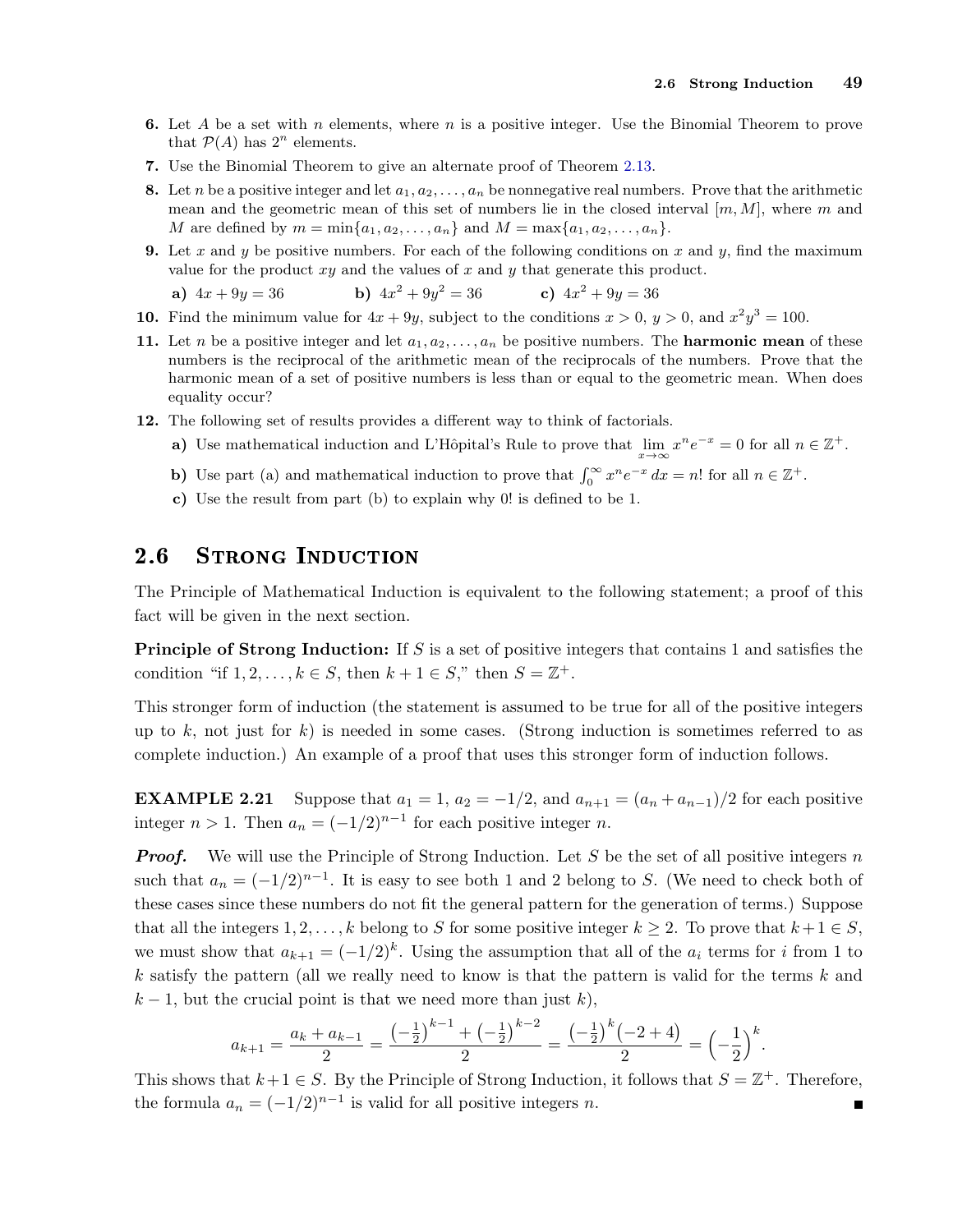What is the main difference between the Principle of Mathematical Induction and the Principle of Strong Induction? The condition "if  $k \in S$ , then  $k+1 \in S$ " is replaced by the condition "if 1,2, ...,  $k \in S$ , then  $k + 1 \in S$ "; the hypothesis of the condition is stronger (more results are assumed to be true) for the Principle of Strong Induction. The assumption that all of the integers 1*,* 2*, . . . , k* belong to *S* gives more information to use in the proof that *k* + 1 *∈ S*. Here is another way to compare the two forms of induction. Suppose we want to prove that the formula  $Q(n)$ is true for every positive integer *n*. For the Principle of Mathematical Induction, the key step is proving the conditional

$$
Q(k) \Rightarrow Q(k+1),
$$

whereas for the Principle of Strong Induction, the key step is proving the conditional

$$
(Q(1) \wedge Q(2) \wedge \cdots \wedge Q(k)) \Rightarrow Q(k+1).
$$

In some cases (as in the above example), the stronger hypothesis is needed to prove that  $Q(k+1)$ is true. In the preceding proof, all we really needed was for the formula to be valid for both *k* and *k* − 1 to prove that the formula was valid for  $k+1$ ; the other hypotheses were simply ignored. The important point is that knowing the formula is valid only for *k* is not sufficient to prove that the formula is valid for  $k + 1$ ; thus we need the stronger form of induction.

By the way, the sequence  ${a_n}$  defined in the statement of Example [2.21](#page-52-0) is known as a recursively defined sequence; the sequence is generated by the first few terms and a rule to determine successive terms from previous ones. The fact that  $a_n$  is defined for every positive integer  $n$  is a simple consequence of the Principle of Strong Induction. In this case, the numbers  $a_1$  and  $a_2$  are defined. Assuming that the numbers  $a_1, a_2, \ldots, a_k$  are defined, the formula shows how to define  $a_{k+1}$ . It follows that  $a_n$  is defined for every positive integer *n*. The Principle of Strong Induction is generally not mentioned in such cases; instead, a comment such as "continue this process" is made. As long as the first couple of terms are defined and it is evident how to determine the next term from previous terms, the Principle of Strong Induction guarantees that there is a term defined for each positive integer.

As a second illustration of the Principle of Strong Induction, we prove the existence portion of the Fundamental Theorem of Arithmetic. This is an important result in number theory, and it will be used many times in this book, often without special recognition.

**THEOREM 2.22 Fundamental Theorem of Arithmetic** Every positive integer *n >* 1 is either a prime number or can be factored into a product of prime numbers.

*Proof.* It is clear that 2 is a prime number. Suppose that for some positive integer k, each of the integers 2*,* 3*, . . . , k* is either a prime number or can be factored into a product of prime numbers. Consider the integer  $k+1$ . If  $k+1$  is a prime number, there is nothing further to prove. If  $k+1$  is not a prime number, then  $k + 1 = ab$ , where a and b are integers between 2 and k, inclusively. By the induction hypothesis, each of the integers *a* and *b* is either a prime number or can be factored into a product of prime numbers. It follows that  $k+1 = ab$  can be factored into a product of prime numbers. By the Principle of Strong Induction, every integer  $n \geq 2$  is either a prime number or can be factored into a product of prime numbers.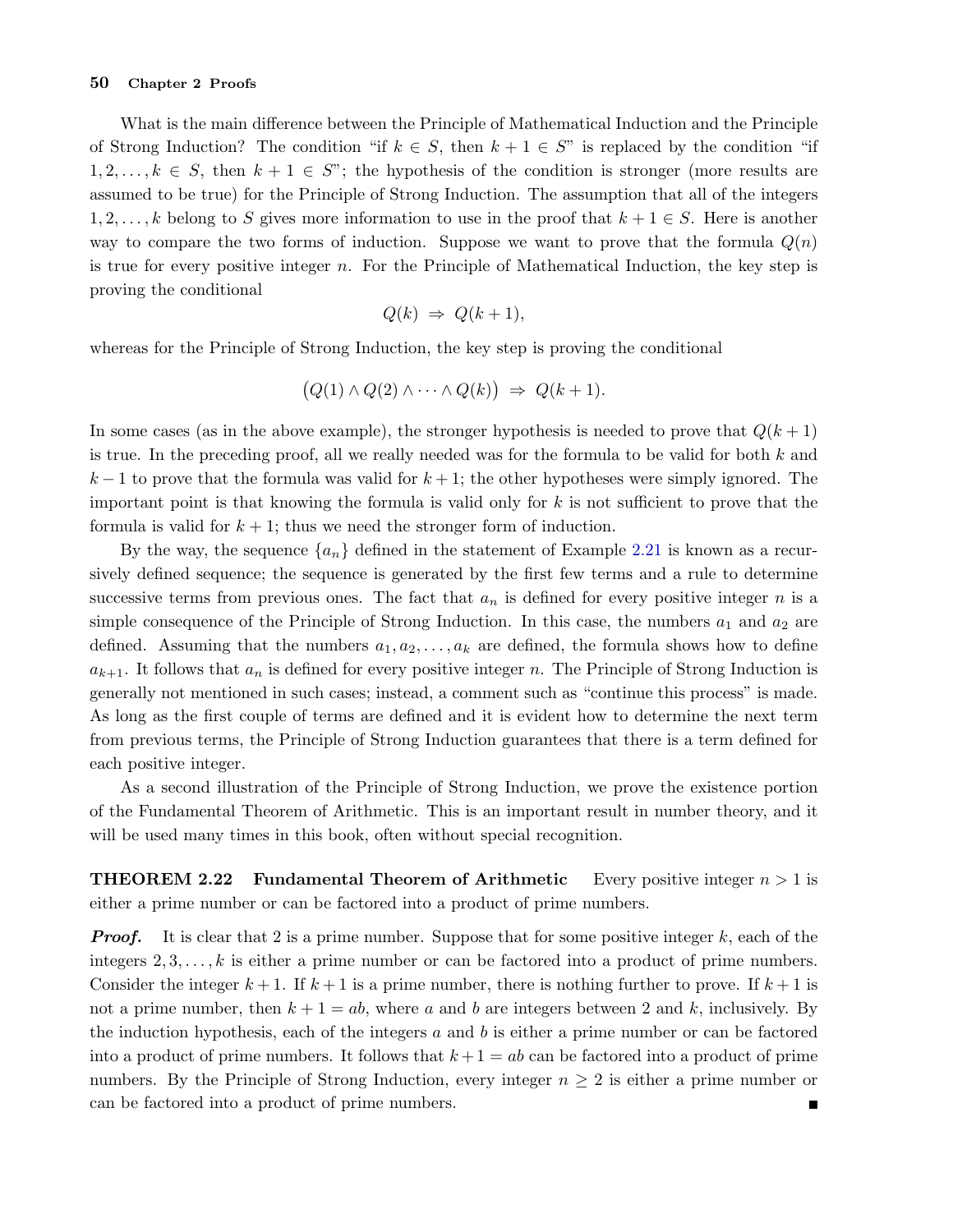<span id="page-54-0"></span>The rest of the Fundamental Theorem of Arithmetic states that the factorization of positive integers into products of primes is unique except for the order in which the factors are written. The proof of the uniqueness part of this theorem is not difficult, but it does involve some simple facts about prime numbers that we have not yet discussed. The proof will therefore be postponed until the next chapter (see Theorem [3.30](#page-84-0) in Section [3.6](#page-84-0)).

The first part of the Fundamental Theorem of Arithmetic is often written as

Every integer  $n > 1$  can be factored into a product of primes.

This statement is shorter and more concise than the one stated above and the proof requires fewer words. However, the reader must make a mental adjustment by considering a single prime number, such as 2 or 13, as a product. A number by itself is not normally considered to be a product—a product requires two or more numbers. Writing  $2 = 2 \cdot 1$  does not solve the problem here since 1 is not a prime number. In this instance, the single number 2 must be thought of as a product. Simplifications and generalizations such as this occur frequently in mathematics; it is therefore necessary to learn how to make the appropriate mental adjustments.

**COROLLARY 2.23** Every positive integer  $n > 1$  is divisible by some prime.

*Proof.* Suppose that  $n > 1$  is an integer. If n is a prime, then n is certainly divisible by a prime, namely itself. If *n* is not a prime, then it can be written as a product of two or more (not necessarily distinct) primes. Any one of the primes in this product divides *n*.

There is a common situation in which the Principle of Mathematical Induction occurs in disguised form (typically in the regular form, not the strong form) or is only mentioned as an aside. One such example from calculus is the following. After a proof of the familiar fact  $(f+g)' = f' + g'$ , an example such as

$$
\frac{d}{dx}(x^3 + 2x^2 + 3x + 2) = \frac{d}{dx}x^3 + \frac{d}{dx}2x^2 + \frac{d}{dx}3x + \frac{d}{dx}2 = 3x^2 + 4x + 3
$$

is given. What is the problem? The theorem is stated for the sum of two functions and has been applied to a sum of four functions. Some calculus texts make no mention of this; others say that it is possible to extend the result to *n* functions using induction. However, the proof is seldom given because it is so boring. Since it is important to see such proofs at least once, we will prove this property of derivatives. (It is assumed that the reader has some familiarity with limits and derivatives.)

**THEOREM 2.24** For each positive integer *n*, the derivative of the sum of *n* differentiable functions is the sum of the derivatives of the functions.

*Proof.* There is nothing to prove if  $n = 1$ , so we first establish the result for the sum of two differentiable functions. Let  $f_1$  and  $f_2$  be differentiable functions and use the definition of the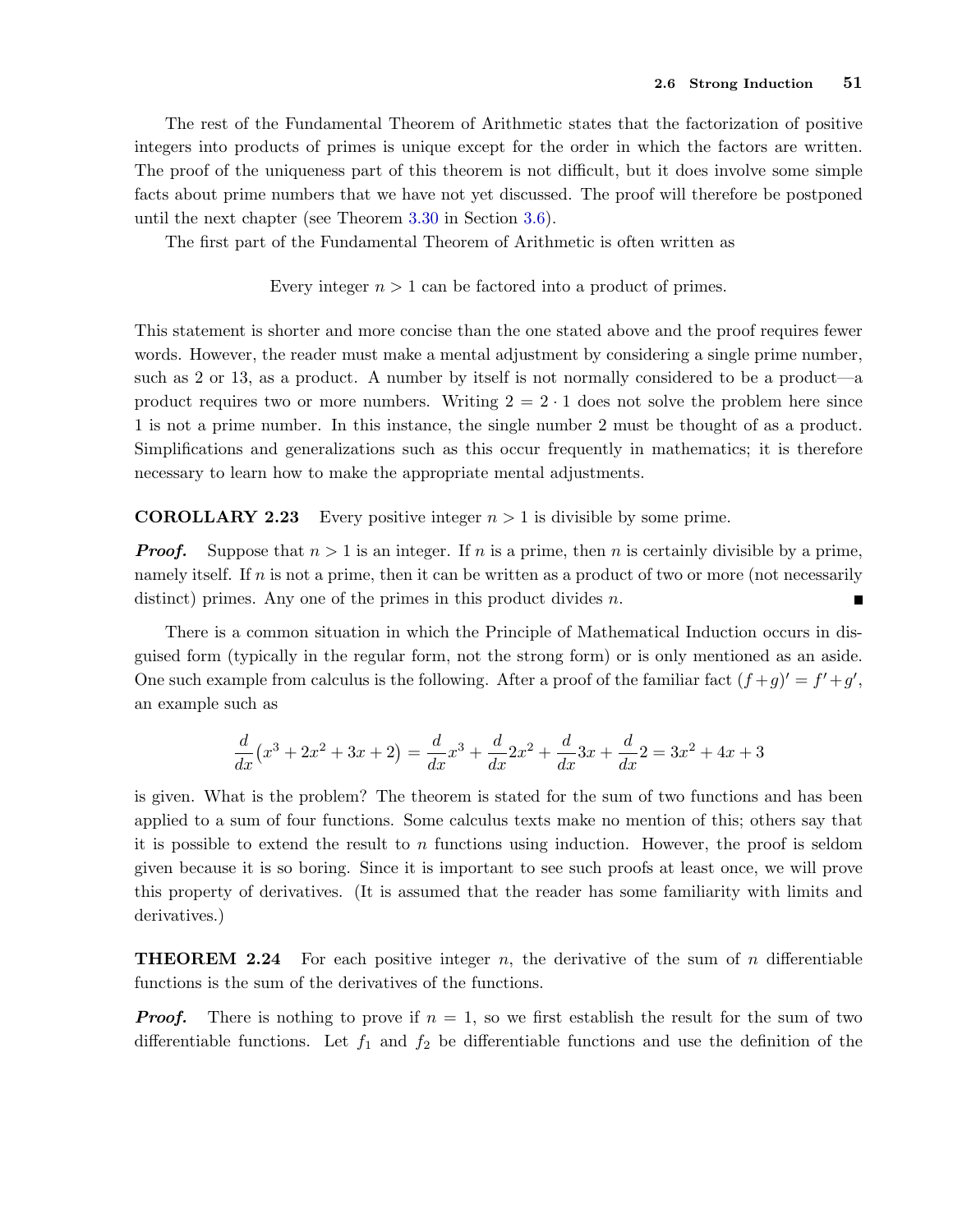derivative to compute

$$
(f_1 + f_2)'(x) = \lim_{h \to 0} \frac{(f_1(x+h) + f_2(x+h)) - (f_1(x) + f_2(x))}{h}
$$
  
= 
$$
\lim_{h \to 0} \left( \frac{f_1(x+h) - f_1(x)}{h} + \frac{f_2(x+h) - f_2(x)}{h} \right)
$$
  
= 
$$
f'_1(x) + f'_2(x).
$$

Hence, the derivative of  $f_1 + f_2$  is  $f'_1 + f'_2$ . Now suppose that for some  $k \geq 2$ , the derivative of the sum of *k* differentiable functions is the sum of the derivatives of the functions and let  $f_1, \ldots, f_{k+1}$ be differentiable functions. Using the induction hypothesis and the fact that the result has already been proved for two functions, we obtain

$$
(f_1 + \dots + f_k + f_{k+1})' = ((f_1 + \dots + f_k) + f_{k+1})'
$$
  
=  $(f_1 + \dots + f_k)' + f'_{k+1}$   
=  $(f'_1 + \dots + f'_k) + f'_{k+1}$   
=  $f'_1 + \dots + f'_k + f'_{k+1}$ ,

the desired result. By the Principle of Mathematical Induction, for each positive integer *n*, the derivative of the sum of *n* differentiable functions is the sum of the derivatives of the functions.

Note that the first step in the preceding proof requires the definition, but that the inductive step uses only previous results and assumptions. Since the latter part of the proof is rather routine and requires more words than thinking, it is often left out. However, it is important to know what goes on in such situations. As you read through the main body of this textbook, look for situations such as this where a result for two is extended to a result for more than two.

A cautionary word is appropriate at this point. Theorem [2.24](#page-54-0) states that

$$
\left(\sum_{k=1}^{n} f_k(x)\right)' = \sum_{k=1}^{n} f'_k(x),
$$

where *n* is any positive integer. It is not possible to conclude from this that

$$
\left(\sum_{k=1}^{\infty} f_k(x)\right)' = \sum_{k=1}^{\infty} f'_k(x).
$$

In fact, this result is not true in general. An induction argument only shows that a result is valid for finite sums of any size; it does not say anything about infinite sums.

#### *Exercises 2.6.*

- 1. Let  $b_1 = 1$ ,  $b_2 = 2$ , and  $b_n = 3b_{n-1} 2b_{n-2}$  for each positive integer  $n > 2$ . Find and prove a formula for  $b_n$ . You should begin by finding a few more terms of the sequence.
- **2.** Prove that any nonnegative integer *n* can be expressed as  $n = 3q + r$ , where  $0 \le r < 3$ .
- **3.** Prove that any integer  $n \geq 8$  can be expressed as  $n = 3x + 5y$ , where  $x \geq 0$  and  $0 \leq y < 3$ .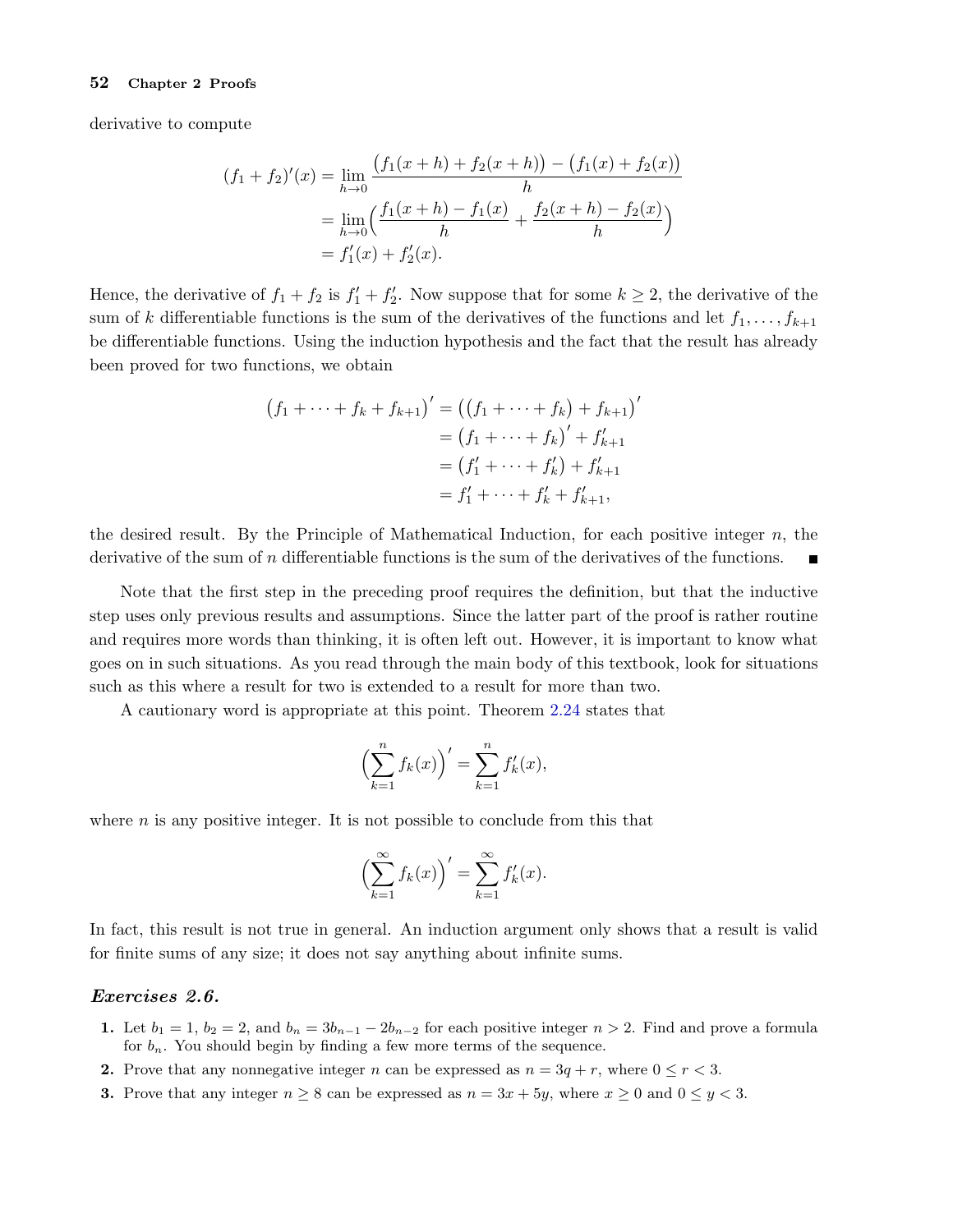<span id="page-56-0"></span>**4.** Write each integer as a product of primes. (Do this without technology.)

| a) 119    | $b)$ 561  | c) $825$  | d) 3042     |
|-----------|-----------|-----------|-------------|
| $e)$ 1938 | $f)$ 1955 | $g)$ 2079 | $h)$ 111111 |

**5.** This exercise refers to the Fibonacci numbers 1*,* 1*,* 2*,* 3*,* 5*,* 8*,* 13*,* 21*,* 34*, . . .*. These numbers are defined by  $f_1 = 1$ ,  $f_2 = 1$ , and  $f_{n+1} = f_n + f_{n-1}$  for each  $n \geq 2$ . (You may find it helpful to first write the formulas in (a) through (d) using summation notation.)

- **a**) Prove that  $f_1 + f_2 + \cdots + f_n = f_{n+2} 1$  for each positive integer *n*.
- **b**) Prove that  $f_1^2 + f_2^2 + \cdots + f_n^2 = f_n f_{n+1}$  for each positive integer *n*.
- **c)** Prove that  $f_1 + f_3 + f_5 + \cdots + f_{2n-1} = f_{2n}$  for each positive integer *n*.
- **d**) Prove that  $f_1 f_2 + f_2 f_3 + f_3 f_4 + \cdots + f_{2n-1} f_{2n} = f_{2n}^2$  for each positive integer *n*.
- **e**) Prove that  $f_{n+1}f_{n-1} = f_n^2 + (-1)^n$  for each positive integer  $n > 1$ .
- **f)** Find and prove a formula for  $f_1 + f_4 + f_7 + \cdots + f_{3n-2}$ .
- **g**) Find and prove a formula for  $\sum_{k=1}^{n} (-1)^{k+1} f_k$ .
- **h)** Let  $\alpha$  and  $\beta < \alpha$  be the two solutions to the equation  $x^2 = x+1$ . Note that  $\alpha + \beta = 1$ ,  $\alpha \beta = \sqrt{5}$ ,  $α$  and *ρ* < *α* be the two solutions to the equation  $x = x + 1$ . Note that  $αβ = −1$ . Prove that  $√5 f_n = α^n − β^n$  for each positive integer *n*.
- **i)** Find and prove a formula (it should be a simple and interesting one) for  $f_n^2 + f_{n+1}^2$ .
- **6.** Suppose that *n* distinct lines are drawn in the plane in such a way that no two lines are parallel and no three lines share a common point. Into how many regions do these *n* lines divide the plane? Of course, you must provide a proof of your conjecture.
- **7.** Assume that it has been proved that  $\det(AB) = \det A \det B$  for square matrices of a given size. Use this fact and induction to prove that

$$
\det(A_1 A_2 \cdots A_n) = \det A_1 \det A_2 \cdots \det A_n
$$

for each positive integer *n*.

# 2.7 Well-Ordering Property

A set  $A \subseteq \mathbb{Z}$  contains a least element if there exists an integer  $q \in A$  such that  $q \leq a$  for all  $a \in A$ . For example, the set of prime numbers contains a least element—namely, the integer 2. The set of all even integers does not contain a least element. Now consider the following statement about sets of positive integers.

**Well-Ordering Property:** Every nonempty set of positive integers contains a least element.

The Well-Ordering Property should make intuitive sense. Given a list of positive integers, it is always possible to find the smallest number in the list. This is not true for sets of positive real numbers. In particular, there is a smallest positive integer, but there is no smallest positive real number.

Although the Well-Ordering Property and the two forms of the Principle of Mathematical Induction are plausible, none of them can be proved from the algebraic or order properties of the integers. In fact, these statements must be accepted as axioms. This may come as a surprise since they seem so obvious, but it is sometimes the case that what seems obvious cannot be proved. In such situations, it is necessary to introduce an axiom. It is an interesting fact that all three of these statements effectively say the same thing, that is, that they are logically equivalent. Consequently,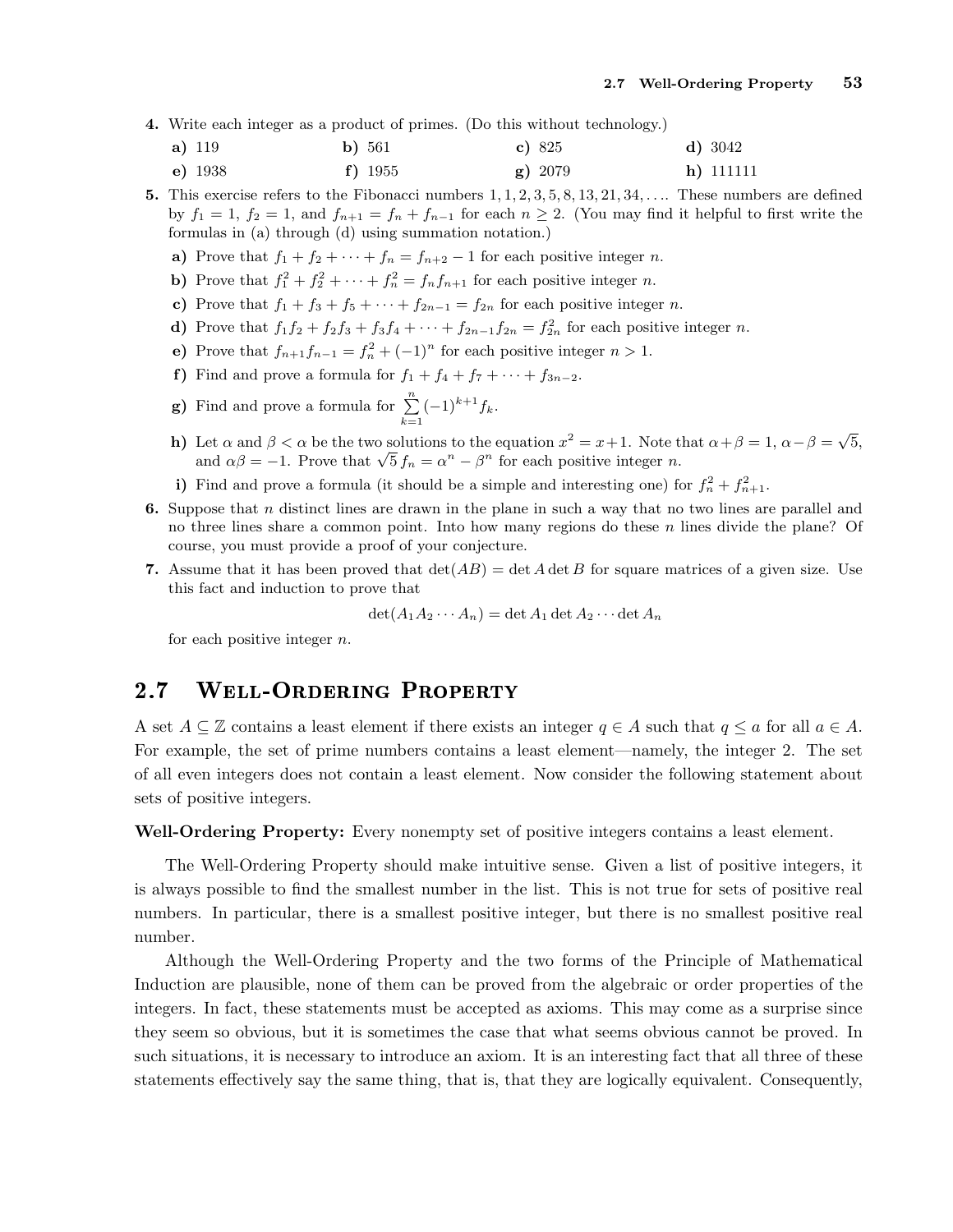<span id="page-57-0"></span>any one of these three statements can be taken as an axiom and the other two can be derived from it as theorems. A proof of the equivalence of these statements is given below.

**THEOREM 2.25** The following are equivalent:

- **1.** Well-Ordering Property;
- **2.** Principle of Mathematical Induction;
- **3.** Principle of Strong Induction.

*Proof.* We prove  $(1) \Rightarrow (2)$  and  $(3) \Rightarrow (1)$ , leaving a proof of  $(2) \Rightarrow (3)$  as an exercise. It then follows that all three statements are equivalent.

Suppose first that the Well-Ordering Property is true. Let *S* be a set of positive integers that contains 1 and satisfies the condition "if  $k \in S$ , then  $k + 1 \in S$ ", and let  $A = \mathbb{Z}^+ \setminus S$ . To prove (2), it is sufficient to show that  $A = \emptyset$ . We give a proof by contradiction (see the next section for further details on this proof technique). Suppose that  $A \neq \emptyset$ . Since A is a nonempty set of positive integers, the Well-Ordering Property guarantees the existence of an integer  $q \in A$  such that  $q \leq a$ for all  $a \in A$ . Since  $q \in A$ , we know that  $q \notin S$ . It follows that  $q \neq 1$ , so  $q-1$  is a positive integer. Note that  $q-1 \in S$  since q is the smallest integer in A. By the properties of the set S, the integer  $q = (q - 1) + 1$  belongs to the set *S*. This is a contradiction to the fact that  $q \notin S$ . Hence, the set *A* is empty. Therefore, the Principle of Mathematical Induction follows from the Well-Ordering Property.

Now suppose that the Principle of Strong Induction is true. Let *S* be the set of all positive integers *n* with the following property:

Any set of positive integers that contains an integer less than or equal to *n* has a least element.

It is clear that  $1 \in S$ . Suppose that  $1, 2, ..., k \in S$  for some positive integer *k*. Let *A* be a set of positive integers that contains an integer less than or equal to  $k + 1$ . If *A* contains no integer less than  $k + 1$ , then  $k + 1$  is the least element in *A*. If *A* contains an integer  $a < k + 1$ , then *A* is a set of positive integers that contains an integer less than or equal to *a*. Since  $a \in S$ , the set *A* has a least element. This shows that every set of positive integers that contains an integer less than or equal to  $k + 1$  has a least element. It follows that  $k + 1 \in S$ . By the Principle of Strong Induction,  $S = \mathbb{Z}^+$ . Therefore, every nonempty set of positive integers has a least element, that is, the Well-Ordering Property holds.

As mentioned prior to the theorem, one of these statements is accepted as an axiom. Hence, all three statements are valid. We have yet to mention a proof that uses the Well-Ordering Property. Since it is equivalent to the Principle of Mathematical Induction, any proof that uses the Principle of Mathematical Induction could also be done using the Well-Ordering Property. The only change is the format of the proof.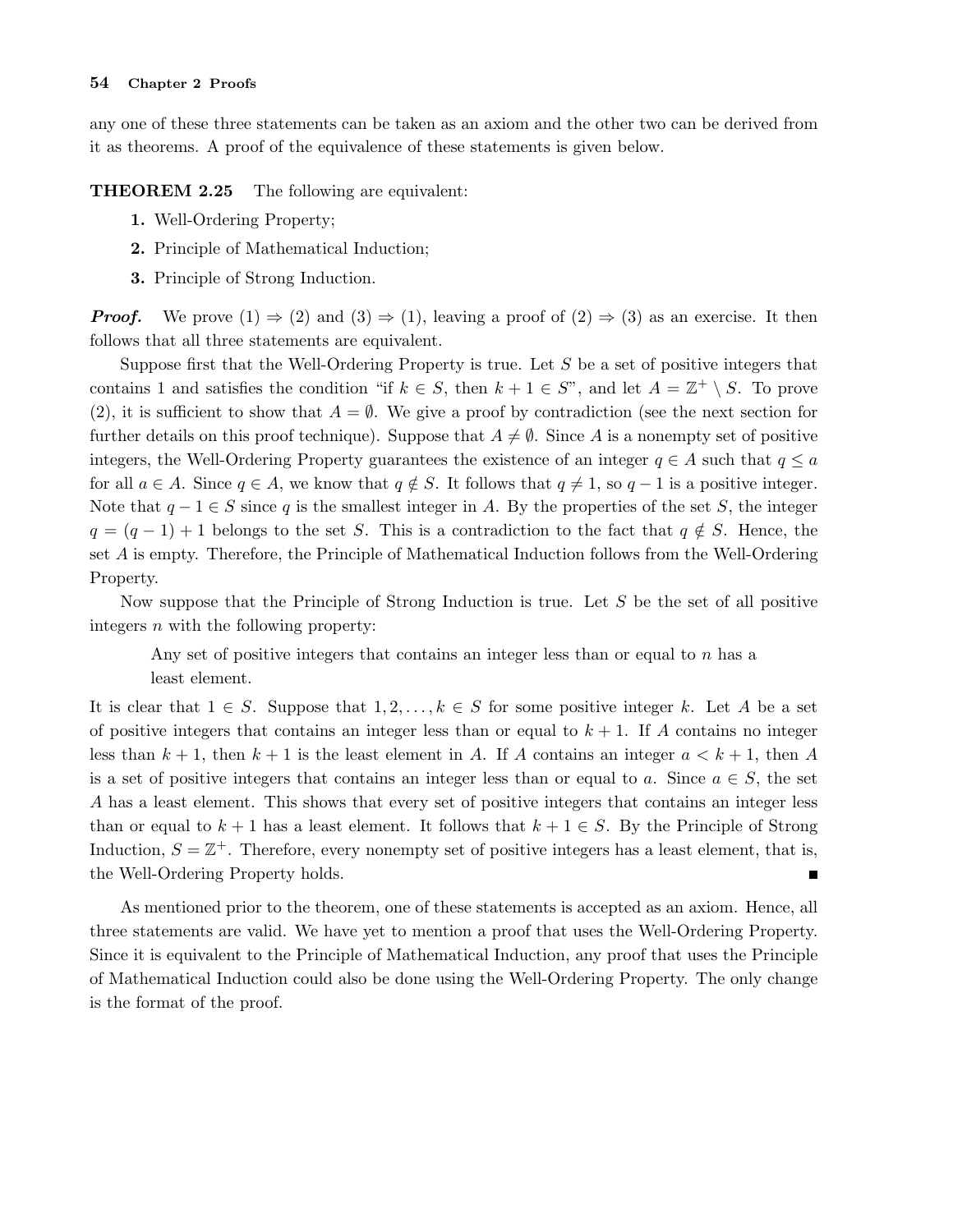<span id="page-58-0"></span>**THEOREM 2.26** For each positive integer *n*, the formula

$$
1^3 + 2^3 + 3^3 + \dots + n^3 = \left(\frac{n(n+1)}{2}\right)^2
$$

is valid.

*Proof.* Let *B* be the set of all positive integers *n* for which the formula is false. We need to show that *B* is the empty set. Suppose (to give a proof by contradiction) that *B* is nonempty. By the Well-Ordering Property, the set *B* contains a least element, call it *q*. It is clear that  $q \neq 1$  since the formula is easily seen to be true for  $n = 1$ . Since  $q - 1$  is a positive integer that is not in *B*, the formula is valid for  $q-1$ . That is,

$$
1^{3} + 2^{3} + 3^{3} + \dots + (q - 1)^{3} = \left(\frac{(q - 1)q}{2}\right)^{2}.
$$

It follows that

$$
1^3 + 2^3 + 3^3 + \dots + (q - 1)^3 + q^3 = \left(\frac{(q - 1)q}{2}\right)^2 + q^3
$$
  
= 
$$
\frac{q^2}{4}((q - 1)^2 + 4q)
$$
  
= 
$$
\left(\frac{q(q + 1)}{2}\right)^2,
$$

which indicates that  $q$  is not in  $B$ , a contradiction. We conclude that  $B$  is empty. Hence, the formula is valid for all positive integers. Ė

It is probably more natural to use the Principle of Mathematical Induction rather than the Well-Ordering Property to prove the formula in Theorem 2.26, but the proof does indicate how this property can be used. However, there are some situations in which it is easier to use the Well-Ordering Property. The proof of the next result, known as the *Division Algorithm*, is such a case. Its conclusion includes the rather obvious statement that when one positive integer is divided by another the result is a quotient and a remainder that is smaller than the divisor; this simple statement is the basis for many results in number theory. The proof also provides a good example of an **existence/uniqueness proof**; a proof that establishes the existence of some "object" and shows that there is only one object with the given property.

**THEOREM 2.27** Division Algorithm If *a* and *b* are integers with  $b \ge 1$ , then there exist unique integers *q* and *r* such that  $a = bq + r$  and  $0 \le r < b$ .

*Proof.* For the existence part, we restrict ourselves to the case in which  $a \geq 0$ ; the case in which  $a < 0$  is left as an exercise. Suppose that  $a \geq 0$ . There are two easy situations that can be handled quickly.

- **i)** If  $a < b$ , then  $a = b \cdot 0 + a$  has the desired form.
- **ii**) If  $b = 1$ , then  $a = 1 \cdot a + 0$  has the desired form.

Suppose that  $a \ge b > 1$ . The set  $C = \{k \in \mathbb{Z}^+ : bk \ge a\}$  is a nonempty set of positive integers. By the Well-Ordering Property, the set *C* contains a least element *p*. This means that  $b(p-1) < a \leq bp$ . We now consider two options: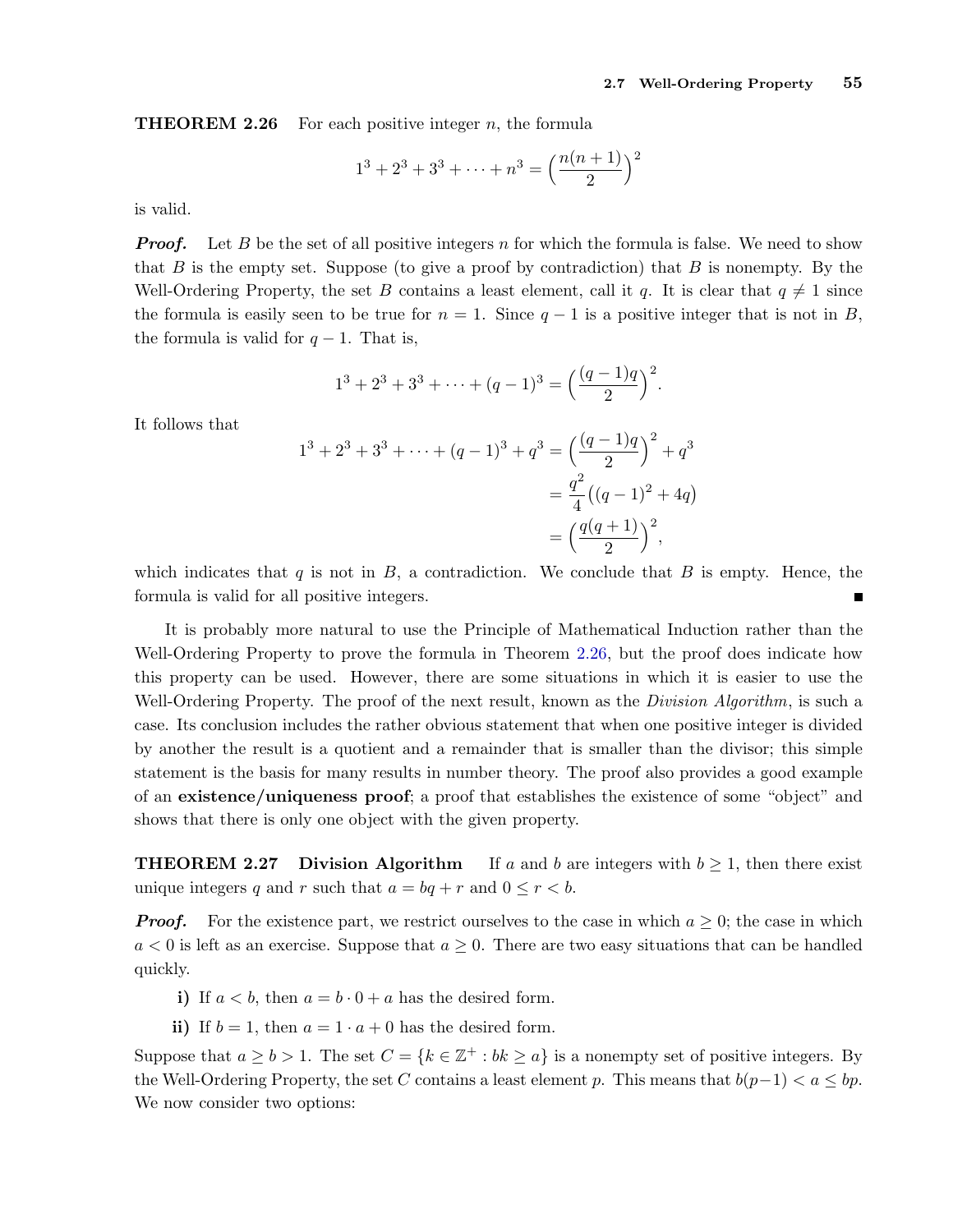if  $a = bp$ , then let  $q = p$  and  $r = 0$ ;

if  $a \neq bp$ , then let  $q = p - 1$  and let  $r = a - b(p - 1)$ .

In both cases, the integers *q* and *r* have the desired properties.

To establish uniqueness (this is for the general case where *a* is any integer), suppose that there are two representations for *a*:

$$
a = bq_1 + r_1
$$
 and  $a = bq_2 + r_2$ ,

where  $r_1$  and  $r_2$  are nonnegative integers less than *b*. By relabeling the integers if necessary, we may assume that  $r_1 \geq r_2$ . It follows that  $0 \leq r_1 - r_2 < b$  and thus  $0 \leq b(q_2 - q_1) < b$ . Since  $0 \leq q_2 - q_1 < 1$  and  $q_2 - q_1$  is an integer, we find that  $q_1 = q_2$  and thus  $r_1 = r_2$ . Therefore, there is only one representation of the desired form for *a*. This completes the proof.

You may find some of the steps in the above proof less than obvious. (Why is the set *C* nonempty?) You may find some sentences require you to take out a piece of paper and do some writing. (Why do *q* and *r* have the desired properties?) You may have to think a while and/or ask for some help. The important point here is the emphasis on "you." It is important that you understand each and every step in a proof; do not be a passive reader.

You may object that this is an awful lot of work for such an "obvious" result. But this result almost certainly seems obvious because it is so familiar—you know by experience that you can always get a quotient and remainder. Yet pressed to explain how you know that no matter how you do it, you always get the *same* remainder, you would probably find yourself at something of a loss. As we set out to establish a body of true mathematical facts, it is important to have complete confidence that the foundation is solid. Many a convincing proof has turned out to be wrong; the first place to look for a mistake is *always* the line that says "now, it is obvious that *. . .* "

**COROLLARY 2.28** Using the notation in the Division Algorithm,  $b|a$  if and only if  $r = 0$ .

As we have just seen, some of the more useful and interesting existence theorems are "existence and uniqueness statements"—they say that there is one and only one object with a specified property. The symbol  $\exists! x \ P(x)$  stands for "there exists a unique *x* satisfying  $P(x)$ ," or "there is exactly one *x* such that  $P(x)$ ," or any equivalent formulation. The following examples illustrate this notation and show that the *∃*! quantifier can be combined with other quantifiers.

- If the universe is R, then the statement  $\exists! x (x^2 + 1 = 2x)$  is true since  $x = 1$  is not only a solution, but the *only* solution. (Can you prove this?)
- If the universe is  $\mathbb{Z}$ , then  $\forall x \exists! y (x < y < x + 2)$  is true since only  $y = x + 1$  satisfies the inequalities.

The quantifier *∃*! can be broken down into the "existence" part and the "uniqueness" part. In other words,  $\exists x! P(x)$  says the same thing as

$$
(\exists x P(x)) \land (\forall x \forall y (P(x) \land P(y) \Rightarrow x = y)).
$$

The second part of this formula is the "uniqueness" part; it says that any two elements that satisfy  $P(x)$  must, in fact, be the same. More often than not, we must prove existence and uniqueness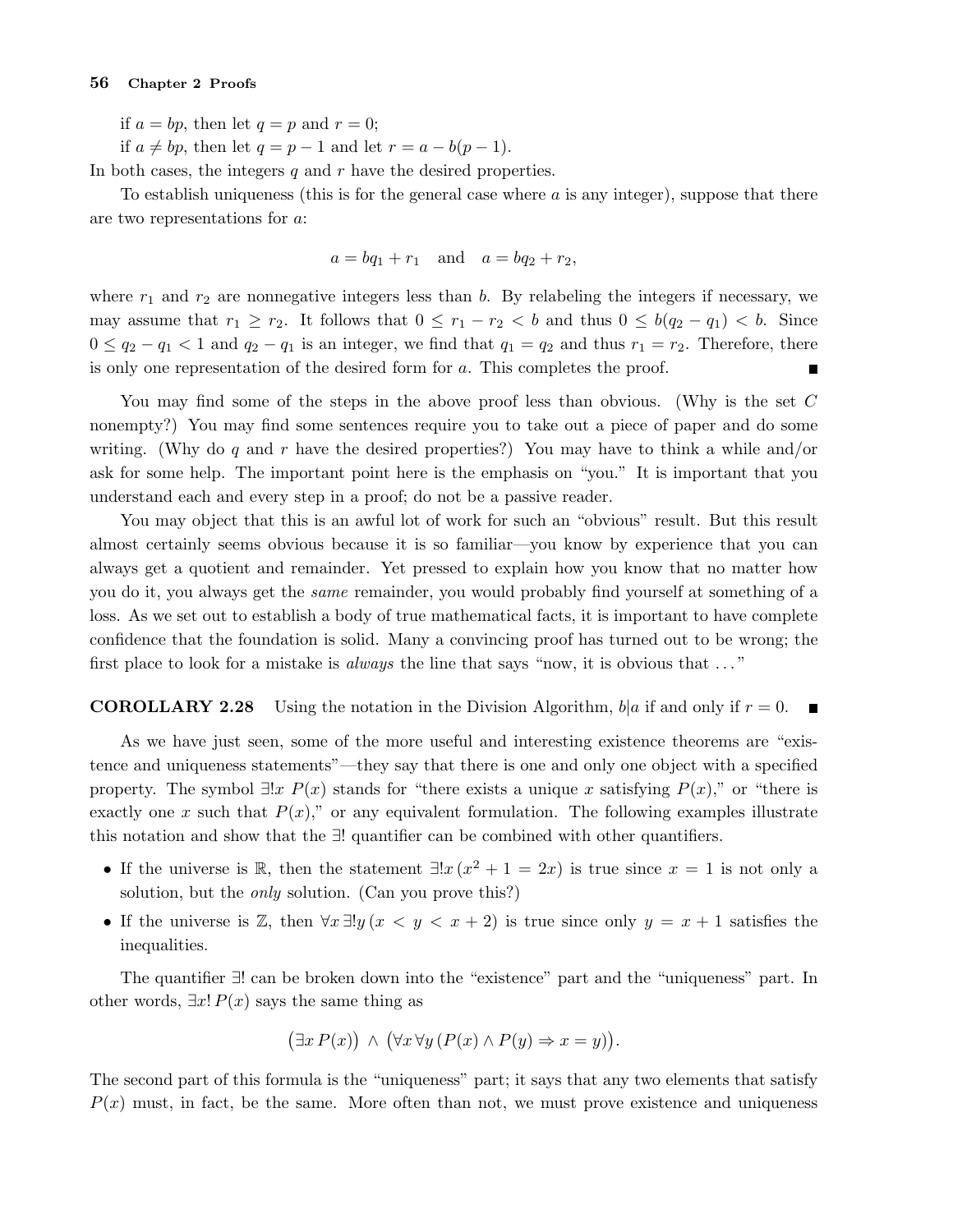separately; often one of the proofs is easier than the other. (Quite frequently, the uniqueness part is the easier of the two.)

#### **EXAMPLE 2.29**  $3 + 6x^2 + 13x - 100 = 0$  has a unique solution.

*Proof.* Let *f* be the function defined by  $f(x) = x^3 + 6x^2 + 13x - 100$ . Since *f* is a polynomial, it is both continuous and differentiable. Note that

$$
f(0) = -100 < 0 < 20 = f(3).
$$

By the Intermediate Value Theorem, there exists a point  $c \in (0,3)$  such that  $f(c) = 0$ . This shows that the equation has at least one solution. Now suppose that both *a* and *b* are solutions to the equation and assume that  $a < b$ . The function f is differentiable on the interval [a, b] and  $f(a) = 0 = f(b)$ . By Rolle's Theorem, there exists a point  $z \in (a, b)$  such that  $f'(z) = 0$ . However,

$$
f'(x) = 3x^2 + 12x + 13 = 3(x+2)^2 + 1
$$

is easily seen to be positive for every value of *x*. This is a contradiction so *a* and *b* must be equal. It follows that the equation  $x^3 + 6x^2 + 13x - 100 = 0$  has a unique solution.

**EXAMPLE 2.30** There is a unique function *f* such that  $f'(x) = 2x$  for all *x* and  $f(0) = 3$ .

*Proof.* The function *f* defined by  $f(x) = x^2 + 3$  clearly works. If  $f_0(x)$  and  $f_1(x)$  both satisfy these conditions, then  $f_0'(x) = 2x = f_1'(x)$ , so (by the Mean Value Theorem) the two functions differ by a constant, that is, there is a constant *C* such that  $f_0(x) = f_1(x) + C$  for all  $x \in \mathbb{R}$ . Letting  $x = 0$  yields  $3 = f_0(0) = f_1(0) + C = 3 + C$ , which shows that  $C = 0$ . It follows that  $f_0 = f_1.$ 

#### *Exercises 2.7.*

**1.** Finish the proof of Theorem [2.25](#page-57-0) by proving that (2) implies (3). Begin by letting *S* be a set that satisfies the hypotheses of the Principle of Strong Induction, then define a new set *T* by

 $T = \{ n \in \mathbb{Z}^+ : 1, 2, \ldots, n \in S \}.$ 

Show that *T* satisfies the hypotheses of the Principle of Mathematical Induction.

- **2.** Use the Well-Ordering Property to prove  $1 + 3 + 5 + \cdots + (2n 1) = n^2$  for each positive integer *n*.
- **3.** Finish the proof of Theorem [2.27](#page-58-0) by establishing the existence portion for *a <* 0. You should use the result already proved for *a >* 0 rather than adapting the given proof.
- **4.** For the following values of *a* and *b*, find *q* and *r* such that  $0 \le r < b$  and  $a = qb + r$ .
	- **a)**  $a = 81, b = 6$  **b)**  $a = 728, b = 7$  **c)**  $a = -11, b = 8$
	- **d**)  $a = -57, b = 9$  **e**)  $a = 375, b = 1$  **f**)  $a = 7, b = 11$

For the next two exercises, identify the existence part and the uniqueness part of your proof clearly.

- **5.** There is a unique solution to  $2x 3 = 7$ .
- **6.** For every *x* there is a unique *y* such that  $(x + 1)^3 x^3 = 3y + 1$ .

For Exercises 7–8, assume the universe of discourse is the collection of differentiable functions on  $\mathbb{R}$ .

**7.** Prove that there is a unique function f such that  $f'(x) = \sin x$  for all values of x and  $f(\pi/2) = 0$ .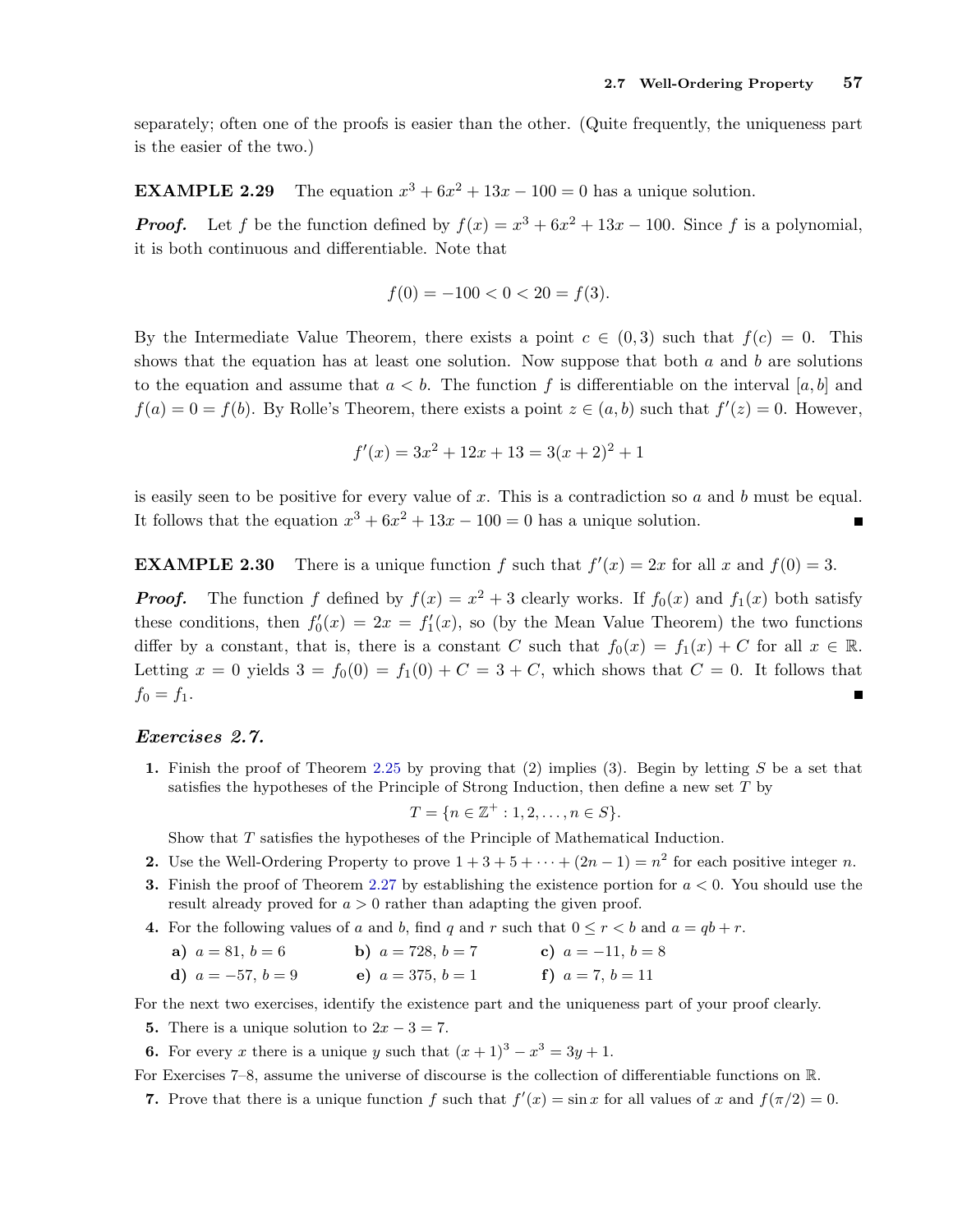- <span id="page-61-0"></span>**8.** Prove that there is a unique function f such that  $f'(x) = f(x)$  for all values of x and  $f(0) = 1$ . (To show uniqueness, let  $f_0$  be the "obvious" solution and let  $f_1$  be any other solution. What is the derivative of *f*1*/f*0?)
- **9.** Find a positive integer *a* and integers *c* and *d* so that  $a = 5c + 1 = 7d + 3$ . Is *a* unique?
- **10.** Prove the following modification of the Division Algorithm: If *a* and *b* are positive integers, then there exist integers q and r such that  $a = bq + r$  and  $|r| \leq b/2$ . Can you conclude that the integers q and r are unique?
- **11.** Let f be a differentiable function on R and suppose that  $|f'(x)| < 1$  for all  $x \in \mathbb{R}$ . Prove that there exists at most one real number *c* such that  $f(c) = c$ .

# 2.8 INDIRECT PROOF

There are times when it is difficult (or impossible) to prove something directly, but easier (at least possible) to prove it *indirectly.* The essence of the idea is simple: for example, suppose you are inside your house and want to know whether it is overcast or sunny, but you can't see the sky through your window. You usually can tell, indirectly, by the quality of light that you *can* see. Without formalizing the process, you make use of something like the following: If it is sunny I will be able to see areas of bright light and areas of shadow in the garden; I don't, so it must be (at least partially) overcast. What logical fact (that is, which tautology) is being used here?

There are two methods of indirect proof; proof of the contrapositive and proof by contradiction. They are closely related, even interchangeable in some circumstances, though proof by contradiction is more powerful. What unites them is that they both start by *assuming the denial of the conclusion.*

#### **Proof of the Contrapositive**

Recall that the contrapositive of the statement  $P \Rightarrow Q$  is  $\neg Q \Rightarrow \neg P$ . Since a conditional and its contrapositive are logically equivalent, a proof of  $\neg Q \Rightarrow \neg P$  yields a proof of  $P \Rightarrow Q$ . As indicated by the following example, it is sometimes easier or more natural to prove the contrapositive than it is to prove the given conditional.

**EXAMPLE 2.31** Let  $n \geq 1$  be a positive integer. If  $2^n - 1$  is prime, then *n* is prime.

*Proof.* We will prove the contrapositive: if  $n \geq 1$  is not prime, then  $2^n - 1$  is not prime. The case in which  $n = 1$  is trivial so suppose that  $n > 1$  is composite. This means that there exist integers *a* and *b* such that  $1 < a < n$ ,  $1 < b < n$ , and  $n = ab$ . The equation

$$
x^{b} - 1 = (x - 1)(x^{b-1} + x^{b-2} + \dots + 1)
$$

is valid for all real numbers *x* (see Exercise [10](#page-47-0) in Section [2.4\)](#page-43-0). Applying this formula, we find that

$$
2^{n} - 1 = (2^{a})^{b} - 1 = (2^{a} - 1) ((2^{a})^{b-1} + (2^{a})^{b-2} + \cdots + 1).
$$

This shows that  $2^a - 1$  is a divisor of  $2^n - 1$ . Since  $1 < 2^a - 1 < 2^n - 1$ , it follows that  $2^n - 1$  is composite.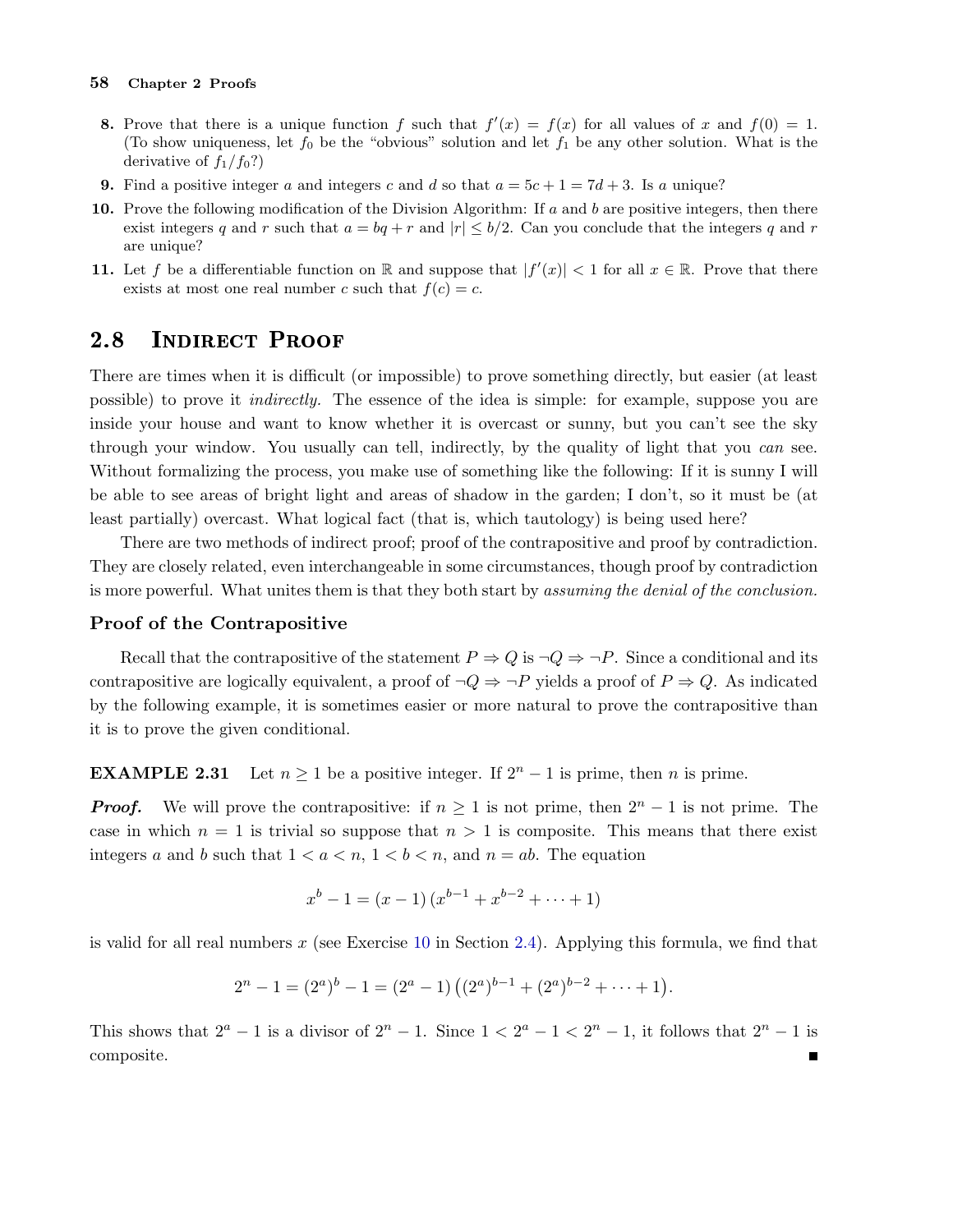#### **Proof by Contradiction**

To prove a sentence P by contradiction, we assume  $\neg P$  and derive a statement that is known to be false. Since mathematics is consistent (at least we hope so), this means *P* must be true. Several examples of such proofs can be found in the previous section.

In the case that the sentence we are trying to prove is of the form  $P \Rightarrow Q$ , we assume that P is true and *Q* is false (because  $P \land \neg Q$  is the negation of  $P \Rightarrow Q$ ), and try to derive a statement known to be false. Note that this statement need not be  $\neg P$ —this is the principal difference between proof by contradiction and proof of the contrapositive. In logical symbols, a proof by contradiction of  $P \Rightarrow Q$  can often be expressed as

$$
((P \land \neg Q) \Rightarrow (R \land \neg R)) \Rightarrow (P \Rightarrow Q).
$$

In a proof of the contrapositive, we assume that *Q* is false and try to prove that *P* is false.

# **EXAMPLE 2.32** The number  $log_2 5$  is irrational.

*Proof.* Suppose that the number  $\log_2 5$  is not irrational, that is, suppose that  $\log_2 5$  is rational. It follows that  $\log_2 5 = a/b$ , where *a* and *b* are positive integers. We then have  $2^{a/b} = 5$  or  $2^a = 5^b$ . However, the integer  $2^a$  is even and the integer  $5^b$  (a product of odd numbers) is odd. Since an integer cannot be both even and odd, we have a contradiction. We conclude that  $log_2 5$  is an irrational number.

When should a proof by contraposition or a proof by contradiction be attempted? There is no foolproof method for deciding when such a proof will be helpful; this is the sort of knowledge that comes with practice. However, when the hypothesis provides very little useful information, a proof by contraposition or a proof by contradiction may be helpful or necessary. The hypothesis in Example [2.31](#page-61-0) involves a prime number. The definition of a prime number is essentially a negative definition: a prime number does not have any positive divisors except itself and 1. By starting with the negation of the conclusion, we can work with a composite number—a number that can be factored. This factorization provides the key to the proof. The statement to be proved in Example 2.32 is a negative statement; we want to prove that a given number is not rational. By assuming that the number is rational, we can express it as a ratio of two integers; our assumption that the conclusion is false gave us some information that we could use.

These two types of proofs, which are sometimes referred to as **indirect proofs**, should be kept in mind as possible options when presented with a theorem or result to prove. However, it is important to think carefully about the logic behind your proof. Students sometimes write a proof in the style of proof by contradiction when the logic they have used is actually proof by contraposition. In addition, although there are plenty of exceptions, a direct proof or at least a proof by contraposition, is generally preferred over a proof by contradiction. A direct proof often provides a better indication as to why a theorem or result is valid.

Proof by contradiction makes some people uneasy—it seems a little like magic, perhaps because throughout the proof we appear to be 'proving' false statements. A direct proof, or even a proof of the contrapositive, may seem more satisfying. Still, there seems to be no way to avoid proof by contradiction. (Attempts to do so have led to the strange world of "constructive mathematics.")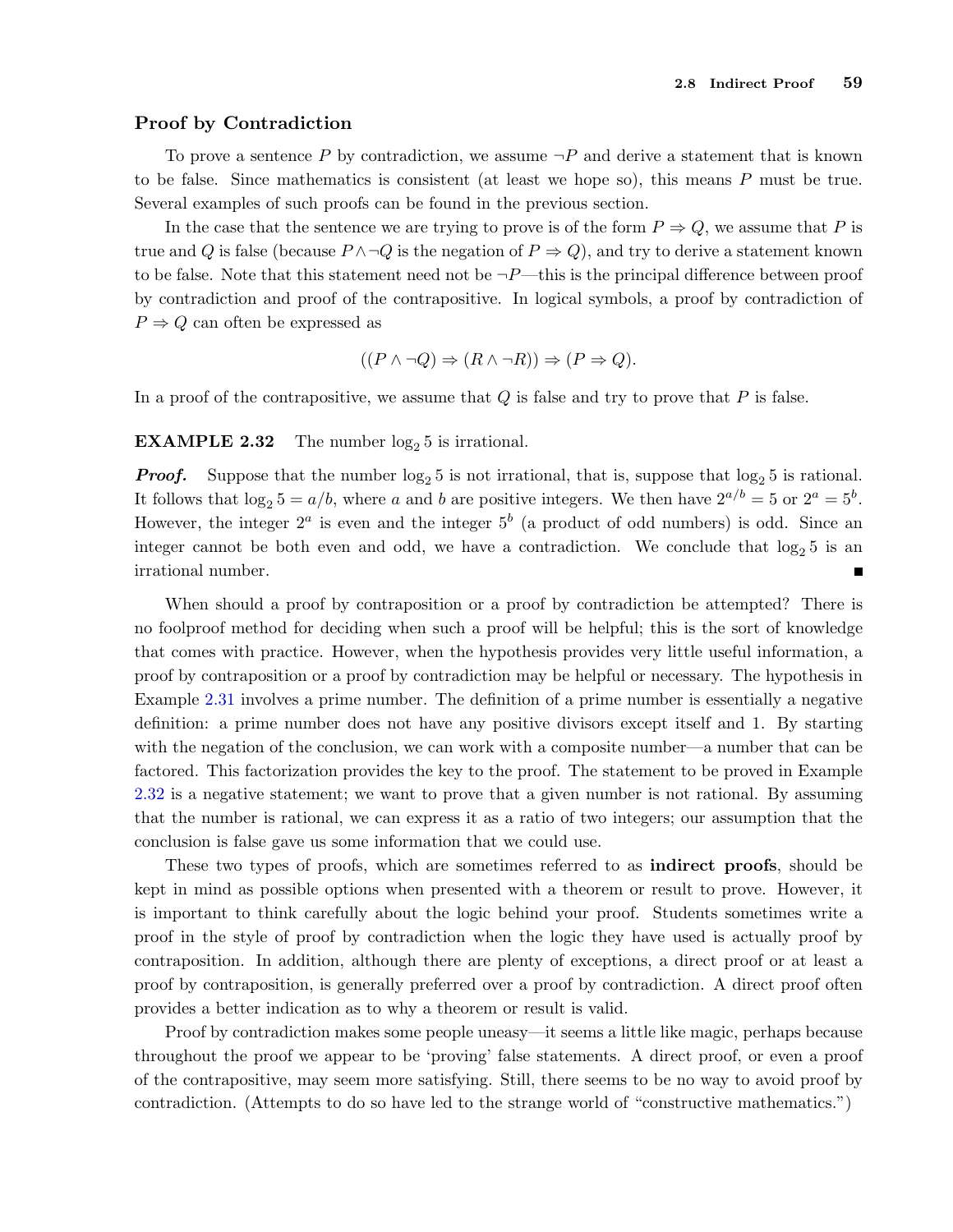We close this section with the following simple but wonderful indirect proof that there are an infinite number of primes. This proof is at least as old as Euclid's book *The Elements*. (This result is Proposition 20 in Book IX. Euclid's proof is very interesting as it illustrates the difficulty of the idea of representing a generic number of things with symbols.)

**THEOREM 2.33** There are infinitely many primes.

*Proof.* Suppose that there are only a finite number of primes. It is then possible to write all of the primes in a list:  $p_1, p_2, \ldots, p_n$ . Consider the integer  $m = p_1 p_2 \cdots p_n + 1$ . By Corollary [2.23,](#page-54-0) the integer *m* must be divisible by some prime in our list, say  $p_j$ . Since  $p_j$  clearly divides the product  $p_1p_2 \cdots p_n$ , part (f) of Theorem [2.7](#page-39-0) guarantees that  $p_j$  divides  $m - p_1p_2 \cdots p_n$ . Since  $m - p_1 p_2 \cdots p_n = 1$ , we have reached the contradiction that  $p_j > 1$  and  $p_j$  divides 1. Hence, there are an infinite number of primes.  $\blacksquare$ 

It is important to realize that the proof of this theorem does not give us a formula or method for constructing an infinite list of prime numbers. In particular, the integer *m* that appears in the proof is not necessarily prime. Although many people have tried over the centuries, to date no one has devised a prime-generating formula.

**Euclid of Alexandria.** Euclid, who flourished around 300 BC, is known to most high school students as the father of geometry. Surprisingly little is known of his life, not even his dates or birthplace. Shortly before 300 BC, Ptolemy I founded the great university at Alexandria, the first institution of its kind, and not unlike the universities of today. Euclid was recruited, probably from Athens, to head the mathematics department.

Euclid appears to have been primarily a teacher, not a great originator of new material. His *Elements*, unquestionably the most successful textbook of all time, often is thought to be an encyclopedia of all geometrical knowledge at the time. In fact, it is an elementary textbook covering geometry, arithmetic and algebra; Euclid himself knew and wrote about more advanced topics in mathematics. The perception that the *Elements* is only about geometry presumably is due to two facts: his name is most closely associated with geometry in modern elementary mathematics; and the mathematicians of antiquity, lacking modern algebraic notation, did all arithmetic and algebra in the language of geometry—for example, numbers were not thought of in the abstract, but as the lengths of line segments, or measures of areas or volumes.

The *Elements* consists of thirteen books containing much that is still familiar to students: most of elementary geometry, of course, including the Pythagorean Theorem; the theorem on the number of primes and the *Fundamental Theorem of Arithmetic*; and the *Euclidean Algorithm*, which we will see in Section [3.3.](#page-74-0)

Two famous stories are told about Euclid. It is said that Ptolemy asked him if geometry could be learned without reading the *Elements,* to which Euclid replied, "There is no royal road to geometry." (This story is also told about Menaechmus and Alexander the Great, which perhaps diminishes its credibility somewhat.) In response to a student who questioned the use of geometry,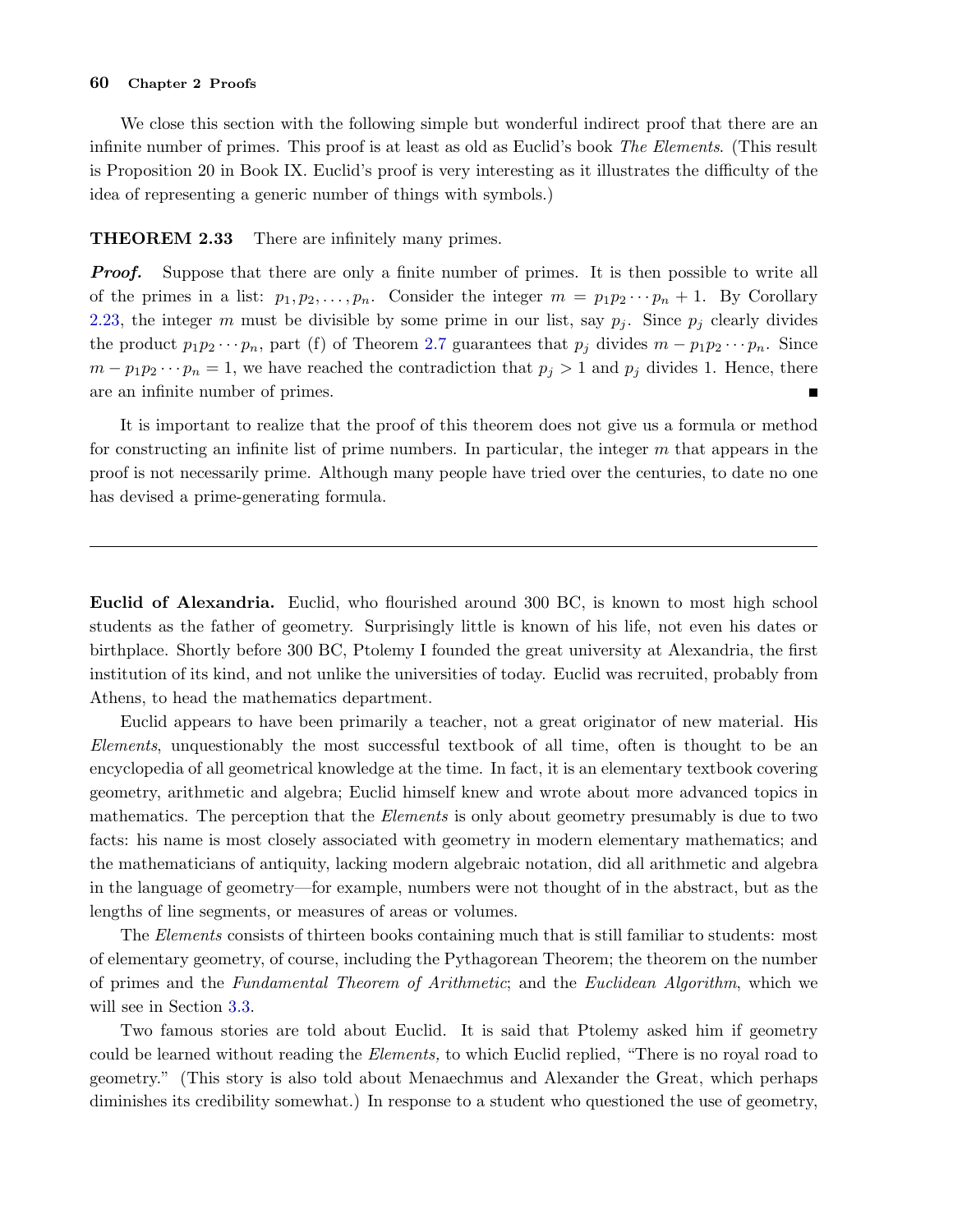Euclid reportedly ordered that the student be given three pence, "since he must needs make gain of what he learns."

For more information, see *A History of Mathematics,* by Carl B. Boyer, New York: John Wiley and Sons, 1968; or *An Introduction to the History of Mathematics,* by Howard Eves, New York: Holt, Rinehart and Winston, 1976.

#### *Exercises 2.8.*

- **1.** Suppose that *a* and *b* are integers for which  $a + b$  is odd. Prove that either *a* or *b* is odd. Give an indirect proof.
- **2.** Suppose that *a* and *b* are real numbers for which  $a + b > 100$ . Prove that either  $a > 50$  or  $b > 50$ . Give both a direct proof and an indirect proof.
- **3.** An integer *n* is said to be **square-free** if it has no divisors that are perfect squares (other than 1). Show that any divisor of a square-free integer is square-free.
- **4.** Prove that  $\sqrt{2}$  is not a rational number.
- **5.** Show that the converse of the statement in Example [2.31](#page-61-0) is false.
- **6.** Suppose that  $2^n + 1$  is a prime. Prove that *n* is a power of 2.
- **7.** Prove that  $\log_2 25$  and  $\log_2 \sqrt[3]{5}$  are irrational numbers. Give a direct proof by using previous results.
- **8.** Prove that  $\log_2 7$  is irrational.
- **9.** Let *x* be a real number. Prove that either  $\log_2 5 x$  or  $\log_2 5 + x$  is irrational.
- **10.** Let  $p_1, p_2, p_3, \ldots$  be a listing of the prime numbers in increasing order. Find a value of *n* for which  $p_1p_2\cdots p_n+1$  is not a prime number.
- **11.** Show that for every integer  $n > 2$  there is a prime between *n* and *n*!.
- **12.** Prove that the sum of a rational number and an irrational number is irrational. You may use the fact that the sum of two rational numbers is rational.
- **13.** Suppose that the function *f* is differentiable and that the function *g* is not differentiable. Prove that the function  $f - g$  is not differentiable.
- **14.** Fill in the details of the following proof that *<sup>√</sup>* 2 is irrational using the Well-Ordering Property.

Suppose that  $\sqrt{2}$  is rational. Then there exist positive integers *a* and *b* such that  $(a/b)^2 = 2$ . Let  $P = \{n \in \mathbb{N} : n(a/b)$  is an integer}. By the Well-Ordering Property, the set *P* contains a least integer *p*. Then  $p(a/b) - p$  is a positive integer that belongs to *P* and is less than *p*. This is a meger *p*. Then  $p(a/v) - p$  is a j<br>contradiction so  $\sqrt{2}$  is irrational.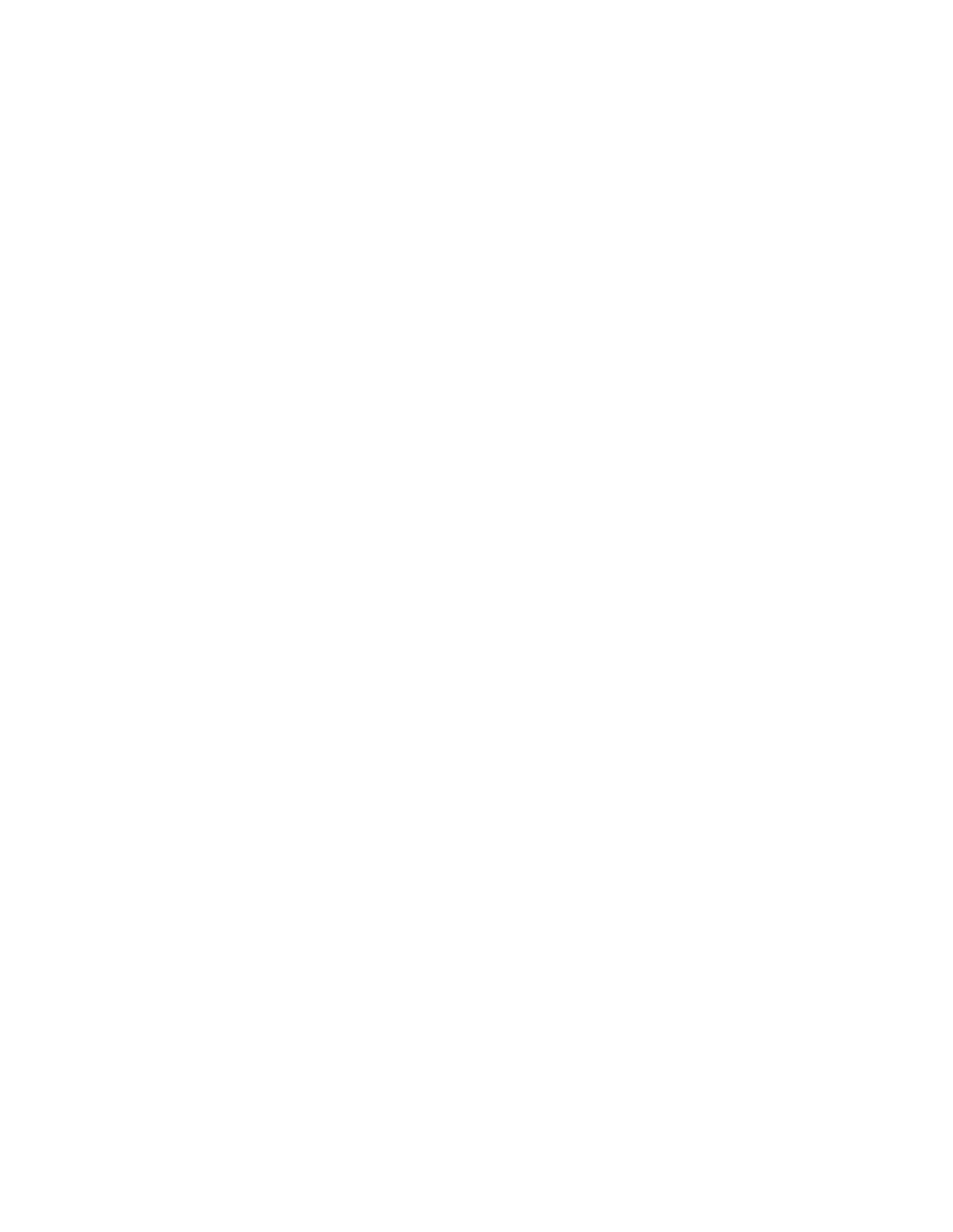# **Number Theory**

In this chapter, we begin our study of number theory in earnest. We discuss and prove a number of well-known and useful theorems in this interesting area of mathematics. The section headings for the chapter should give readers a good indication of the range of topics to be considered. Along the way, we will have occasion to take a brief look at the structure of the abstract spaces  $\mathbb{Z}_n$  and  $\mathbb{U}_n$ . The chapter concludes with a discussion of quadratic residues and a characterization of those positive integers that can be represented as a sum of two squares.

# 3.1 CONGRUENCE

We begin our study of number theory by defining the notion of congruence. As with so many concepts we will see, **congruence** is simple (and perhaps familiar to you) yet enormously useful and powerful in the study of number theory.

**DEFINITION 3.1** Let *n* be a positive integer. The integers *a* and *b* are **congruent** modulo *n*, denoted by  $a \equiv b \pmod{n}$ , if and only if  $n|(a - b)$ .

The notation for congruence, as well as much of the elementary theory of congruence, is due to the famous German mathematician, Carl Friedrich Gauss—certainly the outstanding mathematician of his time, and perhaps the greatest mathematician of all time. A short biography of Gauss can be found at the end of this section.

From the definition, it is easy to see that  $36 \equiv 1 \pmod{7}$ . In fact, any two numbers in the set *{. . . , −*13*, −*6*,* 1*,* 8*,* 15*, . . .}* are congruent modulo 7 because their differences are multiples of 7. Note that each of these numbers leaves a remainder of 1 when divided by 7. Any two numbers in the set *{. . . , −*4*,* 4*,* 12*,* 20*, . . .}* are congruent modulo 8. What are the remainders of these numbers when divided by 8? Finally, we note that  $42 \equiv -2 \pmod{11}$  and  $-71 \equiv 6 \pmod{11}$ .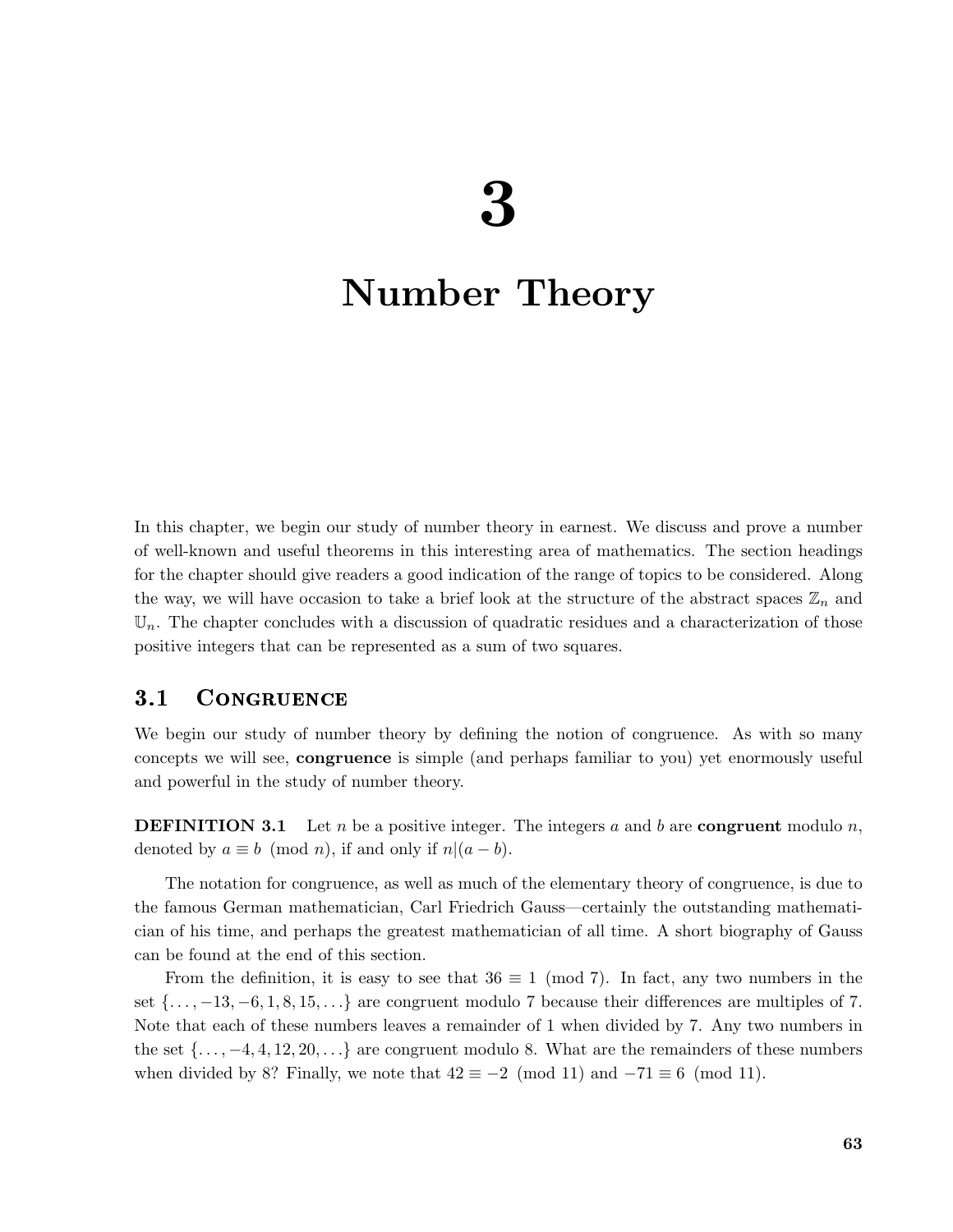#### <span id="page-67-0"></span>**64 Chapter 3 Number Theory**

The examples in the previous paragraph make the next result plausible. Although it is quite simple, it is a wonderfully useful result. For the record, by the remainder on division by *n*, we mean the unique number *r*, guaranteed by the Division Algorithm, for which  $0 \le r < n$ .

**THEOREM 3.2** Let *n* be a positive integer. Then  $a \equiv b \pmod{n}$  if and only if *a* and *b* have the same remainder when divided by *n*. Consequently, for each integer *a*, there exists a unique integer *r* such that  $0 \leq r < n$  and  $a \equiv r \pmod{n}$ .

*Proof.* Since this is a biconditional statement, we break the proof into two parts. Suppose first that  $a \equiv b \pmod{n}$ . By definition, there exists an integer x such that  $a - b = xn$ . By the Division Algorithm, there exist unique integers q and r such that  $b = nq + r$  and  $0 \leq r < n$ . We then have

$$
a = b + xn = (nq + r) + xn = n(q + x) + r.
$$

It follows that the remainder is *r* when *a* is divided by *n*. Therefore, the integers *a* and *b* have the same remainder when divided by *n*.

Now suppose that *a* and *b* have the same remainder when divided by *n*. By the Division Algorithm, there exist unique integers  $q_1$ ,  $q_2$ , and  $r$  such that  $a = nq_1 + r$ ,  $b = nq_2 + r$ , and  $0 \leq r < n$ . Since

$$
a - b = (nq_1 + r) - (nq_2 + r) = n(q_1 - q_2),
$$

we see that *n* divides  $a - b$ . It follows that  $a \equiv b \pmod{n}$ .

Whenever we use the notation  $a \equiv b \pmod{n}$ , it is assumed that *a* and *b* are integers and that *n* is a positive integer. If the value of *n* is clear from the context, we often write simply  $a \equiv b$ . Congruence of integers shares many properties with equality (due to the fact that equal remainders are involved); we list a few of these properties in the next theorem.

**THEOREM 3.3** Congruence modulo *n* has the following properties.

- **1.**  $a \equiv a$  for any  $a$ .
- **2.** If  $a \equiv b$ , then  $b \equiv a$ .
- **3.** If  $a \equiv b$  and  $b \equiv c$ , then  $a \equiv c$ .
- **4.**  $a \equiv 0$  if and only if  $n|a$ .
- **5.** If  $a \equiv b$  and  $c \equiv d$ , then  $a + c \equiv b + d$ .
- **6.** If  $a \equiv b$  and  $c \equiv d$ , then  $a c \equiv b d$ .
- **7.** If  $a \equiv b$  and  $c \equiv d$ , then  $ac \equiv bd$ .
- **8.** If  $a \equiv b$  and *j* is any positive integer, then  $a^j \equiv b^j$ .

*Proof.* Parts (1) through (4) follow easily from the definition of congruence and the properties of divisibility. Alternatively, each of these four results is a simple consequence of Theorem 3.2. In what follows, we prove parts  $(6)$  and  $(8)$ ; proofs for parts  $(5)$  and  $(7)$  are left as exercises.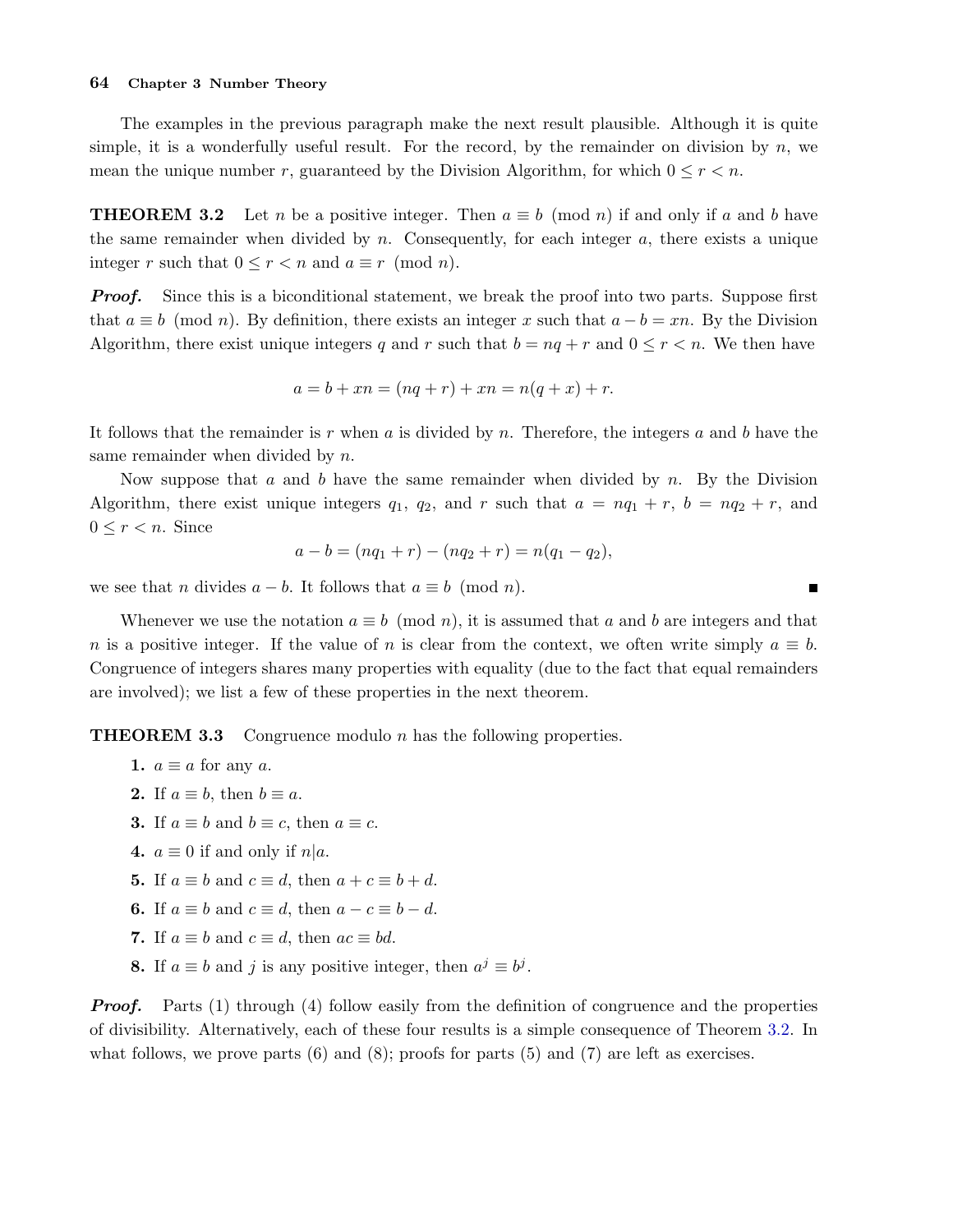To prove part (6), suppose that  $a \equiv b$  and  $c \equiv d$ . From the definition of congruence, we know that  $n|(a - b)$  and that  $n|(c - d)$ . It follows that *n* divides the quantity (see Theorem [2.7\)](#page-39-0)

$$
(a - b) - (c - d) = (a - c) - (b - d).
$$

Using the definition (remember that definitions are biconditional), we see that  $a - c \equiv b - d$ .

Part (8) follows from part (7) and the simple form of mathematical induction discussed in Section [2.6.](#page-52-0) However, this result also follows from the equality

$$
a^{j} - b^{j} = (a - b)(a^{j-1} + a^{j-2}b + \ldots + ab^{j-2} + b^{j-1})
$$

(see Exercise [10](#page-47-0) in Section [2.4\)](#page-43-0). Suppose that  $a \equiv b$  and that *j* is a positive integer. By definition, we know that  $n|(a - b)$ . It then follows from the above equation that  $n|(a^j - b^j)$ . We conclude that  $a^j \equiv b^j$ . п

Note that parts (1), (2), and (3) of this theorem show that congruence modulo *n* defines an equivalence relation on  $\mathbb{Z}$ . Parts (5) through (8) can be summarized by saying that in any expression involving +*, −, ·*, and positive integer exponents (that is, any "polynomial"), if individual terms are replaced by other terms that are congruent to them modulo *n*, the resulting expression is congruent to the original. (Do you notice anything related to induction in this comment?) To illustrate this, consider the polynomial *Q* defined by  $Q(x) = 3x^3 + 22x^2 - 6x + 73$ . Suppose that we want to find the remainder when *Q*(17) is divided by 5. Using the results from Theorem [3.3](#page-67-0), we have (modulo 5)

$$
Q(17) \equiv 3 \cdot 17^3 + 22 \cdot 17^2 - 6 \cdot 17 + 73
$$

$$
\equiv 3 \cdot 2^3 + 2 \cdot 2^2 - 1 \cdot 2 + 3
$$

$$
\equiv -1 + 3 - 2 + 3 \equiv 3.
$$

This is certainly much easier than evaluating *Q*(17) and then dividing by 5.

The following simple result will play an important role later in this chapter.

**THEOREM 3.4** Any perfect square is of the form  $4k$  or  $4k + 1$ .

*Proof.* Restating the theorem in the language of congruences yields the following: for each positive integer *m*, either  $m^2 \equiv 0 \pmod{4}$  or  $m^2 \equiv 1 \pmod{4}$ . To see this, suppose that *m* is any positive integer and note that *m* is congruent modulo 4 to exactly one of 0, 1, 2, or 3. It follows that  $m^2$  is congruent to  $0^2 \equiv 0$ ,  $1^2 \equiv 1$ ,  $2^2 \equiv 0$ , or  $3^2 \equiv 1$ .

It is also possible to solve equations involving congruences. To illustrate this, suppose we want to find all integers *x* such that 3*x−*5 is divisible by 11. Putting this statement into the language of congruence, we are trying to solve the congruence equation  $3x \equiv 5 \pmod{11}$  for *x*. Let's assume  $3x \equiv 5$  and see what this tells us about x. Working modulo 11, we find that

$$
3x \equiv 5 \implies 12x \equiv 20 \implies x \equiv 9.
$$

We have thus shown that if  $3x \equiv 5$ , then  $x \equiv 9$ . We also need to verify the converse, that is, we need to show that if  $x \equiv 9$ , then  $3x \equiv 5$ :

$$
x \equiv 9 \implies 3x \equiv 27 \implies 3x \equiv 5.
$$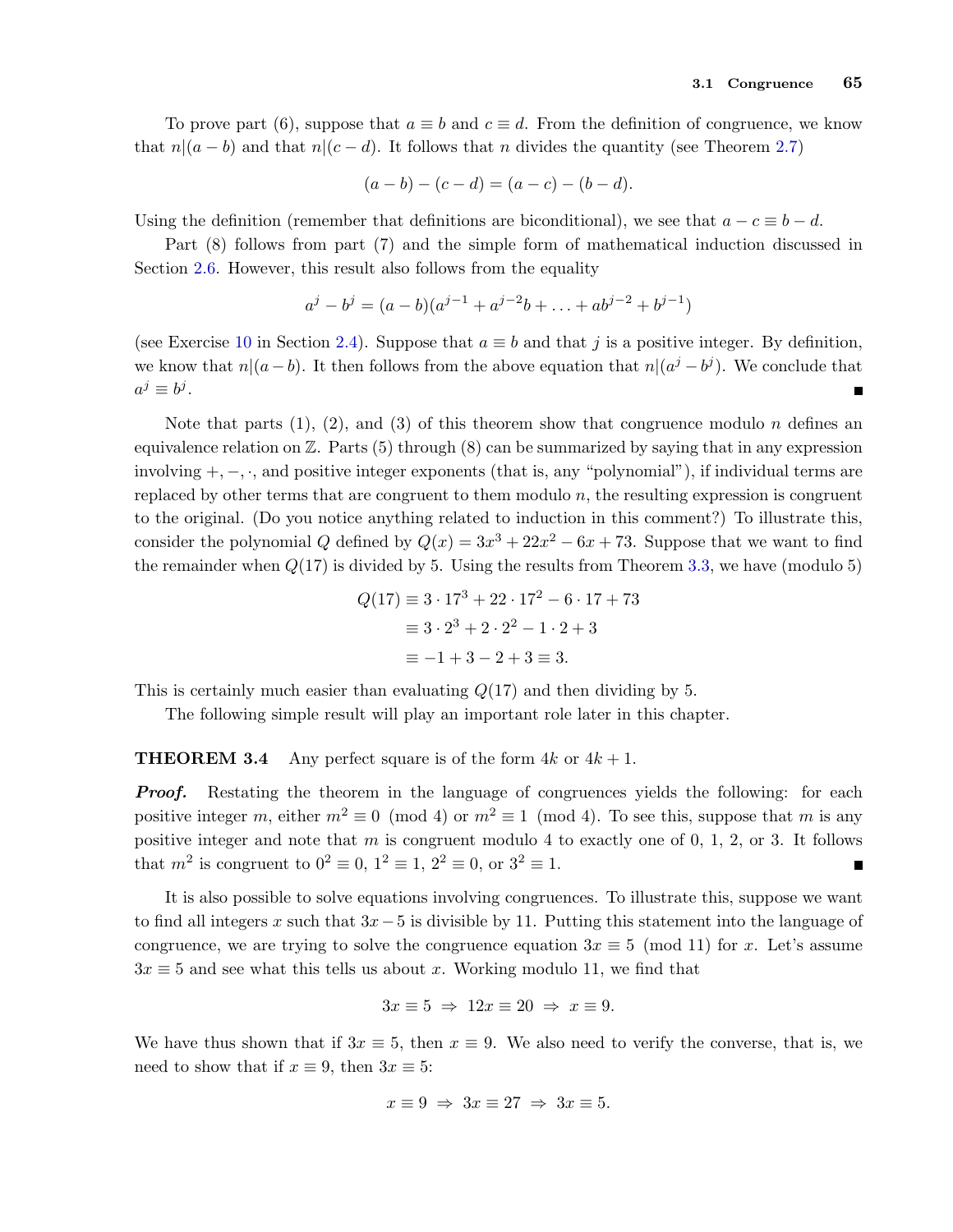#### <span id="page-69-0"></span>**66 Chapter 3 Number Theory**

Therefore, the solution set of the equation  $3x \equiv 5 \pmod{11}$  is

$$
\{11n+9:n\in\mathbb{Z}\}=\{\ldots,-13,-2,9,20,\ldots\}.
$$

In particular, there are an infinite number of solutions to the equation.

For a second example, suppose we want to solve the congruence equation  $11x \equiv 1 \pmod{103}$ . Working modulo 103 (and leaving some details to the reader), we find that

11 $x \equiv 1$  ⇒ 99 $x \equiv 9$  ⇒  $4x \equiv -9$  ⇒ 104 $x \equiv -234$  ⇒  $x \equiv 75$ 

and

$$
x \equiv 75 \quad \Rightarrow \quad 11x \equiv 825 \quad \Rightarrow \quad 11x \equiv 1.
$$

Therefore, the solution set of the equation  $11x \equiv 1 \pmod{103}$  is  $\{103n + 75 : n \in \mathbb{Z}\}$ .

We present one final illustration of the power of simple congruences.

**EXAMPLE 3.5** You may be familiar with the old rule, known as "casting out nines," that an integer is divisible by 9 if and only if the sum of its digits is divisible by 9. To prove this fact, suppose that *x* is a positive integer. When we write *x* in decimal form, it looks like  $d_k d_{k-1} \ldots d_1 d_0$ , where each digit  $d_i$  is an integer between 0 and 9. This means that

$$
x = d_k \cdot 10^k + d_{k-1} \cdot 10^{k-1} + \ldots + d_1 \cdot 10 + d_0.
$$

Since  $10 \equiv 1 \pmod{9}$ , we find that  $10^i \equiv 1^i \equiv 1 \pmod{9}$  for every nonnegative integer *i* and thus

$$
x \equiv d_k + d_{k-1} + \ldots + d_1 + d_0 \pmod{9}.
$$

Note that we have actually proved that an integer and the sum of its digits are congruent modulo 9, that is, the remainder when a number is divided by 9 is the same as the remainder that is obtained when the sum of its digits is divided by 9. For example, the numbers 4357 and  $19 = 4 + 3 + 5 + 7$ both have a remainder of 1 when divided by 9. In particular, a number is divisible by 9 if and only if the sum of its digits is divisible by 9.

**Carl Friedrich Gauss.** Gauss (1777–1855) was an infant prodigy and arguably the greatest mathematician of all time (if such rankings mean anything; certainly he would be in almost everyone's list of the top five mathematicians, as measured by talent, accomplishment, and influence). Perhaps the most famous story about Gauss relates his triumph over busywork. As Carl Boyer tells the story: "One day, in order to keep the class occupied, the teacher had the students add up all the numbers from one to a hundred, with instructions that each should place his slate on a table as soon as he had completed the task. Almost immediately Carl placed his slate on the table, saying, 'There it is;' the teacher looked at him scornfully while the others worked diligently. When the instructor finally looked at the results, the slate of Gauss was the only one to have the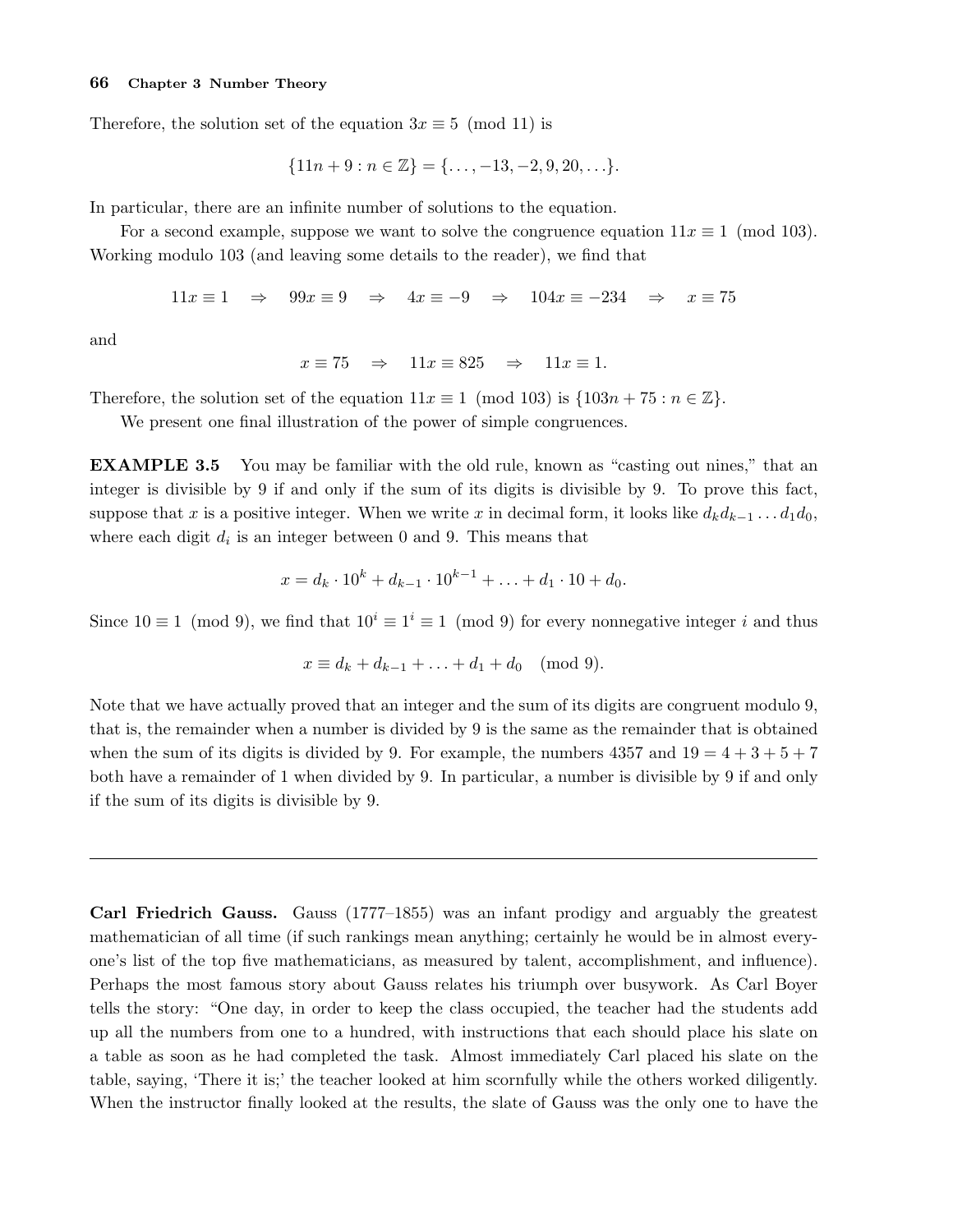correct answer, 5050, with no further calculation. The ten-year-old boy evidently had computed mentally the sum of the arithmetic progression  $1 + 2 + \cdots + 100$ , presumably through the formula  $m(m+1)/2$ ."

By the time Gauss was about 17, he had devised and justified the method of least squares, but had not decided whether to become a mathematician or a philologist. Just short of his nineteenth birthday, he chose mathematics, when he succeeded in constructing (under the ancient restriction to compass and straightedge) a seventeen-sided regular polygon, the first polygon with a prime number of sides to be constructed in over 2000 years; previously, only the equilateral triangle and the regular pentagon had been constructed. Gauss later proved precisely which regular polygons can be constructed. (The answer is somewhat unsatisfying, however. He proved that the regular polygons that can be constructed have  $2^m p_1 p_2 \cdots p_r$  sides, for any  $m \geq 0$  and distinct **Fermat primes**  $p_i$ , that is, prime numbers having the form  $2^{2^n} + 1$  for some *n*. Unfortunately, it is not known whether there are an infinite number of Fermat primes.)

Gauss published relatively little of his work, but from 1796 to 1814 kept a small diary, just nineteen pages long and containing 146 brief statements. This diary remained unknown until 1898. It establishes in large part the breadth of his genius and his priority in many discoveries. Quoting Boyer again: "The unpublished memoranda of Gauss hung like a sword of Damocles over mathematics of the first half of the nineteenth century. When an important new development was announced by others, it frequently turned out that Gauss had had the idea earlier, but had permitted it to go unpublished."

The range of Gauss's contributions is truly stunning, including some deep and still standard results such as the *Quadratic Reciprocity Theorem* and the *Fundamental Theorem of Algebra*. He devoted much of his later life to astronomy and statistics, and made significant contributions in many other fields as well. His name is attached to many mathematical objects, methods, and theorems; students of physics may know him best as the namesake of the standard unit of magnetic intensity, the **gauss**.

The information here is taken from *A History of Mathematics*, by Carl Boyer, New York: John Wiley & Sons, 1968.

#### *Exercises 3.1.*

- **1.** For the given values of *n* and *a*, find the number *b* that belongs to the set  $\{0, 1, \ldots, n-1\}$  for which  $a \equiv b \pmod{n}$ . Do your computations without the aid of a calculator.
	- **a)**  $n = 7, a = 30$  **b)**  $n = 9, a = 69$  **c)**  $n = 2, a = 7461$
	- **d**)  $n = 6, a = -60$  **e**)  $n = 11, a = -63$  **f**)  $n = 17, a = -38$
- **2.** Prove parts (5) and (7) of Theorem [3.3.](#page-67-0)
- **3.** Use induction and part (7) to prove part (8) of Theorem [3.3.](#page-67-0)
- **4.** What digits can appear in the 1's place of a perfect square?
- **5.** Prove that 8 divides the difference of any two odd squares.
- **6.** Use congruences to prove that  $n^3 n$  is divisible by 6 for every integer *n*.
- **7.** For the polynomial *Q* discussed in this section, find the remainder when *Q*(11) is divided by 13 and the remainder when *Q*(101) is divided by 7. Do your computations without the aid of a calculator.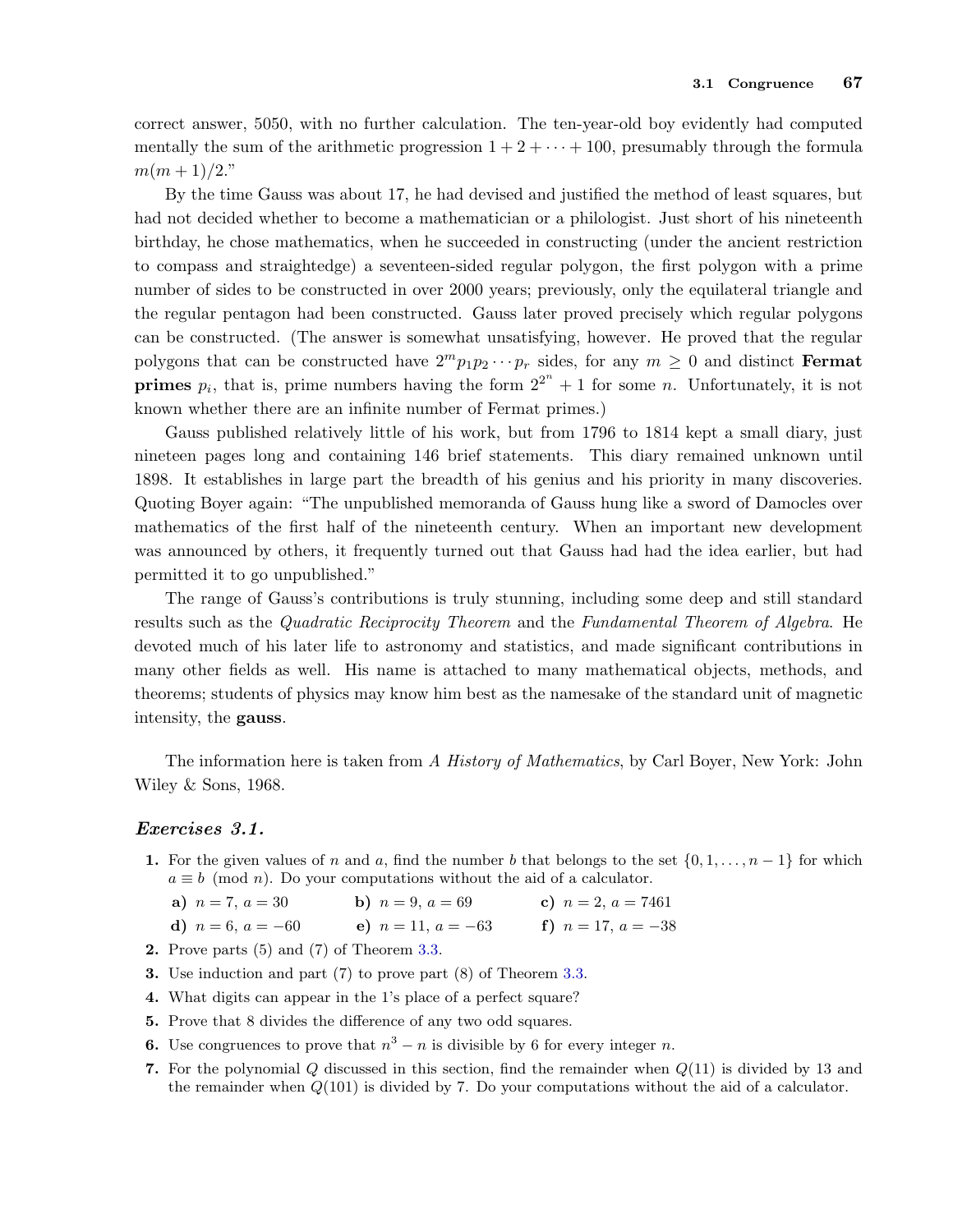#### **68 Chapter 3 Number Theory**

**8.** Solve each of the following by finding all values of *x* that satisfy the congruence. As in the examples in the text, your solution requires two parts. (Try to solve these without a calculator.)

**a)**  $7x \equiv 6 \pmod{9}$  **b)**  $5x \equiv 7 \pmod{13}$  **c)**  $11x + 6 \equiv 5 \pmod{19}$ 

**d**)  $11x + 7 \equiv 2 \pmod{23}$  **e**)  $8x - 1 \equiv 14 \pmod{37}$  **f**)  $19x - 9 \equiv 22 \pmod{97}$ 

- **9.** Solve the following system of congruences:  $x \equiv 4 \pmod{17}$  and  $x \equiv 7 \pmod{29}$ . Note that a solution *x* must satisfy both equations and that you are seeking all possible solutions.
- **10.** Suppose that  $m, n \in \mathbb{N}$ . Prove that  $ma \equiv mb \pmod{mn}$  if and only if  $a \equiv b \pmod{n}$ .
- **11.** State and prove a result similar to Example [3.5](#page-69-0) regarding divisibility by 3.
- **12.** State and prove a result similar to Example [3.5](#page-69-0) regarding divisibility by 11.
- **13.** Use results in this section to find the remainder when each of the integers is divided by 3, 9, or 11. **a)** 573 **b)** 3721 **c)** 11519 **d)** 822237

# 3.2 The spaces Z*<sup>n</sup>*

One interpretation of Theorem [3.3](#page-67-0) is that doing arithmetic modulo a positive integer *n* can be simplified by replacing some numbers with numbers that are equivalent modulo *n*. In other words, the result of a computation doesn't depend on which numbers we compute with, only that they are the same modulo *n*. For example, to compute  $38 \cdot 96 \pmod{11}$ , we can more easily compute the product  $5 \cdot 8 \pmod{11}$ , since  $38 \equiv 5$  and  $96 \equiv 8$ . This suggests that we can go further, devising some universe in which there really is no difference between 38 and 5 or between 96 and 8 (assuming that we want to work modulo 11).

Let *n* be a fixed positive integer. Since congruence modulo *n* is an equivalence relation on  $\mathbb{Z}$ , we can consider the equivalence classes associated with each integer. In particular, for every integer *a*, the symbol [*a*] denotes the set  ${b \in \mathbb{Z} : b \equiv a \pmod{n}}$ . Note that [*a*] represents a set that contains an infinite number of integers. However, we treat  $[a]$  as a single entity; we are entering the realm of the abstract. Theorem [1.17](#page-28-0) shows that the sets  $[a_1]$  and  $[a_2]$  are either disjoint (when  $a_1 \not\equiv a_2$ ) or identical (when  $a_1 \equiv a_2$ ). Recall that if *r* is the remainder on dividing *n* into *a*, then  $a \equiv r$  or, in our new language,  $[a] = [r]$ . This means that every  $[a]$  is equal to some  $[r]$  for  $0 \leq r < n$ . In other words, the sets [0], [1], ...,  $[n-1]$  are the distinct equivalence classes that partition  $\mathbb{Z}$ . In particular, *n*[*−*1

$$
\mathbb{Z} = \bigcup_{r=0}^{n-1} [r] \quad \text{and} \quad [r_1] \cap [r_2] = \emptyset \quad \text{when } 0 \le r_1 < r_2 < n.
$$

We are thus led to make the following definition.

**DEFINITION 3.6** For each positive integer *n*, let  $\mathbb{Z}_n = \{ [0], [1], [2], \ldots, [n-1] \}.$ 

For example,  $\mathbb{Z}_4 = \{ [0], [1], [2], [3] \}$  and  $\mathbb{Z}_7 = \{ [0], [1], [2], [3], [4], [5], [6] \}.$  Note that [3] has a different meaning when interpreted as an element of  $\mathbb{Z}_7$  rather than an element of  $\mathbb{Z}_4$ ; the context should make this clear. For the record, we could write  $\mathbb{Z}_4 = \{[-80], [25], [102], [-13]\}$ , but only to make a point—this is not done in practice.

The set  $\mathbb{Z}_n$  thus consists of *n* elements. Each of its elements is a set that contains an infinite number of integers. This is a new universe in which we can investigate "arithmetic." We begin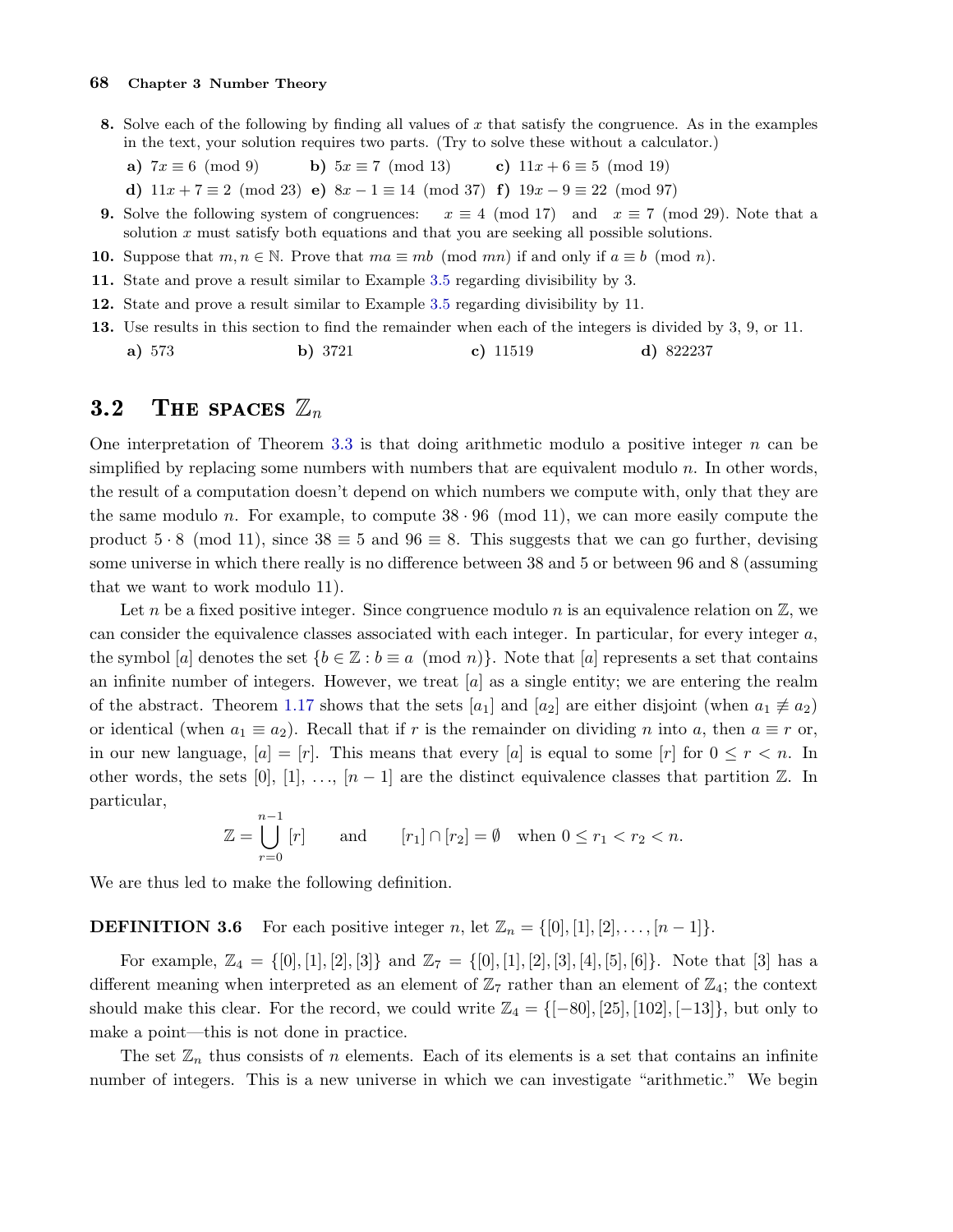<span id="page-72-0"></span>by presenting definitions for the familiar operations that are defined on integers, namely, addition, subtraction, and multiplication.

**DEFINITION 3.7** For elements  $[a]$  and  $[b]$  of  $\mathbb{Z}_n$ , define the operations of addition, subtraction, and multiplication by  $[a] + [b] = [a + b]$ ,  $[a] - [b] = [a - b]$ , and  $[a] \cdot [b] = [ab]$ , respectively.

Most mathematicians would agree that these definitions are quite natural. To illustrate these operations, we present the complete addition and multiplication tables for  $\mathbb{Z}_4$ .

|  | $+  0  1   2   3 $                                                                                                                                                |  |  | $\times$   [0] [1] [2] [3]                                          |  |
|--|-------------------------------------------------------------------------------------------------------------------------------------------------------------------|--|--|---------------------------------------------------------------------|--|
|  | $[0]$ $[0]$ $[1]$ $[2]$ $[3]$                                                                                                                                     |  |  | $[0]$ $[0]$ $[0]$ $[0]$ $[0]$                                       |  |
|  | $\begin{bmatrix} 1 \end{bmatrix} \begin{bmatrix} 1 \end{bmatrix} \begin{bmatrix} 2 \end{bmatrix} \begin{bmatrix} 3 \end{bmatrix} \begin{bmatrix} 0 \end{bmatrix}$ |  |  | $[1] \begin{bmatrix} 0 \\ 0 \\ 1 \end{bmatrix} \quad [2] \quad [3]$ |  |
|  | [2]   [2] [3] [0] [1]                                                                                                                                             |  |  | [2] [0] [2] [0] [2]                                                 |  |
|  | $[3] \begin{bmatrix} 3 \\ 0 \\ 1 \end{bmatrix} [0] [1] [2]$                                                                                                       |  |  | [3] [0] [3] [2] [1]                                                 |  |

For example, to find  $[3] + [2]$ , locate  $[3]$  in the left column of the  $+$  table, then follow across its corresponding row until you are under the [2] located in the top row of the table. This entry ([1]) is the desired sum.

Although we have characterized the definitions of addition, subtraction, and multiplication as "natural," the situation is not as straightforward as it may first appear. For example, the definition  $[a] + [b] = [a + b]$  depends on the manipulation of specific integers a and b, but we know that there are other integers *c* and *d* with  $[a] = [c]$  and  $[b] = [d]$ . What if we compute  $[c + d]$ ? The value of  $[c + d]$  must be the same as  $[a + b]$  or the definition of addition doesn't make sense. Fortunately, Theorem [3.3](#page-67-0) comes to the rescue. Since  $[a] = [c]$  and  $[b] = [d]$ , we know that *a* and *c* are congruent modulo *n*, as are *b* and *d*. Thus their sums  $a + b$  and  $c + d$  are congruent modulo *n*, which means that  $[a + b] = [c + d]$ . The operations of subtraction and multiplication can be justified in the same way. What we have shown is that the definitions of addition, subtraction, and multiplication are "well-defined."

Many of the basic algebraic properties of integers carry over to  $\mathbb{Z}_n$ . The following theorem lists a few of the more familiar properties.

**THEOREM 3.8** The following properties are valid in  $\mathbb{Z}_n$ .

- **a)**  $[a] + [b] = [b] + [a]$  for all  $[a]$  and  $[b]$  in  $\mathbb{Z}_n$ .
- **b)**  $[a] + (b] + [c] = (a] + [b]) + [c]$  for all  $[a]$ ,  $[b]$ , and  $[c]$  in  $\mathbb{Z}_n$ .
- c)  $[a] \cdot [b] = [b] \cdot [a]$  for all  $[a]$  and  $[b]$  in  $\mathbb{Z}_n$ .
- **d**)  $[a] \cdot ([b] \cdot [c]) = ([a] \cdot [b]) \cdot [c]$  for all  $[a]$ ,  $[b]$ , and  $[c]$  in  $\mathbb{Z}_n$ .
- **e**)  $[a] \cdot ([b] + [c]) = [a] \cdot [b] + [a] \cdot [c]$  for all  $[a]$ ,  $[b]$ , and  $[c]$  in  $\mathbb{Z}_n$ .
- **f**)  $[0] + [a] = [a]$  for all  $[a] \mathbb{Z}_n$ .
- **g**)  $[a] + [n a] = [0]$  for all  $[a]$  in  $\mathbb{Z}_n$ .
- **h)**  $[0] \cdot [a] = [0]$  for all  $[a]$  in  $\mathbb{Z}_n$ .
- **i)**  $[1] \cdot [a] = [a]$  for all  $[a]$  in  $\mathbb{Z}_n$ .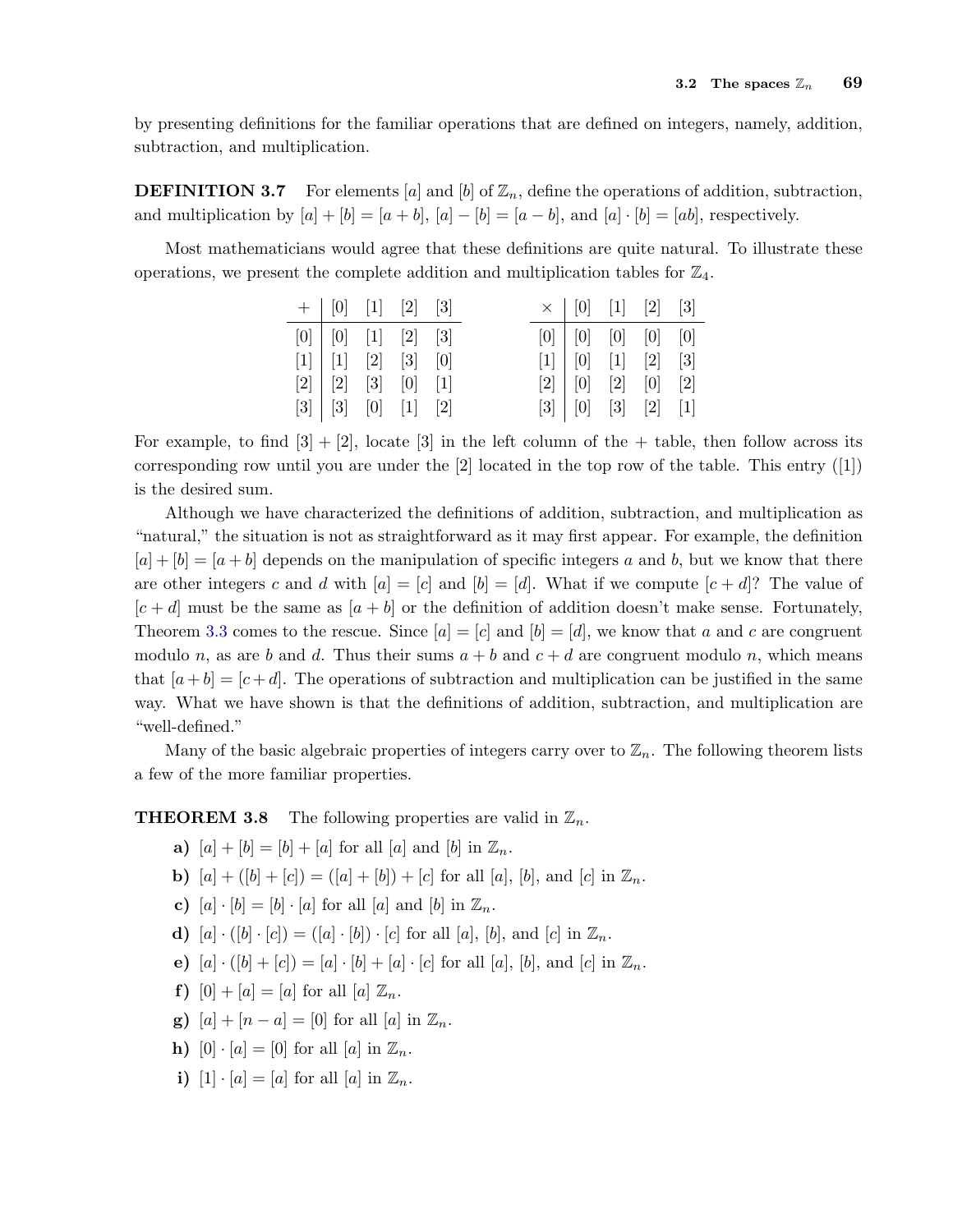<span id="page-73-0"></span>*Proof.* We prove two parts and leave the rest as exercises. Although the proofs are quite easy, it is important that you think about the steps that are involved.

To prove part (a), suppose that  $[a]$  and  $[b]$  are elements of  $\mathbb{Z}_n$ . We then have

$$
[a] + [b] = [a + b] = [b + a] = [b] + [a].
$$

Note that the definition of addition in  $\mathbb{Z}_n$  involves addition in  $\mathbb{Z}$ . Since we know the properties of addition in  $\mathbb{Z}$ , we can apply them to determine the properties of addition in  $\mathbb{Z}_n$ . Similarly, part (f) follows from the simple equation  $[0] + [a] = [0 + a] = [a]$ .

Parts (a) and (c) are commutative laws, parts (b) and (d) are associative laws, and part (e) says that multiplication distributes over addition. Parts  $(f)$ ,  $(g)$ ,  $(h)$ , and  $(i)$  show that  $[0]$  and  $[1]$ act in  $\mathbb{Z}_n$  in much the same way that 0 and 1 act in  $\mathbb{Z}$ .

Though many properties of the integers are shared by  $\mathbb{Z}_n$ , there are some exceptions. Consider the following statements that are true in Z.

If  $ab = 0$ , then either  $a = 0$  or  $b = 0$ .

If  $a^2 = 1$ , then either  $a = 1$  or  $a = -1$ .

If  $ab = ac$  and  $a \neq 0$ , then  $b = c$ .

(For the record, the second and third statements are consequences of the first statement.) These statements are not necessarily true in  $\mathbb{Z}_n$ . Working in  $\mathbb{Z}_{24}$ , we find that

 $[3] \cdot [8] = [24] = [0],$  but  $[3] \neq [0]$  and  $[8] \neq [0]$ ;

 $[5] \cdot [5] = [25] = [1]$ , but  $[5] \neq [1]$  and  $[5] \neq [-1]$ ;

 $[2] \cdot [4] = [8] = [32] = [2] \cdot [16]$ , but  $[2] \neq [0]$  and  $[4] \neq [16]$ .

Examples such as these should serve as a reminder that there are differences between the arithmetic operations in  $\mathbb{Z}$  and  $\mathbb{Z}_n$ .

It is important to remember that [*a*] is not an integer; it represents an infinite collection of integers. Hence, the set  $\mathbb{Z}_n$  is not a subset of  $\mathbb{Z}$ . It is sometimes tempting to confuse the set  $\mathbb{Z}_n = \{ [0], [1], [2], \ldots, [n-1] \}$  with the set  $\{0, 1, 2, \ldots, n-1\} \subseteq \mathbb{Z}$ . The brackets make all the difference in the world: in  $\mathbb{Z}_5$ , the elements [2] and [7] are the same, but of course 2 and 7 are different integers. The set  $\mathbb{Z}_n$ , along with the operations of addition and multiplication, is an example of an abstract space. The general properties of such spaces are studied in detail in higher mathematics. As this may be your first exposure to abstract spaces, you will need to spend some time and energy thinking about these objects.

### *Exercises 3.2.*

**1.** Construct addition and multiplication tables for

| a) $\mathbb{Z}_2$ | b) $\mathbb{Z}_5$ | c) $\mathbb{Z}_6$ |  |
|-------------------|-------------------|-------------------|--|
|-------------------|-------------------|-------------------|--|

**2.** In  $\mathbb{Z}_{23}$ , find each of the following. Give your answer in the form  $[r]$ , where  $0 \le r \le 23$ .

| a) $[10] + [17]$ | <b>b</b> ) $[8] + [22]$ | c) $[6] - [16]$ |
|------------------|-------------------------|-----------------|
|                  |                         |                 |

**d)** [14] *−* [20] **e)** [8] *·* [12] **f)** [13] *·* [19]

**3.** Prove the remaining parts of Theorem [3.8](#page-72-0).

**4.** Suppose that [*a*] and [*b*] are in  $\mathbb{Z}_n$ . Prove that there exists a unique  $[x] \in \mathbb{Z}_n$  such that  $[a] + [x] = [b]$ .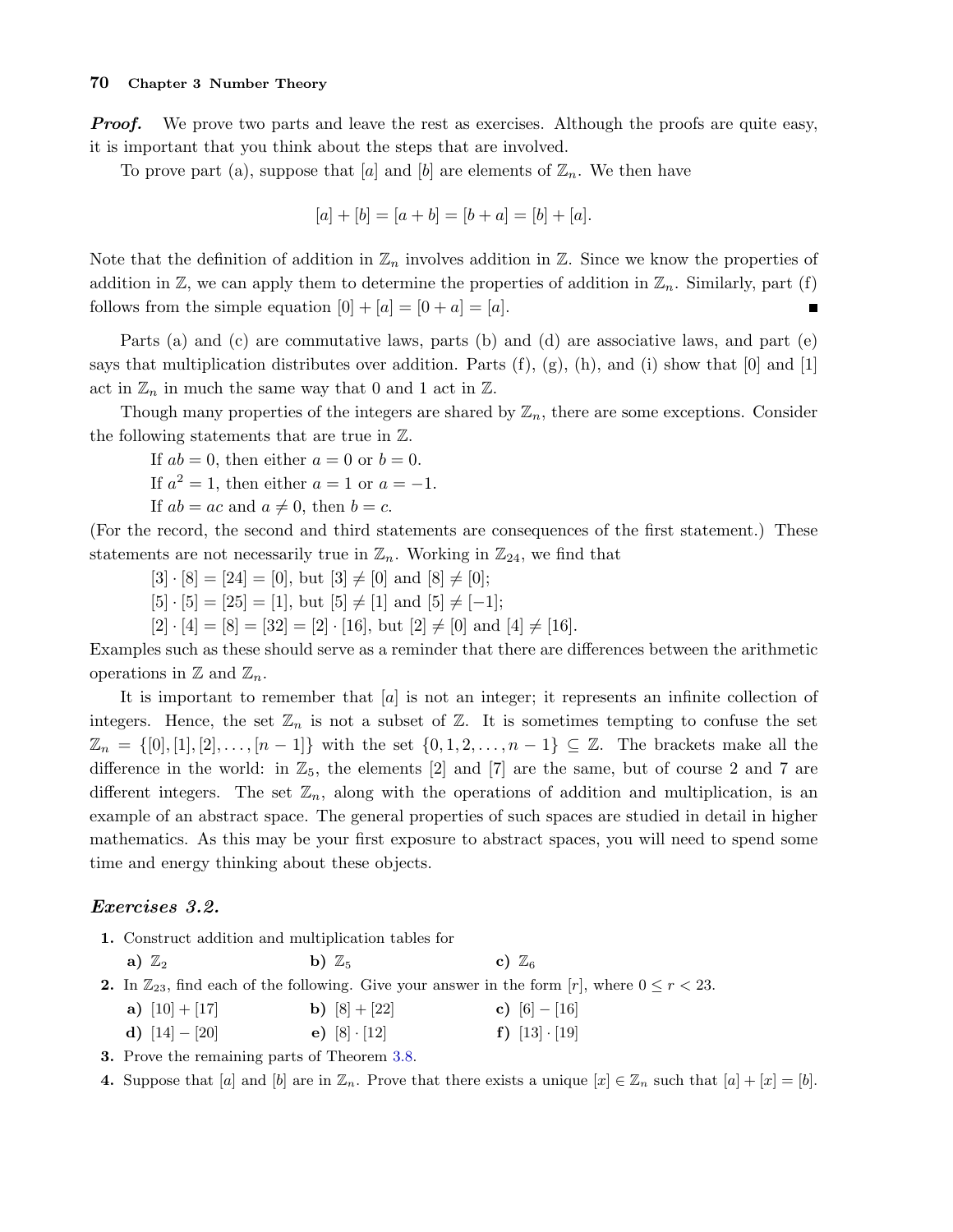- **5.** Use the table from Exercise [1\(](#page-73-0)c) to verify the following statements.
	- **a**) There is a unique  $[x] \in \mathbb{Z}_6$  such that  $[5] \cdot [x] = [2]$ .
	- **b)** There is no  $[x] \in \mathbb{Z}_6$  such that  $[3] \cdot [x] = [4]$ .
	- **c)** There is an  $[x] \in \mathbb{Z}_6$  such that  $[4] \cdot [x] = [2]$ , but it is not unique.
- **6.** Give examples in  $\mathbb{Z}_{14}$  to illustrate each of the following.
	- **a)**  $[a] \cdot [b] = [0]$  but  $[a] \neq [0]$  and  $[b] \neq [0]$ .
	- **b**) [*a*] and [*b*] so that  $[a] \cdot [b] = [1]$  but neither  $[a]$  nor  $[b]$  are  $[1]$  or  $[-1]$ .
	- **c)** [a], [b], and [c] so that  $[a] \cdot [b] = [a] \cdot [c]$  but neither  $[a] = [0]$  nor  $[b] = [c]$ .
- **7.** Find all the elements  $[x]$  of  $\mathbb{Z}_{15}$  such that  $[x] = [p]$  for some prime number  $p$  ( $p < 15$  is not required).
- **8.** Find (with proof) the sum of all the elements of  $\mathbb{Z}_n$ . (Consider the even and odd cases separately.)
- **9.** In  $\mathbb{Z}_{360}$ , find all of the elements [x] such that  $[x]^n = [0]$  for some positive integer *n*. Of course, the symbols  $[x]^n$  mean to multiply  $[x]$  times itself *n* times.
- **10.** Let  $[a]$  be an element in  $\mathbb{Z}_n$ .
	- **a**) Suppose that  $[a] + [x] = [a] + [y]$ . Prove that  $[x] = [y]$ .
	- **b**) Suppose that  $[a] \cdot [x] = [a] \cdot [y]$ . Give an example in  $\mathbb{Z}_{35}$  to show that  $[x]$  may not equal  $[y]$ .

# 3.3 The Euclidean Algorithm

Consider the numbers 12 and 18. We know (from elementary school and also our formal Definition [2.6](#page-38-0)) that the divisors of 12 are  $\pm 1$ ,  $\pm 2$ ,  $\pm 3$ ,  $\pm 4$ ,  $\pm 6$ , and  $\pm 12$  and that the divisors of 18 are  $\pm 1$ , *±*2, *±*3, *±*6, *±*9, and *±*18. If we want the common divisors of 12 and 18, we take the intersection of these two lists. Thus the divisors of both 12 and 18 are  $\pm 1$ ,  $\pm 2$ ,  $\pm 3$ , and  $\pm 6$ . The largest number in this common list, namely 6, is called the greatest common divisor of 12 and 18.

**DEFINITION 3.9** Suppose *a* and *b* are integers, not both zero. The *greatest common divisor* of *a* and *b*, denoted by  $(a, b)$  or  $gcd(a, b)$ , is the largest positive integer that divides both *a* and *b*.

We will be concerned almost exclusively with the case in which *a* and *b* are nonnegative, but since  $(a, b) = (|a|, |b|)$  the theory goes through with essentially no change in case *a* or *b* or both are negative. (Note that  $(0,0)$  is undefined.) The notation  $(a, b)$  might be somewhat confusing since it is also used to denote ordered pairs and open intervals. The meaning is usually clear from the context; if there is a chance for confusion, we use  $gcd(a, b)$ . In the discussion preceding the definition, we showed that  $(18, 12) = 6$ . For further examples, it should be clear that  $(21, 7) = 7$ ,  $(28, 18) = 2$ , and  $(31, 13) = 1$ .

For the record, whenever the notation (*a, b*) is used, it is assumed that at least one of *a* or *b* is nonzero. The next theorem lists some simple but important observations concerning (*a, b*).

**THEOREM 3.10** The greatest common divisor satisfies the following properties:

- **a**)  $(a, 1) = 1$  for every integer *a*;
- **b**)  $(a, 0) = a$  for every positive integer *a*;
- **c**)  $(a, b) = (b, a)$  for any integers a and b, not both zero;
- **d**)  $(a, b) \le \min\{|a|, |b|\}$  for any nonzero integers *a* and *b*;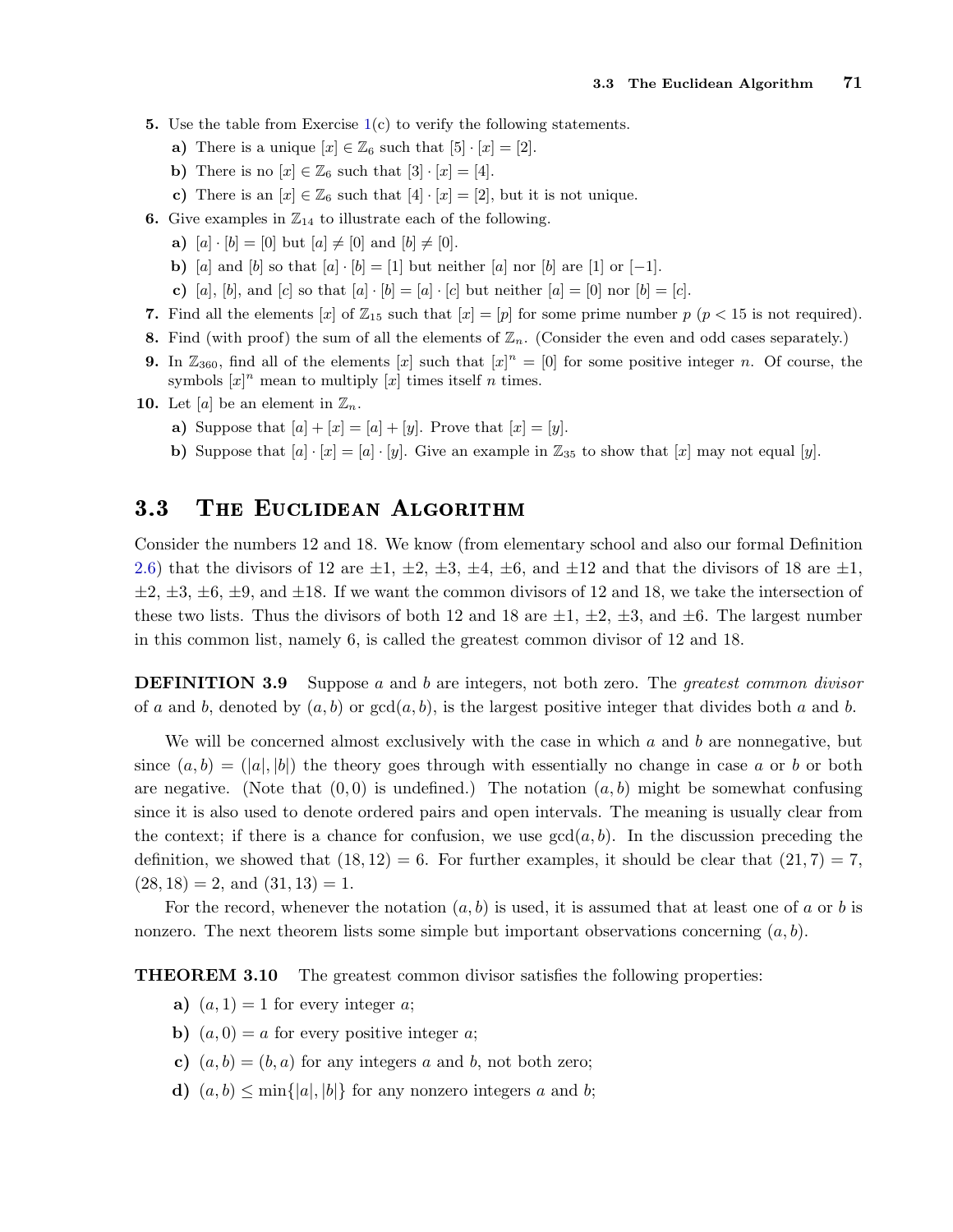- <span id="page-75-0"></span>**e**) If  $a > 0$  and  $a|b$ , then  $(a, b) = a$ ;
- **f**) For any positive integer *n*, if  $a \equiv b \pmod{n}$ , then  $(a, n) = (b, n)$ .

*Proof.* Parts (a), (b), and (c) follow very easily from the definition of the greatest common divisor. Proofs for parts (d) and (e) are left as exercises. To prove part (f), suppose that  $a \equiv b$ (mod *n*). By the definition of congruence modulo *n*, there exists an integer *k* such that  $a - b = kn$ . It follows that

$$
a = b + kn \quad \text{and} \quad b = a - kn.
$$

Let *A* be the set of all common divisors of *a* and *n*, and let *B* be the set of all common divisors of *b* and *n*. Suppose that  $x \in A$ . This means that *x* divides both *a* and *n*. Using part (f) of Theorem [2.7,](#page-39-0) the equation on the right reveals that *x* divides *b*. Since *x* divides both *b* and *n*, we see that *x*  $∈$  *B*. We have thus shown that  $A ⊆ B$ . Similar reasoning shows that  $B ⊆ A$  and it follows that  $A = B$ . Since the sets *A* and *B* are equal, it follows that  $(a, n) = (b, n)$ .  $\blacksquare$ 

It perhaps is surprising to learn that part (f) of this theorem is all that is necessary to compute the greatest common divisor of two integers and, moreover, to compute it very efficiently. This remarkable fact is known as the *Euclidean Algorithm*. As the name implies, the Euclidean Algorithm was known to Euclid (see the biography in Section [2.8](#page-61-0)) and appears in *The Elements*. As we will see, the Euclidean Algorithm is an important theoretical tool as well as a practical algorithm. Here is how it works.

Suppose that *a* and *b* are positive integers with  $a > b$  and, without loss of generality, assume that *b* does not divide *a*. Use the Division Algorithm repeatedly to obtain

| $a = q_1b + r_1, \quad 0 < r_1 < b;$                                                                                                                                                                                            |                                                                                                                                                 | $(a \equiv r_1 \pmod{b})$     |
|---------------------------------------------------------------------------------------------------------------------------------------------------------------------------------------------------------------------------------|-------------------------------------------------------------------------------------------------------------------------------------------------|-------------------------------|
| $b = q_2r_1 + r_2, \quad 0 < r_2 < r_1;$                                                                                                                                                                                        |                                                                                                                                                 | $(b \equiv r_2 \pmod{r_1}$    |
| $r_1 = q_3r_2 + r_3$ , $0 < r_3 < r_2$ ;                                                                                                                                                                                        |                                                                                                                                                 | $(r_1 \equiv r_3 \pmod{r_2})$ |
| $r_2 = q_4r_3 + r_4$ , $0 < r_4 < r_3$ ;                                                                                                                                                                                        |                                                                                                                                                 | $(r_2 \equiv r_4 \pmod{r_3})$ |
| 1942년 - 대한민국의 대한민국의 대한민국의 대한민국의 대한민국의 대한민국의 대한민국의 대한민국의 대한민국의 대한민국의 대한민국의 대한민국의 대한민국의 대한민국의 대한민국의 대한민국의 대한민국의<br>대한민국의 대한민국의 대한민국의 대한민국의 대한민국의 대한민국의 대한민국의 대한민국의 대한민국의 대한민국의 대한민국의 대한민국의 대한민국의 대한민국의 대한민국의 대한민국의 대한민국의 대한민국의 대한 | $\label{eq:2.1} \mathcal{L}(\mathcal{L}) = \frac{1}{2} \sum_{i=1}^n \mathcal{L}(\mathcal{L}) \mathcal{L}(\mathcal{L}) \mathcal{L}(\mathcal{L})$ |                               |

Since a decreasing list of nonnegative integers cannot continue indefinitely, eventually one of the remainders is 0. It follows that the last two steps in the list would look like

$$
r_{k-2} = q_k r_{k-1} + r_k, \quad 0 < r_k < r_{k-1}; \qquad (r_{k-2} \equiv r_k \pmod{r_{k-1}}) \\ r_{k-1} = q_{k+1} r_k + 0. \qquad (r_{k-1} \equiv 0 \pmod{r_k})
$$

By part (f) of Theorem 3.10, we know that

$$
(a,b)=(b,r_1)=(r_1,r_2)=\cdots=(r_{k-1},r_k)=(r_k,0)=r_k.
$$

In other words, the last nonzero remainder in this process is the greatest common divisor of *a* and *b*.

If you have done some computer programming, you should see just how easy it is to implement this algorithm in any reasonable programming language. Since it is a very fast algorithm, it plays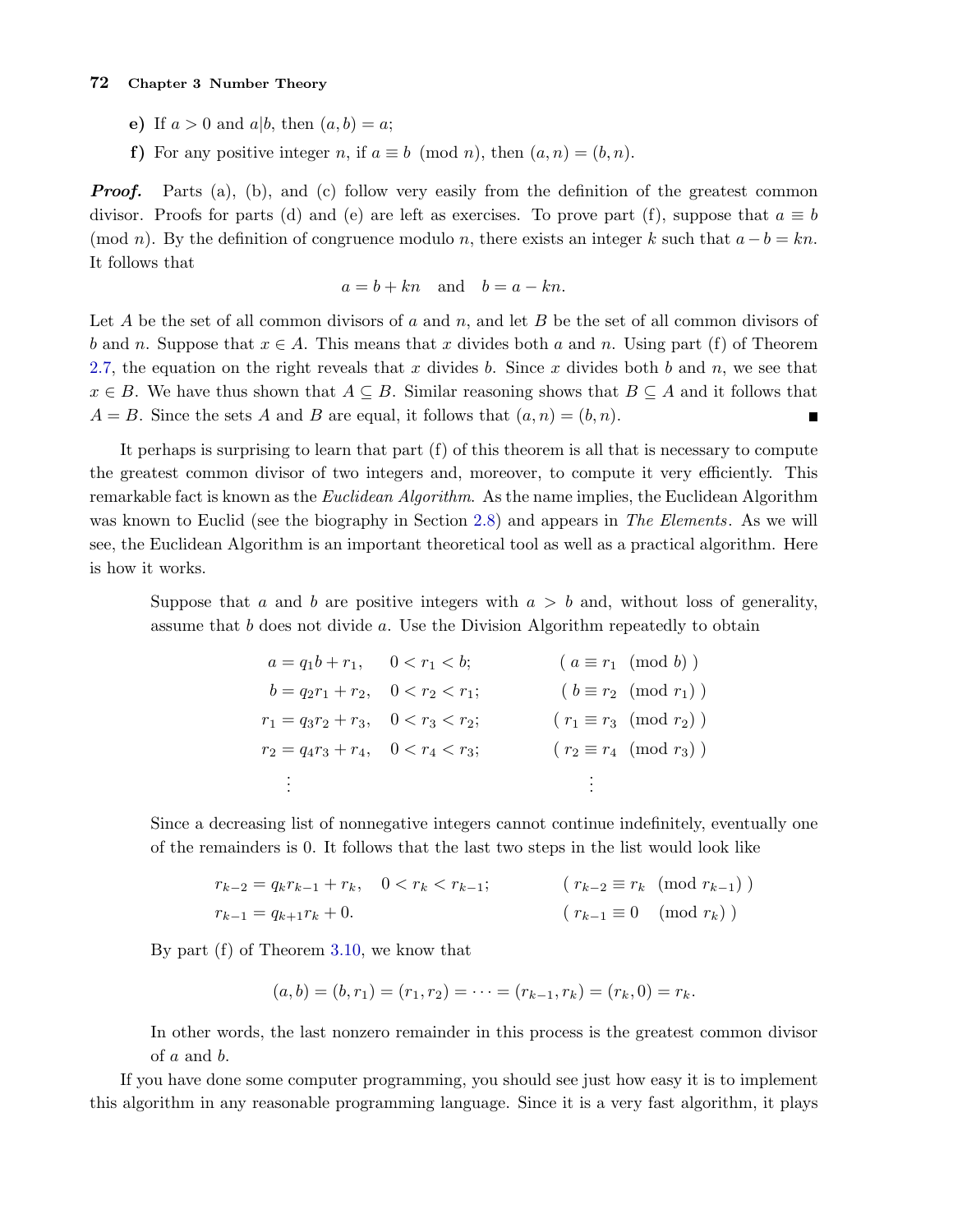an important role in many applications. For example, to find the greatest common divisor of 198 and 168 with this method, we would compute

| $198 = 1 \cdot 168 + 30$ | $(198, 168) = (168, 30)$ |
|--------------------------|--------------------------|
| $168 = 5 \cdot 30 + 18$  | $= (30, 18)$             |
| $30 = 1 \cdot 18 + 12$   | $= (18, 12)$             |
| $18 = 1 \cdot 12 + 6$    | $= (12, 6)$              |
| $12 = 2 \cdot 6$         | $=(6,0)=6.$              |

Furthermore, with a little extra bookkeeping, we can use the Euclidean Algorithm to show that  $(a, b)$  is actually a **linear combination** of a and b. Referring to the previous example with  $a = 198$ and  $b = 168$ , we find that

$$
30 = 198 - 168 = a - b,
$$
  
\n
$$
18 = 168 - 5 \cdot 30 = b - 5(a - b) = -5a + 6b,
$$
  
\n
$$
12 = 30 - 18 = (a - b) - (-5a + 6b) = 6a - 7b,
$$
  
\n
$$
6 = 18 - 12 = (-5a + 6b) - (6a - 7b) = -11a + 13b.
$$

Notice that the numbers in the left column are precisely the remainders computed by the Euclidean Algorithm. This example leads to the following general result, known as the *Extended Euclidean Algorithm*. In spite of its simplicity, this is an extremely important theorem, one of the most crucial results in this book.

**THEOREM 3.11** If *a* and *b* are integers, not both zero, then there exist integers *x* and *y* such that  $(a, b) = ax + by$ .

*Proof.* Referring to the steps in the Euclidean Algorithm, we find that

*r*<sup>1</sup> is a linear combination of *a* and *b*;

 $r_2$  is a linear combination of *b* and  $r_1$  and thus a linear combination of *a* and *b*;

 $r_3$  is a linear combination of  $r_1$  and  $r_2$  and thus a linear combination of *a* and *b*;

 $r_k$  is a linear combination of  $r_{k-2}$  and  $r_{k-1}$  and thus a linear combination of *a* and *b*.

Assuming that  $r_k$  is the last nonzero remainder, we find that  $(a, b) = r_k$  is a linear combination of *a* and *b*. The result then follows by the Principle of Mathematical Induction (which is implicitly taking place in the *. . .* portion of the proof).

Since this is such an important result and the preceding proof, although easy to believe, is rather short on rigor, we offer a second proof. Let  $D = \{ai + bj : i, j \in \mathbb{Z}\} \cap \mathbb{N}$ , that is, let *D* be the set of all positive integers that can be expressed as linear combinations of *a* and *b*. Since at least one of the numbers  $|a|$  or  $|b|$  is positive and thus belongs to the set *D*, we find that *D* is nonempty. By the Well-Ordering Property, the set *D* contains a least element, call it *d*. Choose integers *i* and *j* so that  $d = ai + bj$  and let  $g = (a, b)$ . We want to prove that  $d = g$ . Since  $g|a$  and  $g|b$ , it is clear

<sup>.</sup> . .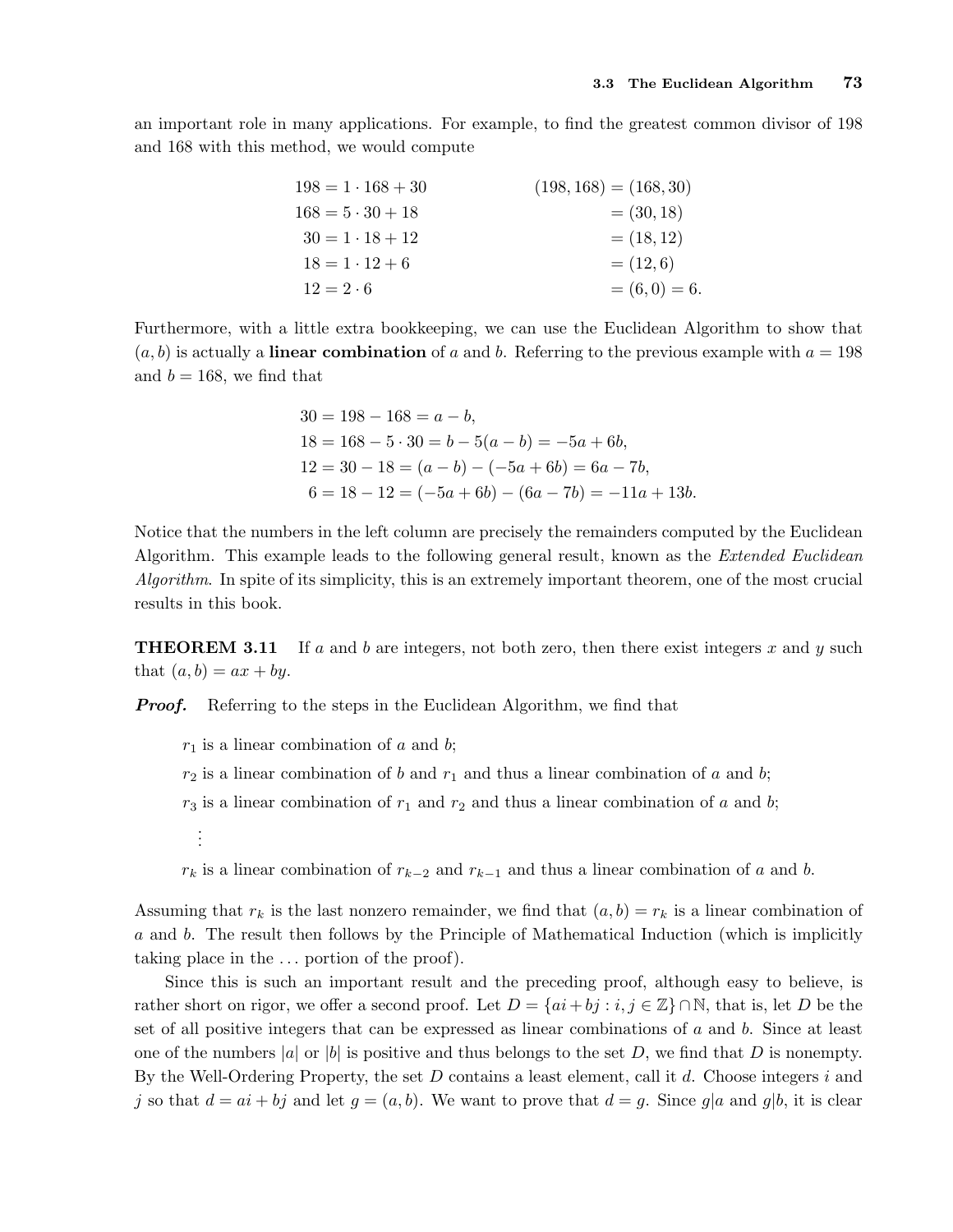<span id="page-77-0"></span>that  $g|d$  and thus  $g \leq d$ . To complete the proof, we need to prove that  $d \leq g$  and to do this, it is sufficient to prove that  $d|a$  and  $d|b$ . By the Division Algorithm, there exist integers q and r such that  $a = dq + r$  and  $0 \leq r < d$ . It follows that

$$
r = a - dq = a - (ai + bj)q = a(1 - iq) + b(-jq)
$$

is a linear combination of *a* and *b*. If  $r > 0$ , then *r* is an element of *D* that is smaller than *d*, a contradiction to the fact that *d* is the least element of *D*. We conclude that  $r = 0$  and thus that *d|a*. In a similar way, it follows that *d|b*. This completes the proof.

It is rather remarkable that the greatest common divisor of *a* and *b* can be written as a linear combination of *a* and *b*. In fact, the second of the proofs given above reveals that  $(a, b)$  is the smallest positive integer with this property.

The following definition introduces an important concept in number theory.

# **DEFINITION 3.12** The integers *a* and *b* are **relatively prime** if and only if  $(a, b) = 1$ .

It is easy to verify that 6 and 5 are relatively prime as are 21 and 10, but the integers 12 and 20 are not relatively prime. Part (a) of Theorem [3.10](#page-75-0) can be rephrased to say that 1 and *a* are relatively prime for any integer  $a$ . Finally, if  $p$  is a prime and  $a$  is any integer that satisfies  $1 \leq a \leq p$ , then *a* and *p* are relatively prime. An extremely useful characterization of relatively prime integers is given below; its proof is left as an exercise.

**THEOREM 3.13** Suppose that *a* and *b* are integers, not both zero. Then *a* and *b* are relatively prime if and only if there exist integers x and y such that  $ax + by = 1$ . ■

# *Exercises 3.3.*

- **1.** For each pair of integers *a* and *b*, find  $(a, b)$  and integers *x* and *y* satisfying  $(a, b) = ax + by$ . Which pairs of integers are relatively prime?
	- **a)**  $a = 32, b = 13$  **b)**  $a = 148, b = 40$  **c)**  $a = 300, b = 55$ **d**)  $a = 58, b = 17$  **e**)  $a = 147, b = 105$  **f**)  $a = 338, b = 225$
- **2.** Let *p* be a prime and let *a* be a positive integer. What are the possible values for  $(a, p)$ ?
- **3.** Let *a* and *b* be integers, not both 0. Prove that  $(a, b) = (|a|, |b|)$ .
- **4.** Prove parts (d) and (e) of Theorem [3.10.](#page-75-0)
- **5.** Prove Theorem 3.13.
- **6.** Let *a* and *b* be positive integers. Suppose that there exist integers *x* and *y* such that  $ax + by = 6$ . What are the possible values for  $(a, b)$ ?
- **7.** Suppose that  $g = (a, b)$ . Prove that  $g^2|(ab)$ .
- **8.** Suppose that *g* is a positive integer and let *x* be a multiple of  $g^2$ . Show that there exist integers *a* and *b* such that  $(a, b) = g$  and  $ab = x$ .
- **9.** Show that there are an infinite number of ways of expressing (*a, b*) as a linear combination of *a* and *b*.
- **10.** Let *a* and *b* be integers, not both zero, and let  $g = (a, b)$ . Prove that an integer can be expressed as a linear combination of *a* and *b* if and only if it is a multiple of *g*.
- **11.** Prove that *a* and *b* are relatively prime if and only if  $a^2$  and  $b^2$  are relatively prime.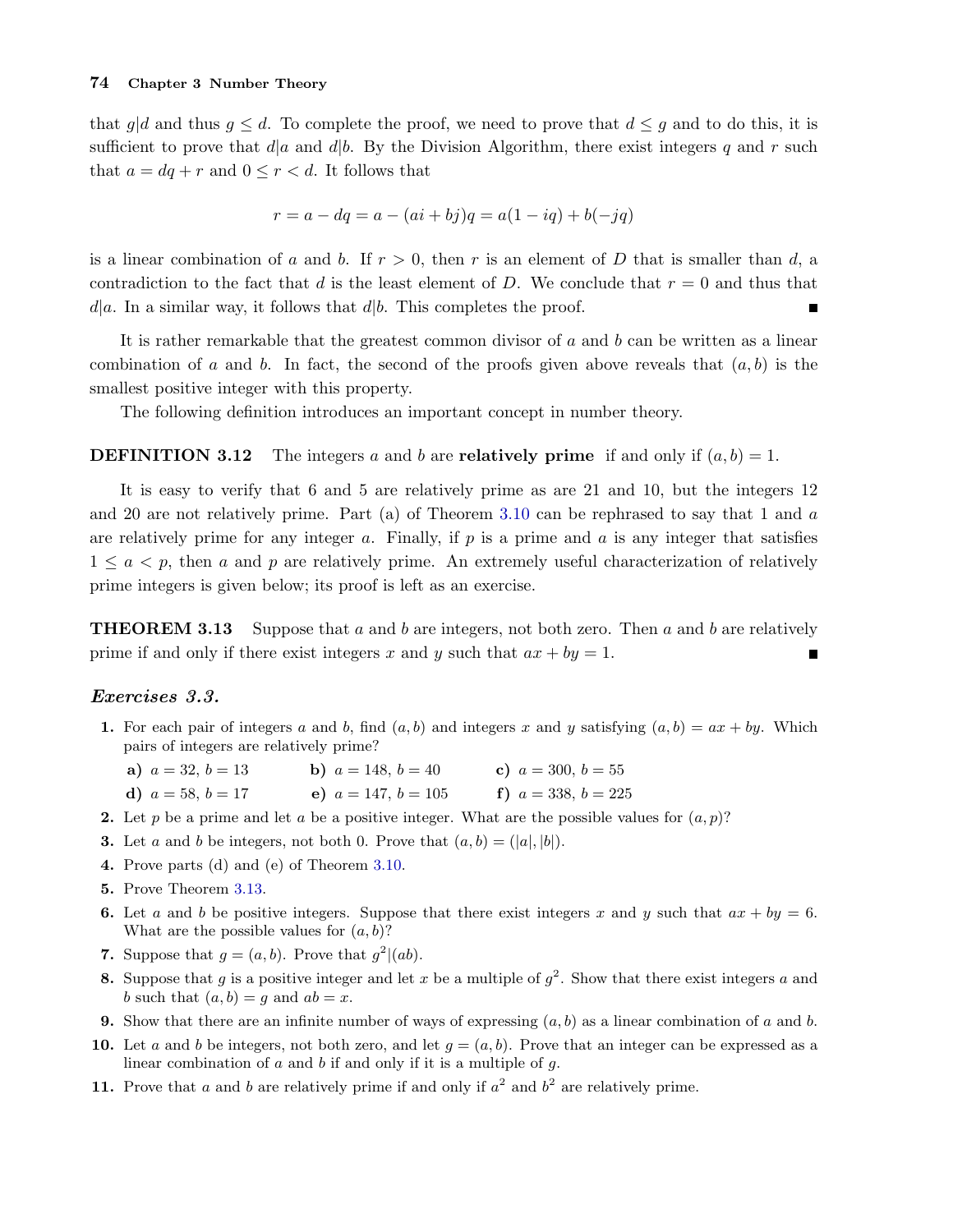<span id="page-78-0"></span>**12.** The Euclidean Algorithm works so well that it is difficult to find pairs of numbers that make it take a long time. Find two numbers whose greatest common divisor is 1 for which the Euclidean Algorithm takes 10 steps.

# 3.4 The spaces U*<sup>n</sup>*

As the last part of Section [3.2](#page-71-0) indicates, some of the arithmetic properties of  $\mathbb{Z}_n$  are different from those of Z. In particular, it is possible for two nonzero numbers to have a product of zero  $([3] \cdot [8] = [0]$  in  $\mathbb{Z}_{24}$ ) and for the square of a number other than [1] or [*−*1] to be [1] ([5]<sup>2</sup> = [1] in  $\mathbb{Z}_{24}$ ). Notice also that  $[2] \cdot [3] = [1]$  in  $\mathbb{Z}_5$  but that neither  $[2]$  nor  $[3]$  is  $[1]$  or  $[-1]$ . This last observation shows that there can be multiplicative inverses for elements in  $\mathbb{Z}_n$  other than [1] and [*−*1]. We are thus led to consider a notion of division (that is, multiplication by multiplicative inverses) in  $\mathbb{Z}_n$ , but in order to do so, we must eliminate some of the problem elements, namely those that do not have multiplicative inverses. The next theorem and its three corollaries are quite useful in this regard and for our later work. The proofs of the corollaries are left as exercises.

**THEOREM 3.14** If *n* and *a* are relatively prime and  $n|ab$ , then  $n|b$ .

*Proof.* Suppose that *n*, *a*, and *b* are integers such that *n* and *a* are relatively prime and *n|ab*. By the definition of divisibility, there exists an integer k such that  $ab = nk$ . Since n and a are relatively prime, Theorem [3.13](#page-77-0) shows that there exist integers x and y such that  $nx + ay = 1$ . It follows that

$$
b = b(nx + ay) = nbx + aby = nbx + nky = n(bx + ky),
$$

revealing that *n|b*.

**COROLLARY 3.15** If *p* is a prime and *p|ab*, then *p|a* or *p|<i>b*.

**COROLLARY 3.16** If *p* is a prime and *p* divides the product  $a_1 a_2 \cdots a_n$ , then  $p | a_i$  for some index *i* that satisfies  $1 \leq i \leq n$ .

**COROLLARY 3.17** If  $p, p_1, p_2, \ldots, p_n$  are primes and  $p$  divides the product  $p_1 p_2 \cdots p_n$ , then  $p = p_i$  for some index *i* that satisfies  $1 \leq i \leq n$ .

Given a positive integer  $n > 1$ , the set  $\mathbb{Z}_n$  can be best represented as

$$
\{[0], [1], [2], \ldots, [n-2], [n-1]\} = \{[i] : 0 \le i \le n-1\}.
$$

For some elements [*i*] of  $\mathbb{Z}_n$ , we find that  $(i, n) = 1$ , while  $(i, n) > 1$  for other values of *i*. It turns out that the subset  $\mathbb{U}_n$  of  $\mathbb{Z}_n$  that consists of those elements [*u*] of  $\mathbb{Z}_n$  for which  $(u, n) = 1$  has some interesting properties. In particular (see Corollary [3.20](#page-79-0) below), each element of  $\mathbb{U}_n$  has a multiplicative inverse .

**DEFINITION 3.18** Let  $n > 1$  be a positive integer. The set  $\mathbb{U}_n \subseteq \mathbb{Z}_n$  is defined to be the set of all  $[u] \in \mathbb{Z}_n$  such that  $(u, n) = 1$ .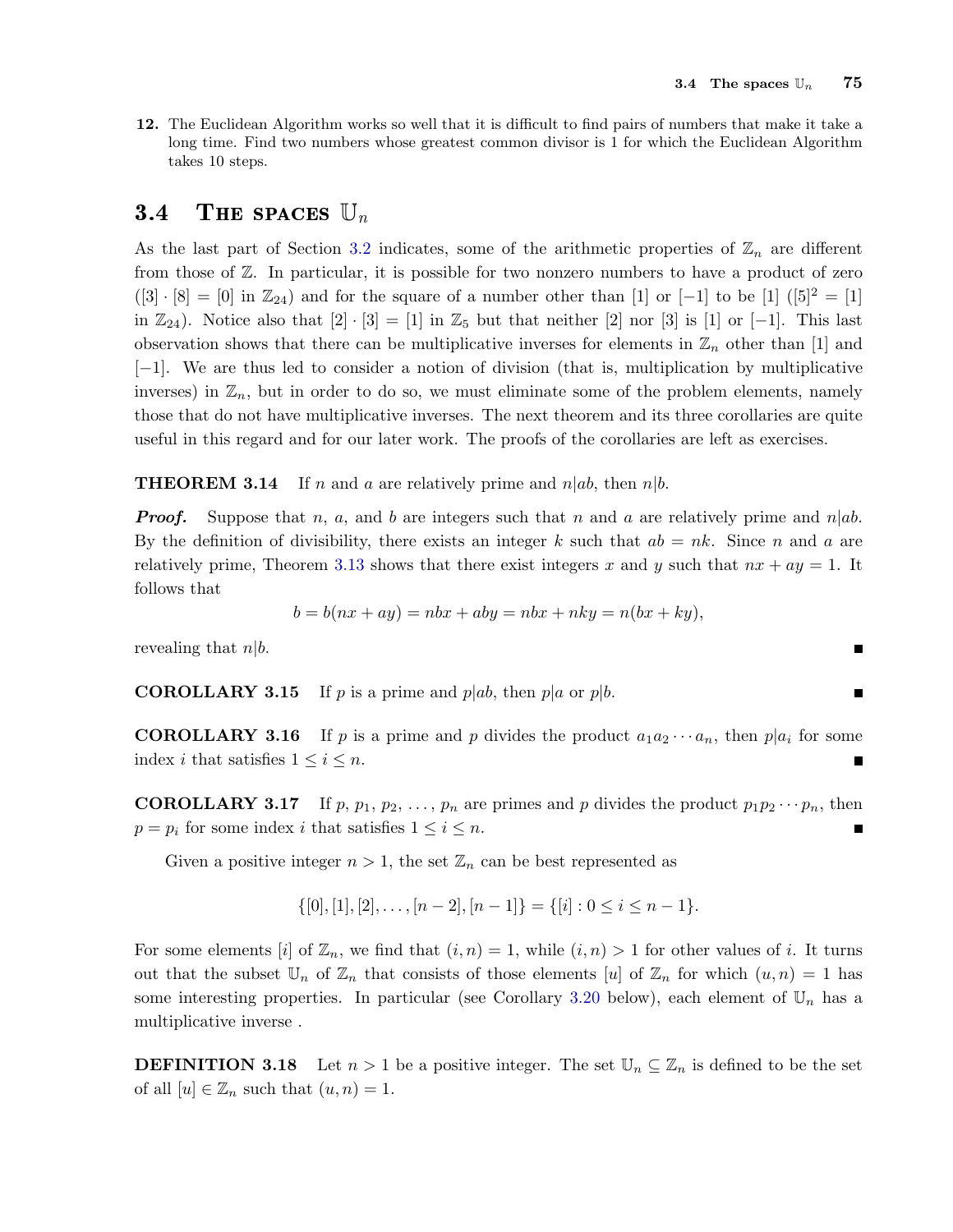<span id="page-79-0"></span>As indicated by the definition, the set  $\mathbb{U}_1$  is not defined. The set  $\mathbb{U}_2$  consists of a single element, namely,  $\{|1|\}$ . It is easy to verify the following examples of sets  $\mathbb{U}_n$ :

$$
\begin{aligned}\n\mathbb{U}_6 &= \{ [1], [5] \}; \\
\mathbb{U}_7 &= \{ [1], [2], [3], [4], [5], [6] \}; \\
\mathbb{U}_8 &= \{ [1], [3], [5], [7] \}; \\
\mathbb{U}_{21} &= \{ [1], [2], [4], [5], [8], [10], [11], [13], [16], [17], [19], [20] \}.\n\end{aligned}
$$

Note that [0] is never an element of  $\mathbb{U}_n$  while [1] and  $[n-1]$  are elements of  $\mathbb{U}_n$  for  $n > 2$ . The most important property of elements of  $\mathbb{U}_n$  is given in the following result.

**THEOREM 3.19** Suppose that *u* and *n* are integers with  $n > 1$ . Then *u* and *n* are relatively prime if and only if there exists an integer  $v$  such that  $uv \equiv 1 \pmod{n}$ .

*Proof.* Let *u* and *n* be integers with *n >* 1. We first suppose that *u* and *n* are relatively prime. By Theorem [3.13,](#page-77-0) there exist integers *v* and *w* such that  $uv + nw = 1$ . Since  $uv - 1$  is a multiple of *n*, it follows that  $uv \equiv 1 \pmod{n}$ . Now suppose that  $uv \equiv 1 \pmod{n}$ . By definition, there exists an integer *k* such that  $uv - 1 = kn$ . This equation can be written as  $uv + n(-k) = 1$ . Applying Theorem [3.13](#page-77-0) once again, we find that *u* and *n* are relatively prime. (For the record, since the integers *u* and *v* are interchangeable in the proof, the integers *v* and *n* are relatively prime.)  $\blacksquare$ 

**COROLLARY 3.20** If  $n > 1$  is an integer, then for each  $[u] \in \mathbb{U}_n$  there exists a  $[v] \in \mathbb{U}_n$  such that  $[u] \cdot [v] = [1]$ .

*Proof.* Let  $n > 1$  be an integer and suppose that  $[u] \in \mathbb{U}_n$ . Since *u* and *n* are relatively prime by the definition of  $\mathbb{U}_n$ , the theorem guarantees the existence of an integer *v* such that  $uv \equiv 1$ (mod *n*). Referring to the theorem once again, we find that *v* and *n* are relatively prime and thus  $[v] \in \mathbb{U}_n$ . The equation  $uv \equiv 1 \pmod{n}$  is equivalent to  $[u] \cdot [v] = [1]$  in  $\mathbb{U}_n$ .  $\blacksquare$ 

Therefore, the set  $\mathbb{U}_n$  consists of those  $[u] \in \mathbb{Z}_n$  such that for some  $[v] \in \mathbb{Z}_n$  we have  $[u] \cdot [v] = [1]$ . In other words, the set  $\mathbb{U}_n$  is the set of all elements of  $\mathbb{Z}_n$  that have multiplicative inverses. The invertible elements of  $\mathbb{Z}_n$  are sometimes called *units*—hence the use of the symbol  $\mathbb{U}_n$  for this set. We say [*v*] is a *multiplicative inverse* (or *reciprocal*) of [*u*]. Note that [*u*] is an inverse of [*v*] when [*v*] is an inverse of [*u*]. For some specific examples, for  $\mathbb{U}_5 = \{ [1], [2], [3], [4] \}$ , we see that [2] and [3] are inverses of each other, while [1] and [4] are their own inverses. In  $\mathbb{U}_{14} = \{ [1], [3], [5], [9], [11], [13] \},\$ we find that  $[3]$  and  $[5]$  are inverses, as are  $[9]$  and  $[11]$ ; and that  $[1]$  and  $[13]$  are their own inverses.

For these examples it is easy to find an inverse by inspection. In general, this can be done by the Extended Euclidean Algorithm or by solving a congruence equation.

**EXAMPLE 3.21** Find an inverse for [17] in the set  $\mathbb{U}_{37}$ . We apply the Extended Euclidean Algorithm (details omitted) to find that

*−*13 *·* 17 + 6 *·* 37 = 1 *⇔ −*13 *·* 17 *≡* 1 (mod 37) *⇔* [*−*13] *·* [17] = [1]*.*

It follows that [*−*13] = [24] is an inverse for [17]. Alternatively, we can solve the following congruence modulo 37:

 $17x \equiv 1 \implies 34x \equiv 2 \implies -3x \equiv 2 \implies -36x \equiv 24 \implies x \equiv 24$ ,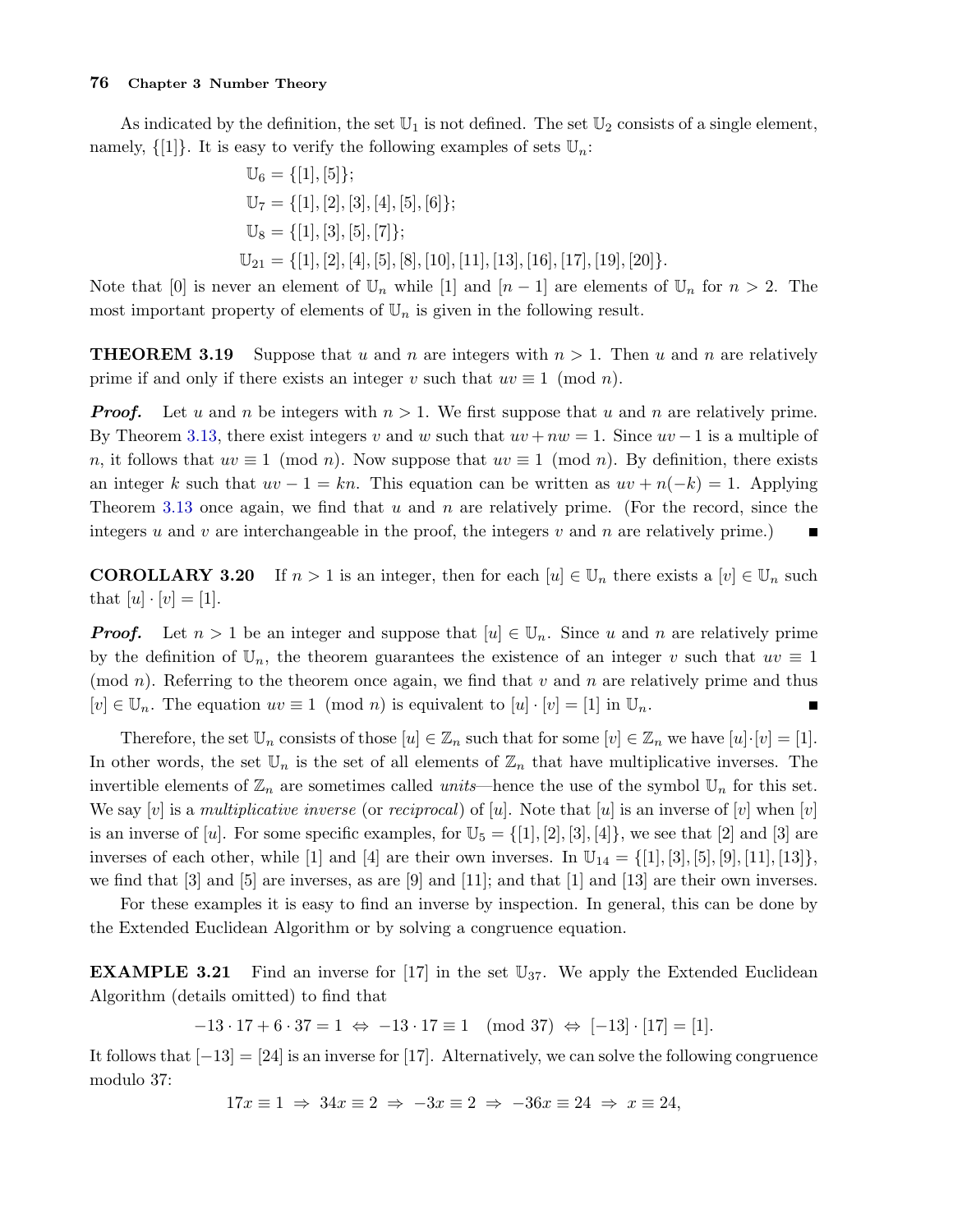<span id="page-80-0"></span>showing again that [24] is an inverse for [17]. In either case, we can check that when the product 17 *·* 24 is divided by 37, the remainder is 1.

Notice that both methods in the above example produced the same inverse for [17]. This is no accident; each element in  $\mathbb{U}_n$  has exactly one inverse.

**THEOREM 3.22** If  $[u] \in \mathbb{U}_n$ , then the inverse of  $[u]$  is unique and is also an element of  $\mathbb{U}_n$ .

*Proof.* By Corollary [3.20,](#page-79-0) we know that [*u*] has at least one inverse in  $\mathbb{U}_n$ . Suppose that [*v*<sub>1</sub>] and  $[v_2]$  are both inverses of [*u*]. This means that  $[u] \cdot [v_1] = [1] = [u] \cdot [v_2]$  or, in the language of congruence,  $uv_1 \equiv uv_2 \pmod{n}$ . It follows that *n* divides the product  $u(v_1 - v_2)$ . Since *u* and *n* are relatively prime, we find that *n* divides  $v_1 - v_2$  (see Theorem [3.14](#page-78-0)) and thus  $[v_1] = [v_2]$ . П

We denote the multiplicative inverse of  $[u]$  by  $[u]^{-1}$ . Note well that this notation only makes sense if  $[u] \in \mathbb{U}_n$ ; an arbitrary element of  $\mathbb{Z}_n$  may not have a multiplicative inverse. For elements  $[u]$ of  $\mathbb{U}_n$  and positive integers *k*, we define  $[u]^{-k}$  to be  $([u]^{-1})^k$ ; thus (adopting the usual convention that  $[u]$ <sup>0</sup> = [1]) for elements [*u*] of  $\mathbb{U}_n$ , the expression [*u*]<sup>*k*</sup> is defined for all integers *k* 

**THEOREM 3.23** The product of any two elements of  $\mathbb{U}_n$  is an element of  $\mathbb{U}_n$ . Hence, the product of any number of elements of  $\mathbb{U}_n$  is an element of  $\mathbb{U}_n$ .

*Proof.* Suppose that  $[u_1]$  and  $[u_2]$  are in  $\mathbb{U}_n$ . Since  $(u_1, n) = 1 = (u_2, n)$ , by Theorem [3.19,](#page-79-0) there exist integers  $v_1$  and  $v_2$  such that  $u_1v_1 \equiv 1$  and  $u_2v_2 \equiv 1$ . It follows that  $(u_1u_2)(v_1v_2) \equiv 1$ . This last equation, along with Theorem [3.19](#page-79-0) once again, shows that  $(u_1u_2, n) = 1$  and thus  $[u_1u_2] \in \mathbb{U}_n$ . Since  $[u_1u_2] = [u_1] \cdot [u_2]$ , we find that the product  $[u_1] \cdot [u_2]$  belongs to  $\mathbb{U}_n$ . Since

$$
[u_1u_2] \cdot [v_1v_2] = [1] \Rightarrow ([u_1] \cdot [u_2]) \cdot ([v_1] \cdot [v_2]) = [1] \Rightarrow ([u_1] \cdot [u_2]) \cdot ([u_1]^{-1} \cdot [u_2]^{-1}) = [1],
$$
  
it follows that 
$$
([u_1] \cdot [u_2])^{-1} = [u_1]^{-1} \cdot [u_2]^{-1}.
$$

To illustrate these ideas, here is a complete multiplication table for  $\mathbb{U}_9$ :

| $\times$          | $\lceil 1 \rceil$ | $\left\lceil 2 \right\rceil$ | $[4]$             | [5]                          | $[7]$                        | [8]                          |
|-------------------|-------------------|------------------------------|-------------------|------------------------------|------------------------------|------------------------------|
| $[1]$             | $\lceil 1 \rceil$ | $\left[2\right]$             | [4]               | $\lceil 5 \rceil$            | $[7]$                        | [8]                          |
| $\lceil 2 \rceil$ | [2]               | [4]                          | [8]               | $[1]$                        | $\lceil 5 \rceil$            | [7]                          |
| [4]               | 4                 | [8]                          | $[7]$             | $\left\lceil 2 \right\rceil$ | $\lceil 1 \rceil$            | [5]                          |
| [5]               | [5]               | $\lceil 1 \rceil$            | $\left[ 2\right]$ | $[7]$                        | [8]                          | [4]                          |
|                   | [7]               | $\lceil 5 \rceil$            | $[1]$             | [8]                          | [4]                          | $\left\lceil 2 \right\rceil$ |
| [8]               | [8]               | [7]                          | $\lceil 5 \rceil$ | [4]                          | $\left\lceil 2 \right\rceil$ | $[1]$                        |

Notice that every row in this multiplication table is a list of all of the elements of  $\mathbb{U}_9$ . In particular, each row contains [1] exactly once, as it must, allowing us to read off inverses:  $[1]^{-1} = [1], [2]^{-1} = [5],$  $[4]^{-1} = [7]$ , and  $[8]^{-1} = [8]$ . The fact that  $\mathbb{U}_n$  appears in each row is true in general and will be useful to us later. We record it below and leave the proof as an exercise.

**THEOREM 3.24** Let  $n > 1$  be an integer and let  $[a_1], [a_2], \ldots, [a_k]$  be a list of all the elements of  $\mathbb{U}_n$ . If  $[u] \in \mathbb{U}_n$ , then  $[u] \cdot [a_1], [u] \cdot [a_2], \ldots, [u] \cdot [a_k]$  is also a list of all the elements of  $\mathbb{U}_n$ .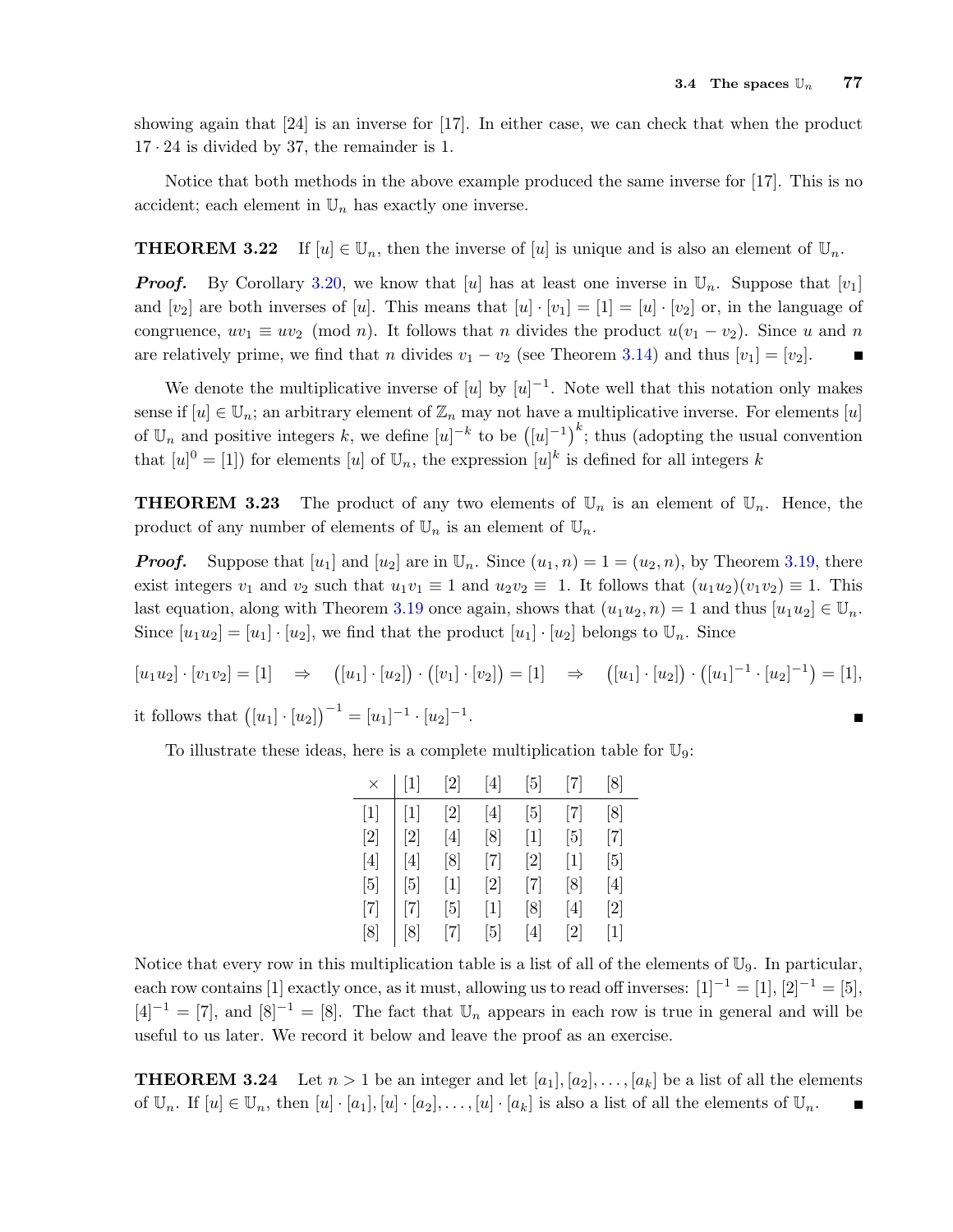<span id="page-81-0"></span>In  $\mathbb{Z}_n$  we can add, subtract, and multiply, but, as in  $\mathbb{Z}$ , we cannot divide. However, since division is defined as multiplication by the multiplicative inverse, we can do division in  $\mathbb{U}_n$ . Thus, if *p* is a prime, algebra in  $\mathbb{Z}_p$  is much like algebra in  $\mathbb{Q}$ .

### *Exercises 3.4.*

- **1.** Prove Corollary [3.15](#page-78-0).
- **2.** Prove Corollary [3.16](#page-78-0).
- **3.** Prove Corollary [3.17](#page-78-0).
- **4.** We say that  $\mathbb{Z}_n$  has the zero product property if  $[x] \cdot [y] = [0]$  implies either  $[x] = [0]$  or  $[y] = [0]$ . Prove that  $\mathbb{Z}_n$  for  $n \geq 2$  has the zero product property if and only if *n* is prime.
- **5.** Suppose that  $(a, b) = 1$ ,  $a|n$ , and  $b|n$ . Prove that  $(ab)|n$ .
- **6.** Construct multiplication tables for  $\mathbb{U}_5$  and  $\mathbb{U}_{14}$ .
- **7.** Determine  $[u]^{-1}$  in  $\mathbb{U}_n$ , where
	- **a**)  $u = 5, n = 13$  **b**)  $u = 13, n = 19$  **c**)  $u = 7, n = 15$
- **d)**  $u = 25, n = 37$  **e)**  $u = 11, n = 37$  **f)**  $u = 23, n = 37$
- **8.** Use the fact that  $[4]^{-1} = [10]$  in  $\mathbb{U}_{39}$  to find  $[16]^{-1}$ .
- **9.** Suppose that  $n > 2$ . Prove that [1] and  $[n-1]$  are elements of  $\mathbb{U}_n$  and that they are their own inverses.
- **10.** Suppose that  $n \geq 7$  is an odd integer. Prove that  $\mathbb{U}_n$  contains at least six elements.
- **11.** Suppose  $g = \gcd(a, b)$ . Since *g* divides both *a* and *b*, there are integers *A* and *B* such that  $a = Ag$  and  $b = Bg$ . Prove that *A* and *B* are relatively prime.
- **12.** How many elements are there in  $\mathbb{U}_{243}$ ? (Note that  $243 = 3^5$ .)
- **13.** Suppose that  $n > 1$  is an integer and that  $(a, n) = 1 = (b, n)$ . Use ideas from Section 3.3 to prove that  $(ab, n) = 1$ . Use this fact to give a different proof of Theorem [3.23.](#page-80-0)
- **14.** Prove Theorem 3.24. (Let  $W_n = \{ [u] \cdot [a_i] : 1 \le i \le k \}$  and prove that  $W_n = \mathbb{U}_n$ .)
- **15.** Prove that  $(f_n, f_{n+2}) = 1$  for each positive integer *n*, where  $f_n$  is the *n*th Fibonacci number.

# 3.5 THE GCD AND THE LCM

In this section, we present some further properties of the greatest common divisor and introduce the related notion of least common multiple. These two concepts are first introduced in middle school as an aid to adding and subtracting fractions. However, as is to be expected, we are going to look at some deeper properties of these concepts. The first result provides a complete characterization of the greatest common divisor.

**THEOREM 3.25** Suppose that *a* and *b* are integers, not both 0. Then  $q = (a, b)$  if and only if  $g > 0$ ,  $g | a$ ,  $g | b$ , and  $d | g$  for every common divisor *d* of *a* and *b*.

*Proof.* Suppose that *g* is an integer that satisfies  $g > 0$ ,  $g|a$ ,  $g|b$ , and  $d|g$  for every common divisor *d* of *a* and *b*. We must prove that *g* is the greatest common divisor of *a* and *b*. It is clear that *g* is a common divisor of *a* and *b*. By hypothesis, every common divisor *d* of *a* and *b* divides *g* and thus satisfies  $|d| \leq g$  (see Theorem [2.8](#page-39-0)). It follows that g is in fact the greatest common divisor of *a* and *b*. A proof of the converse is left as an exercise.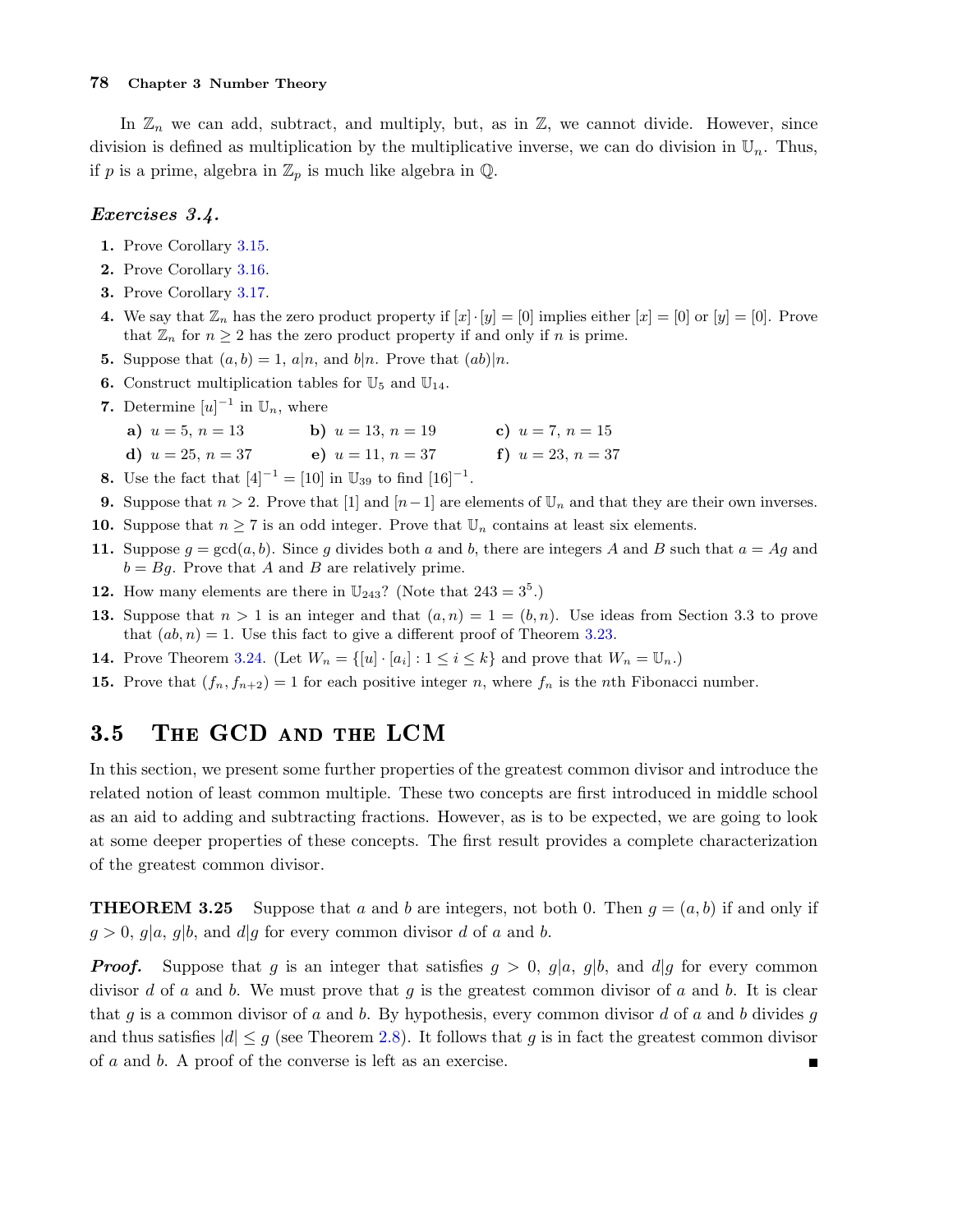<span id="page-82-0"></span>As a consequence of this theorem, we see that the entire collection of common divisors of *a* and *b* can be found by listing all of the divisors of  $(a, b)$ . In other words,  $(a, b)$  is actually a multiple of every other common divisor of *a* and *b*. This is a somewhat surprising result since it is not obvious from the definition of the greatest common divisor. After all, from the definition all that we know about the greatest common divisor is that it is larger than all the other common divisors; we now see that it is not only larger, it is actually a multiple of every other common divisor.

Speaking of multiples, we now define another number which is 'dual' to the greatest common divisor. Consider once again the numbers 12 and 18. If we list the positive multiples of 12, we obtain 12, 24, 36, 48, 60, 72, and so on. Similarly, the positive multiples of 18 are 18, 36, 54, 72, 90, 108, and so on. If we want the common multiples of 12 and 18, we take the intersection of these two lists and obtain 36, 72, 108, and so on. The smallest number in this common list, namely 36, is called the least common multiple of 12 and 18.

**DEFINITION 3.26** Suppose *a* and *b* are positive integers. The *least common multiple* of *a* and *b*, denoted by  $[a, b]$  or lcm $(a, b)$ , is the smallest positive integer that is a multiple of both *a* and *b*.

Returning to the discussion prior to the definition, we see that  $[12, 18] = 36$ . Omitting the simple details, it should be clear that  $[2,5] = 10$ ,  $[4,14] = 28$ , and  $[33,77] = 231$ . The next theorem, which is analogous to Theorem [3.10](#page-75-0), records some simple facts related to  $[a, b]$ .

**THEOREM 3.27** The least common multiple satisfies the following properties:

- **a**)  $[a, 1] = a$  for every positive integer *a*;
- **b**)  $[a, a] = a$  for every positive integer *a*;
- **c**)  $[a, b] = [b, a]$  for all positive integers *a* and *b*;
- **d**)  $[a, b] \ge \max\{a, b\}$  for all positive integers *a* and *b*;
- **e**) If *a* and *b* are positive integers for which  $a|b$ , then  $[a, b] = b$ .

*Proof.* Parts (a), (b), and (c) follow very easily from the definition of the least common multiple. Proofs for parts (d) and (e) are left as exercises. Г

The following result is the analogue of Theorem [3.25](#page-81-0) for least common multiples.

**THEOREM 3.28** Suppose that *a* and *b* are positive integers. Then  $\ell = [a, b]$  if and only if  $\ell > 0$ ,  $a|\ell, b|\ell$ , and  $\ell | m$  for every common multiple *m* of *a* and *b*.

*Proof.* Suppose that  $\ell = [a, b]$ . It is then obvious that  $\ell > 0$ ,  $a | \ell$ , and  $b | \ell$ . Now suppose that *m* is a common multiple of *a* and *b* and, without loss of generality, assume that  $m > 0$ . Since  $\ell$  is the least common multiple of *a* and *b*, we know that  $\ell \leq m$ . If  $\ell = m$ , then clearly  $\ell | m$ . Suppose that  $\ell < m$ . By the Division Algorithm, there exist integers *q* and *r* such that  $m = q\ell + r$  and  $0 \leq r < \ell$ . A moment's glance at the equation  $r = m - qt$  reveals that r is a multiple of both *a* and *b*. If *r* is positive, then we have found a positive common multiple of *a* and *b* that is less than  $\ell$ , a contradiction. Hence, the remainder *r* is zero and  $\ell$  divides *m*. A proof of the converse is left as an exercise.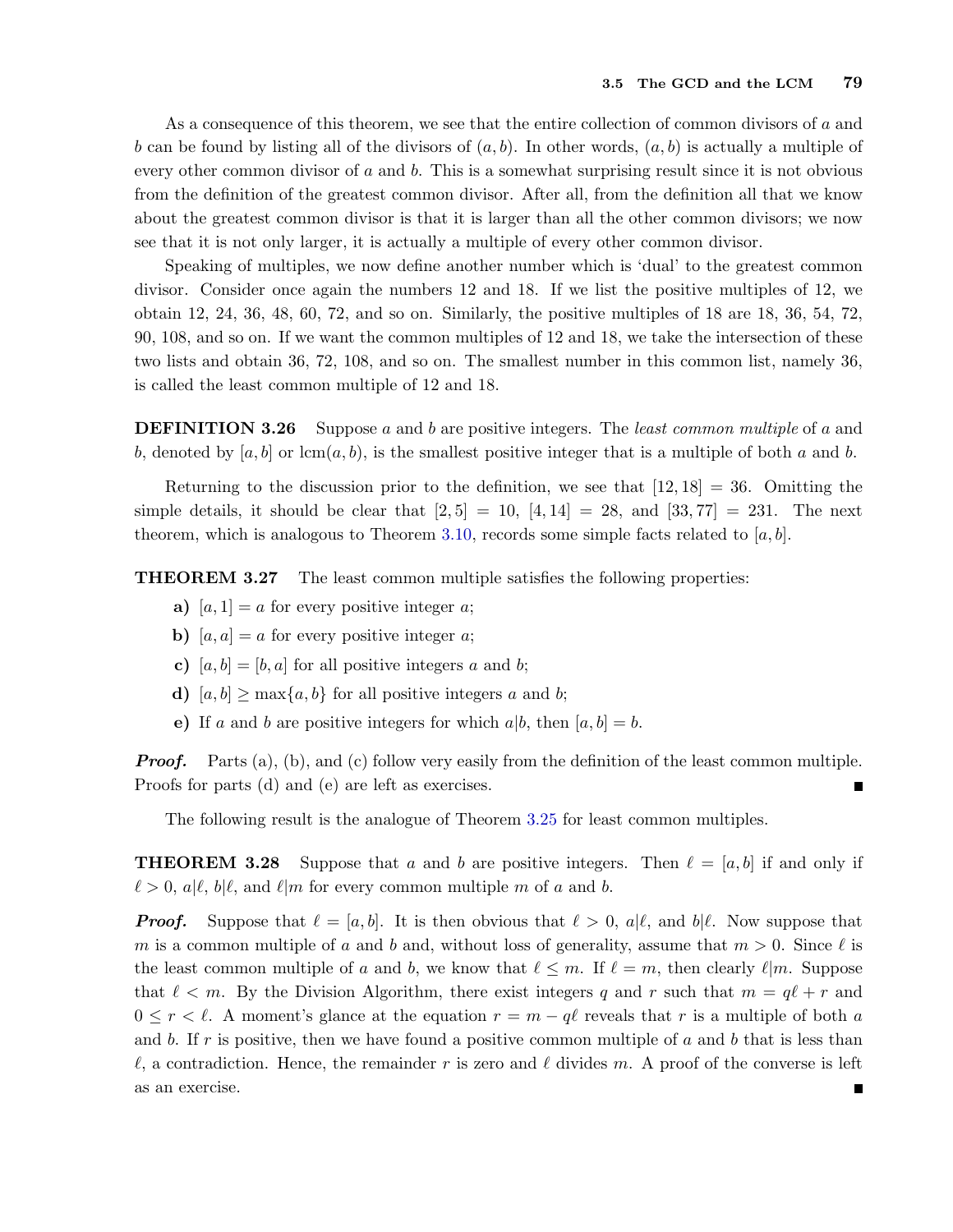<span id="page-83-0"></span>Just as every common divisor of *a* and *b* is a divisor of (*a, b*), we now see that every common multiple of *a* and *b* is a multiple of  $[a, b]$ . As shown in the next theorem, there is also an interesting algebraic relationship between the greatest common divisor and the least common multiple.

# **THEOREM 3.29** If *a* and *b* are positive integers, then  $(a, b) \cdot [a, b] = ab$ .

*Proof.* To make the notation easier, let  $g = (a, b)$ . By Exercise [11](#page-81-0) in Section [3.4,](#page-78-0) there exist integers *A* and *B* such that  $a = Ag$ ,  $b = Bg$ , and  $(A, B) = 1$ . Let  $\ell$  be the integer *ABg* and note that  $aB = \ell = Ab$ . We will show that the number  $\ell$  satisfies the hypotheses of Theorem [3.28](#page-82-0). It is easy to verify that  $\ell > 0$ , that  $a|\ell$ , and that  $b|\ell$ . Now suppose that *m* is any positive common multiple of *a* and *b* and choose integers *x* and *y* such that  $ax = m = by$ . Since  $ax = by$ , we find that  $Agx = Byy$  and consequently (since  $g \neq 0$ ) that  $Ax = By$ . This last equation reveals that  $A|By$  and thus  $A|y$  since *A* and *B* are relatively prime (see Theorem [3.14](#page-78-0)). Writing  $y = Av$  then yields

$$
m = by = Abv = \ell v,
$$

which shows that  $\ell | m$ . Since all of the hypotheses of Theorem [3.28](#page-82-0) are satisfied, the number  $\ell$  is the least common multiple of *a* and *b*. The proof is complete once we note that the product  $(a, b) \cdot [a, b]$ is the same as  $q\ell = q(ABq) = (Ag)(Bq) = ab$ .  $\blacksquare$ 

Illustrating this theorem with earlier examples, we find that  $(12, 18) \cdot [12, 18] = 6 \cdot 36 = 12 \cdot 18$ . The numbers used in this example are quite small. If we are given larger numbers as *a* and *b*, it may be more difficult to find the least common multiple  $[a, b]$ . However, the Euclidean Algorithm provides a systematic approach for finding (*a, b*) and once this is known, it is easy to use the preceding theorem to determine [*a, b*].

### *Exercises 3.5.*

- **1.** Prove the other half of the biconditional statement of Theorem [3.25.](#page-81-0)
- **2.** For each pair of integers *a* and *b*, find [*a, b*].

**a**)  $a = 28, b = 35$  **b**)  $a = 51, b = 85$  **c**)  $a = 132, b = 242$ 

- **3.** Prove parts (d) and (e) of Theorem [3.27.](#page-82-0)
- **4.** Prove the other half of the biconditional statement of Theorem [3.28.](#page-82-0)
- **5.** Suppose  $a > 0$ ,  $(a, 42) = 6$ , and  $[a, 42] = 420$ . Find a.
- **6.** Let *a*, *b*, and *n* be positive integers. Prove that  $(na, nb) = n(a, b)$  and  $[na, nb] = n[a, b]$ .
- **7.** Prove that *a* and *b* are relatively prime if and only if  $ab = [a, b]$ .
- **8.** Prove that  $(a^2, b^2) = (a, b)^2$ .
- **9.** Suppose that *g* and  $\ell$  are positive integers. Show that there are integers *a* and *b* with  $(a, b) = g$  and  $[a, b] = \ell$  if and only if  $g | \ell$ .
- **10.** Suppose that *a*, *b*, and *c* are positive integers and let (*a, b, c*) represent the greatest common divisor of all three integers.
	- **a**) Prove that  $(a, b, c) = ((a, b), c)$ .
	- **b**) Prove that there exist integers *x*, *y*, and *z* such that  $(a, b, c) = ax + by + cz$ .
	- **c)** Find (15*,* 21*,* 35) and represent this greatest common divisor as a linear combination of the integers 15, 21, and 35.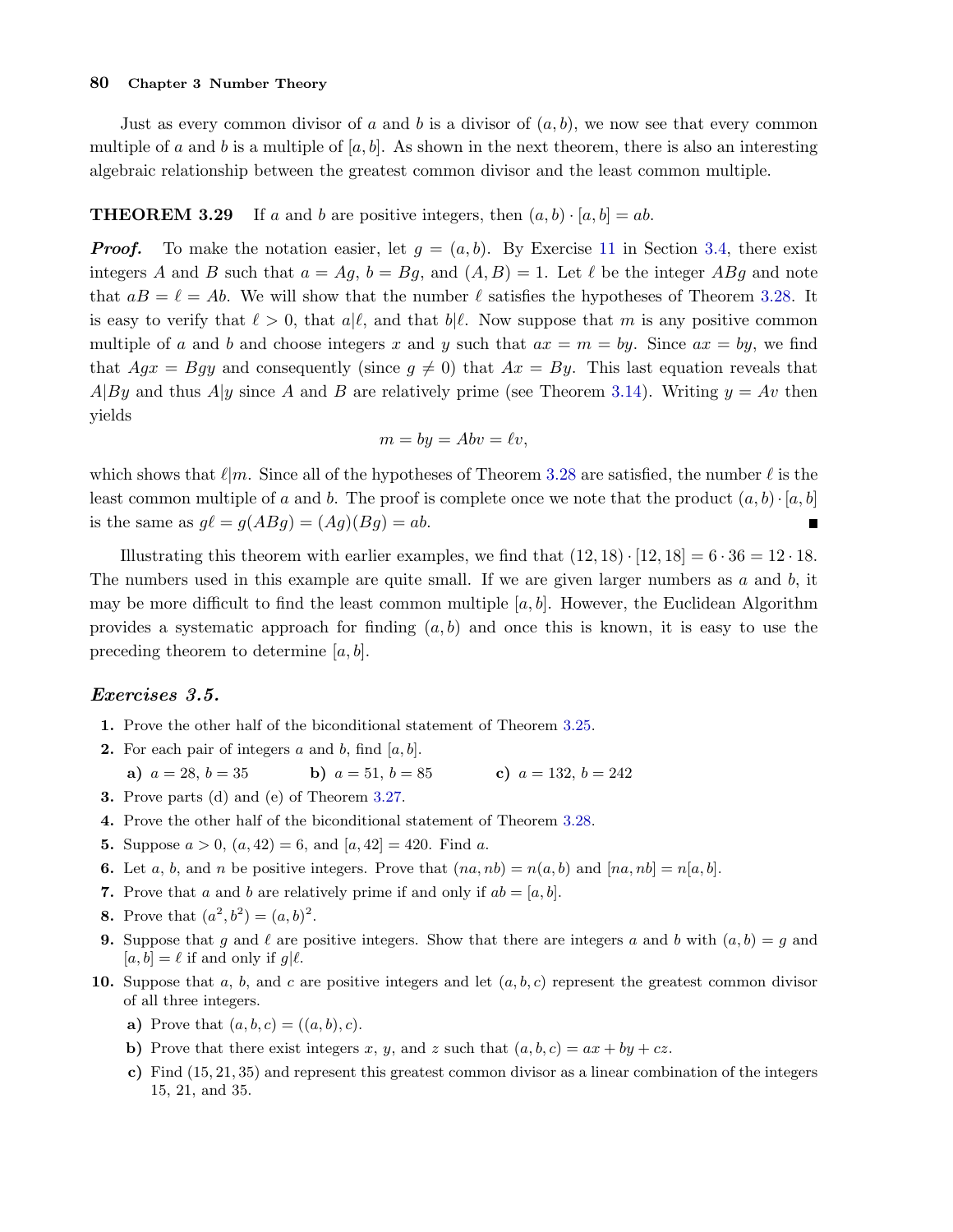# 3.6 The Fundamental Theorem of Arithmetic

We are now ready to prove the uniqueness portion of the Fundamental Theorem of Arithmetic, that is, to prove that every positive integer greater than 1 can be factored as a product of primes in only one way (ignoring the order in which the factors are written). This fact seems completely obvious to most students; they are thus left wondering why a proof is even required. Therefore, before presenting the proof, we offer two examples of situations where unique factorization does not hold and thus show that there actually is something to prove.

Consider the set  $T = \{3n-2 : n \in \mathbb{Z}^+\} = \{1, 4, 7, 10, \ldots\}$  and define multiplication in the usual way. It is easy to verify that the set *T* is closed under multiplication, that is, the product of any two elements of *T* is another element of *T*. (Note, however, that *T* is not closed under addition.) Prime numbers have the same meaning as before; an integer in *T* is prime if its only factors in *T* are itself and 1. So, for instance, the numbers 4, 7, and 10 are prime in *T*, but  $28 = 4 \cdot 7$  is not. In this set, the number 100 has two different prime factorizations:  $4 \cdot 25 = 100 = 10 \cdot 10$ . Therefore, prime factorization is not unique in the set *T*.

For a different and more complicated example, consider the set  $C = \{a + b\}$ *√ −*5 : *a, b ∈* Z*}* with addition and multiplication defined in the usual way. The reader may verify that *C* is closed under both addition and multiplication. Without including any details, we note that it can be shown that the numbers 3, 7,  $1 + 2\sqrt{-5}$ , and  $1 - 2$ *√ −*5 are all prime in *C*. It then follows that 21 has two distinct prime factorizations:

$$
3 \cdot 7 = 21 = (1 + 2\sqrt{-5})(1 - 2\sqrt{-5}).
$$

So once again we have an example of a set that does not have unique factorizations. Since *C* apparently shares all of the algebraic properties of  $\mathbb{Z}$ , we thus realize that there is some other crucial property that Z satisfies in order to guarantee unique factorization. We encourage the reader to trace the origins of the facts needed in the following proof and thus determine what key results lie behind this property of Z.

**THEOREM 3.30 Fundamental Theorem of Arithmetic** Every positive integer *n >* 1 is either a prime number or can be factored into a product of prime numbers. Furthermore, the factorization is unique except for the order in which the factors are written, that is, in any two factorizations of *n* into primes, every prime *p* occurs the same number of times in each factorization.

*Proof.* We already have seen that *n* can be factored in at least one way (see the proof of Theorem [2.22\)](#page-53-0), so we need only prove uniqueness. Suppose that a positive integer  $n > 1$  can be represented as a product of primes in two different ways as

$$
p_1p_2\cdots p_j=n=q_1q_2\cdots q_k,
$$

where, without loss of generality, we may assume that

$$
1 \le j \le k, \quad p_1 \le p_2 \le \cdots \le p_j, \quad q_1 \le q_2 \le \cdots \le q_k.
$$

Using Corollary [3.17,](#page-78-0) we find that

$$
p_1|n \Rightarrow p_1|q_1q_2\cdots q_k \Rightarrow p_1 = q_i \text{ for some } 1 \le i \le k \Rightarrow p_1 \ge q_1;
$$
  

$$
q_1|n \Rightarrow q_1|p_1p_2\cdots p_j \Rightarrow q_1 = p_i \text{ for some } 1 \le i \le j \Rightarrow q_1 \ge p_1.
$$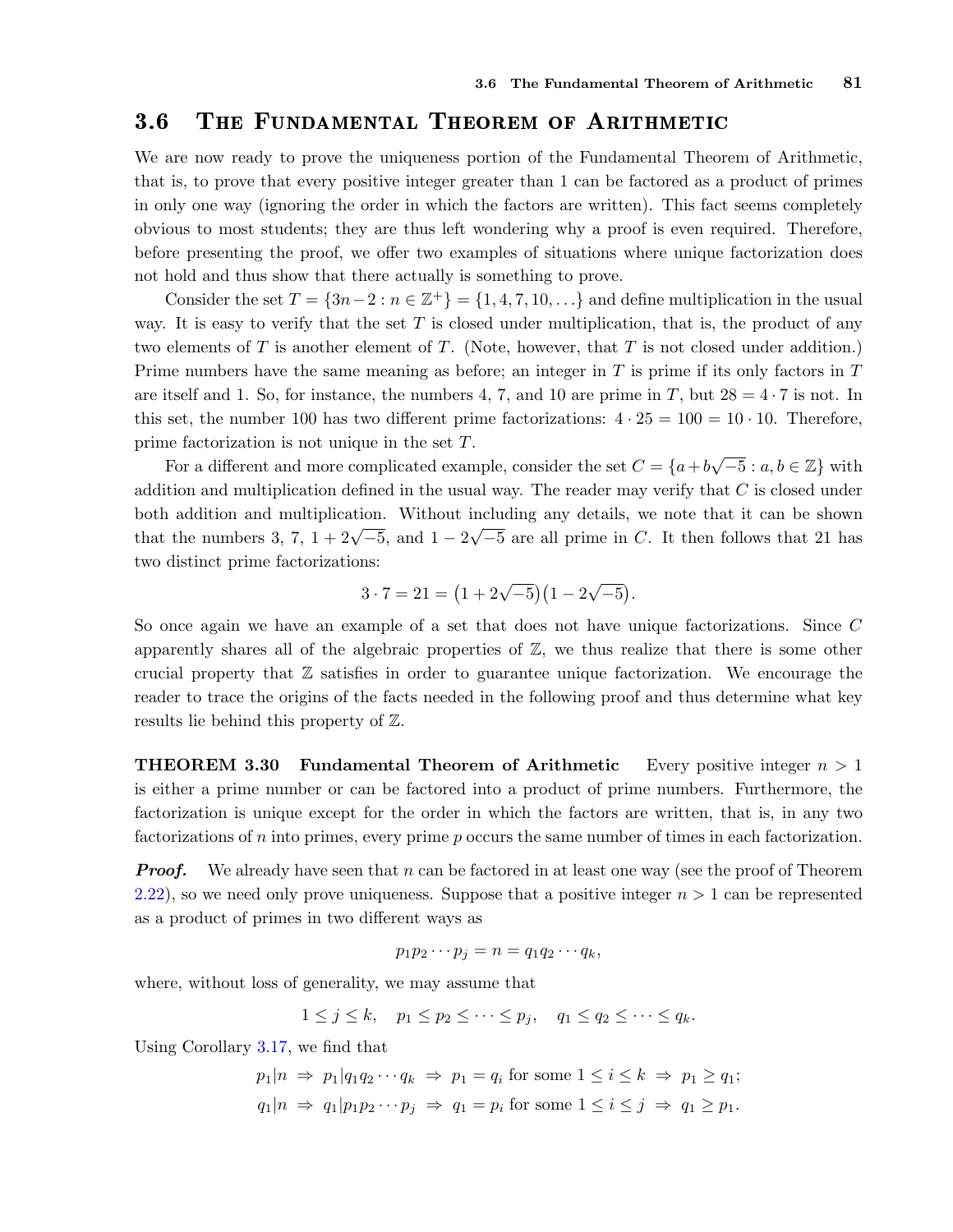<span id="page-85-0"></span>It follows that  $p_1 = q_1$ . We then have  $p_2p_3 \cdots p_j = q_2q_3 \cdots q_k$ , and the same argument can be repeated to show that  $p_2 = q_2$ . Continuing this process reveals that  $p_i = q_i$  for  $1 \leq i \leq j$ . Now suppose that  $j < k$ . Then the last step leaves us with the equation  $1 = q_{j+1} \cdots q_k$ , a contradiction to the fact that the  $q_i$ 's are primes. It follows that  $j = k$  and the proof is complete.  $\blacksquare$ 

Collecting like primes, this theorem says that any integer  $n > 1$  can be expressed uniquely in the form  $n = p_1^{e_1} p_2^{e_2} \cdots p_k^{e_k}$ , where  $p_1 < p_2 < \cdots < p_k$  are distinct primes and the  $e_i$ 's are positive integers. Often we wish to compare the prime factorizations of different integers. If we have two (positive) integers, say *a* and *b*, the prime factorization of *a* may use a different set of primes than the prime factorization of *b*; that is, some prime *p* may occur in the prime factorization of *a* but not *b* (or vice versa). If we wish to use the same set of primes in both factorizations, we simply include  $p^0 = 1$  in the prime factorization of *b*. For example, if *a* factors as  $2^2 \cdot 3^5 \cdot 7^3$  and *b* factors as  $3^2 \cdot 5^4 \cdot 11^3$ , then we can write

$$
a = 22 \cdot 35 \cdot 50 \cdot 73 \cdot 110;
$$
  

$$
b = 20 \cdot 32 \cdot 54 \cdot 70 \cdot 113.
$$

Such representations are not unique, of course, though they are unique except for the primes that appear with exponent 0. When using an expression like  $p_1^{e_1}p_2^{e_2}\ldots p_k^{e_k}$ , be sure that you make clear whether or not the  $e_i$ 's are positive or merely nonnegative; if the latter, remember not to invoke more uniqueness than is justified. Here's a simple but useful theorem that uses this approach.

**THEOREM 3.31** If *a* and *b* are positive integers with prime factorizations  $a = p_1^{e_1} p_2^{e_2} \cdots p_k^{e_k}$  and  $b = p_1^{f_1} p_2^{f_2} \cdots p_k^{f_k}$  (where the  $p_i$ 's are distinct and the exponents are nonnegative), then *a* divides *b* if and only if  $e_i \leq f_i$  for every *i* from 1 to *k*.

*Proof.* Suppose first that *a* divides *b*. Then there exists an integer *x* such that  $ax = b$ . Any prime that divides x must also divide b so we know that x must have the form  $x = p_1^{t_1} p_2^{t_2} \cdots p_k^{t_k}$ , where  $t_i \geq 0$  for each *i*. Since

$$
ax = (p_1^{e_1} p_2^{e_2} \cdots p_k^{e_k}) (p_1^{t_1} p_2^{t_2} \cdots p_k^{t_k}) = p_1^{e_1 + t_1} p_2^{e_2 + t_2} \cdots p_k^{e_k + t_k}
$$

and this product must be *b*, we find that  $e_i + t_i = f_i$  for each *i*. Since  $t_i \geq 0$  for each *i*, it follows that  $e_i \leq f_i$  for each *i*.

Now suppose that  $e_i \le f_i$  for each i and let  $t_i = f_i - e_i$  for each i. The number  $x = p_1^{t_1} p_2^{t_2} \cdots p_k^{t_k}$ is an integer since each  $t_i$  is nonnegative and it is clear that  $ax = b$ . By definition, *a* divides *b*.

Prime factorizations can be useful for finding greatest common divisors and least common multiples. These results, which are probably familiar to you, are given in the next two theorems.

**THEOREM 3.32** Suppose integers *a* and *b* have prime factorizations  $a = p_1^{e_1} p_2^{e_2} \cdots p_k^{e_k}$  and  $b = p_1^{f_1} p_2^{f_2} \cdots p_k^{f_k}$ , where the  $p_i$ 's are distinct and the exponents are nonnegative. Then

- **a**) A positive integer  $d = p_1^{t_1} p_2^{t_2} \cdots p_k^{t_k}$  is a common divisor of *a* and *b* if and only if the inequality  $t_i \leq \min\{e_i, f_i\}$  is valid for  $1 \leq i \leq k$ .
- **b**)  $(a, b) = p_1^{\min\{e_1, f_1\}} p_2^{\min\{e_2, f_2\}} \cdots p_k^{\min\{e_k, f_k\}}$  $\lim_{k}$ <sup>*ek*</sub>,*J<sub>k</sub>*}.</sup>
- **c)** Every common divisor of *a* and *b* divides (*a, b*).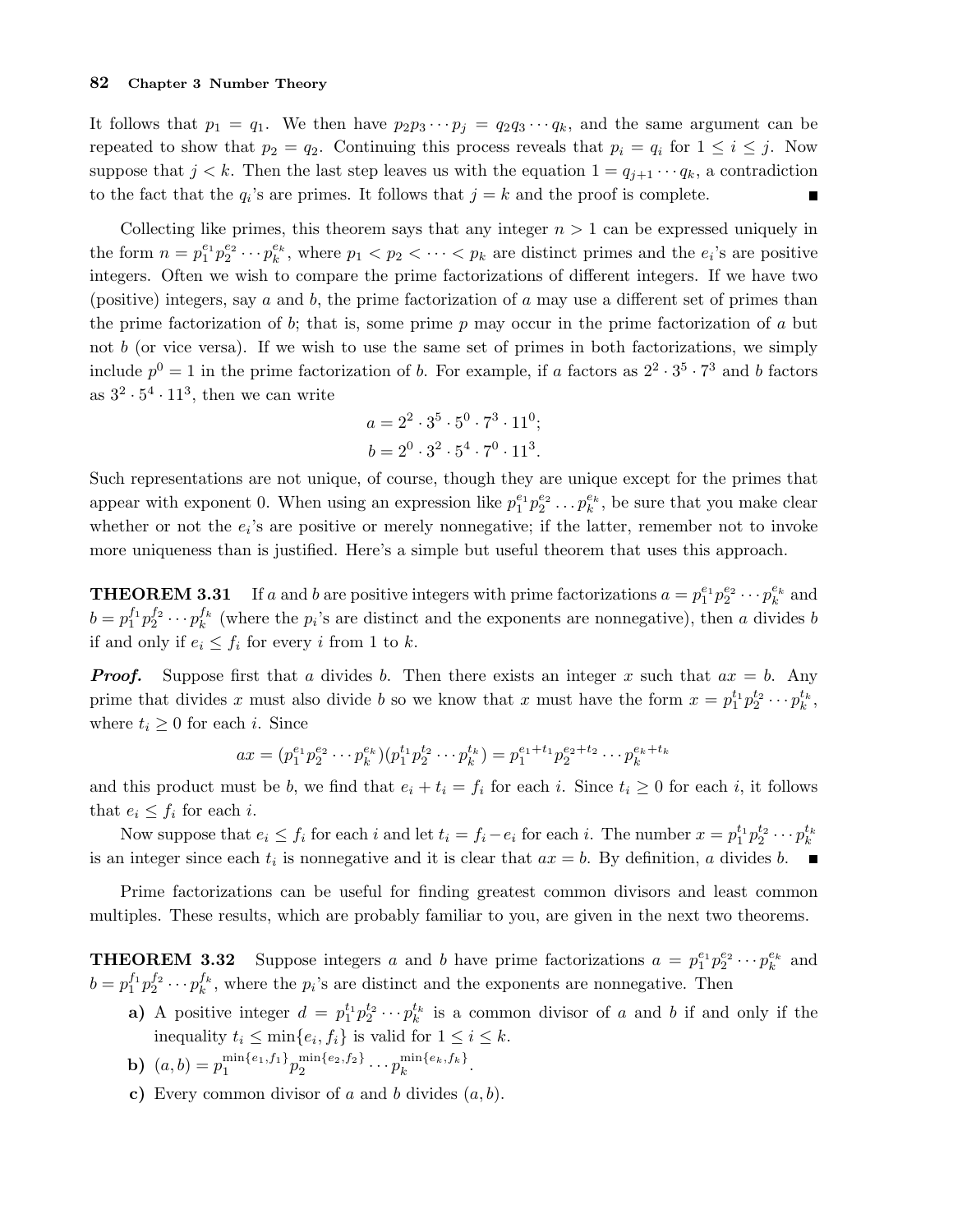<span id="page-86-0"></span>*Proof.* Although the notation is admittedly rather formidable, this result is a simple consequence of Theorem [3.31,](#page-85-0) which states that one number divides another if and only if the primes in the factorization of the first are present to lower powers than those in the second. Consequently, if *d* is a common divisor of *a* and *b*, then any prime in its factorization must occur less often (or equally) than it occurs in either the factorization of *a* or the factorization of *b*. This proves part (a). To determine the largest possible common factor, we clearly should choose the largest exponent possible for each prime; this is exactly what part (b) says. Finally, part (c) follows immediately from part (a), part (b), and Theorem [3.31](#page-85-0).

**THEOREM 3.33** Suppose integers *a* and *b* have prime factorizations  $a = p_1^{e_1} p_2^{e_2} \cdots p_k^{e_k}$  and  $b = p_1^{f_1} p_2^{f_2} \cdots p_k^{f_k}$ , where the  $p_i$ 's are distinct and the exponents are nonnegative. Then

- **a**) A positive integer  $m = p_1^{t_1} p_2^{t_2} \cdots p_k^{t_k}$  is a common multiple of *a* and *b* if and only if the inequality  $t_i \geq \max\{e_i, f_i\}$  is valid for  $1 \leq i \leq k$ .
- **b**)  $[a, b] = p_1^{\max\{e_1, f_1\}} p_2^{\max\{e_2, f_2\}} \cdots p_k^{\max\{e_k, f_k\}}$  $\frac{\max\{e_k, J_k\}}{k}$ .
- **c)** [*a, b*] divides every common multiple of *a* and *b*.

*Proof.* The proof is left as an exercise. We note in passing that common multiples of a and *b* may involve primes other than the *p<sup>i</sup>* 's that appear in the statement of the theorem. In other words, common multiples of *a* and *b* may have the form  $p_1^{t_1} p_2^{t_2} \cdots p_k^{t_k} x$ , where  $(x, p_i) = 1$  for each *i*.

Notice that part (c) of both theorems is simply a restatement of portions of Theorems [3.25](#page-81-0) and [3.28](#page-82-0). However, it is interesting to see a different approach for proving these results. You may have used the ideas presented in these theorems to compute greatest common divisors and least common multiples in the past. For example, suppose that

$$
a = 21 \cdot 33 \cdot 53 \cdot 130 \cdot 174 \cdot 233;
$$
  

$$
b = 22 \cdot 30 \cdot 56 \cdot 132 \cdot 170 \cdot 235.
$$

By considering the sizes of the exponents, it then follows that

$$
(a, b) = 21 \cdot 30 \cdot 53 \cdot 130 \cdot 170 \cdot 233;
$$
  

$$
[a, b] = 22 \cdot 33 \cdot 56 \cdot 132 \cdot 174 \cdot 235.
$$

We note in passing that  $(a, b) \cdot [a, b]$  is clearly equal to *ab*.

### *Exercises 3.6.*

- **1.** Let *T* be the set defined at the beginning of the section.
	- **a)** Find all of the elements of the set *T* that are composite in *T* and less than 100.
	- **b)** Find an element of *T* other than 100 that has two distinct prime factorizations. Can you find an example that does not involve a perfect square?
- **2.** Let  $a = 2 \cdot 3^2 \cdot 7^3 \cdot 13^4$  and  $b = 2^5 \cdot 3^2 \cdot 5 \cdot 7^2 \cdot 11^3$ . Find  $(a, b)$ ,  $[a, b]$ , and  $ab$ . (As should be clear, represent your answers as products.)
- **3.** Let  $a, b \in \mathbb{Z}^+$  and let *p* be a prime. Suppose that  $(a, p^3) = p^2$  and  $(b, p^3) = p$ . Find  $(a + b, p^3)$ .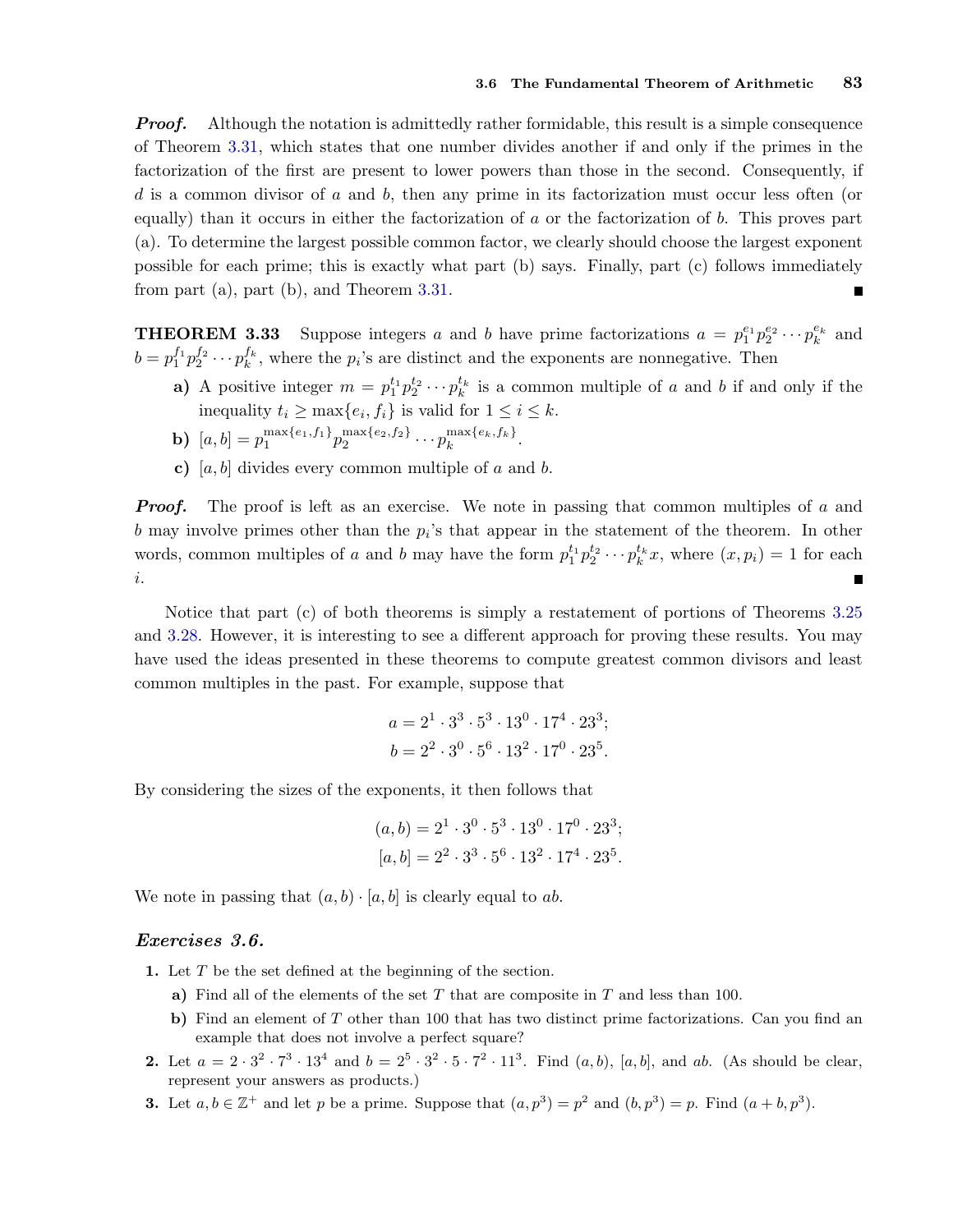- <span id="page-87-0"></span>**4.** Prove Theorem [3.33](#page-86-0).
- **5.** Use theorems in this section to carefully prove Theorem [3.29](#page-83-0).
- **6.** Let  $a = 3^2 \cdot 5 \cdot 7^3 \cdot 13$  and  $b = 2^2 \cdot 3^2 \cdot 5^2 \cdot 7^3 \cdot 11 \cdot 13^4$ . Show that a|b by finding an x such that  $b = ax$ .
- **7.** Suppose  $a = 2^{e_1}3^{e_2} \cdots p_k^{e_k}$ , where  $\{p_i\}$  is a listing of the primes in increasing order, the exponents  $e_i$ are nonnegative, and *k* is some positive integer. Describe conditions on the exponents in the prime factorization of *a* that are equivalent to the following statements.
	- **a)** *a* is even **b)** *a* is odd
	- **c)** *a* is a perfect square **d)** *a* is a perfect cube
	- **e)** *a* is square-free (the only divisor of *a* which is a perfect square is 1)
- **8.** Suppose that *a* and *b* are positive integers. Prove that *a*|*b* if and only if  $a^2 | b^2$ .
- **9.** Let p, q, and r be distinct primes and let  $a = p^2qr^3$ . Carefully list all of the positive divisors of a.
- 10. Suppose that  $a = p_1^{e_1} p_2^{e_2} \cdots p_k^{e_k}$ , where the  $p_i$ 's are distinct primes and the  $e_i$ 's are positive integers. How many positive divisors does *a* have?
- **11.** When does a positive integer *a* have an odd number of positive divisors?
- **12.** Suppose that  $[a, b] = a^2$ . What can you conclude?
- **13.** Find the smallest positive integer *x* such that 2*x* is a perfect square and 3*x* is a perfect cube; prove that it is the smallest.
- **14. a)** Show that  $10|a^2$  implies  $10|a$ .
	- **b)** What positive integers *n* have the property that for all  $a \in \mathbb{N}$ ,  $n|a^2$  implies  $n|a$ ?
- **15.** Determine the number of zeros on the end of 2015! when it is written in standard base ten form.
- **16.** Suppose that *n* is a positive integer that is not a perfect square. Prove that  $\sqrt{n}$  is an irrational number.

# 3.7 Wilson's Theorem and Euler's Theorem

In this section, we want to look more carefully at  $\mathbb{U}_n$ . To aid in this investigation, we introduce a new quantity, the **Euler phi function**, written  $\phi(n)$ , for positive integers *n*. This is a rather remarkable function, but we only need a few of its more basic properties for our purposes.

**DEFINITION 3.34** Let *n* be a positive integer. The Euler phi function, denoted by the symbol  $\phi(n)$ , represents the number of positive integers less than or equal to *n* that are relatively prime to *n*. In other words, for each  $n > 1$  the value of  $\phi(n)$  is the number of elements in the set  $\mathbb{U}_n$ .

It is easy to verify that  $\phi(1) = 1$ ,  $\phi(2) = 1$ ,  $\phi(4) = 2$ ,  $\phi(12) = 4$ ,  $\phi(15) = 8$ , and  $\phi(17) = 16$ . (By the way, what makes  $\phi(1)$  somewhat unusual?) In general, if *p* is a prime, then  $\phi(p) = p - 1$ because 1, 2, ...,  $p-1$  are all relatively prime to p but p is not. The number  $\phi(n)$  turns out to have a remarkably simple form; that is, there is a simple formula that gives the value of  $\phi(n)$  for any positive integer *n*. Stating and proving this formula is the goal of the next few results.

**THEOREM 3.35** If *p* is a prime and *e* is a positive integer, then  $\phi(p^e) = p^e - p^{e-1}$ .

*Proof.* Let *p* be a prime and let *e* be a positive integer. To find  $\phi(p^e)$ , we need to calculate the number of positive integers less than or equal to  $p^e$  that are relatively prime to  $p^e$ . As is often the case, it turns out to be easier to calculate the number that are *not* relatively prime to  $p^e$ , and subtract from the total. The positive integers less than or equal to  $p^e$  are 1, 2, ...,  $p^e$ ; there are  $p^e$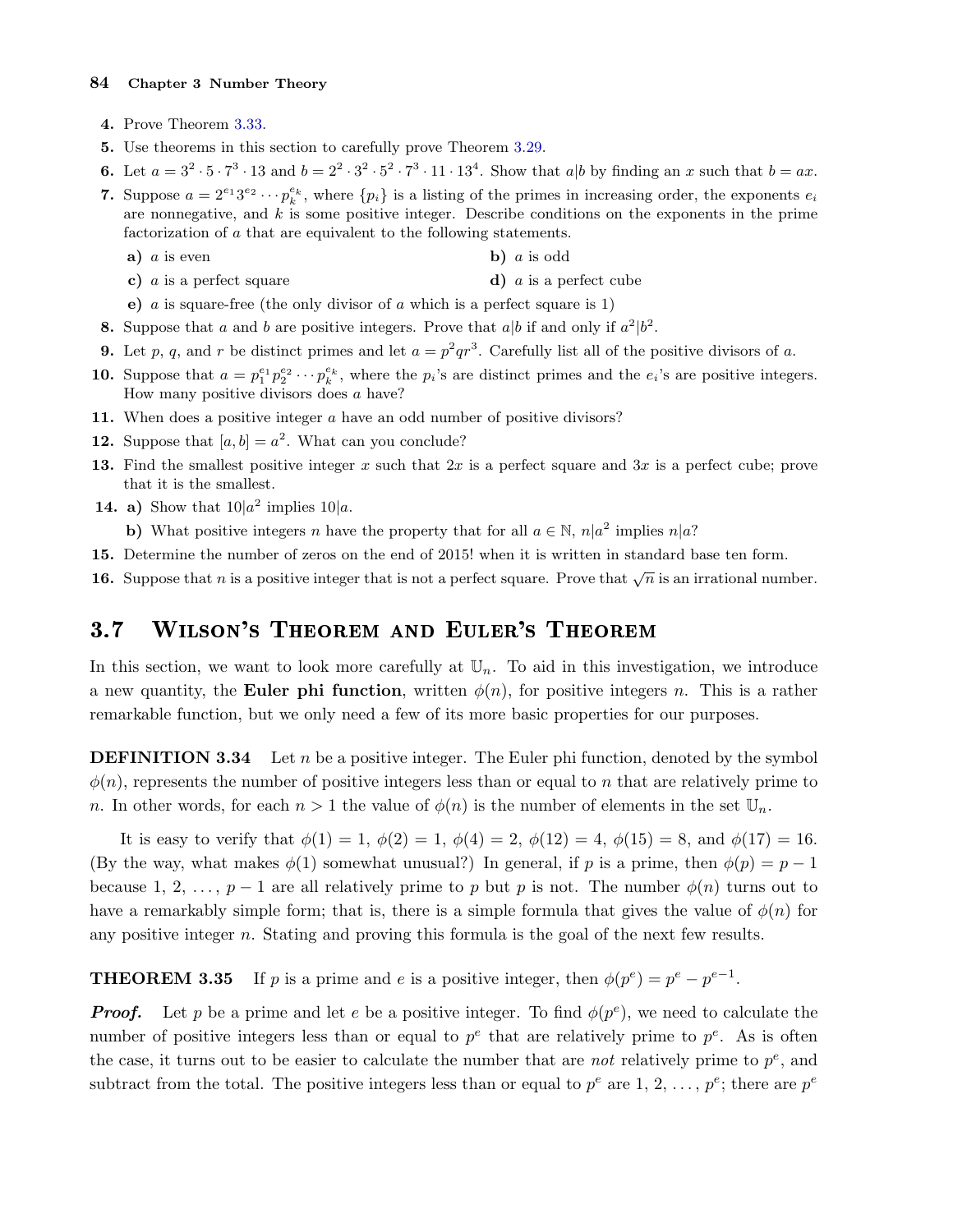<span id="page-88-0"></span>of these integers. The numbers that are not relatively prime to  $p<sup>e</sup>$  must be multiples of  $p$ , namely any number in the set  $\{kp: 1 \leq k \leq p^{e-1}\}\$ . Since there are  $p^{e-1}$  numbers in this set, we find that  $\phi(p^e) = p^e - p^{e-1}.$ 

For example, we see that  $\phi(32) = 32 - 16 = 16$  and that  $\phi(125) = 125 - 25 = 100$ . As we will prove below, it turns out that  $\phi(ab) = \phi(a)\phi(b)$  when *a* and *b* are relatively prime. Using this fact, we find that

$$
\phi(4000) = \phi(2^5 \cdot 5^3) = \phi(2^5) \cdot \phi(5^3) = 16 \cdot 100 = 1600.
$$

It is certainly evident how much easier it is to compute  $\phi(4000)$  using these results than to use a direct approach. Note that once again, we are reducing a problem about positive integers to one for prime numbers.

**LEMMA 3.36** Suppose that *b* and *e* are positive integers and that *p* is a prime. If *b* and *p* are relatively prime, then  $\phi(bp^e) = \phi(b)\phi(p^e)$ .

*Proof.* Let p be a prime and let e be a positive integer. There is nothing to prove when  $b = 1$ so assume that  $b > 1$  and  $(b, p) = 1$ , and let  $n = bp^e$ . We proceed to count the number of positive integers less than or equal to *n* that are not relatively prime to *n*. As a start, note that for  $1 \leq k \leq n$ ,

$$
(n,k) \neq 1
$$
  $\Leftrightarrow$   $\begin{cases} (b,k) \neq 1; \\ (b,k) = 1 \text{ and } (p,k) = p; \end{cases}$ 

where the two options are mutually exclusive. To count these values, we list the numbers  $1, 2, \ldots, n$ in  $p^e$  rows of *b* numbers each:

1, 2, ..., b;  
\n
$$
b+1, b+2, ..., 2b;
$$
  
\n $2b+1, 2b+2, ..., 3b;$   
\n:  
\n $(p^{e}-1)b+1, (p^{e}-1)b+2, ..., p^{e}b.$ 

To determine those values of *k* for which  $(b, k) \neq 1$ , we note that each row can be used to form a representation of  $\mathbb{Z}_b$  (by writing *i* as [*i*]) and thus contains  $b - \phi(b)$  values of *k* for which  $(b, k) \neq 1$ . It follows that there are a total of  $p^e(b - \phi(b))$  values for integers k with  $(b, k) \neq 1$ . Now suppose that  $(b, k) = 1$  and  $(p, k) = p$ . Then  $k = xp$ , where  $(x, b) = 1$  and  $1 \le x \le bp^{e-1}$ . Referring once again to the listing given above, each row contains  $\phi(b)$  integers that are relatively prime to *b* (those values of *i* for which  $[i] \in \mathbb{U}_b$ ). Multiplying each of these numbers that appear in the first  $p^{e-1}$  rows by *p* generates a value of *k* for which  $1 \leq k \leq n$ ,  $(b, k) = 1$ , and  $(p, k) = p$ . We thus find that there are  $p^{e-1}\phi(b)$  values of *k* with this property. Putting this information together yields

$$
\phi(bp^e) = \phi(n) = n - p^e(b - \phi(b)) - p^{e-1}\phi(b)
$$
  
=  $n - bp^e + p^e\phi(b) - p^{e-1}\phi(b)$   
=  $\phi(b)(p^e - p^{e-1}) = \phi(b)\phi(p^e),$ 

where the last step uses Theorem [3.35](#page-87-0).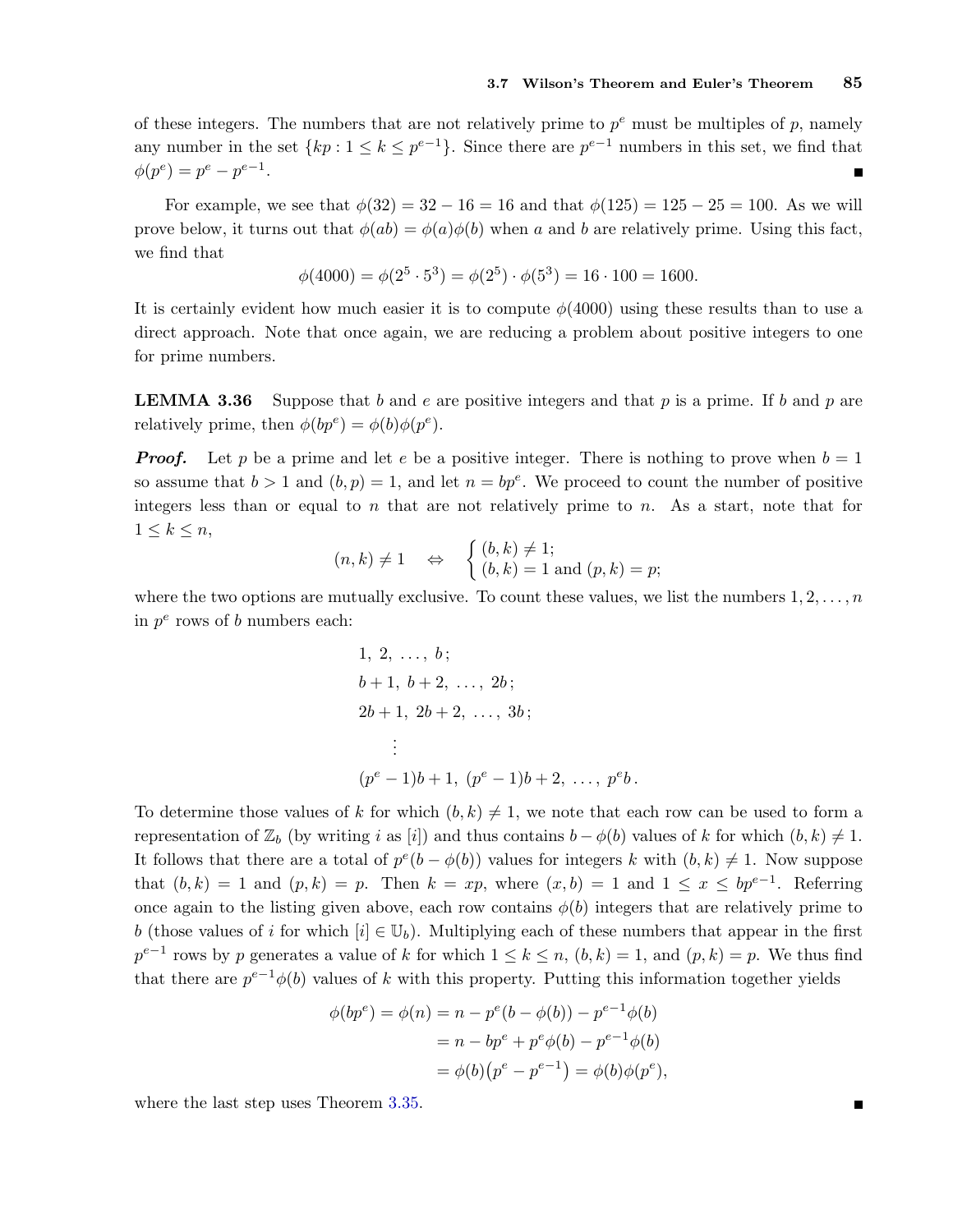<span id="page-89-0"></span>**THEOREM 3.37** If  $a = p_1^{e_1} p_2^{e_2} \cdots p_k^{e_k}$ , where the  $p_i$ 's are distinct primes and the  $e_i$ 's are positive, then

$$
\phi(a) = \prod_{i=1}^k (p_i^{e_i} - p_i^{e_i - 1}).
$$

*Proof.* This result is a simple consequence of the Principle of Mathematical Induction, where the value of *n* represents the number of distinct primes in the product. When  $n = 1$ , the equation follows immediately from Theorem [3.35.](#page-87-0) Now suppose that the result holds for a product involving *n* distinct primes, where *n* is some positive integer. Consider the integer  $a = \prod^{n+1}$ *i*=1  $p_i^{e_i}$ , where the  $p_i$ 's are prime and the  $e_i$ 's are positive. Note that the integers  $\prod_{i=1}^{n} p_i^{e_i}$  and  $p_{n+1}$  are relatively prime. Using the lemma, the inductive hypothesis, and Theorem [3.35,](#page-87-0) we obtain

$$
\phi(a) = \phi\Big(\prod_{i=1}^n p_i^{e_i}\Big) \phi(p_{n+1}^{e_{n+1}}) = \Big(\prod_{i=1}^n (p_i^{e_i} - p_i^{e_i-1})\Big) (p_{n+1}^{e_{n+1}} - p_{n+1}^{e_{n+1}-1}) = \prod_{i=1}^{n+1} (p_i^{e_i} - p_i^{e_i-1}).
$$

This shows that the equation is valid for a product involving  $n+1$  distinct primes. The result now follows by the Principle of Mathematical Induction.

**COROLLARY 3.38** If *a* and *b* are relatively prime positive integers, then  $\phi(ab) = \phi(a)\phi(b)$ .

*Proof.* A proof of the corollary will be left as an exercise.

Since every positive integer  $n > 1$  can be written as a product of primes, Theorem 3.37 shows how to determine  $\phi(n)$  for any positive integer  $n > 1$ . For example,

$$
\phi(600) = \phi(2^3 \cdot 3 \cdot 5^2) = (2^3 - 2^2)(3 - 1)(5^2 - 5) = 160.
$$

This is another illustration of how the prime numbers can be viewed as the building blocks for the positive integers; once we know how the Euler phi function behaves for prime numbers, we know how it behaves for all positive integers. Of course, there is the difficult computational problem of determining the prime factorizations of large integers, but that is an entirely different matter.

The defining characteristic of  $\mathbb{U}_n$  is that every element has a unique multiplicative inverse (see Theorem [3.22\)](#page-80-0). It is quite possible for an element of  $\mathbb{U}_n$  to be its own inverse; for example, in  $\mathbb{U}_{12}$ , each of the elements [1], [5], [7], and [11] is its own inverse. This stands in contrast to arithmetic in  $\mathbb{Z}$  or  $\mathbb{R}$ , where the only solutions to  $x^2 = 1$  are  $\pm 1$ . If *n* is prime, then this familiar fact is true in  $\mathbb{U}_n$  as well.

**THEOREM 3.39** If  $p$  is a prime, then the only elements of  $\mathbb{U}_p$  which are their own inverses are [1] and  $[p-1] = [-1]$ .

*Proof.* Let *p* be a prime. It is certainly clear that [1] and [−1] are their own inverses in  $\mathbb{U}_p$ . Suppose that  $[u] \in \mathbb{U}_p$  is its own inverse. The fact that  $[u] \cdot [u] = [1]$  in  $\mathbb{U}_p$  is equivalent to the statement  $u^2 \equiv 1 \pmod{p}$ . This means that  $p|(u-1)(u+1)$ . By Corollary [3.15](#page-78-0), we know that either  $p|(u-1)$  or  $p|(u+1)$ , which implies that either  $|u| = 1$  or  $|u| = [-1]$ , respectively.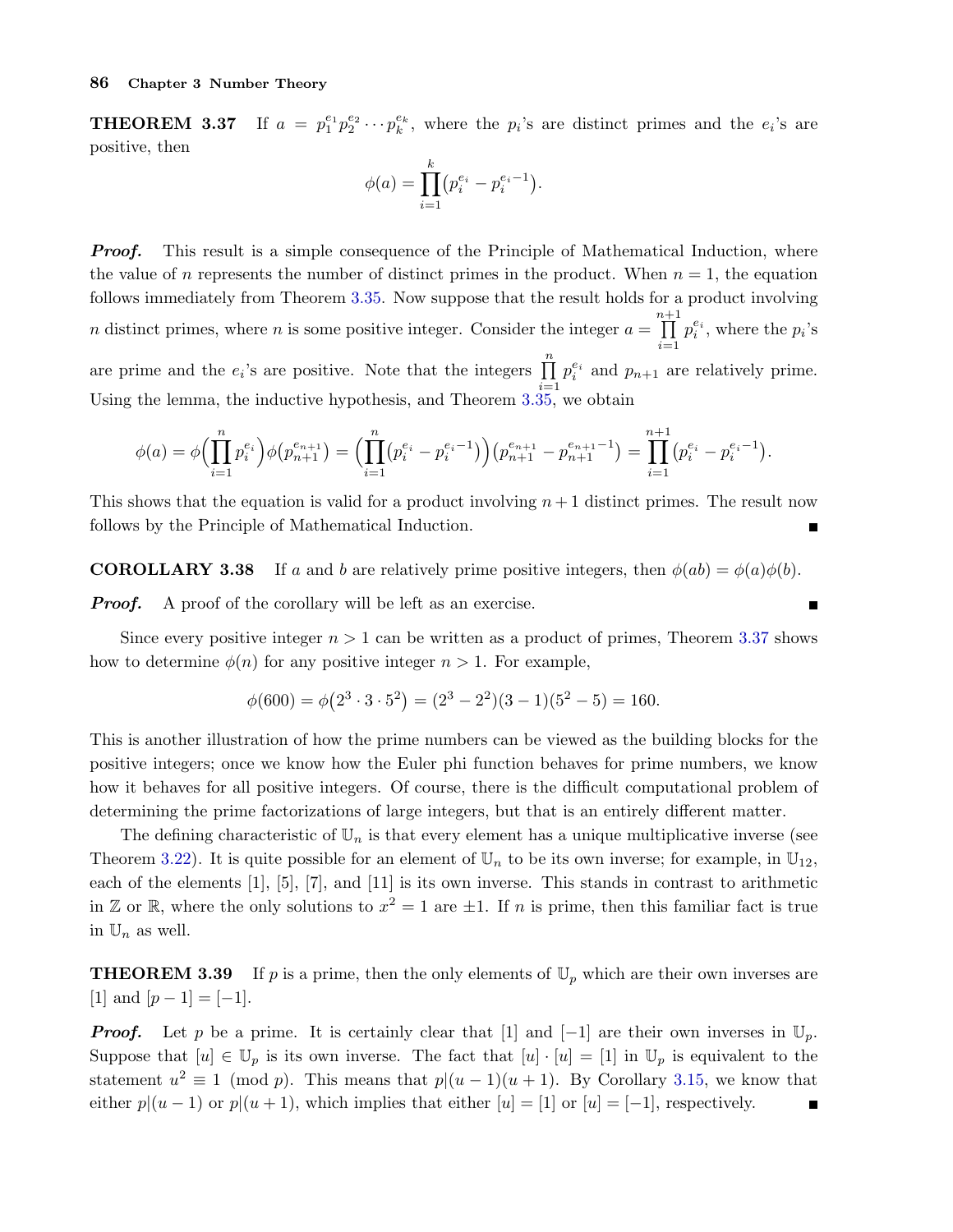If  $p > 2$  is prime, then  $\mathbb{U}_p = \{ [1], [2], \ldots, [p-1] \}$ . Note that  $\mathbb{U}_p$  contains an even number of elements since *p* is odd. The elements  $[2], [3], \ldots, [p-2]$  all have unique inverses different from themselves, so it must be possible to pair up each element in this list with its inverse from the list. This means that if we multiply all of [2], [3],  $\dots$ , [*p* − 2] together, we must get [1]. Illustrating this fact for  $p = 11$ , the pairing would be

$$
[2] \cdot [3] \cdot [4] \cdot [5] \cdot [6] \cdot [7] \cdot [8] \cdot [9] = ([2] \cdot [6]) \cdot ([3] \cdot [4]) \cdot ([5] \cdot [9]) \cdot ([7] \cdot [8])
$$

$$
= [1] \cdot [1] \cdot [1] \cdot [1] = [1].
$$

This observation suggests the following result, called **Wilson's Theorem**.

**THEOREM 3.40** Wilson's Theorem If *p* is a prime, then  $(p-1)! \equiv -1 \pmod{p}$ .

*Proof.* The result is trivial for  $p = 2$  and  $p = 3$ . Suppose that  $p \geq 5$  is a prime and use the observation preceding the theorem to obtain

$$
[(p-1)!]=[1]\cdot ([2]\cdot [3]\cdot \cdots \cdot [p-2])\cdot [p-1]=[1]\cdot ([1])\cdot [-1]=[-1].
$$

It follows that  $(p-1)! \equiv -1 \pmod{p}$ .

To illustrate Wilson's Theorem with some simple examples, note that  $4! + 1 = 25$  is a multiple of 5,  $6! + 1 = 721$  is a multiple of 7, and that  $10! + 1 = 3628801$  is divisible by 11. (How can you check this last divisibility result quickly?)

Similar in spirit to Wilson's Theorem, and very useful, is **Euler's Theorem** and its special case known as **Fermat's Little Theorem**. To motivate these results, let  $n > 1$  be a positive integer and let  $[u] \in \mathbb{U}_n$ . Since the set  $\{[u]^i : i \in \mathbb{Z}^+\}$  is a subset of  $\mathbb{U}_n$  and since  $\mathbb{U}_n$  contains at most *n* − 1 elements, there must be distinct positive integers *i* and *j* such that  $[u]^i = [u]^j$ . Assuming that  $j > i$ , we find that  $[u]^{j-i} = [1]$ . In other words, for each  $[u] \in \mathbb{U}_n$ , there exists a positive integer *k* such that  $[u]^k = [1]$ . Euler's Theorem specifies a value of *k* with this property.

**THEOREM 3.41 Euler's Theorem** If *n* is a positive integer and  $gcd(u, n) = 1$ , then  $u^{\phi(n)} \equiv 1 \pmod{n}$ .

*Proof.* The result is trivial when  $n = 1$  so suppose that  $n > 1$  and let  $k = \phi(n)$ . Since *u* and *n* are relatively prime, we know that  $[u] \in \mathbb{U}_n$ . If  $[a_1], \ldots, [a_k]$  is a list of the elements of  $\mathbb{U}_n$ , then by Theorem [3.24](#page-81-0) in Section [3.4](#page-78-0), the collection  $[u] \cdot [a_1], [u] \cdot [a_2], \ldots, [u] \cdot [a_k]$  is also a list of the elements of  $\mathbb{U}_n$ . Multiplying these two collections of terms together gives

 $[a_1] \cdot [a_2] \cdot \cdots \cdot [a_k] = ([u] \cdot [a_1]) \cdot ([u] \cdot [a_2]) \cdot \cdots \cdot ([u] \cdot [a_k]) = [u]^k \cdot [a_1] \cdot [a_2] \cdot \cdots \cdot [a_k].$ 

Let  $b = a_1 a_2 \cdots a_k$ . Then  $[b] \in \mathbb{U}_n$  and the displayed equation can be written as  $[b] = [u]^k \cdot [b]$ . Multiplying both sides of this equation by  $[b]^{-1}$ , we find that  $[u]^k = [1]$ . Given the value of *k*, it follows that  $u^{\phi(n)} \equiv 1 \pmod{n}$ .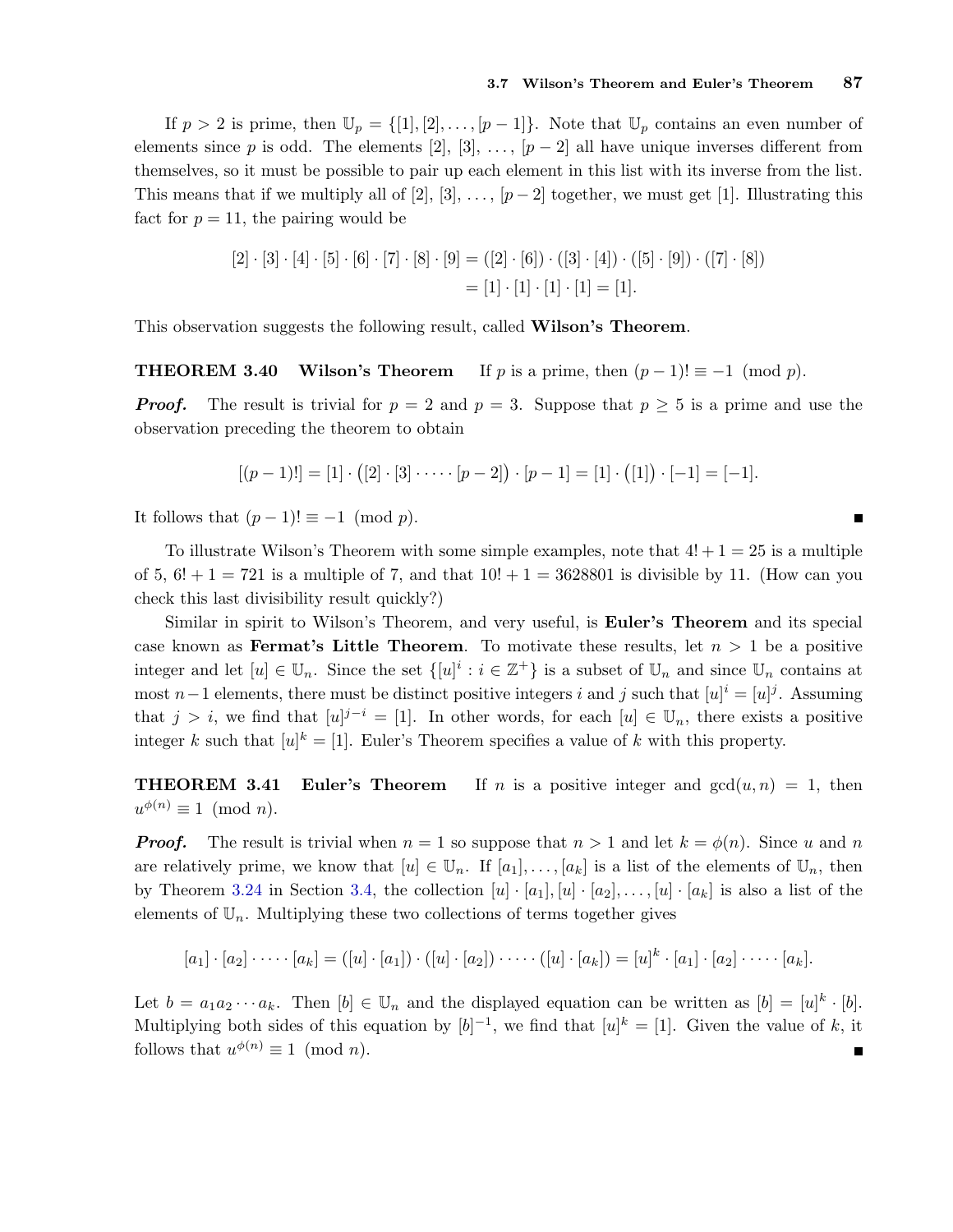**COROLLARY 3.42 Fermat's Little Theorem** Suppose that *p* is a prime and *a* is an integer. Then

- **a**)  $a^{p-1} \equiv 1 \pmod{p}$  if *a* and *p* are relatively prime;
- **b**)  $a^p \equiv a \pmod{p}$  for any *a*.

*Proof.* Since *p* is a prime, we know that  $\phi(p) = p - 1$ . If  $(a, p) = 1$ , then Euler's Theorem gives part (a). Multiplying both sides of  $a^{p-1} \equiv 1 \pmod{p}$  by *a* gives  $a^p \equiv a \pmod{p}$ . If  $(a, p) \neq 1$ , then *p* divides both *a* and  $a^p$ . It follows easily that  $a^p \equiv a \pmod{p}$ .  $\blacksquare$ 

To illustrate Euler's Theorem, note that

 $3^{\phi(8)} = 3^4 = 81 \equiv 1 \pmod{8}$ and  $5^{\phi(14)} = 5^6 = (25)^3 = (-3)^3 \equiv -27 \equiv 1 \pmod{14}$ .

The second example indicates how modular arithmetic can simplify computations. Using similar ideas to avoid large numbers, we can verify Fermat's Little Theorem with  $p = 17$ :

$$
2^{16} \equiv (2^4)^4 \equiv (-1)^4 \equiv 1;
$$
  
\n
$$
5^{16} \equiv (5^2)^8 \equiv (8)^8 \equiv (2^4)^6 \equiv (-1)^6 \equiv 1;
$$
  
\n
$$
10^{16} \equiv 2^{16} \cdot 5^{16} \equiv 1;
$$
  
\n
$$
7^{16} \equiv (-10)^{16} \equiv 1.
$$

Notice that  $2^8 \equiv 1 \pmod{17}$  and thus  $4^4 \equiv 1 \pmod{17}$ . In other words, Euler's Theorem gives a value of *k* for which  $u^k \equiv 1 \pmod{n}$  but not necessarily the smallest such value. Finally, working with congruence modulo 7, we can verify part (b) of Fermat's Little Theorem:

$$
37 \equiv 2187 \equiv 3 \pmod{7};
$$
 (the long way)  

$$
57 \equiv (-2)(23)2 \equiv -2 \equiv 5 \pmod{7}.
$$
 (a shorter way)

It is good practice to do these computations without a calculator and looking for shortcuts.

Leonhard Euler. Euler (pronounced "oiler") was born in Basel in 1707 and died in 1783, following a life of stunningly prolific mathematical work. His complete bibliography runs to nearly 900 entries; his research amounted to some 800 pages a year over the whole of his career. He continued doing research right up until his sudden death while relaxing with a cup of tea. For almost all of the last 17 years of his life he was totally blind.

The breadth of Euler's knowledge may be as impressive as the depth of his mathematical work. He had a great facility with languages, and studied theology, medicine, astronomy, and physics. His first appointment was in medicine at the recently established St. Petersburg Academy. On the day that he arrived in Russia, the academy's patron, Catherine I, died, and the academy itself just managed to survive the transfer of power to the new regime. In the process, Euler ended up in the chair of natural philosophy instead of medicine.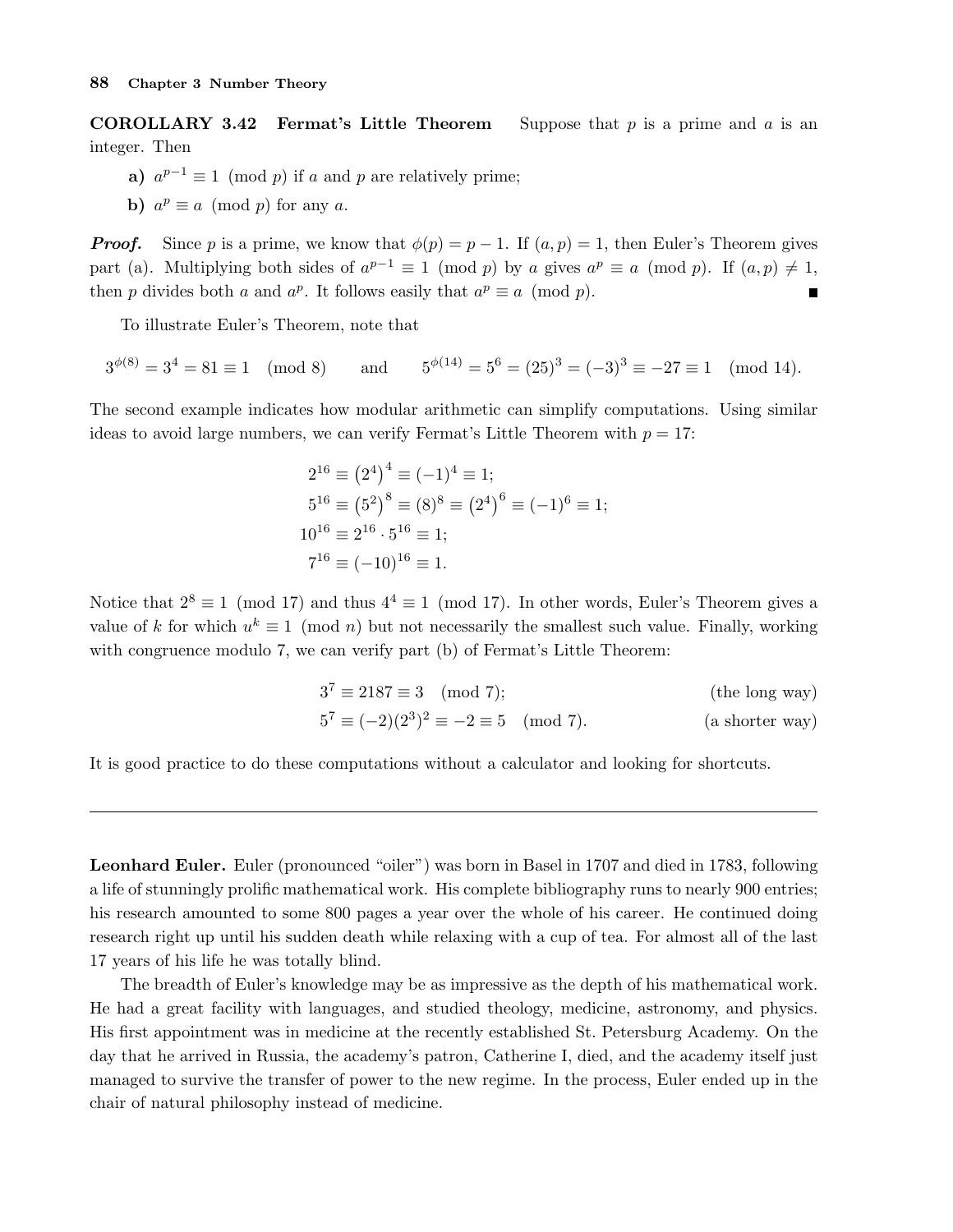Euler is best remembered for his contributions to analysis and number theory, especially for his use of infinite processes of various kinds (infinite sums and products, continued fractions), and for establishing much of the modern notation of mathematics. Euler originated the use of *e* for the base of the natural logarithms and *i* for  $\sqrt{-1}$ ; the symbol  $\pi$  has been found in a book published in 1706, but it was Euler's adoption of the symbol, in 1737, that made it standard. He was also responsible for the use of  $\sum$  to represent a sum, and for the modern notation for a function,  $f(x)$ .

Euler's greatest contribution to mathematics was the development of techniques for dealing with infinite operations. In the process, he established what has ever since been called the field of **analysis**, which includes and extends the differential and integral calculus of Newton and Leibniz. For example, by treating the familiar functions  $\sin x$ ,  $\cos x$ , and  $e^x$  analytically (as infinite series), Euler could easily establish identities that became fundamental tools in analysis. One such is the well-known  $e^{ix} = \cos x + i \sin x$ ; substituting  $x = \pi$  gives  $e^{i\pi} = -1$  or  $e^{i\pi} + 1 = 0$ , a remarkable equation containing perhaps the five most important constants in analysis.

Euler used infinite series to establish and exploit some remarkable connections between analysis and number theory. Many talented mathematicians before Euler had failed to discover the value of the sum of the reciprocals of the squares:  $1^{-2} + 2^{-2} + 3^{-2} + \cdots$ . Using the infinite series for  $\sin x$ , and assuming that it behaved like a finite polynomial, Euler showed that the sum is  $\pi^2/6$ . Euler's uncritical application of ordinary algebra to infinite series occasionally led him into trouble, but his results were overwhelmingly correct, and were later justified by more careful techniques as the need for increased rigor in mathematical arguments became apparent. We'll see Euler's name more than once in the remainder of the chapter.

The information here is taken from *A History of Mathematics*, by Carl Boyer, New York: John Wiley & Sons, 1968.

### *Exercises 3.7.*

- **1.** Verify the biconditional statement that is used in the proof of Lemma [3.36.](#page-88-0)
- **2.** Prove Corollary [3.38](#page-89-0).
- **3.** Find  $\phi(n)$  for each value of *n*.

| a) $n = 49$          | <b>b</b> ) $n = 125$ | c) $n = 222$                      |
|----------------------|----------------------|-----------------------------------|
| <b>d</b> ) $n = 616$ | e) $n = 980$         | f) $n = 3^4 \cdot 7^3 \cdot 13^2$ |

- **4.** Find a value of *n* for which  $\phi(n) = 200$ .
- **5.** For  $p = 13$  and  $p = 19$ , find the pairing of elements in  $\mathbb{U}_p$  that is used implicitly in the proof of Wilson's Theorem.
- **6.** Prove that if  $e > 2$ , then  $\mathbb{U}_{2^e}$  has an element, other than  $[2^e 1]$  and  $[1]$ , which is its own inverse.
- **7.** Let *p* be a prime and let  $e > 0$ . Suppose that  $\mathbb{U}_{p^e}$  has an element other than  $[p^e 1]$  and [1] which is its own inverse. Prove that  $p = 2$ .
- **8.** Find all positive integers *n* which are the products of their proper positive divisors.
- **9.** Suppose that  $n > 4$  is a composite number. Prove that  $(n 1)! \equiv 0 \pmod{n}$ . (Compare this result with Wilson's Theorem.)
- **10.** Verify Euler's Theorem in the following cases:
	- **a**)  $u = 3, n = 10$  **b**)  $u = 5, n = 6$  **c**)  $u = 2, n = 15$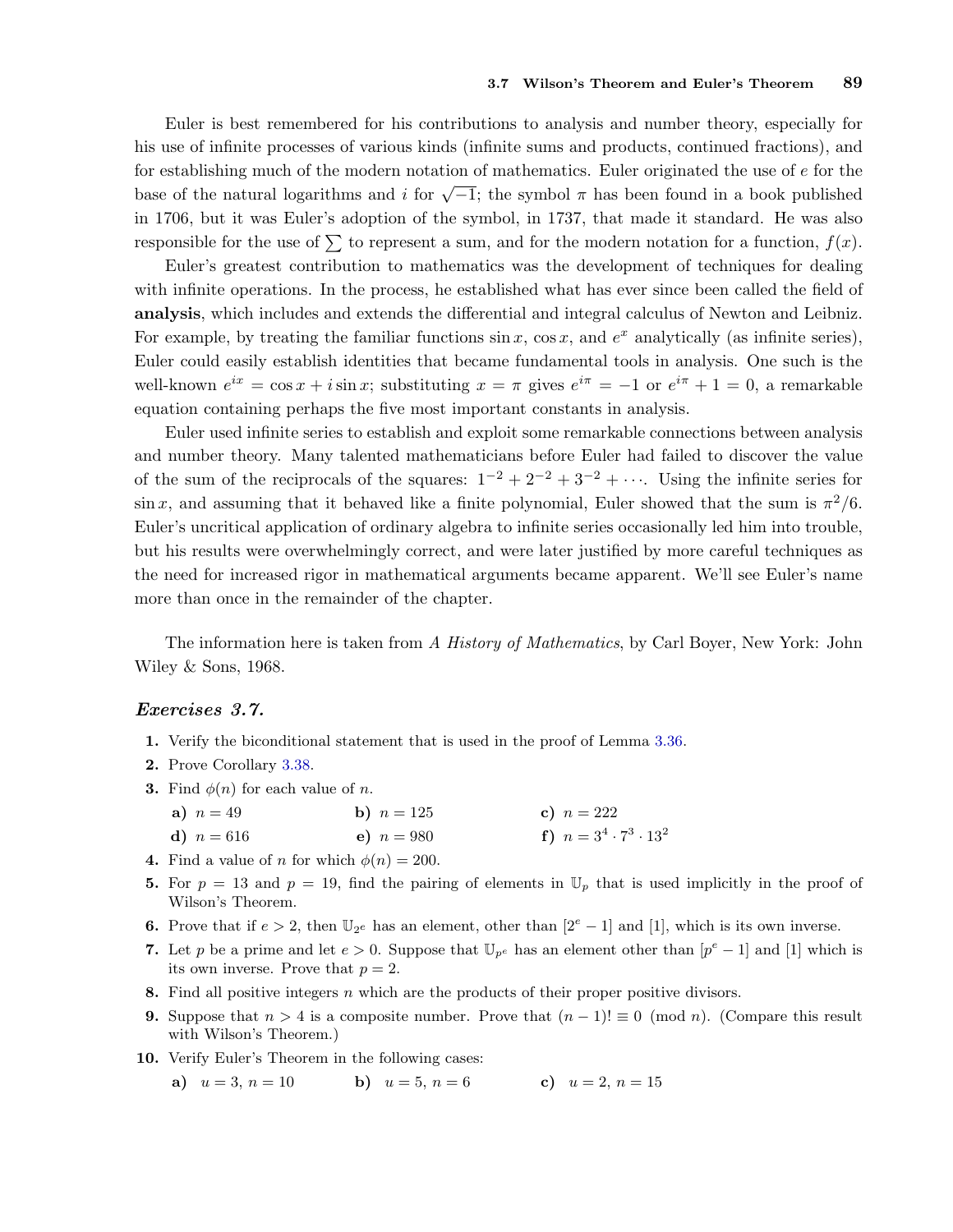- **11.** Verify Fermat's Little Theorem modulo 11 for the numbers 1 through 10. Do all of your computations without a calculator, using congruence properties as much as possible.
- **12.** Suppose  $n > 0$  and  $u$  is relatively prime to  $n$ .
	- **a)** If  $m > 0$  and  $\phi(n)|m$ , prove that  $u^m \equiv 1 \pmod{n}$ .
	- **b)** If  $m > 0$  is relatively prime to  $\phi(n)$  and  $u^m \equiv 1 \pmod{n}$ , prove that  $u \equiv 1 \pmod{n}$ .
- **13.** Let *a* and *c* be positive integers. Prove that the number  $ac(c^4 a^4)$  is divisible by 5.
- **14.** Simplify each of the following.
	- **a**) 43! (mod 47) **b**)  $3^{70}$  (mod 79) c)  $2^{19} + 3^{21} \pmod{19}$
- **15.** Solve the congruence  $16x \equiv 75! \pmod{79}$ .
- **16.** Let *p* be a fixed prime. Use mathematical induction to prove that  $n^p \equiv n \pmod{p}$  for each positive integer *n* and thus give an alternative proof of Fermat's Little Theorem.

# 3.8 QUADRATIC RESIDUES

The prime numbers, their properties, and their relation to the composite numbers have fascinated mathematicians for thousands of years. A list of these results would fill volumes and new facts are continuing to be discovered. In this section and the next, we provide a glimpse into some of the problems that have been considered.

Most everyone is familiar with perfect squares. The list of perfect squares goes on indefinitely:

1*,* 4*,* 9*,* 16*,* 25*,* 36*,* 49*,* 64*,* 81*,* 100*,* 121*,* 144*,* 169*,* 196*,* 225*, . . .*

Is it possible to extend the notion of perfect square to  $\mathbb{Z}_n$ ? To determine the nature of this problem, we begin by considering the 1's digit of perfect squares. By one of the exercises in Section [3.1](#page-66-0), any perfect square must end in 0, 1, 4, 5, 6, or 9. To verify this, we simply need to determine what happens in  $\mathbb{Z}_{10}$ :

| $[0]^2 = [0],$ | $[5]^2 = [5],$ |
|----------------|----------------|
| $[1]^2 = [1],$ | $[6]^2 = [6],$ |
| $[2]^2 = [4],$ | $[7]^2 = [9],$ |
| $[3]^2 = [9],$ | $[8]^2 = [4],$ |
| $[4]^2 = [6],$ | $[9]^2 = [1].$ |

As an illustration of this result, we immediately know that 56847 is not a perfect square. Another way to phrase what we have just done is to say that [0], [1], [4], [5], [6], and [9] are squares in  $\mathbb{Z}_{10}$ and that [2], [3], [7], and [8] are not squares in  $\mathbb{Z}_{10}$ .

For a simpler, but slightly more abstract example, we can look at squares in  $\mathbb{Z}_4$ :

| $[0]^2 = [0],$ | $[2]^2 = [0],$ |
|----------------|----------------|
| $[1]2=[1],$    | $[3]^2 = [1].$ |

It follows that any perfect square has a remainder of 0 or 1 when divided by 4. (See Theorem [3.4](#page-68-0) in Section [3.1](#page-66-0).) In other words, [0] and [1] are squares in  $\mathbb{Z}_4$ , and [2] and [3] are not squares in  $\mathbb{Z}_4$ . The notion of quadratic residues extends this idea, but it does so with a focus on prime numbers.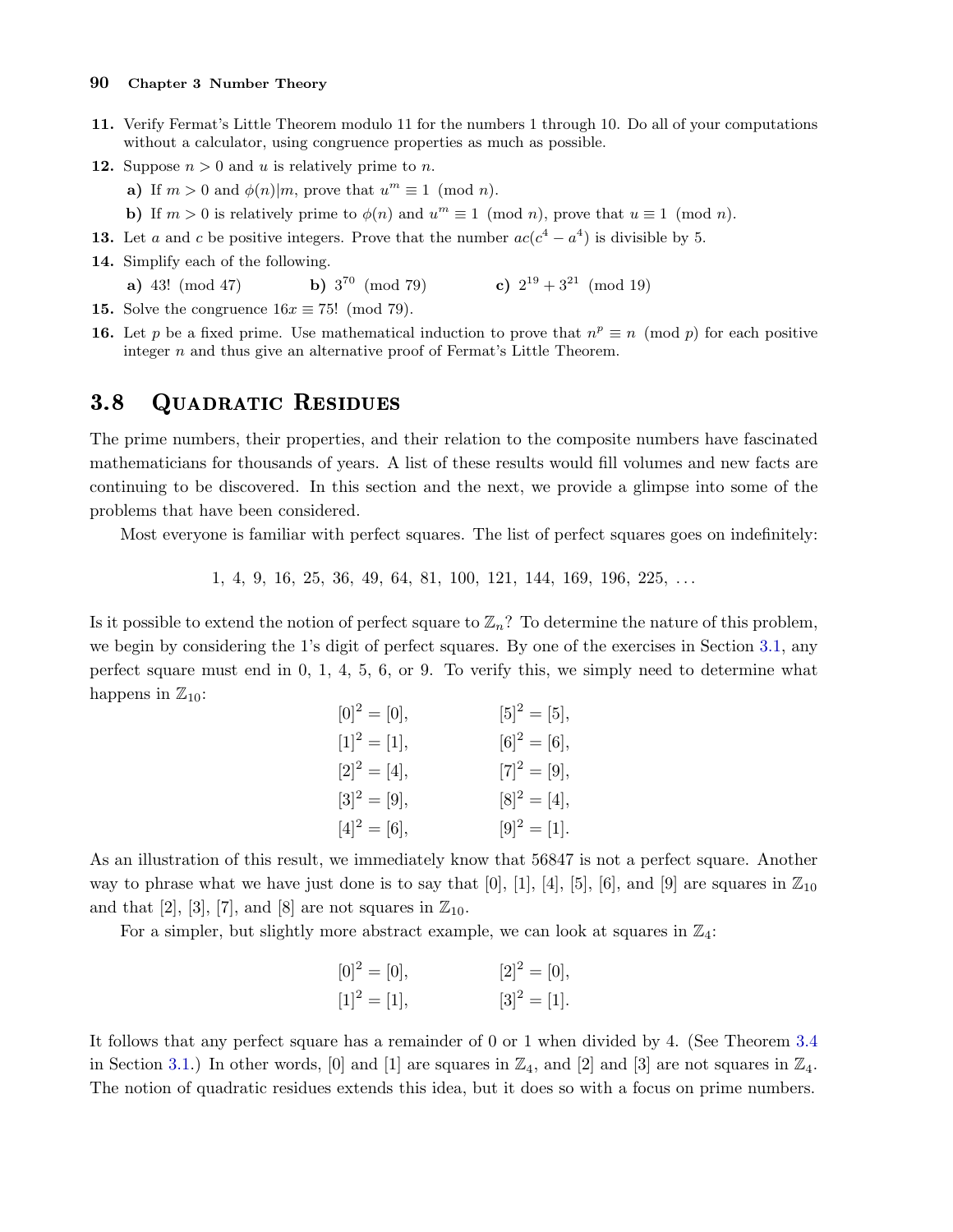<span id="page-94-0"></span>**DEFINITION 3.43** Suppose that *p* is an odd prime and that *b* and *p* are relatively prime. Then *b* is a **quadratic residue** modulo *p* if and only if the equation  $x^2 \equiv b \pmod{p}$  has a solution. If the equation has no solution, then we say that  $b$  is a **quadratic nonresidue** modulo  $p$ .

This definition merely says that *b* is a quadratic residue modulo *p* if some perfect square (a quadratic) has a remainder (a residue) of *b* when divided by *p*. To phrase it another way, a quadratic residue is a "perfect square" in the world of modular arithmetic. However, by insisting that  $gcd(b, p) = 1$ , we are excluding the trivial case of 0. An equivalent way of stating this is to say that *b* is a quadratic residue modulo *p* if the equation  $[x]^2 = [b]$  has a solution in  $\mathbb{U}_p$ .

Given the equation  $x^2 \equiv b \pmod{p}$ , we may, without loss of generality, assume that  $1 \leq b < p$ and seek solutions x that satisfy  $1 \leq x \leq p$ . Hence, to find the quadratic residues of a prime number *p*, we simply need to check the squares of the numbers 1, 2, ...,  $p-1$ . Since *p* is an odd prime, this is equivalent to checking the squares of the numbers  $\pm 1, \pm 2, \ldots, \pm (p-1)/2$ . Using this idea, it is easy to check that the quadratic residues of 7 are 1, 2, and 4, and that the quadratic residues of 11 are 1, 3, 4, 5, and 9. For a more complicated illustration of the notion of quadratic residue, the equation  $13^2 = 169 = 5 \cdot 31 + 14$  reveals that 14 is a quadratic residue modulo 31. The following result indicates how many quadratic residues a prime number may have.

**THEOREM 3.44** If *p* is an odd prime, then exactly half of the numbers  $1, 2, 3, \ldots, p-1$  are quadratic residues modulo p. In other words, half of the elements of  $\mathbb{U}_p$  are perfect squares in  $\mathbb{U}_p$ .

*Proof.* Let *p* be an odd prime. To determine the quadratic residues of *p*, we need to compute the numbers  $x^2 \pmod{p}$  as x runs through the integers 1 to  $p-1$ . Since  $x^2 \equiv (p-x)^2$  for any integer *x*, at most half of the elements that belong to the set  $\{1, 2, 3, \ldots, p-1\}$  are quadratic residues modulo *p*. The result then follows from the fact that  $x^2 \equiv y^2$  implies  $y \equiv x$  or  $y \equiv p - x$ . The details are left as an exercise.  $\blacksquare$ 

For small primes, it is not difficult to find all of the quadratic residues by computing squares. However, to determine whether or not, say, 111 is a quadratic residue of the prime 947 would be rather challenging to attempt by brute force (that is, to write out all of the possible options for squares in  $\mathbb{U}_{947}$ ). It is thus convenient to have an easy and arithmetic way to identify whether a given integer *b* is a quadratic residue of a prime *p*. It turns out to be most useful to define a function  $QR(b, p)$  that gives the quadratic character of *b* modulo *p*. We write  $QR(b, p) = 1$  when *b* is a quadratic residue modulo *p* and  $QR(b, p) = -1$  when it is not. The standard notation for this function is the **Legendre symbol**:

$$
QR(b, p) = \left(\frac{b}{p}\right), \text{ where } \left(\frac{b}{p}\right) = \begin{cases} 1, & \text{if } x^2 \equiv b \pmod{p} \text{ has a solution;} \\ -1, & \text{if } x^2 \equiv b \pmod{p} \text{ does not have a solution.} \end{cases}
$$

We should emphasize here that the notation "QR" is completely nonstandard, introduced in the hope that first expressing this concept as a function makes the idea easier to understand. The Legendre symbol is not an ideal choice, since it looks exactly like a fraction, but it is the standard notation used in number theory. Whenever this notation is used, it is implicitly assumed that *p* is an odd prime and that *b* and *p* are relatively prime.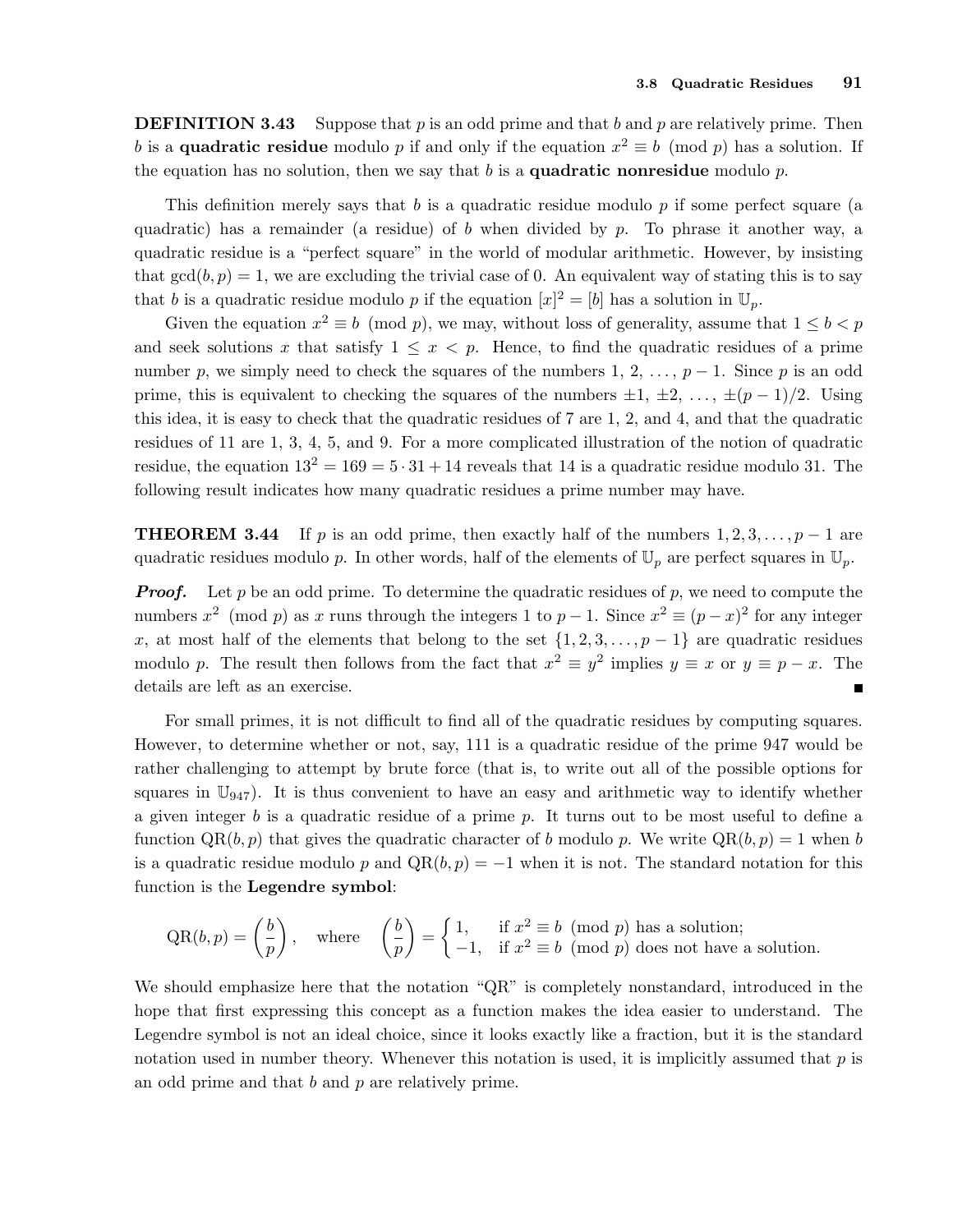The following result is known as **Euler's Criterion**. It states that  $\left(\frac{b}{p}\right)$  $\equiv b^{(p-1)/2} \pmod{p}$ when *b* and  $p$  are relatively prime. To illustrate the ideas used in the proof for a particular case, let *b* = 7 and *p* = 13. We then list all of the solutions to the equation  $xy \equiv 7 \pmod{13}$  for values of *x* and *y* between 1 and 12:

$$
1 \cdot 7 \equiv 7;
$$
  $2 \cdot 10 \equiv 7;$   $4 \cdot 5 \equiv 7;$   $3 \cdot 11 \equiv 7;$   $6 \cdot 12 \equiv 7;$   $8 \cdot 9 \equiv 7.$ 

Multiplying all these equations together gives  $12! \equiv 7^6 \pmod{13}$  and thus  $-1 \equiv 7^{(13-1)/2} \pmod{13}$ by Wilson's Theorem. Since  $x \neq y$  for each pair of products, we see that 7 is a quadratic nonresidue of 13, that is,  $-1 = \left(\frac{7}{13}\right)$  $\equiv 7^{(13-1)/2}$  (mod 13). Now let *b* = 3 and *p* = 13. The solutions to the equation  $xy \equiv 3 \pmod{13}$  in this case are:

 $4 \cdot 4 \equiv 3; \quad 9 \cdot 9 \equiv 3; \quad 1 \cdot 3 \equiv 3; \quad 2 \cdot 8 \equiv 3; \quad 5 \cdot 11 \equiv 3; \quad 6 \cdot 7 \equiv 3; \quad 10 \cdot 12 \equiv 3.$ 

It is clear that 3 is a quadratic residue of 13 since there are two solutions to  $x^2 = 3 \pmod{13}$ . Putting in the proper numbers and using Wilson's Theorem once again, we find that

$$
-1 \equiv 12! \equiv 4 \cdot 9 \cdot 3^5 \equiv 4 \cdot (-4) \cdot 3^5 \equiv (-1)3 \cdot 3^5 \equiv (-1)3^6 \pmod{13}.
$$

It follows that  $1 = \left(\frac{3}{13}\right)$  $\equiv 3^{(13-1)/2}$  (mod 13). The proof of Euler's Criterion merely extends these ideas to the general case. As indicated by the above examples, for each integer  $x \in \{1, 2, 3, \ldots, p-1\}$ there is a unique integer  $y \in \{1, 2, 3, \ldots, p-1\}$  such that  $xy \equiv b \pmod{p}$ . If *b* is a quadratic residue modulo p, then y may be equal to x, but if b is not a quadratic residue modulo p, then x and y are always distinct. We leave a proof of this fact as an exercise.

**THEOREM 3.45 Euler's Criterion** Suppose that *p* is an odd prime and that *b* is an integer. If *b* and *p* are relatively prime, then

$$
\left(\frac{b}{p}\right) \equiv b^{(p-1)/2} \pmod{p}.
$$

*Proof.* Although it is not necessary, we can, without loss of generality, assume that  $1 \leq b \leq p-1$ . We first note that  $(p-1)/2$  is an integer since p is odd and that  $b^{p-1} \equiv 1 \pmod{p}$  by Fermat's Little Theorem. It follows that *p* divides the product

$$
(b^{(p-1)/2}-1)(b^{(p-1)/2}+1),
$$

which means that either  $b^{(p-1)/2} \equiv 1 \pmod{p}$  or  $b^{(p-1)/2} \equiv -1 \pmod{p}$ . This shows that the conclusion of the theorem makes sense; both sides assume the values *±*1.

Suppose that *b* is a quadratic nonresidue modulo *p*. Then the numbers 1, 2,  $\dots$ , *p* − 1 can be grouped into  $(p-1)/2$  pairs  $\{x_i, y_i\}$  with  $x_i y_i \equiv b$  and it follows that

$$
(p-1)! = \prod_{i=1}^{(p-1)/2} x_i y_i \equiv b^{(p-1)/2} \pmod{p}.
$$

By Wilson's Theorem, we find that  $b^{(p-1)/2} \equiv -1 \pmod{p}$ , as desired.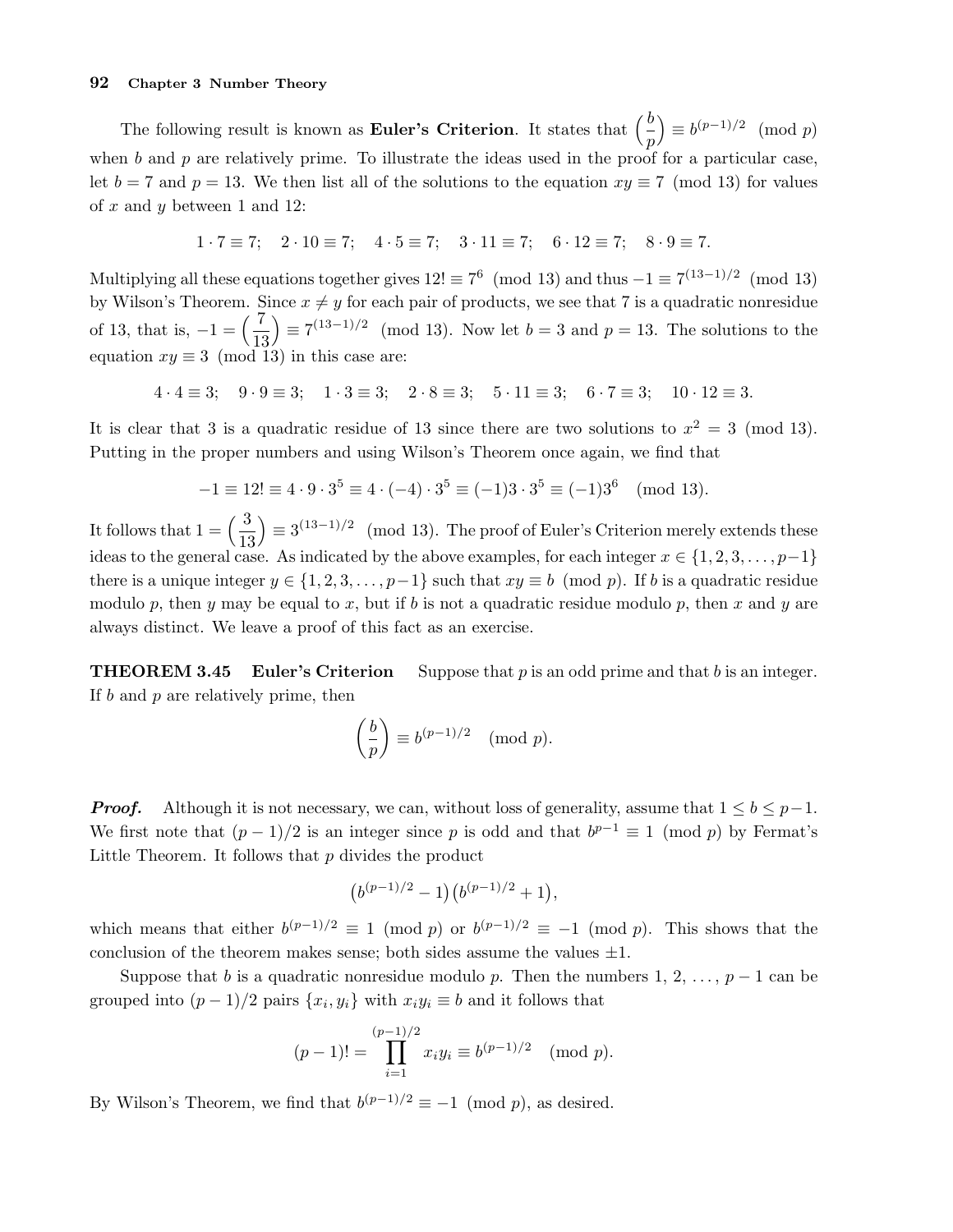Now suppose that *b* is a quadratic residue modulo *p*. There are precisely two numbers in  $\{1,2,3,\ldots,p-1\}$ , say c and  $p-c$ , such that  $c^2 \equiv (p-c)^2 \equiv b$ . The remaining  $p-3$  numbers can be paired up as before. Since  $c(p - c) \equiv -c^2 \equiv -b$ , we find that

$$
(p-1)! = c(p-c) \prod_{i=1}^{(p-3)/2} x_i y_i \equiv (-b) b^{(p-3)/2} = -b^{(p-1)/2}.
$$

Using Wilson's Theorem once again, we find that  $b^{(p-1)/2} \equiv 1 \pmod{p}$ , which agrees with the value of the Legendre symbol. This completes the proof.

**COROLLARY 3.46** Suppose that *p* is an odd prime and that  $n = \prod_{k=1}^{k}$  $\prod_{i=1}$  *b*<sub>*i*</sub>. If *n* and *p* are relatively prime, then

$$
\left(\frac{n}{p}\right) = \prod_{i=1}^k \left(\frac{b_i}{p}\right).
$$

*Proof.* We first note that the hypotheses imply that p does not divide any of the  $b_i$ 's. By the theorem, it follows that

$$
\left(\frac{n}{p}\right) \equiv n^{(p-1)/2} \equiv \prod_{i=1}^k b_i^{(p-1)/2} \equiv \prod_{i=1}^k \left(\frac{b_i}{p}\right) \pmod{p}.
$$

Now the number represented by

$$
\left(\frac{n}{p}\right) - \prod_{i=1}^k \left(\frac{b_i}{p}\right)
$$

is a multiple of *p* and can only assume the values 0, *−*2, or 2. Since *p* is an odd prime, the value must be 0.

To illustrate Euler's Criterion, note that

$$
\left(\frac{5}{19}\right) \equiv 5^9 \equiv 5 \cdot (5^2)^4 \equiv 5 \cdot 6^4 \equiv 5 \cdot (-2)^2 \equiv 1;
$$
  

$$
\left(\frac{17}{29}\right) \equiv 17^{14} \equiv 289^7 \equiv (-1)^7 \equiv -1.
$$

Thus 5 is a quadratic residue modulo 19 (with a little patience, we find that  $9^2 \equiv 5 \pmod{19}$ ) and 17 is a quadratic nonresidue modulo 29. The corollary once again reduces a problem about integers to a problem concerning primes. As an example, the second problem above could be solved as follows:

$$
\begin{aligned}\n\left(\frac{17}{29}\right) &= \left(\frac{-12}{29}\right) = \left(\frac{-1}{29}\right) \left(\frac{4}{29}\right) \left(\frac{3}{29}\right) \\
&\equiv (-1)^{14} (1)(3^{14}) \equiv (3^3)^4 \cdot 3^2 \\
&\equiv (-2)^4 \cdot 3^2 \equiv 144 \equiv -1.\n\end{aligned}
$$

As you can imagine, as the numbers become larger, the computations become more challenging.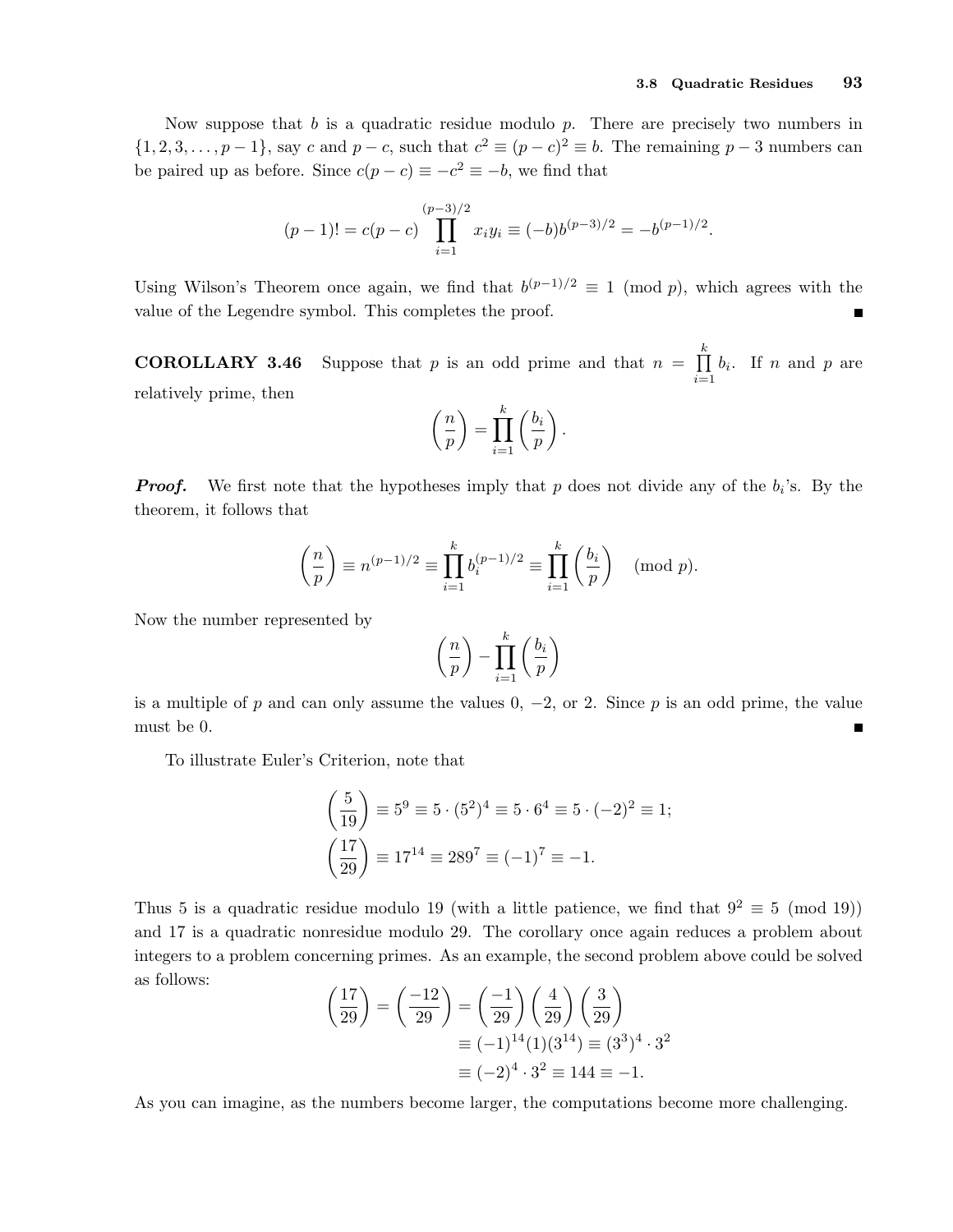<span id="page-97-0"></span>The following remarkable result shows how the quadratic character of larger primes can be computed quite easily. This deep result, known as the *Quadratic Reciprocity Theorem*, was discovered (but not proved) by Leonhard Euler. It was proved first by Gauss in the early 1800's and reproved many times thereafter (at least eight different ways by Gauss alone). The beautiful proof of this result given below is due to the brilliant young mathematician Gotthold Eisenstein, who died tragically young, at 29, of tuberculosis. The proof is similar to one by Gauss, but it replaces a complicated lemma by an ingenious geometrical argument. For each real number *x*, the symbols *fx* represent the greatest integer less than or equal to *x*. For example,  $\frac{58}{7} = 8$  and  $\frac{1}{\pi} = 3$ .

**THEOREM 3.47 Quadratic Reciprocity Theorem** If *p* and *q* are distinct odd primes, then

$$
\left(\frac{p}{q}\right)\left(\frac{q}{p}\right) = (-1)^{\frac{1}{2}(p-1)\cdot\frac{1}{2}(q-1)}.
$$

*Proof.* Let *p* and *q* be distinct odd primes and let  $E = \{2, 4, 6, \ldots, p-1\}$ . For each  $e \in E$ , use the Division Algorithm to write  $eq = p n_e + r_e$ , where  $n_e = \lfloor eq/p \rfloor$  and  $1 \leq r_e \leq p-1$ . It is easy to verify that  $r_e = r_f$  if and only if  $e = f$ . For each  $e \in E$ , define

$$
s_e = \begin{cases} r_e, & \text{if } r_e \text{ is even;} \\ p - r_e, & \text{if } r_e \text{ is odd;} \end{cases}
$$

and note that  $\{s_e : e \in E\} \subseteq E$ . We claim that these two sets are actually equal. The only way for them not to be equal would be if  $r_e = p - r_f$  for distinct integers *e* and *f* in *E*. But then

$$
0 \equiv r_e + r_f \equiv q(e+f) \pmod{p},
$$

which implies that *p* divides  $e + f$ , a contradiction to the fact that  $2 < e + f < 2p$  and  $e + f$  is even. As we will use this fact momentarily, note that  $s_e \equiv (-1)^{r_e} r_e \pmod{p}$  for each  $e \in E$ .

Let  $x = \sum$ *e∈E*  $r_e$  and  $y = \sum$ *e∈E n*<sub>e</sub>. We claim that  $(-1)^x \equiv q^{(p-1)/2} \equiv (-1)^y \pmod{p}$ . To see this,

first consider the following string of equivalences modulo *p*:

$$
\prod_{e \in E} r_e \equiv \prod_{e \in E} eq \equiv q^{(p-1)/2} \prod_{e \in E} e \equiv q^{(p-1)/2} \prod_{e \in E} s_e \equiv q^{(p-1)/2} \prod_{e \in E} (-1)^{r_e} r_e \equiv q^{(p-1)/2} (-1)^x \prod_{e \in E} r_e.
$$

Since  $p$  does not divide  $\prod$ *e∈E r*<sub>*e*</sub>, it follows that  $q^{(p-1)/2} \equiv (-1)^x$ . We next note that

$$
\sum_{e \in E} eq = \sum_{e \in E} (pn_e + r_e) = py + x.
$$

Since the sum is even and *p* is odd, we find that the integers *x* and *y* have the same parity (that is, *x* and *y* are either both even or both odd) and thus  $(-1)^x = (-1)^y$ . This establishes the claim. By Euler's Criterion, we conclude that  $\left(\frac{q}{n}\right)$ *p*  $= (-1)^y$ . Note that thus far in the proof, the only property of  $q$  that we have used is that  $q$  is a positive integer that is relatively prime to  $p$ . In particular, the results thus far are valid if  $q = 2$ .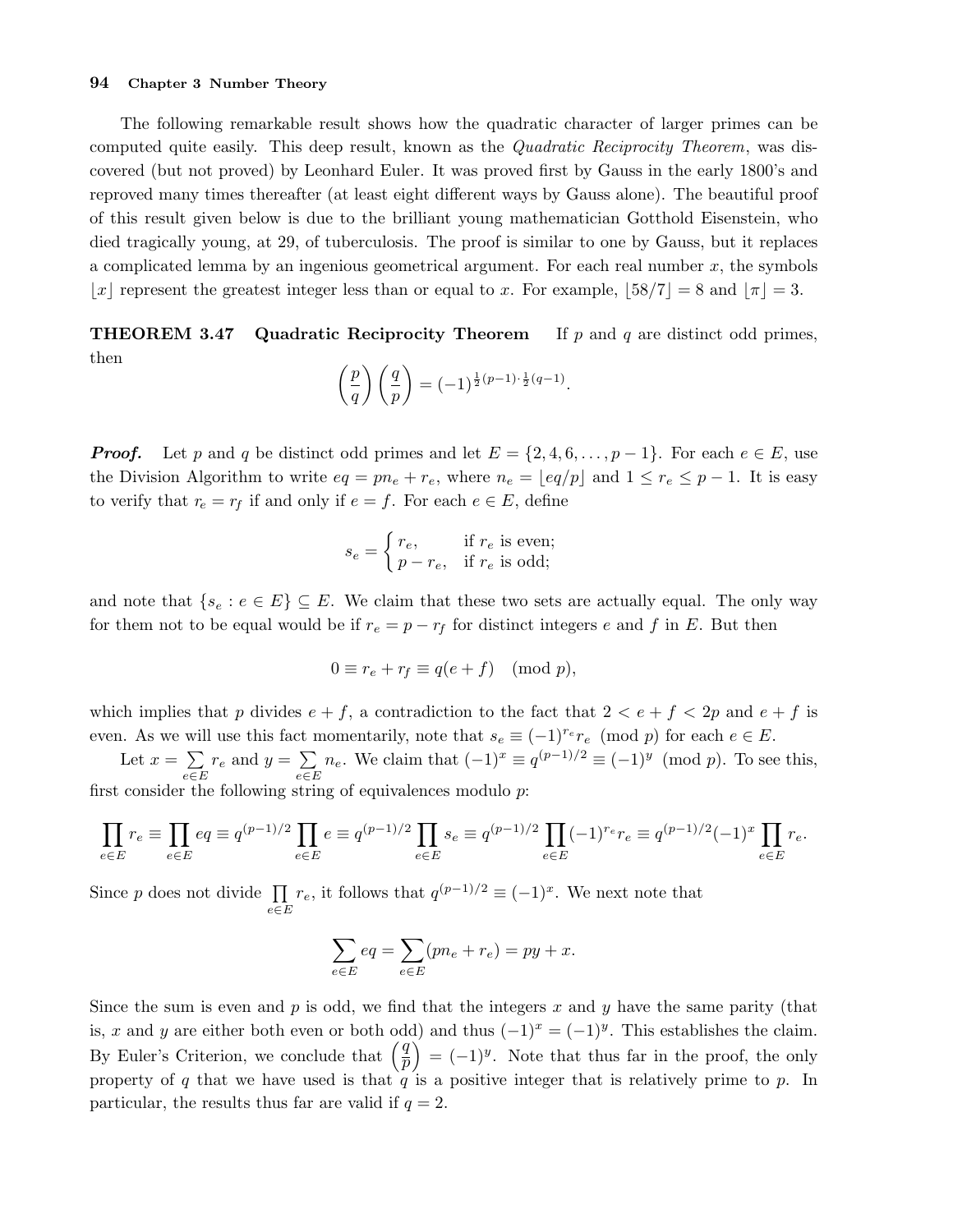We have thus reduced the problem of determining  $\left(\frac{q}{n}\right)$ *p* ) to that of determining whether  $y$  is even or odd, where  $y = \sum$ *e∈E* j *eq p k* For each *e*  $∈$  *E*, we need to count the number of integers *k* that satisfy  $1 \leq k < eq/p$ . Interpreting an allowed value of *e* and *k* as the ordered pair  $(e, k)$ , we can view the problem as counting lattice points (points with integer coordinates) in a certain region of the plane. In particular, we are interested in lattice points with even abscissas and lying below the line through the origin with slope  $q/p$ , that is, lattice points that lie completely inside triangle *ABD* in the figure.



Note that (excluding the endpoints) there are no integer lattice points on the line segment *AB*. The number of integer lattice points inside rectangle *ADBF* with a given integer abscissa is even (namely,  $q - 1$ ), so the number of these points above line AB has the same parity as the number below *AB*. Suppose  $e \in E$  and  $e > p/2$ . The number of integer lattice points with abscissa *e* above line *AB* is the same as the number of integer lattice points with abscissa *p − e* below *AB* (via the correspondence  $(e, k) \rightarrow (p - e, q - k)$ . Since  $p - e$  is odd,

$$
y = \sum_{e \in E} \left\lfloor \frac{qe}{p} \right\rfloor = \sum_{\substack{e < p/2 \\ e \text{ even}}} \left\lfloor \frac{qe}{p} \right\rfloor + \sum_{\substack{e > p/2 \\ e \text{ even}}} \left\lfloor \frac{qe}{p} \right\rfloor
$$

 $=$  (the number of lattice points with even abscissa in  $AKH$ )+

(the number of lattice points with even abscissa in *KDBH*)

*≡* (the number of lattice points with even abscissa in *AKH*)+

(the number of lattice points with even abscissa in *HJB*)

 $=$  (the number of lattice points with even abscissa in  $AKH$ )+

(the number of lattice points with odd abscissa in *AKH*)

 $=$  (the number of lattice points in  $AKH$ )  $\doteq \mu$ ,

where the equivalence on the second line is (mod 2). (The symbol  $\dot{=}$  indicates that we are defining a new variable  $\mu$  equal to the number of lattice points in  $AKH$ .) Since  $\mu$  and  $\gamma$  have the same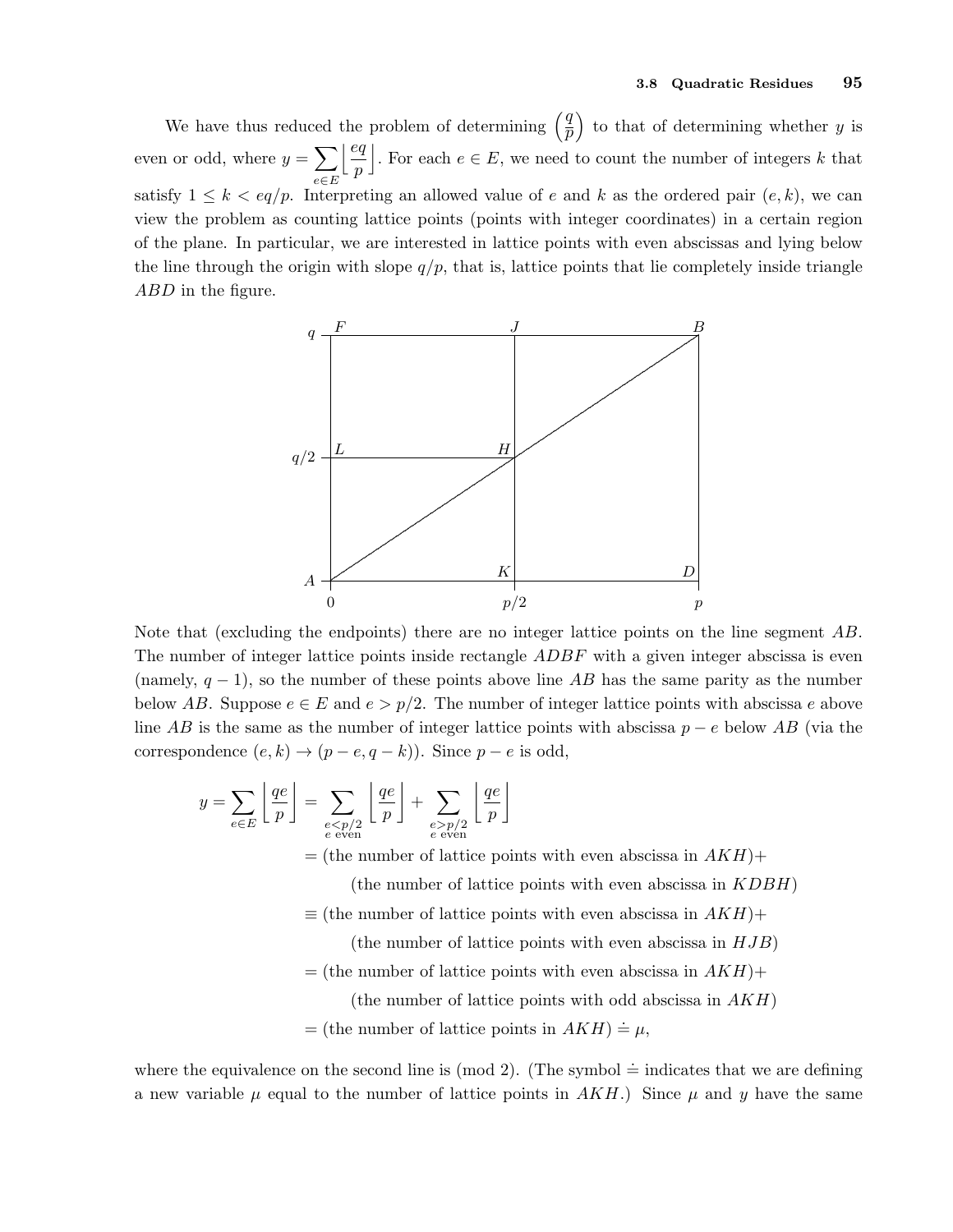<span id="page-99-0"></span>parity, we find that  $\left(\frac{q}{n}\right)$ *p*  $= (-1)^{\mu}$ . By an analogous argument, it can be shown that  $\left(\frac{p}{q}\right)$ *q*  $= (-1)^{\nu}$ , where  $\nu$  is the number of lattice points that lie completely inside triangle  $ALH$ . Since there are 1  $\frac{1}{2}(p-1)\cdot\frac{1}{2}$  $\frac{1}{2}(q-1)$  lattice points inside the rectangle *AKHL*, we have

$$
\left(\frac{p}{q}\right)\left(\frac{q}{p}\right) = (-1)^{\mu+\nu} = (-1)^{\frac{1}{2}(p-1)\cdot\frac{1}{2}(q-1)}.
$$

This completes the proof.

Since the Quadratic Reciprocity Theorem does not include the lone even prime 2, its quadratic character is stated in a separate theorem.

■

**THEOREM 3.48** If *p* is an odd prime, then

$$
\left(\frac{2}{p}\right) = \begin{cases} 1, & \text{if } p \equiv \pm 1 \pmod{8}; \\ -1, & \text{if } p \equiv \pm 3 \pmod{8}. \end{cases}
$$

*Proof.* The proof depends on the observation made at the end of the second paragraph in the proof of the Quadratic Reciprocity Theorem. The details are left as an exercise.

The value of  $\left(\frac{q}{n}\right)$ *p* is  $\pm 1$ . Multiplying both sides of the equation in the general theorem by this value gives

$$
\left(\frac{p}{q}\right) = (-1)^{\frac{1}{2}(p-1)\cdot\frac{1}{2}(q-1)} \left(\frac{q}{p}\right).
$$

It may not be immediately apparent how much this equation simplifies the problem of determining quadratic residues. Repeating the examples from above with this new result, we find that

$$
\left(\frac{5}{19}\right) = \left(\frac{19}{5}\right) = \left(\frac{4}{5}\right) = 1;
$$
\n
$$
\left(\frac{17}{29}\right) = \left(\frac{29}{17}\right) = \left(\frac{12}{17}\right) = \left(\frac{4}{17}\right)\left(\frac{3}{17}\right) = \left(\frac{17}{3}\right) = \left(\frac{2}{3}\right) = -1.
$$

To show how to handle much larger numbers, suppose we want to determine whether or not 73 is a quadratic residue of 419. Using results in this section, we obtain

$$
\left(\frac{73}{419}\right) = \left(\frac{419}{73}\right) = \left(\frac{54}{73}\right) = \left(\frac{9}{73}\right)\left(\frac{2}{73}\right)\left(\frac{3}{73}\right) = \left(\frac{73}{3}\right) = \left(\frac{1}{3}\right) = 1.
$$

(Be certain you follow each of the steps that appear in this equation.) In other words, the equation  $x^2 \equiv 73 \pmod{419}$  has a solution. (Can you find the value of *x* that solves this equation?) Although these computations take some care, they are certainly much easier than using Euler's Criterion and attempting to compute 73<sup>209</sup> .

We have certainly not exhausted the topic of quadratic residues and the ramifications of the Quadratic Reciprocity Theorem, but we have sufficient information to solve an interesting problem. This is the content of the next section.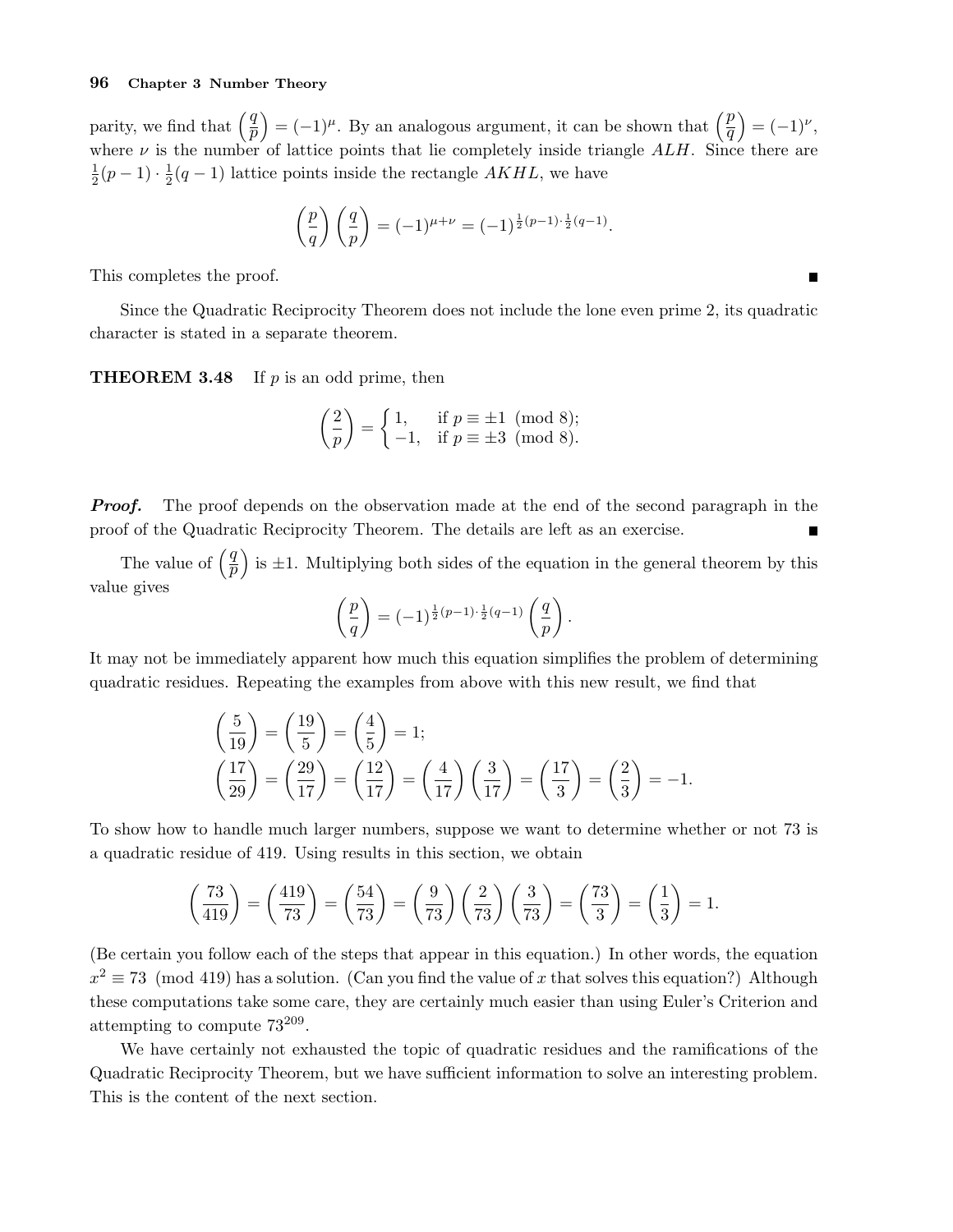**Ferdinand Gotthold Max Eisenstein.** Eisenstein (1823-1852) was born to parents of limited means and remained near poverty throughout his life. He had five younger siblings, all of whom died in childhood—most of meningitis, which also afflicted Eisenstein. He suffered from poor health and depression for most of his life.

Eisenstein first became interested in mathematics when he was six, thanks to a family acquaintance. In his autobiography, Eisenstein wrote, "As a boy of six I could understand the proof of a mathematical theorem more readily than that meat had to be cut with one's knife, not one's fork." He also had a lifelong interest in music—he played the piano and composed.

Eisenstein had some excellent and encouraging teachers in mathematics, and began reading the work of Euler, Lagrange and Gauss at an early age. In 1843 he passed his secondary school examinations, though he already knew far more mathematics than the standard secondary fare. He enrolled at the University of Berlin and submitted his first paper in January of 1844. In that year, volumes 27 and 28 of Crelle's mathematical journal contained *twenty-five* works by Eisenstein, making him an overnight sensation in mathematical circles. Gauss was very impressed by Eisenstein's early work, and wrote the preface for an 1847 collection of work by Eisenstein.

Through Crelle, Eisenstein met Alexander von Humboldt, who became his mentor, champion and financial lifeline. Humboldt secured a series of small grants for Eisenstein, and sometimes contributed his own funds to help Eisenstein through times between grants.

Eisenstein was minimally involved in the political unrest of 1848. He was arrested and detained overnight, suffering severe mistreatment that hurt his already poor health. The incident also made it even more difficult for him to find financial support; Humboldt was just barely able to find some funding for him. Eisenstein's health deteriorated and his depression increased, so that he was often unable to deliver his lectures, but he continued to publish papers.

In 1851 Eisenstein was elected to the Göttingen Society, and in 1852 to the Berlin Academy. In July of 1852, his health declined precipitously when he suffered a hemorrhage. Humboldt raised enough money to send him to recuperate in Italy for a year, but it came too late. Eisenstein died in October of tuberculosis.

Our exposition of Eisenstein's proof is taken from *Eisenstein's Misunderstood Geometric Proof of the Quadratic Reciprocity Theorem*, by Reinhard Laubenbacher and David Pengelley, in The College Mathematics Journal, volume 25, number 1, January 1994. Biographical information is from the same paper, and from the article on Eisenstein, by Kurt-R. Biermann, in Biographical Dictionary of Mathematicians, New York: Charles Scribner's Sons, 1991.

# *Exercises 3.8.*

- **1.** Find the "perfect squares" in  $\mathbb{Z}_{15}$ . How many are there? Compare your answer with the result in Theorem [3.44.](#page-94-0)
- **2.** Find the quadratic residues for 11 and 17.
- **3.** Fill in the details missing in the proof of Theorem [3.44](#page-94-0).
- **4.** Give a proof of the fact mentioned just before the statement of Euler's Criterion.
- **5.** Give examples like those preceding Euler's Criterion using  $xy \equiv 5 \pmod{17}$  and  $xy \equiv 13 \pmod{17}$ .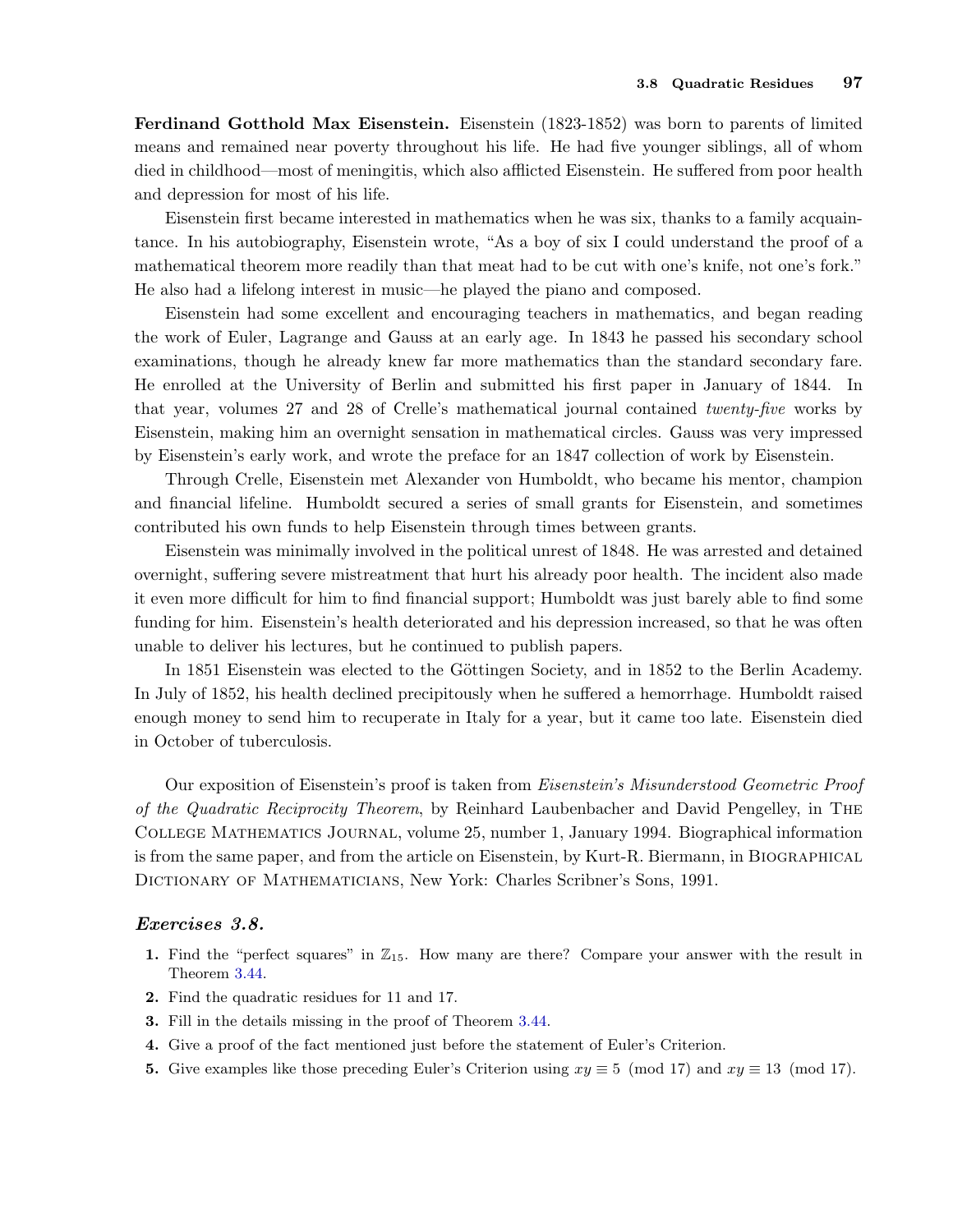**6.** Use Euler's Criterion and its corollary to determine each of the following. Try to do the computations without technology, simplifying as much as possible.

a) 
$$
\left(\frac{7}{23}\right)
$$
 b)  $\left(\frac{10}{31}\right)$  c)  $\left(\frac{3}{83}\right)$  d)  $\left(\frac{23}{47}\right)$ 

- **7.** There are several statements in the opening paragraph of the proof of Theorem [3.47](#page-97-0) that may require more detail. Give careful details for each of the following.
	- **a**) Why may we assume  $1 \leq r_e \leq p-1$  rather than the usual  $0 \leq r_e < p$ ?
	- **b**) Prove that  $r_e = r_f$  if and only if  $e = f$ .
	- **c**) What exactly is the contradiction that appears in the proof that  $\{s_e : e \in E\} = E$ ?
- **8.** Prove Theorem [3.48](#page-99-0) by considering the cases  $p = 4k + 1$  and  $p = 4k + 3$  separately. You should be able to find the value of *y* explicitly for these two cases.
- **9.** Use Theorems [3.47](#page-97-0) and [3.48](#page-99-0) to determine each of the following. (All of the integers are primes.)

| a) $\left(\frac{13}{41}\right)$           | <b>b</b> ) $\left(\frac{61}{113}\right)$ | c) $\left(\frac{283}{577}\right)$   |
|-------------------------------------------|------------------------------------------|-------------------------------------|
| <b>d</b> ) $\left(\frac{107}{149}\right)$ | e) $\left(\frac{379}{947}\right)$        | f) $\left(\frac{1973}{2153}\right)$ |

- **10.** Determine (as mentioned in the text) whether or not 111 is a quadratic residue of 947.
- **11.** For which odd primes *p* is *−*1 a quadratic residue modulo *p*? You must justify your answer.
- **12.** Determine  $\left(\frac{3}{n}\right)$ *p*  $\overline{\phantom{0}}$ , where  $p > 3$  is an odd prime. Your solution (which must involve a proof) should look something like the result in Theorem [3.48.](#page-99-0) (Look at primes of the form  $12k + r$ .)

# 3.9 Sums of Two Squares

The Pythagorean Theorem states that  $a^2 + b^2 = c^2$  for a right triangle with legs *a* and *b* and hypotenuse *c*. A search for integer solutions to this equation can be traced back more than two thousand years; some general solutions appear in *The Elements*. Simple examples include

$$
5^2 = 3^2 + 4^2
$$
,  $13^2 = 5^2 + 12^2$ ,  $17^2 = 8^2 + 15^2$ ,  $29^2 = 20^2 + 21^2$ .

More generally, the equation

$$
(n2 + 1)2 = n4 + 2n2 + 1 = n4 - 2n2 + 1 + 4n2 = (n2 - 1)2 + (2n)2
$$

provides an infinite number of examples. A vast number of results are known about integer solutions to the equation  $a^2 + b^2 = c^2$ , but our goal is more modest. The examples above show that some perfect squares are sums of two other perfect squares. Trivially, any perfect square  $n^2$  can be written as the sum of two perfect squares, namely,  $n^2 = n^2 + 0^2$ . However, there are many other integers that can be written as the sum of two perfect squares;  $13 = 2^2 + 3^2$  is a simple example. We can thus ask which positive integers are the sums of two squares. To approach a problem such as this, it is best to gather some information first. An initial list of integers that can be written as a sum of two squares is given below; a blank equation indicates that the integer cannot be represented as a sum of two squares. (For 25, we have used the more interesting option rather than  $5^2 + 0^2$ .)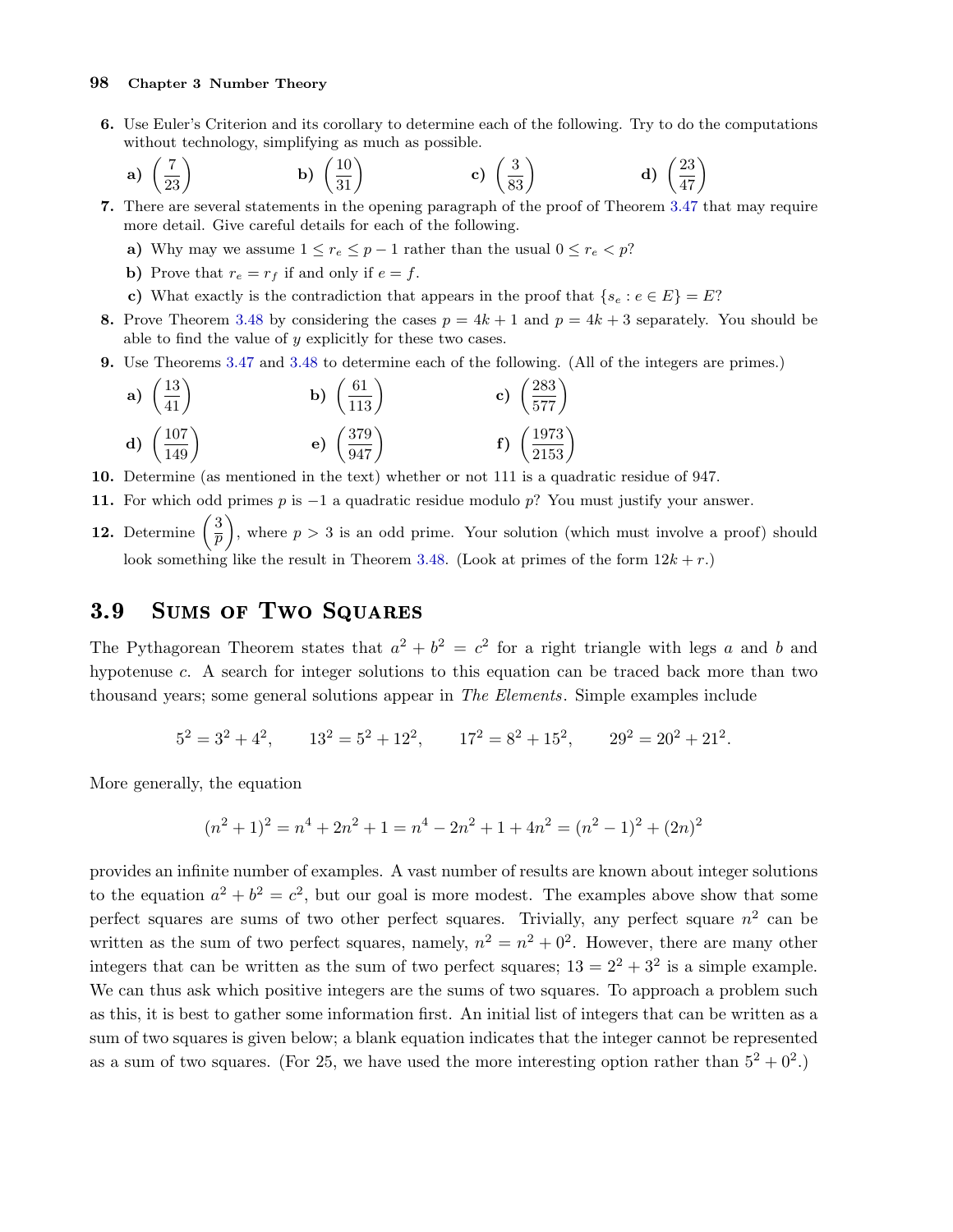| $1 = 0^2 + 1^2$  | $17 = 1^2 + 4^2$ | $33 =$           |
|------------------|------------------|------------------|
| $2 = 1^2 + 1^2$  | $18 = 3^2 + 3^2$ | $34 = 3^2 + 5^2$ |
| $3 =$            | $19 =$           | $35 =$           |
| $4=0^2+2^2$      | $20 = 2^2 + 4^2$ | $36 = 0^2 + 6^2$ |
| $5 = 1^2 + 2^2$  | $21=\,$          | $37 = 1^2 + 6^2$ |
| $6 =$            | $22 =$           | $38 =$           |
| $7 =$            | $23 =$           | $39 =$           |
| $8 = 2^2 + 2^2$  | $24 =$           | $40 = 2^2 + 6^2$ |
| $9 = 0^2 + 3^2$  | $25 = 3^2 + 4^2$ | $41 = 4^2 + 5^2$ |
| $10 = 1^2 + 3^2$ | $26 = 1^2 + 5^2$ | $42 =$           |
| $11 =$           | $27 =$           | $43 =$           |
| $12 =$           | $28 =$           | $44 =$           |
| $13 = 2^2 + 3^2$ | $29 = 2^2 + 5^2$ | $45 = 3^2 + 6^2$ |
| $14 =$           | $30 =$           | $46=$            |
| $15 =$           | $31 =$           | $47 =$           |
| $16 = 0^2 + 4^2$ | $32 = 4^2 + 4^2$ | $48 =$           |

We mentioned in the last section that a perfect square is congruent to either 0 or 1 modulo 4. It follows that the sum of two perfect squares must be congruent to either 0, 1, or 2 modulo 4. In other words, any integer that is congruent to 3 modulo 4 cannot be represented as a sum of two squares. This accounts for the fact that the numbers 3, 7, 11, 15, and so on, have blank equations in the table. However, there are quite a few other integers that also have blank equations. Our goal is to characterize all positive integers that can be represented as a sum of two squares.

As we have done several times before, we break the problem down into simpler parts. We first make note of the following pair of algebraic identities:

$$
(a2 + b2)(c2 + d2) = (ac + bd)2 + (ad - bc)2;
$$
  

$$
(a2 + b2)(c2 + d2) = (ac - bd)2 + (ad + bc)2.
$$

These equalities show that the product of two integers that can be represented as a sum of two squares can also be represented as a sum of two squares (and often the product has two such representations). For example, using these identities and results from the table, we find that

$$
1189 = 29 \cdot 41 = (2^2 + 5^2)(4^2 + 5^2) = \begin{cases} (8 + 25)^2 + (10 - 20)^2 = 33^2 + 10^2; \\ (8 - 25)^2 + (10 + 20)^2 = 17^2 + 30^2. \end{cases}
$$

Notice that determining whether or not 1189 can be represented as a sum of two squares reduces to determining whether or not its prime factors 29 and 41 can be represented as sums of two squares. In general, if the factors of a number can be represented as a sum of two squares, then the number itself can be represented as a sum of two squares.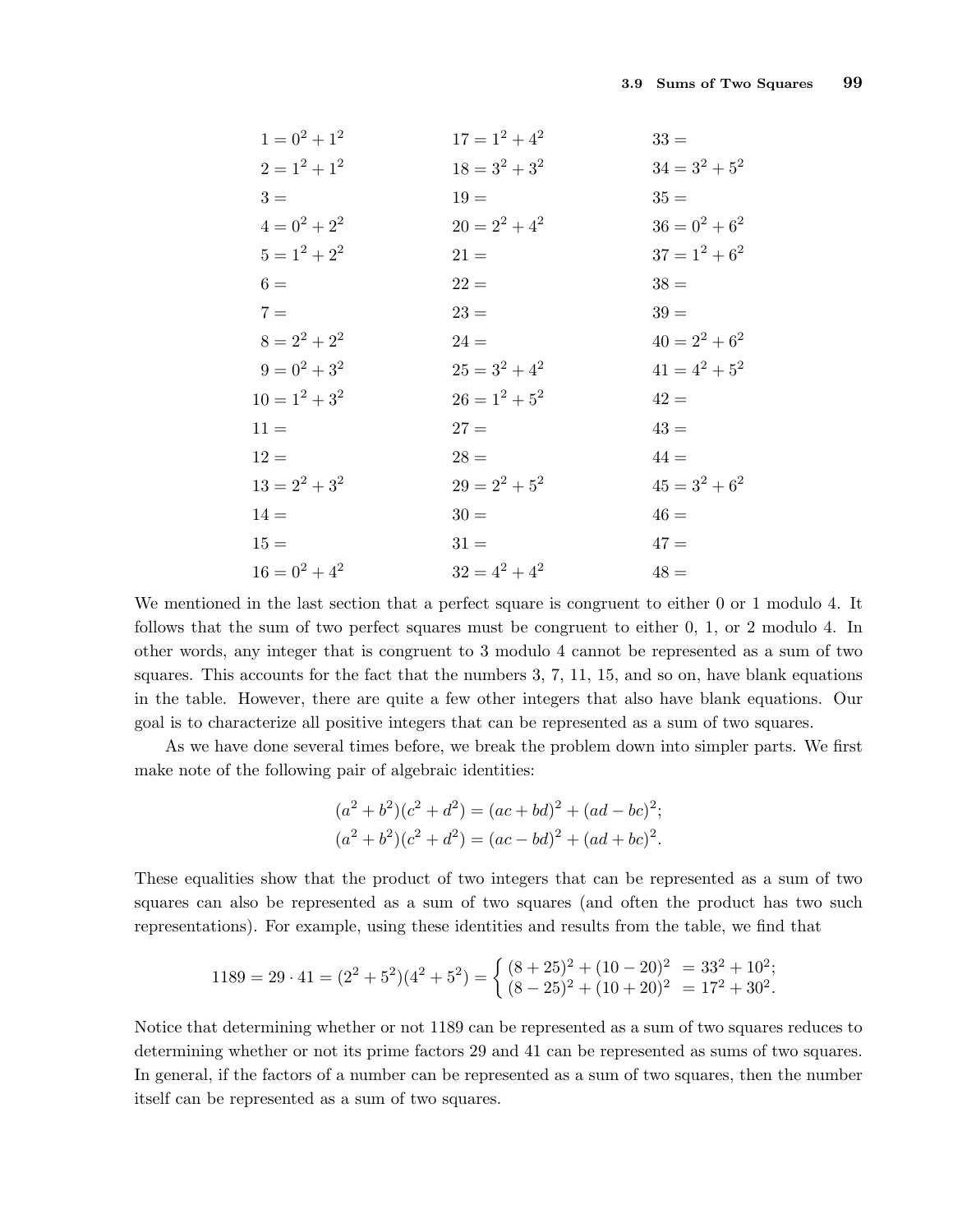<span id="page-103-0"></span>What can we say about the integers that cannot be represented as a sum of two squares? The product equation given above, along with the Fundamental Theorem of Arithmetic, makes it possible to focus on prime numbers and their powers. Using  $0^2$  as one of the perfect squares, it is easy to see that any even power of a prime number can be represented as a sum of squares. Let's look at a few of the numbers that have blank equations in our table (and are not of the form  $4k+3$ since these have already been ruled out) and consider their prime factorizations:

| $6=2\cdot 3$       | $24 = 2^3 \cdot 3$       | $42 = 2 \cdot 3 \cdot 7$ |
|--------------------|--------------------------|--------------------------|
| $12 = 2^2 \cdot 3$ | $28 = 2^2 \cdot 7$       | $44 = 4 \cdot 11$        |
| $14 = 2 \cdot 7$   | $30 = 2 \cdot 3 \cdot 5$ | $46 = 2 \cdot 23$        |
| $21 = 3 \cdot 7$   | $33 = 3 \cdot 11$        | $48 = 2^4 \cdot 3$       |
| $22 = 2 \cdot 11$  | $38 = 2 \cdot 19$        | $54 = 2 \cdot 3^3$       |

We notice that each of these nonrepresentable numbers contains an odd power of a prime of the form  $4k + 3$ . It turns out that this property completely characterizes those integers that can be represented as a sum of two squares.

**THEOREM 3.49** A positive integer *n* can be represented as a sum of two squares if and only if every prime divisor of *n* of the form  $4k + 3$  appears in the canonical representation of *n* with an even exponent.

*Proof.* Suppose first that  $n \geq 1$  can be represented as a sum of two squares and, to exclude the trivial case, assume that *n* is not a perfect square. Let  $n = a^2 + b^2$ , where *a* and *b* are positive integers, and let  $g = (a, b)$ . It follows easily that  $g^2$  divides *n* so we may write

$$
N = A^2 + B^2
$$
, where  $n = Ng^2$ ,  $a = Ag$ ,  $b = Bg$ .

Note that  $(A, B) = 1$  (see Exercise [11](#page-81-0) in Section [3.4\)](#page-78-0). Assume that a prime number *p* of the form  $4k + 3$  appears with an odd exponent in the canonical representation of *n*. Since  $g^2$  contains only even powers of primes that divide *n*, we know (by the Fundamental Theorem of Arithmetic) that p must divide N, and hence p divides  $A^2 + B^2$ . If p divides either of the integers A or B, then *p* also divides the other and we would have  $(A, B) \geq p$ , a contradiction. Thus *p* does not divide either *A* or *B*. Since  $(-B^2, p) = 1$  and the equation  $x^2 \equiv -B^2 \pmod{p}$  has a solution (namely, *A*), the number *−B*<sup>2</sup> is a quadratic residue of *p*. By Euler's Criterion and Fermat's Little Theorem, we find that (using modulo *p*)

$$
1 \equiv (-B^2)^{(p-1)/2} \equiv (-1)^{(2k+1)} B^{p-1} \equiv -1,
$$

a contradiction. It follows that *p* must appear in the canonical representation of *n* with an even exponent.

Now suppose that every prime divisor of *n* of the form 4*k* + 3 appears in the canonical representation of *n* with an even exponent. It is thus possible to write *n* as

$$
n = N^2 \cdot p_1 \cdot p_2 \cdot \cdots \cdot p_m,
$$

where  $N \geq 1$  and the  $p_i$ 's are distinct primes of the form  $4k + 1$  with the possible exception that one of them might be 2. As noted earlier, the product of two positive integers each of which can be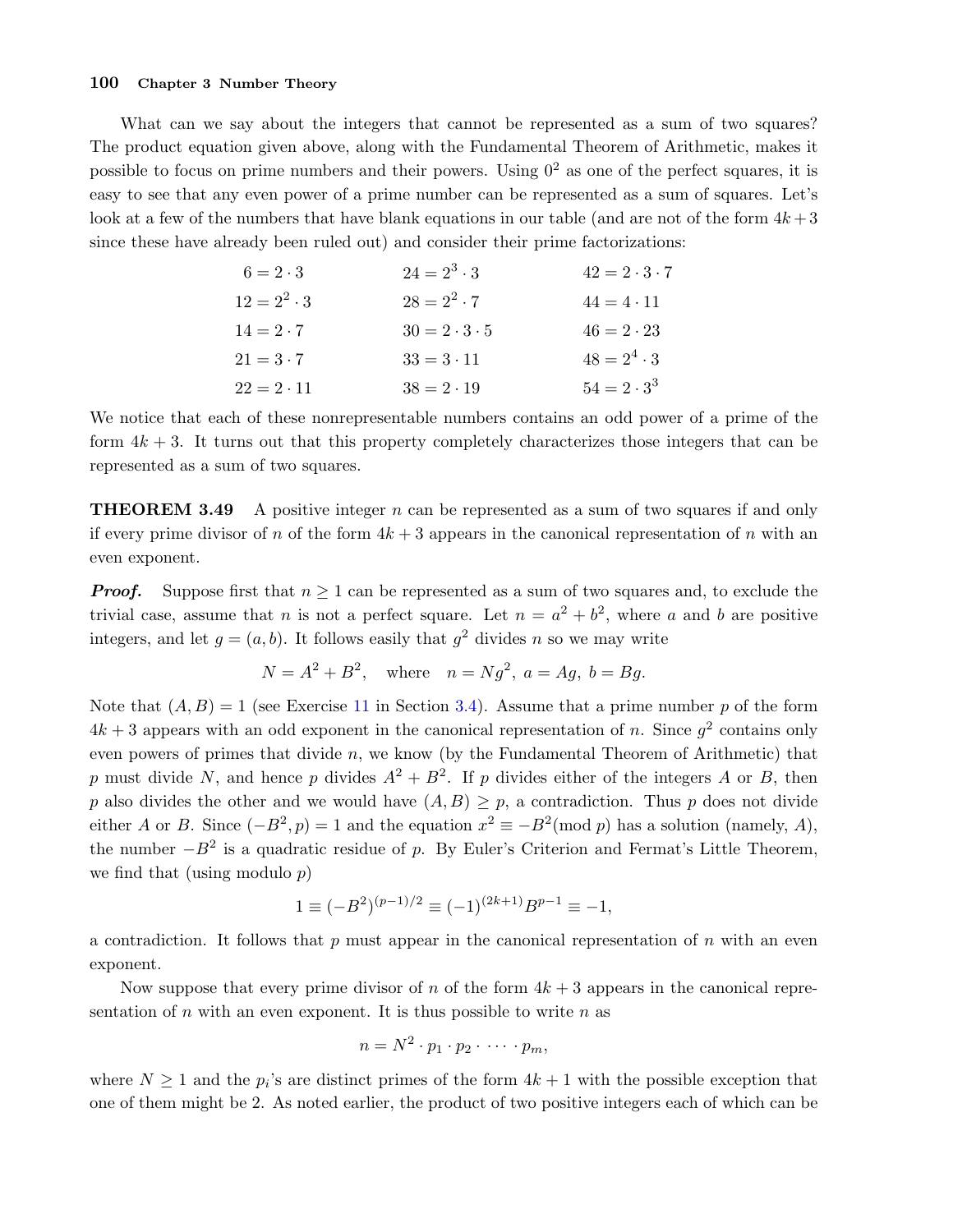represented as a sum of two squares also can be represented as a sum of two squares. Since both  $N^2$  and 2 can be represented as a sum of two squares, it is sufficient to prove that each prime of the form  $4k + 1$  can be represented as a sum of two squares.

Let *p* be a prime of the form 4*k*+1. By Euler's Criterion, we find that *−*1 is a quadratic residue of *p*. Consequently, there exist positive integers *z* and *s* such that  $2 \le z \le (p-1)/2$  and  $sp = z^2 + 1$ . In other words, a multiple of *p* can be written as a sum of two squares and the multiplier *s* satisfies  $1 \leq s < p$  since

$$
sp = z^2 + 1 \le \left(\frac{p-1}{2}\right)^2 + 1 < \left(\frac{p+1}{2}\right)^2 < p^2.
$$

Since the collection of all positive multiples of *p* that can be written as a sum of two squares is nonempty, it contains a least element (by the Well-Ordering Property), call it  $s_1p$ . If  $s_1 = 1$ , then we are finished. Suppose then that  $s_1 > 1$  and choose positive integers *x* and *y* so that  $s_1 p = x^2 + y^2$ . By a modification of the Division Algorithm (see Exercise [10](#page-61-0) in Section [2.7](#page-56-0)), there exist integers  $q_1, r_1, q_2,$  and  $r_2$  such that

$$
x = q_1 s_1 + r_1
$$
 and  $y = q_2 s_1 + r_2$ ,

where  $0 \leq |r_i| \leq s_1/2$  for each *i*. Note that  $r_1$  and  $r_2$  cannot both be 0 since then  $s_1$  would divide *p*, an impossibility since  $1 < s_1 \leq s < p$ . We then have

$$
s_1 p = x^2 + y^2 = s_1^2 (q_1^2 + q_2^2) + 2s_1 (q_1 r_1 + q_2 r_2) + (r_1^2 + r_2^2),
$$
\n(1)

which reveals that  $r_1^2 + r_2^2$  is a multiple of  $s_1$ . Since

$$
0 < r_1^2 + r_2^2 \le 2\left(\frac{s_1}{2}\right)^2 < s_1^2
$$

we see that  $r_1^2 + r_2^2 = s_1 s_2$  with  $0 < s_2 < s_1$ . Canceling  $s_1$  from both sides of equation (1), then multiplying by  $s_2$  and using the sum of squares product identity, we obtain

$$
s_2p = s_1s_2(q_1^2 + q_2^2) + 2s_2(q_1r_1 + q_2r_2) + s_2^2
$$
  
=  $s_2^2 + 2s_2(q_1r_1 + q_2r_2) + (r_1^2 + r_2^2)(q_1^2 + q_2^2)$   
=  $s_2^2 + 2s_2(q_1r_1 + q_2r_2) + (q_1r_1 + q_2r_2)^2 + (q_2r_1 - q_1r_2)^2$   
=  $(s_2 + q_1r_1 + q_2r_2)^2 + (q_2r_1 - q_1r_2)^2$ .

This shows that  $s_2p$  is a multiple of p that can be represented as a sum of two squares, a contradiction to the fact that  $s_1p$  was the least multiple of p that could be represented as a sum of two squares. Thus *s*<sup>1</sup> must be 1 and the proof is complete.

Although it would take some work to actually find the representation, the integer

$$
n = 3^4 \cdot 11^2 \cdot 17 \cdot 29 \cdot 53 \cdot 71^6
$$

can be represented as a sum of two squares. However, the integer

$$
m = 5 \cdot 13^3 \cdot 17 \cdot 29 \cdot 31^5 \cdot 41
$$

has no such representation due to the appearance of the 4*k* + 3 prime 31 with an odd exponent.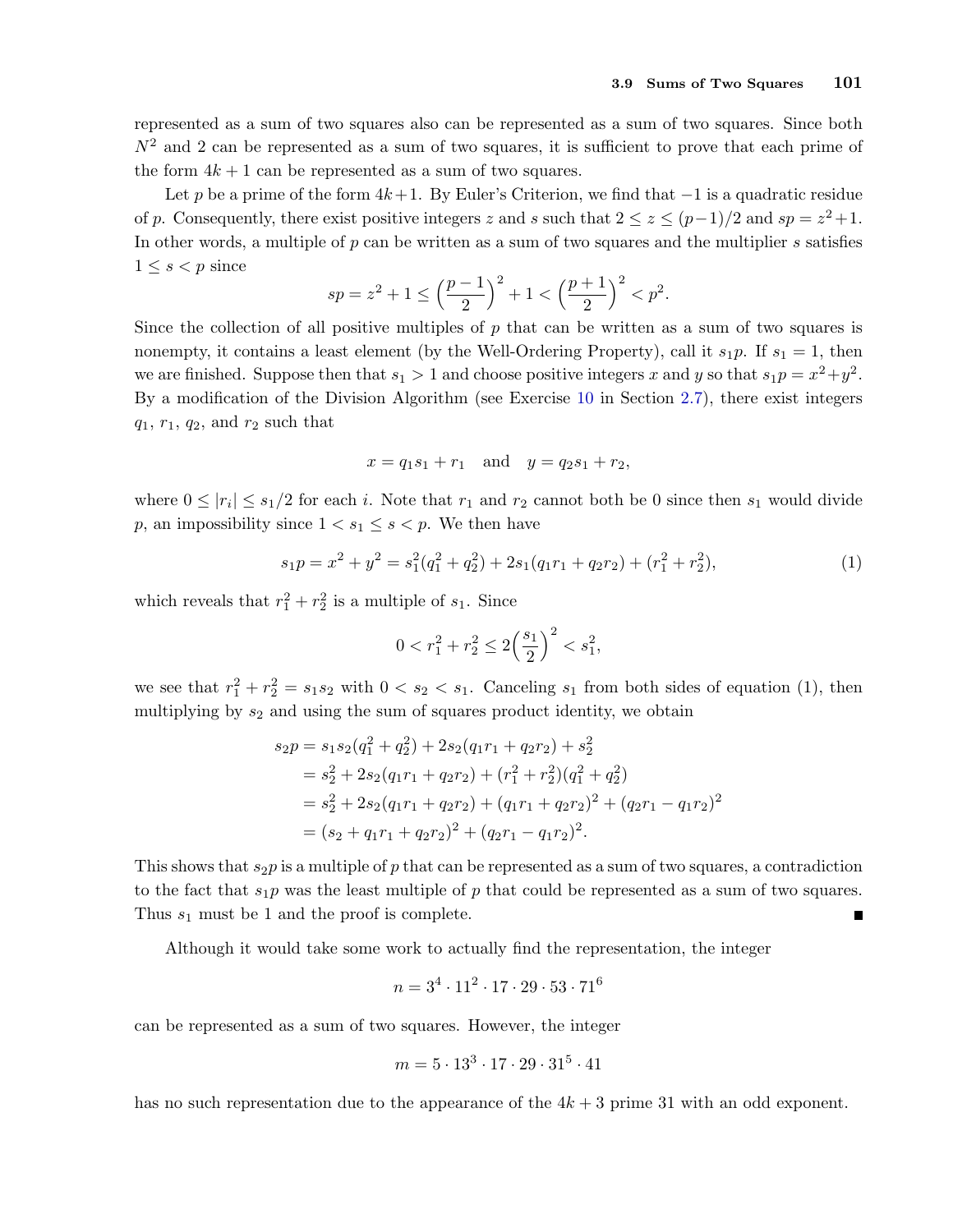Using ideas similar to those discussed in this section, it can be shown that every positive integer can be represented as the sum of at most four squares. From here, you can branch off in several directions. You can ask which integers can be represented as a sum of three squares or how many different ways an integer can be written as a sum of four squares. You can then look at sums of cubes, sums of fourth powers, and so on. Many such problems have been studied over the years and continue to be studied today.

The topics considered in the last three sections of this chapter provide a glimpse at the wonderful but difficult and subtle areas of the field of number theory. We hope these ideas make you want to explore number theory further. You can use the bibliography for a list of some books to get you started but there are many other sources of information on these topics.

### *Exercises 3.9.*

- **1.** Use the product identity to write  $697 = 17 \cdot 41$  as a sum of two squares in two different ways.
- **2.** Extend the table in this section by including the numbers from 49 to 64.
- **3.** Use the product identity to write  $3233 = 53 \cdot 61$  as a sum of two squares in two different ways.
- **4.** Use the product identity to express  $26129 = 17 \cdot 29 \cdot 53$  as a sum of two squares in four different ways. Use one of your answers to show how to write the integer *n* that appears near the end of this section as a sum of two squares.
- **5.** Suppose that *p* is a prime of the form  $4k + 1$ . Prove that there exist nonzero integers *a* and *b* such that  $p^2 = a^2 + b^2$ . (Hint: Begin by writing  $p = u^2 + v^2$ , which follows from Theorem [3.49](#page-103-0), and noting some properties of *u* and *v*.)
- **6.** Suppose that p is a prime of the form  $4k+3$ . We know that  $p^2$  can be written as a sum of two squares, namely,  $p^2 = 0^2 + p^2$ . Show that this is essentially (that is, ignore  $p^2 = 0^2 + (-p)^2$ ) the only way to do this. In other words, prove that if  $p^2 = a^2 + b^2$ , then either  $a = 0$  or  $b = 0$ . (Hint: Read carefully the first part of the proof of Theorem [3.49.](#page-103-0))
- **7.** Determine the integers (there are seven of them) in the range 1–48 that cannot be represented as a sum of three or fewer nonzero squares.
- **8.** Suppose that *n* is a multiple of 4 and that  $n = a^2 + b^2 + c^2$ . Prove that *a*, *b*, and *c* must all be even.
- **9.** Use a modulo 8 argument to prove that any positive integer of the form  $8k + 7$  cannot be represented as a sum of three or fewer squares.
- **10.** Referring to the two previous exercises, prove that any number of the form  $4^{j}(8k+7)$ , where *j* and *k* are nonnegative integers, cannot be represented as a sum of three or fewer squares.
- **11.** Write each of the integers in the range 1–24 as a sum of positive cubes, using the least number of cubes possible. What appears to be the minimum number of cubes that is needed?
- **12.** Consider writing integers as sums of fourth powers and determine a two-digit number that requires as many positive fourth powers as possible. In a similar vein, can you find a number that requires a large number of positive fifth powers? (Hint: Do some thinking, not trial and error.)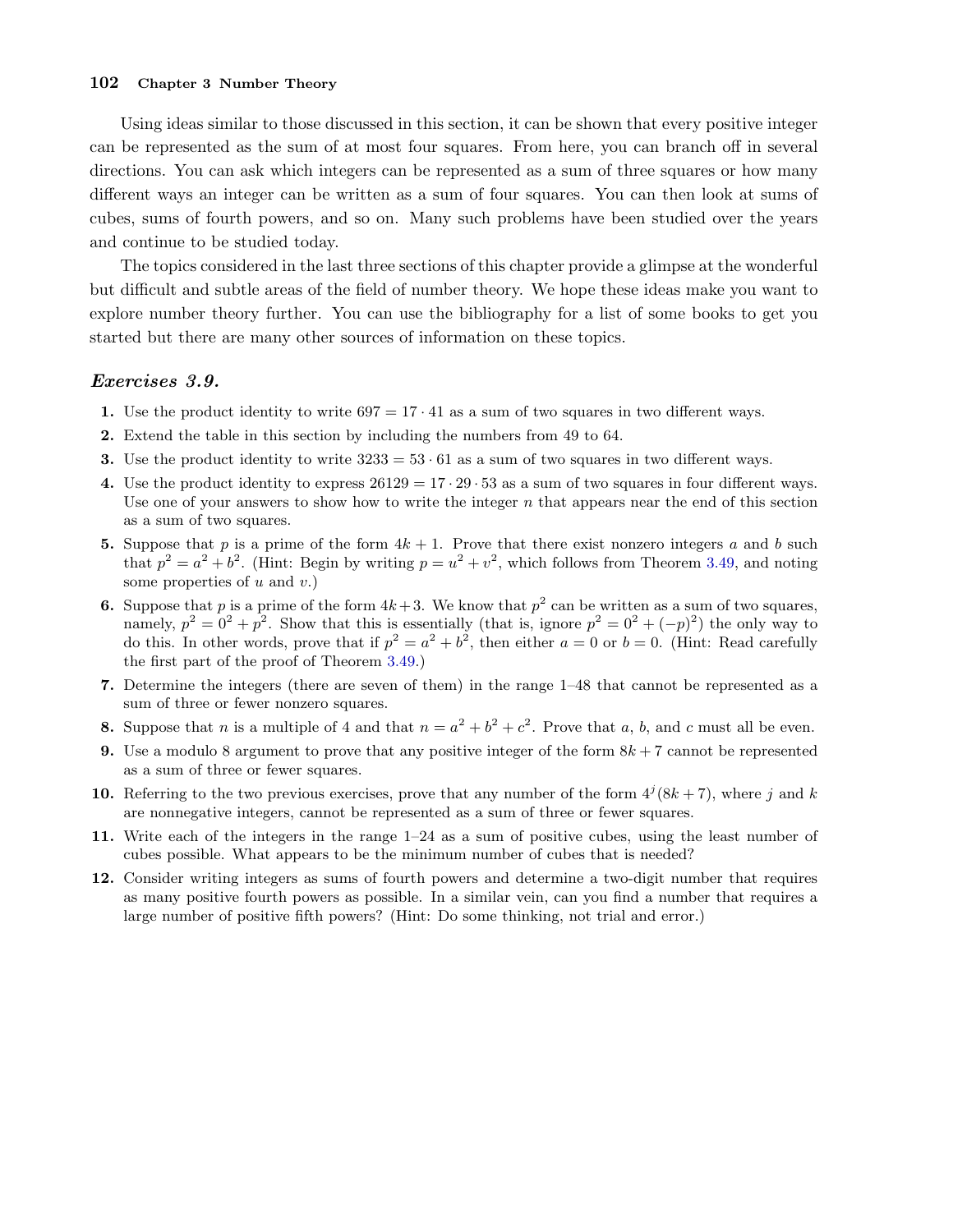# **Functions**

The reader has certainly dealt with functions before, primarily in calculus, where functions from  $\mathbb R$  to  $\mathbb R$  or from  $\mathbb R^2$  to  $\mathbb R$  are studied extensively. Most students think of functions as formulas such as  $f(x) = x^2 \sin x$  or  $g(x, y) = x^2 + 2xy + y^3$ , but there is much more to the concept than these simple formulas might indicate. Perhaps you have encountered functions in a more abstract setting as well; this is our focus. We consider the general notion of a function and examine some of its properties. In the last few sections of the chapter, we use functions to study some interesting topics in set theory. In particular, we explore the notion of infinity and determine ways in which to compare the sizes of infinite sets.

# 4.1 Definition and Examples

As with sets, the notion of a function is a fundamental concept in mathematics. It is possible to define functions in terms of sets and concepts that involve sets. The advantage of defining functions in this way is that it keeps the number of undefined terms to a minimum, but a disadvantage is that the notion of a function becomes more abstract. As the reader has had a great deal of experience with functions, at least real-valued functions, we treat the term "function" as another undefined term and simply explain how the concept is used.

**DEFINITION 4.1** Let *A* and *B* be two nonempty sets. A **function** *f* from *A* to *B* is an *assignment* or *rule* that assigns to each element of the set *A* exactly one element of the set *B*. If *f* assigns the element *b* of *B* to the element *a* of *A*, then we write  $f(a) = b$ . The set *A* is called the **domain** of  $f$  and the set  $B$  is called the **codomain** of  $f$ . We say two functions  $f$  and  $g$  are **equal** if they have the same domain and the same codomain, and if for every *a* in the domain, *f*(*a*) = *g*(*a*). In symbols, this last phrase can be written as  $∀a ∈ A(f(a) = g(a))$ .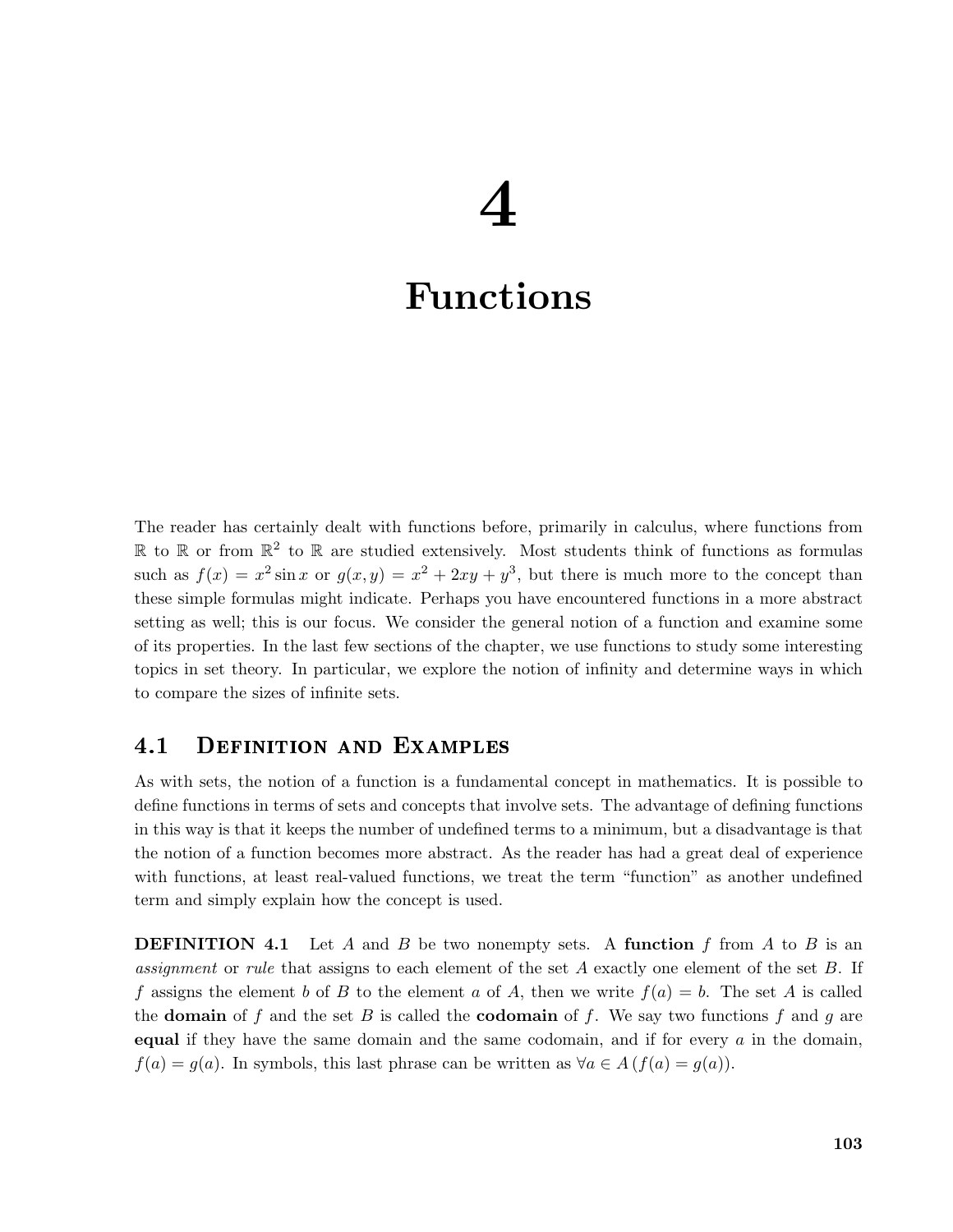#### **104 Chapter 4 Functions**

To see why this "definition" is not really a definition, note that the words "assignment" and "rule" are synonyms for "function." As mentioned above, this problem can be resolved by defining a function using the undefined term 'set'; a function from *A* to *B* is a subset of the Cartesian product  $A \times B$  that satisfies certain properties. For our purposes, all that is needed is an intuitive understanding of the concept and a way of showing two functions are equal.

We often write  $f: A \to B$  to indicate that f is a function from A to B. For the record, whenever we write  $f: A \to B$ , it is always assumed that A and B are nonempty sets. Sometimes the word "map" or "mapping" is used instead of "function." If  $f: A \to B$  and  $f(a) = b$ , then we say *b* is the **image of** *a* **under** *f* and *a* is a **preimage of** *b* **under** *f*. When the function is clear from the context, the phrase 'under *f*' may be dropped. The elements of *A* are sometimes referred to as the **inputs** for the function *f* and the values *f*(*a*) are the **outputs** of the function *f*.

It is important to note that a function consists of three parts; a domain, a codomain, and a rule of correspondence, that is, a function is not just a rule of correspondence or a formula. In calculus, it is common to see something like "consider the function  $f(x) = \sqrt{5-x}$ ." For situations such as this, the codomain is assumed to be  $\mathbb R$  and the domain is assumed to be the set of all real numbers for which the formula for  $f(x)$  is defined. In this case, we see that the domain is the interval (*−∞,* 5]. Using our new notation, we would write "consider the function *f*: (*−∞,* 5] *→* R defined by  $f(x) = \sqrt{5-x}$ ." When a domain is defined implicitly like this, it is often referred to as the *natural domain* of the function. To emphasize the first sentence of this paragraph, the function *g*:  $[0,5] \rightarrow [0,\infty)$  defined by  $g(x) = \sqrt{5-x}$  is not the same as the function *f*; the rule is the same but both the domain and the codomain are different. In practice, however, the sets *A* and *B* are often clear from the context and we refer to the function *f* as opposed to always writing "the function  $f: A \rightarrow B$ ."

Let *A* and *B* be nonempty sets. A rule of correspondence that attempts to define a function  $f: A \to B$  is **well-defined** if for each  $a \in A$  there is exactly one value for  $f(a)$ . To illustrate what is meant by this, consider the following attempt to define a function: "for each real number *x*, let  $f(x)$  be a real number whose square is x." There are two problems with this definition. First of all, if  $x < 0$ , then there is no value for  $f(x)$ . This problem can be eliminated by writing "for each nonnegative real number *x*, let  $f(x)$  be a real number whose square is *x*." However, this does not remove the second problem; for each  $x > 0$ , there are two real numbers whose square is x. Hence, all positive inputs generate two outputs, something that is not allowed in the definition of a function. The bottom line is that this rule of correspondence does not define a function. However, the function  $f: [0, \infty) \to \mathbb{R}$  defined by  $f(x) = \sqrt{x}$  is a valid function. (By convention, the symbol  $\sqrt{x}$  means the positive square root of *x*.)

As a final comment before considering some examples, it is important to note that the symbols  $f$  and  $f(x)$  are not interchangeable (although not everyone agrees on this matter). The symbol *f* represents a function, whereas the symbol  $f(x)$  represents the value of f at x. A good way to illustrate this is with a calculator. The symbol *x* represents the number that is entered into the calculator, the symbol  $f$  represents the function key that is used (the squaring key, the sine key, etc.), and  $f(x)$  represents the displayed output. There is a clear distinction between the function keys of the calculator (the function  $f$ ) and the displayed outputs (the values  $f(x)$ ).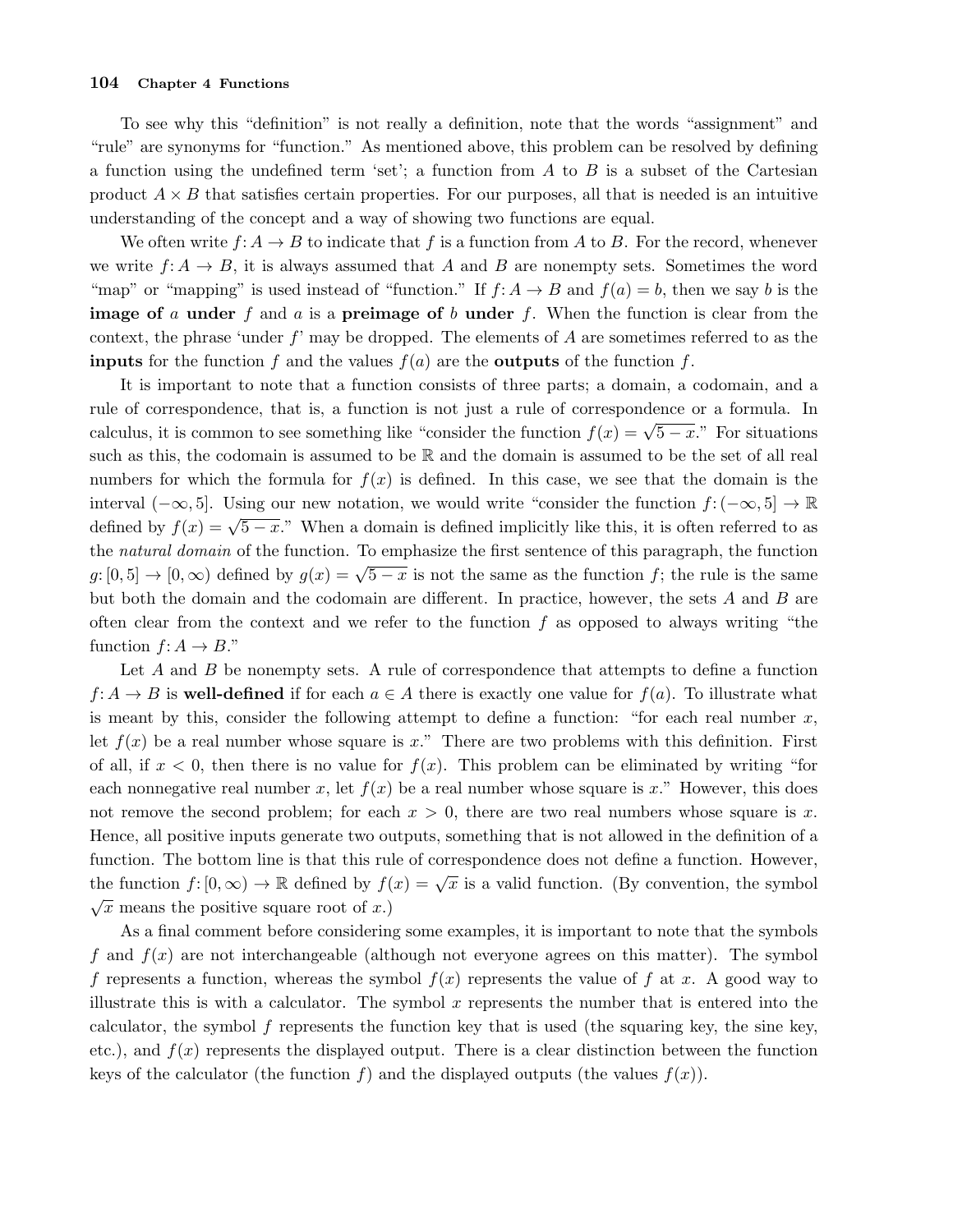<span id="page-108-0"></span>The reader should be familiar with many functions of the form  $f: \mathbb{R} \to \mathbb{R}$ : polynomial functions, trigonometric functions, exponential functions, and so on. Usually these functions have codomain R and their domain is some subset of R. For example,  $f(x) = \sqrt{x}$  has domain  $[0, \infty)$  and  $f(x) = 1/x$ has domain  ${x \in \mathbb{R} : x \neq 0}$ . (The domain of these functions is the natural domain discussed earlier.) It is easy to see that a subset of the plane is the graph of a function  $f: \mathbb{R} \to \mathbb{R}$  if and only if every vertical line intersects the graph at exactly one point. If this point is  $(a, b)$ , then  $f(a) = b$ .

Functions on finite sets can be defined by listing all the assignments. If  $A = \{1, 2, 3, 4\}$  and  $B = \{r, s, t, u, v\}$ , then " $f(1) = t, f(2) = s, f(3) = u, f(4) = t$ " defines a function from *A* to *B*. The assignment can be done quite arbitrarily, without recourse to any particular formula. Note that the images of both 1 and 4 are *t*. This is consistent with the definition of a function. The definition insists that each input have exactly one output, but different inputs may have the same output; this is an important distinction to remember.

In calculus and analysis, the rule of correspondence for a function is often given by an explicit formula. For example, we can define a function  $h: \mathbb{R} \to \mathbb{R}$  by  $h(x) = x^2$ . This function assigns the real number  $x^2$  to the real number  $x$ . However, any rule of correspondence that assigns to each element of *A* a unique element of *B* is a function, even if it does not involve a formula. As an example of this situation from a calculus perspective, for each real number  $x$ , let  $u(x)$  be the real number for which

$$
(u(x))^{7} + (u(x))^{5} + (u(x))^{3} + u(x) + 1 = x.
$$

It can be shown that this defines a function  $u:\mathbb{R}\to\mathbb{R}$ . There is no explicit formula that gives the values of this function, but it still satisfies the definition of a function; for each real number *x* there is exactly one real number  $u(x)$ . (What theorems from calculus are necessary to prove this?)

**EXAMPLE 4.2** For  $A = \{1, 2, 3, 4, 5\}$  and  $B = \{r, s, t, u\}$ , consider the following correspondences *f*, *g*, and *h*:

| $f(1) = t;$ | $g(1) = u;$ | $h(1) = r;$ |
|-------------|-------------|-------------|
| $f(2) = s;$ | $g(2) = r;$ | $h(2) = r;$ |
| $f(3) = r;$ | $g(4) = s;$ | $h(3) = s;$ |
| $f(3) = u;$ | $g(5) = t;$ | $h(4) = s;$ |
| $f(4) = u;$ |             | $h(5) = s.$ |
| $f(5) = r;$ |             |             |

The correspondences *f* and *g* are not functions from *A* to *B*. The problem is that *f* maps 3 to two values and *g* doesn't map 3 to any values. When listing the assignments for a function the elements of the domain must appear exactly once. Elements of the codomain may appear more than once or not at all; the correspondence *h* is a function from *A* to *B* even though the element *s* of the codomain has three preimages and *t* has none. We discuss this situation at length in later sections.

Some functions are common enough to be given special names. Suppose that *A* and *B* are nonempty sets. We define the **identity** function  $i_A: A \to A$  by the rule  $i_A(a) = a$  for all  $a \in A$ . In other words, the identity function maps every element to itself. Though this seems like a rather trivial concept, it is useful and important. As we will see, identity functions behave in much the same way that 0 does with respect to addition or 1 does with respect to multiplication. If  $b_0$  is a fixed element of *B*, we can define a **constant** function  $f: A \to B$  by the formula  $f(a) = b_0$  for all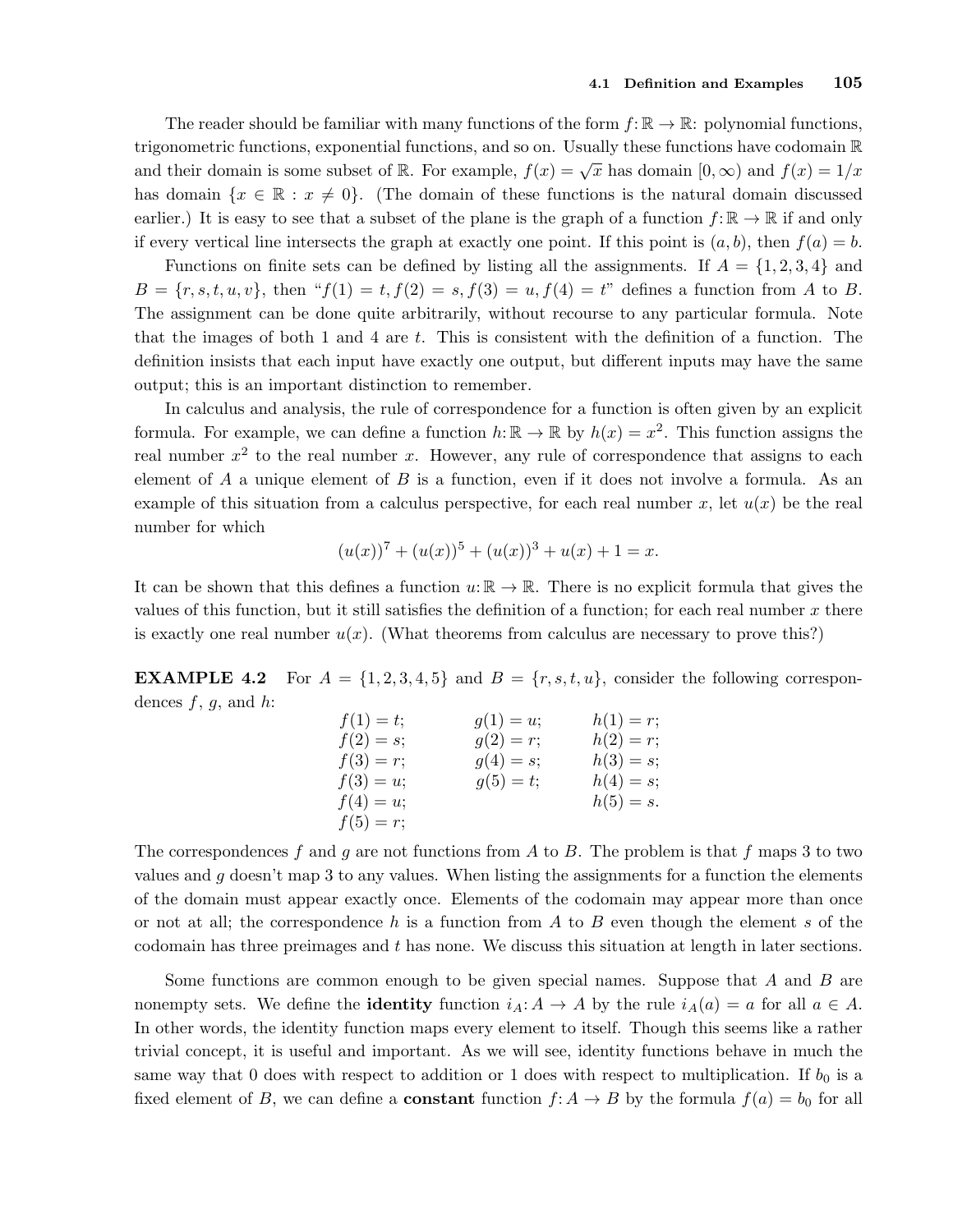<span id="page-109-0"></span> $a \in A$ . There are as many constant functions from *A* to *B* as there are elements of *B*. Finally, if  $A \subseteq B$ , define the **inclusion** function  $f: A \to B$  by  $f(a) = a$  for every  $a \in A$ . This is very similar to *iA*; the only difference is the codomain.

**DEFINITION 4.3** If  $f: A \to B$  and  $g: B \to C$  are functions, define  $g \circ f: A \to C$  by the rule  $(q \circ f)(a) = q(f(a))$  for all  $a \in A$ . This is called the **composition** of the two functions.

Note that the domain of  $g \circ f$  is the same as the domain of *f* and that the codomain of  $g \circ f$  is the same as the codomain of *g*. Observe that *f* is the first function that is applied to an element *a* though it is listed on the right. This violation of the usual left-to-right convention sometimes causes confusion so be careful. Composite functions appear frequently in calculus. If  $f:[0,\infty) \to \mathbb{R}$ is given by  $f(x) = \sqrt{x}$  and  $g: \mathbb{R} \to \mathbb{R}$  is given by  $g(x) = \sin x$ , then  $g \circ f: [0, \infty) \to \mathbb{R}$  is given by (*g*◦*f*)(*x*) = sin  $\sqrt{x}$ . Note that the function *f* ⊙*g*, which is defined by the formula (*f* ⊙*g*)(*x*) =  $\sqrt{\sin x}$ , makes sense only for those values of *x* such that  $\sin x \geq 0$ . In general, the functions  $f \circ g$  and  $g \circ f$ are not equal, and (as in this case) they need not be defined at the same points. Thus the operation of composition is not commutative.

If *A*, *B*, and *C* are nonempty sets for which  $A \subseteq B$ ,  $f: A \rightarrow B$  is the inclusion function, and  $g: B \to C$  is a function, then  $g \circ f: A \to C$  is called the **restriction** of *g* to *A* and is usually written *g*<sup>|</sup>*A*. For all *a* ∈ *A*,

$$
g|_A(a) = g(f(a)) = g(a),
$$

that is, the rule for  $g|_A$  is the same as it is for the function *g* but the domain of  $g|_A$  is a smaller set. In particular, the functions *g* and  $g|_A$  are not the same unless  $A = B$ .

**EXAMPLE 4.4** Let  $A = \{1, 2, 3, 4\}$ ,  $B = \{r, s, t, u\}$ , and  $C = \{\$\%, \%\%, \#$ ,  $\&\}$ , then for the functions  $f: A \to B$  and  $g: B \to C$  defined by

| $f(1) = u;$ | $g(r) = \%;$ |         | $(g \circ f)(1) =$ \$; |  |
|-------------|--------------|---------|------------------------|--|
| $f(2) = r;$ | $g(s) = \#;$ | we have | $(g \circ f)(2) = \%;$ |  |
| $f(3) = s;$ | $g(t) =$ \$; |         | $(g \circ f)(3) = \#;$ |  |
| $f(4) = u;$ | $g(u) = $;$  |         | $(g \circ f)(4) =$ \$. |  |

Note that  $g \circ f$  maps  $A$  into  $C$ .

The following two results record simple but important observations. A proof of the second result, which states that function composition is an associative operation, is similar to the first and is left as an exercise.

### **THEOREM 4.5** If  $f: A \to B$ , then  $f \circ i_A = f$  and  $i_B \circ f = f$ .

*Proof.* All three functions  $f, f \circ i_A$ , and  $i_B \circ f$  have domain *A* and codomain *B*; these sets are implicitly assumed for the composite functions. For every  $a \in A$ ,

$$
(f \circ i_A)(a) = f(i_A(a)) = f(a)
$$
 and  $(i_B \circ f)(a) = i_B(f(a)) = f(a)$ .

Since the values of these functions are the same for each *a* in the domain *A*, the functions are equal.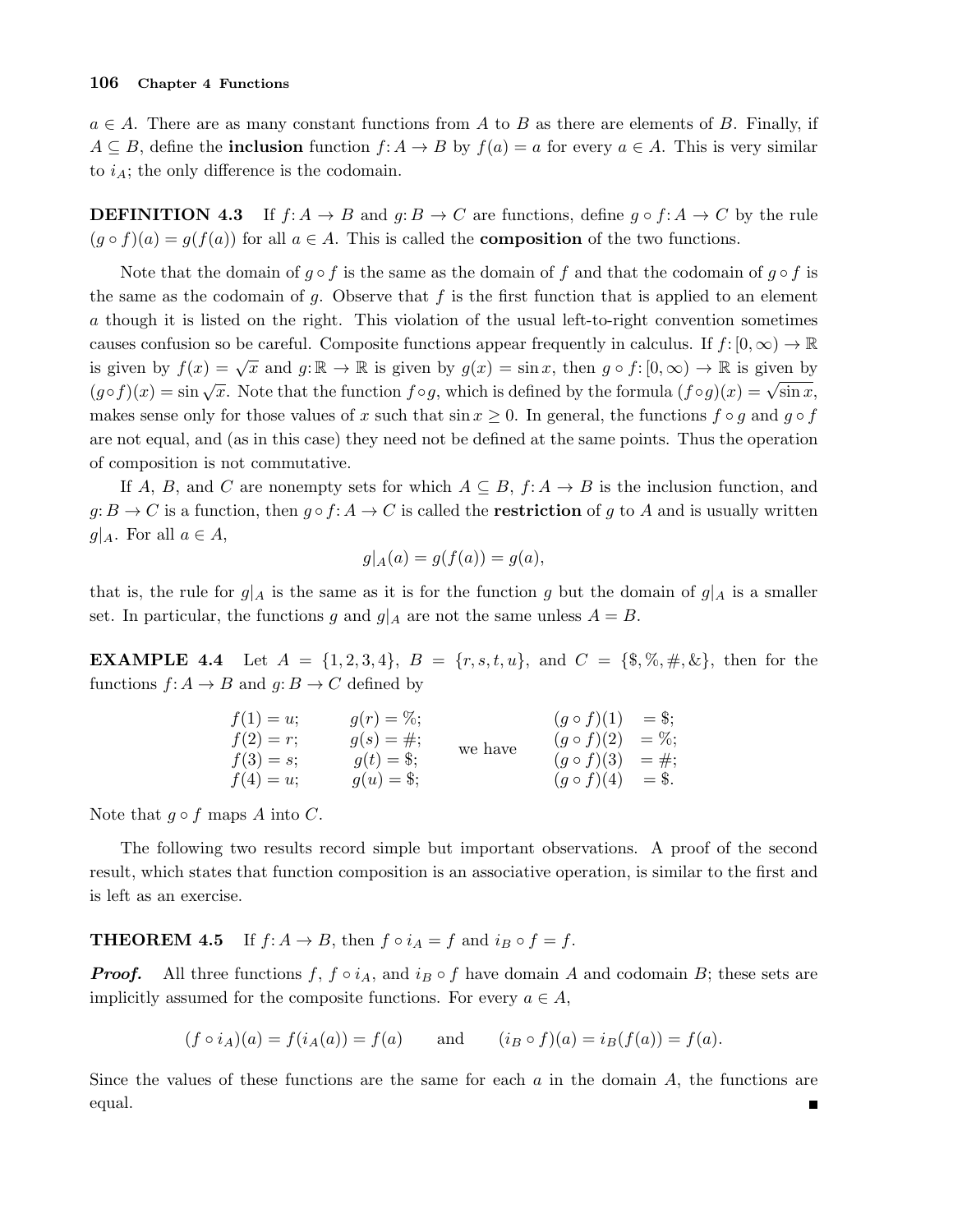**THEOREM 4.6** If  $f: C \to D$ ,  $g: B \to C$ , and  $h: A \to B$  are functions, then the functions  $(f \circ g) \circ h$  and  $f \circ (g \circ h)$  are equal.

#### *Exercises 4.1.*

**1.** Decide if the following three assignments, referred to as *f*, *g*, and *h*, define functions from the set  $A = \{1, 2, 3, 4\}$  to the set  $B = \{r, s, t, u, v\}$ .

| $f(1) = s;$ | $g(1) = t;$ | $h(1) = v;$ |
|-------------|-------------|-------------|
| $f(2) = t;$ | $g(2) = r;$ | $h(2) = u;$ |
| $f(4) = u;$ | $g(3) = s;$ | $h(3) = t;$ |
|             | $q(4) = r;$ | $h(2) = s;$ |
|             |             | $h(4) = r.$ |

**2.** Let  $f: \{s, t, u, v, w, x\} \rightarrow \{1, 2, 3, 4, 5\}$  and  $g: \{1, 2, 3, 4, 5\} \rightarrow \{m, n, o, p\}$  be given by

 $f(s) = 2;$   $g(1) = m;$  $f(t) = 1;$   $g(2) = n;$  $f(u) = 4;$   $g(3) = p;$  $f(v) = 2;$   $g(4) = 0;$  $f(w) = 1;$   $g(5) = m.$  $f(x) = 2;$ 

Find the following:

- -
- **a)**  $h = g \circ f$ ; **b)** the image of *u* under *f*;
- **c**) the image of 2 under *g*; **d**) the image of *v* under *h*;
- **e**) the preimage(s) of *p* under *g*; **f**) the preimage(s) of 1 under *f*;
	-
- 
- **g**) the preimage(s) of *n* under *h*; **h**) the preimage(s) of 5 under *f*.

**3.** Find the natural domains of each of the following functions:

**a)** 
$$
f(x) = \frac{1}{x^2 - x}
$$
 **b)**  $g(x) = \sqrt{x - 8}$  **c)**  $h(x) = \frac{x}{\sqrt{5 - 4x - x^2}}$ 

- **4.** Suppose that  $f: \mathbb{R} \to \mathbb{R}$  is given by  $f(x) = \cos x$  and  $g: \mathbb{R} \to \mathbb{R}$  is given by  $g(x) = x^2$ . Find the following:
	-
	- **a**)  $h = g \circ f$ ; **b**) the image of  $4\pi$  under *f*;
	- **c**) the image of  $-\sqrt{}$ **d**) the image of  $\pi/4$  under *h*;
	- **e**) the preimage(s) of  $\frac{\sqrt{3}}{2}$ **f**) the preimage(s) of  $9/25$  under *g*;
	- **g**) the preimage(s) of 1 under  $h$ ; **h**) the preimage(s) of 2 under  $f$ .
- **5.** Suppose *f* and *g* are both functions from *A* to *A*. If  $f \circ f = g \circ g$ , does it follow that  $f = g$ ?
- **6.** Suppose *A* and *B* are nonempty sets with *m* and *n* elements, respectively. How many different functions are there from *A* to *B*?
- **7.** Suppose that *f* and *g* are two functions from *A* to *B* and that  $A = X \cup Y$ . Prove that  $f = g$  if and only if  $f|_X = g|_X$  and  $f|_Y = g|_Y$ .
- **8.** Prove Theorem 4.6. What are the (implicitly assumed) domains and codomains for these functions?

### 4.2 INDUCED SET FUNCTIONS

As we will see throughout this chapter, sets and functions are intimately related. In this section, we begin to explore some basic connections between them. Suppose  $f: A \rightarrow B$  is a function. If  $X \subseteq A$ , define a set  $f(X) \subseteq B$  by

$$
f(X) = \{b \in B : \exists a \in X(b = f(a))\}
$$
 or  $f(X) = \{f(a) : a \in X\}.$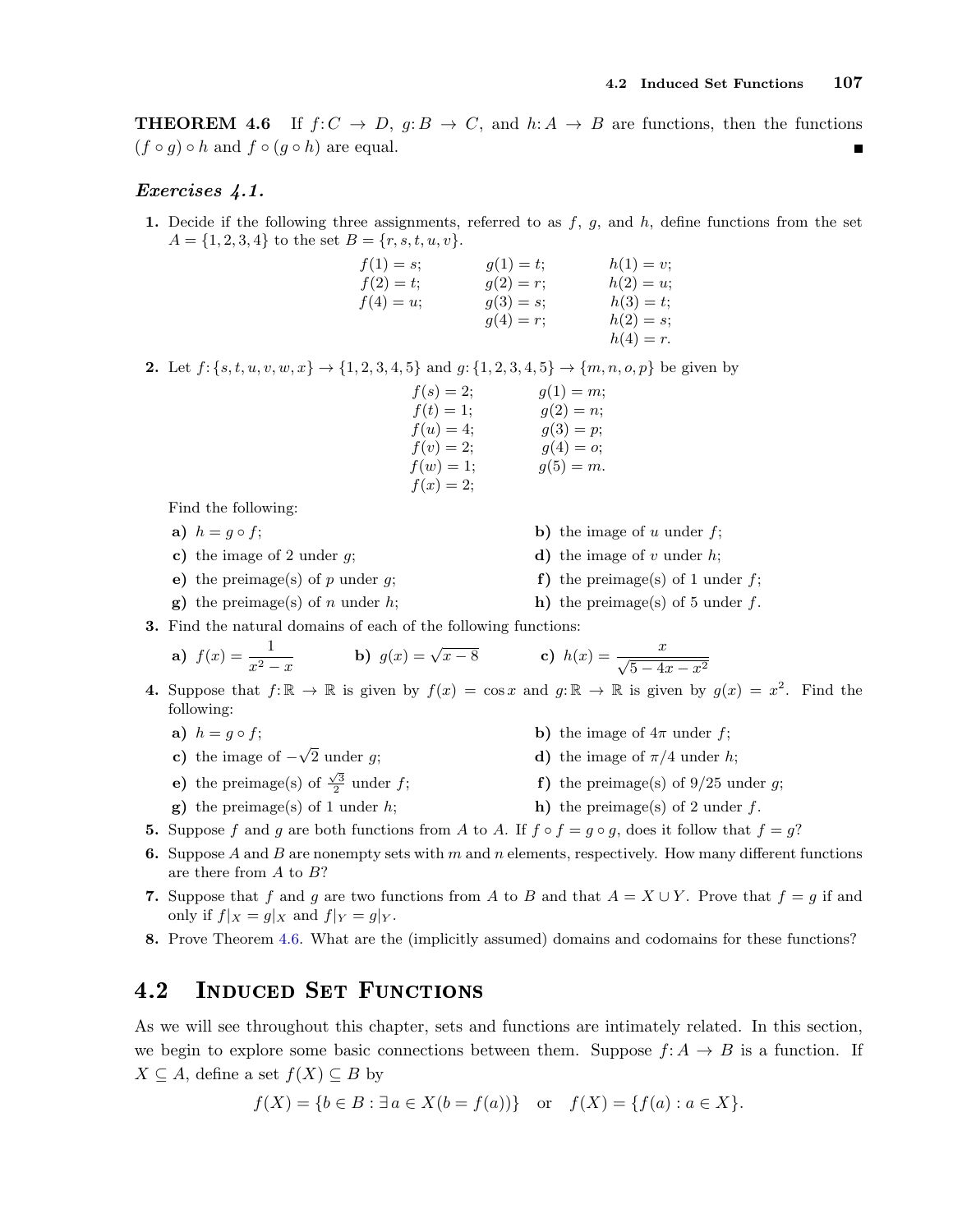<span id="page-111-0"></span>The set  $f(X)$  is called the **image** of *X*. If  $Y \subseteq B$ , define a set  $f^{-1}(Y) \subseteq A$  by

$$
f^{-1}(Y) = \{ a \in A : f(a) \in Y \}.
$$

This set is called the **preimage** of *Y* . Note that we are inputting sets into *f* and *f −*1 and obtaining other sets as outputs; this is why these functions are known as induced set functions.

There is real cause for confusion here: the letter *f* is being used in two different, though related, ways. We can apply *f* to *elements* of *A* to get *elements* of *B*, or we can apply *f* to *subsets* of *A* to get *subsets* of *B*. In other words, we can interpret *f* as a function from *A* to *B* or as a function from  $P(A)$  to  $P(B)$  (see Section [1.6](#page-25-0) for a discussion of power sets). Similarly, we can talk about preimages of either elements or subsets; the function *f <sup>−</sup>*<sup>1</sup> maps *P*(*B*) to *P*(*A*). To be explicit, given a function  $f: A \to B$ , define functions  $f: \mathcal{P}(A) \to \mathcal{P}(B)$  and  $f^{-1}: \mathcal{P}(B) \to \mathcal{P}(A)$  by

$$
f(X) = \{ f(a) : a \in X \} \text{ for each } X \in \mathcal{P}(A);
$$
  

$$
f^{-1}(Y) = \{ a \in A : f(a) \in Y \} \text{ for each } Y \in \mathcal{P}(B).
$$

Context should always make it clear what is meant by the function *f*, but you should be aware of the potential misinterpretation.

**EXAMPLE 4.7** Suppose  $A = \{1, 2, 3, 4, 5, 6\}$  and  $B = \{r, s, t, u, v, w\}$  and define a function  $f: A \to B$  by  $f(1) = r$ ,  $f(2) = s$ ,  $f(3) = v$ ,  $f(4) = t$ ,  $f(5) = r$ ,  $f(6) = v$ . Then

 $f({1, 3, 5}) = {r, v}$ ;  $f^{-1}({r, t, u}) = f^{-1}({r, t}) = {1, 4, 5}$ ;  $f(\{4, 5, 6\}) = \{r, t, v\};$   $f^{-1}(\{u, w\}) = \emptyset.$ 

**EXAMPLE 4.8** Suppose  $g: \mathbb{R} \to \mathbb{R}$  is given by  $g(x) = x^2$ . Then (using standard interval notation to represent sets in  $\mathbb{R}$ )

| $g([2,3]) = [4,9];$         | $g^{-1}([0,1]) = [-1,1];$          |
|-----------------------------|------------------------------------|
| $g((-2, 1]) = [0, 4);$      | $g^{-1}([-1,0]) = \{0\};$          |
| $g({1, 2, 3}) = {1, 4, 9};$ | $g^{-1}((-\infty,0)) = \emptyset.$ |

By the **range** (or **image**) of a function  $f: A \to B$ , we mean the set

$$
f(A) = \{ f(a) : a \in A \} = \{ b \in B : \exists a \in A \ (b = f(a)) \}.
$$

The range is a subset of the codomain, but it may be considerably smaller than the codomain. Referring to the two previous examples, the range of the function  $f$  is  $\{r, s, v, t\}$ , which is a proper subset of the codomain, and the range of the function *g* is  $[0, \infty)$ . As a further example, the range of the function  $h: \mathbb{R} \to \mathbb{R}$  defined by  $h(x) = \sin x$  is  $[-1, 1]$ .

The next two theorems show how induced set functions behave with respect to the set operations of intersection and union.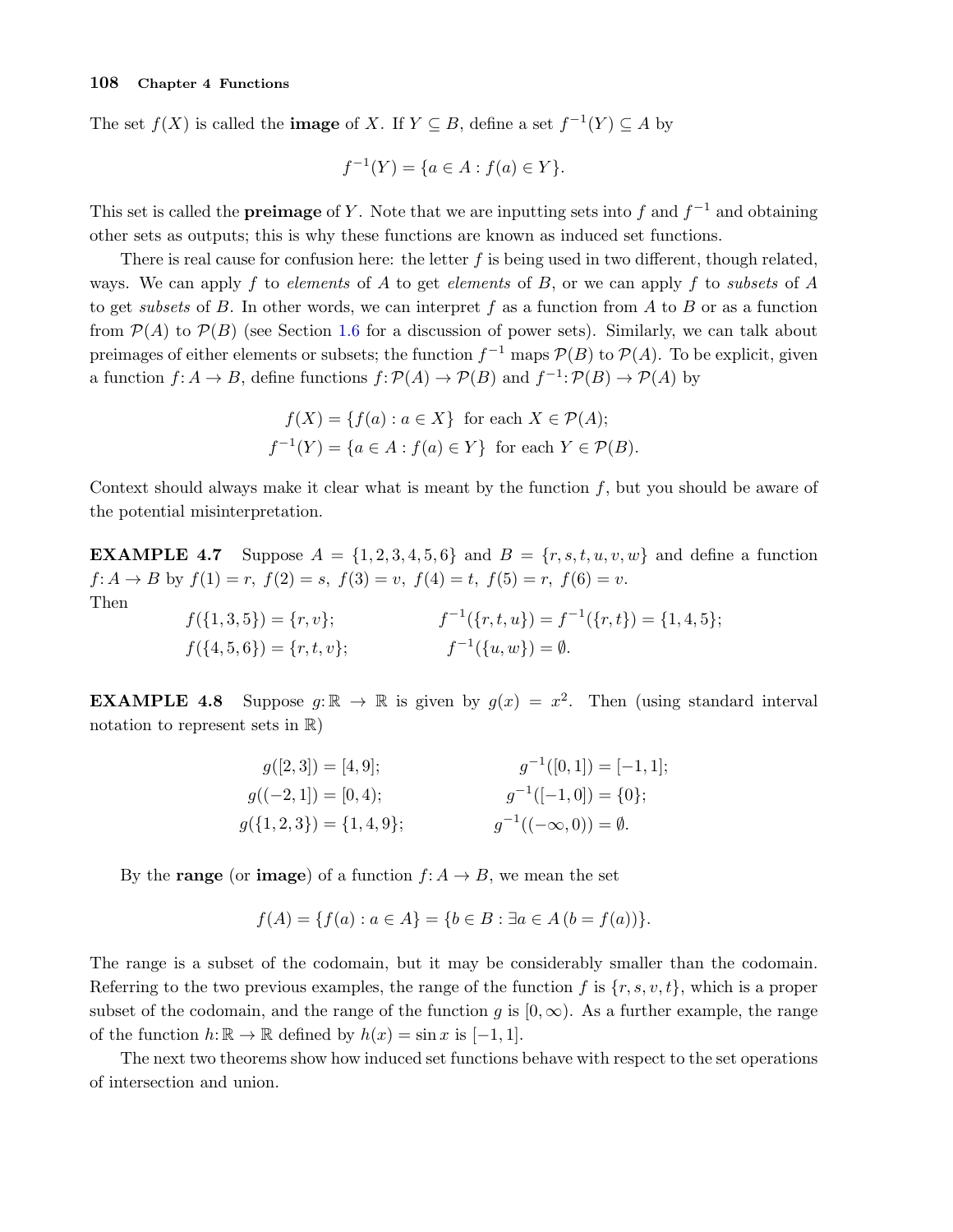Б

<span id="page-112-0"></span>**THEOREM 4.9** Suppose  $f: A \to B$  is a function and *Y* and *Z* are subsets of *B*. Then

a) 
$$
f^{-1}(Y \cup Z) = f^{-1}(Y) \cup f^{-1}(Z)
$$
,

**b**)  $f^{-1}(Y \cap Z) = f^{-1}(Y) \cap f^{-1}(Z)$ .

*Proof.* We prove part (b) and leave a proof of part (a) as an exercise. Note that the three sets that appear in part (b) are all subsets of *A*. Suppose that  $a \in A$ . We then have

> $a \in f^{-1}(Y \cap Z) \Leftrightarrow f(a) \in Y \cap Z$  definition of *f* definition of  $f^{-1}$  $\Leftrightarrow$  *f*(*a*)  $\in$  *Y* and *f*(*a*)  $\in$  *Z* definition of ∩ *⇔ a ∈ f −*1 (*Y* ) and *a ∈ f −*1 (*Z*) definition of *f −*1 *⇔ a ∈ f −*1 (*Y* ) *∩ f −*1 (*Z*)*,* definition of *∩*

showing that  $f^{-1}(Y \cap Z) = f^{-1}(Y) \cap f^{-1}(Z)$ .

**THEOREM 4.10** Suppose  $f: A \rightarrow B$  is a function and *W* and *X* are subsets of *A*. Then

- **a**)  $f(W \cup X) = f(W) \cup f(X)$ ,
- **b)**  $f(W \cap X) \subseteq f(W) \cap f(X)$ .

*Proof.* Once again, we prove part (b) and leave part (a) as an exercise. The three sets that appear in part (b) are all subsets of *B*. If  $f(W \cap X)$  is empty, we are done. Otherwise, suppose that  $b \in f(W \cap X)$ . This means that  $b = f(a)$  for some  $a \in W \cap X$ . Since  $a \in W \cap X$ , it follows that *a* is in both *W* and *X*. Thus  $b = f(a)$  belongs to both  $f(W)$  and  $f(X)$ , that is,  $b \in f(W) \cap f(X)$ . Since every *b* that belongs to the set  $f(W \cap X)$  also belongs to the set  $f(W) \cap f(X)$ , we find that *f*(*W* ∩ *X*)  $\subseteq$  *f*(*W*) ∩ *f*(*X*). Ē

It is perhaps surprising to compare these two theorems and observe that of the two induced set functions, it is  $f^{-1}$  that is "better behaved" with respect to the usual set operations.

#### *Exercises 4.2.*

In the first two exercises, use the function  $f: \{1, 2, 3, 4, 5, 6, 7\} \rightarrow \{A, B, C, D, E, F, G, H\}$  given by:

$$
f(1) = D;
$$
  $f(3) = F;$   $f(5) = B;$   $f(7) = F.$   
\n $f(2) = E;$   $f(4) = A;$   $f(6) = E.$ 

**1.** For the function *f* given above, find the following:

**a)**  $f(\{2, 4, 6\})$  **b)**  $f(\{1, 3, 5, 7\})$  **c)**  $f(\emptyset)$ **d**)  $f^{-1}(\{D, E, H\})$  **e**) *f −*1 (*{A, B, C, F}*) **f)** *f −*1 (*{F}*)

**2.** Refer to the function *f* given above.

- **a)** If  $Y = \{A, B, C, E, F\}$  and  $Z = \{A, D, E, G, H\}$ , verify the statements in Theorem 4.9.
- **b**) If  $W = \{1, 2, 3, 4\}$  and  $X = \{2, 4, 5, 7\}$ , verify the statements in Theorem 4.10.
- **3.** Suppose  $f: \mathbb{R} \to \mathbb{R}$  is given by  $f(x) = |x 1|$ . Find the following:
	- **a)**  $f([-1, 1])$  **b)**  $f((0, 3))$  **c)**  $f({-4, -2, 0, 1, 5})$ **d)** *f −*1 ((0,2)) **e**)  $f^{-1}([-1,2])$  **f**)  $f^{-1}(\{-2,0,4,5\})$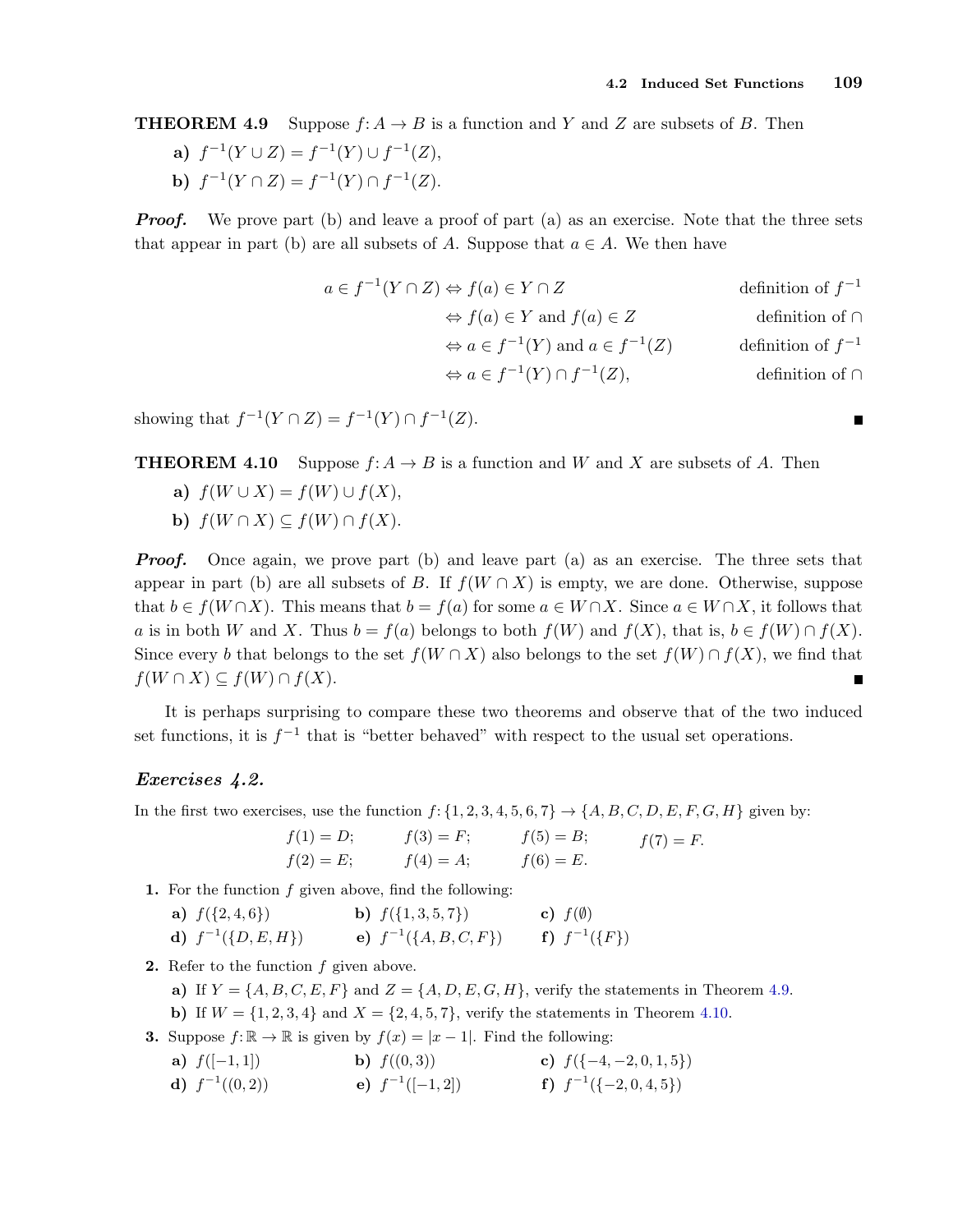- <span id="page-113-0"></span>**4.** Suppose  $f: \mathbb{R} \to \mathbb{R}$  is given by  $f(x) = x^3 - 3x$ . Find the following:
	- **a)**  $f([-1, 1])$  **b)**  $f([-2, 4))$  **c)**  $f({-4, -3, 1, 2})$ **d)** *f −*1 ([0*,* 2]) **e)** *f* **e**)  $f^{-1}((-2, 18))$ ((-2, 18)) **f**)  $f^{-1}(\{-2, 0, \frac{46}{27}\})$
- **5.** Suppose  $f: \mathbb{R} \to \mathbb{R}$  is given by  $f(x) = x^2$ .
	- **a)** If  $Y = (1, \infty)$  and  $Z = (-\infty, 4)$ , verify the statements in Theorem [4.9](#page-112-0).
- **b)** If  $W = [-3, 2]$ , and  $X = (0, 4]$ , verify the statements in Theorem [4.10.](#page-112-0)
- **6.** Prove part (a) of Theorem [4.9](#page-112-0).
- **7.** Prove part (a) of Theorem [4.10](#page-112-0).
- **8.** Give several examples of a function *f* and sets *W* and *X* for which the inclusion in part (b) of Theorem [4.10](#page-112-0) is proper.

### 4.3 Injections and Surjections

Two simple properties that functions may have turn out to be exceptionally useful. If the codomain of a function is also its range, then the function is **onto** or **surjective**. If a function does not map two different elements in the domain to the same element in the range, it is **one-to-one** or **injective**. In this section, we define these concepts "officially" in terms of preimages, and explore some easy examples and consequences. Recall that a function is a rule of correspondence along with two sets, a domain and a codomain; it is not just a rule. This distinction is very important to remember.

**DEFINITION 4.11** Let *A* and *B* be nonempty sets. A function  $f: A \rightarrow B$  is **injective** if each *b ∈ B* has at most one preimage in *A*.

An injective function is called an **injection**. An injection may also be referred to as a one-toone (or 1–1) function; some people consider this term to be less formal than "injection." Note that the definition has several equivalent formulations:

*f* is injective  $\Leftrightarrow$  each *b* in *B* has at most one preimage in *A ⇔* for each *b ∈ B*, the set *f −*1 (*{b}*) contains at most one element *⇔ ∀b ∈ f*(*A*) *∃*! *a ∈ A* (*f*(*a*) = *b*)  $\Leftrightarrow$   $(\forall a_1 \in A)(\forall a_2 \in A)(f(a_1) = f(a_2) \Rightarrow a_1 = a_2)$  $\Leftrightarrow$   $(\forall a_1 \in A)(\forall a_2 \in A)(a_1 \neq a_2 \Rightarrow f(a_1) \neq f(a_2)).$ 

Sometimes one form of the definition is preferable over another.

To illustrate this concept, suppose  $A = \{1, 2, 3\}$  and  $B = \{r, s, t, u, v\}$  are sets and f and g are two functions mapping *A* into *B* defined by

$$
f(1) = s;
$$
  $g(1) = r;$   
\n $f(2) = t;$   $g(2) = t;$   
\n $f(3) = r;$   $g(3) = r.$ 

The function *f* is injective since *r*, *s*, and *t* each have one preimage and *u* and *v* each have no preimages. On the other hand, the function *g* fails to be injective since *r* has more than one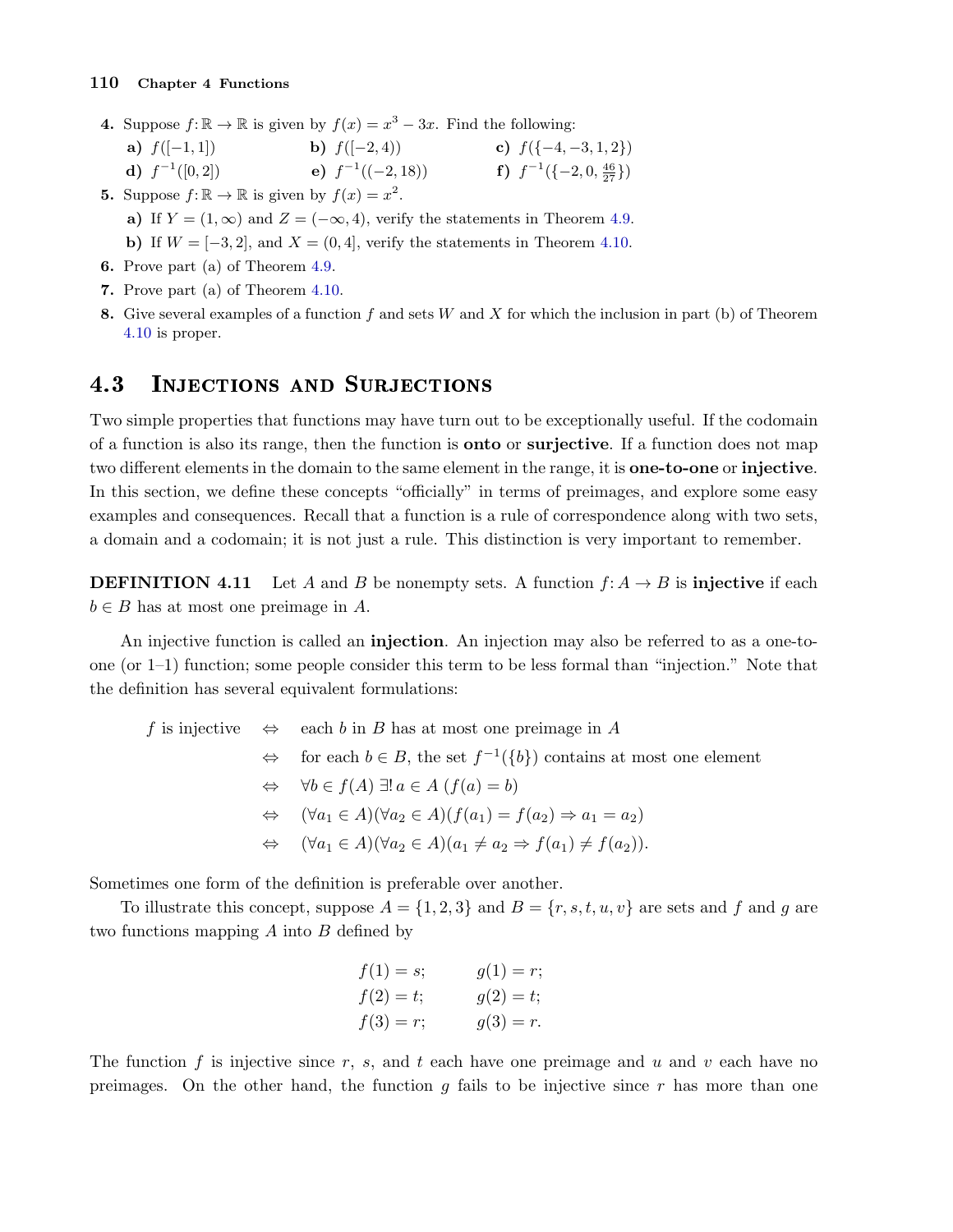<span id="page-114-0"></span>preimage. In general, if  $A \subseteq B$ , then the inclusion map from A to B is injective. In particular, the identity function is injective.

To illustrate injective functions with functions from calculus, define functions  $f: \mathbb{R} \to \mathbb{R}$  and  $g: \mathbb{R} \to \mathbb{R}$  by  $f(x) = x^2$  and  $g(x) = 2^x$ , respectively. The function *f* fails to be injective because any positive number has two preimages (its positive and negative square roots). On the other hand, the function *g* is injective. To see this, note that  $g(x) = b$  has one solution when  $b > 0$  (namely,  $log_2 b$ ) and no solution when  $b \leq 0$ . The reader might find it helpful to formulate a "horizontal line" test" to determine if a function of the form  $h: \mathbb{R} \to \mathbb{R}$  is injective or not.

Referring to the list of equivalent formulations for the definition of an injection, the third one shows that a proof that a function is injective is essentially a uniqueness proof. Hence, a common way to prove that a function  $f: A \to B$  is injective is to assume that  $f(a_1) = f(a_2)$  for two elements  $a_1$  and  $a_2$  of *A*, then prove that  $a_1 = a_2$ . It follows that each element of the codomain has at most one preimage. This method of proof is illustrated in the following example.

**EXAMPLE 4.12** Consider the function  $f: \mathbb{R} \to \mathbb{R}$  defined by  $f(x) = x^3 + 4x + 7$ . To prove that *f* is injective, suppose that there exist two real numbers *x* and *y* such that  $f(x) = f(y)$ . Then

$$
x^{3} + 4x + 7 = y^{3} + 4y + 7;
$$
  
\n
$$
(x^{3} - y^{3}) + 4(x - y) = 0;
$$
  
\n
$$
(x - y)(x^{2} + xy + y^{2} + 4) = 0;
$$
  
\n
$$
(x - y)\left(\frac{x^{2} + y^{2} + (x + y)^{2} + 8}{2}\right) = 0.
$$

Since the second term in the last product is clearly positive, we find that  $x = y$ . It follows that *f* is injective. (We have presented a proof that involves algebra only. It is possible to prove that *f* is injective using some theorems from calculus, but calculus results are deeper than algebra results so some people might view such a proof as "cheating.")

The next result shows how injections behave under composition.

**THEOREM 4.13** If  $f: A \to B$  and  $g: B \to C$  are injective functions, then  $g \circ f: A \to C$  is an injective function.

*Proof.* Suppose there exist elements *u* and *v* in *A* for which  $g(f(u)) = g(f(v))$ . Since *g* is injective, we know that  $f(u) = f(v)$ . Since f is injective, it follows that  $u = v$ . Hence, the function  $g \circ f : A \to C$  is injective. п

We now turn to the other property of functions that we mentioned in the introduction of this section. The notion of a surjective function is 'dual' to that of an injective function.

**DEFINITION 4.14** Let *A* and *B* be nonempty sets. A function  $f: A \rightarrow B$  is surjective if each *b ∈ B* has at least one preimage in *A*.

A surjective function is called a **surjection**. A surjection may also be called an onto function; some people consider this term to be less formal than "surjection." As with injective functions, the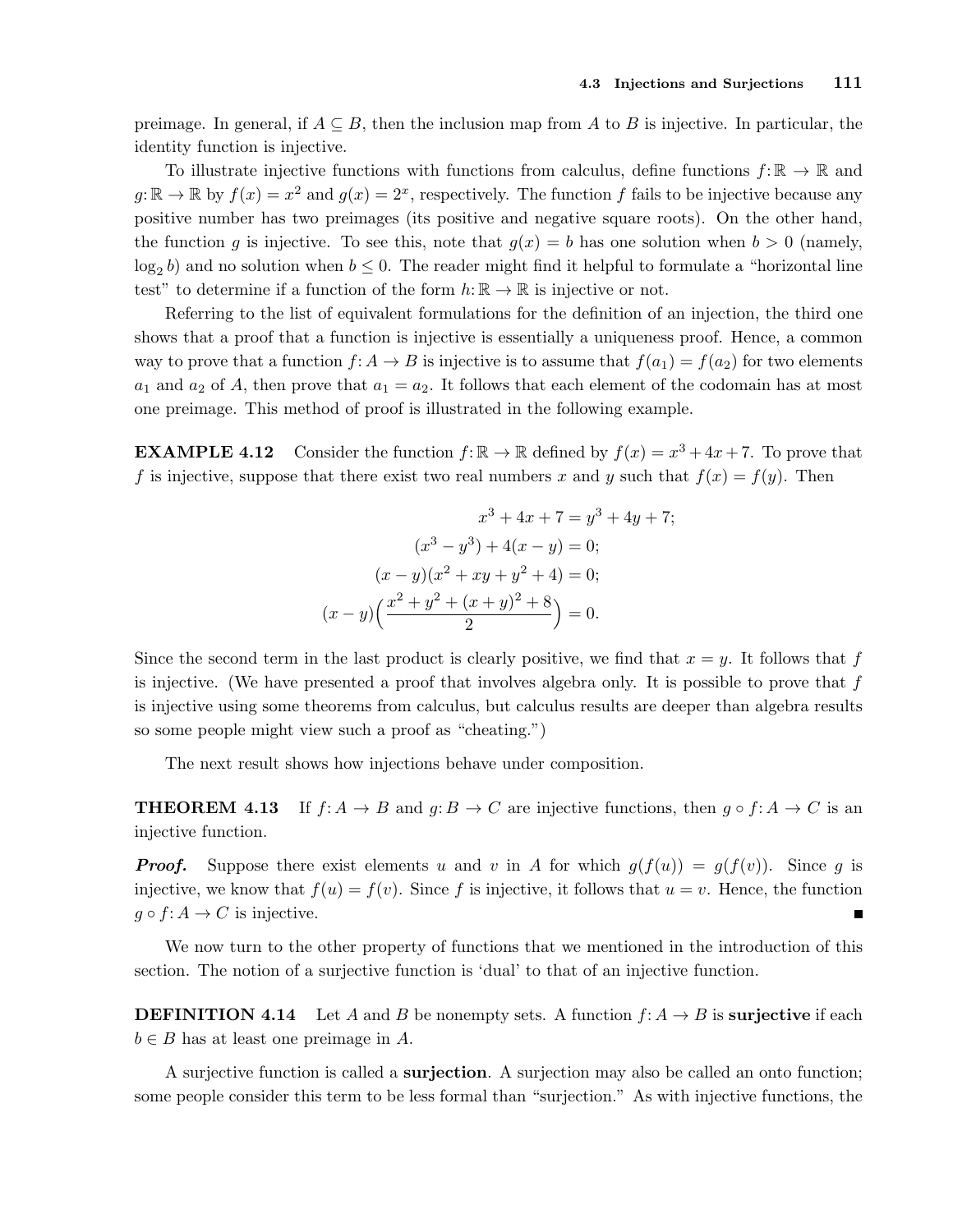<span id="page-115-0"></span>the definition has several equivalent formulations:

$$
f \text{ is surjective} \Leftrightarrow \text{each } b \text{ in } B \text{ has at least one preimage in } A
$$

$$
\Leftrightarrow \text{ for each } b \in B, \text{ the set } f^{-1}(\{b\}) \text{ is nonempty}
$$

$$
\Leftrightarrow \forall b \in B \exists a \in A \ (f(a) = b)
$$

$$
\Leftrightarrow B = f(A)
$$

$$
\Leftrightarrow \text{ the range of } f \text{ is } B.
$$

As the last form indicates, a function  $f: A \to B$  is a surjection if its range is the same as its codomain. For example, let  $A = \{1, 2, 3, 4, 5\}$  and  $B = \{r, s, t\}$  be sets and define functions f and *g* mapping *A* into *B* by

$$
f(1) = s; \t\t g(1) = t; \n f(2) = r; \t\t g(2) = r; \n f(3) = s; \t\t g(3) = r; \n f(4) = t; \t\t g(4) = t; \n f(5) = r; \t\t g(5) = t.
$$

For the function  $f$ , the elements  $r$ ,  $s$ , and  $t$  have 2, 2, and 1 preimages, respectively, so  $f$  is surjective. For the function *g*, the element *s* has no preimages. It follows that *g* is not surjective. For any nonempty set *A*, the identity map  $i_A: A \to A$  is both injective and surjective.

To illustrate surjective functions with functions from calculus, define functions *f*: R *→* R and  $g: \mathbb{R} \to \mathbb{R}$  by  $f(x) = 3^x$  and  $g(x) = x^3$ , respectively. Since  $3^x$  is always positive, the function *f* is not surjective (any  $b \leq 0$  has no preimages). On the other hand, for any  $b \in \mathbb{R}$ , the equation  $b = g(x)$  has a solution (namely  $x = \sqrt[3]{b}$ ) so *b* has a preimage under *g*. Therefore, the function *g* is surjective. As with injective functions, the reader might find it helpful to formulate a "horizontal line test" to determine if a function of the form  $h: \mathbb{R} \to \mathbb{R}$  is surjective or not.

As we have mentioned before, a function consists of two nonempty sets and a rule of correspondence. Since the definitions of an injection and a surjection depend on the domain and codomain, it is important to be clear what these sets are. For example, we cannot use the formula  $f(x) = x^2$ to decide if *f* is injective or surjective; we need to know the domain and codomain. To be specific,

- 1. the function  $f_1: \mathbb{R} \to \mathbb{R}$  defined by  $f_1(x) = x^2$  is neither injective nor surjective;
- **2.** the function  $f_2: [0, \infty) \to \mathbb{R}$  defined by  $f_2(x) = x^2$  is injective but not surjective;
- **3.** the function  $f_3: [-1, 1] \rightarrow [0, 1]$  defined by  $f_3(x) = x^2$  is surjective but not injective;

**4.** the function  $f_4: [0, \infty) \to [0, \infty)$  defined by  $f_4(x) = x^2$  is both injective and surjective.

The following result is the analogue of Theorem [4.13.](#page-114-0) Its proof is left as an exercise.

**THEOREM 4.15** If  $f: A \to B$  and  $g: B \to C$  are surjective functions, then  $g \circ f: A \to C$  is a surjective function.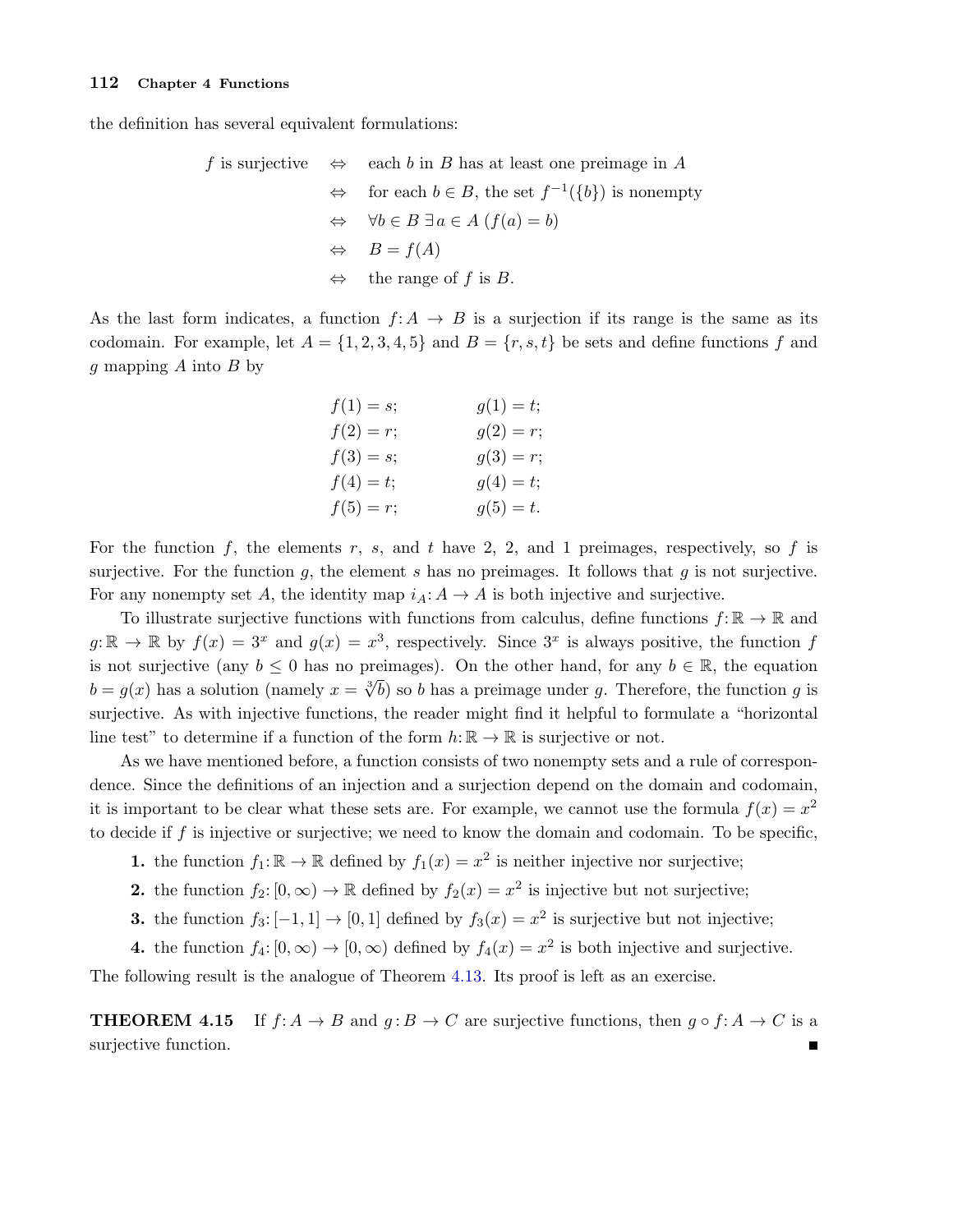#### <span id="page-116-0"></span>*Exercises 4.3.*

- **1.** Determine if the given function  $f: \mathbb{R} \to \mathbb{R}$  is an injection, a surjection, neither, or both.
	- **a**)  $f(x) = 2x + 1$  **b**)  $f(x) = (x + 1)^3$ **c**)  $f(x) = 1/2^x$ **d**)  $f(x) = x^3 - x$ **e**)  $f(x) = \sin x$  **f**)  $f(x) = |x|$
- **2.** Use algebra similar to the algebra used in Example [4.12](#page-114-0) to prove that the function  $f: \mathbb{R} \to \mathbb{R}$  defined by  $f(x) = x^3 + 4x^2 + 26x$  is injective. Then give another proof using results from calculus.
- **3. a)** Find an example of an injection  $f: A \to B$  and a surjection  $g: B \to C$  such that  $g \circ f$  is neither injective nor surjective.
	- **b)** Find an example of a surjection  $f: A \to B$  and an injection  $g: B \to C$  such that  $g \circ f$  is neither injective nor surjective.
- **4.** Suppose that  $f: A \to B$  is a function and that the sets A and B contain m and n elements, respectively, where *m* and *n* are positive integers.
	- **a)** If *f* is injective, what conclusion is possible regarding the integers *m* and *n*?
	- **b)** If *f* is surjective, what conclusion is possible regarding the integers *m* and *n*?
	- **c)** If *f* is both injective and surjective, what conclusion is possible regarding the integers *m* and *n*?
	- **d**) Suppose that  $m = n$  and f is injective. Must f be surjective?
	- **e**) Suppose that  $m = n$  and  $f$  is surjective. Must  $f$  be injective?
- **5. a)** Find a function  $f: \mathbb{N} \to \mathbb{N}$  that is injective, but not surjective.
	- **b)** Find a function  $g : \mathbb{N} \to \mathbb{N}$  that is surjective, but not injective.
- **6.** Suppose *A* and *B* are nonempty sets with *m* and *n* elements respectively, where  $m \leq n$ . How many injective functions are there from *A* to *B*?
- **7.** Find an injection  $f: \mathbb{N} \times \mathbb{N} \to \mathbb{N}$ . (Hint: You might want to consider prime factorizations.)
- **8.** Consider the function  $f: \mathbb{N} \times \mathbb{N} \times \mathbb{N} \to \mathbb{N}$  defined by  $f(a, b, c) = 2^a + 3^b + 5^c$ . Determine whether or not *f* is injective.
- **9.** If  $f: A \to B$  is a function,  $A = X \cup Y$  and  $f|_X$  and  $f|_Y$  are both injective, can we conclude that  $f$  is injective?
- **10.** Prove Theorem [4.15](#page-115-0).
- **11.** Suppose that *A* and *B* are nonempty sets. The function  $p: A \times B \to B$  defined by  $p((a, b)) = b$  is called the **projection onto**  $B$ . Prove that  $p$  is surjective. Under what conditions is  $p$  injective?

### 4.4 More Properties of Injections and Surjections

Injections and surjections are 'alike but different,' much as intersection and union are 'alike but different.' This is another example of *duality.*

**THEOREM 4.16** Suppose  $f: A \rightarrow B$  and  $g: B \rightarrow C$  are functions.

- **a**) If  $g \circ f$  is injective, then  $f$  is injective.
- **b)** If  $g \circ f$  is surjective, then  $g$  is surjective.

*Proof.* To prove part (a), assume that  $g \circ f: A \to C$  is injective. Suppose that  $f(a_1) = f(a_2)$  for two elements  $a_1$  and  $a_2$  of A. It is then clear that

$$
(g \circ f)(a_1) = g(f(a_1)) = g(f(a_2)) = (g \circ f)(a_2).
$$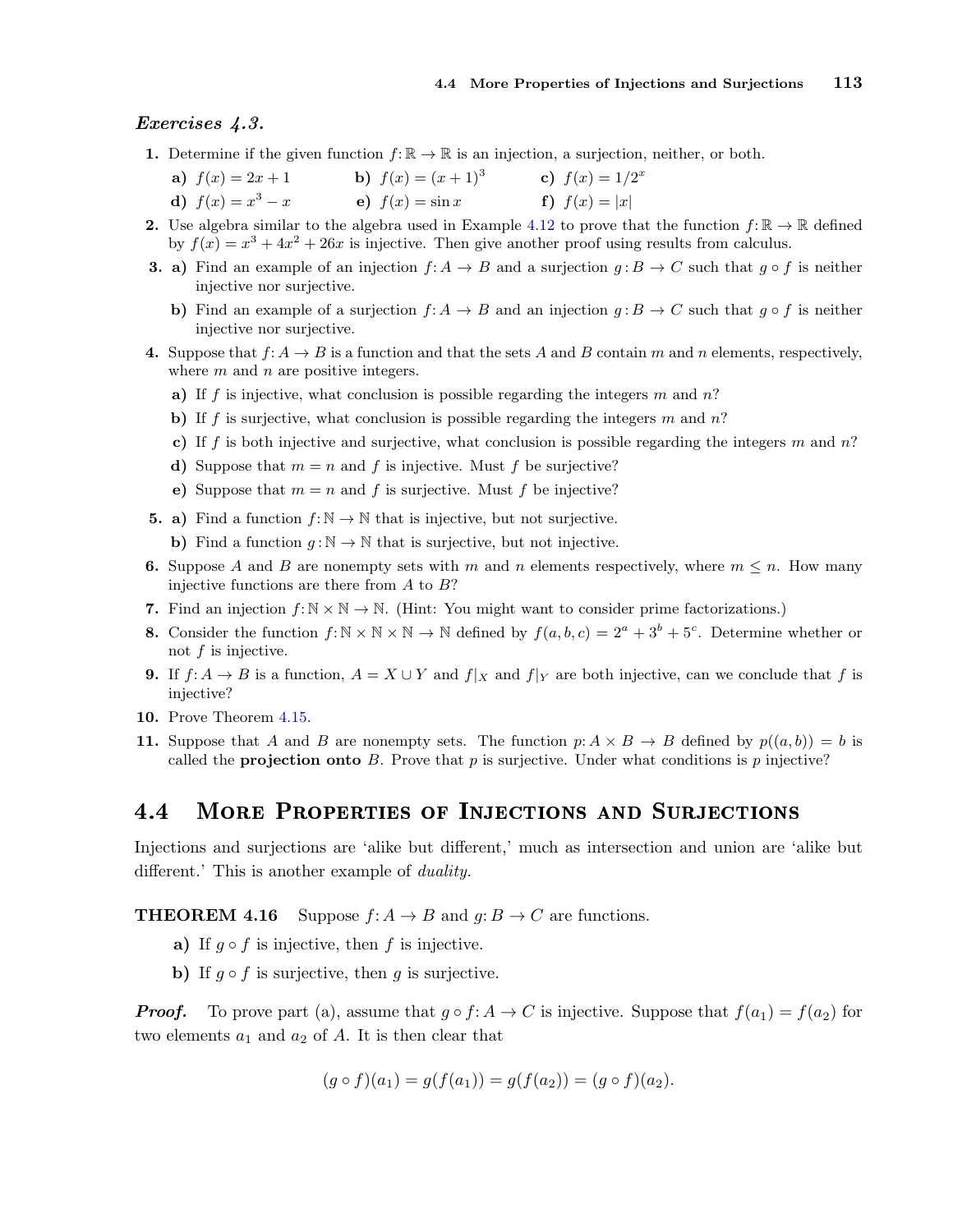<span id="page-117-0"></span>Since  $g \circ f$  is injective, we find that  $a_1 = a_2$ . Hence, the function f is injective. We leave a proof of part (b) as an exercise.

Let *A* be a nonempty set and let  $\mathcal F$  represent the collection of all functions mapping *A* into *A*. Define an operation  $*$  on  $\mathcal F$  by  $f * g = f \circ g$ . As we have seen, this operation is associative but it may not be commutative. For this operation, we can ask questions such as

if  $f * g_1 = f * g_2$ , does it follow that  $g_1 = g_2$ ?

if  $f_1 * g = f_2 * g$ , does it follow that  $f_1 = f_2$ ?

The next result shows that such "cancellations" are valid for injective and surjective functions in certain circumstances. The results are given in a more general setting than in this brief introduction to function spaces. As in Theorem [4.16,](#page-116-0) the result in the two cases is 'the same, but different.'

**THEOREM 4.17** Suppose that  $f_1$  and  $f_2$  are functions mapping A into B, that g is a function mapping *B* into *C*, and that  $h_1$  and  $h_2$  are functions mapping *C* into *D*.

- **a**) If *g* is injective and  $g \circ f_1 = g \circ f_2$ , then  $f_1 = f_2$ .
- **b)** If *g* is surjective and  $h_1 \circ g = h_2 \circ g$ , then  $h_1 = h_2$ .

*Proof.* To prove part (b), assume that *g* is surjective and that  $h_1 \circ g = h_2 \circ g$ . We must show that  $h_1(c) = h_2(c)$  for each  $c \in C$ . Let  $c \in C$ . Since the function g is surjective, there exists  $b \in B$ such that  $g(b) = c$ . It then follows that

$$
h_1(c) = h_1(g(b)) = h_2(g(b)) = h_2(c).
$$

Since this equality is valid for every  $c \in C$ , the functions  $h_1$  and  $h_2$  are equal. We leave a proof of part (a) as an exercise.

### *Exercises 4.4.*

- **1.** Prove part (b) of Theorem [4.16.](#page-116-0)
- **2.** Let  $f: A \rightarrow B$  and  $g: B \rightarrow C$  be functions. For the requested examples, find several options for *f* and *g*. In particular, find at least one pair of examples in which the sets *A*, *B*, and *C* finite and another pair of examples in which all of the sets are R.
	- **a**) Find functions  $f$  and  $g$  such that  $g \circ f$  is injective but  $g$  is not injective.
	- **b)** Find functions  $f$  and  $g$  such that  $g \circ f$  is surjective but  $f$  is not surjective.
- **3.** Prove part (a) of Theorem 4.17.
- **4.** For this exercise, assume all functions map R into R.
	- **a**) Find functions  $f_1$ ,  $f_2$ , and  $g$  such that  $g \circ f_1 = g \circ f_2$  but  $f_1 \neq f_2$ .
	- **b)** Find functions  $f$ ,  $g_1$ , and  $g_2$  such that  $g_1 \circ f = g_2 \circ f$  but  $g_1 \neq g_2$ .
- **5.** Let  $A = \{1, 2, 3\}$  and let  $\mathcal F$  be the set of six functions from A to A defined by

| $i(1) = 1;$ $f(1) = 1;$ $s(1) = 3;$ $t(1) = 2;$ $o(1) = 2;$ $e(1) = 3;$ |  |  |
|-------------------------------------------------------------------------|--|--|
| $i(2) = 2;$ $f(2) = 3;$ $s(2) = 2;$ $t(2) = 1;$ $o(2) = 3;$ $e(2) = 1;$ |  |  |
| $i(3) = 3;$ $f(3) = 2;$ $s(3) = 1;$ $t(3) = 3;$ $o(3) = 1;$ $e(3) = 2;$ |  |  |

Assuming that multiplication is defined as composition (so, for instance, *t ∗ s* means *t ◦ s*), write out the complete multiplication table for  $\mathcal F$  (similar to the way multiplication tables were written for  $\mathbb U_n$ ). To make solutions easier to check, write your table with the functions in the order they are listed.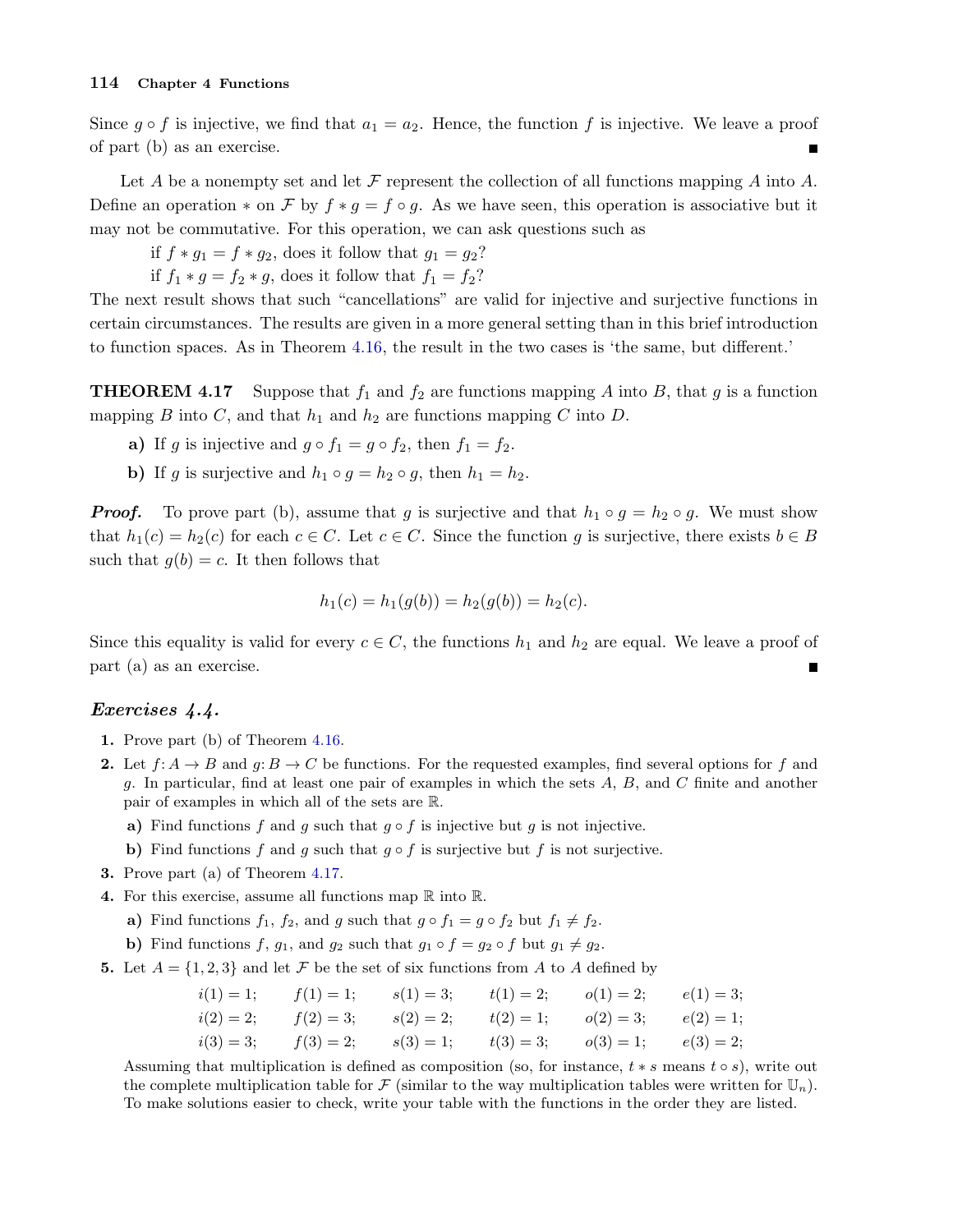- <span id="page-118-0"></span>**6.** Suppose that  $f: A \to B$  and that  $Y \subseteq B$ .
	- **a)** Prove that  $f(f^{-1}(Y))$  ⊆ *Y*. Give an example for which the inclusion is proper.
	- **b)** Suppose that *f* is a surjection. Prove that  $f(f^{-1}(Y)) = Y$ .
- **7.** Suppose that *f* : *A* → *B* and that *X* ⊆ *A*. Explore the relationship between the sets *X* and  $f^{-1}(f(X))$ . (Your solution should be 'dual' to the previous exercise.)
- **8.** Suppose that  $f: A \to B$  and that *W* and *X* are subsets of *A*. Referring to part (b) of Theorem [4.10,](#page-112-0) we know that  $f(W \cap X) \subseteq f(W) \cap f(X)$ . Prove that equality holds when *f* is injective.

### 4.5 Pseudo-Inverses

Suppose  $f: A \to B$  is a function with range  $R \subseteq B$ . Given an element  $b \in R$ , we are often interested in the values of *a* in *A* with the property that  $f(a) = b$ . The induced set function  $f^{-1}$  and the set  $f^{-1}(\{b\}) = \{a \in A : f(a) = b\}$  are relevant to this question. However, as a function mapping *B* into *A*, the expression  $f^{-1}$  may not represent a well-defined function. The notion of a pseudo-inverse is sometimes useful in this context.

**DEFINITION 4.18** Let  $f: A \to B$  be a function and let  $R = f(A)$  denotes its range. A function  $g: B \to A$  is a **pseudo-inverse** of f if  $g(b) \in f^{-1}(\{b\})$  for each  $b \in R$ . In other words, for all  $b \in R$ , *g*(*b*) is a preimage of *b*.

Note that the values of *g* at points of  $B \setminus R$  are completely arbitrary. For each  $b \in R$ , we find that  $f(g(b)) = b$ , that is, the function  $f \circ g|_R$  is the inclusion map from R to B. (Note that  $f \circ g|_R$ is the identity  $i_B$  when  $B = R$ .) If  $a \in A$ , it is not necessarily true that  $g(f(a)) = a$ . The reader should check these equations for the functions in the following example.

**EXAMPLE 4.19** If  $A = \{1, 2, 3, 4\}$ ,  $B = \{r, s, t\}$ , and  $f: A \rightarrow B$  is defined by

 $f(1) = r$ ,  $f(2) = t$ ,  $f(3) = t$ ,  $f(4) = r$ ,

then  $R = \{r, t\}$  and

 $g(r) = 4,$   $g(s) = 3,$   $g(t) = 2,$ 

is one of several pseudo-inverses of *f*. The important point is that *g* must map *r* to either 1 or 4, and *t* to either 2 or 3.

As this example illustrates, any  $f: A \to B$  has a pseudo-inverse. We are usually interested in a pseudo-inverse when *f* is either injective or surjective. The next result indicates some of the useful information that can be obtained in these cases.

**THEOREM 4.20** Let *A* and *B* be nonempty sets and let  $f: A \rightarrow B$  be a function.

- **a)** If *f* is injective, then any pseudo-inverse of *f* is surjective.
- **b)** If *f* is surjective, then any pseudo-inverse of *f* is injective.

*Proof.* Suppose first that  $f: A \to B$  is injective and let  $g: B \to A$  be any pseudo-inverse of f. Let *a* be an element of *A*. Then  $b = f(a)$  is an element of the range of *f*. Since *q* is a pseudo-inverse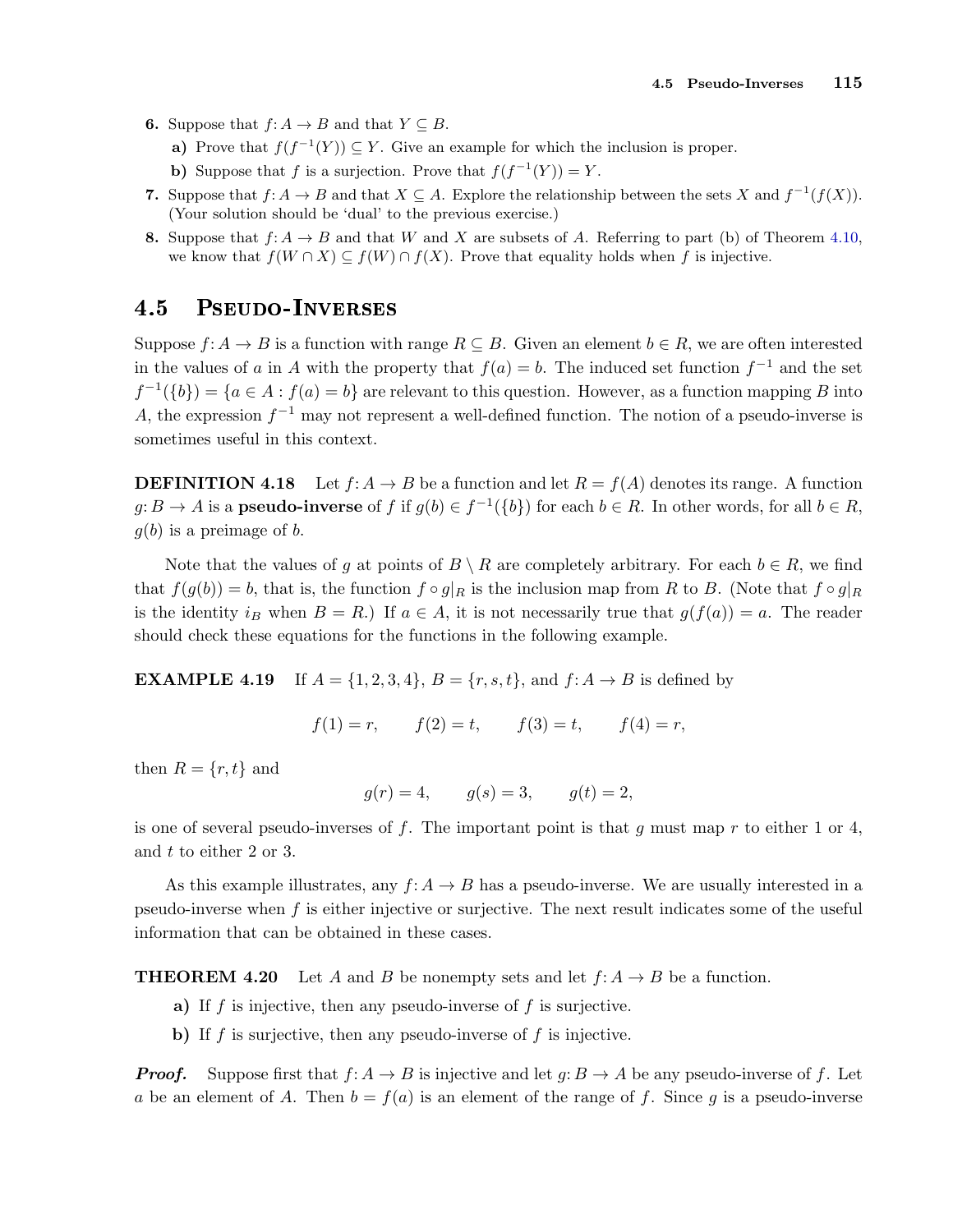<span id="page-119-0"></span>of *f*, we know that  $g(b)$  must belong to the set  $f^{-1}(\{b\})$ . However, since *f* is injective, this set contains *a* only so we must have  $g(b) = a$ . It follows that *g* is surjective. Note that  $g \circ f = i_A$ ; we say *g* is a **left inverse** of *f*.

Now suppose that  $f: A \to B$  is surjective and let  $g: B \to A$  be any pseudo-inverse of f. To prove that *g* is injective, suppose that  $g(b_1) = g(b_2)$  for two elements  $b_1$  and  $b_2$  in *B*. By the definition of a function, we know that  $f(g(b_1)) = f(g(b_2))$ . Since f is surjective, it follows from the definition of a pseudo-inverse that  $g(b_1)$  is a pre-image under f of  $b_1$  and  $g(b_2)$  is a pre-image under of f of *b*<sub>2</sub>. This means that  $b_1 = f(g(b_1)) = f(g(b_2)) = b_2$  and we conclude that *g* is injective. Note that  $f \circ g = i_B$ ; we say *g* is a **right inverse** of *f*.

**EXAMPLE 4.21** Let  $A = \{1, 2, 3, 4\}$  and  $B = \{r, s, t, u, v, w\}$ , then define functions  $f: A \rightarrow B$ and  $g: B \to A$  by

$$
f(1) = s
$$
,  $f(2) = v$ ,  $f(3) = w$ ,  $f(4) = r$ ;  
 $g(r) = 4$ ,  $g(s) = 1$ ,  $g(t) = 2$ ,  $g(u) = 4$ ,  $g(v) = 2$ ,  $g(w) = 3$ .

It is easy to verify that *f* is injective, that *g* is a pseudo-inverse of *f*, and that  $g \circ f = i_A$ .

**EXAMPLE 4.22** For the sets  $A = \{1, 2, 3, 4, 5\}$  and  $B = \{r, s, t\}$ , define two functions  $f: A \rightarrow B$ and  $g: B \to A$  by

$$
f(1) = r
$$
,  $f(2) = t$ ,  $f(3) = t$ ,  $f(4) = r$ ,  $f(5) = s$ ;  
 $g(r) = 4$ ,  $g(s) = 5$ ,  $g(t) = 2$ .

It is easy to verify that *f* is surjective, that *g* is a pseudo-inverse of *f*, and that  $f \circ g = i_B$ .

### *Exercises 4.5.*

- **1.** Find pseudo-inverses for the following functions:
	- **a**) the function  $f: A \rightarrow B$ , with  $A = \{1, 2, 3, 4, 5, 6\}$  and  $B = \{r, s, t, u\}$ , defined by

| $f(1) = t;$ | $f(3) = u;$ | $f(5) = u;$ |
|-------------|-------------|-------------|
| $f(2) = t;$ | $f(4) = s;$ | $f(6) = s;$ |

**b**) the function  $f: A \rightarrow B$ , with  $A = \{1, 2, 3, 4, 5, 6\}$  and  $B = \{r, s, t\}$ , defined by

$$
f(1) = r;
$$
  $f(3) = t;$   $f(5) = s;$   
\n $f(2) = s;$   $f(4) = t;$   $f(6) = s;$ 

**c**) the function  $f: A \to B$ , with  $A = \{1, 2, 3, 4\}$  and  $B = \{r, s, t, u, v, w\}$ , defined by

$$
f(1) = t;
$$
  $f(3) = u;$   
\n $f(2) = r;$   $f(4) = s;$ 

**d**) the function  $f: \mathbb{R} \to \mathbb{R}$  defined by  $f(x) = x^2$ ;

**e**) the function  $f: \mathbb{R} \to \mathbb{R}$  defined by  $f(x) = e^x$ .

- **2.** Determine whether the pseudo-inverses for the functions listed in Exercise 1 are right inverses, left inverses, both, or neither. (Use your specific answers to Exercise 1, but then check to see if the same result holds for other choices.)
- **3.** Give a proof of Theorem [4.17](#page-117-0) using pseudo-inverses. (Focus on left and right inverses.)
- **4.** How many pseudo-inverses do each of the functions in parts (a), (b), and (c) of Exercise 1 have?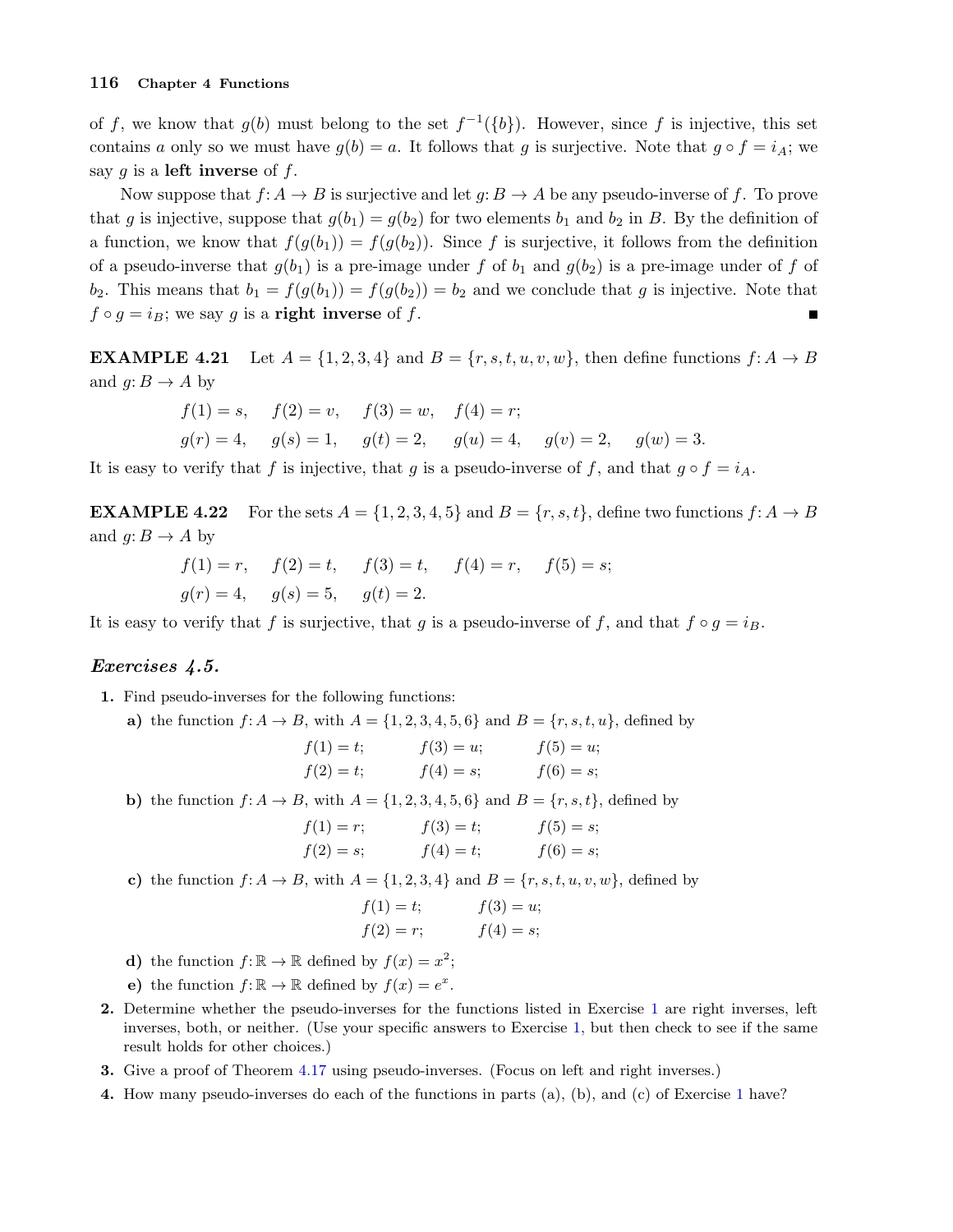- <span id="page-120-0"></span>**5.** Suppose that *g* is a pseudo-inverse of *f*. Find  $f \circ g \circ f$ .
- **6.** If the set *A* has four elements and the set *B* has three elements, what is the least number of pseudoinverses that a function  $f: A \to B$  might have? What is the greatest number?
- **7.** Determine whether or not the following partial converses of Theorem [4.20](#page-118-0) are true.
	- **a)** If *f* has a left inverse, then *f* is injective.
	- **b)** If *f* has a right inverse, then *f* is surjective.

### 4.6 Bijections and Inverse Functions

As we have seen, functions that are injections or surjections have special properties that a general function does not have. What happens if a function is both injective and surjective?

**DEFINITION 4.23** A function  $f: A \to B$  is **bijective** if each  $b \in B$  has exactly one preimage. A bijective function is called a **bijection**.

Since *"at least one"* combined with *"at most one"* gives *"exactly one,"* a function *f* is a bijection if and only if it is both an injection and a surjection. Consider the following examples of bijections.

• If  $A = \{1, 2, 3, 4\}$  and  $B = \{r, s, t, u\}$ , then the function  $f: A \to B$  defined by

$$
f(1) = u,
$$
  $f(2) = r,$   $f(3) = t,$   $f(4) = s,$ 

is a bijection.

- The functions  $f: \mathbb{R} \to \mathbb{R}$  and  $F: \mathbb{R} \to \mathbb{R}^+$  (where  $\mathbb{R}^+$  denotes the set of positive real numbers) given by  $f(x) = x^5$  and  $F(x) = 5^x$  are bijections.
- For a nonempty set *A*, the identity function  $i_A: A \to A$  is a bijection.

It should be clear why a bijection is also called a **one-to-one correspondence**.

**DEFINITION 4.24** If  $f: A \to B$  and  $g: B \to A$  are functions, we say g is an *inverse* of f (and *f* is an inverse of *g*) if and only if  $f \circ g = i_B$  and  $g \circ f = i_A$ .

The idea behind an inverse is that *f* sends an element *a* in *A* to an element *b* in *B* and then *g* sends it right back. Referring to the examples given above, we have the following:

• For the function  $f: A \to B$ , a function  $g: B \to A$  defined by

$$
g(r) = 2,
$$
  $g(s) = 4,$   $g(t) = 3,$   $g(u) = 1,$ 

is an inverse of *f*. For example,  $f(g(r)) = f(2) = r$  and  $g(f(3)) = g(t) = 3$ .

• An inverse to the function  $f: \mathbb{R} \to \mathbb{R}$  is the function  $g: \mathbb{R} \to \mathbb{R}$  defined by  $g(x) = \sqrt[5]{x}$ , while an inverse to the function  $F: \mathbb{R} \to \mathbb{R}^+$  is the function  $G: \mathbb{R}^+ \to \mathbb{R}$  defined by  $G(x) = \log_5 x$ . These follow from the identities

$$
(\sqrt[5]{x})^5 = x
$$
,  $\sqrt[5]{x^5} = x$ , and  $\log_5 5^x = x$ ,  $5^{\log_5 x} = x$ ,

respectively. Note carefully the domains and codomains of the functions *f* and *g* and the functions *F* and *G* and the corresponding values of *x* for which the above equations are valid.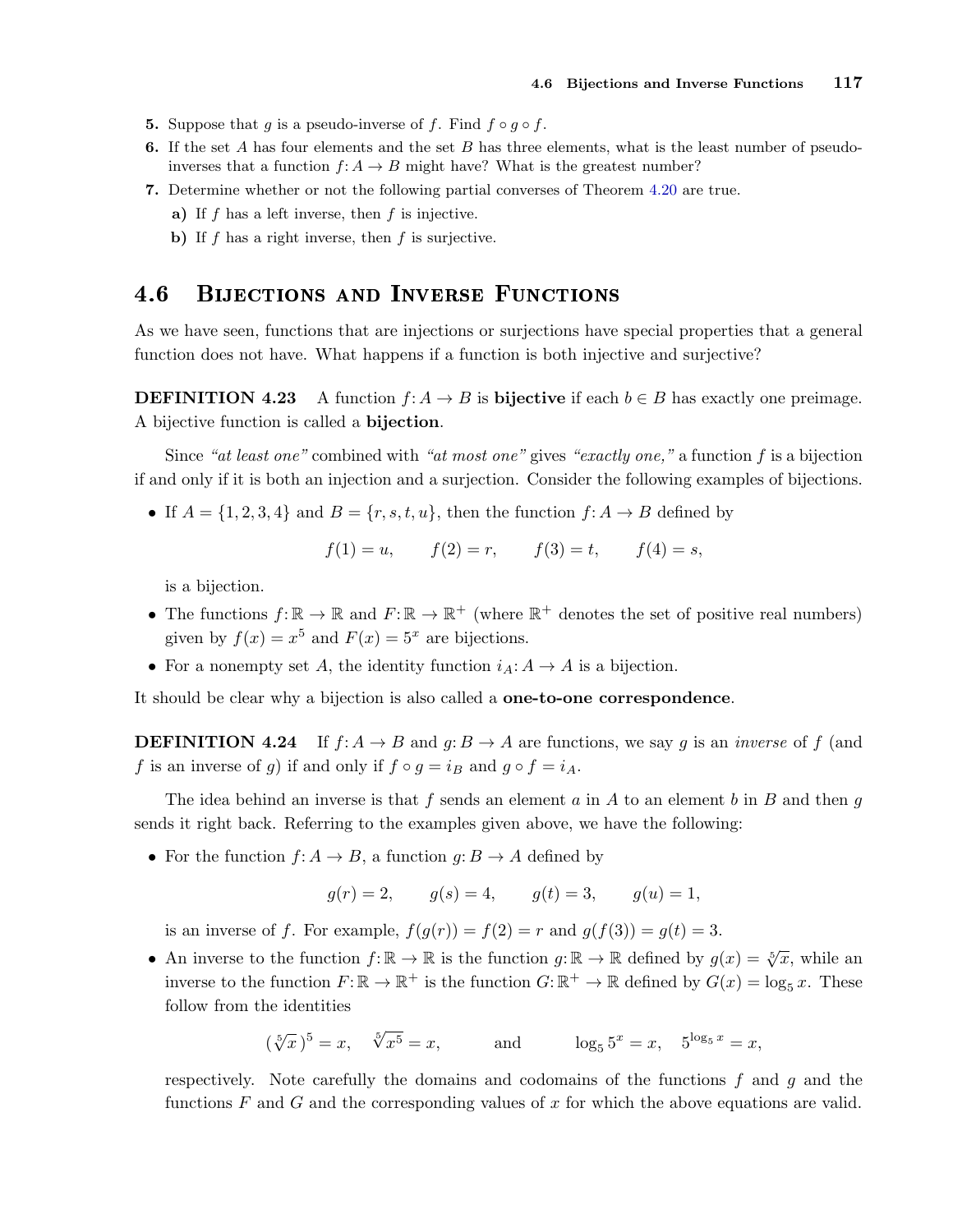<span id="page-121-0"></span>• The identity function  $i_A: A \to A$  is its own inverse.

If you understand these examples and think about one-to-one correspondences, the following result should come as no surprise.

**THEOREM 4.25** A function  $f: A \rightarrow B$  has an inverse if and only if it is bijective.

*Proof.* Suppose first that *f* has an inverse and let *g* be an inverse of *f*. Since  $g \circ f = i_A$  is injective, the function *f* is injective (see part (a) of Theorem [4.16](#page-116-0)). Since  $f \circ g = i_B$  is surjective, the function  $f$  is surjective (see part (b) of Theorem [4.16\)](#page-116-0). Since  $f$  is injective and surjective, it is bijective.

Conversely, suppose f is bijective. For each  $b \in B$  there exists (the surjective part) a unique (the injective part)  $a \in A$  such that  $f(a) = b$ . Let  $g(b) = a$ ; this defines a function  $g: B \to A$ . It is easy to verify that  $f \circ g = i_B$  and  $g \circ f = i_A$ , showing that  $g$  is an inverse of  $f$ .

We have talked about "an" inverse of *f*, but really there is only one.

**THEOREM 4.26** If  $f: A \to B$  has an inverse function, then the inverse is unique.

*Proof.* Suppose  $g_1: B \to A$  and  $g_2: B \to A$  are both inverses of *f*. By the definition of inverse functions, we know that  $f \circ g_2 = i_B$  and  $g_1 \circ f = i_A$ . Since composition of functions is associative,

$$
g_1 = g_1 \circ i_B = g_1 \circ (f \circ g_2) = (g_1 \circ f) \circ g_2 = i_A \circ g_2 = g_2.
$$

This completes the proof.

Because of Theorem 4.26, we can talk about "the" inverse of *f*, assuming it has one; we write  $f^{-1}$  for the inverse of *f*. Note well that this extends the meaning of the symbol " $f^{-1}$ " in a potentially confusing way. No matter what function *f* we are given, the induced set function *f −*1 is defined, but the inverse function *f −*1 is defined only if *f* is bijective. In other words, *f −*1 is always defined for *subsets* of the codomain, but it is defined for *elements* of the codomain only if *f* is a bijection.

We close this section with a pair of easy observations.

#### **THEOREM 4.27**

- **a)** The composition of two bijections is a bijection.
- **b)** The inverse of a bijection is a bijection.

*Proof.* The proof is left as an exercise.

#### *Exercises 4.6.*

- **1.** Find examples of functions  $f: A \to B$  and  $g: B \to A$  such that  $f \circ g = i_B$ , but  $f$  and  $g$  are not inverse functions. Give examples involving finite sets *A* and *B* and examples using  $A = N = B$ .
- **2.** Suppose [*a*] is a fixed element of  $\mathbb{Z}_n$ . Define  $f: \mathbb{Z}_n \to \mathbb{Z}_n$  by  $f([x]) = [a] + [x]$ . Show that *f* is a bijection by finding an inverse of *f*.
- **3.** Suppose [*u*] is a fixed element of  $\mathbb{U}_n$ . Define  $f: \mathbb{U}_n \to \mathbb{U}_n$  by  $f([x]) = [u] \cdot [x]$ . Show that f is a bijection by finding an inverse of *f*.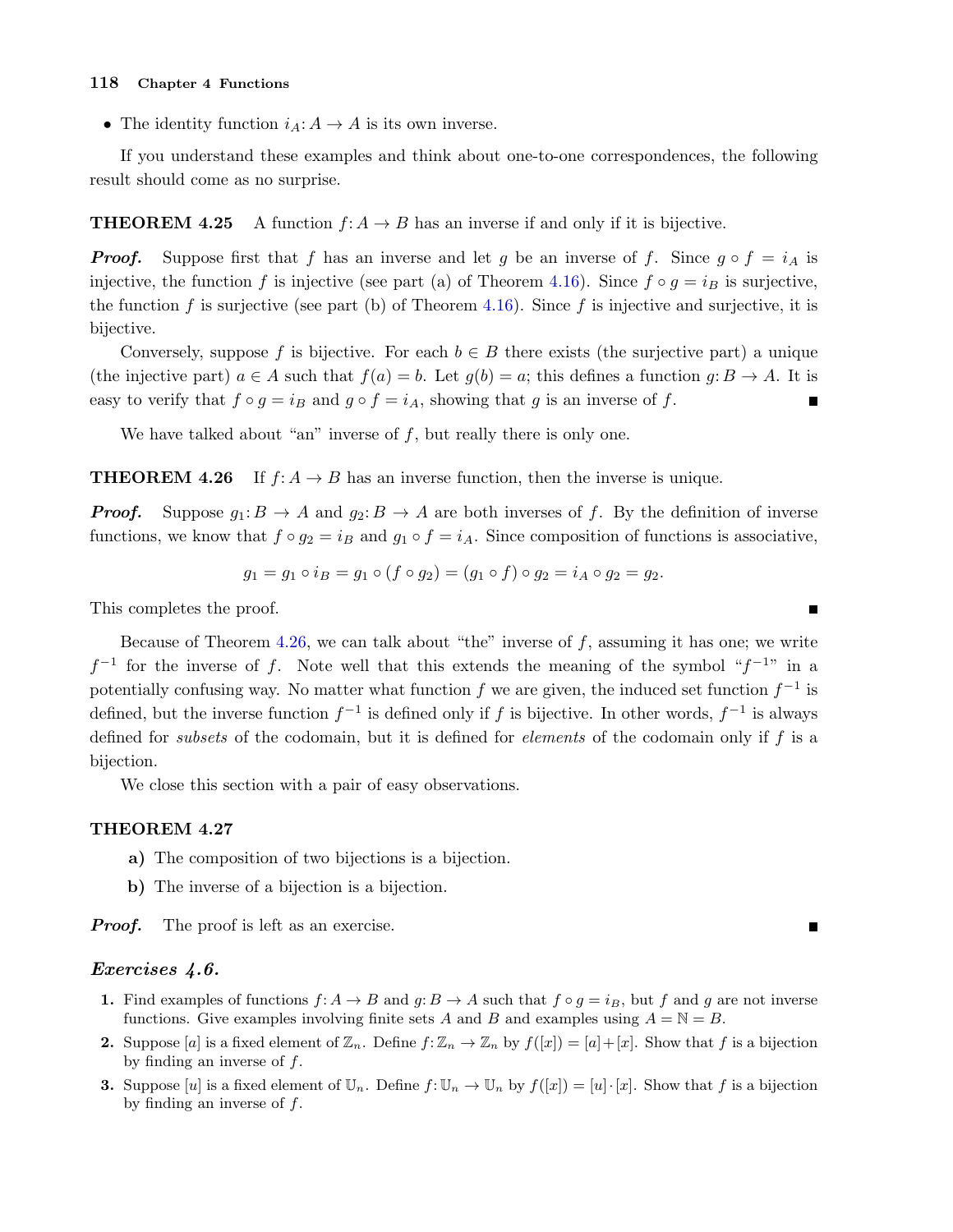- **4.** Suppose that *m* and *b* are real numbers with  $m \neq 0$  and define a function  $L: \mathbb{R} \to \mathbb{R}$  by  $L(x) = mx + b$ . Prove that *L* is a bijection, then find the inverse of *L*.
- **5.** Show how Theorem [4.26](#page-121-0) is simply a special case of Theorem [4.17.](#page-117-0)
- **6.** Prove Theorem [4.27](#page-121-0).
- **7.** Referring to Exercise [5](#page-117-0) in Section [4.4,](#page-116-0) find the inverse of each of the six functions in *F*.
- **8.** Let *a*, *b*, *c*, and *d* be real numbers for which  $ad \neq bc$ . Consider the function *f* defined by the formula  $f(x) = (ax + b)/(cx + d)$ , where the domain of f is the subset of R for which  $f(x)$  is defined and the codomain of *f* is the range of *f*.
	- **a)** Prove directly (that is, use algebra) that *f* is one-to-one.
	- **b**) Find a formula for the inverse function  $f^{-1}$ . What are the domain and range of  $f^{-1}$ ?
	- **c**) Find conditions on *a*, *b*, *c*, and *d* so that  $f = f^{-1}$ .
- **9.** Suppose  $f: A \to A$  is a function and  $f \circ f$  is bijective. Is  $f$  necessarily bijective?
- **10.** Find a bijection  $f: \mathbb{N} \to \mathbb{Z}$ .
- **11.** Suppose that  $f: A \to B$  and  $g: B \to C$  are bijections. Prove that  $(g \circ f)^{-1} = f^{-1} \circ g^{-1}$ .
- **12.** Suppose that *n* is a positive integer and that  $n = ab$ , where *a* and *b* are relatively prime positive integers. Define a function  $f: \mathbb{Z}_n \to \mathbb{Z}_a \times \mathbb{Z}_b$  by  $f([x]) = ([x], [x])$ . It is important to note that the symbol [x] means different things in  $\mathbb{Z}_n$ ,  $\mathbb{Z}_a$ , and  $\mathbb{Z}_b$ .
	- **a)** Prove that *f* is a well-defined function.
	- **b)** Prove that *f* is a bijection.
	- **c)** Prove that *f* also gives a bijection between  $\mathbb{U}_n$  and  $\mathbb{U}_a \times \mathbb{U}_b$ .
	- **d)** Show how part (c) gives another proof of Corollary [3.38](#page-89-0).

### 4.7 Cardinality and Countability

Consider the seemingly innocuous statement "The set of real numbers is 'larger' than the set of rational numbers." On the surface, this appears to be a simplistic observation. Since every rational number is a real number and there are real numbers that are not rational numbers, it seems clear that the set of real numbers contains more elements than the set of rational numbers. However, consider the statement, "there are more irrational numbers than there are rational numbers." Since these two sets are disjoint, this question is not as easy to dismiss; for that matter, since the sets are both infinite, it is not all that clear what it even means. How can one set be "more infinite" than another set? To answer this question, we must first agree on a definition of size for infinite sets.

For the usual sorts of sets we encounter every day, the question "When are two sets *A* and *B* the same size?" has a simple answer; the sets *A* and *B* have the same size when *A* and *B* have the same number of elements. When entering the realm of infinite sets, we need to be much more careful than this. A good way to motivate the definition of size for infinite sets is with a thought experiment. Consider a large auditorium that is filled with people. The fire code states that each person must have a seat, while the management wants every seat full in order to maximize revenue. How can you determine if both conditions are met? One method is to actually count the number of people and to count the number of seats. If there are 9852 people and 9852 seats, then everyone is satisfied. This would be a tedious task, and errors in counting could easily occur. A much more efficient method is to have everyone take a seat. If each person has a seat and if no seat is empty,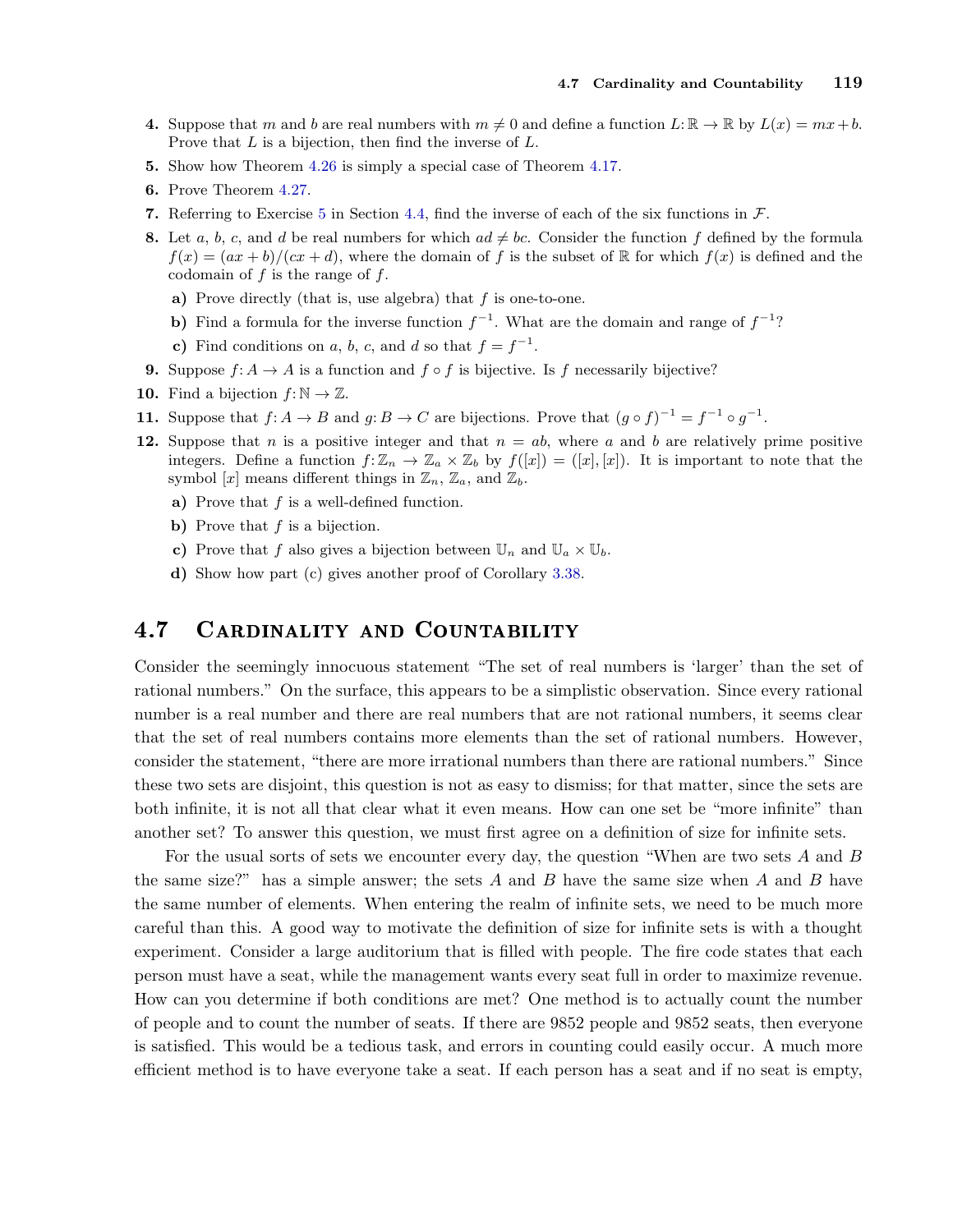<span id="page-123-0"></span>then there are the same number of people as seats. This is a true statement even if you do not know either the number of people or the number of seats.

It is thus possible to show that two sets have the same size without knowing the number of elements in each set: simply pair off the elements of each set. This method easily extends to infinite sets. Two infinite sets have the same size if their elements can be put into a one-to-one correspondence. We thus make the following definition.

**DEFINITION 4.28** The sets *A* and *B* have the same size or **cardinality** if there is a bijection  $f: A \to B$ . When *A* and *B* have the same cardinality, we write  $A \approx B$ .

The difficulty, if one can call it that, is that this definition leads to intuitively bizarre results. For example, the set of positive integers and the set of even positive integers have the same size. This follows from the pairing (top to bottom)

> 1 2 3 4 5 6 7 8 9 10 *. . .* 2 4 6 8 10 12 14 16 18 20 *. . .*

which establishes a one-to-one correspondence between the two sets. The fact that this pairing is a one-to-one correspondence is clear, but it seems just as clear that there are more positive integers than there are even positive integers. If a definition leads to contradictions (in the logical sense), it must be discarded; if it leads to results that seem to violate common sense, then the definition can either be left aside or intuition can rise to the occasion. In this case, it is intuition that must find a way to grapple with these strange properties of infinite sets. In other words, we will accept this definition and see where it leads.

Due to the fact that counterintuitive results appear to occur when working with the definition of cardinality, especially when dealing with infinite sets, we must proceed very carefully. For this reason, even "obvious" results require careful proofs using the definition of this new concept. The following theorem presents one of these "obvious" results.

**THEOREM 4.29** For each positive integer *n*, we have  $\{1, 2, \ldots, n\} \not\approx \mathbb{N}$ .

*Proof.* Suppose that  $\{1, 2, ..., n\} \approx \mathbb{N}$  for some positive integer *n* and let  $f: \{1, 2, ..., n\} \to \mathbb{N}$ be a bijection. It is easy to verify that the positive integer *p* defined by  $p = \sum_{n=1}^{n}$  $f(i)$  is not in the *i*=1 range of *f*. This is a contradiction to the fact that *f* is a bijection and the theorem follows. (Do you see how mathematical induction has implicitly entered the proof?)  $\blacksquare$ 

We now record some simple but important properties of cardinality. Taken together, they reveal that the notion of cardinality determines an equivalence relation on a collection of sets.

**THEOREM 4.30** Suppose *A*, *B*, and *C* are sets. Then

- **a)**  $A \approx A$ ;
- **b**) if  $A \approx B$ , then  $B \approx A$ ;
- **c**) if  $A \approx B$  and  $B \approx C$ , then  $A \approx C$ .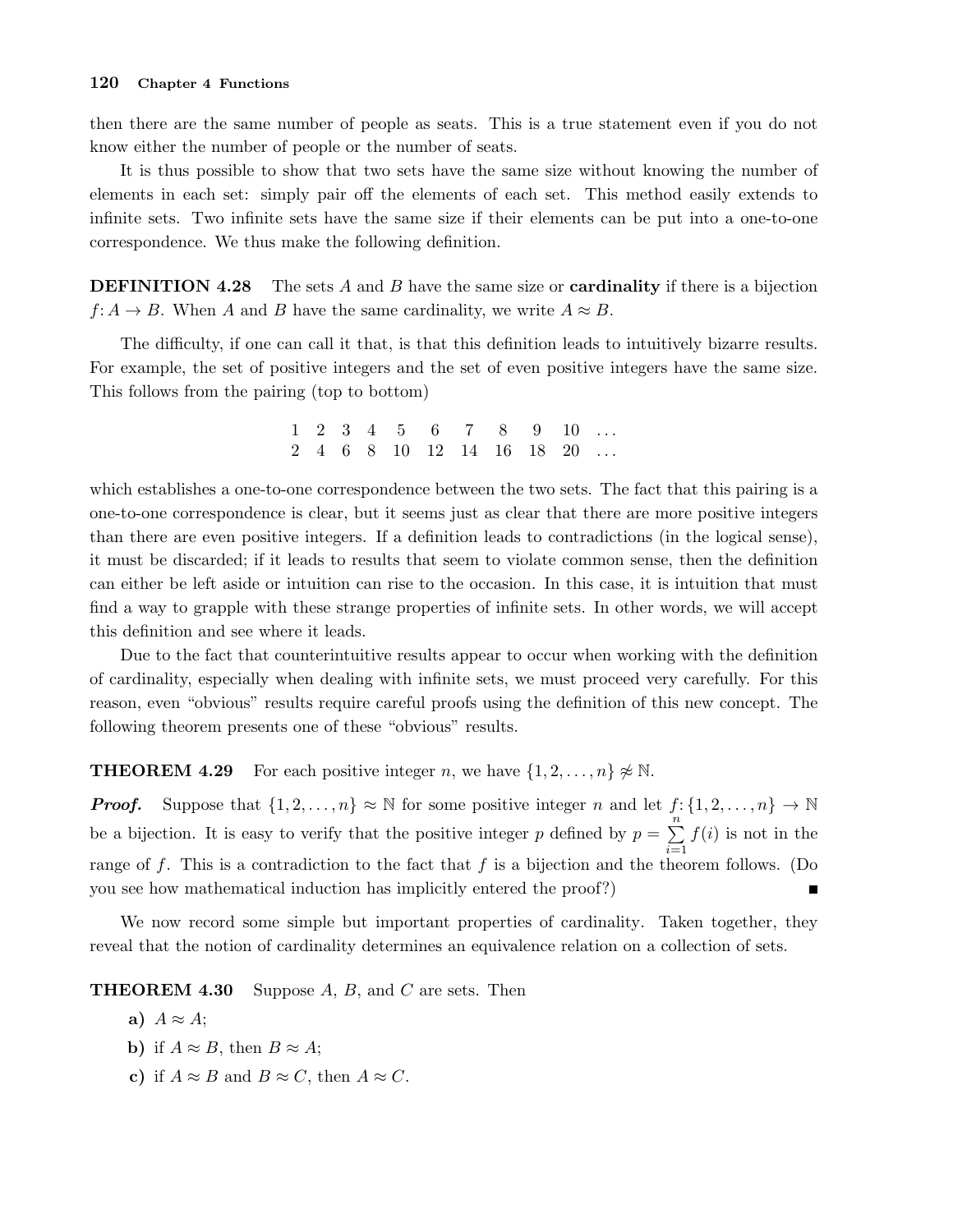<span id="page-124-0"></span>*Proof.* Let *A* and *B* be sets. Since  $i_A: A \to A$  is a bijection, part (a) follows. Suppose that  $A \approx B$ and let  $f: A \to B$  be a bijection. By Theorem [4.27](#page-121-0), the function  $f^{-1}: B \to A$  is also a bijection. It follows that  $B \approx A$ , proving part (b). Part (c) follows from the fact that the composition of two bijections is a bijection; the details are left to the reader. П

The next definition formalizes the introductory discussion concerning the relative sizes of arbitrary sets. It also introduces some adjectives that describe the various sizes of sets that are to be considered in these last two sections of the text.

#### **DEFINITION 4.31** Let *A* be an arbitrary set.

- **a)** The set *A* is **finite** if it is empty or if its elements can be put in a one-to-one correspondence with the set  $\{1, 2, \ldots, n\}$  for some positive integer *n*.
- **b)** The set *A* is **infinite** if it is not finite.
- **c)** The set *A* is **countably infinite** if its elements can be put in a one-to-one correspondence with the set of positive integers.
- **d)** The set *A* is **countable** if it is either finite or countably infinite.
- **e)** The set *A* is **uncountable** if it is not countable.

The distinction between finite sets and infinite sets is generally easy to grasp: a finite set is eventually exhausted when you start listing out its elements, whereas an infinite set is not. For instance, the number of license plates using three letters (from the alphabet) and three singledigit numbers is finite. There are many of them, but in theory if you start writing down all of the possibilities, eventually the list would end. Intuitively, the set of positive integers is infinite because a list of positive integers never ends; Theorem [4.29](#page-123-0) provides a rigorous proof of this fact. It then follows (see part (3) of Theorem [4.33\)](#page-126-0) that the set of rational numbers is an infinite set, as is the set of real numbers.

According to the definition, a set *A* is countably infinite if  $\mathbb{N} \approx A$ , that is, *A* has the same cardinality as the natural numbers. If  $f: \mathbb{N} \to A$  is a bijection, then

$$
A = \{f(1), f(2), f(3), \ldots\}.
$$

In other words, a set is countably infinite if and only if it can be arranged as an infinite sequence of distinct terms.

As indicated earlier, the set of even positive integers is countably infinite. Letting  $E^+$  be the set of even positive integers, the function  $f:\mathbb{N} \to E^+$  defined by  $f(n) = 2n$  is a bijection. The set of all integers greater than *−*1000 is also countably infinite; the function *g* defined on N by  $g(n) = n - 1000$  provides a one-to-one correspondence between these two sets. Since it is often difficult to express a correspondence between two sets as a function, a pairing of the elements of two sets is sometimes just written down as a pattern, with the assumption that the pattern continues. For example, the pairing

$$
\begin{array}{cccccccccccc}\n1 & 2 & 3 & 4 & 5 & 6 & 7 & 8 & 9 & 10 & \dots \\
0 & 1 & -1 & 2 & -2 & 3 & -3 & 4 & -4 & 5 & \dots\n\end{array}
$$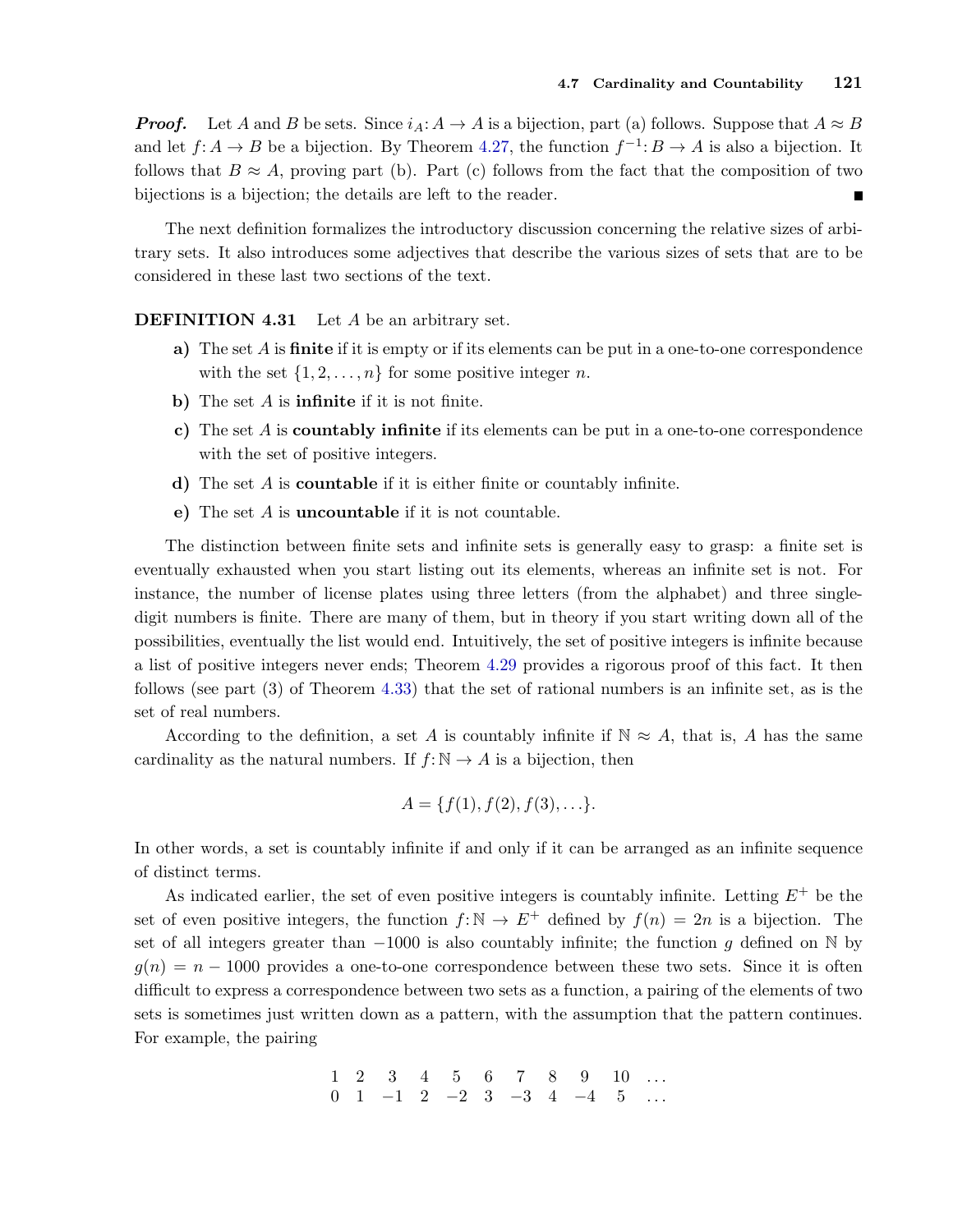<span id="page-125-0"></span>shows that the set  $\mathbb Z$  is countably infinite. This pairing is probably easier to grasp than defining a function  $f: \mathbb{N} \to \mathbb{Z}$  by

$$
f(n) = \begin{cases} n/2, & \text{if } n \text{ is even;} \\ (1-n)/2, & \text{if } n \text{ is odd;} \end{cases}
$$

and showing that it is a bijection.

The above examples show that a proper subset of an infinite set can have the same cardinality as the entire set. In fact, this is sometimes taken as the definition of an infinite set. In other words, this seeming paradox is actually part of the nature of an infinite set. This fact is stated precisely in the following theorem; be aware that understanding the proof requires some effort.

**THEOREM 4.32** A set is infinite if and only if it has the same cardinality as one of its proper subsets.

*Proof.* Suppose first that *X* is an infinite set. Let  $x_1$  be an arbitrary element of *X*, let  $x_2$  be an arbitrary element of  $X \setminus \{x_1\}$ , let  $x_3$  be an arbitrary element of  $X \setminus \{x_1, x_2\}$ , and so on. Since the set  $X$  is infinite, this process can be repeated for each positive integer  $n$ . Hence (by the strong form of the Principle of Mathematical Induction), the set *X* contains a countably infinite subset  $\{x_n : n \in \mathbb{Z}^+\}$ . Let  $X_1 = X \setminus \{x_n : n \in \mathbb{Z}^+\}$  and let  $Y = X_1 \cup \{x_{2n} : n \in \mathbb{Z}^+\}$ . (Note that the set *X*<sub>1</sub> may be empty.) Then *Y* is a proper subset of *X* and the function  $f: X \to Y$  defined by

$$
f(x) = \begin{cases} x, & \text{if } x \in X_1; \\ x_{2n}, & \text{if } x = x_n; \end{cases}
$$

is a bijection. It follows that *X* has the same cardinality as one of its proper subsets.

For the converse, we must prove that a finite set cannot have the same cardinality as any of its proper subsets. Since cardinality is an equivalence relation, we need only consider sets of positive integers. For each positive integer *n*, let  $\pi_n = \{1, 2, \ldots, n\}$ . We must show that for each *n*, the set  $\pi_n$  does not have the same cardinality as any of its proper subsets. To prove this, we apply the Principle of Mathematical Induction. It is obvious that the statement is true for both  $\pi_1$  and  $\pi_2$ . Suppose that for some positive integer  $k$ , the set  $\pi_k$  does not have the same cardinality as any of its proper subsets. Let *A* be a proper subset of  $\pi_{k+1}$  and suppose that  $f: \pi_{k+1} \to A$  is a bijection. There are two cases to consider.

- i) Suppose that  $k+1 \notin A$ . Then  $A \subseteq \pi_k$  and  $f(k+1) \in \pi_k$ . The function  $g: \pi_k \to A \setminus \{f(k+1)\}\$ defined by  $g(i) = f(i)$  for each  $i \in \pi_k$  is a bijection between  $\pi_k$  and one of its proper subsets, namely, the set  $A \setminus \{f(k+1)\}.$
- **ii**) Suppose that  $k+1 \in A$ . Without loss of generality, we may assume that  $f(k+1) = k+1$ . For if  $f(p) = k + 1$  for some  $1 \leq p < k + 1$ , the function  $f_1 : \pi_{k+1} \to A$  defined by

$$
f_1(i) = \begin{cases} f(i), & \text{if } i \notin \{p, k+1\}; \\ f(p), & \text{if } i = k+1; \\ f(k+1), & \text{if } i = p; \end{cases}
$$

is a bijection that satisfies  $f_1(k+1) = k+1$ . Now the function  $g : \pi_k \to A \setminus \{k+1\}$  defined by  $g(i) = f(i)$  for each  $i \in \pi_k$  is a bijection between  $\pi_k$  and one of its proper subsets.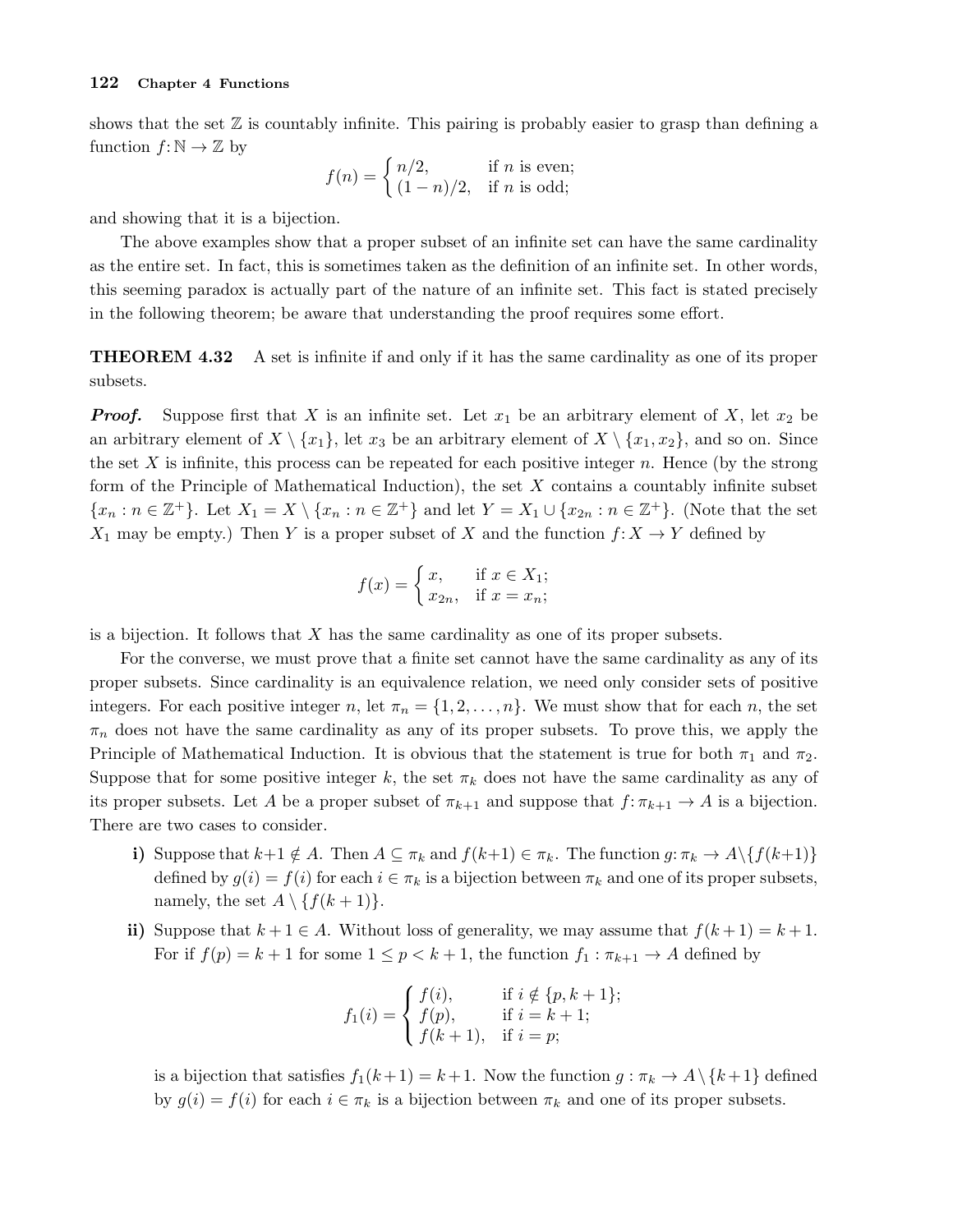<span id="page-126-0"></span>In either case the induction hypothesis is contradicted. Hence, the set  $\pi_{k+1}$  does not have the same cardinality as any of its proper subsets. By the Principle of Mathematical Induction, for each positive integer *n*, the set  $\pi_n$  does not have the same cardinality as any of its proper subsets. This completes the proof. П

The next theorem lists some results that are easy to believe based upon the definitions of the concepts and intuition. However, careful proofs are once again required to establish the results.

#### **THEOREM 4.33** The following results on finite and infinite sets are valid.

- **1.** A subset of a finite set is finite.
- **2.** The union of two finite sets is a finite set.
- **3.** A set that contains an infinite subset is infinite.
- **4.** Every infinite set contains a countably infinite subset.
- **5.** The union of two countably infinite sets is a countably infinite set.
- **6.** A subset of a countably infinite set is countable.
- **7.** An infinite subset of a countably infinite set is countably infinite.
- **8.** A set that contains an uncountable subset is uncountable.

*Proof.* The reader should note that parts  $(3)$ ,  $(7)$ , and  $(8)$  are logical consequences of other parts of the theorem. In addition, part (4) was proved as the first step in the proof of Theorem [4.32.](#page-125-0) In what follows, we prove parts  $(1)$  and  $(6)$ , leaving proofs for parts  $(2)$  and  $(5)$  as exercises.

For each positive integer *n*, let  $\pi_n = \{1, 2, \ldots, n\}$ . To establish (1), it is sufficient to prove the following fact: for each positive integer *n*, if  $B \subseteq \pi_n$ , then *B* is finite. We proceed to do so with mathematical induction. The statement is trivial for  $n = 1$  and  $n = 2$ . Suppose that for some positive integer *k*, the statement "if  $B \subseteq \pi_k$ , then *B* is finite" is valid. Suppose that  $B \subseteq \pi_{k+1}$ . If  $B \subseteq \pi_k$ , then *B* is finite by the induction hypothesis. If *B* contains the element  $k + 1$ , then the set  $B_1 = B \setminus \{k+1\}$  is a subset of  $\pi_k$  and thus finite. Omitting the trivial case in which  $B = \emptyset$ , there exists a positive integer *j* and a bijection  $f: B_1 \to \pi_j$ . It follows easily that the function  $g: B \to \pi_{j+1}$  defined by  $g(x) = f(x)$  if  $x \in B_1$  and  $g(k+1) = j+1$  is a bijection, and we conclude that the set *B* is finite. We have thus shown that each subset of  $\pi_{k+1}$  is finite. By the Principle of Mathematical Induction, for each positive integer *n*, any subset of  $\pi_n$  is finite. This proves (1).

Since any countably infinite set can be put in a one-to-one correspondence with the set of positive integers, for (6) it is sufficient to prove that every subset of positive integers is countable. Let *A* be a subset of the positive integers. If *A* is finite, then *A* is countable and the proof is complete. Suppose that *A* is an infinite set. By the Well-Ordering Property of the positive integers, the set *A* contains a least element. Let  $f(1)$  be the smallest integer in *A*. Similarly, let  $f(2)$  be the smallest integer in  $A \setminus \{f(1)\}$ . In general, let  $f(n+1)$  be the smallest integer in  $A \setminus \{f(1), \ldots, f(n)\}$ . Since the set *A* is infinite, the function  $f$  is defined for each positive integer  $n$ , that is, the function  $f$ maps N into *A*. It is clear from the definition of *f* that *f* is a one-to-one function. To show that *f* is onto, let  $a \in A$ . The number of integers in A that are less than a is finite (there are at most  $a-1$ such integers). Let *p* be the number of elements in the set *A* that are less than *a*. By the definition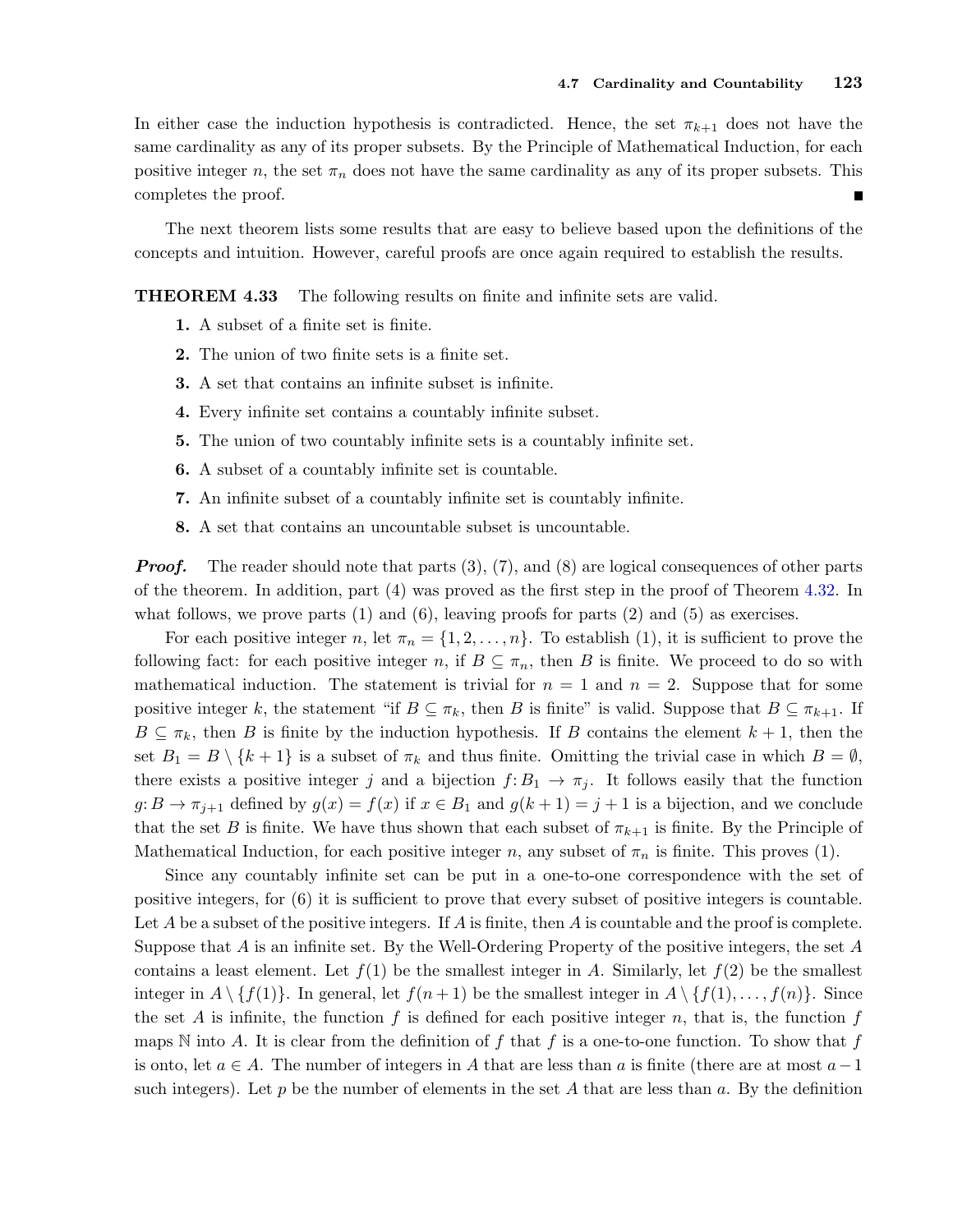<span id="page-127-0"></span>of the function *f*, we find that *a* is the smallest integer in the set  $A \setminus \{f(1), f(2), \ldots, f(p)\}$ . Then  $f(p+1) = a$ , and it follows that *f* is onto. Therefore, the function *f* establishes a one-to-one correspondence between N and *A*. This shows that *A* is countably infinite. Ē

The assertion that there are more irrational numbers than there are rational numbers can now be stated precisely as follows: the set of rational numbers is countably infinite and the set of irrational numbers is uncountable. This fact, which was first published by Georg Cantor (see the next section for his biography), came as a surprise to mathematicians of the time. As a first step toward a proof, we prove that the union of a countable number of countable sets is a countable set. (The formation of a set of this type is explained in the proof of the theorem.)

**THEOREM 4.34** A countable union of countable sets is countable.

*Proof.* It is sufficient to prove that a countably infinite union of disjoint countably infinite sets is countably infinite (see the exercises). In order to have a countably infinite number of sets, there must be one set corresponding to each positive integer *n*. Let  $\{A_n : n \in \mathbb{N}\}\$  be a countably infinite collection of sets. Suppose that each  $A_n$  is a countably infinite set and that none of the sets have any elements in common. We must prove that the set  $A = \bigcup_{n=1}^{\infty} A_n$  $\bigcup_{n=1} A_n$  is countably infinite. Since each  $A_n$  is countably infinite, its elements can be put into a one-to-one correspondence with the set of positive integers. For each *n*, let  $A_n = \{x_{n,k} : k = 1, 2, \ldots\}$ , that is,

$$
A_1 = \{x_{1,1}, x_{1,2}, x_{1,3}, x_{1,4}, \ldots\},
$$
  
\n
$$
A_2 = \{x_{2,1}, x_{2,2}, x_{2,3}, x_{2,4}, \ldots\},
$$
  
\n
$$
A_3 = \{x_{3,1}, x_{3,2}, x_{3,3}, x_{3,4}, \ldots\},
$$

and so on. By the Fundamental Theorem of Arithmetic, the pairing  $x_{n,k} \longleftrightarrow 2^n 3^k$  is a one-to-one correspondence between *A* and an infinite subset of the positive integers. By part (7) of Theorem [4.33,](#page-126-0) the set *A* is countably infinite.

The previous theorem is often used to prove that an infinite set is countably infinite. If it is possible to decompose the set into a countably infinite number of subsets, each of which is countable, then the set is countably infinite. The advantage of this method for proving that a set is countably infinite is that there is no need to find a formula of correspondence or even to illustrate how the elements of the set can be paired with the positive integers. To illustrate the use of Theorem 4.34, we use it to prove that the set of rational numbers is countably infinite. (For the record, there are other ways to prove that  $\mathbb Q$  is countably infinite.) The method of proof, which is summarized in the next few sentences, is quite typical. Let *A* be a set. For each positive integer *n*, define a subset *A<sup>n</sup>* of *A*. The sets  $A_n$  must be defined in such a way that  $A = \bigcup_{n=1}^{\infty} A_n$  $\bigcup_{n=1}$   $A_n$  and that a method for proving that each  $A_n$  is a countable set is apparent. It is this step of the proof that may require some creativity. The conclusion that *A* is countable then follows from Theorem 4.34. For the record, the ratio  $p/q$  of two integers is said to be in **simplest form** if  $p$  and  $q$  are relatively prime.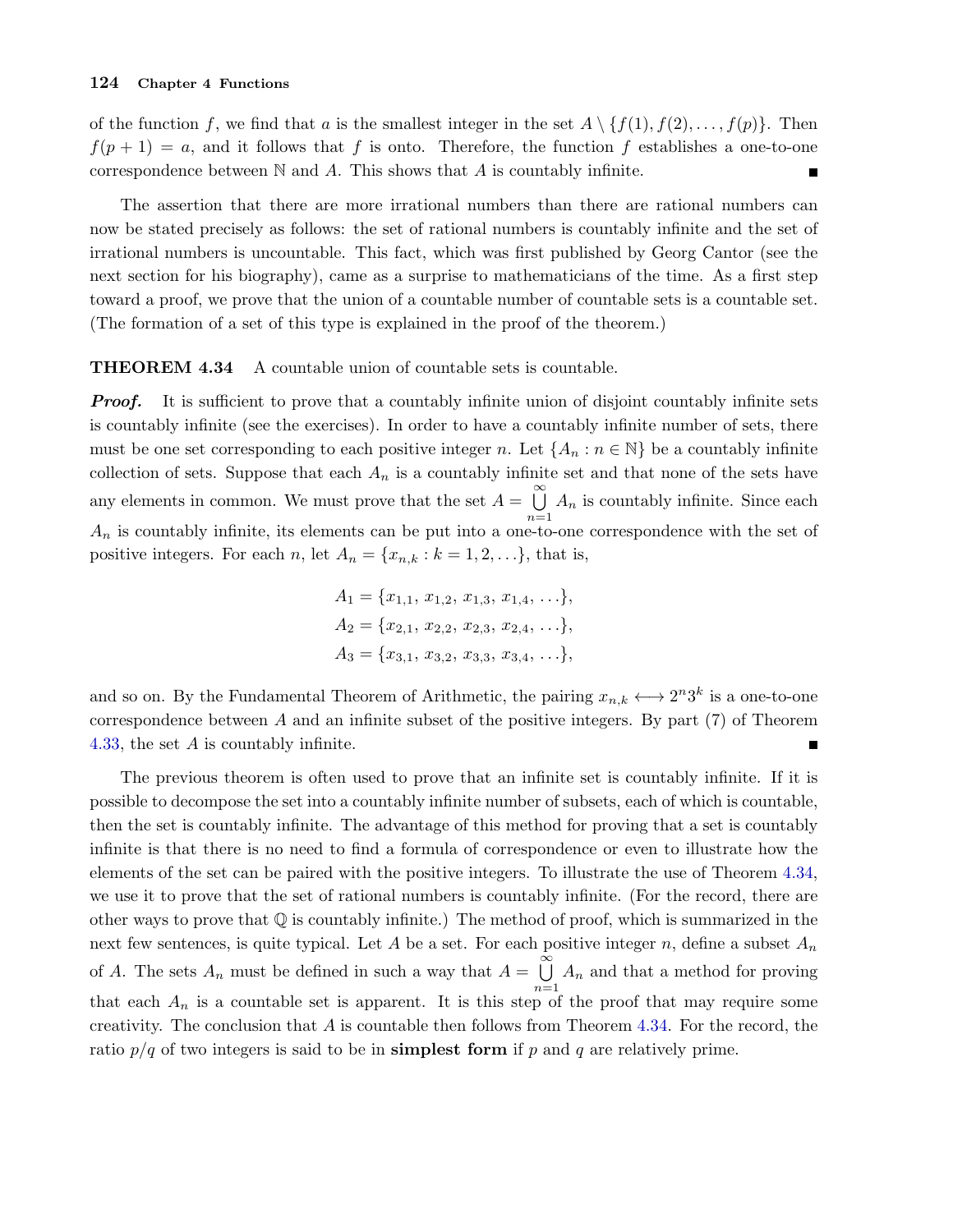<span id="page-128-0"></span>**THEOREM 4.35** The set of rational numbers is countably infinite.

*Proof.* Let  $A_1$  be the set of all rational numbers that in simplest form have a denominator of 1. The set  $A_1$  is actually the set of integers and is thus countably infinite. Let  $A_2$  be the set of all rational numbers that in simplest form have a denominator of 2. Since the only possible choices for the numerators are odd integers, the set  $A_2$  is also countably infinite. In general, for each positive integer *n*, let  $A_n$  be the set of all rational numbers that in simplest form have a denominator of *n*. For instance,

$$
A_3 = \left\{ \ldots, -\frac{4}{3}, -\frac{2}{3}, -\frac{1}{3}, \frac{1}{3}, \frac{2}{3}, \frac{4}{3}, \ldots \right\} \quad \text{and} \quad A_4 = \left\{ \ldots, -\frac{5}{4}, -\frac{3}{4}, -\frac{1}{4}, \frac{1}{4}, \frac{3}{4}, \frac{5}{4}, \ldots \right\}.
$$

It should be clear that  $\mathbb{Q} = \bigcup_{n=1}^{\infty}$  $\bigcup_{n=1} A_n$ . Since the numerators that appear in the elements of  $A_n$  are integers that are relatively prime to  $n$ , each  $A_n$  can be put into a one-to-one correspondence with an infinite subset of  $\mathbb{Z}$ , that is, each of the sets  $A_n$  is countably infinite. By Theorem [4.34,](#page-127-0) the set Q is countably infinite.

#### *Exercises 4.7.*

- **1.** For each pair of sets, find an explicit bijection from one set to the other.
	- **a)** the positive integers and the odd positive integers
	- **b)** the even integers and the odd integers
	- **c)** the positive integers and the integers
	- **d**) the interval  $(1, 2)$  and the interval  $(1, 6)$
	- **e**) the interval  $(0, 1)$  and the interval  $(4, 50)$
	- **f**) the set of real numbers and the interval  $(0, \infty)$
	- **g)** the set of real numbers and the interval (0*,* 1)
	- **h**) the interval  $(0, 1)$  and the interval  $[0, 1]$
- **2.** Define a function  $f: \mathbb{N} \times \mathbb{N} \to \mathbb{N}$  by  $f(m, n) = 2^{m-1}(2n-1)$ . Prove that f is a bijection and conclude that  $\mathbb{N} \times \mathbb{N}$  is countably infinite.
- **3.** Suppose that *A* is a nonempty finite set. Prove that there exists a unique integer *n* with the property that  $A \approx \{1, 2, ..., n\}$ .
- **4.** Prove part (2) of Theorem [4.33.](#page-126-0)
- **5.** Give an induction argument to prove that the union of a finite number of finite sets is a finite set.
- **6.** Prove part (5) of Theorem [4.33](#page-126-0). (Although this result is a simple consequence of Theorem [4.34,](#page-127-0) the intention here is to give a direct proof of this one special case.)
- **7.** Explain how parts (3), (7), and (8) of Theorem [4.33](#page-126-0) are logical consequences of other parts of the theorem.
- **8.** Prove that the union of a countable set and an uncountable set is uncountable.
- **9.** Explain why the opening sentence in the proof of Theorem [4.34](#page-127-0) is valid.
- **10.** Let *B* be the collection of all sequences of 0's and 1's for which the number of 1's is finite. One example of an element of the set *B* is the sequence

1*,* 0*,* 1*,* 0*,* 1*,* 0*,* 0*,* 0*,* 0*,* 0*,* 0*,* 0*,* 0*,* 0*,* 0*,* 0*, . . . .*

Use Theorem [4.34](#page-127-0) to show that the set  $B$  is countably infinite. Can you prove that  $B$  is countably infinite in other ways?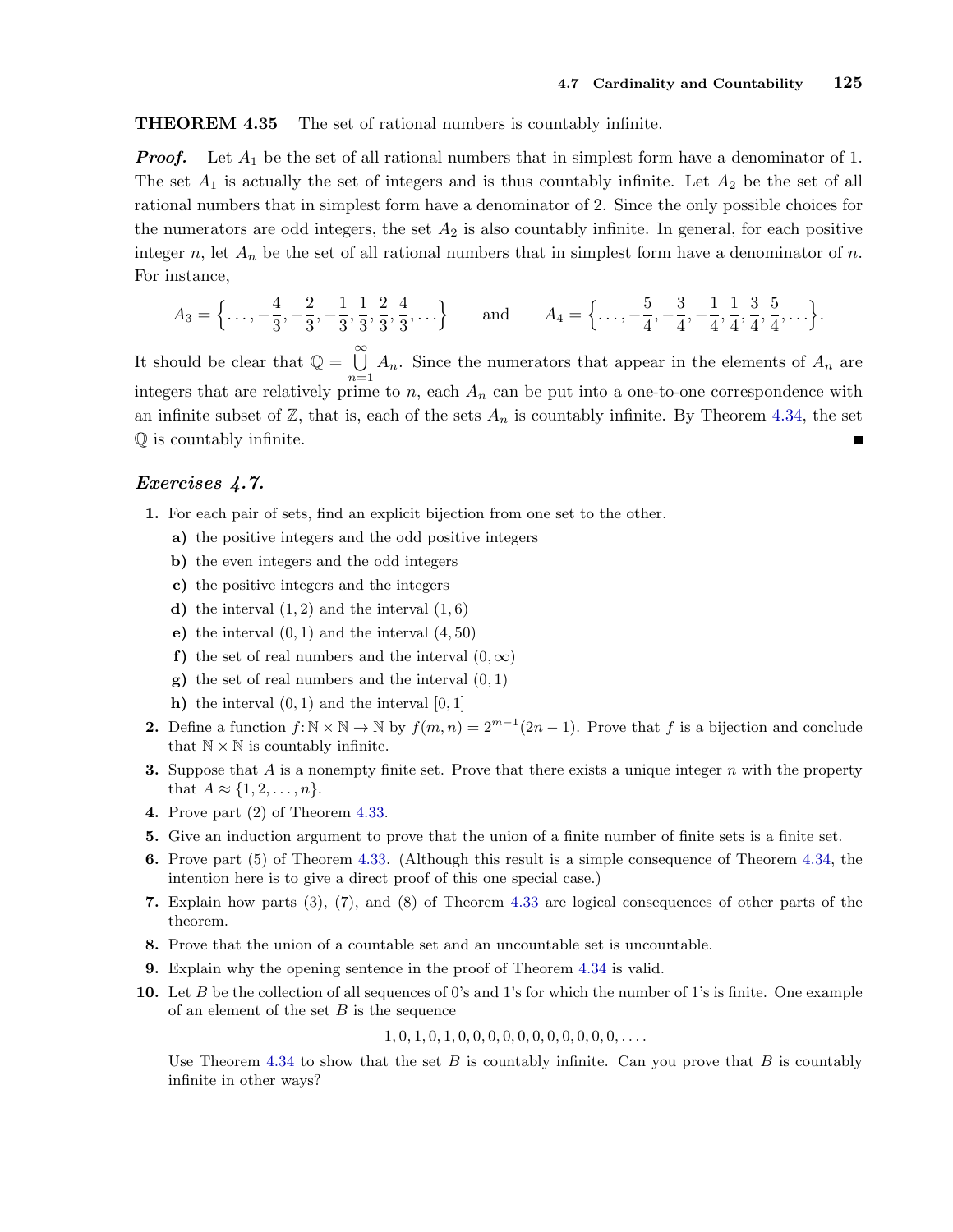### <span id="page-129-0"></span>4.8 Uncountability of the Reals

Since a countably infinite union of countably infinite sets is still countably infinite, it is difficult to imagine a set that is uncountable. However, such sets do exist. To prove that a set is uncountable, it is necessary to verify that there is no one-to-one correspondence between the given set and the set of positive integers. The following list of equivalent statements provides a common way to prove that an infinite set is uncountable:

A is an uncountable set 
$$
\Leftrightarrow \neg(\exists f:\mathbb{N}\to A)
$$
 (f is injective and f is surjective)  
 $\Leftrightarrow (\forall f:\mathbb{N}\to A)$  (f is not injective or f is not surjective)  
 $\Leftrightarrow (\forall f:\mathbb{N}\to A)$  (f is injective  $\Rightarrow f$  is not surjective)

Hence, to prove that a set  $A$  is uncountable, it is sufficient to prove that every injection mapping  $N$ into *A* is not a surjection. This is the approach taken in the proof of the next theorem. In addition, the proof uses a famous technique known as the *Cantor diagonalization process*, named after the mathematician Georg Cantor.

**THEOREM 4.36** The set of real numbers R is uncountable.

*Proof.* It is sufficient to prove that the open interval  $(0, 1)$  is uncountable. Suppose that a function  $f: \mathbb{N} \to (0,1)$  is an injection. In other words, we can express the range of f as an infinite sequence  $f(1)$ ,  $f(2)$ ,  $f(3)$ , ... of distinct real numbers. To show that f is not a surjection, we show that this sequence cannot be a listing of all the real numbers in  $(0,1)$  by finding a real number that is not in the list. We begin by writing the numbers  $f(i)$  in decimal form; the list might start something like this:

$$
f(1) = 0.23454167...,
$$
  
\n
$$
f(2) = 0.15367843...,
$$
  
\n
$$
f(3) = 0.86954367...,
$$
  
\n
$$
f(4) = 0.19919423...,
$$
  
\n
$$
f(5) = 0.22453665...,
$$
  
\n...

Let r be the real number with decimal expansion  $0.d_1d_2d_3d_4d_5\ldots$ , where  $d_i = 1$  unless the decimal expansion of  $f(i)$  has a 1 in the *i*th place to the right of the decimal point, in which case  $d_i = 5$ . (For the list above, the expansion would be 0*.*11151 *. . .*; the 'diagonal' entries are underlined. However, note that our method is completely general and not dependent on any particular listing.) This decimal expansion is different than *every* expansion in the list and it corresponds to a real number between 0 and 1. Therefore, the real number *r* determined in this way is not on the list; that is, the function *f* is not surjective. Since  $f: \mathbb{N} \to (0,1)$  was an arbitrary injective function, we conclude that the interval (0*,* 1) is uncountable.

For the record, the fact that every real number has a decimal expansion requires proof. Since the proof of this fact requires properties of the real numbers that we have not discussed, it is not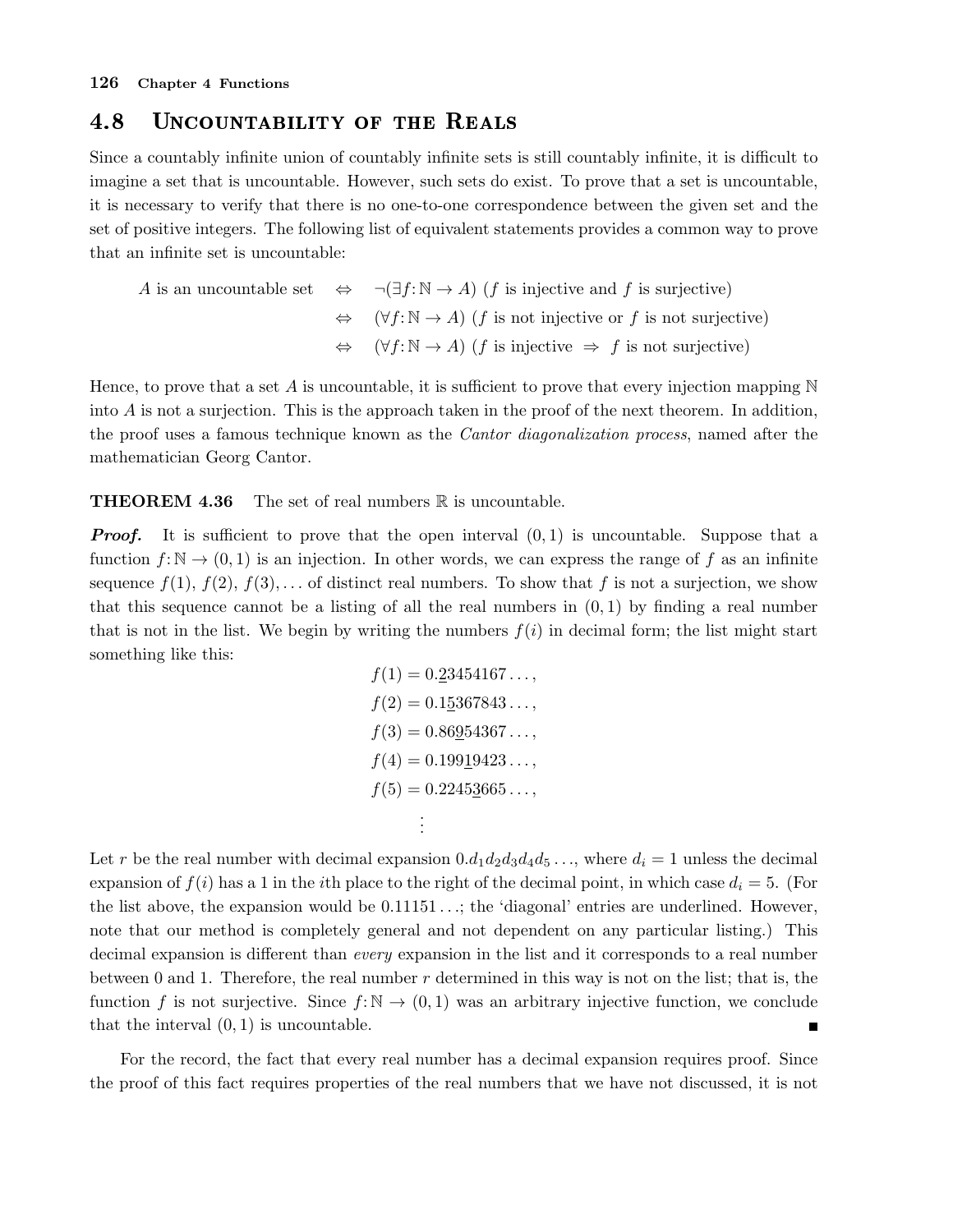<span id="page-130-0"></span>included here. Furthermore, as the reader may recall, some real numbers have two different decimal expansions; for example,

#### $0.27499999999999... = 0.275000000000...$

In the proof of Theorem [4.36](#page-129-0), we may insist that the decimal expansion of each  $f(i)$  does not end in all 9's. Our method for choosing a number not in the list (which is just one of many ways to accomplish this) guarantees that no number whose decimal expansion ends in all 0's or all 9's can appear. This means that there is no way our generated number could appear in the list but in a different form. It should be clear how the term "Cantor diagonalization process" appears. The listing of the decimal expansions can be interpreted as a very large (infinite in fact) matrix and the key step is moving along the diagonal and writing down a number that is different than the diagonal entry. It is a clever technique, one that is both simple and subtle.

**COROLLARY 4.37** The set of irrational numbers is uncountable.

*Proof.* Suppose, by way of contradiction, that the set K of irrational numbers is countably infinite. Since the rational numbers  $\mathbb Q$  are countably infinite and  $\mathbb R = \mathbb Q \cup K$ , it follows from Theorem [4.34](#page-127-0) that the set of real numbers is countably infinite. As this is a contradiction to Theorem [4.36,](#page-129-0) the set of irrational numbers is uncountable.

Since the set of irrational numbers is uncountable and the set of rational numbers is countably infinite, it is certainly clear that there are more irrational numbers than there are rational numbers. It is not difficult to prove that between any two distinct rational numbers there is an irrational number and between any two distinct irrational numbers there is a rational number. Yet the set of irrational numbers is, in some sense, much larger than the set of rational numbers. It is difficult to make sense of these two statements at the same time. Nevertheless, both statements are valid and both statements are consequences of properties of the real number system.

We have seen that many infinite sets that might seem to have different sizes are in fact the same size and we have just seen that there are infinite sets that are not the same size. It turns out that there are infinitely many different sizes of infinite sets. In order to talk about the "size" of an infinite set, in much the same way that we talk about the size of a finite set (as in, "The set  ${a, b, c, d, e}$  has size 5."), with every set *A* we associate a symbol  $\overline{A}$ , called the **cardinal number** of *A*, and we say that  $\overline{A} = \overline{B}$  if and only if  $A \approx B$ .

Some cardinal numbers occur so frequently that they have been given special names:  $\overline{N} = \aleph_0$ ("aleph-naught") and  $\overline{\mathbb{R}} = c$  (the size of the "continuum"). In this language, we can say that the "size" of  $\mathbb Q$  or of  $\mathbb Z$  is  $\aleph_0$ , and that the size of the open interval  $(0, 1)$  is *c*.

One familiar feature of finite 'sizes' is that they come in a particular order—that is, if two sizes are different, then one is bigger than the other. When can we say that one infinite cardinal number is bigger than another? Here is a natural way: If  $\overline{A}$  and  $\overline{B}$  are cardinal numbers, define  $\overline{A} \leq \overline{B}$  to mean that there is an injection  $f: A \to B$ . There is a potential, but somewhat subtle, problem with this definition. We are defining a relationship between 'sizes' by referring to *particular* sets that have those sizes. What if we were to choose different sets, say *A*<sup>1</sup> and *B*1, with the same sizes? The following lemma shows that there is no cause for concern.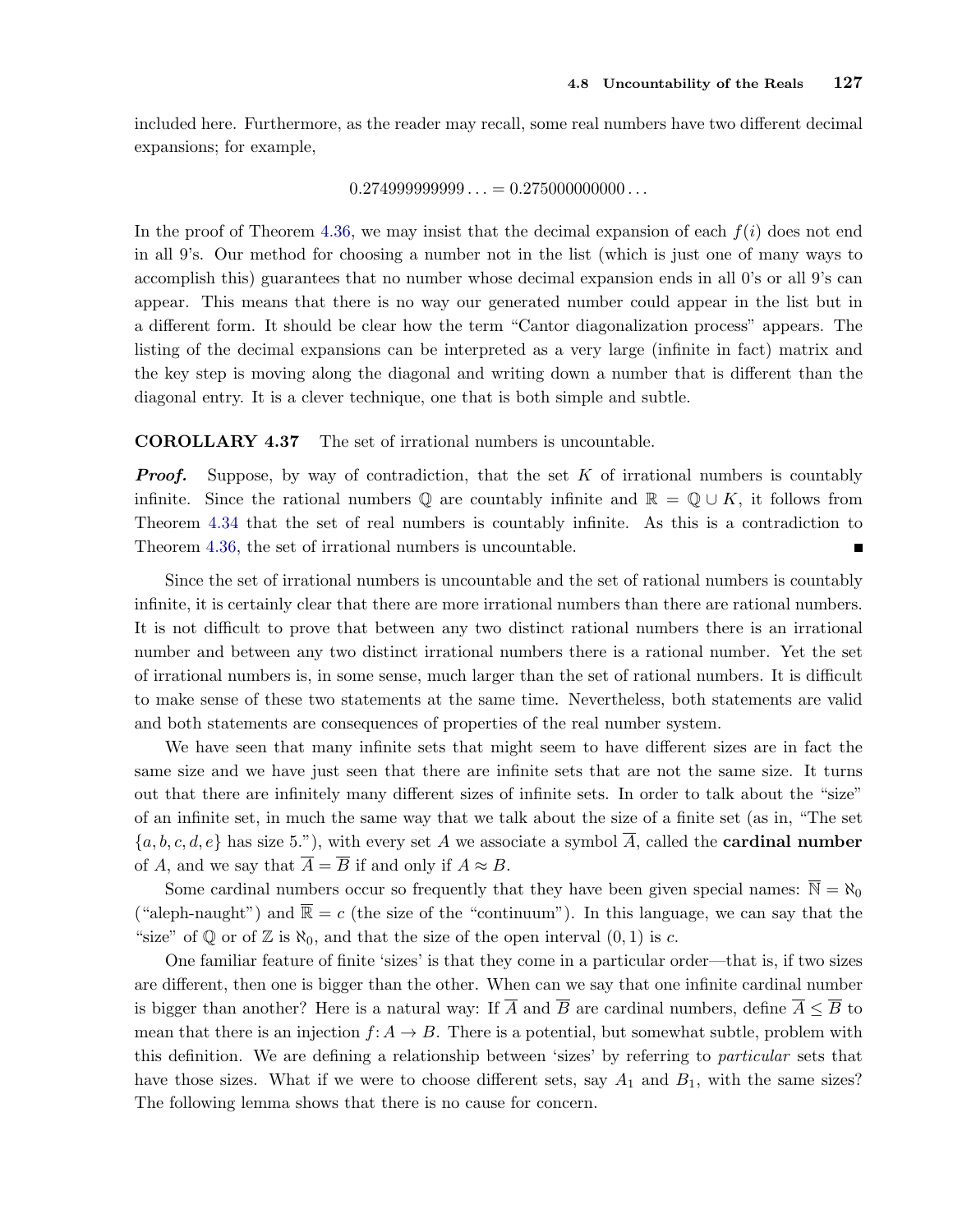<span id="page-131-0"></span>**LEMMA 4.38** Suppose  $\overline{A}_1 = \overline{A}_2$  and  $\overline{B}_1 = \overline{B}_2$ . There is an injection  $f_1: A_1 \to B_1$  if and only if there is an injection  $f_2: A_2 \to B_2$ .

*Proof.* Suppose there is an injection  $f_1: A_1 \to B_1$ . By hypothesis, there are bijections  $\theta: A_2 \to A_1$ and  $\phi: B_1 \to B_2$ . By Theorem [4.16](#page-116-0), the function  $f_2 = \phi \circ f_1 \circ \theta$  is an injection from  $A_2$  to  $B_2$ . Since the converse only requires a change of letters, the proof is complete.

The upshot of this lemma is that the definition for  $\overline{A} \leq \overline{B}$  does not depend upon which particular set is chosen to represent these two cardinal numbers, that is, "*≤*" as used in this context is **well-defined**. This ordering of the cardinal numbers has some familiar properties.

**THEOREM 4.39** Suppose that *A*, *B*, and *C* are sets. Then

- **a**)  $\overline{A} < \overline{A}$ ;
- **b**) if  $\overline{A} < \overline{B}$  and  $\overline{B} < \overline{C}$ , then  $\overline{A} < \overline{C}$ .

*Proof.* Part (a) follows from the simple observation that the identity map  $i_A: A \rightarrow A$  is an injection. For part (b), the hypotheses imply that there exist injective functions  $f: A \rightarrow B$  and *g*: *B*  $\rightarrow$  *C*. By Theorem [4.16,](#page-116-0) the function *g*  $\circ$  *f*: *A*  $\rightarrow$  *C* is an injection. It follows that  $\overline{A} \leq \overline{C}$ .  $\blacksquare$ 

Theorem 4.39 shows that '*≤*', as applied to infinite cardinal numbers, shares some properties with '*≤*' in more familiar settings such as the integers or the real numbers. Another property that we rely on when dealing with real numbers is **anti-symmetry**: if  $x \leq y$  and  $y \leq x$ , then  $x = y$ . We state without proof the following result. For the record, the proof is not exceptionally difficult, but it is rather abstract and hard to grasp.

#### **THEOREM 4.40** Schröder-Bernstein Theorem If  $\overline{A} \leq \overline{B}$  and  $\overline{B} \leq \overline{A}$ , then  $\overline{A} = \overline{B}$ .  $\blacksquare$

It is sometimes tempting to react to a result like this with, "Of course! How could it be otherwise?" This may be due in part to the use of the familiar symbol '*≤*'—but just using the symbol hardly guarantees that it acts like '*≤*' in more familiar contexts. Even paying attention to the new meaning, this theorem may seem "obvious." Perhaps the best way to see that it might not be so obvious is to look at a special case, one in which the injections *f* and *g* are easy to find, but there does not seem to be any "obvious" bijection. See Exercise [5](#page-134-0) for a similar example.

**EXAMPLE 4.41** Suppose  $D = \{(x, y) : x^2 + y^2 \le 1\}$  is the unit disk in the plane and *S* is the square  $\{(x, y) : x \in [-1, 1], y \in [-1, 1]\}$ . Since  $D \subseteq S$ , it is clear that  $\overline{D} \leq \overline{S}$ . Since the function  $f: S \to D$  defined by  $f((x, y)) = (x/2, y/2)$  is an injection, we see that  $\overline{S} \leq \overline{D}$ . By the Schröder-Bernstein Theorem,  $\overline{S} = \overline{D}$ . It is an interesting exercise to seek an explicit bijection mapping *D* onto *S*; such a search provides an appreciation for the power of Theorem 4.40.

Thus far, we have seen infinite sets of two different sizes,  $\aleph_0$  and c. Are there others? Is there a largest infinite size, that is, a largest cardinal number? Recall that for any set *A*, the **power set** of A, written  $\mathcal{P}(A)$ , is the collection of all subsets of A. For example,  $\mathcal{P}(\{1,2\}) = \{\emptyset, \{1\}, \{2\}, \{1,2\}\}.$ For finite sets, the power set is not just larger than the original set, it is *much* larger (see Exercise [7](#page-134-0)). This makes it natural to think that perhaps the power set of an infinite set will be larger than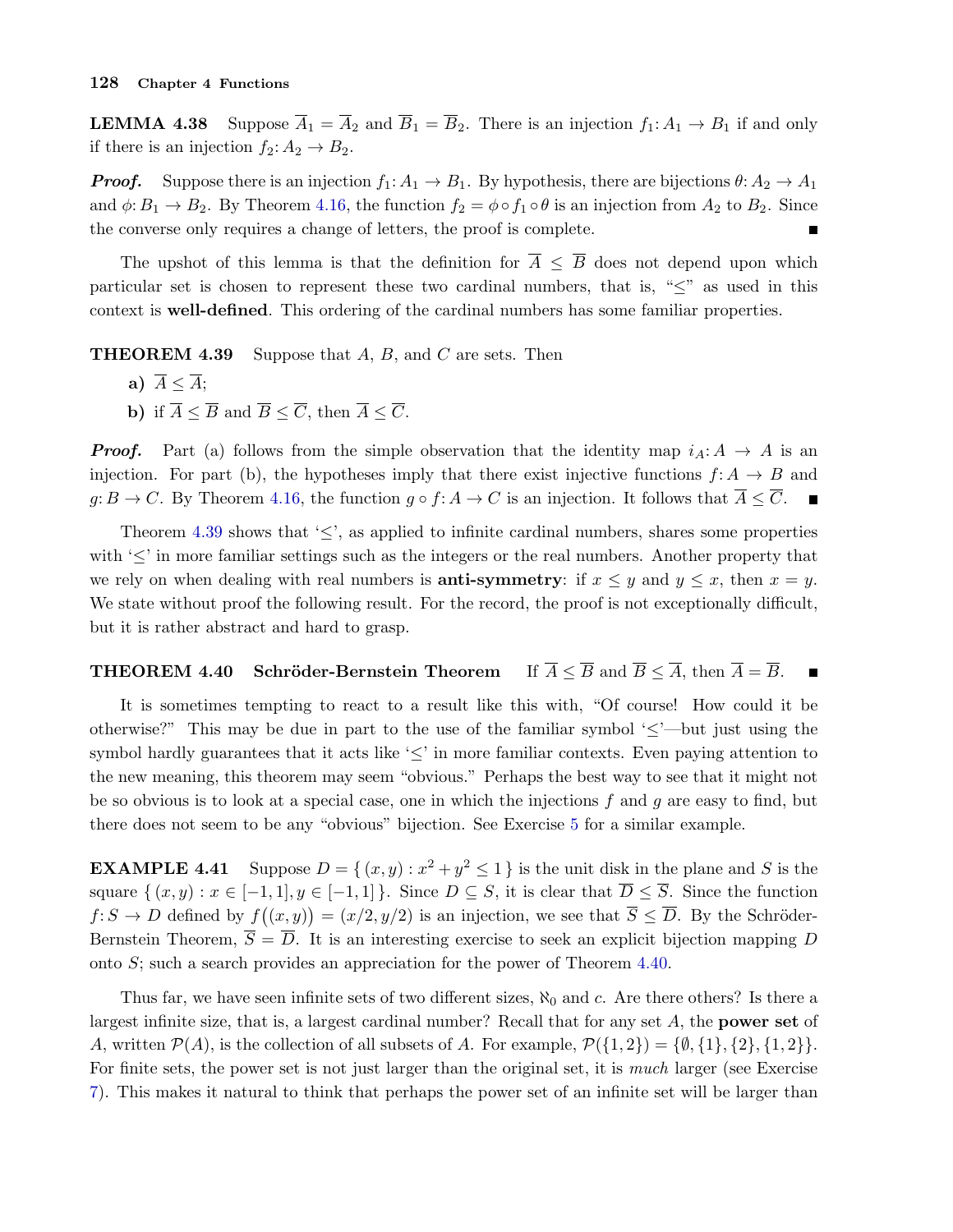<span id="page-132-0"></span>the base set, that is,  $\overline{A} < \overline{\mathcal{P}(A)}$ . To be clear what this last statement is saying, let  $\overline{A} < \overline{B}$  mean that  $\overline{A} \leq \overline{B}$ , but that *A* and *B* do not have the same cardinality. The next theorem answers both questions posed at the beginning of this paragraph.

### **THEOREM 4.42** Cantor's Theorem If *A* is any set, then  $\overline{A} < \overline{\mathcal{P}(A)}$ .

*Proof.* Since the function  $f: A \to \mathcal{P}(A)$  defined by  $f(a) = \{a\}$  is an injection, we find that  $\overline{A} \leq \overline{\mathcal{P}(A)}$ . To prove that  $\overline{A} < \overline{\mathcal{P}(A)}$ , we need to show that there is no bijection *g*:  $A \to \mathcal{P}(A)$ . To obtain a contradiction, suppose that *g* is such a bijection. Let  $S = \{a \in A : a \notin g(a)\}\$ and note that  $S \subseteq A$ . Since *g* is a surjection and  $S \in \mathcal{P}(A)$ , there exists some  $x \in A$  such that  $S = g(x)$ . There are two possibilities to consider:  $x \in S$  and  $x \notin S$ .

- **1.** If  $x \in S$ , then  $x \notin g(x)$ , that is,  $x \notin S$ , a contradiction.
- **2.** If  $x \notin S$ , then  $x \in g(x)$ , that is,  $x \in S$ , a contradiction.

Therefore, no such bijection is possible. (Compare the ideas in this proof with the concept of a normal set introduced in Exercise [11](#page-24-0) in Section 1.5.)

Cantor's theorem implies that there are infinitely many infinite cardinal numbers, and that there is no largest cardinal number. It also has the following interesting consequence:

### *There is no such thing as the "set of all sets."*

Suppose *A* were the set of all sets. Since every element of  $\mathcal{P}(A)$  is a set, we would have  $\mathcal{P}(A) \subseteq A$ , which then implies that

$$
\overline{\mathcal{P}(A)} \leq \overline{A} \leq \overline{\mathcal{P}(A)}.
$$

By the Schröder–Bernstein Theorem,  $\overline{\mathcal{P}(A)} = \overline{A}$ , but this contradicts Cantor's Theorem.

Many questions about the cardinal numbers remain. Since we know that  $\mathbb Z$  and  $\mathbb Q$  are the same size, and that  $\mathbb R$  is larger, one very natural question is whether there are any sets 'between'  $\mathbb Z$  and  $\mathbb{R}$ , that is, strictly bigger than  $\mathbb{Z}$  (and  $\mathbb{Q}$ ) but strictly smaller than  $\mathbb{R}$ . The **continuum hypothesis** says:

*There is no set A with*  $\aleph_0 < \overline{A} < c$ .

That is, the continuum hypothesis asserts that *c* is the first cardinal number larger than  $\aleph_0$ ; in symbols, this means that  $\aleph_1 = c$ . Assuming the usual axioms for our number systems, it is a remarkable fact that the continuum hypothesis *cannot be proved to be true and cannot be proved to be false.* In the 1920's, Kurt Gödel showed that the continuum hypothesis cannot be *disproved*, and in the early 1960's, Paul Cohen showed that it cannot be *proved* either. Hence, mathematicians can choose to add the continuum hypothesis as an axiom or to add the denial of the continuum hypothesis as an axiom. In each case, different results can be proved. With this conundrum, we bring to a close our introduction to higher mathematics.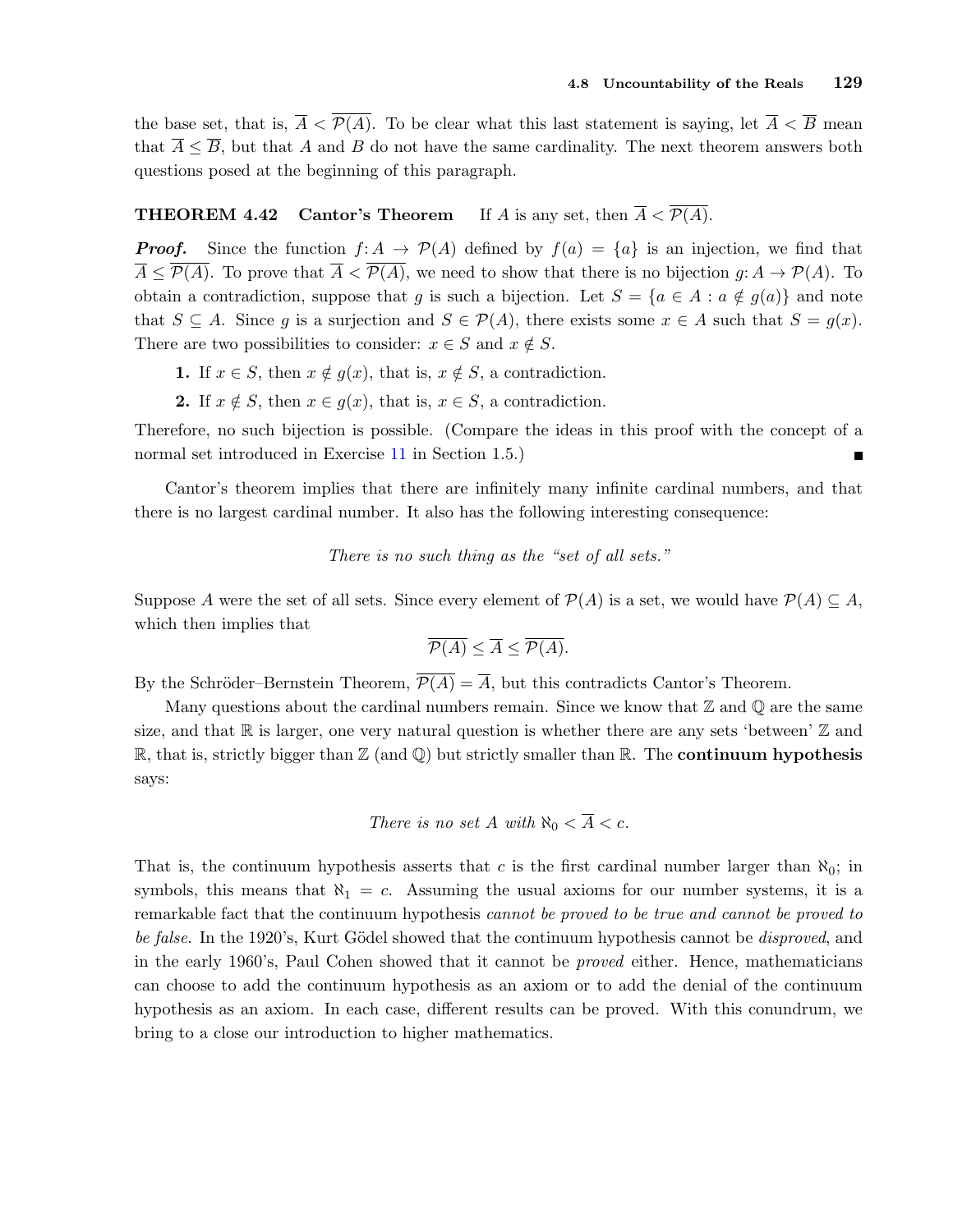<span id="page-133-0"></span>**Georg Cantor.** Cantor (1845–1918) was born in St. Petersburg and grew up in Germany. He took an early interest in theological arguments about continuity and the infinite, and as a result studied philosophy, mathematics, and physics at universities in Zurich, Göttingen, and Berlin, though his father encouraged him to pursue engineering. He did his doctorate in number theory and then worked in analysis before doing his pioneering work in the theory of sets.

The prevailing opinion in the nineteenth century was that 'completed' infinities could not be studied rigorously; only 'potential' infinity made sense—for example, the process of repeatedly adding one, starting at 1, would never finish and was therefore infinite, but most mathematicians viewed the completed set of positive integers (or any other infinite set) as a dubious concept at best. An infinite set can be placed in one-to-one correspondence with a proper subset of itself; most mathematicians saw this as a paradox, and 'solved' the problem by declaring that 'infinite sets' simply make no sense.

A few mathematicians went against the grain; Dedekind realized that the 'paradoxical' correspondence between a set and one of its proper subsets could be taken as the *definition* of an infinite set. Cantor took this notion much further, showing that infinite sets come in an infinite number of sizes. Cantor knew most of what we have seen in this chapter: he showed that the rational numbers are countable, that  $\mathbb{R}$  is not countable, and that  $\mathcal{P}(A)$  is always bigger than A. The **algebraic numbers** are those real numbers that are roots of polynomials with rational coefficients—for example,  $\sqrt{2}$  is a solution of  $x^2 - 2 = 0$ , and is therefore both irrational and algebraic (see Exercise [10](#page-135-0) for further results concerning algebraic numbers). There are 'more' algebraic numbers than rational numbers, in the sense that the algebraic numbers form a proper superset of the rationals, but Cantor showed that the set of algebraic numbers is countable. This means that the **transcendental** numbers (that is, the non-algebraic numbers, like *π* and *e*) form an uncountable set—so in fact almost all real numbers are transcendental.

In addition to the arithmetic of infinite cardinal numbers, Cantor developed the theory of infinite ordinal numbers. The two concepts are practically the same for finite numbers, so the idea that infinite ordinals and infinite cardinals are different takes some getting used to. Since there is essentially only one way to make a total order out of four objects (namely, pick a first, a second, a third and a fourth), the cardinal number 4 ('how many') and the ordinal number 4 ('what order') are easily confused. For infinite sets the situation is radically different. The **ordinal** number of the positive integers, called  $\omega$ , is simply the usual total ordering of the positive integers. 'Addition' of ordinals is accomplished by placing the orders side by side:  $1 + \omega$  'looks like' one item followed by a countable number of items *in the same order as the positive integers*—this looks just like the positive integers. On the other hand,  $\omega + 1$  looks like the positive integers followed by a single item, and is much different than the usual ordering of the positive integers, even though the size of the two ordered sets is the same. (The easiest way to see that there is a crucial difference between the two orderings is to note that one element of  $\omega + 1$  has an infinite number of predecessors, while all of the elements of  $1 + \omega$  have a finite number of predecessors.)

Cantor was unable to secure a position at a major university, including Berlin, where he most desired to be. This failure was due in large part to the influence of Kronecker, a mathematician at Berlin, who ridiculed all talk of completed infinities, convinced that only finite processes could be justified. (As a result, he didn't believe in irrational numbers, since they could not be 'produced'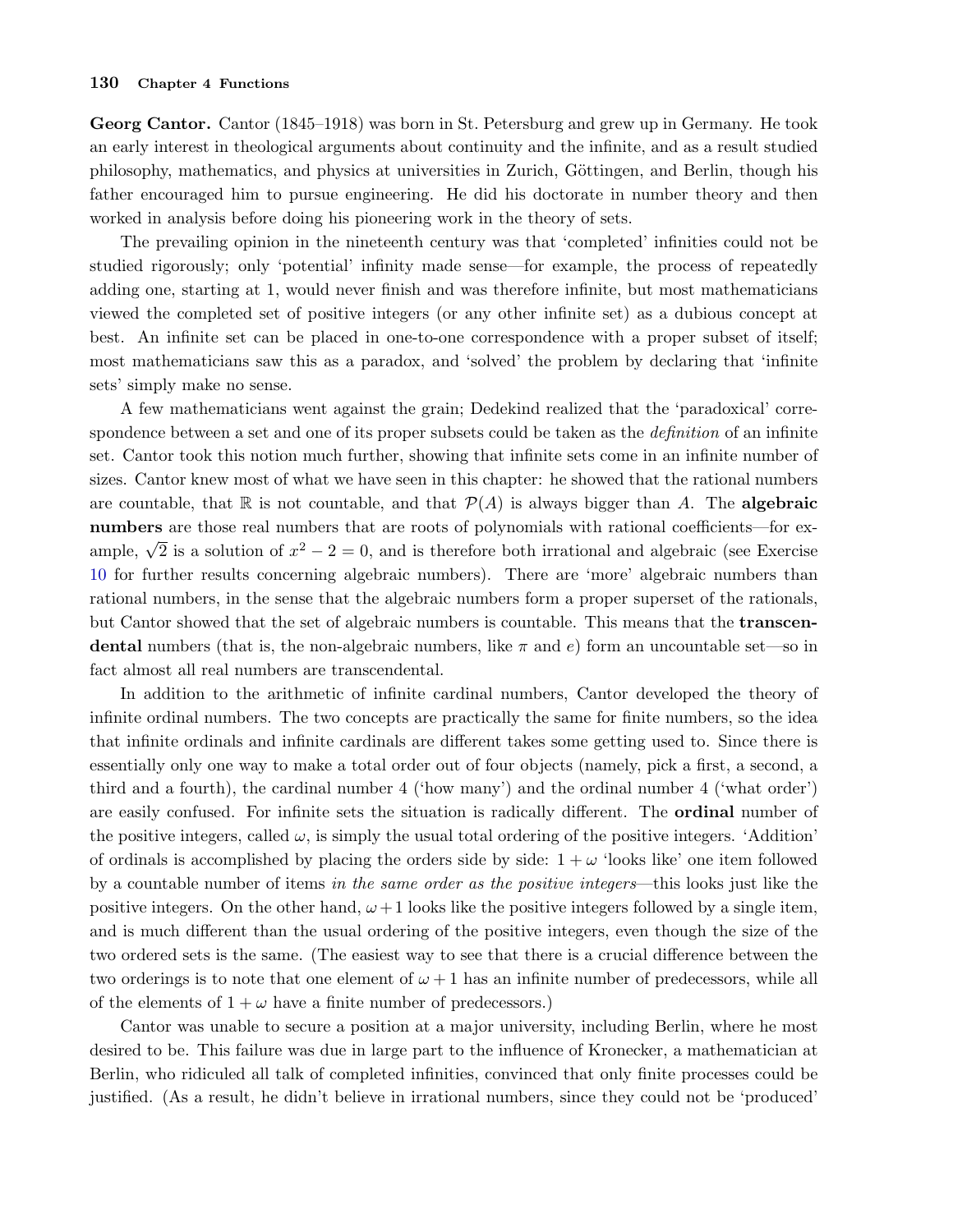<span id="page-134-0"></span>by a finite process.) Beginning in 1884, Cantor suffered a series of nervous breakdowns, presumably related to the refusal of so many mathematicians to accept his work; Cantor himself had occasional doubts about his results—the proofs were clear and rigorous, but the results still seemed paradoxical. Cantor died in a mental institution in 1918, though he did get some positive recognition for his work before his death. Writing a few years after Cantor's death, the great mathematician David Hilbert called Cantor's work "the most astonishing product of mathematical thought, one of the most beautiful realizations of human activity in the domain of the purely intelligible." The years since have more than justified this assessment of Cantor's work.

The information here is taken from *A History of Mathematics*, by Carl Boyer, New York: John Wiley & Sons, 1968. For a more detailed account of Cantor's life and work, see *Georg Cantor, His Mathematics and Philosophy of the Infinite*, by Joseph Dauben, Harvard University Press, 1979.

#### *Exercises 4.8.*

- **1.** Prove that the set of real numbers that have more than one decimal expansion is countably infinite.
- **2.** Let *A* be the collection of all sequences of 0's and 1's. One simple example of an element of the set *A* is the sequence

1*,* 0*,* 1*,* 0*,* 1*,* 0*,* 1*,* 0*,* 1*,* 0*,* 1*,* 0*,* 1*,* 0*,* 1*,* 0*, . . . .*

- **a)** Use Cantor's diagonal process to prove that the set *A* is uncountable.
- **b**) Prove that the collection of all subsets of positive integers is uncountable by establishing a oneto-one correspondence between  $\mathcal{P}(\mathbb{Z}^+)$  and the set A.
- **c)** Explain and prove the statement  $2^{\aleph_0} = c$ . (Compare with Exercise 7 below.)
- **3.** Suppose *A* and *B* are nonempty sets. Show that  $\overline{A} \leq \overline{B}$  if and only if there is a surjection  $g: B \to A$ .
- **4.** If *A* is countable and  $f: A \rightarrow B$  is a surjection, prove that *B* is countable.
- **5.** Find simple injections from  $[0,1]$  to  $\mathbb{R}$  and from  $\mathbb{R}$  to  $[0,1]$ . Then find an explicit bijection from  $[0,1]$ to R.
- **6.** Let  $I = (0,1)$  and let  $S = (0,1) \times (0,1)$ . Use the Schröder-Bernstein Theorem to prove that  $\overline{I} = \overline{S}$ . (You might consider using decimal expansions for the injection from *S* to *I*.) This result implies that there is a one-to-one correspondence between one-dimensional space and two-dimensional space, a rather counter-intuitive idea.
- **7.** Verify Cantor's Theorem for finite sets by showing that if *A* has *n* elements, then  $P(A)$  has  $2^n$  elements.
- **8.** Let *S* be an uncountable set and let *B* be a countably infinite subset of *S*. Prove that there is a one-to-one correspondence between  $S$  and  $S \setminus B$ .
- **9.** Since the set of rational number is countably infinite, it is possible to write  $\mathbb{Q} = \{r_n : n \in \mathbb{Z}^+\}$ . Let  $\epsilon$ be any positive number and for each  $n$ , let  $I_n$  be the interval

$$
\left(r_n - \frac{\epsilon}{2^n}, r_n - \frac{\epsilon}{2^n}\right).
$$

Show that  $Q \subseteq \bigcup^{\infty}$  $\bigcup_{n=1}^{\infty} I_n$  and that  $\sum_{n=1}^{\infty} \ell(I_n) = 2\epsilon$ . What does this result say about the size of Q?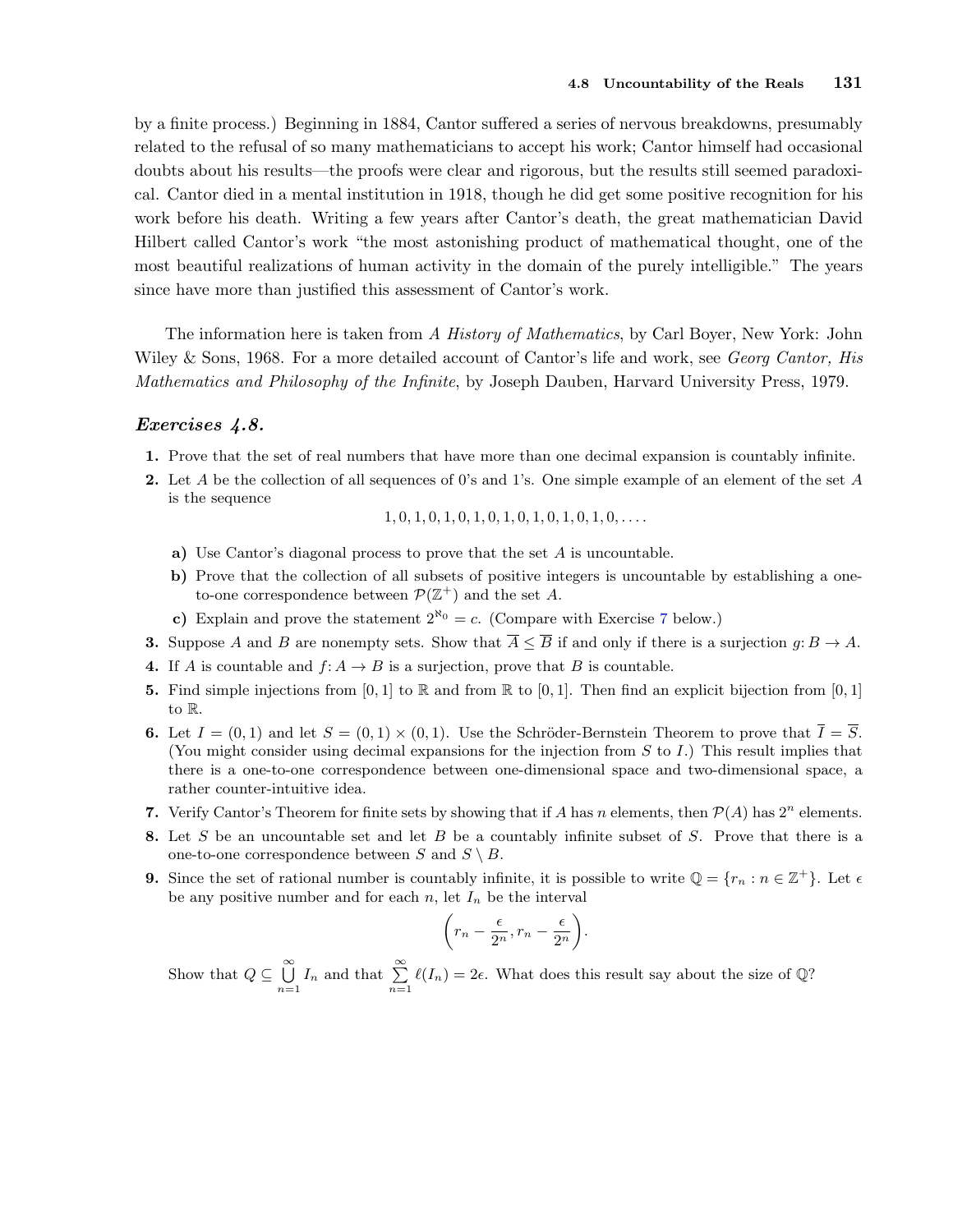- <span id="page-135-0"></span>**10.** The set of real numbers is composed of the rational numbers and the irrational numbers. Another classification of real numbers involves algebraic and transcendental numbers. An **algebraic number** classification of real numbers involves algebraic and transcendental numbers. An **algebraic number**  $\sqrt{2}$  is any number that is a root of a polynomial with integer coefficients. For example, the number  $\sqrt{2}$ is algebraic since it is a root of the polynomial  $x^2 - 2$ . A **transcendental number** is a real number that is not an algebraic number.
	- **a)** Prove that every rational number is an algebraic number.
	- **b)** Prove that the square root and cube root of every positive integer is an algebraic number.
	- **c**) Prove that  $2 \sqrt{3}$  and  $\sqrt{4 + \sqrt[3]{3}}$  are algebraic numbers.
	- **d)** Prove that the set of all algebraic numbers is countably infinite.
	- **e)** Prove that there exist transcendental numbers.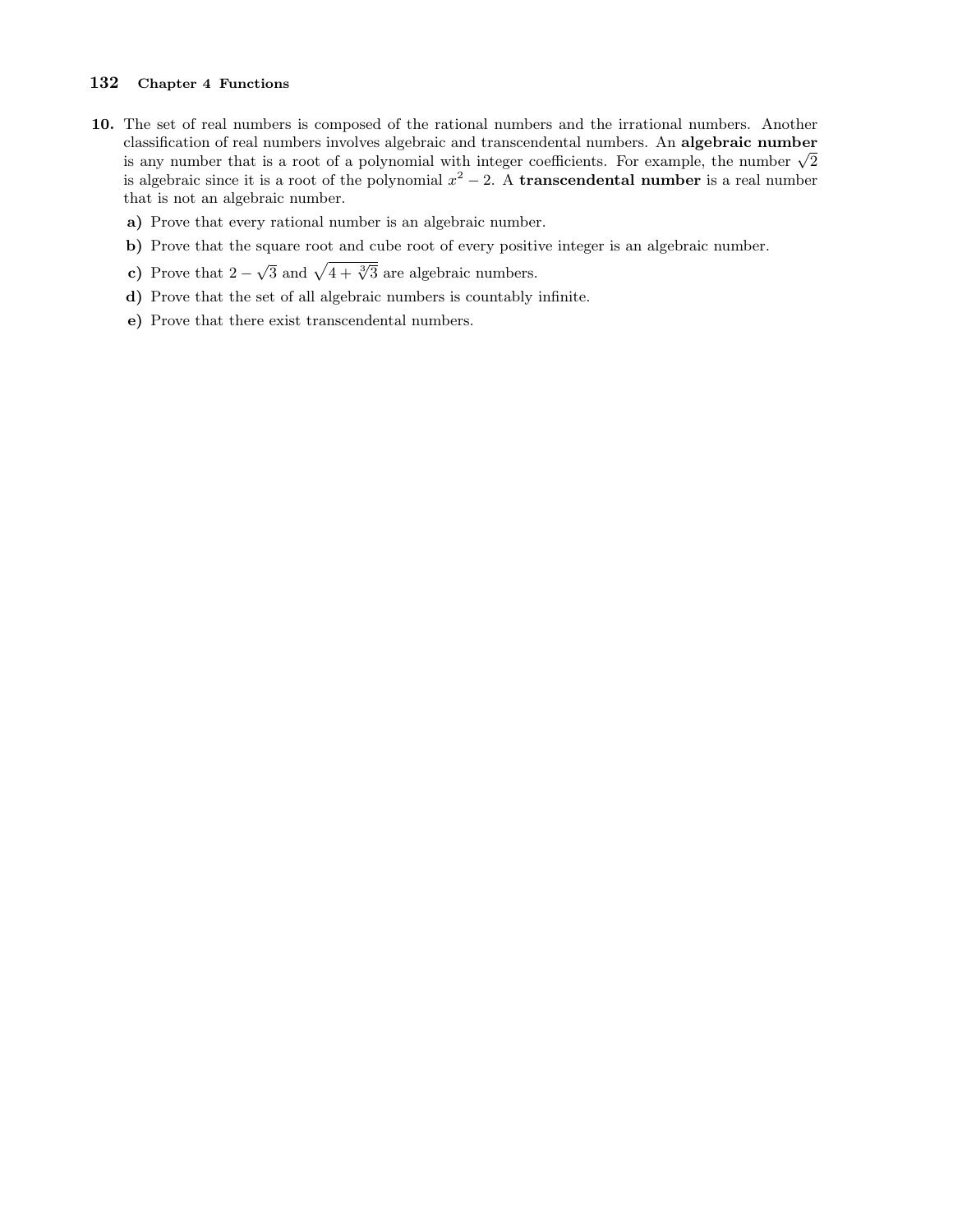## **Bibliography**

- American Council of Learned Societies. *Biographical Dictionary of Mathematicians*. Charles Scribner's Sons, New York, 1991.
- Carl B. Boyer. *A History of Mathematics*. John Wiley and Sons, New York, 1968.
- Joseph Dauben. *Georg Cantor, His Mathematics and Philosophy of the Infinite*. Harvard University Press, Cambridge, MA, 1979.
- Howard Eves. *An Introduction to the History of Mathematics*. Holt, Rinehart and Winston, New York, 1976.
- G. H. Hardy and E. M. Wright. *An Introduction to the Theory of Numbers*. Oxford University Press, London, fourth edition, 1960.
- William Judson LeVeque. *Topics in Number Theory*. Addison–Wesley, Reading, MA, 1956.
- Calvin Long. *Elementary Introduction to Number Theory*. D. C. Heath, Lexington, MA, second edition, 1972.
- Alexander Macfarlane. *Lectures on Ten British Mathematicians of the Nineteenth Century*. John Wiley & Sons, New York, 1916.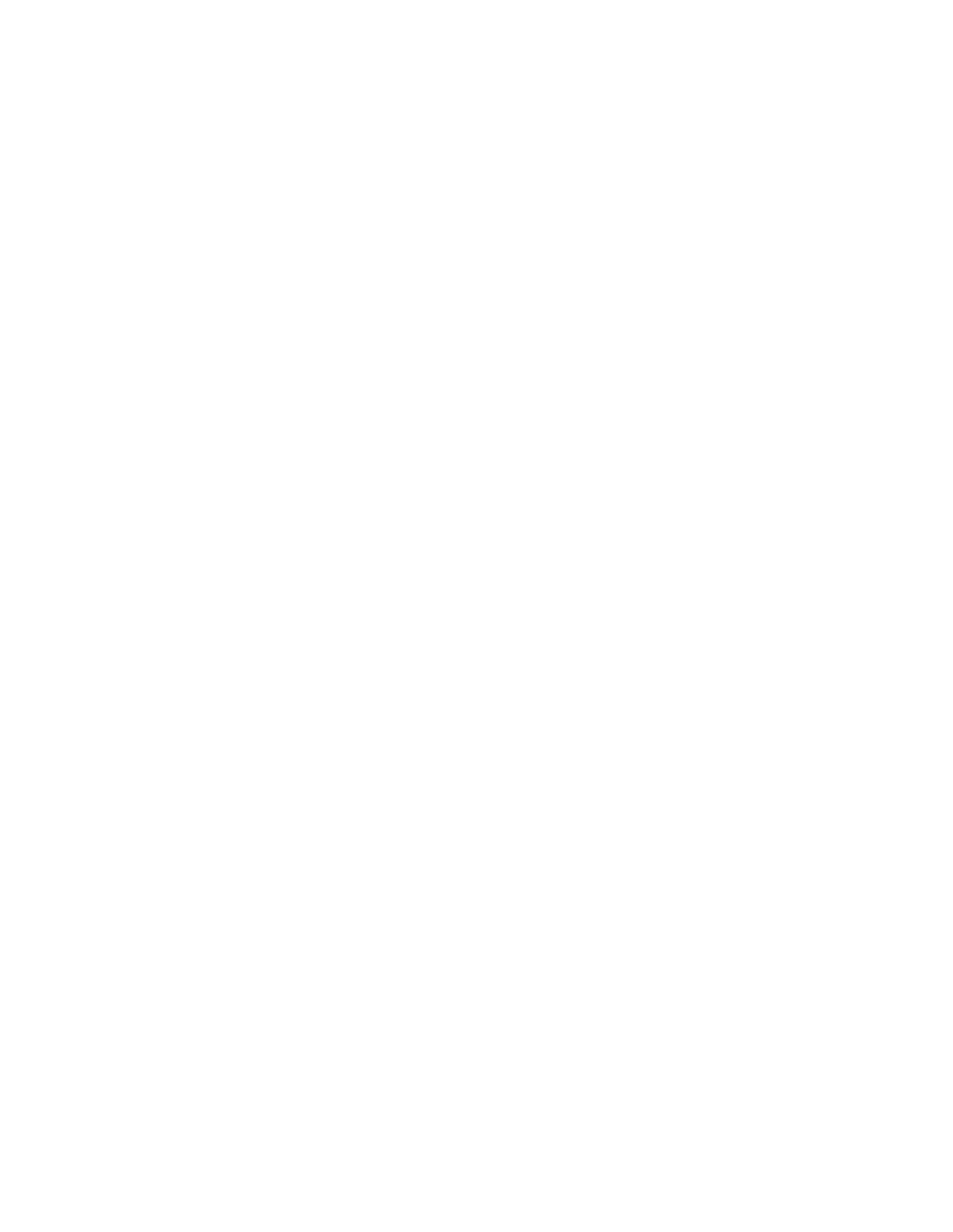# **Index**

### *A*

aleph-naught (*ℵ*0), [127](#page-130-0) Alexander the Great, [60](#page-63-0) algebra of sets, [6](#page-9-0) algebraic number, [132](#page-135-0) algebraic numbers, [130](#page-133-0) all form, [8](#page-11-0) analysis, [89](#page-92-0) and (*∧*), [2](#page-5-0) anti-symmetry, [128](#page-131-0) arithmetic mean, [46](#page-49-0) Arithmetic Mean/Geometric Mean Inequality, [47](#page-50-0) associative law, [70](#page-73-0) average, [46](#page-49-0) axiom, [30](#page-33-0)

### *B*

Beethoven, [22](#page-25-0) Bernoulli's Inequality, [44](#page-47-0) biconditional (*⇔*), [3](#page-6-0) bijection, [117](#page-120-0) bijective, [117](#page-120-0) binomial coefficient, [44](#page-47-0) Binomial Theorem, [44](#page-47-0) Boole, [6](#page-9-0) Boolean Algebra, [5](#page-8-0), [19](#page-22-0) bound, [8](#page-11-0)

### *C*

Cambridge, [13](#page-16-0) Cantor, G., [124](#page-127-0) Cantor, [126,](#page-129-0) [130](#page-133-0) Cantor's diagonal process, [131](#page-134-0) cardinal number, [127](#page-130-0) cardinal numbers, [130](#page-133-0) cardinality, [120](#page-123-0) Cartesian product, [20](#page-23-0) casting out nines, [66](#page-69-0) century prime, [31](#page-34-0) codomain, [103](#page-106-0) coefficient binomial, [44](#page-47-0) Cohen, [129](#page-132-0) complement, [18](#page-21-0) complete induction, [49](#page-52-0) composite, [36](#page-39-0) composition, [106](#page-109-0) conclusion, [6](#page-9-0) conditional, [3](#page-6-0) conditional disjunction, [5](#page-8-0) congruence, [63](#page-66-0) congruent, [63](#page-66-0) conjunction, [2](#page-5-0) continuum (*c*), [127](#page-130-0) continuum hypothesis, [129](#page-132-0) contradiction, [58](#page-61-0) contraposition, [5](#page-8-0) contrapositive, [6,](#page-9-0) [58](#page-61-0) converse, [6](#page-9-0) corollary, [31](#page-34-0) countable set, [121](#page-124-0) countably infinite set, [121](#page-124-0) counterexample, [38](#page-41-0)

### *D*

De Morgan, [13](#page-16-0) De Morgan's Laws, [11](#page-14-0), [16,](#page-19-0) [20](#page-23-0), [22,](#page-25-0) [38](#page-41-0) Dedekind, [130](#page-133-0)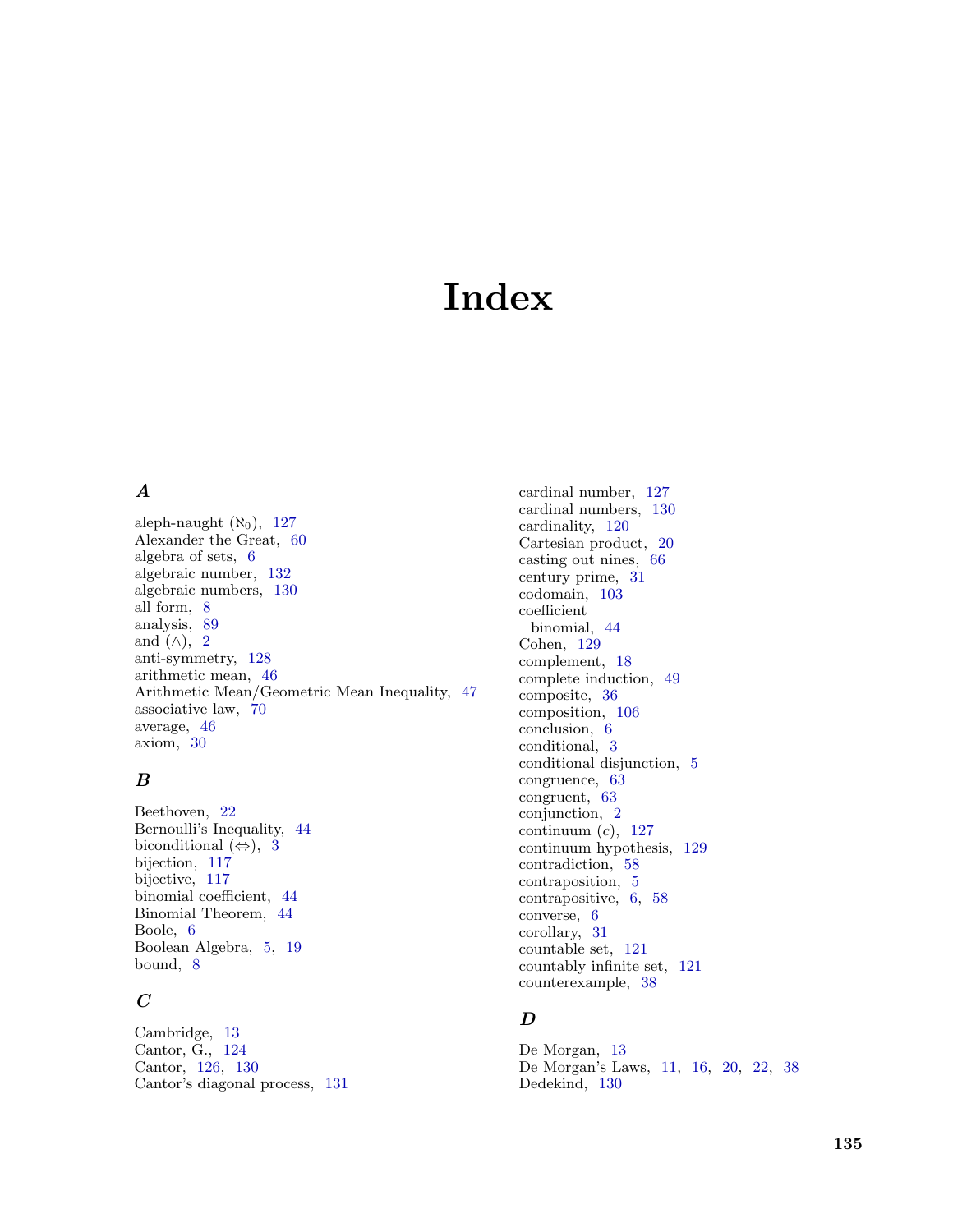deductions, [32](#page-35-0) definition, [29](#page-32-0) definitions, [32](#page-35-0) denial, [2,](#page-5-0) [11](#page-14-0) Descartes, [20](#page-23-0) diagonalization, [126](#page-129-0) direct proof, [32](#page-35-0) disjoint, [19](#page-22-0) disjunction, [2](#page-5-0) distributive law, [70](#page-73-0) divides, [35](#page-38-0) Division Algorithm, [55,](#page-58-0) [64](#page-67-0) divisor, [35](#page-38-0) domain, [103](#page-106-0) natural, [104](#page-107-0) double negation, [5](#page-8-0) dual, [5](#page-8-0), [79,](#page-82-0) [113](#page-116-0) duality, [113](#page-116-0)

### *E*

element (of a set), [18](#page-21-0) Elements, The, [60](#page-63-0), [72,](#page-75-0) [98](#page-101-0) equivalence class, [25](#page-28-0) equivalence relation, [24](#page-27-0) equivalent formulas, [5](#page-8-0) Euclid, [60](#page-63-0), [71](#page-74-0) Euclidean Algorithm, [72](#page-75-0), [75](#page-78-0) Extended, [73,](#page-76-0) [76](#page-79-0) Euler phi function  $(\phi)$ , [84](#page-87-0) Euler's Criterion, [92](#page-95-0) Euler's Theorem, [84](#page-87-0), [87](#page-90-0) even, [34](#page-37-0) example, [31](#page-34-0) excluded middle, [5](#page-8-0) existence proofs, [37](#page-40-0) existence/uniqueness proof, [55](#page-58-0) existential quantifier (*∃*), [8](#page-11-0) Extended Euclidean Algorithm, [73](#page-76-0) Extended Euclidean Algorithm, [76](#page-79-0) Extreme Value Theorem, [38](#page-41-0)

### *F*

factor into primes, [81](#page-84-0) factorial, [44](#page-47-0) Fermat prime, [67](#page-70-0) Fermat's Little Theorem, [87](#page-90-0) finite set, [121](#page-124-0) formula, [2](#page-5-0) equivalent, [5](#page-8-0) function, [103](#page-106-0) inputs of, [104](#page-107-0) outputs of, [104](#page-107-0) well-defined, [104](#page-107-0) Fundamental Theorem of Arithmetic, [50](#page-53-0), [81,](#page-84-0) [124](#page-127-0)

### *G*

Gödel, [129](#page-132-0) Gauss, C. F., [63](#page-66-0) gcd, [71](#page-74-0), [78](#page-81-0) geometric mean, [46](#page-49-0) givens, [32](#page-35-0) Goldbach Conjecture, [39](#page-42-0) greatest common divisor, [71](#page-74-0) Gregory, [14](#page-17-0)

### *H*

Hardy, G. H., [31](#page-34-0) harmonic mean, [49](#page-52-0) Hilbert, [131](#page-134-0) hypotheses, [32](#page-35-0) hypothesis, [6](#page-9-0)

### *I*

identity function, [105,](#page-108-0) [112](#page-115-0), [128](#page-131-0) if-then, [3](#page-6-0) iff, [3](#page-6-0) image, [104](#page-107-0), [108](#page-111-0) implies  $(\Rightarrow)$ , [3](#page-6-0) inclusion, [111](#page-114-0) inclusion function, [106](#page-109-0) index set, [22](#page-25-0) indirect proof, [58](#page-61-0), [59](#page-62-0) induced set functions, [108](#page-111-0) induction complete, [49](#page-52-0) strong, [49](#page-52-0) induction hypothesis, [42](#page-45-0) inductive step, [43](#page-46-0) infinite set, [121](#page-124-0) infinity, [130](#page-133-0) completed, [130](#page-133-0) potential, [130](#page-133-0) injection, [110](#page-113-0) injective, [110](#page-113-0) inputs of a function, [104](#page-107-0) integers, [18](#page-21-0) Intermediate Value Theorem, [38](#page-41-0) intersection, [18](#page-21-0) inverse, [6](#page-9-0), [76,](#page-79-0) [115,](#page-118-0) [118](#page-121-0) left, [116](#page-119-0) pseudo, [115](#page-118-0) right, [116](#page-119-0) invertible, [76](#page-79-0) irrational number, [127](#page-130-0)

### *K*

Kronecker, [130](#page-133-0)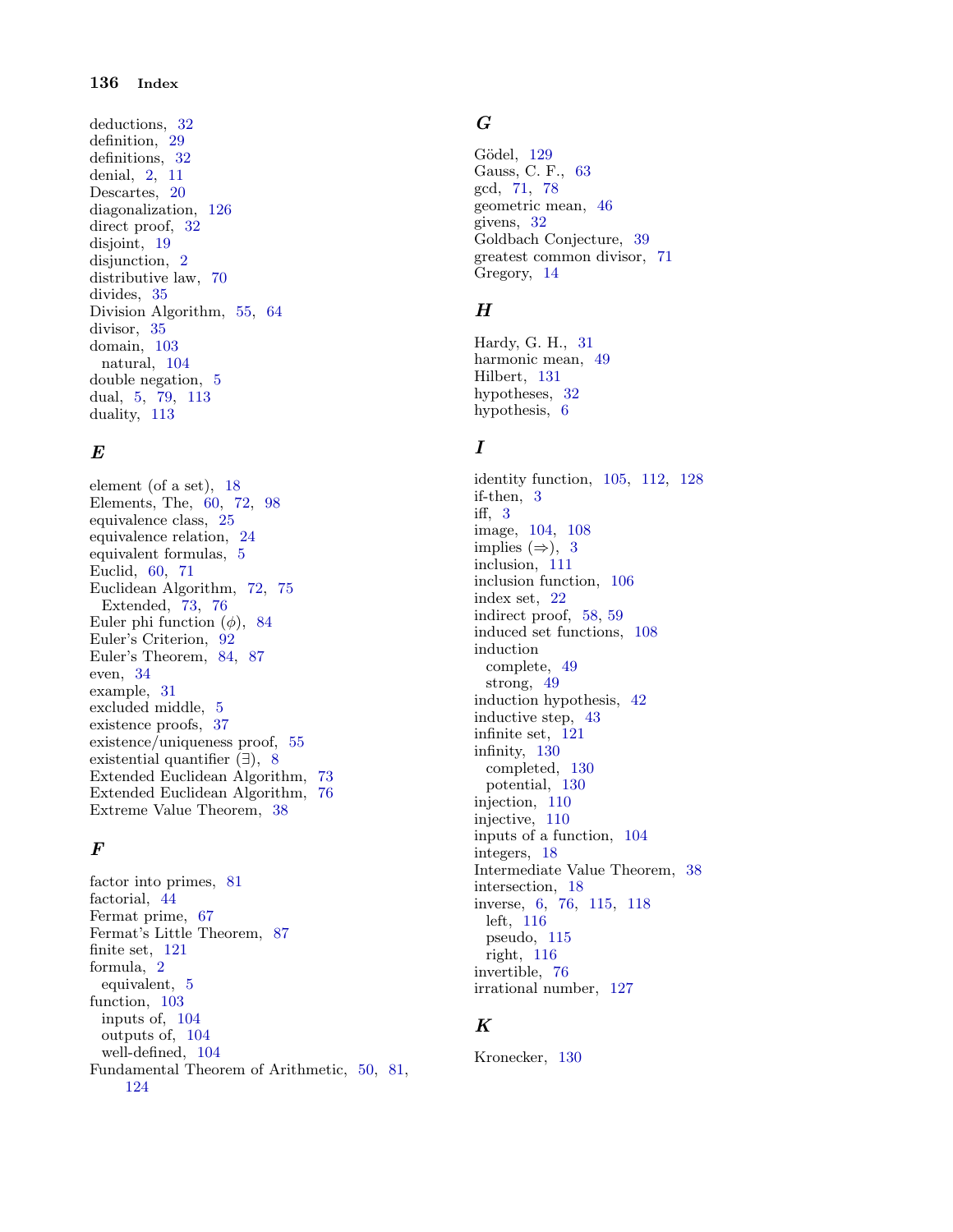### *L*

lcm, [79](#page-82-0) least common multiple, [79](#page-82-0) least element, [53](#page-56-0) Legendre symbol, [91](#page-94-0) lemma, [30](#page-33-0) linear combination, [73](#page-76-0) logical biconditional, [5](#page-8-0)

### *M*

map, [104](#page-107-0) mapping, [104](#page-107-0) mathematical theory, [29](#page-32-0) Maximum Value Theorem, [38](#page-41-0) mean arithmetic, [46](#page-49-0) geometric, [46](#page-49-0) harmonic, [49](#page-52-0) Mean Value Theorem, [38](#page-41-0) member (of a set), [18](#page-21-0) Menaechmus, [60](#page-63-0) mod, [63](#page-66-0) modulo, [63](#page-66-0) modus ponens, [5](#page-8-0) , [32](#page-35-0) multiple, [35](#page-38-0)

### *N*

natural domain, [104](#page-107-0) natural numbers, [18](#page-21-0) negation, [2](#page-5-0) , [11](#page-14-0) nines, casting out, [66](#page-69-0) normal set, [21](#page-24-0) not ( *¬*), [2](#page-5-0) number irrational, [127](#page-130-0) rational, [125](#page-128-0) number theory, [29](#page-32-0)

### *O*

odd, [34](#page-37-0) omega ( *ω*), [130](#page-133-0) one-to-one, [110](#page-113-0) correspondence, [117](#page-120-0) onto, [110](#page-113-0) open sentence, [2](#page-5-0) opposite, [12](#page-15-0) or ( *∨*), [2](#page-5-0) ordered pair, [20](#page-23-0) ordinal numbers, [130](#page-133-0) outputs of a function, [104](#page-107-0)

### *P*

pairwise disjoint, [23](#page-26-0)

parentheses, [3](#page-6-0) partition, [23](#page-26-0) , [26](#page-29-0) Peacock, George, [13](#page-16-0) phi function ( *φ*), [84](#page-87-0) polynomial, [65](#page-68-0) power set, [23](#page-26-0) precedence, [3](#page-6-0) preimage, [104](#page-107-0) , [108](#page-111-0) prime, [36](#page-39-0) factorization, [113](#page-116-0) relatively, [74](#page-77-0) , [84](#page-87-0) primes infinitely many, [60](#page-63-0) twin, [36](#page-39-0) Principle of Mathematical Induction, [40](#page-43-0) Principle of Strong Induction, [49](#page-52-0) projection, [113](#page-116-0) proof, [32](#page-35-0) by contraposition, [58](#page-61-0) by induction, [43](#page-46-0) direct, [32](#page-35-0) indirect, [58](#page-61-0) , [59](#page-62-0) proper subset, [19](#page-22-0) , [122](#page-125-0) proposition, [30](#page-33-0) pseudo-inverse, [115](#page-118-0) Ptolemy I, [60](#page-63-0) Pythagorean Theorem, [60](#page-63-0)

## *Q*

quadratic nonresidue, [91](#page-94-0) quadratic residue, [91](#page-94-0) quadratic residues, [90](#page-93-0) quantifier, [8](#page-11-0) quotient, [55](#page-58-0)

### *R*

range, [108](#page-111-0) rational number, [125](#page-128-0) in simplest form, [124](#page-127-0) rational numbers, [18](#page-21-0) , [35](#page-38-0) real numbers, [18](#page-21-0) recursively defined sequence, [50](#page-53-0) reflexive, [24](#page-27-0) relation, [24](#page-27-0) relatively prime, [84](#page-87-0) relatively prime, [74](#page-77-0) remainder, [55](#page-58-0) restriction, [106](#page-109-0) Rolle's Theorem, [38](#page-41-0) Russell's Paradox, [21](#page-24-0)

### *S*

Schröder-Bernstein Theorem, [128](#page-131-0) sentence, [1](#page-4-0)